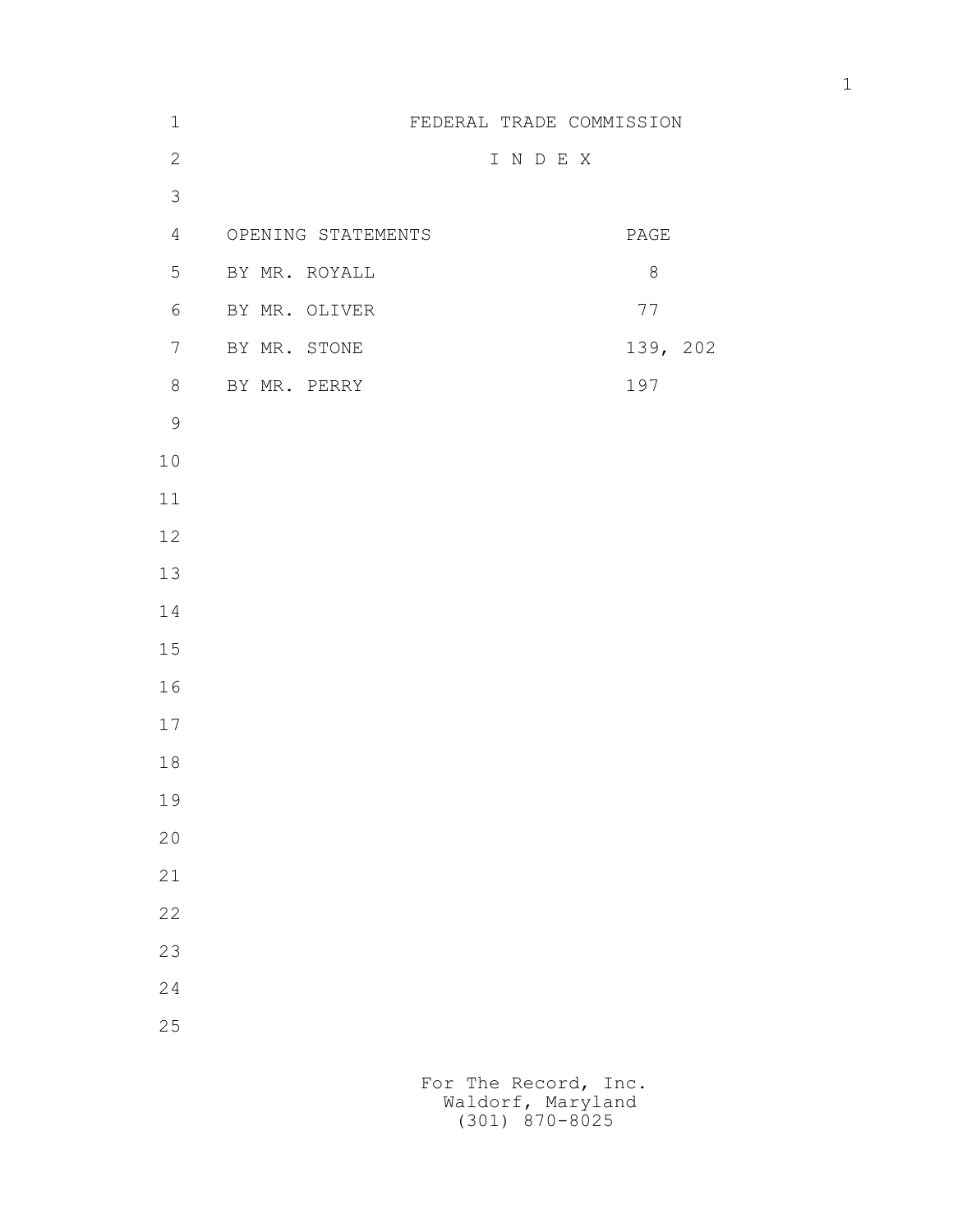| $1\,$         |                                | UNITED STATES OF AMERICA                                      |  |
|---------------|--------------------------------|---------------------------------------------------------------|--|
| $\mathbf{2}$  |                                | FEDERAL TRADE COMMISSION                                      |  |
| 3             |                                |                                                               |  |
| 4             | In the Matter of:              | $\mathcal{C}$                                                 |  |
| 5             | Rambus, Inc.                   | Docket No. 9302<br>$\rightarrow$                              |  |
| 6             |                                |                                                               |  |
| 7             |                                |                                                               |  |
| $8\,$         |                                |                                                               |  |
| $\mathcal{G}$ |                                | Wednesday, April 30, 2003                                     |  |
| 10            | 9:30 a.m.                      |                                                               |  |
| 11            |                                |                                                               |  |
| 12            |                                |                                                               |  |
| 13            |                                | TRIAL VOLUME 1                                                |  |
| 14            | PART 1                         |                                                               |  |
| 15            | PUBLIC RECORD                  |                                                               |  |
| 16            |                                |                                                               |  |
| 17            |                                | BEFORE THE HONORABLE STEPHEN J. MCGUIRE                       |  |
| 18            | Chief Administrative Law Judge |                                                               |  |
| 19            | Federal Trade Commission       |                                                               |  |
| 20            |                                | 600 Pennsylvania Avenue, N.W.                                 |  |
| 21            |                                | Washington, D.C.                                              |  |
| 22            |                                |                                                               |  |
| 23            |                                |                                                               |  |
| 24            |                                |                                                               |  |
| 25            |                                | Reported by: Susanne Bergling, RMR                            |  |
|               |                                | For The Record, Inc.<br>Waldorf, Maryland<br>$(301)$ 870-8025 |  |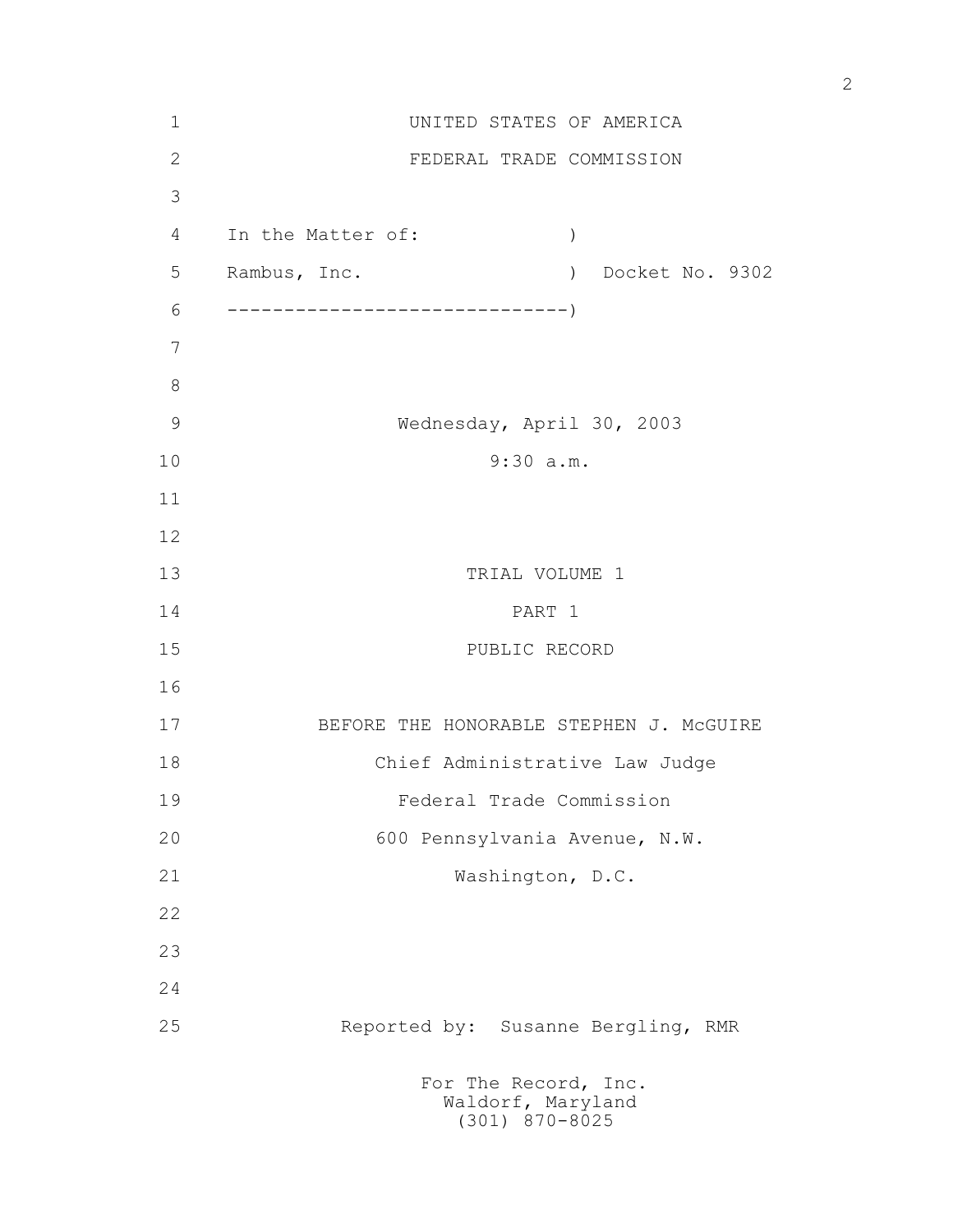2

| 3               | ON BEHALF OF THE FEDERAL TRADE COMMISSION: |
|-----------------|--------------------------------------------|
| 4               | M. SEAN ROYALL, Attorney                   |
| 5               | GEOFFREY OLIVER, Attorney                  |
| 6               | JOHN C. WEBER, Attorney                    |
| 7               | Federal Trade Commission                   |
| 8               | 601 New Jersey Avenue, N.W.                |
| $\mathcal{G}$   | Washington, D.C. 20580-0000                |
| 10              | $(202)$ 326-3663                           |
| 11              |                                            |
| 12 <sup>°</sup> | ON BEHALF OF THE RESPONDENT:               |
| 13              | GREGORY P. STONE, Attorney                 |
| 14              | STEVEN M. PERRY, Attorney                  |
| 15              | PETER A. DETRE, Attorney                   |
| 16              | Munger, Tolles & Olson LLP                 |
| 17              | 355 South Grand Avenue, 35th Floor         |
| 18              | Los Angeles, California 90071-1560         |
| 19              | $(213)$ 683-9255                           |
| 20              | and                                        |
| 21              | A. DOUGLAS MELAMED, Attorney               |
| 22              | Wilmer, Cutler & Pickering                 |
| 23              | 2445 M Street, N.W.                        |
| 24              | Washington, D.C. 20037-1420                |
| 25              | $(202)$ 663-6090                           |
|                 |                                            |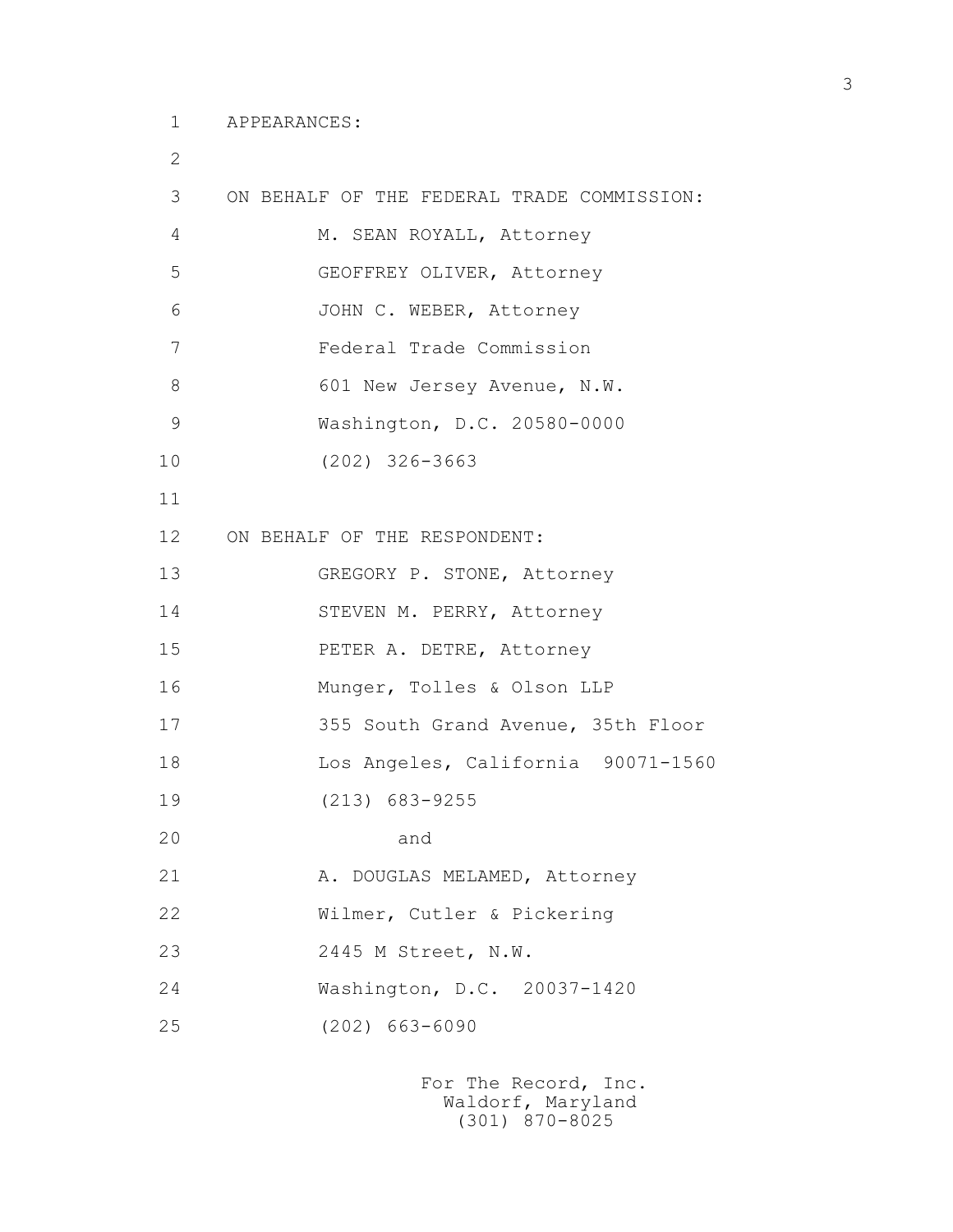| $\mathbf 1$  | PROCEEDINGS                                            |
|--------------|--------------------------------------------------------|
| $\mathbf{2}$ |                                                        |
| 3            | JUDGE McGUIRE: Please be seated, everyone.             |
| 4            | This hearing is now in order. At this time I will ask  |
| 5            | to call the case at bar.                               |
| 6            | MS. ARTHAUD: This evidentiary hearing is being         |
| 7            | held on April 30th, 2003, before Chief Administrative  |
| 8            | Law Judge Stephen J. McGuire on behalf of the United   |
| 9            | States Federal Trade Commission in the matter of       |
| 10           | Rambus, Inc., Docket 9302.                             |
| 11           | This proceeding is being conducted pursuant to         |
| 12           | a complaint filed by the FTC on June 18th, 2002, which |
| 13           | alleges that respondent engaged in unfair methods of   |
| 14           | competition constituting three violations of Section 5 |
| 15           | of the Federal Trade Commission Act.                   |
| 16           | Respondent is a public corporation organized           |
| 17           | and doing business under the laws of the State of      |
| 18           | Delaware with its principal case of business being     |
| 19           | located in Los Altos, California. Respondent filed its |
| 20           | answer in this proceeding on July 29th, 2002.          |
| 21           | JUDGE McGUIRE: Okay, thank you very much.              |
| 22           | Counsel, before get started, at this time I            |
| 23           | will enter your appearance. I will start first with    |
| 24           | complaint counsel.                                     |
| 25           | MR. ROYALL: Good morning, Your Honor, Sean             |
|              | For The Record, Inc.                                   |
|              |                                                        |

4

Waldorf, Maryland (301) 870-8025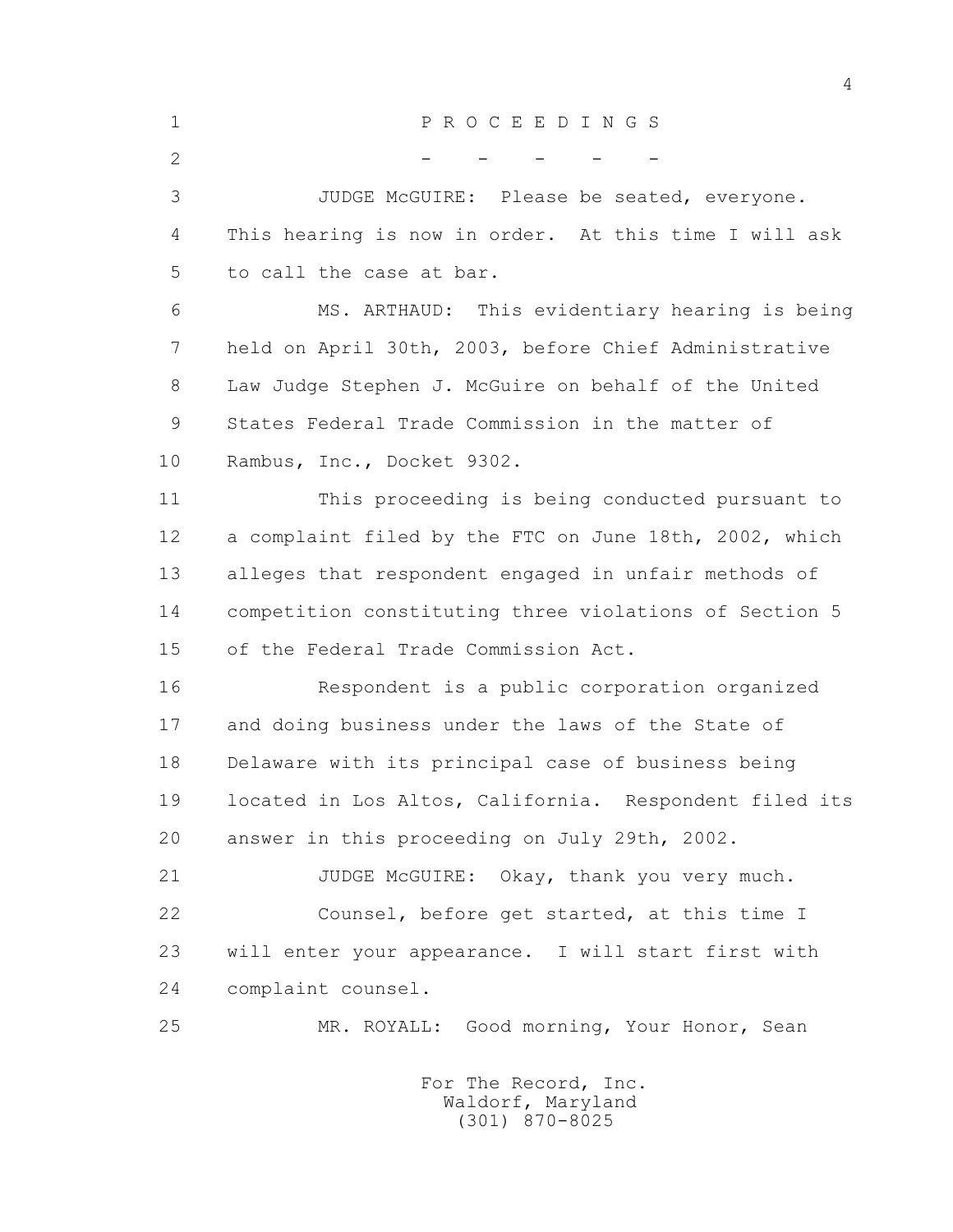1 Royall, Deputy Director of the Bureau of Competition. 2 MR. OLIVER: Good morning, Your Honor, Geoffrey 3 Oliver, Deputy Assistant Director of the 4 Anti-Competitive Practices Division in the Bureau of 5 Competition. 6 JUDGE McGUIRE: Now, for the respondent? 7 MR. STONE: Good morning, Your Honor, Gregory 8 Stone of Munger, Tolles & Olson on behalf of the 9 respondent, Rambus. 10 MR. PERRY: Steven Perry from Munger, Tolles & 11 Olson for Rambus. 12 MR. MELAMED: Douglas Melamed from Wilmer, 13 Cutler & Pickering on behalf of Rambus. 14 MR. DETRE: Peter Detre from Munger, Tolles & 15 Olson on behalf of Rambus. 16 JUDGE McGUIRE: Thank you very much. 17 Counsel, before the start of this hearing this 18 morning, I signed and approved the agreement between 19 the parties that indicated the understandings that the 20 parties had from your prehearing conference as to those 21 items of evidence that would be entered into this 22 proceeding. 23 I understand from our earlier conversations 24 that there could still be some changes that may accrue. 25 Does either side care to -- at this point to comment on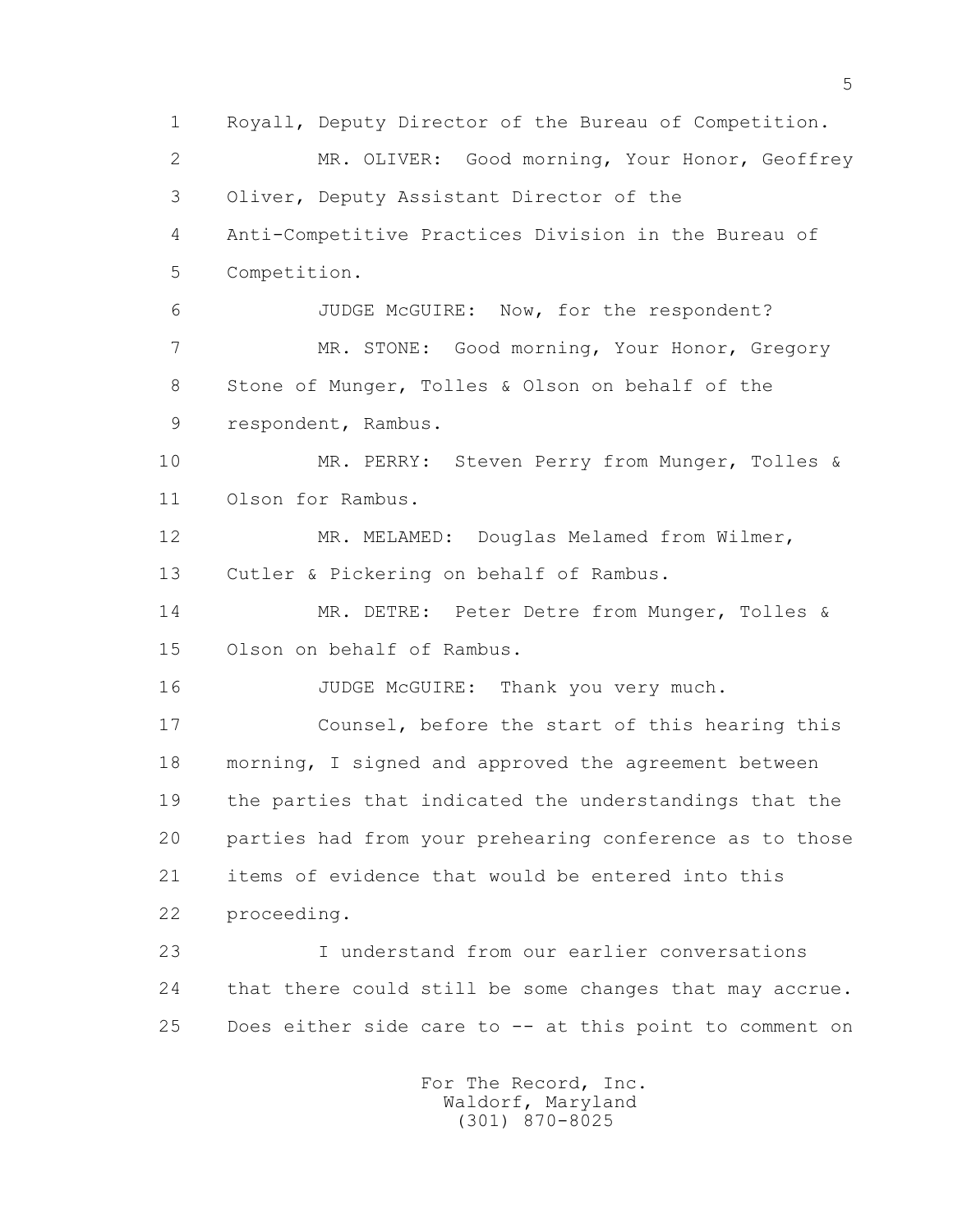1 if there have been any changes in that regard, or if 2 so, I understand it was going to take I think two days 3 before we could get it all sort of organized. So, does 4 either side want to comment on that?

 5 MR. ROYALL: Your Honor, as we said yesterday, 6 we expect to meet and confer soon on some remaining 7 issues. We haven't had an opportunity to do that yet. 8 We also need to confer on the identification of 9 exhibits that are covered by the stipulation that's 10 already been entered as we discussed yesterday, which 11 we will try to do that as soon as we can.

12 JUDGE McGUIRE: Okay.

13 Do you have any comment on that, Mr. Stone? 14 MR. STONE: No, Your Honor, I think that 15 correctly states where we are.

16 JUDGE McGUIRE: Okay, thank you very much.

 17 I guess also one of the issues that the Court 18 wanted to take up is included also in this agreement, 19 is the fact that as the parties know, we have 20 incorporated quite a few items of evidence to be 21 accorded in camera treatment, and that was determined 22 through prior orders issued by the Court.

 23 I just want to take this time as well to say 24 again to the parties it's your obligation to indicate 25 to the Court at any time you intend to offer any in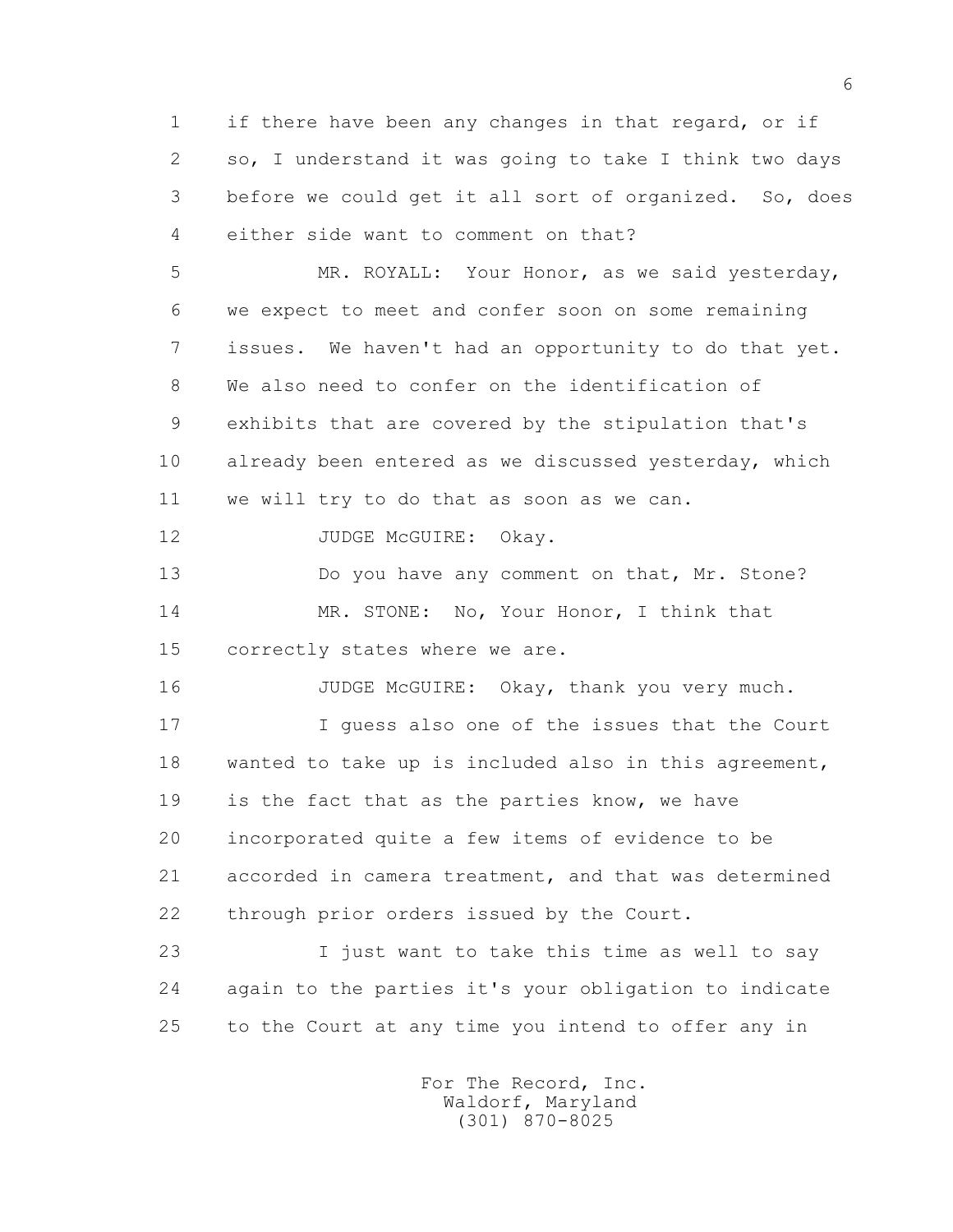1 camera evidence at the time it first comes in so I can 2 then clear the courtroom, and we will understand at 3 that time who has access to that information.

 4 I also want to make clear today to the 5 audience, both I think today and throughout the course 6 of this hearing, that I will ask you to please turn off 7 any pagers or anything like that. You will turn them 8 off, put them on a quiet mode. If I hear anything go 9 off here in this courtroom, I am going to ask you to go 10 outside.

 11 Are there any other items that the Court should 12 take up at this time?

13 MR. STONE: Not that we're aware of, Your 14 Honor.

 15 MR. OLIVER: Your Honor, I just wanted to 16 mention for your information that our opening does 17 refer to two documents that are contained on 18 respondent's motion for in camera treatment. We do 19 intend to show one page from each of those documents.

 20 In one instance, respondent has agreed that the 21 particular page that we intend to show does not contain 22 any information that requires in camera treatment. On 23 the other page, we have redacted the information that 24 they have indicated deserves in camera treatment. So, 25 we don't anticipate any in camera problems this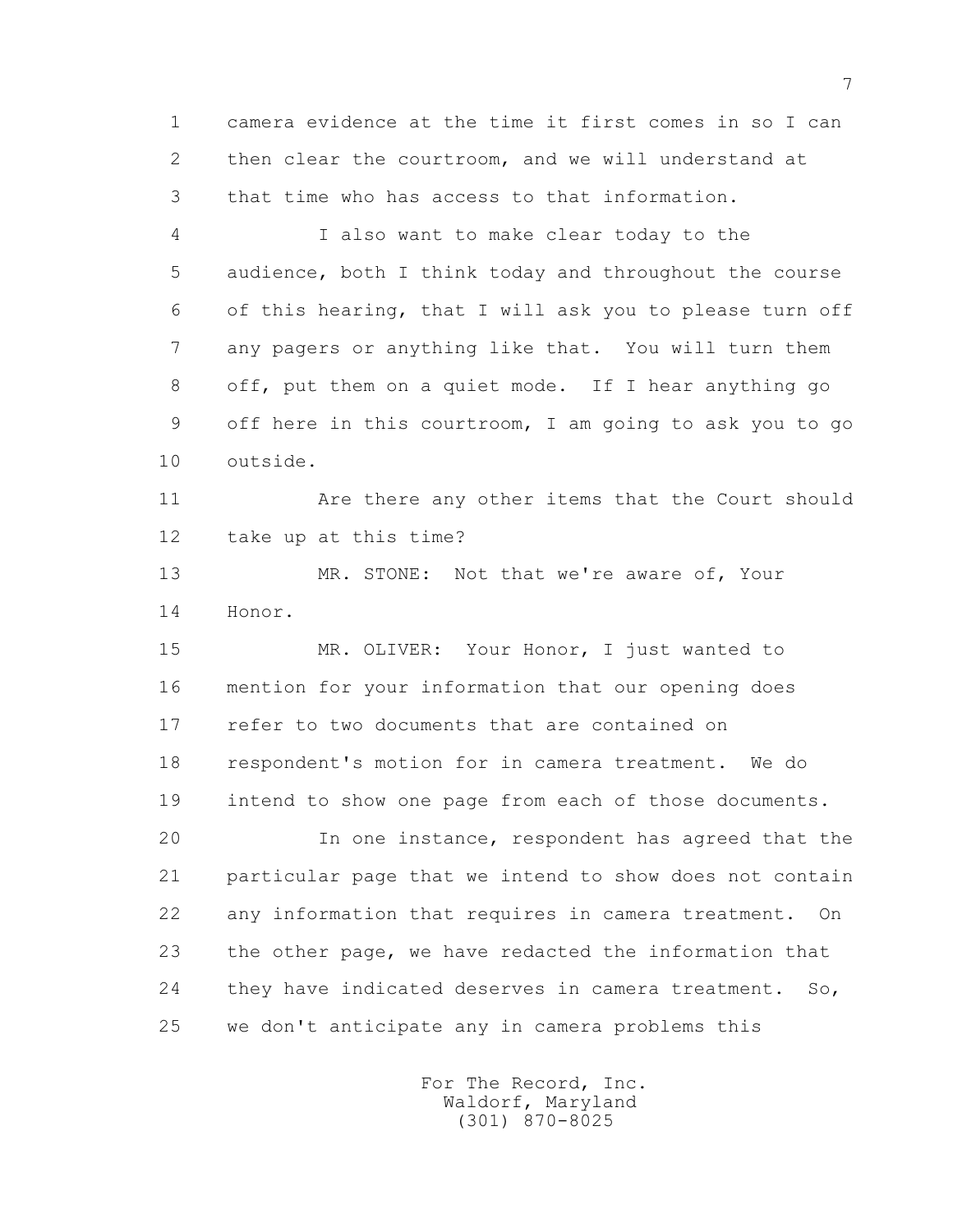1 morning.

 2 JUDGE McGUIRE: Okay, thank you, Mr. Oliver. 3 If there aren't any other comments by the 4 parties, at this time I'll entertain the opening 5 argument of complaint counsel. 6 MR. ROYALL: Thank you, Your Honor. 7 On behalf of the Bureau of Competition and the 8 other FTC attorneys who along with myself and Mr. 9 Oliver have served as complaint counsel in this matter, 10 it is a privilege to appear before Your Honor today to 11 commence the administrative hearing in this highly 12 important case. The case that we intend to present in 13 this hearing is the same case that is outlined in the 14 Commission's June 2002 complaint against the 15 respondent, Rambus, Incorporated. The nature of our 16 case is accurately summarized in the opening two 17 paragraphs of the complaint, which I will read. 18 Through this action, we challenge a pattern of

 19 anti-competitive acts and practices undertaken by 20 Rambus over the course of the past decade, and 21 continuing even today, whereby Rambus, through 22 deliberate and intentional means, has illegally 23 monopolized, attempted to monopolize, or otherwise 24 engaged in unfair methods of competition in certain 25 markets relating to technological features necessary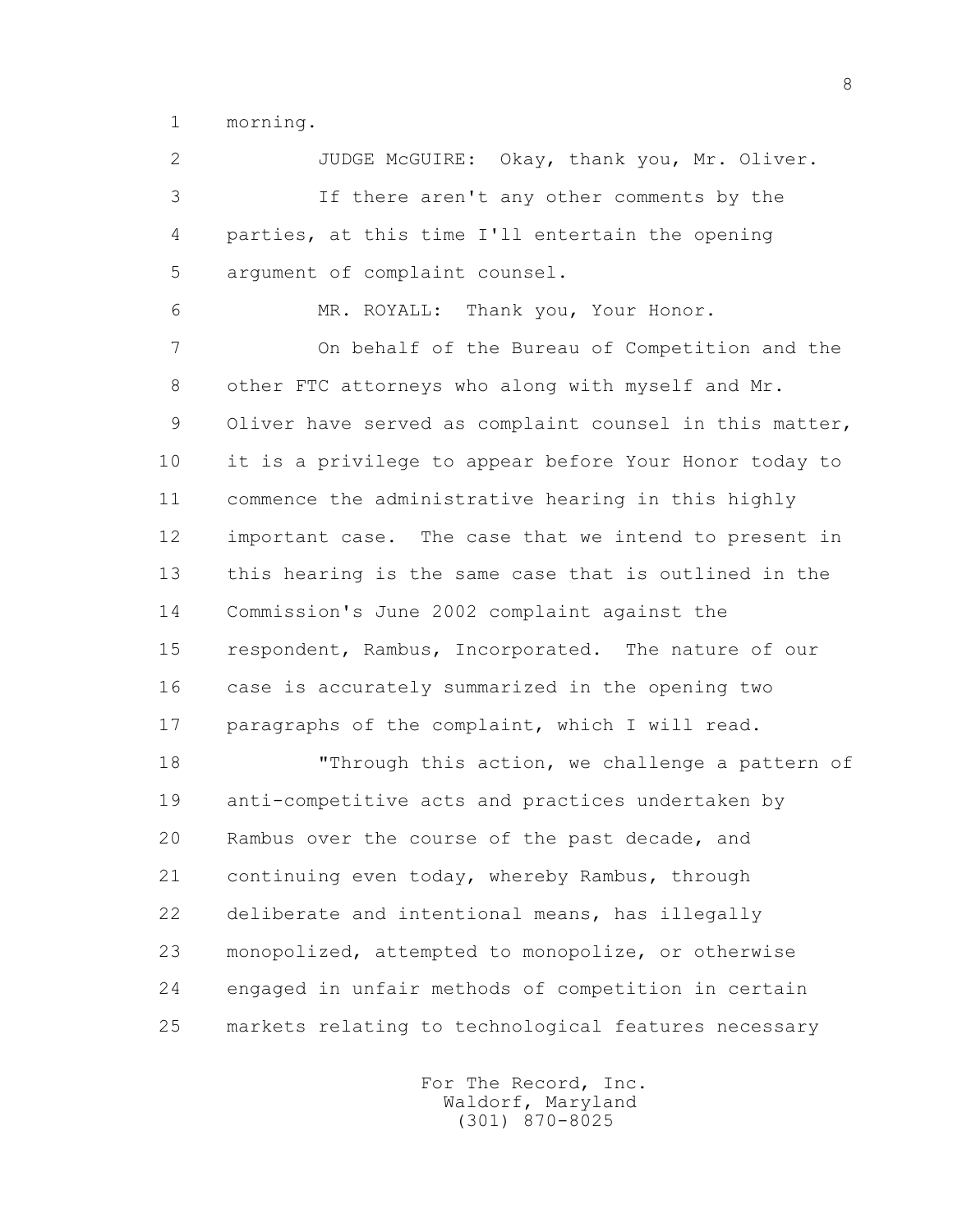1 for the design and manufacture of a common form of 2 digital computer memory, known as dynamic random access 3 memory, or DRAM.

 4 "Rambus' anti-competitive scheme involved 5 participating in the work of an industry 6 standard-setting organization, known as JEDEC, without 7 making it known to JEDEC or to its members that Rambus 8 was actively working to develop, and did in fact 9 possess, a patent and several pending patent 10 applications that involved specific technologies 11 proposed for and ultimately adopted in the relevant 12 standards. By concealing this information -- in 13 violation of JEDEC's own operating rules and 14 procedures -- and through other bad-faith deceptive 15 conduct, Rambus purposefully sought to and did convey 16 to JEDEC the materially false and misleading impression 17 that it possessed no relevant intellectual property 18 rights. Rambus' anti-competitive scheme further 19 entailed perfecting its patent rights over these same 20 technologies and then, once the standards had become 21 widely adopted within the DRAM industry, enforcing such 22 patents worldwide against companies manufacturing 23 memory products in compliance with the standards." 24 Your Honor, these basic contentions as set 25 forth in the Commission's unanimous complaint against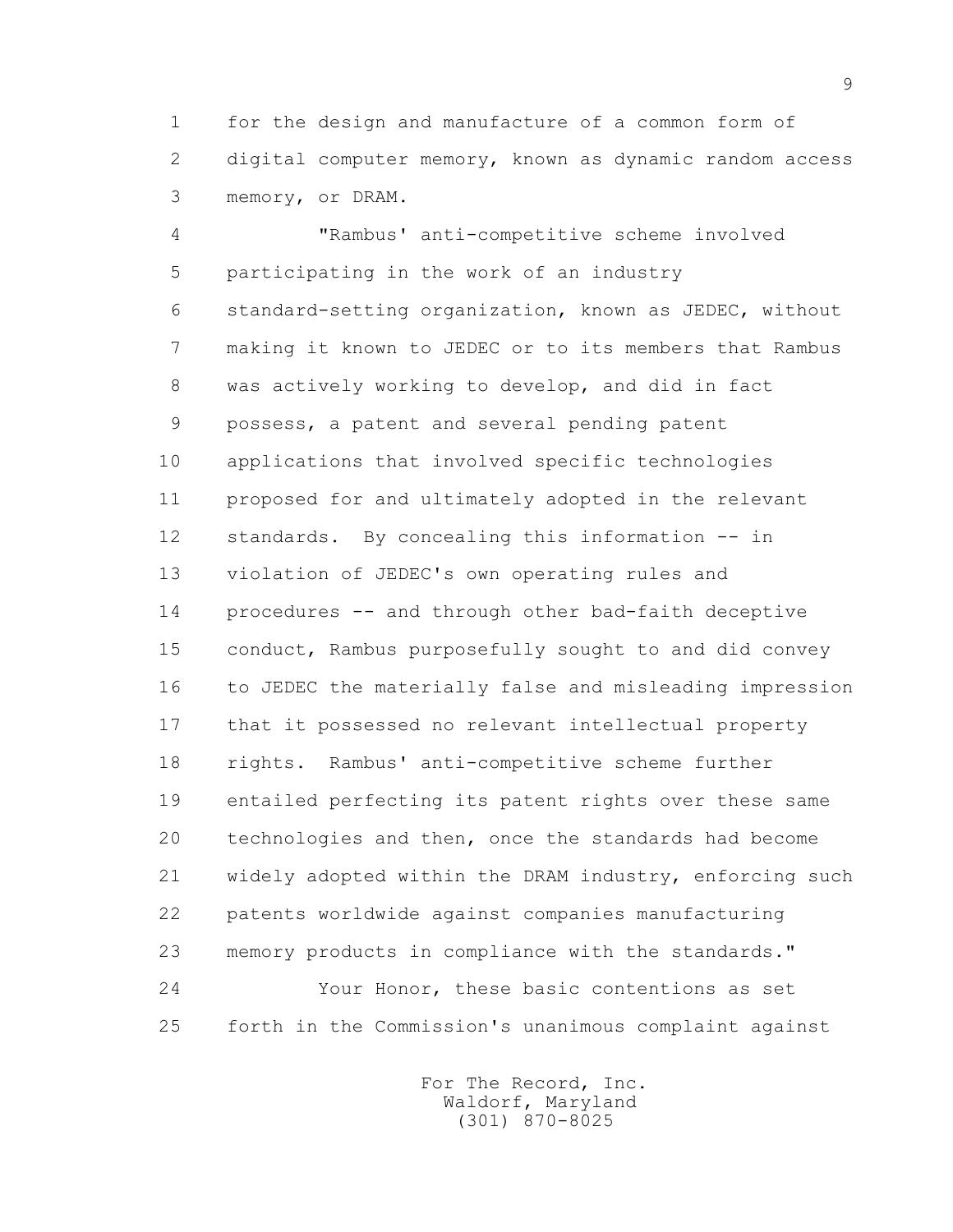1 Rambus are the same contentions that we intend to prove 2 here. As stated in one of Your Honor's recent orders, 3 the central questions to be determined through this 4 proceeding are as follows:

 5 First, whether Rambus engaged in a pattern of 6 deceptive, exclusionary conduct by subverting JEDEC's 7 open standards process.

 8 Second, whether Rambus utilized such conduct to 9 capture a monopoly in well-defined technology-related 10 markets involving the design and architecture of DRAM 11 chips.

 12 And finally, whether Rambus' challenged conduct 13 violates well-established principles of antitrust law. 14 Based on the evidence that we expect to be 15 presented at trial, complaint counsel submits that all 16 three of these questions can and should be answered 17 affirmatively and that Your Honor should therefore 18 enter a finding of liability against Rambus under 19 Section 5 of the FTC Act on all three counts stated in 20 the Commission's complaint.

 21 The proof requirements associated with those 22 three counts do differ, but only slightly, and mainly 23 with regard to the level of anti-competitive effects 24 that need be shown.

25 Only Count I of the complaint, the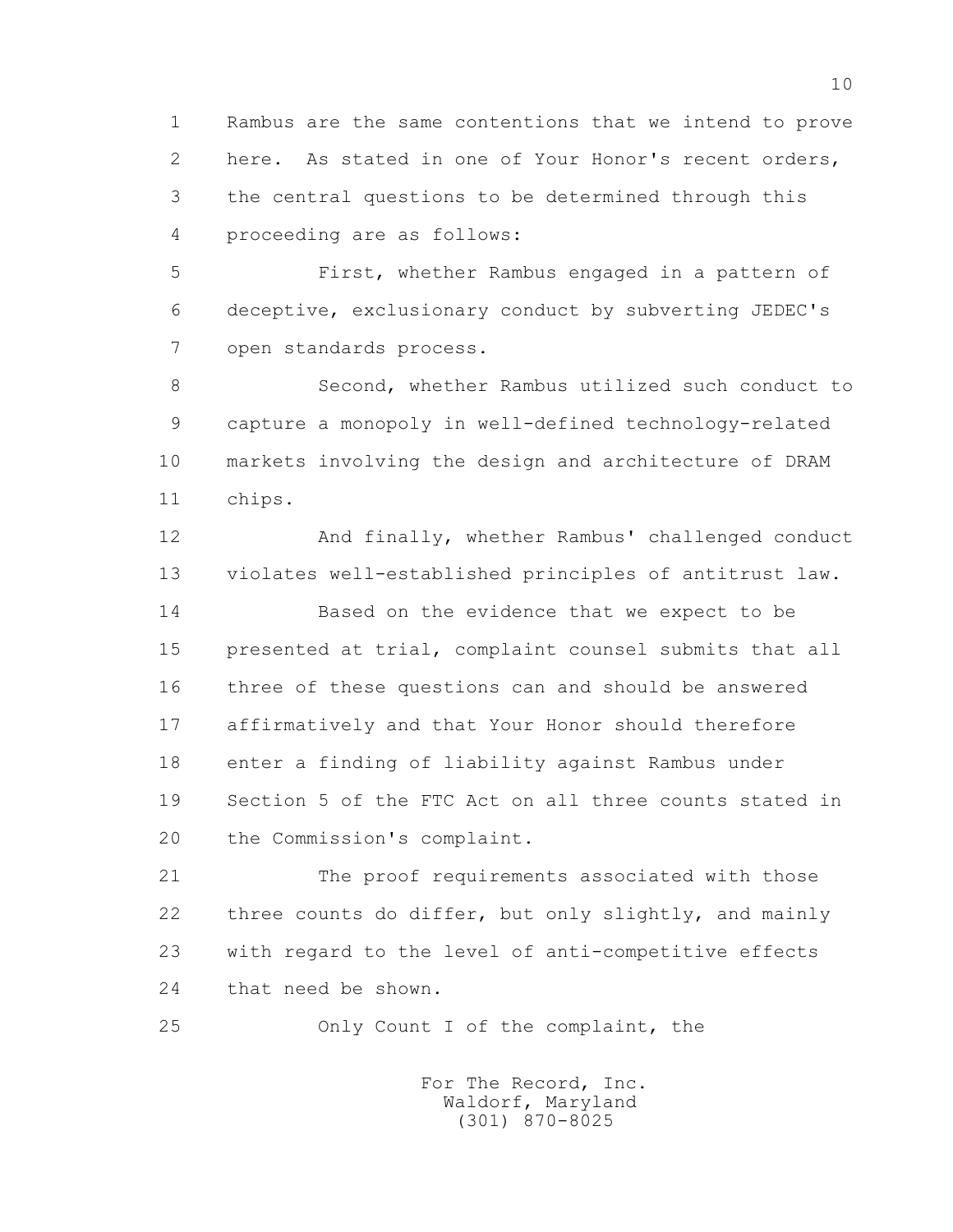1 monopolization claim, requires proof of actual monopoly 2 power. By contrast, Count II, the attempted 3 monopolization claim, requires proof that Rambus' 4 conduct at some point created a dangerous probability 5 of monopolization. And Count III, the unfair methods 6 of competition claim, requires proof of a material 7 adverse effect on competition.

 8 Thus, even in the unlikely event that complaint 9 counsel could not prove that Rambus had succeeded in 10 capturing an actual monopoly, we could still prevail on 11 liability by showing either a dangerous probability of 12 monopolization or material adverse effects on 13 competition in any of the well-defined markets that we 14 have alleged.

 15 Of course, as is customary in an FTC 16 administrative litigation, our proof with respect to 17 all of these claims and all of the elements pertaining 18 to them should be judged by a preponderance of the 19 evidence standard. Whether we prevail on one, two or 20 three of these counts, we will be entitled to an 21 appropriate remedy, and in this regard, we fully expect 22 to demonstrate through the evidence presented at trial 23 that it is both necessary and appropriate for Your 24 Honor to issue an injunction against Rambus in the form 25 described in the complaint's notice of contemplated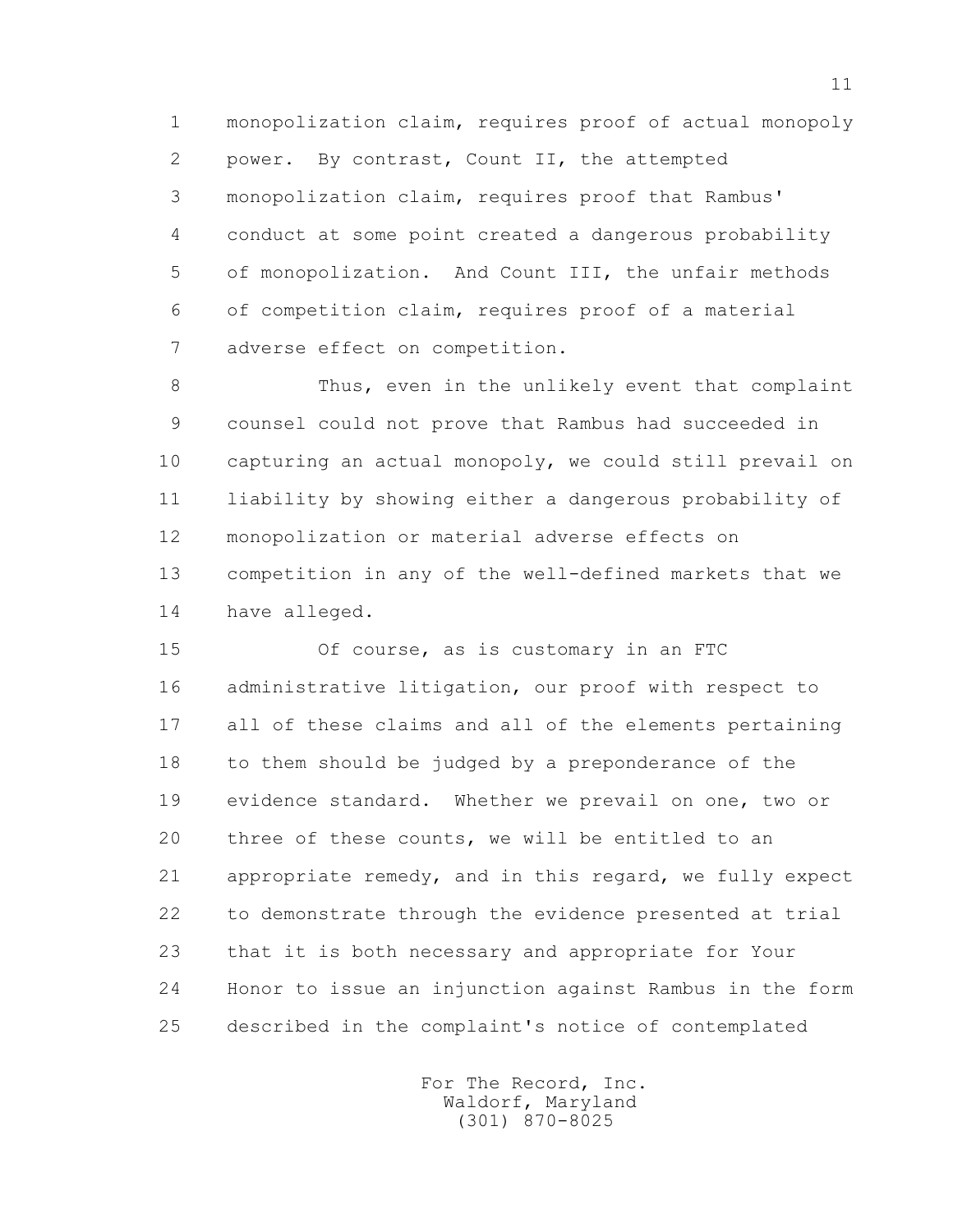1 relief.

 2 In the time that we have available today for 3 opening statements, Mr. Oliver and I will present a 4 summary of what we expect the evidence in this hearing 5 will show, and we plan to organize our presentation 6 around five very basic questions.

 7 What did Rambus do? Why did Rambus do it? Why 8 was it wrong? What effect did it have? And what can 9 and should be done about it now? I will address the 10 first two questions. Mr. Oliver and I will each have 11 something to say on the third. And then Mr. Oliver 12 will finish up by addressing the last two questions.

 13 Before turning to a detailed discussion of the 14 evidence, I would like, however, to take a few minutes 15 to talk about the bigger picture, and in that regard, I 16 would like to pose one over-arching question. Why are 17 we all here, or stated differently, why has the Federal 18 Trade Commission committed the resources that it has to 19 prosecuting this case against Rambus?

 20 In our view, Your Honor, the answer to that 21 question comes down to four things. We are here 22 because Rambus simply refused to play by the rules. 23 Rambus, to this day, refuses to accept responsibility 24 for its own actions. Rambus seems determined to evade 25 the legal consequences of its actions. And finally,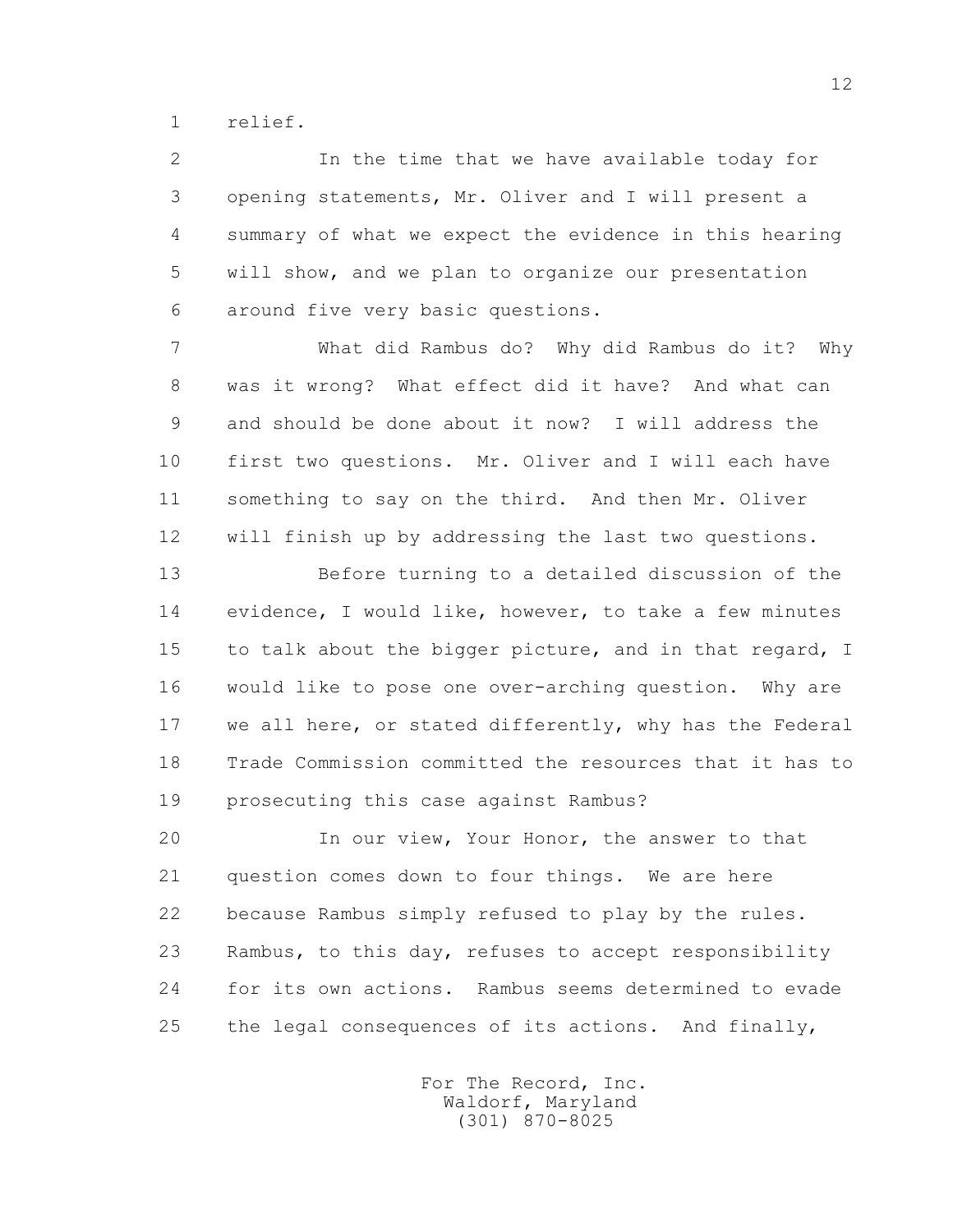1 Rambus seeks to cling to a potential fortune in 2 royalties that it acquired not through competition, but 3 through deception.

 4 Point one, Rambus simply refused to play by the 5 rules. As we will demonstrate at trial, during its 6 tenure as a member of JEDEC, Rambus had a very good 7 appreciation of what JEDEC was all about. Rambus knew, 8 for instance, that JEDEC was fundamentally committed to 9 developing open standards, standards that were free to 10 be used by anyone and that wherever possible steered 11 clear of royalty-bearing patents.

 12 Rambus also know that in an effort to achieve 13 its goal of developing open standards, JEDEC required 14 its members to disclose relevant patents and patent 15 applications in good faith.

 16 Furthermore, Rambus knew or had every reason to 17 know that few things could possibly be more at odds 18 with the purposes, rules and procedures of JEDEC than 19 for a member company to remain silent while the 20 organization proceeded to develop standards 21 incorporating that company's patented or patent pending 22 technologies, especially when the company had every 23 intention of later enforcing its patents and collecting 24 royalties.

25 Finally, Rambus knew that the only instance in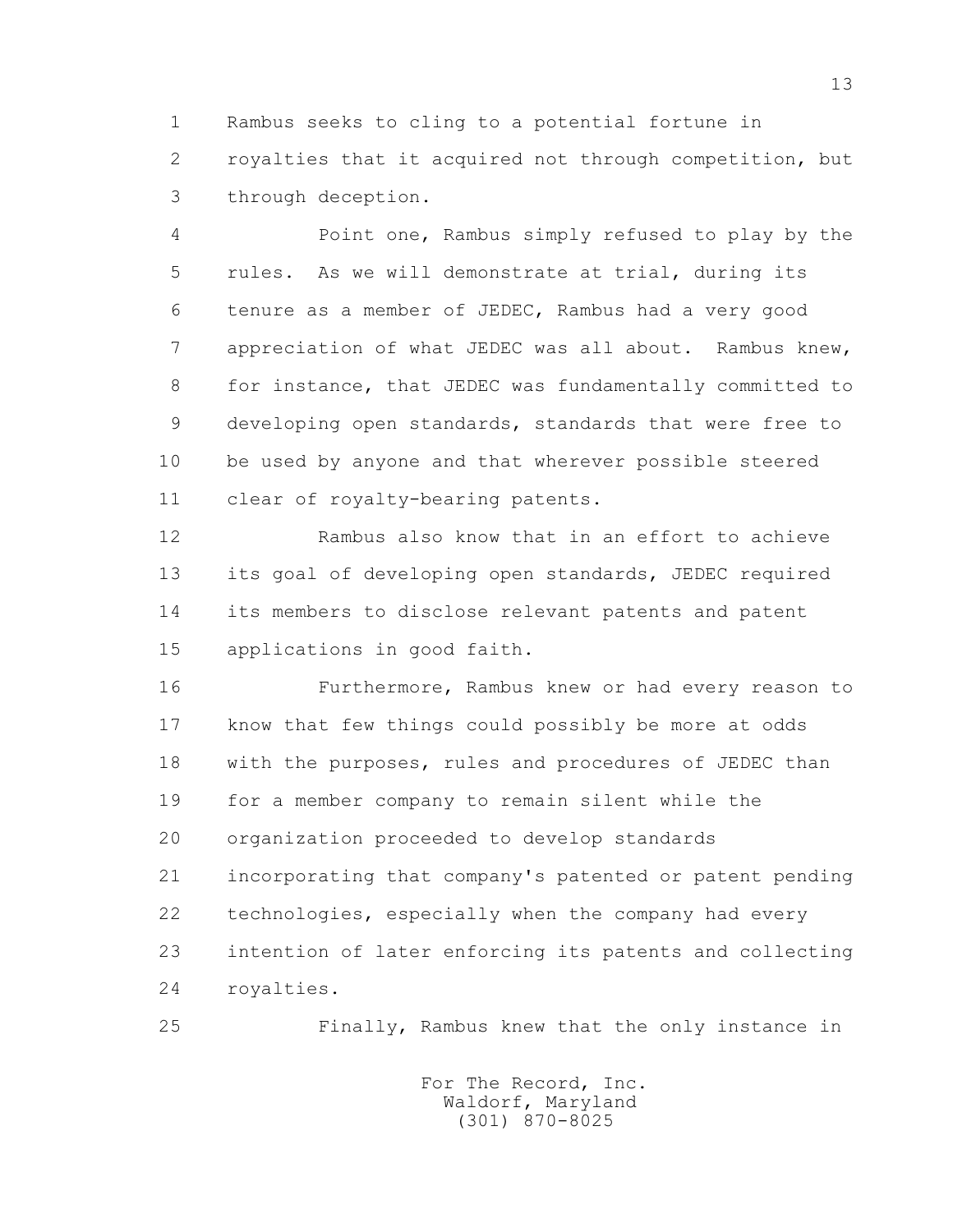1 which JEDEC would possibly be willing to adopt a 2 standard incorporating technology known to be covered 3 by a patent or pending patent application was if the 4 owner of the intellectual property agreed in advance to 5 license its patents on reasonable and nondiscriminatory 6 or so-called RAND terms.

 7 Despite knowing all this, for over four years 8 as a JEDEC member, Rambus consciously and deliberately 9 concealed relevant patent applications from the 10 organization. It also concealed at least one issued 11 patent that was relevant to JEDEC's work. Moreover, 12 this pattern of concealment augmented by affirmatively 13 misleading actions and statements continued for years 14 after Rambus left JEDEC.

 15 While a member of JEDEC, Rambus did consider 16 briefly whether it might be willing to make an advance 17 commitment to licensing its patented technologies on 18 RAND terms, but in the end, Rambus determined that such 19 licensing commitments were contrary to its basic 20 business model.

 21 So instead, instead of making good faith patent 22 disclosures to JEDEC and instead of committing in 23 advance to reasonable license terms, what did Rambus 24 do? The facts show very clearly what Rambus did. It 25 waited. It allowed the memory industry to adopt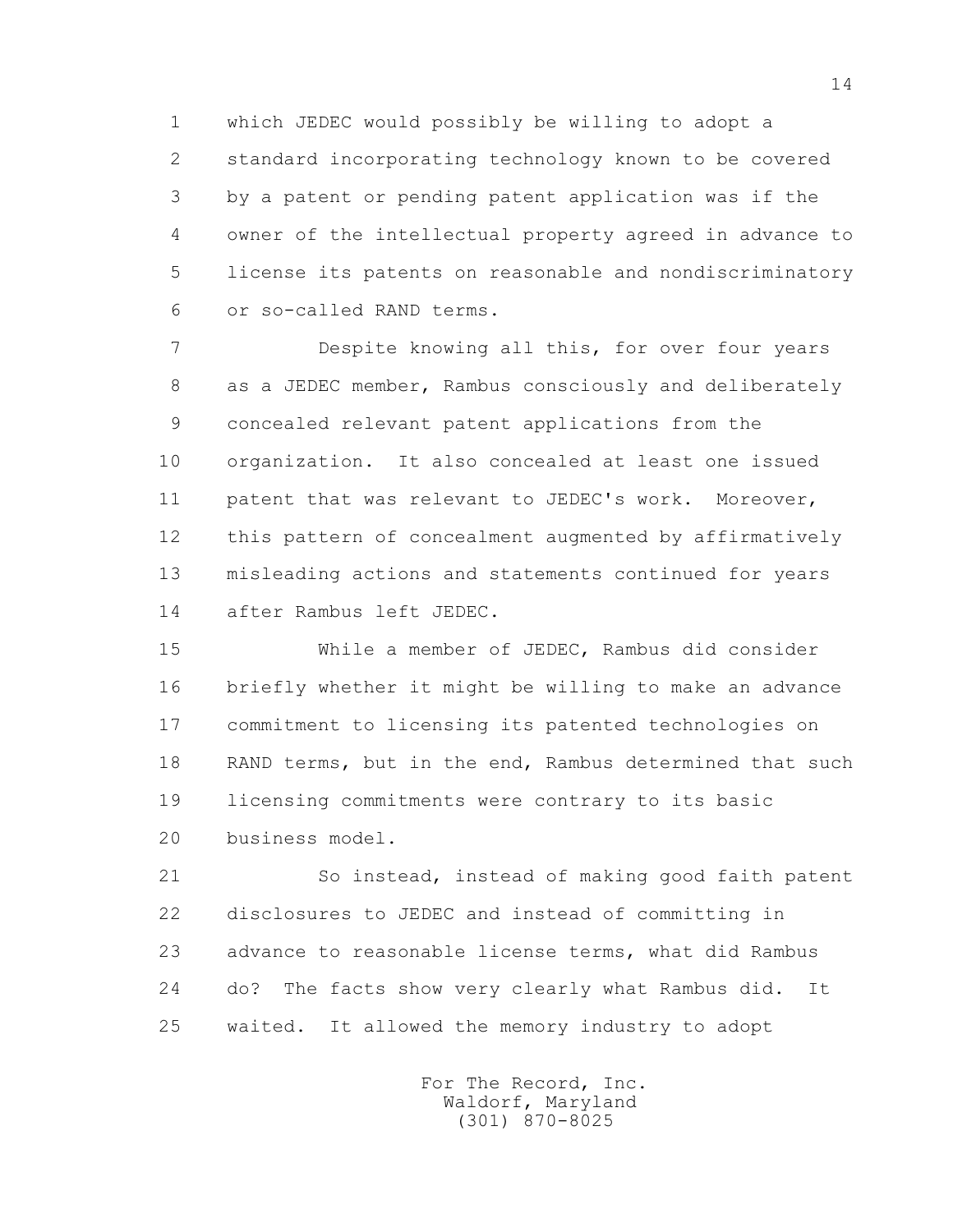1 JEDEC's standards, and it then began enforcing its 2 patents demanding substantial royalties from the 3 manufacturers of JEDEC-compliant DRAMs and threatening 4 to deny any license to firms that elected to challenge 5 Rambus' patents in court.

 6 Point two, Rambus to this day refuses to accept 7 responsibility for its own actions. When it comes down 8 to it, the facts of this case, certainly as they relate 9 to what Rambus did, really are not in dispute. Indeed, 10 because of the Infineon trial court's decision to 11 pierce Rambus' attorney-client privilege because of 12 evidence of fraud, we have an unusual degree of 13 visibility into the precise nature of Rambus' conduct, 14 as well as the underlying motivations for what Rambus 15 did.

 16 In defending this case, however, Rambus and its 17 lawyers seem to want to focus their attention on 18 anything but what the company did, as if the company's 19 actions somehow didn't matter. For instance, clear 20 evidence shows that during the time it was a member of 21 JEDEC, Rambus' executives from the CEO on down firmly 22 believed that the company had succeeded in filing 23 patent claims that covered aspects of JEDEC's work on 24 DRAM standards. Yet, despite holding such beliefs, the 25 company consciously chose not to disclose this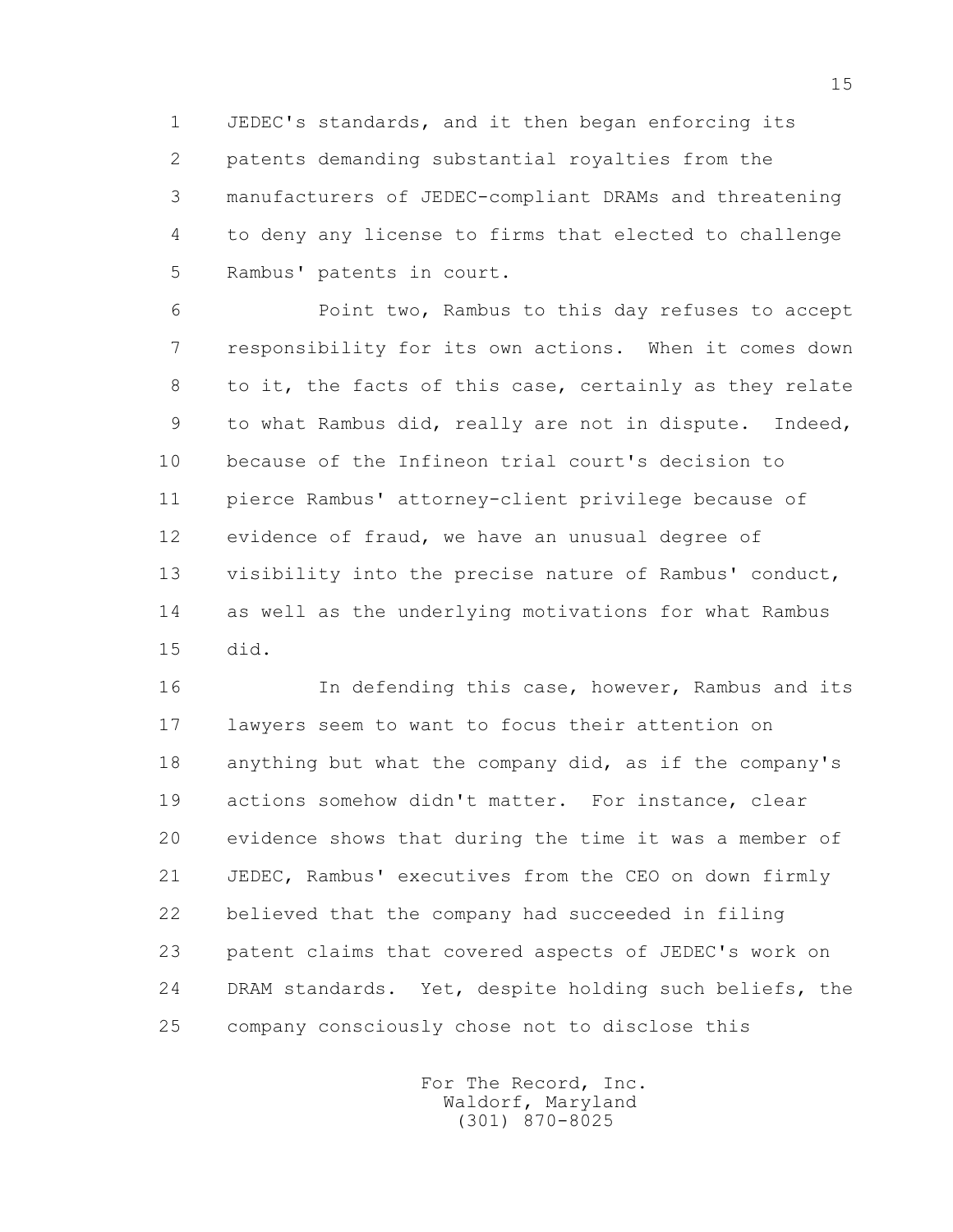1 information to JEDEC.

 2 What does Rambus say in response to such 3 evidence? It simply dismisses it as irrelevant. In 4 Rambus' view, it doesn't matter what the company's 5 executives believed, because Rambus claims it turned 6 out after the fact that they were wrong. 7 As Your Honor knows, complaint counsel does 8 take issue with Rambus' often repeated contention that 9 no claim in any patent pending while Rambus was a 10 member of JEDEC, in fact, covered or read on JEDEC's 11 standards, but assuming this were right, should a 12 company in this situation be permitted to escape any 13 threat of antitrust liability if it turns out, after 14 the fact, that the company's contemporaneous beliefs 15 concerning the scope of its patent claims were 16 mistaken, even though the same company later cured the

 17 defects in its claims and thereby secured a patent 18 monopoly over the relevant standards?

 19 We submit that if this were the law, it would 20 wreak havoc not only on JEDEC, but on the broader 21 standard-setting community, for it would invite 22 companies to engage in precisely the sort of 23 opportunistic conduct that Rambus engaged in here, but 24 with impunity.

25 On the other hand, this issue is most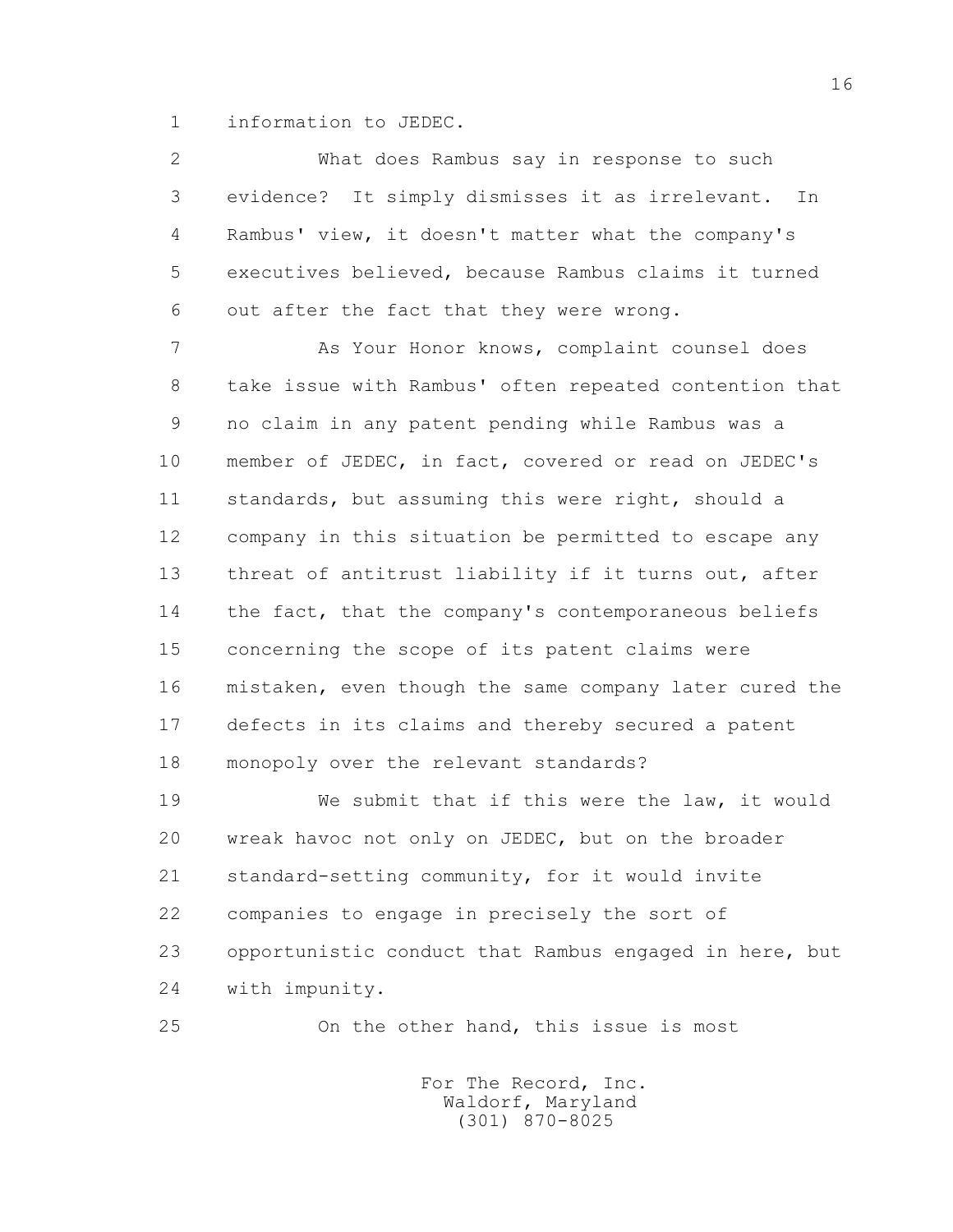1 appropriately dealt with not as a legal matter, but as 2 a factual matter, and we expect the facts to show that 3 within JEDEC's process, a company's beliefs as to the 4 coverage of its patents absolutely do matter; that is, 5 when a JEDEC member company understands or believes 6 that its patents bear upon specific aspects of JEDEC's 7 standardization work, that knowledge on the part of the 8 company triggers a duty to disclose.

 9 Rambus' refusal to accept responsibility for 10 its actions can be seen in other ways as well. From 11 day one, it seems, Rambus' approach to this case has 12 been to point fingers at others. At first, Rambus 13 claimed that certain participants in JEDEC were seeking 14 to misappropriate its intellectual property. Then the 15 argument became that other JEDEC participants may have 16 also violated the rules.

 17 Later, the argument developed into a claim that 18 the DRAM industry as a whole somehow conspired to 19 thwart Rambus in the marketplace. And most recently, 20 Rambus has argued that the JEDEC organization may be 21 biased in a manner that is contrary to the public 22 interest.

 23 Rambus' thinking seems to be that if it can 24 cast enough allegations against others, perhaps it can 25 avoid dealing directly with its own misconduct.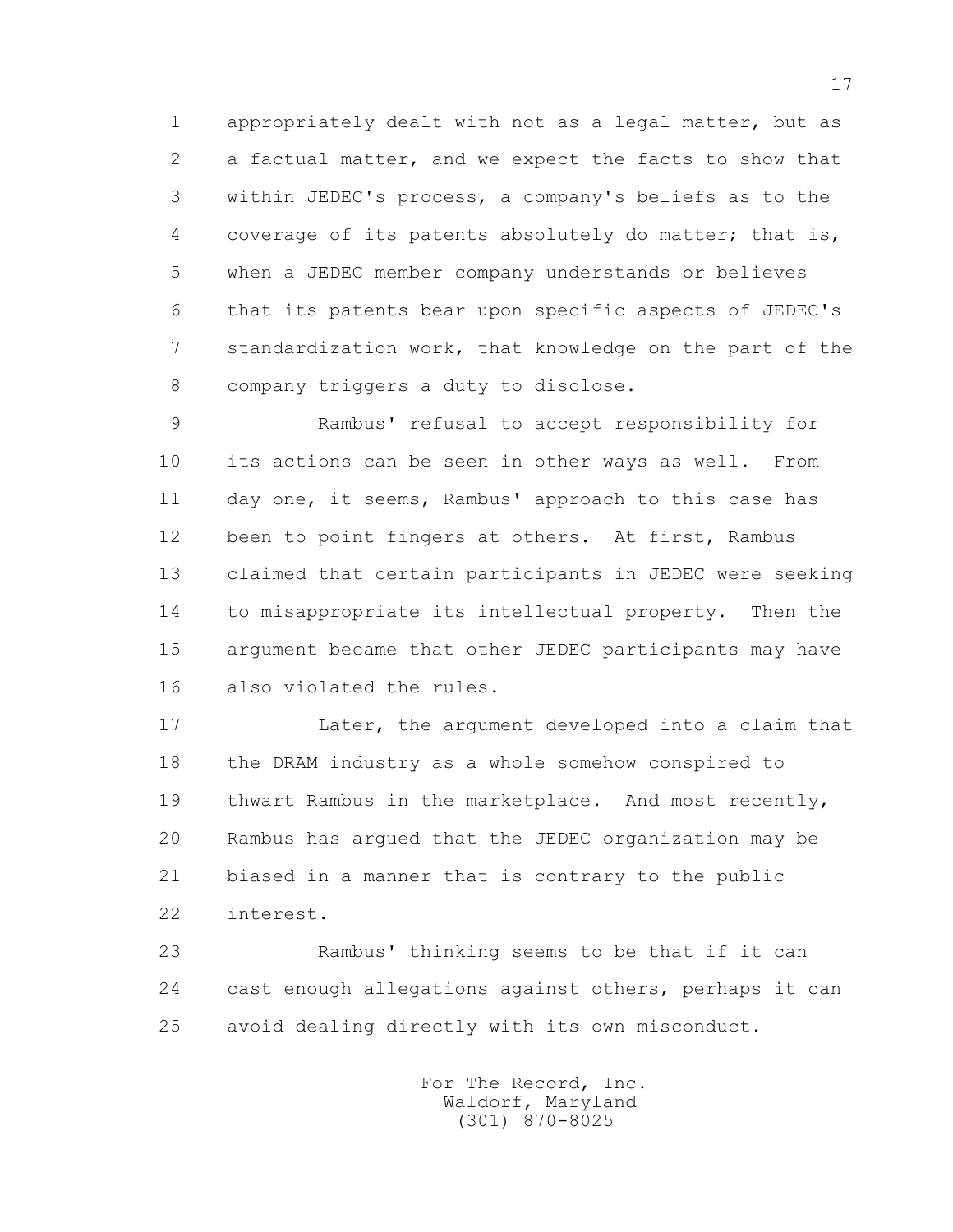1 Rambus' repeated attempts to shift the blame to others 2 should not be condoned. This is not a lawsuit between 3 two private parties in which the defendant is free to 4 inject counterclaims, nor does the Federal Trade 5 Commission through this lawsuit seek to conduct a 6 roving inquiry into any potential type of misconduct 7 that might possibly have affected consumer welfare in 8 the DRAM industry or the DRAM technology marketplace 9 over a ten-year period.

 10 This case challenges a specific pattern of 11 misconduct, of anti-competitive conduct, by a specific 12 company, and it poses three narrow questions. Was that 13 challenged conduct wrongful? Did it adversely impact 14 the markets at issue here? And if so, what remedy 15 should be imposed? If Rambus itself has been harmed by 16 the alleged anti-competitive acts of others, it has 17 every right to pursue relief, but in a proper forum. 18 Such allegations should not be permitted to cloud the 19 resolution of the Commission's claims in this case.

 20 Point three, Rambus seems determined to evade 21 the legal consequences of its conduct. One of the 22 greatest ironies in this case is that Rambus' lawyers 23 today vigorously deny that the company ever did 24 anything wrong. Moreover, they seek to portray 25 complaint counsel's legal contentions and its proposed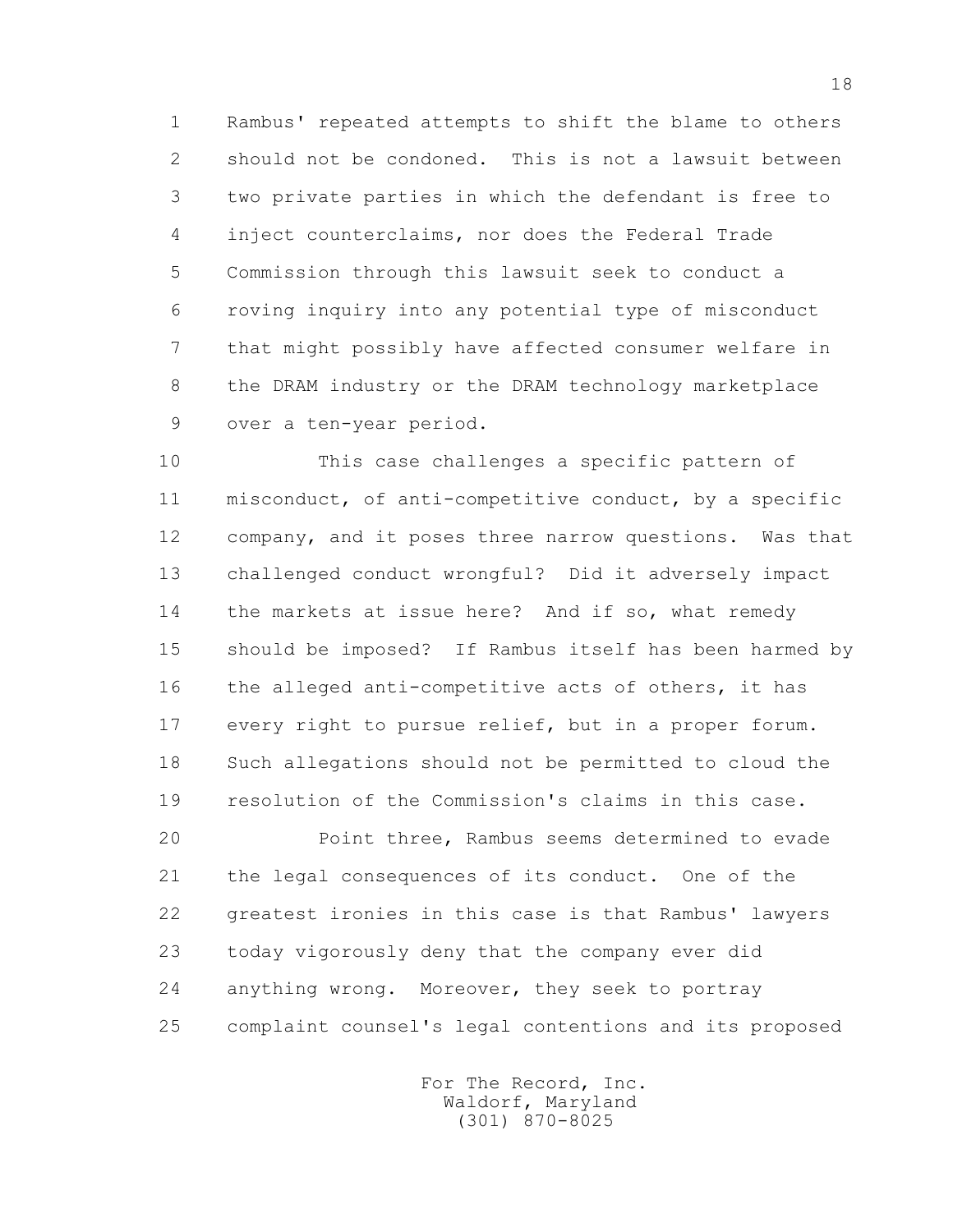1 remedy as being boundless and legally unprecedented, 2 yet during much of the time period in which Rambus was 3 engaging in the very acts challenged by this case, the 4 company's own lawyers were advising Rambus to stop what 5 it was doing, because the legal risks were simply too 6 great.

 7 We expect, for instance, that Rambus' outside 8 patent counsel, Lester Vincent, will testify at trial 9 in this case that he advised Rambus as early as March 10 1992 that it should withdraw from JEDEC. Why? Very 11 simple. Because of the risk that the company's 12 participation in JEDEC at a time when it was 13 simultaneously planning to assert patent rights over 14 JEDEC's work could result in findings of equitable 15 estoppel rendering Rambus' JEDEC-related patents 16 unenforceable.

 17 In May 1995, Mr. Vincent again alerted Rambus 18 to such legal risks and to the additional risk that the 19 company's conduct could lead to liability under the 20 antitrust laws.

 21 In September 1995, Rambus hired a new in-house 22 patent lawyer, Mr. Anthony Diepenbrock. Within less 23 than two weeks on the job, he too advised Rambus to 24 withdraw from JEDEC. Why? Because he feared that the 25 company's actions could be deemed misleading and that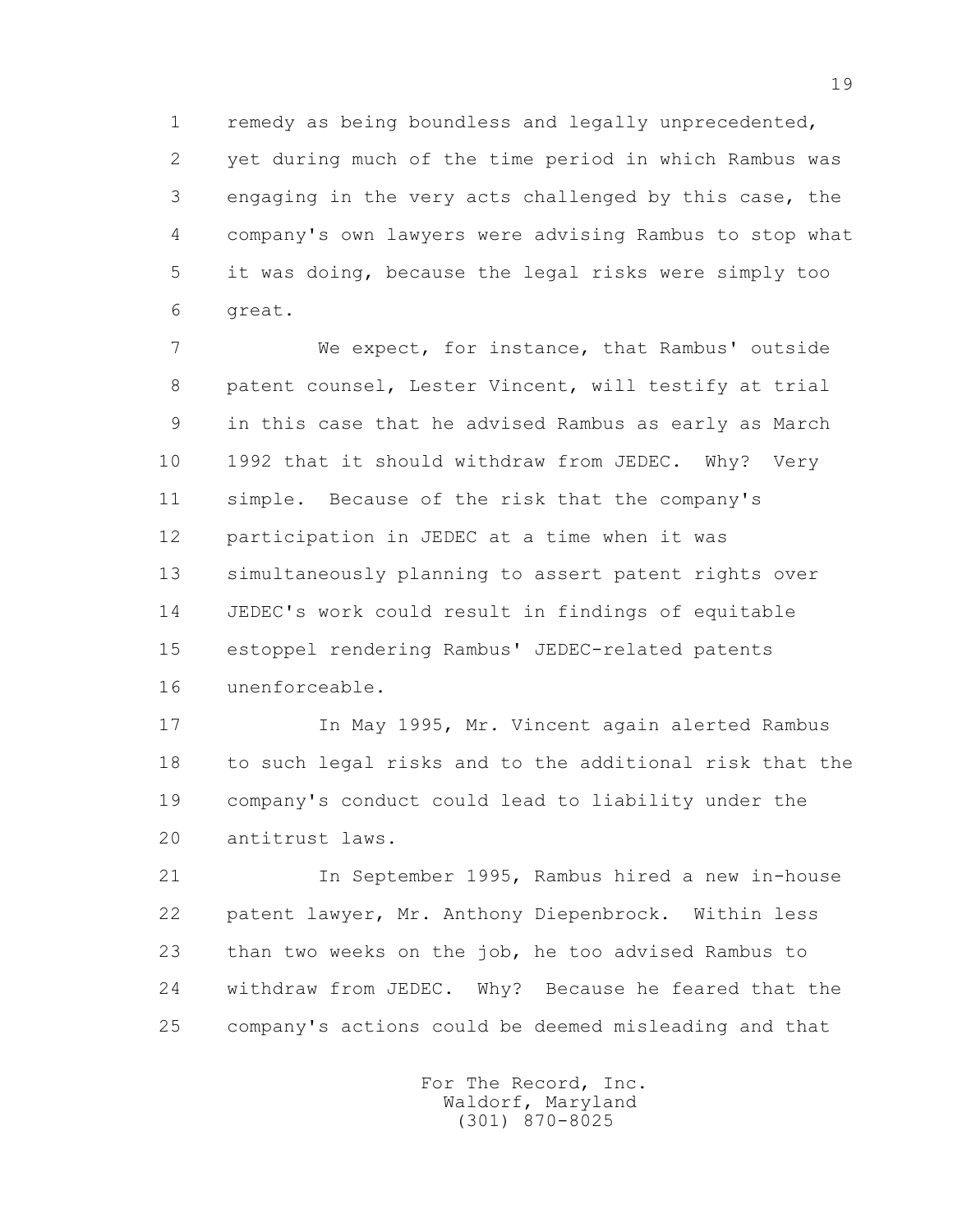1 JEDEC's members could be found to have relied to their 2 detriment, again resulting in patents being held 3 unenforceable.

 4 Then came the last straw. In December 1995, 5 when this agency, the Federal Trade Commission, 6 publicly announced an antitrust consent order against 7 Dell Computer Corporation challenging conduct 8 strikingly similar to the conduct that Rambus was 9 engaging in at that very time. In that consent order, 10 Dell voluntarily complied with the Commission's 11 proposed remedy, agreeing to forego any further efforts 12 to enforce the relevant patents.

 13 Within weeks of learning of the Dell consent 14 order, what did Rambus do? Finally, based on emphatic 15 legal advice, Rambus acquiesced to its lawyer's demands 16 and agreed that it would withdraw from JEDEC and all 17 other standards organizations.

18 We know, therefore, what Rambus' lawyers were 19 telling the company at the time, but what are Rambus' 20 lawyers saying today? Well, it would appear that 21 Rambus' lawyers today have very different views. In 22 their view, Rambus did nothing whatsoever that was 23 wrong. Rambus' conduct was not misleading they claim; 24 nor they claim did JEDEC's members rely to their 25 detriment on anything that Rambus did or said.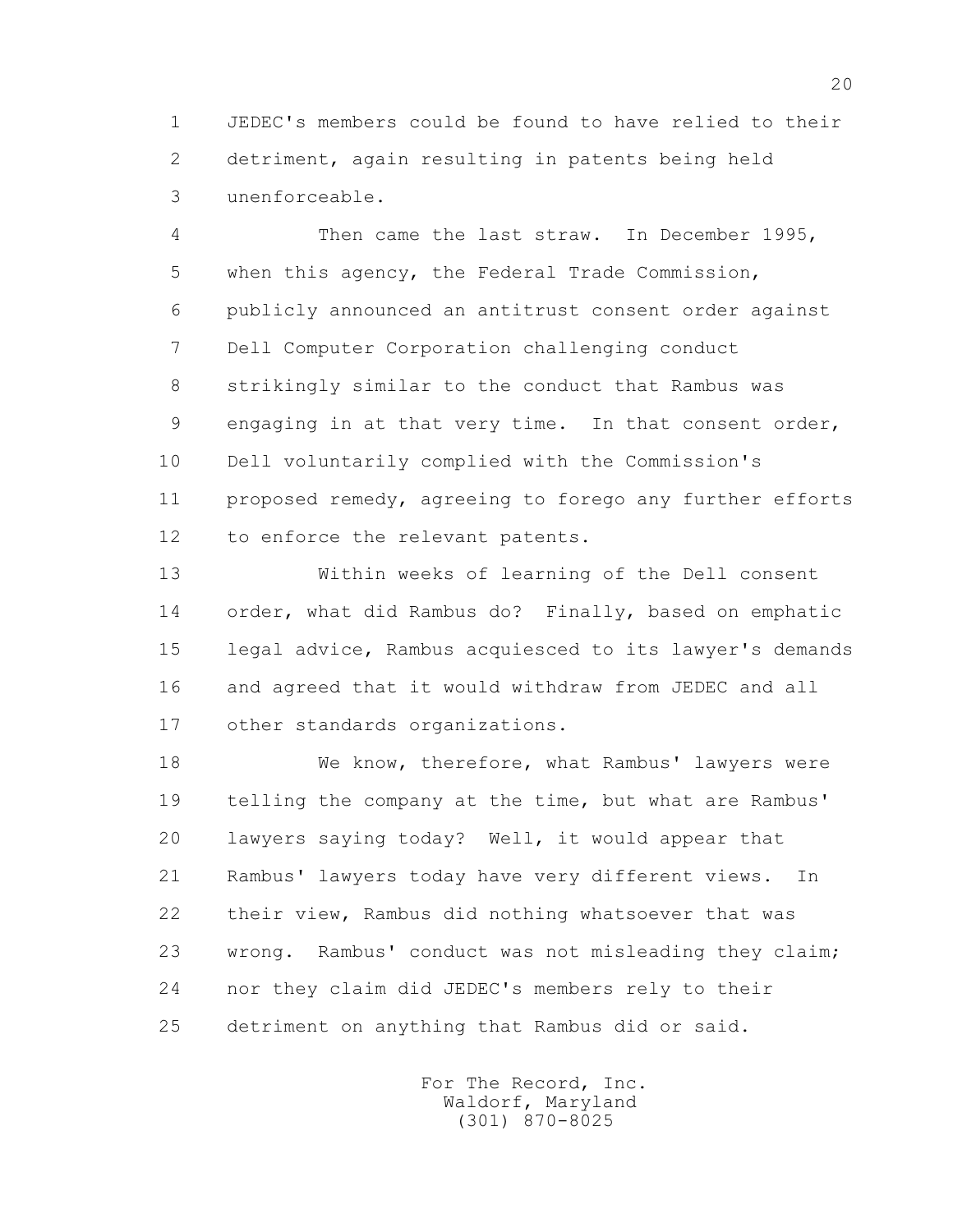1 Moreover, we see in Rambus' trial brief that 2 the lawyers defending the company today reject the 3 notion that conduct of this sort could ever result in 4 antitrust liability. The very suggestion, they claim, 5 is novel, unprecedented and contrary to established 6 law.

 7 Rambus' lawyers today also claim that there is 8 no basis in law for enjoining the enforcement of 9 patents in these circumstances. All of this causes one 10 to ask, who should we believe? The lawyers defending 11 Rambus now or the lawyers who at the time counseled the 12 company against engaging in the same conduct challenged 13 by this case?

 14 In what other ways does Rambus have the 15 appearance of a company that is determined to escape 16 the legal consequences of its actions? One example 17 might be that Rambus continues to try to characterize 18 this case as something other than what it is; namely, 19 an antitrust suit. Rambus' legal briefs are filled 20 with references patent law, contract law, the common 21 law of fraud, and indeed, even Constitutional law, but 22 seldom do you see any discussion by Rambus of 23 substantive antitrust principles.

 24 To the extent Rambus does acknowledge that this 25 is an antitrust case, it seeks to place the narrowest

> For The Record, Inc. Waldorf, Maryland (301) 870-8025

21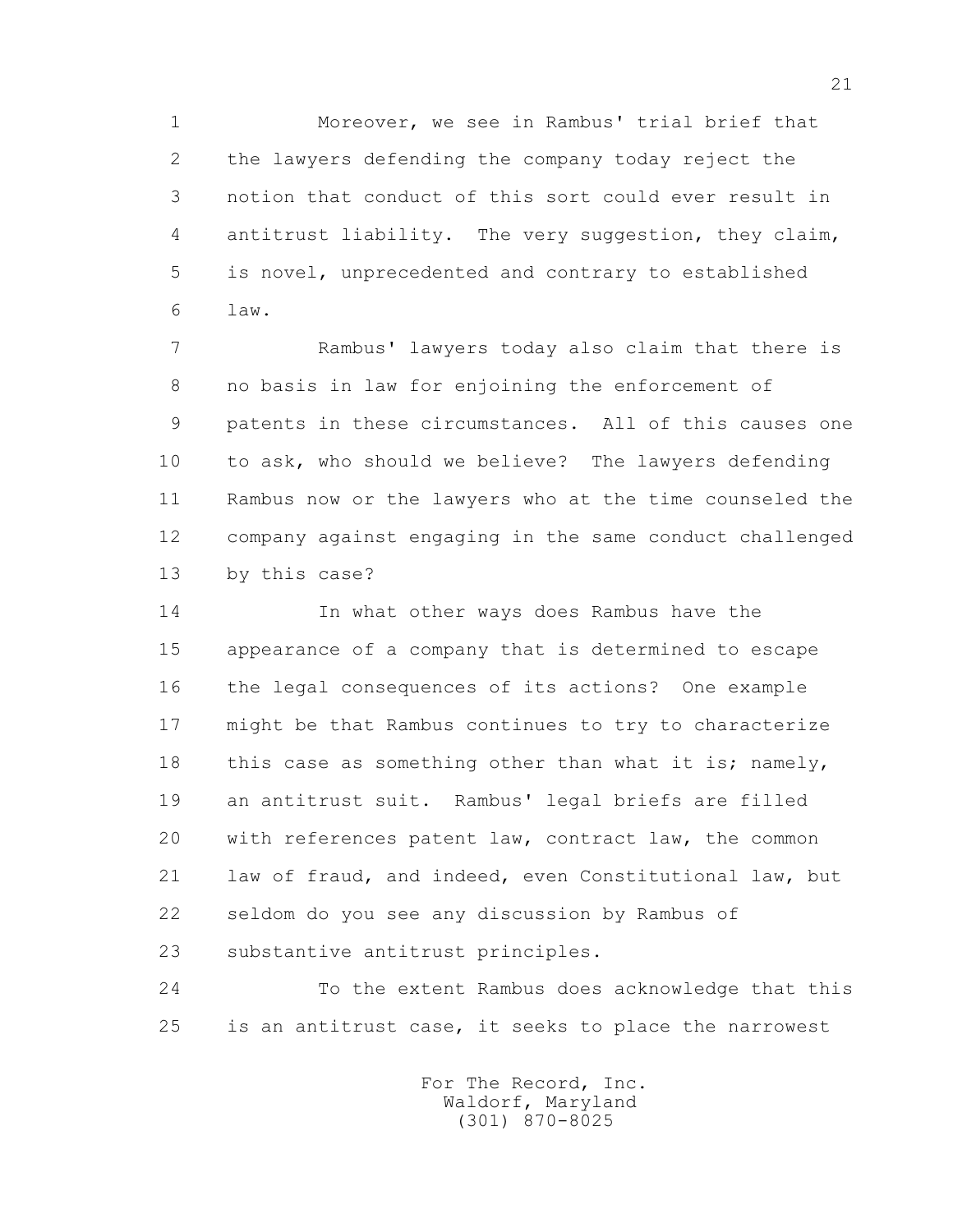1 of restrictions on complaint counsel's legal theory. 2 In its trial brief, for instance, Rambus continues to 3 cleave to technical procedural arguments in hopes of 4 somehow foreclosing complaint counsel from pursuing the 5 broader antitrust legal theories that are clearly 6 outlined in the Commission's complaint.

 7 Why is Rambus so intent on litigating this case 8 as if it were anything but an antitrust suit? The 9 reason seems fairly clear. Antitrust law, unlike 10 patent law or contract law or the law of common law 11 fraud does not lend itself to the kinds of narrow, 12 highly technical arguments that have been Rambus' only 13 refuge in prior litigation.

 14 Your Honor's orders in this case have 15 implicitly recognized this very distinction. Your 16 Honor's orders have stated, in denying Rambus' motion 17 for summary decision, that complaint counsel's 18 antitrust allegations are far broader than whether 19 Rambus simply had a disclosure obligation under JEDEC's 20 patent policies.

 21 As you know, we do allege and we fully intend 22 to prove that Rambus' conduct did violate JEDEC's 23 patent disclosure rules. We also allege that Rambus' 24 conduct violated other JEDEC rules and procedures, 25 including what JEDEC refers to as its most basic rule,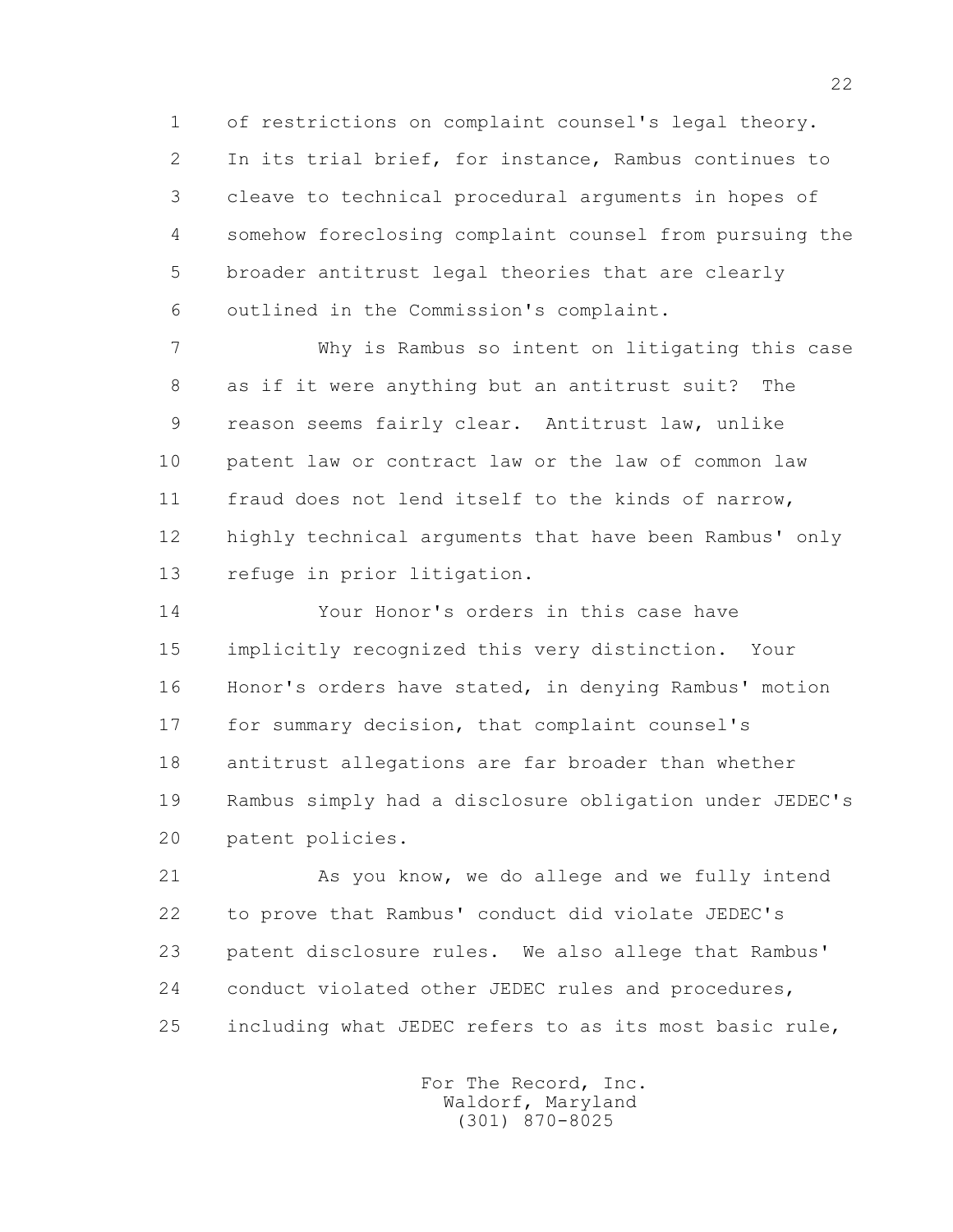1 the rule that JEDEC's activities shall not be 2 manipulated so as to result in restricting competition, 3 giving a competitive advantage to any manufacturer or 4 excluding competitors from the market. The theory of 5 liability in this case, therefore, is rooted, in part, 6 in Rambus' violations of JEDEC rules.

7 On the other hand, by contrast to what might be 8 true in the context of a contract or a fraud case, 9 liability in this case does not turn solely on proof 10 that Rambus technically violated the rules of JEDEC. 11 As Your Honor has noted, the ultimate issue here, 12 insofar as Rambus' conduct is concerned, is whether 13 Rambus engaged in a pattern of deceptive, exclusionary 14 conduct through which it subverted JEDEC's open 15 standards process. On the facts of this case, this 16 ultimate standard of liability can be satisfied whether 17 or not JEDEC's rules were technically violated.

18 So, then, why does Rambus seem to want to deny 19 that this is an antitrust case? Very likely because it 20 knows it did subvert JEDEC's open standards process. 21 Rambus also knows that the kinds of narrow technical 22 arguments that have served it well in other types of 23 litigation provide no defense to such a charge.

 24 What else suggests that Rambus is a company 25 determined to escape the legal consequences of its

> For The Record, Inc. Waldorf, Maryland (301) 870-8025

23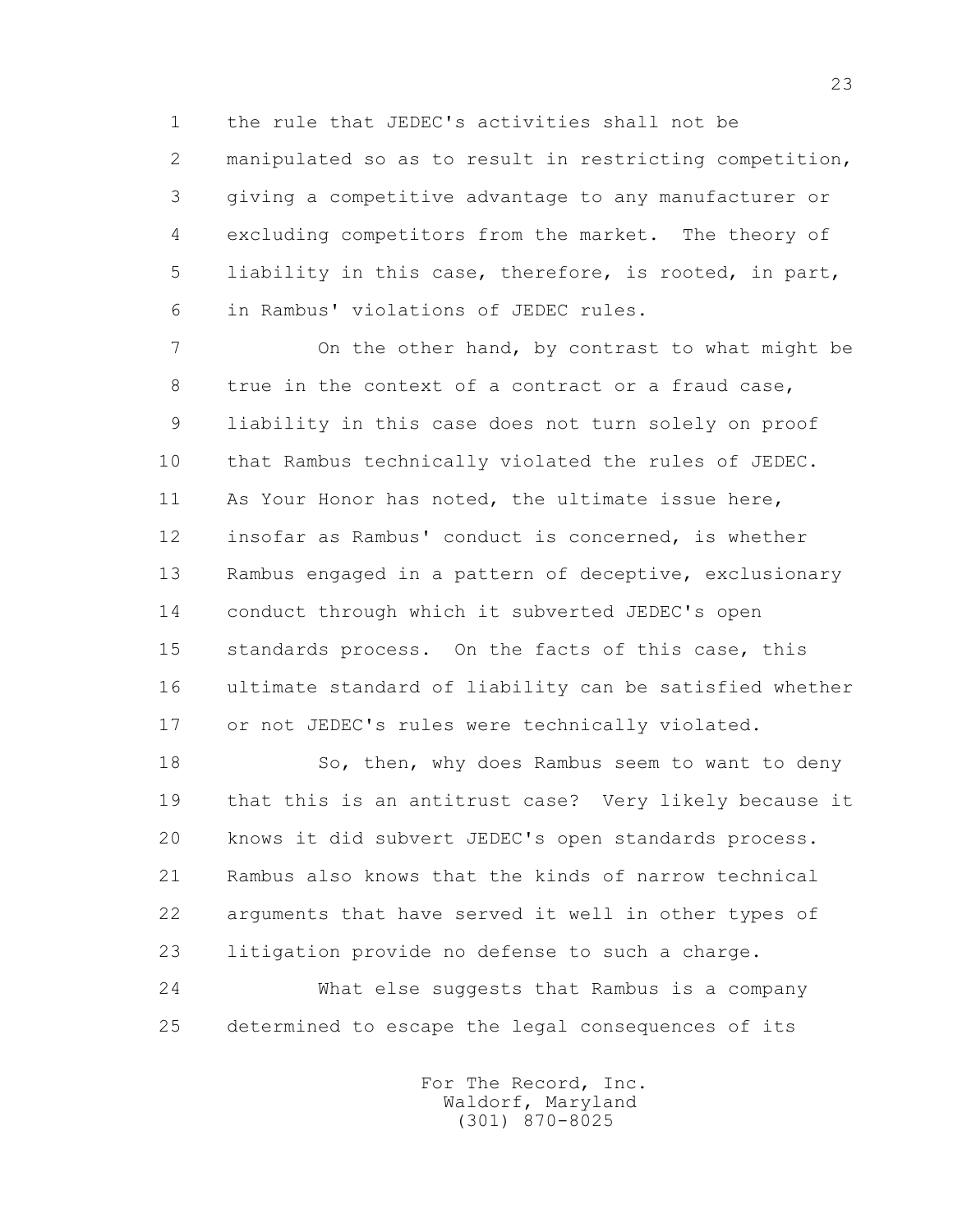1 conduct? One example is Rambus' persistent attempts to 2 relitigate issues on which it previously has litigated 3 and lost. We all know, of course, that the Federal 4 Circuit in the Infineon case rendered a decision 5 favorable to Rambus on review of a common law fraud 6 verdict. To say that Rambus places heavy reliance on 7 that decision here would be an understatement.

 8 Rambus' repeated references to the Federal 9 Circuit decision again suggest that it is hoping to 10 somehow shoehorn this antitrust case into the legal 11 framework of a fraud suit, a framework in which Rambus 12 apparently is much more comfortable litigating. But in 13 reality, there is much about the Federal Circuit's 14 Infineon decision that Rambus itself does not like.

 15 What Rambus likes is the ultimate holding; that 16 is, no liability for fraud. But many of the 17 conclusions reached by the Federal Circuit en route to 18 that holding are directly at odds with Rambus' 19 arguments in this case.

 20 To start with, Rambus' overall contention here, 21 that it simply did nothing wrong, doesn't square well 22 at all with the Federal Circuit's majority opinion 23 which openly calls into question Rambus' business 24 ethics. What is even more striking, however, is the 25 fact that Rambus continues before this Court to make a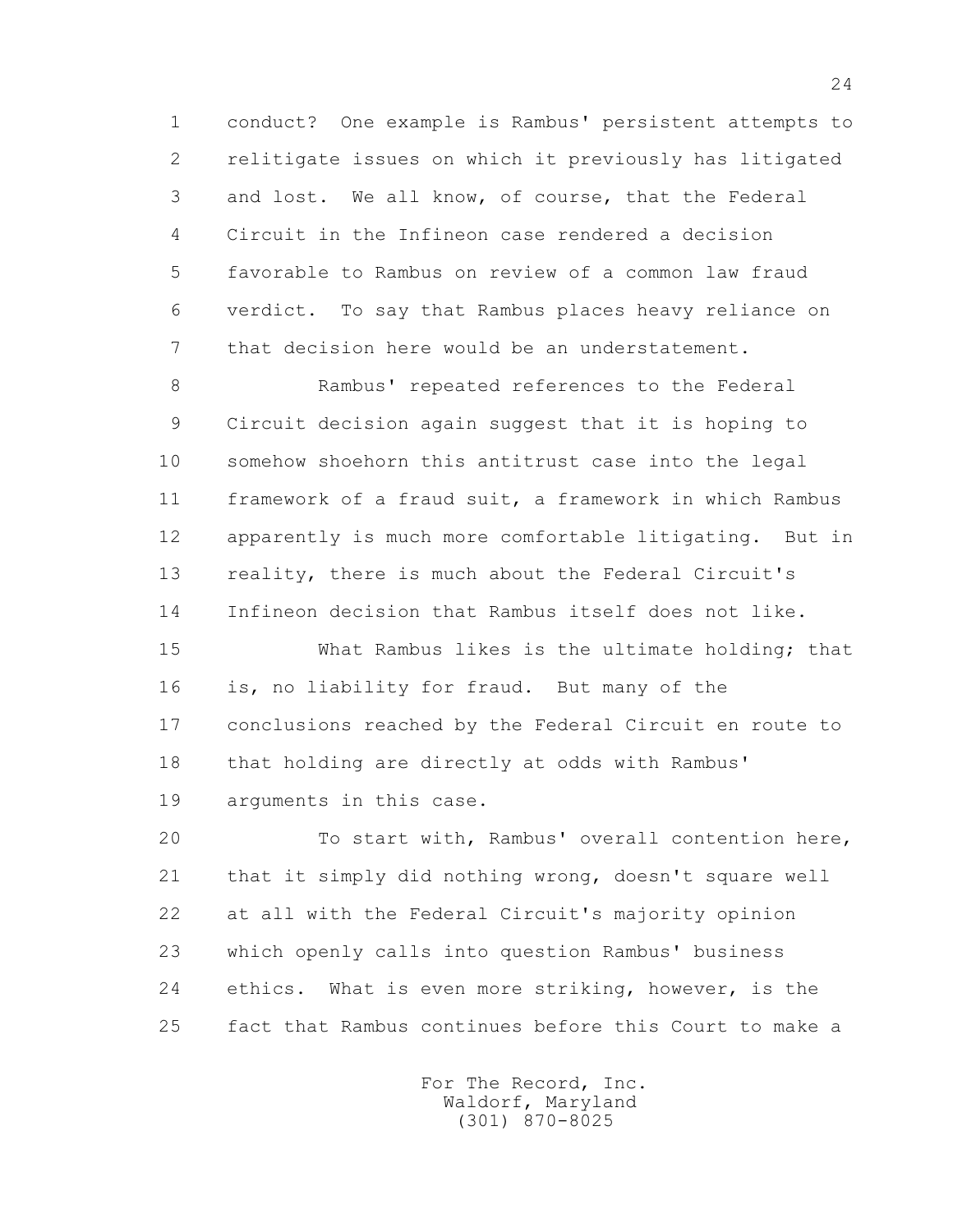1 number of specific factual arguments that were 2 expressly considered and rejected by the Federal 3 Circuit majority as well as the dissenting judge in the 4 Federal Circuit and also by the Infineon trial judge.

 5 For instance, all four Infineon judges 6 unanimously concluded that JEDEC's rules imposed 7 mandatory disclosure duties on JEDEC members. By 8 contrast, Rambus' claim here is that patent disclosure 9 within JEDEC was a purely voluntary matter.

 10 Likewise, all four Infineon judges concluded 11 that JEDEC's members understood that the rules imposed 12 mandatory disclosure obligations, yet Rambus claims 13 that there was no such understanding. All four 14 Infineon judges also concluded that the JEDEC 15 disclosure duty extended to patent applications as well 16 as to issued patents. Not Rambus. Rambus continued to 17 maintain that, at most, only issued patents were 18 subject to disclosure.

 19 All four Infineon judges further concluded that 20 JEDEC's disclosure rules required disclosure of all 21 patents and applications that related to JEDEC's work. 22 Rambus parts company with the Infineon judges here as 23 well. Finally, the Infineon trial judge, the two-judge 24 majority in the Federal Circuit and the one dissenting 25 judge in the Federal Circuit, all four concluded that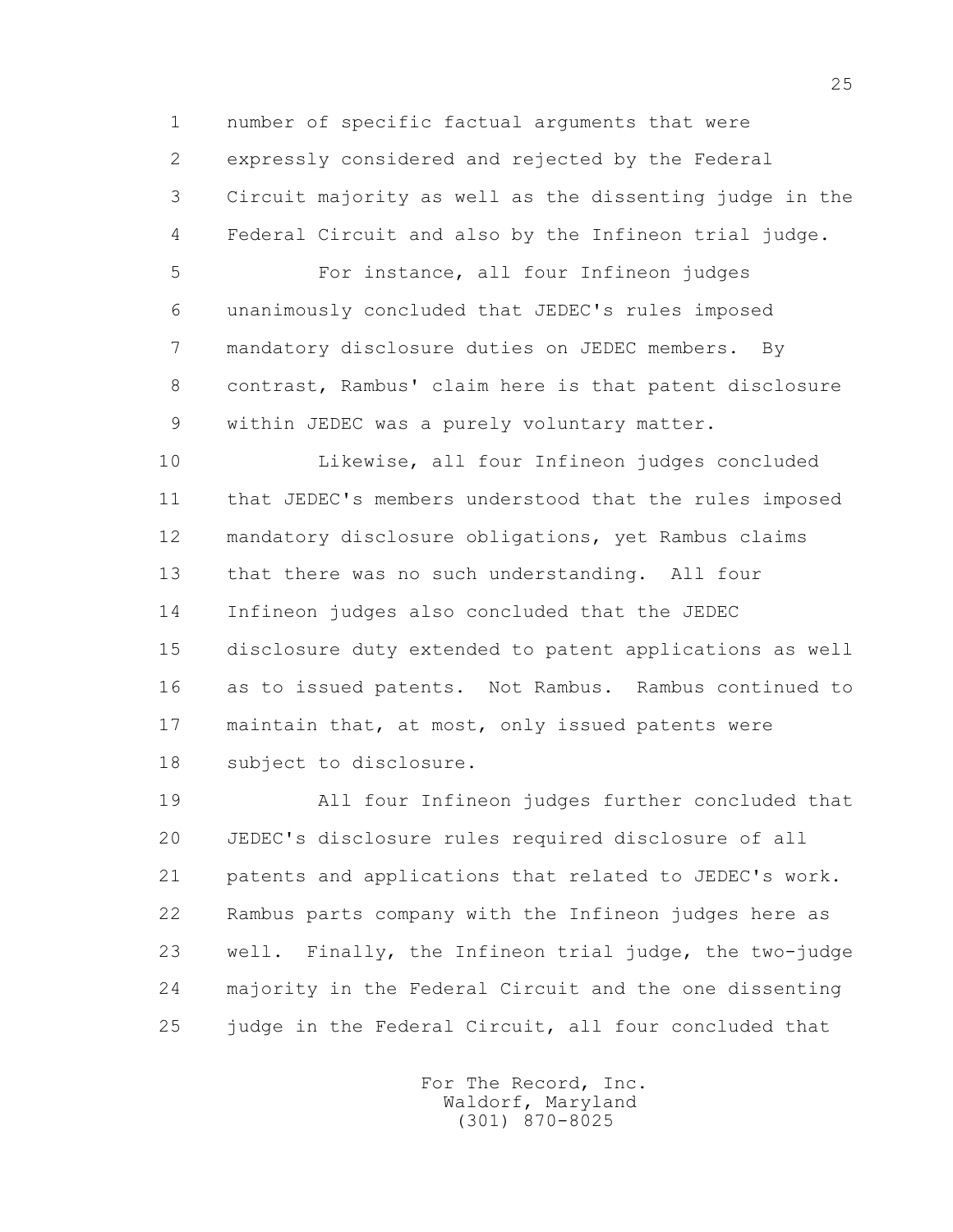1 Rambus itself, while participating as a member of the 2 organization, was bound by JEDEC's disclosure rules and 3 had a duty to comply with those rules, yet Rambus, 4 before this Court, still maintains that it was never 5 under any mandatory obligation to comply with any JEDEC 6 policy or rule.

 7 One cannot help but ask, if Rambus finds the 8 need to make so many arguments directly at odds with 9 the conclusions reached by the Federal Circuit, why 10 should we trust Rambus' representation that the 11 ultimate holding of the Federal Circuit is reliable? 12 At a minimum, the fact that Rambus seems so intent on 13 relitigating issues that were resolved against it by 14 the Federal Circuit casts doubt on the merits of 15 Rambus' defense in this case.

 16 There is one issue, however, that Rambus will 17 not be permitted to relitigate. It has been 18 conclusively determined for purposes of this case that 19 when Rambus instituted its document retention policy in 20 1998, it did so in part for the purpose of getting rid 21 of documents that might be harmful in future 22 litigation; that is, future litigation revolving around 23 Rambus' enforcement of JEDEC-related patents. 24 Rambus might wish to deny that this is true,

25 but it can't. Judge Timony ruled that having litigated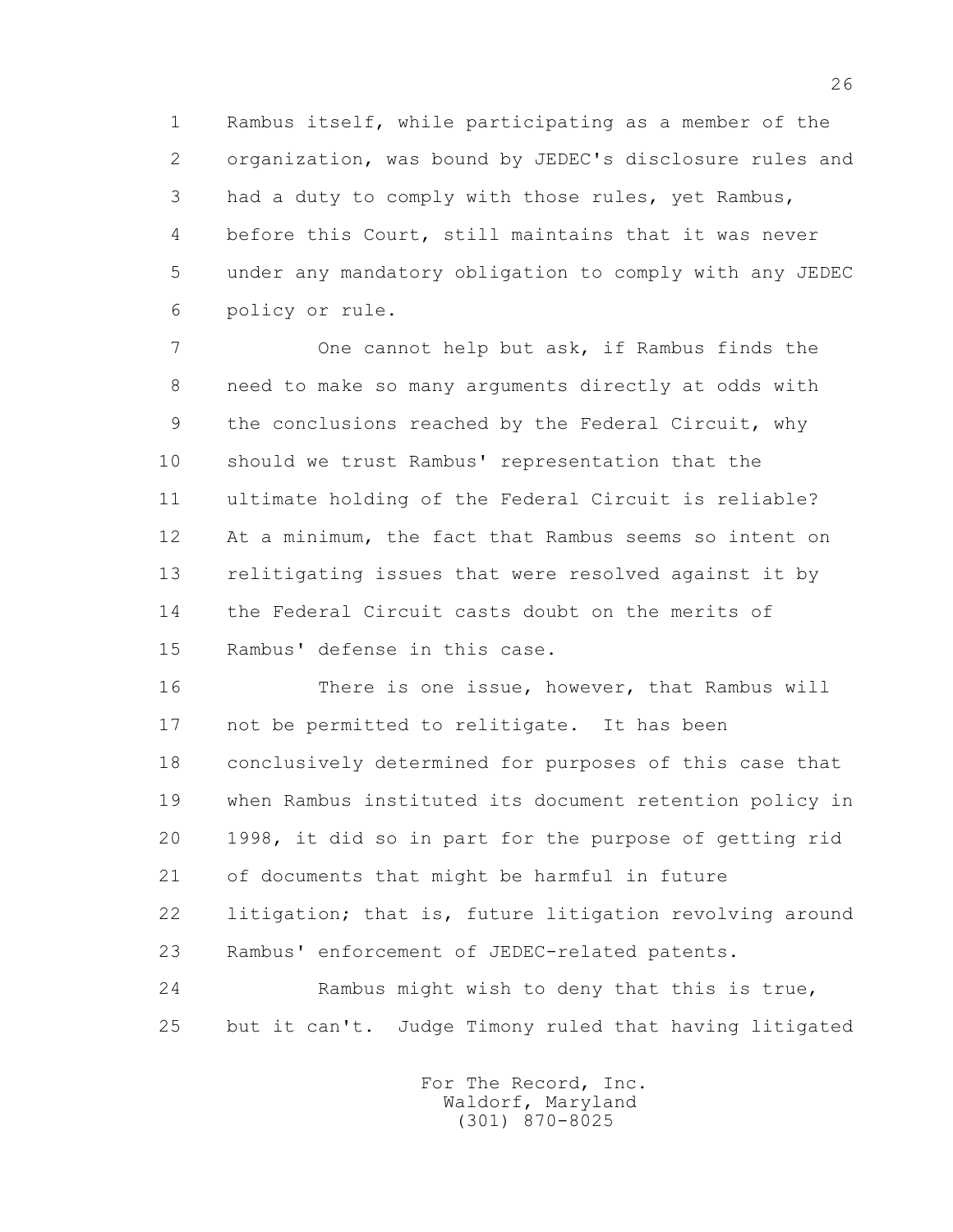1 and lost on these issues before the Infineon trial 2 court, Rambus should be barred from relitigating in 3 this case both the fact that it destroyed very large 4 volumes of its own business records starting in 5 mid-1998 and the fact that its motivation for doing so 6 related in part to getting rid of harmful evidence.

 7 It has also been concluded for purposes of this 8 case that Rambus' actions in this regard constituted 9 intentional spoliation of evidence. In recognition of 10 the seriousness of Rambus' document destruction, Judge 11 Timony ruled that certain rebuttable inferences adverse 12 to Rambus shall exist for the remainder of this case.

 13 Specifically, Judge Timony ruled that the 14 following facts, among others, will be presumed true 15 unless or until Rambus, through rebuttal evidence, is 16 able to prove otherwise.

 17 First, Rambus knew or should have known from 18 its pre-1996 participation in JEDEC that developing 19 JEDEC standards would require the use of patents held 20 or applied for Rambus.

 21 Second, Rambus never disclosed to other JEDEC 22 participants the existence of these patents.

 23 Rambus knew that its failure to disclose the 24 existence of these patents to other JEDEC participants 25 could serve to equitably estop Rambus from enforcing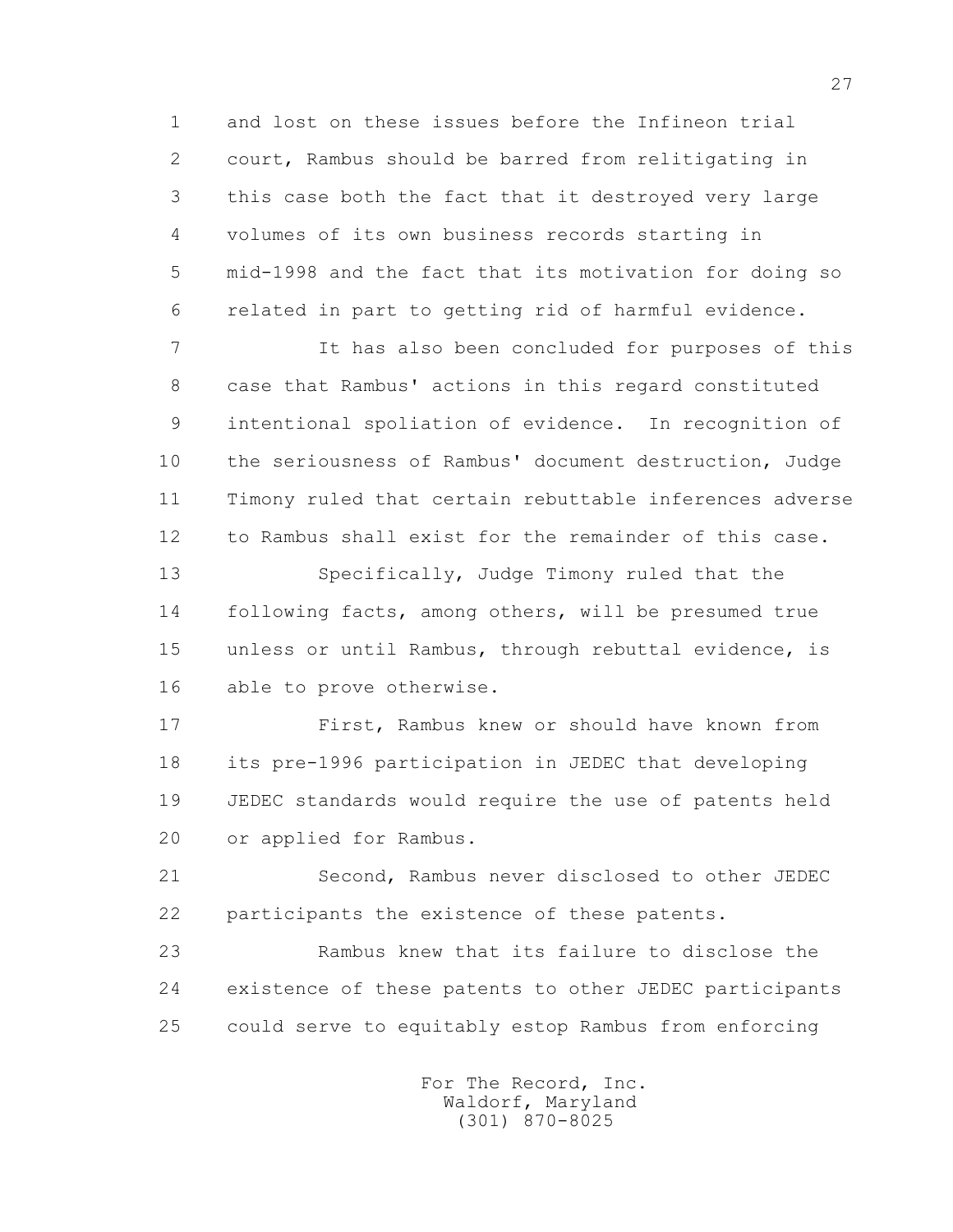1 its patents as to other JEDEC participants.

 2 And fourth and finally, Rambus knew or should 3 have known from its participation in JEDEC that 4 litigation over the enforcement of its patents was 5 reasonably foreseeable.

 6 The imposition of these sanctions through a 7 pretrial order does not, of course, put an end to the 8 issue of spoliation in this case. As Your Honor has 9 stated, the effects of Rambus' spoliation and the 10 extent to which further sanctions may be warranted are 11 significant, ongoing concerns.

12 As Your Honor has also recognized, the massive 13 volume of Rambus' document destruction combined with 14 the fact that Rambus kept absolutely no inventory of 15 the documents that were destroyed places complaint 16 counsel in a most difficult situation.

 17 We have already made our views on this issue 18 quite clear. At this point, however, complaint 19 counsel's intention is to press forward with our case 20 based on the evidence that still exists. Moreover, we 21 continue to maintain that notwithstanding Rambus' 22 efforts to escape justice by systematically destroying 23 evidence, the proof that remains is more than 24 sufficient to establish the merits of our claims. 25 Point four, Rambus seeks to cling to a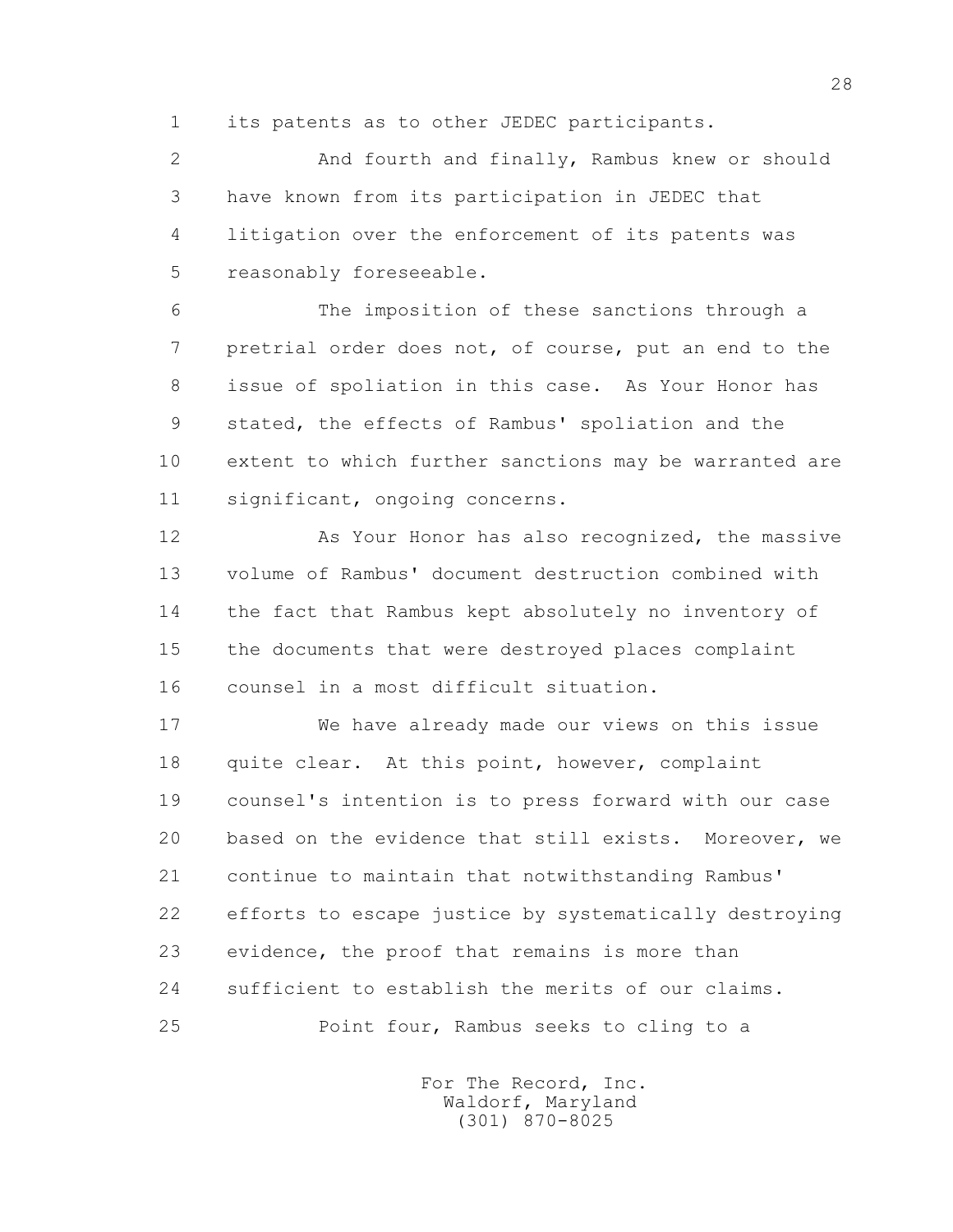1 potential fortune in royalties that it acquired not 2 through competition, but through deception. Make no 3 mistake about it, there is a great deal of money at 4 issue in this case. In its complaint, the Commission 5 alleges that Rambus' JEDEC-related patents could over 6 the life of the patents potentially be worth in excess 7 of a billion dollars in royalties. Evidence discussed 8 in our pretrial brief suggests that this estimate, if 9 anything, is on the low side.

 10 In fact, according to some Rambus business 11 documents, Rambus could stand to collect as much as \$3 12 billion in royalties in one year alone. Whether it is 13 a billion dollars or \$30 billion dollars, we obviously 14 are talking about very large sums of money.

15 The first question one might ask, then, is why 16 are Rambus' patents worth so much? The answer to that 17 question is really quite simple. In fact, it can be 18 found in one of Rambus' own internal documents.

 19 In August 1996, Richard Crisp, who was Rambus' 20 principal representative to JEDEC, drafted this email, 21 in which he made the following observation:

 22 "The most valuable patents," he said, "are ones 23 that must be used in order to be in compliance with a 24 standard."

25 So, then, why are Rambus' patents so valuable?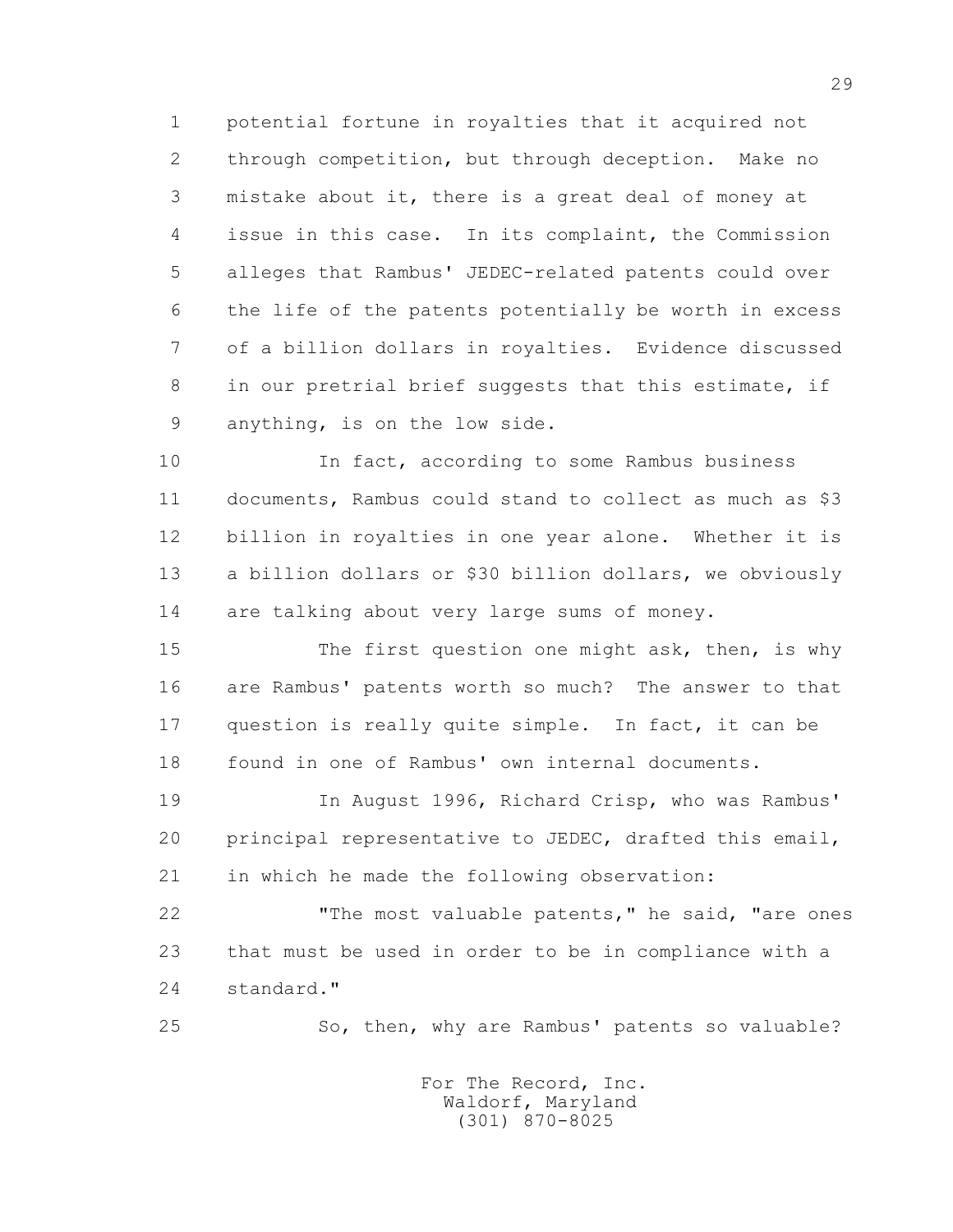1 As Mr. Crisp says, they are valuable because the 2 technologies they purport to cover must be used to be 3 in compliance with the standard, not just any standard, 4 though. The standards at issue here, that is, JEDEC's 5 SDRAM and DDR SDRAM standards, are the dominant 6 technology standards governing the design and 7 architecture of 90-plus percent of the products 8 manufactured and sold by the worldwide DRAM industry, 9 an industry whose annual sales this year could possibly 10 exceed \$20 billion.

 11 The next question one might ask is this: 12 Precisely how is it that Rambus came to be in the 13 position, the enviable position, of having its patented 14 technologies incorporated into the dominant worldwide 15 DRAM standards? Was it because of the inherent quality 16 of Rambus' inventions, as Rambus would have Your Honor 17 believe, or was it because of something else, something 18 less noble and far more troublesome, such as deception 19 and exclusionary conduct? In the end, Your Honor, that 20 is the question on which this case turns.

 21 Antitrust law is not implicated when a company 22 through superior skill, foresight, innovation or even 23 historical accident has the status of monopolist thrust 24 upon it by natural market forces. It is a quite 25 different matter, however, when a company obtains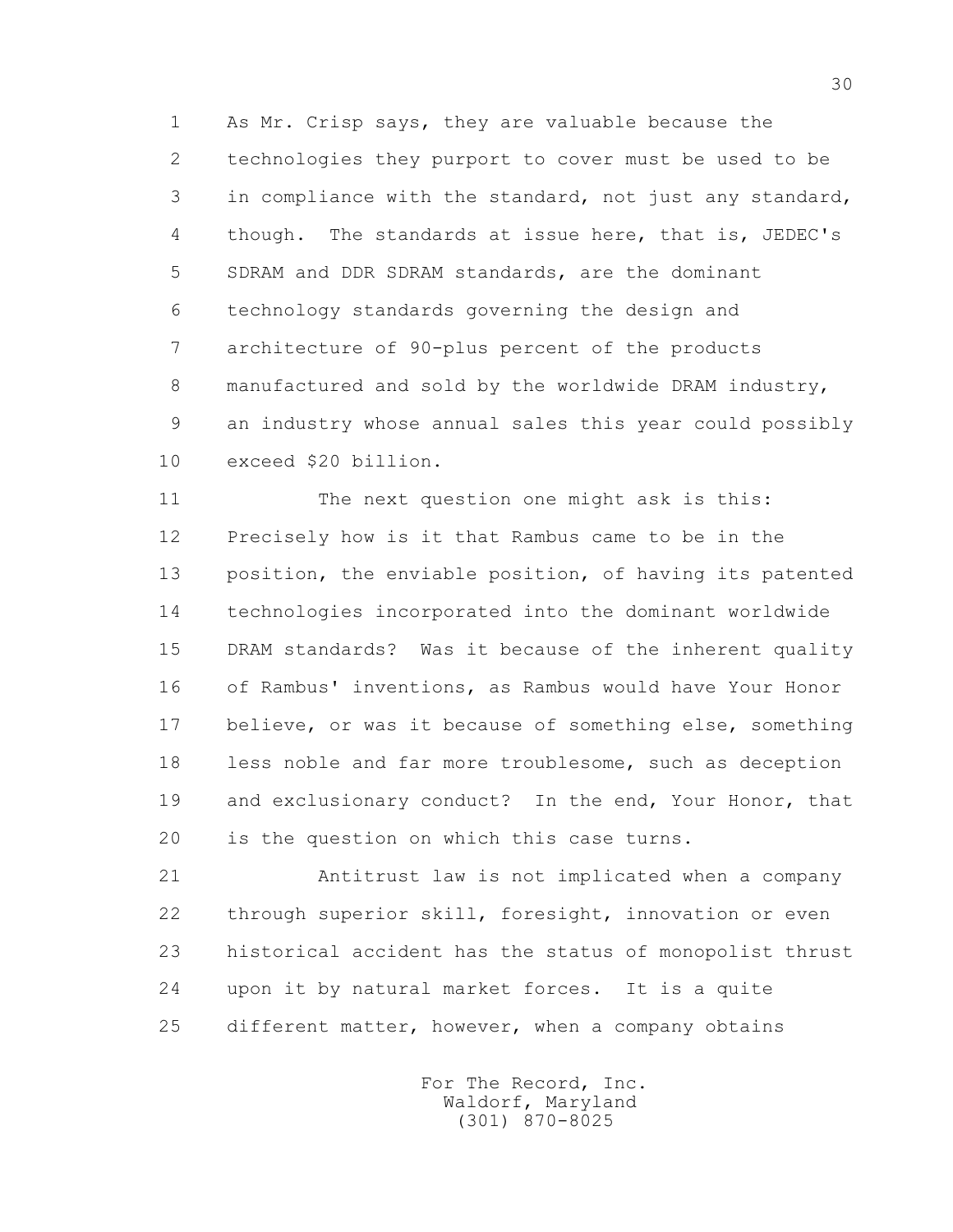1 monopoly power through illegitimate and

 2 anti-competitive acts, not reflecting competition on 3 the merits, but rather, a deliberate effort to stifle 4 and undermine an open competitive process.

 5 We intend to show that Rambus today does 6 possess a monopoly in several well-defined technology 7 markets relating to the design of DRAM chips, but we 8 also intend to show that Rambus acquired its monopoly 9 not through the operation of natural market forces or 10 through competition on the merits. It achieved its 11 monopoly by subverting JEDEC's own standards process 12 through conduct that amounts to deception, and it 13 engaged in this conduct with the clear intent of 14 limiting and excluding competition.

 15 At this point, let me turn my attention to 16 addressing the basic questions that I outlined earlier, 17 starting with the first question, what did Rambus do? 18 Given that the Commission's complaint challenges a 19 pattern of anti-competitive conduct spanning the better 20 part of a decade, this question does not necessarily 21 lend itself to a short answer.

22 On the other hand, I have limited time, so I 23 plan to move through the evidence fairly quickly. I 24 also plan to go over the specific technologies that are 25 at issue here, the manner in which JEDEC's proceedings

> For The Record, Inc. Waldorf, Maryland (301) 870-8025

31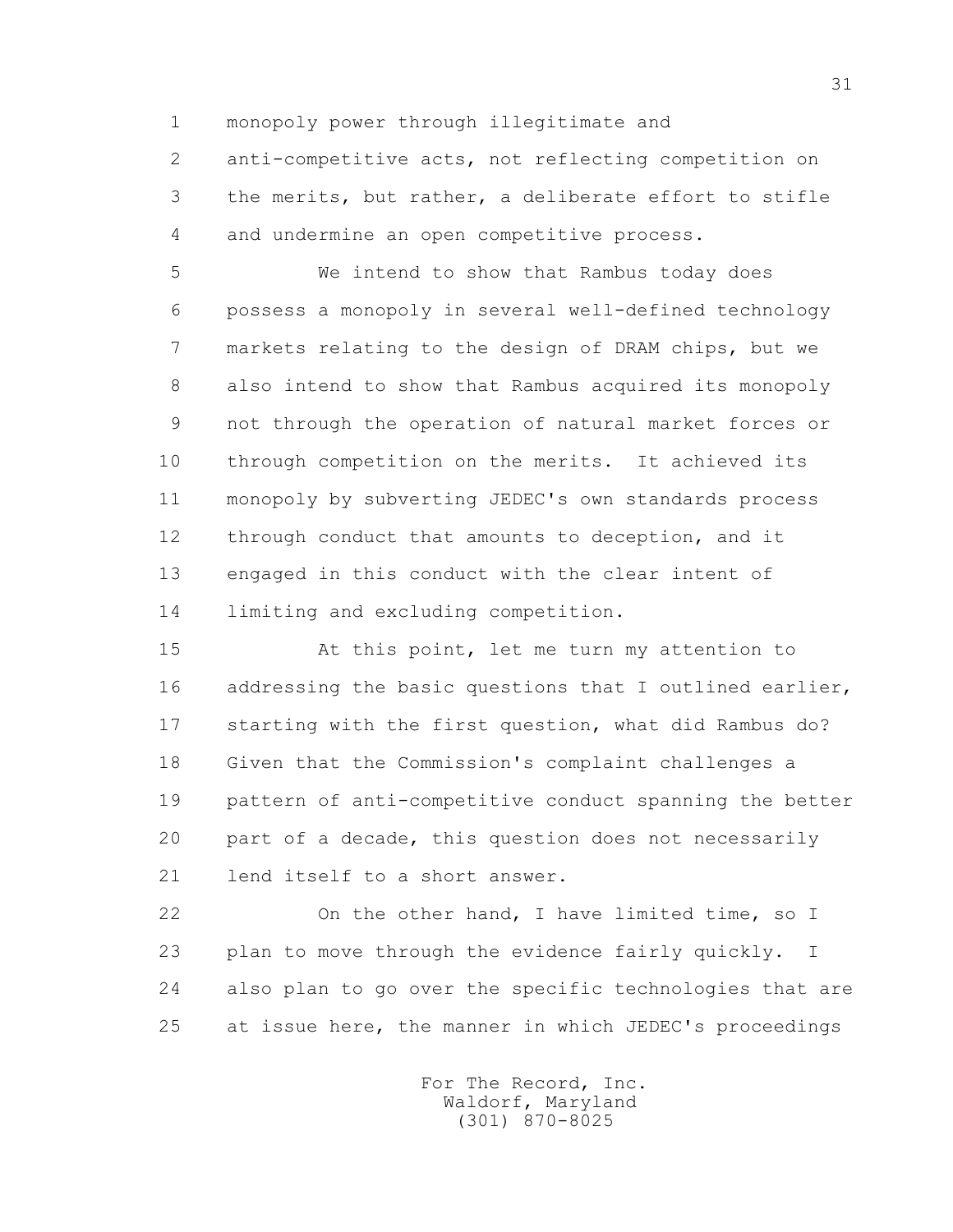1 related to those technologies and the extent to which 2 Rambus, while a member of JEDEC, possessed patent 3 applications and in one instance an issued patent 4 pertaining to such technologies; however, all of these 5 issues will be covered in more detail by Mr. Oliver.

 6 The starting point for understanding Rambus' 7 conduct is roughly 1989. It was in that year that 8 Rambus' co-founders, Mark Horowitz and Michael 9 Farmwald, began to piece together the central ideas 10 that led to the establishment of Rambus. What were 11 those ideas?

 12 Well, first of all, between them, Dr. Horowitz 13 and Dr. Farmwald came up with a new, highly 14 revolutionary set of ideas for designing a DRAM chip. 15 Their ideas became known as the Rambus technology, and 16 the same ideas were embodied in the Rambus DRAM or 17 RDRAM design.

 18 Another idea that was central to Horowitz's and 19 Farmwald's thinking had to do with something called the 20 memory bottleneck. This term referred to the fact that 21 microprocessor chips, in effect the brains of a 22 computer, had increased in performance capability 23 beyond the levels of performance that were achievable 24 through conventional DRAM memory chips. Conventional 25 DRAMs, thus, were beginning to create a bottleneck or a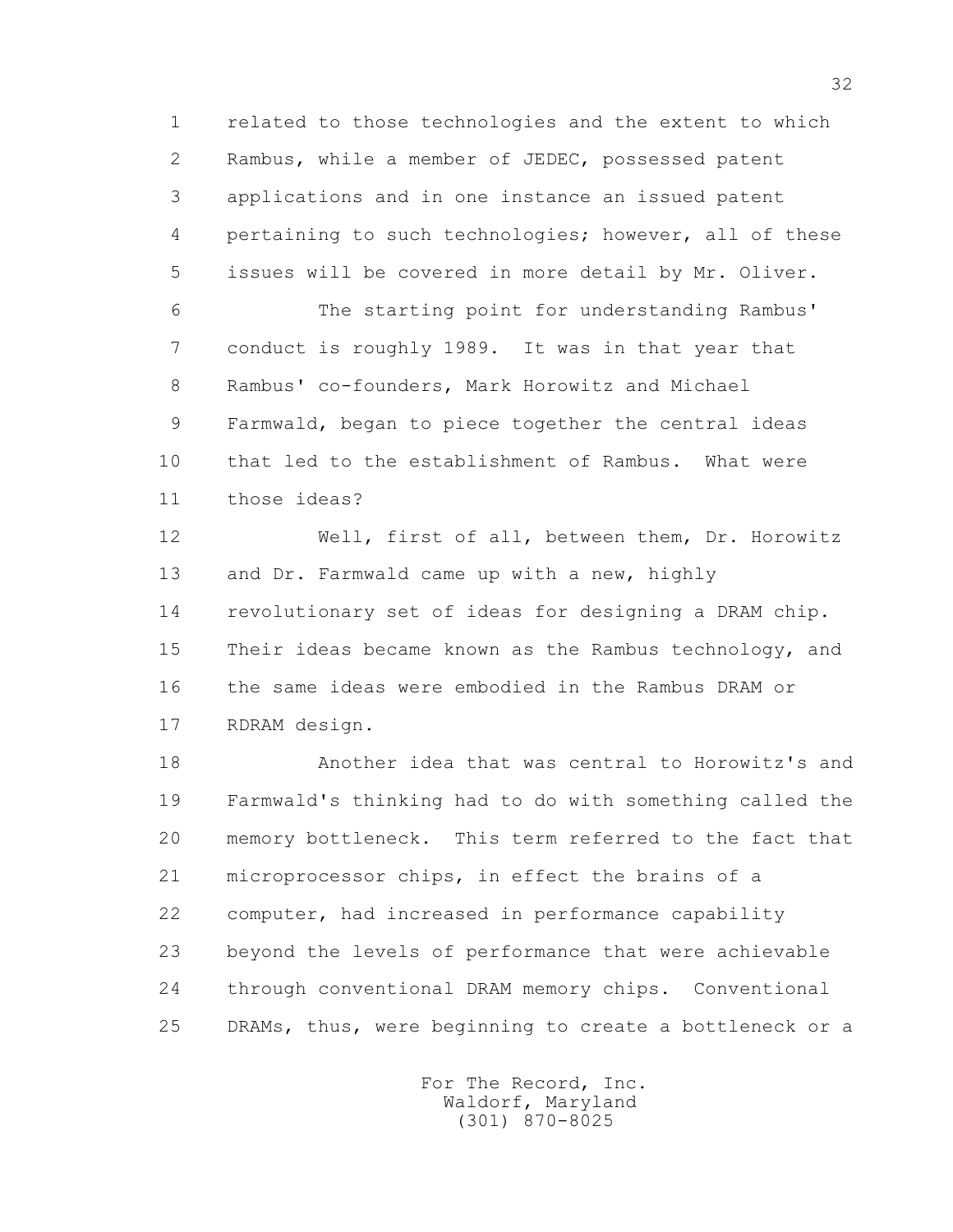1 performance constraint within the standard computer 2 system.

 3 Rambus' founders hoped that their new 4 revolutionary DRAM design would be able to solve the 5 memory bottleneck by making it possible for DRAMs to 6 function and process data at much higher speeds. Their 7 hope was that companies that manufactured DRAMs might 8 be willing to pay license fees and royalties to Rambus 9 for the right to use its new revolutionary DRAM design; 10 that is, the idea was to create a pure technology 11 company, a company that didn't make anything, but 12 rather, designed technologies and licensed them for a 13 fee to others.

 14 The third idea that appears to have been 15 central to the thinking of Rambus' founders related to 16 industry standards. From the very outset, Rambus' 17 founders knew that establishing their proprietary DRAM 18 design as a standard was the key to success. Why was 19 it so key for Rambus to have its technology adopted as 20 a standard? The reason, quite simply, was that the 21 DRAM business revolved around industry standards. It 22 was true then and it's still true today.

 23 The earliest of Rambus' pre-incorporation 24 business plans dating back to June 1989 makes this 25 point repeatedly, as you can see by these statements on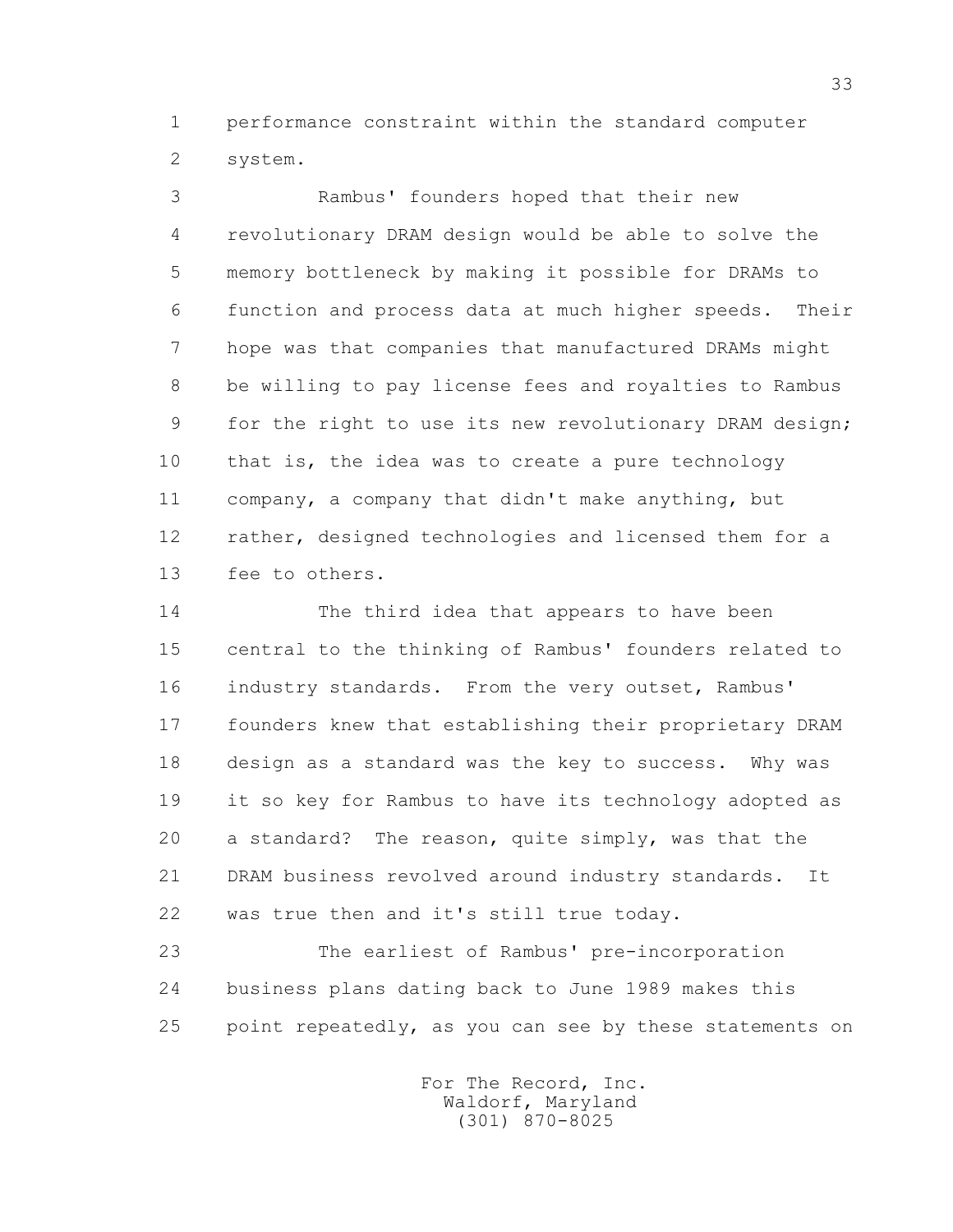1 the screen. "The Rambus technology has the opportunity 2 to establish a single high-performance DRAM standard," 3 the document states. "The DRAM market is highly 4 sensitized to the concept of standardization." The 5 document also states that, "The DRAM industry has a 6 penchant for standardization."

 7 Continuing, the document refers to the 8 standardized cookie-cutter approach in the DRAM 9 industry, the fact that DRAMs made by different vendors 10 all share a common interface and the fact that new DRAM 11 technologies generally are either adopted by everyone 12 in the industry or by no one at all.

 13 There is one final idea that seems to have been 14 central to the thinking of Rambus' founders, and that 15 is the need to secure broad patent rights covering 16 their inventions. Rambus' founders understood that the 17 issues of patents and standards went hand in hand. As 18 Mike Farmwald wrote in the notes that you see here from 19 August 1989, "Much depends on getting a standard which 20 depends upon our patents."

 21 Rambus might have been able to get its 22 technology adopted as a standard, but unless the 23 technology was patented, Rambus would have little 24 ability to make money off of the use of its technology. 25 Likewise, Rambus might have been able to get its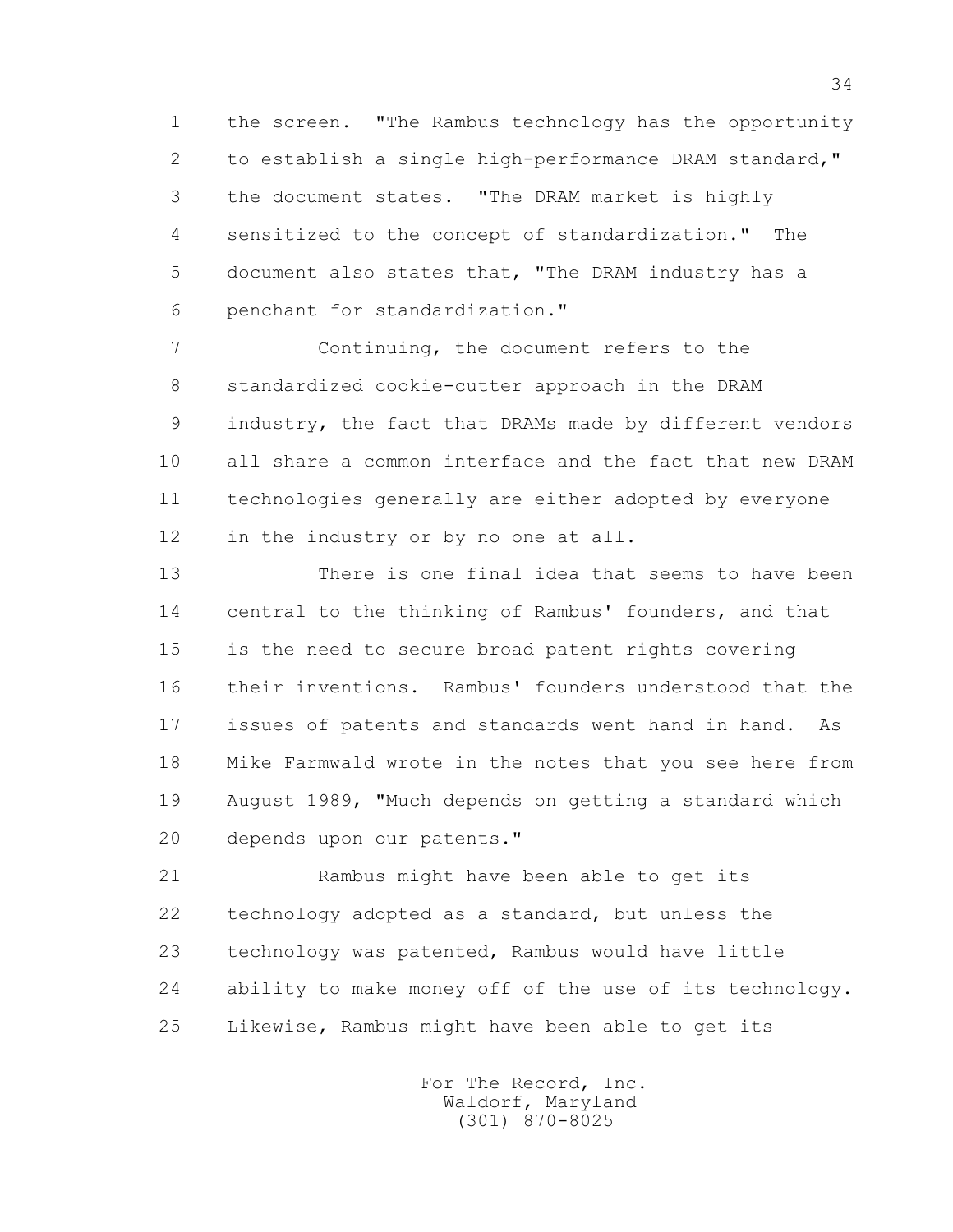1 technology patented, but unless it became a standard, 2 it was unlikely to be in high demand, and there was 3 little hope of collecting large royalties.

 4 Assuming, then, that Rambus would be able to 5 secure patents over its designs in order to achieve its 6 financial goals, Rambus' founders knew that their 7 technology must be established as a standard. This, 8 therefore, became Rambus' paramount business objective.

 9 As stated in the company's very first business 10 plan, which you see here on the screen, "Rambus must be 11 established as a standard to effect large royalty 12 payments."

 13 By the way, I mentioned Rambus' founders' 14 financial goals. What were their financial goals? 15 Another document from the same time period makes that 16 clear. Their goal, quite simply, was to "make a lot of 17 money."

 18 After it was incorporated in early 1990, Rambus 19 continued to pursue the objective of making the RDRAM 20 technology the next DRAM industry standard. Meanwhile, 21 in April 1990, Rambus filed its first patent 22 application, the so-called '898 application. Then, in 23 May 1990, Rambus hired its first and to date only CEO, 24 Mr. Geoffrey Tate.

25 Based on documents that he drafted as he was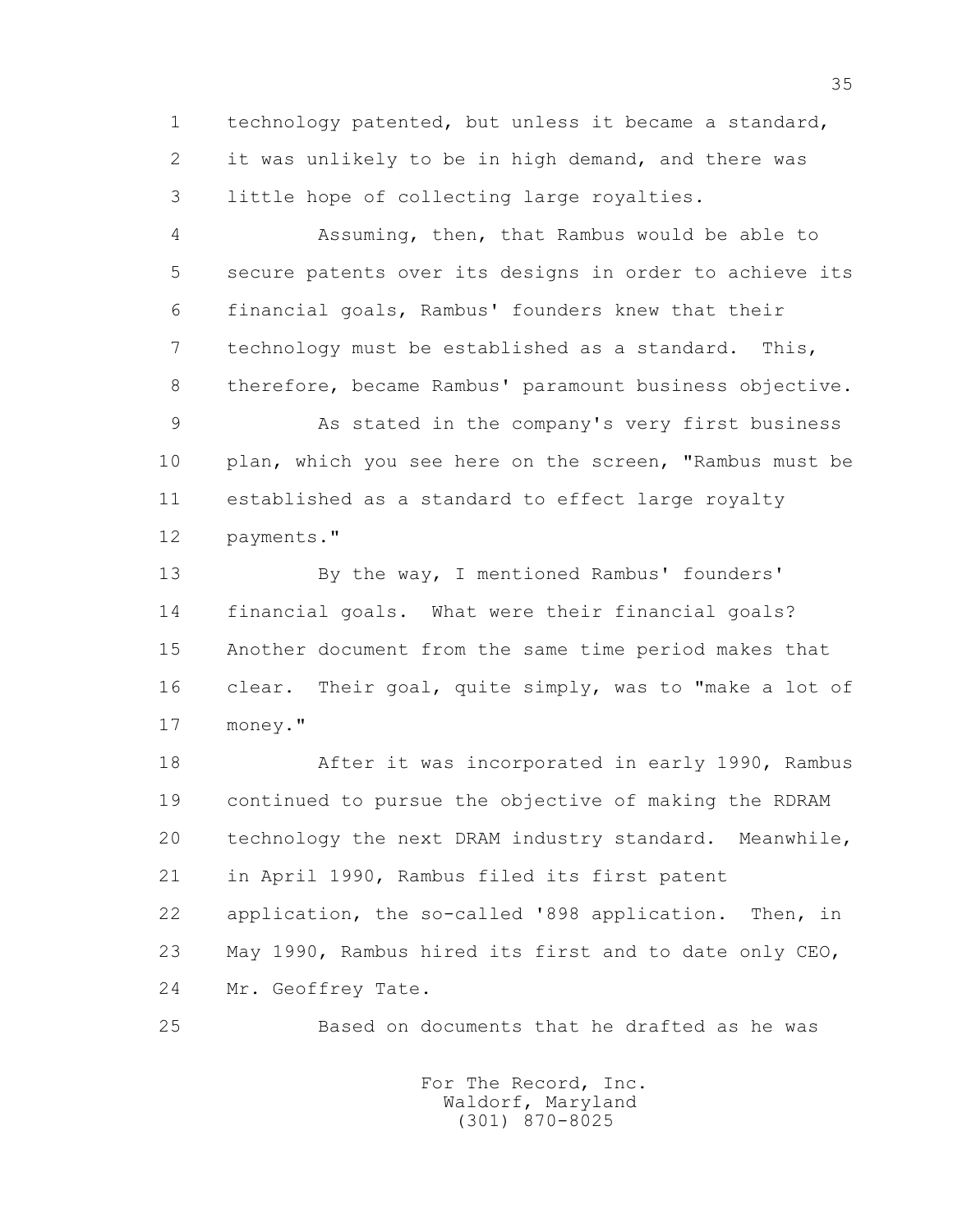1 transitioning into the company, it appears that Mr. 2 Tate's strategic thinking for Rambus followed very much 3 along the lines of the strategies that had been 4 outlined by the company's founders, although Mr. Tate 5 was perhaps more attuned to the potential risks of 6 competition as well as to the risk of other companies 7 seeking to work around Rambus' patents.

 8 In the April 1990 document you see on the 9 screen, Mr. Tate outlines some of his initial strategic 10 thinking, and he made the following points, among 11 others:

 12 First, he noted that Rambus should assume that 13 there are always ways to get around any patent. 14 Second, he stated that Rambus should make it a high 15 priority to avoid a contending standard from 16 developing.

 17 By 1991, however, it became apparent to Rambus 18 that there already was a contending standard under 19 development. By contrast to Rambus' RDRAM design, this 20 contending standard was not the proprietary invention 21 of a single company, nor was it a commercial technology 22 like RDRAM that would be made available only subject to 23 the payment of licensing fees and royalties. Rather, 24 it was an open standard being developed through a 25 collaboration of DRAM industry participants under the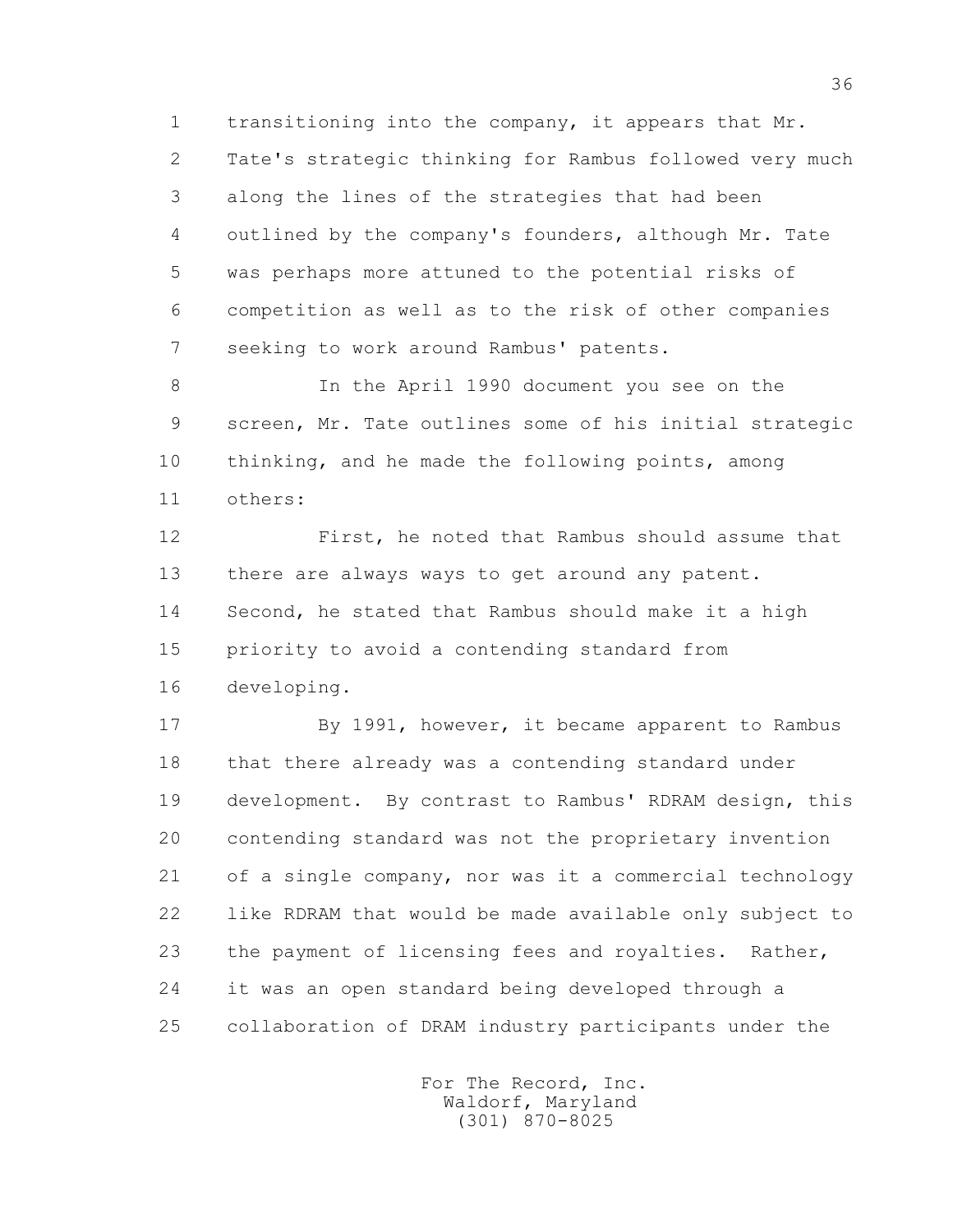1 auspices of a prominent standards organization known as 2 JEDEC.

 3 By late 1991, JEDEC was already well on its way 4 to standardizing its own answer to the memory 5 bottleneck, a new generation DRAM device called 6 Synchronous DRAM or, for short, SDRAM. JEDEC's work on 7 Synchronous DRAMs clearly posed a threat to Rambus. As 8 Geoff Tate wrote in an email in late 1991, "Everyone 9 knows Rambus has to compete with Synchronous DRAMs." 10 Two months later, Geoff Tate sent this email in which 11 he observed that there were only two high-performance 12 DRAM options, synchronous and Rambus.

 13 Rambus' initial response to the competitive 14 threat posed by SDRAMs was an interesting one. As an 15 open standards organization, JEDEC placed no 16 restrictions on who could join. So, in December 1991, 17 Rambus did join JEDEC. Of course, JEDEC is a large 18 organization with dozens of different committees doing 19 work in many different semiconductor-related fields.

 20 Not surprisingly, however, Rambus' initial 21 interest was in only one committee, the JC-42.3 22 subcommittee, which was the group that was overseeing 23 the development of JEDEC's SDRAM standards.

 24 The first JEDEC meeting attended by an employee 25 of Rambus was held in December 1991, and the Rambus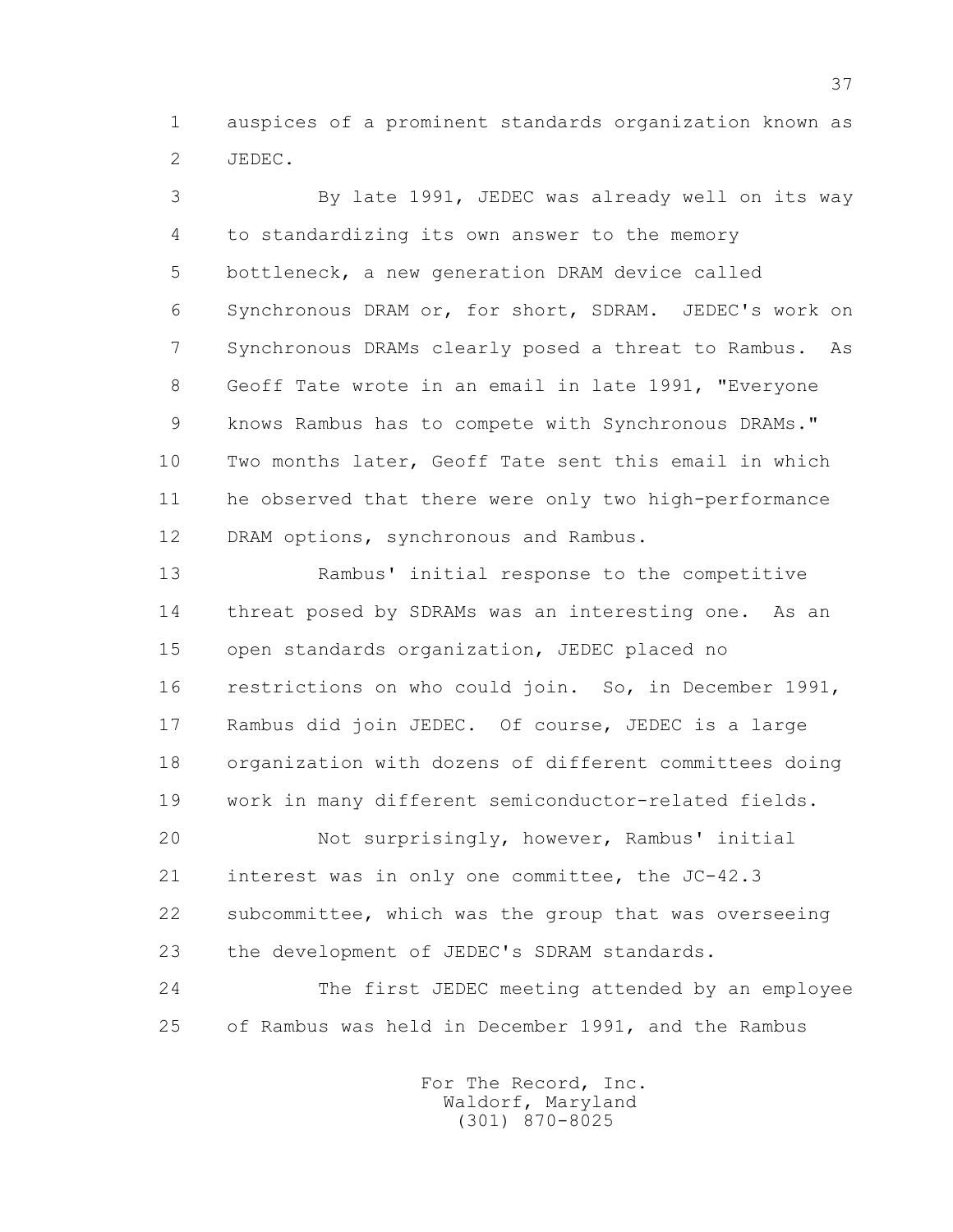1 employee who attended the meeting was Mr. Billy

 2 Garrett. Mr. Garrett's trip report from this December 3 1991 meeting contained a variety of interesting 4 observations about the JC-42.3 subcommittee's work on 5 SDRAM standards.

 6 One of the most interesting observations is the 7 one you see on the screen. As Mr. Garrett explained to 8 his Rambus colleagues, "Everyone seems to be very 9 RAS/CAS centered in their thinking." Continuing that 10 thought, Mr. Garrett stated, "Most proposals are 11 incremental additions to existing DRAMs."

 12 As Your Honor knows, the Commission's complaint 13 alleges that shortly before becoming involved in JEDEC, 14 it became apparent to Rambus that JEDEC's still 15 evolving SDRAM standards were based on a traditional 16 wide bus architecture; that is, an architecture very 17 different from Rambus' more revolutionary DRAM design, 18 which is often described as a narrow bus packetized 19 design.

 20 While using different words, that is 21 essentially what Mr. Garrett is saying here when he 22 refers to JEDEC's RAS/CAS centered thinking and its 23 focus on incremental additions to existing DRAM. 24 Unlike JEDEC's SDRAM standards, Rambus' RDRAM design 25 was not RAS/CAS centered. In fact, it was radically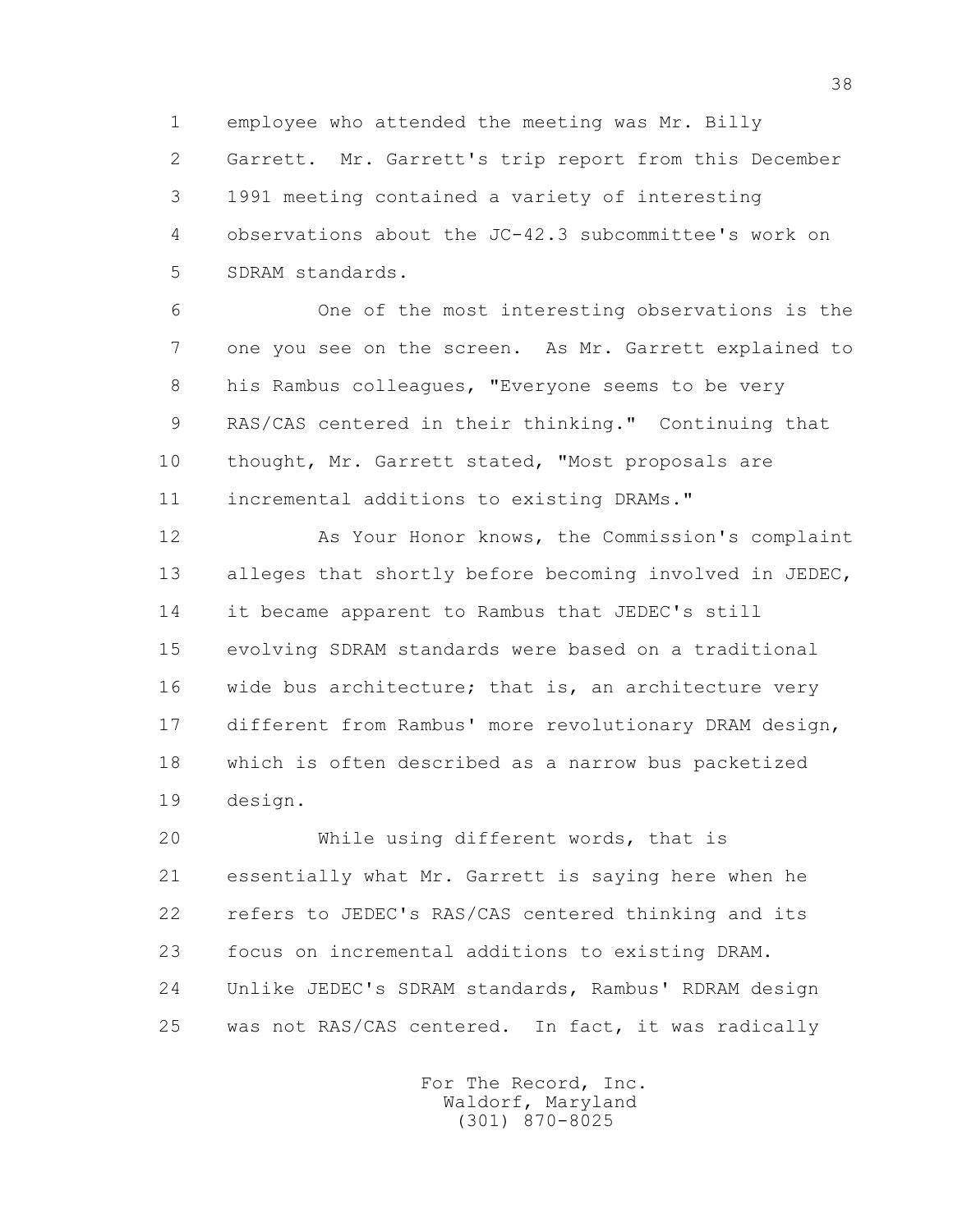1 different from JEDEC's RAS/CAS centered SDRAM design.

 2 Rambus' documents acknowledge this fact in the 3 clearest of terms. Thus, for instance, in an August 4 1992 business plan drafted eight or nine months after 5 Rambus began attending JEDEC meetings, as you can see 6 by the document on the screen, Rambus emphasizes that 7 its proprietary RDRAM design is radically different 8 from the more traditional DRAM architecture that JEDEC 9 had chosen to use for its Synchronous DRAM standards; 10 that is, it is radically different from the 1970s 11 RAS/CAS DRAM interface.

 12 In February 1992, Billy Garrett attended his 13 second JEDEC meeting. In his trip report from that 14 meeting, Mr. Garrett drew attention to the fact that 15 one company, Fujitsu, had disclosed during the meeting 16 that aspects of JEDEC's work were covered by certain of 17 the company's pending patents. As you can see here, 18 Mr. Garrett states, "Fujitsu indicated that they do 19 have patents applied for, but that they will comply 20 with the JEDEC requirements to make it a standard!!!"

 21 Judging from the three exclamation points, it 22 appears that Mr. Garrett considered the disclosure of 23 patent applications to be a significant issue, and he 24 wanted to make sure that this aspect of his report was 25 not overlooked by his superiors back at Rambus.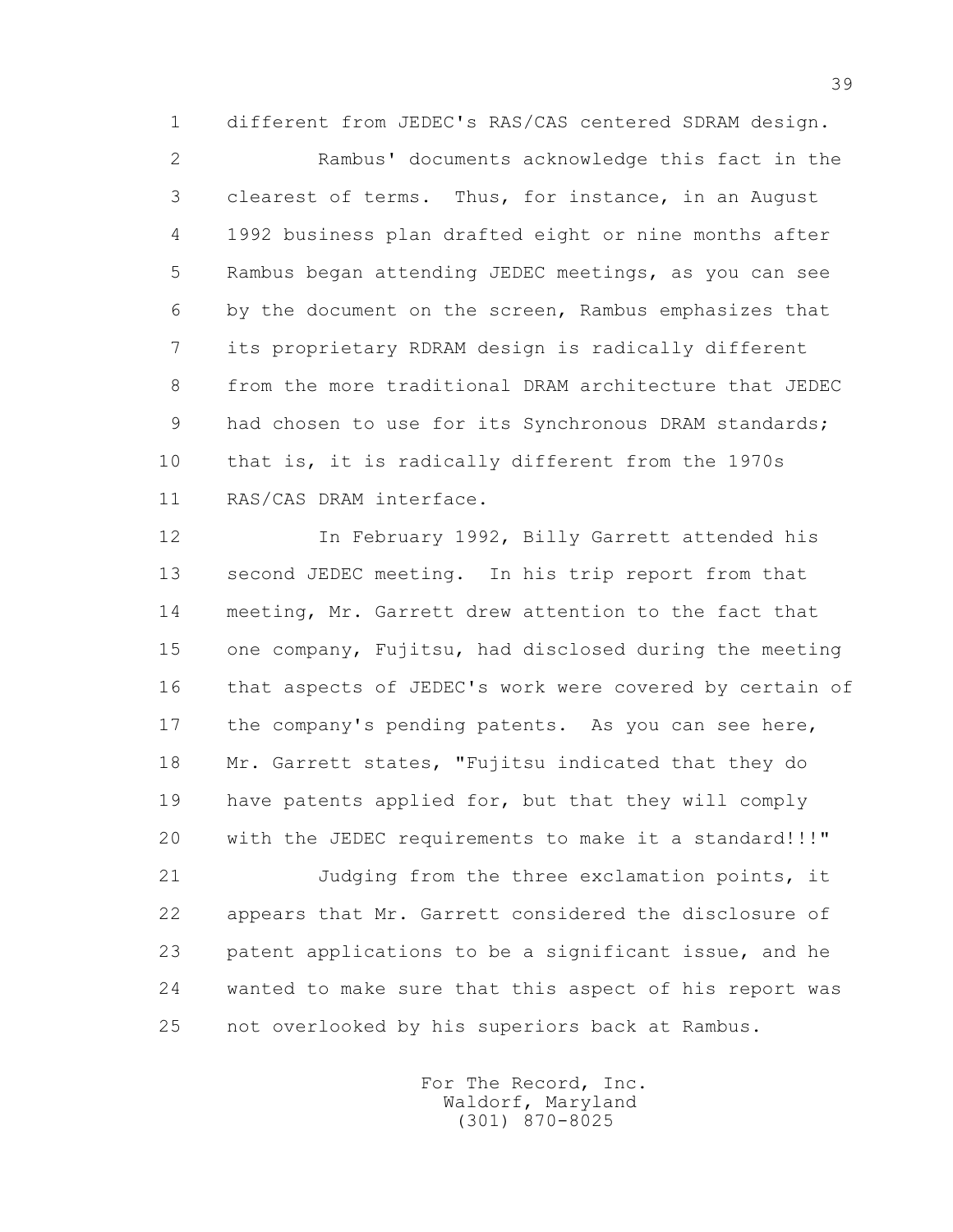1 Although this appears to have been the first time that 2 a Rambus representative observed firsthand the act of 3 another company complying with JEDEC's rules by 4 disclosing a patent application, it would by no means 5 be the last, but there is something else that Mr. 6 Garrett appears to have been the first within Rambus to 7 observe.

8 In the same trip report, Mr. Garrett wrote as 9 follows:

 10 "We could influence the voltage standard if we 11 want, or we could use our patents to keep current-mode 12 interfaces off of DRAMs (assuming that is what we 13 patented...and that is what we want to do)."

 14 Based on our review of Rambus' documents, it 15 would appear that this is the first reported 16 observation in Rambus that the company's patents or at 17 this time pending patents might extend so far as to 18 cover JEDEC's work on Synchronous DRAMs. Within no 19 time at all, the idea of Rambus asserting patent claims 20 against SDRAMs became a significant focus of Rambus' 21 attention.

 22 Less than a month after Billy Garrett wrote his 23 February 1992 JEDEC trip report, Rambus was already 24 consulting with its outside patent lawyer, Lester 25 Vincent, about the company's plans to accuse others of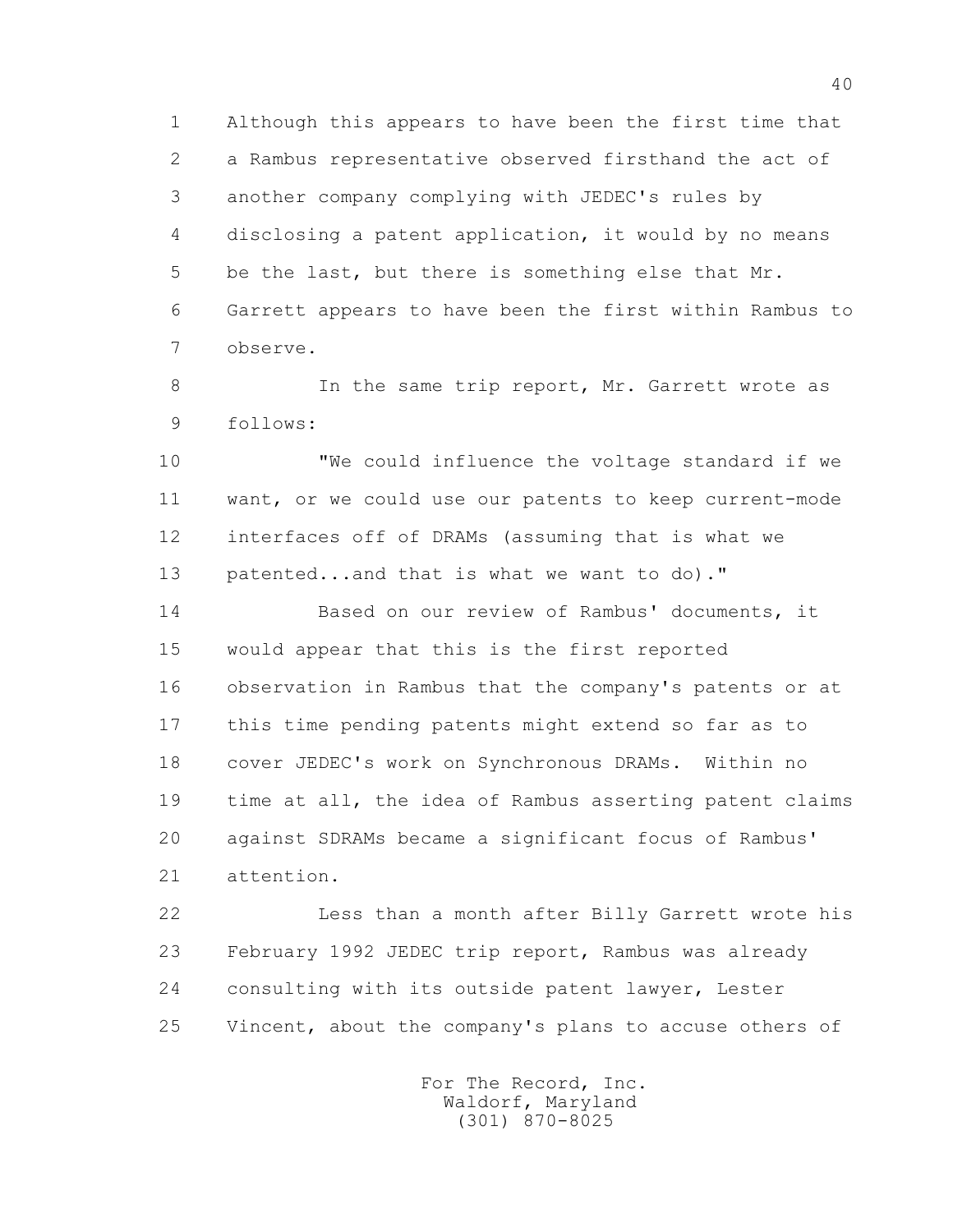1 infringement in relation to JEDEC's SDRAM standards. 2 How do we know that? We know that because the Infineon 3 trial judge pierced Rambus' attorney-client privilege 4 and forced it to turn over Mr. Vincent's notes.

 5 You see on the screen notes from a February 6 25th, 1992 conference between Lester Vincent and Allen 7 Roberts, who was Rambus' vice president of engineering. 8 The writing may be a little bit difficult to read, but 9 what these notes state is, "JEDEC, said need 10 preplanning before accuse others of infringement. 11 JEDEC committee. Standards for DRAMs. Advising JEDEC 12 of patent applications."

 13 And then further down the page, Vincent's notes 14 state, "Allen," referring presumably to Allen Roberts 15 who participated in this conference, "will get JEDEC 16 bylaws re: patents." Thus, by late March 1992, Rambus 17 was already planning to accuse others of infringement 18 in connection with JEDEC's standards for DRAMs.

 19 It also appears that Rambus by this point in 20 time was concerned about the issue of advising JEDEC of 21 patent applications, perhaps based on what Mr. Garrett 22 had reported a month earlier. And as you can see, 23 Rambus was already in the process at this point of 24 obtaining JEDEC bylaws re: patents.

25 We also have Mr. Vincent's notes from a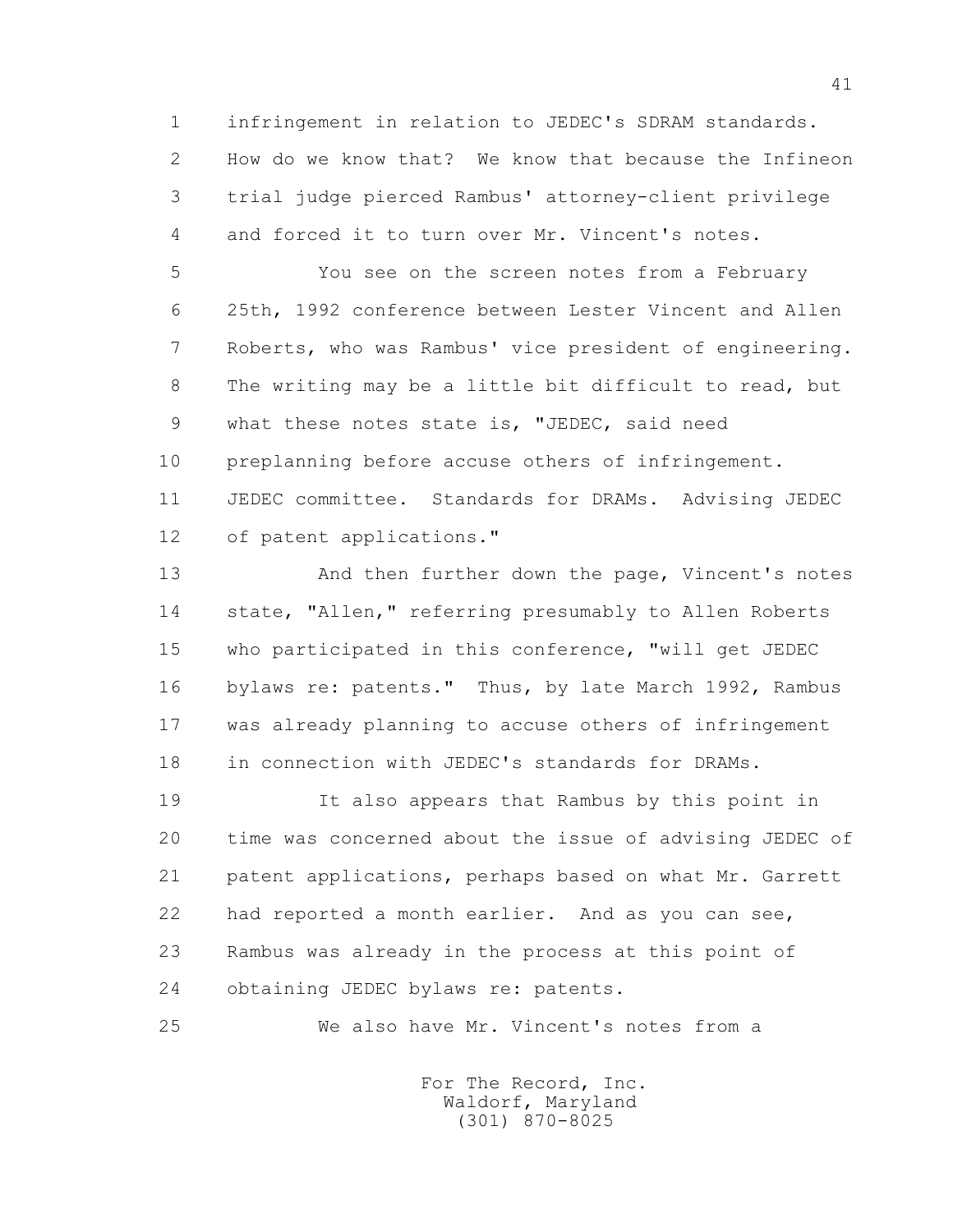1 follow-up conference held two days later, March 7th, 2 1992, this time held with both Allen Roberts and 3 Richard Crisp. These notes reveal the nature of the 4 initial legal advice Mr. Vincent gave to Rambus 5 relating to its participation in JEDEC. As the notes 6 clearly state, Mr. Vincent told Rambus that, "There 7 could be an equitable estoppel problem if Rambus 8 created the impression on JEDEC that it would not 9 enforce its patents or patent applications."

 10 He also told Rambus that it "cannot mislead 11 JEDEC into thinking that Rambus will not enforce its 12 patents." Thus, as of late March 1992, Rambus had been 13 told by its outside patent counsel that there was a 14 risk that through its participation in JEDEC, the 15 company could be found to have misled JEDEC and, as a 16 consequence, could be equitably estopped from enforcing 17 its patents.

 18 Was Rambus' lawyer right to be worried about 19 the company misleading JEDEC? Well, it does seem like 20 a logical thing to be concerned about given that the 21 company was participating in this standard-setting 22 organization at the same time that it was planning to 23 accuse others of infringement in connection with that 24 organization's standards.

25 We also expect that Mr. Vincent will testify at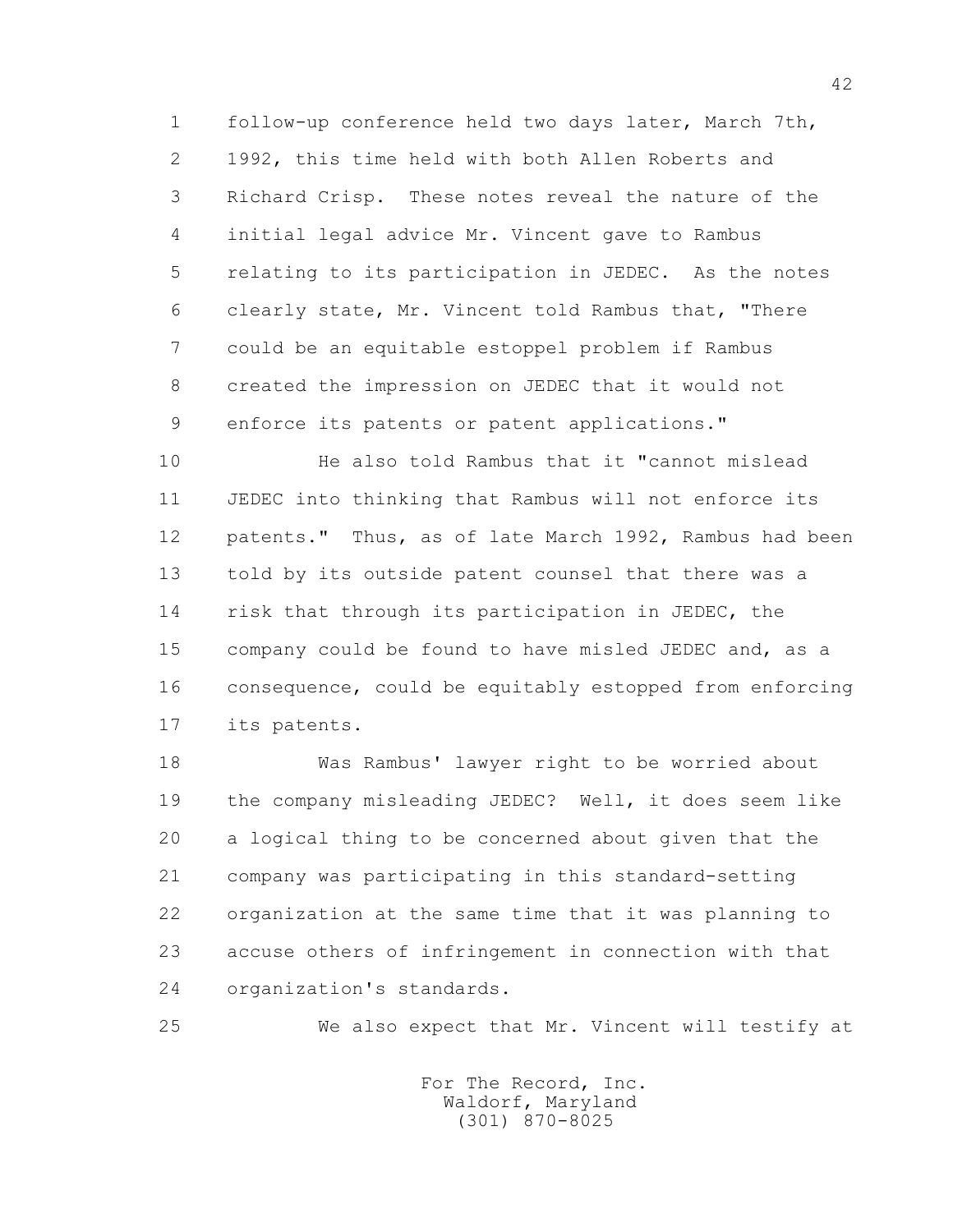1 trial that his advice to Rambus in this time period 2 went beyond simply advising that Rambus not do anything 3 to mislead JEDEC about patents and that he further 4 advised Rambus that it was not a good idea even to 5 attend JEDEC meetings given the risks associated with 6 equitable estoppel.

 7 In light of Lester Vincent's clear words of 8 caution, did Rambus do the prudent thing and withdraw 9 from JEDEC? No, as we know, Rambus remained a member 10 of JEDEC for another four-plus years and did not 11 officially withdraw from the organization until June 12 1996. Just a few weeks after meeting with Mr. Vincent 13 and hearing his initial legal advice, Richard Crisp, 14 who by this time had become Rambus' primary JEDEC 15 representative, attended his first JEDEC meeting, a 16 meeting of the Synchronous DRAM Task Group.

 17 Mr. Crisp's notes of that meeting, which were 18 widely distributed to others within Rambus via email, 19 contain a variety of interesting observations. One of 20 the most striking things about these notes is the 21 extent to which Mr. Crisp appears to have thoroughly 22 appreciated the nature of what JEDEC was seeking to do; 23 that is, to develop a low-cost, open standard that 24 could quickly replace existing DRAM designs as the 25 pervasive form of memory produced and used throughout

> For The Record, Inc. Waldorf, Maryland (301) 870-8025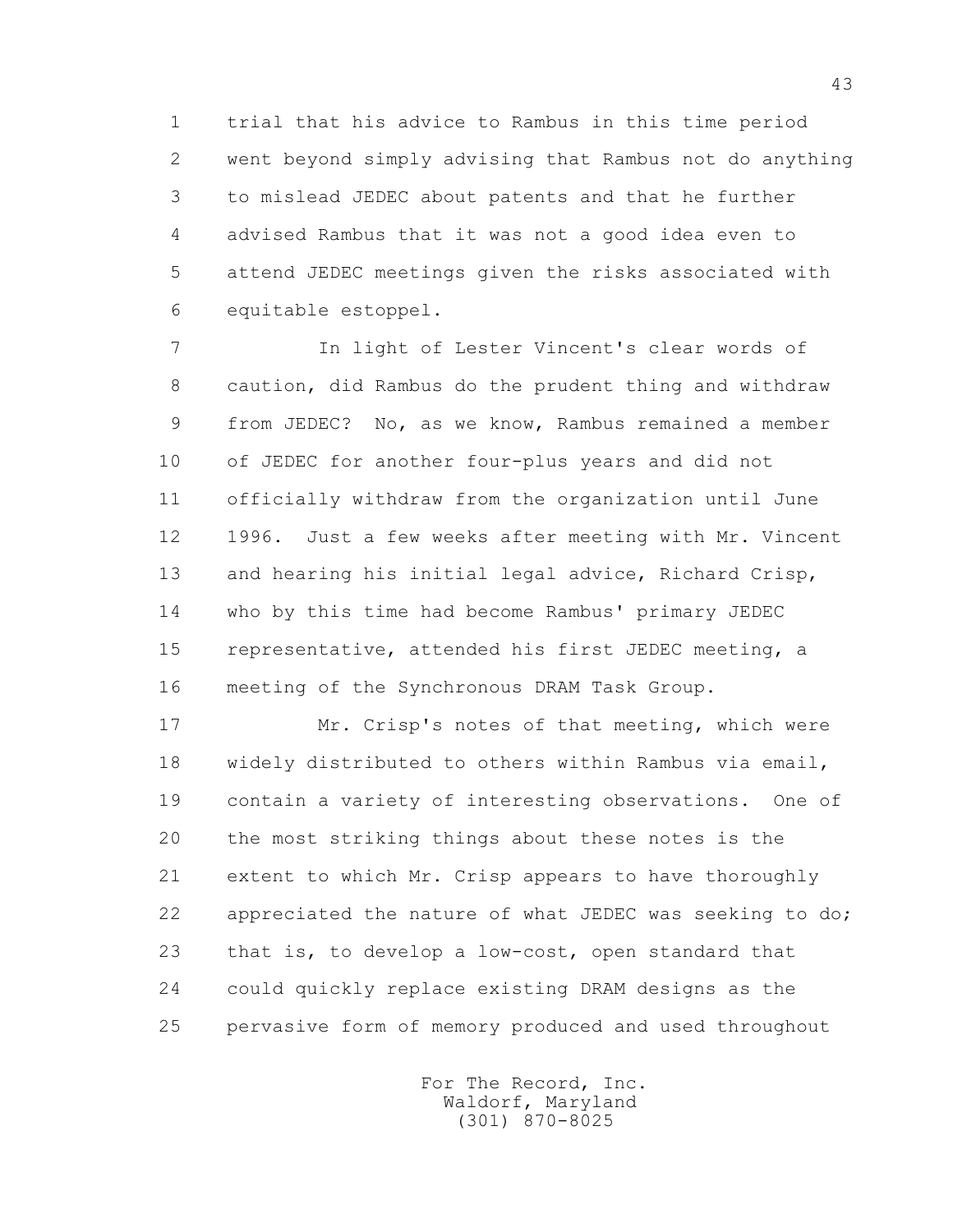1 the world.

 2 This is evident from statements like the one 3 you see on the screen. Mr. Crisp wrote: 4 "IBM really stressed the need for the parts to 5 be pervasively used from laptop to mainframe. They 6 cited pricing as being the driving force. If the 7 part -- if the part wasn't pervasively used, then the 8 price wouldn't ever get right." 9 The next page of the same document makes 10 similar observations. He wrote, "Compaq, like others, 11 stressed that price was the major concern for all of 12 their systems. They didn't particularly seem to care 13 if the SDRAMs had one or two banks so long as they 14 didn't cost any more than conventional DRAMs." 15 Then he notes that, "Sun echoed the concerns 16 about low cost. They really hammered on the point."

 17 The official minutes from this same meeting 18 make similar observations but even more emphatically. 19 As you can see here, the minutes state, "Users agree 20 that SDRAM cost must be kept to within 5% of DRAM 21 cost!!!!" And note the four exclamation points.

 22 The reference here to DRAM cost is a reference 23 to the cost of conventional asynchronous DRAM devices; 24 that is, the devices that JEDEC was hoping to replace 25 through its SDRAM standards. The harsh economic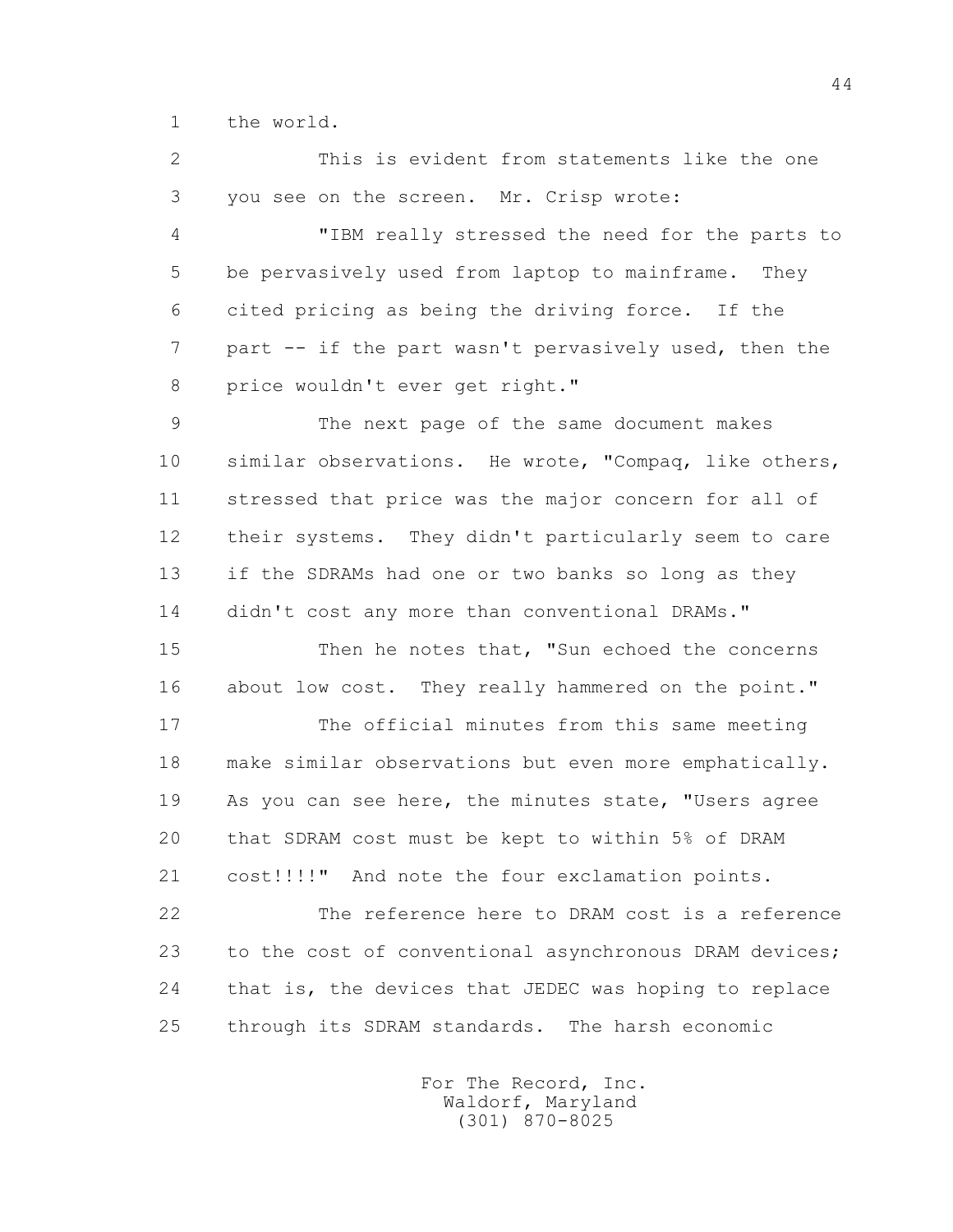1 reality was that even if the SDRAMs developed by JEDEC 2 had significantly higher performance than the more 3 conventional alternative DRAM devices that were already 4 in the marketplace, they still would have difficulty 5 succeeding in the marketplace unless the cost 6 associated with SDRAMs were at most only a tiny 7 fraction above the cost of conventional DRAMs.

 8 Was it a source of concern to Richard Crisp and 9 others within Rambus that JEDEC was so intently focused 10 on controlling and minimizing the costs of the SDRAM 11 devices that it was working to standardize? You bet it 12 was. Mr. Crisp's notes from this April 1992 meeting 13 make that very clear. For instance, look at what it 14 says here.

15 "It seems unlikely that we," the "we" referring 16 to Rambus and in particular to RDRAM, "are going to be 17 able to do better on price than SDRAMs."

 18 Why had Mr. Crisp come to that conclusion? 19 Well, he says it right here.

 20 "With RDRAM," he says, "there are license fees 21 in need of recapture and royalties to be paid." 22 The other thing he mentions is Rambus' bigger 23 die size which results in higher manufacturing costs.

 24 Focusing on the first two points, what Mr. 25 Crisp seems to be saying here is that SDRAMs are going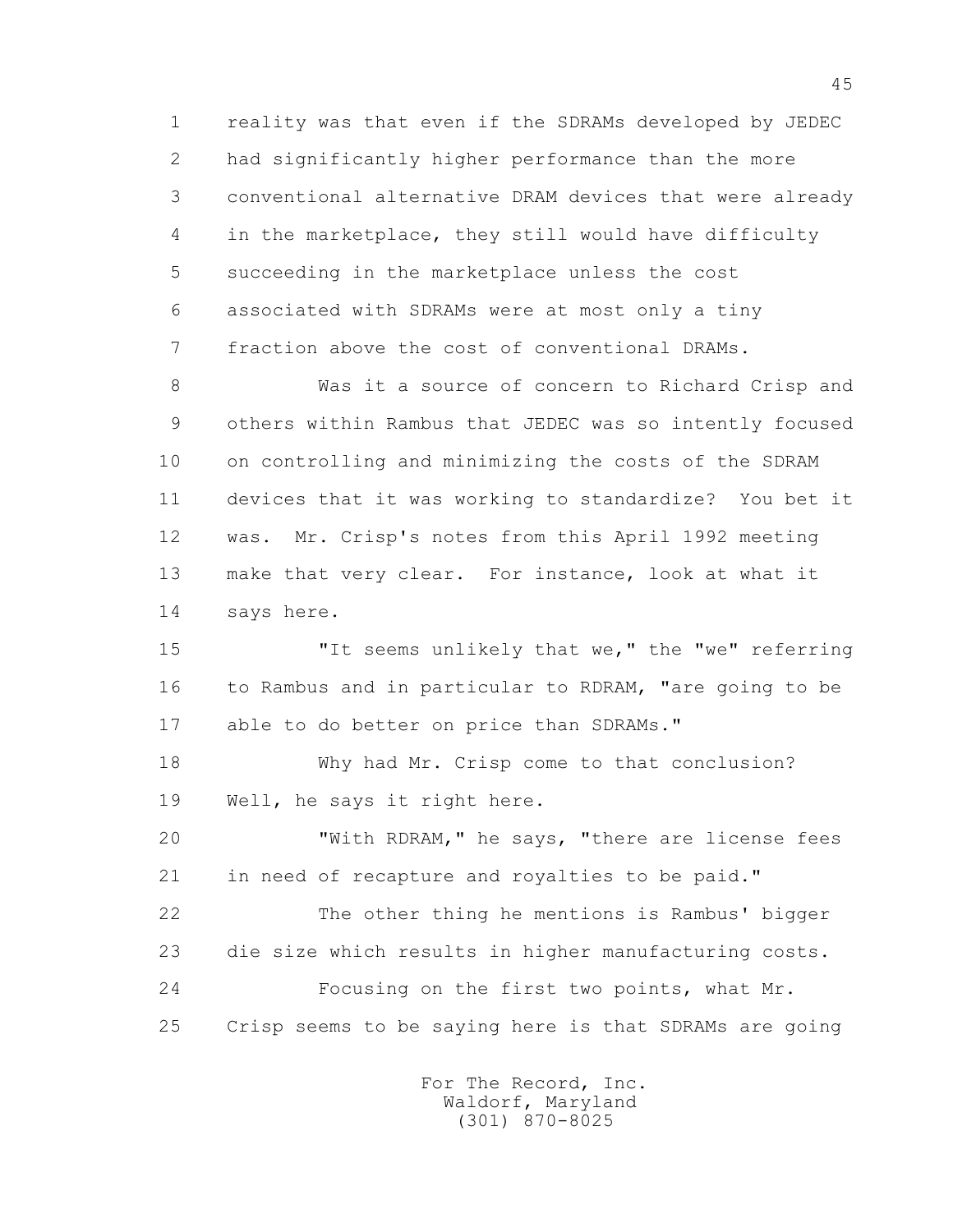1 to cost less in part because they are being developed 2 as an open standard, not subject to license fees or 3 royalties. In other words, he was recognizing that 4 Rambus' business model, which critically depended on 5 charging royalties and license fees, suffered from an 6 inherent competitive disadvantage when pitted against 7 an open, nonproprietary standard, which is what JEDEC 8 through its SDRAM standards was working to develop.

 9 Based on his notes from this April 1992 10 meeting, it appears that there is something else that 11 Mr. Crisp understood about JEDEC's standardization 12 process. He understood that in the course of arriving 13 at decisions about what technologies to include in the 14 SDRAM standards, JEDEC members often had disagreements 15 and often engaged in heated debates. In fact, Mr. 16 Crisp's notes from this April 1992 meeting include 17 several paragraphs of discussion under the heading 18 Dissension in the JC-42 meeting.

 19 For instance, he explains that several 20 companies, Texas Instruments, Sun and Micron, expressed 21 extreme frustration over the way the standard is 22 evolving. Why? Because, as Mr. Crisp states, they 23 wanted a simple SDRAM standard; that is, they didn't 24 want to include a lot of fancy technical features that 25 were unneeded and could only add to the cost of the end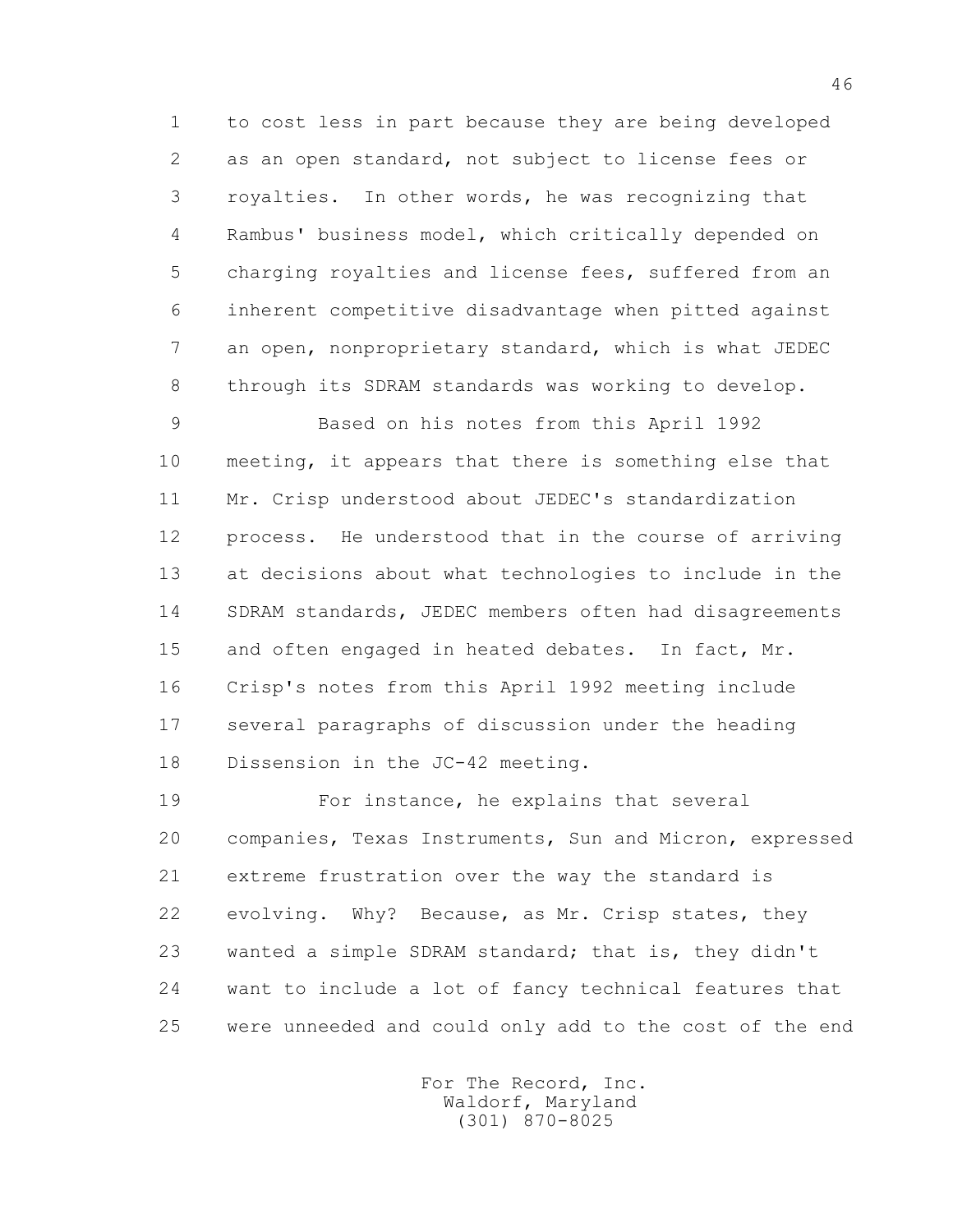1 product.

 2 Mr. Crisp goes on to observe that two DRAM 3 users, Sun and Apple, commented about concerns that 4 "due to all of the bells and whistles being proposed," 5 the SDRAM devices were going to have a higher price 6 than they want.

 7 What did Mr. Crisp make of all of this debate 8 and dissension within JEDEC? Apparently he viewed it 9 as an opportunity for Rambus to gain some competitive 10 advantage in the public eye. As you can see here, he 11 wrote back to his colleagues suggesting that Rambus 12 should -- what Rambus should do is "make sure this gets 13 leaked to the press." He even proposed a headline, 14 "Rift forms in JEDEC SDRAM working group; major system 15 houses now leaning away from JC-42 committee 16 recommendation."

 17 Was Mr. Crisp serious about going to the press 18 with a story like this? It appears that he was. He 19 went on to mention that he knew two different press 20 contacts with two different publications that he could 21 approach.

 22 Did Mr. Crisp realize that doing something like 23 this would be in violation of JEDEC's rules? It 24 appears he knew that, too. He very clearly states here 25 that the discussions at JEDEC meetings "are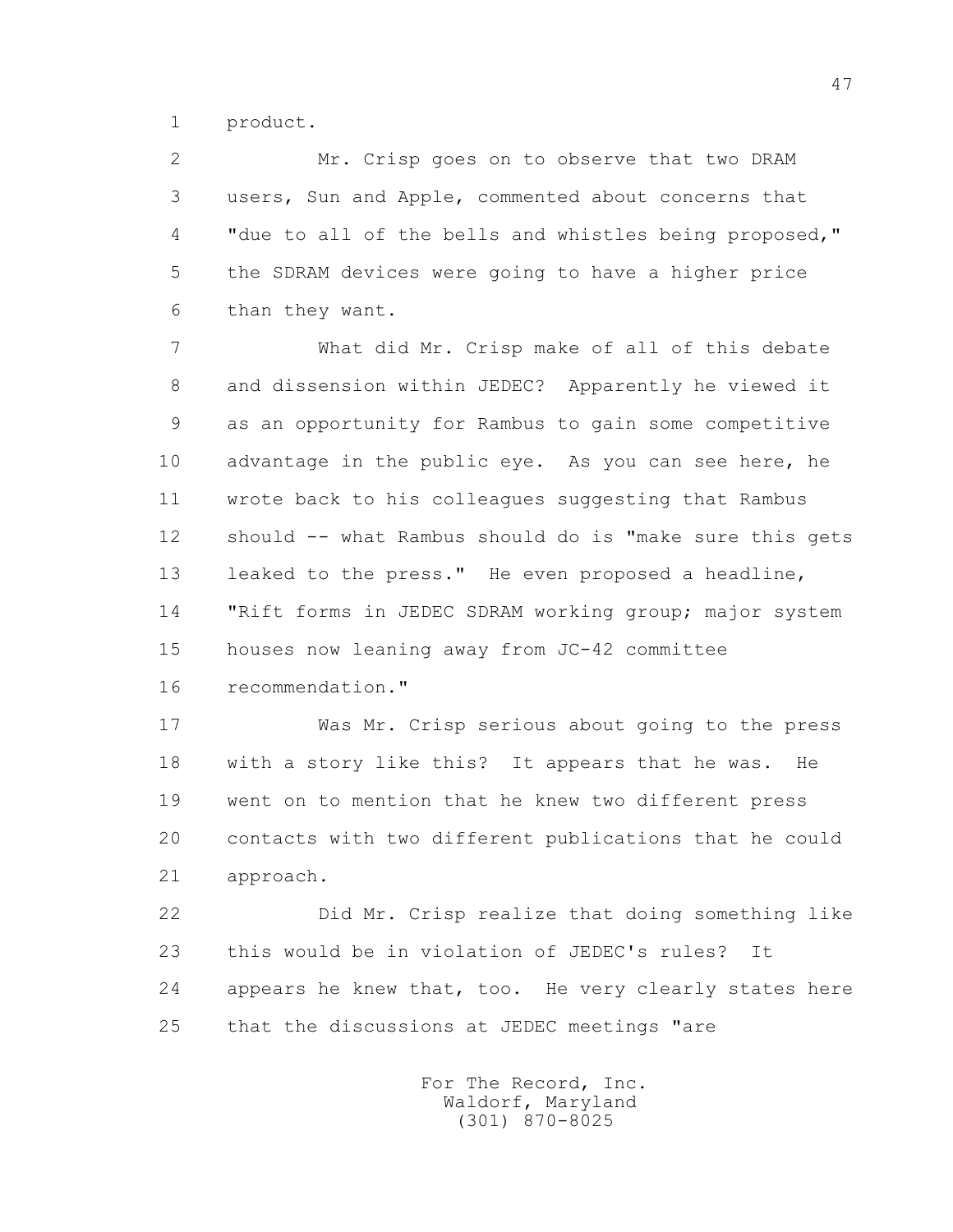1 confidential and if it was learned that the story came 2 from us we would certainly be censured by JEDEC if we 3 weren't tossed out. On the other hand," he states, 4 "this sort of story could be very useful to us in 5 print."

 6 Complaint counsel is not aware whether Richard 7 Crisp followed through with his plan of leaking this 8 information to the press. Nevertheless, it does 9 provide some insight into the mind of Richard Crisp and 10 the extent to which he was willing to take actions 11 fundamentally at odds with the interests of JEDEC in 12 order to advance the commercial interests of the 13 company that he worked for.

 14 Of course, few things could be more 15 fundamentally at odds with JEDEC's interests than for a 16 member company to secretly go about securing patent 17 rights over the organization's work with the intent of 18 later enforcing such patents against manufacturers of 19 JEDEC-compliant products, yet that is exactly the 20 nature of the project that Richard Crisp and others 21 within Rambus turned their attention to during this 22 time period, roughly mid-1992.

 23 To take one example, these are again notes 24 drafted by Rambus' outside patent attorney, Lester 25 Vincent, based on discussions with Rambus in this case.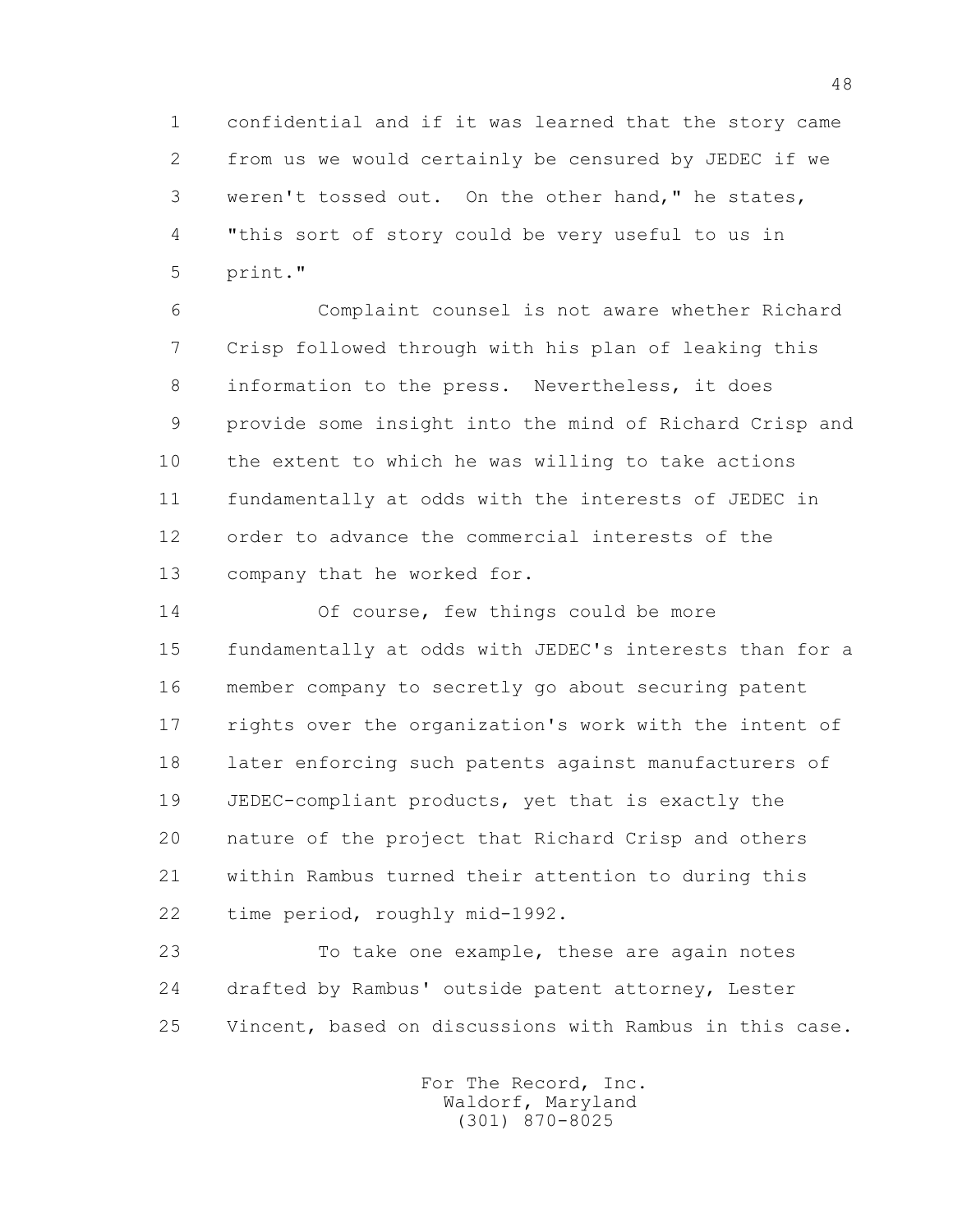1 The notes relate to a teleconference with Allen 2 Roberts, who again was Rambus' vice president of 3 engineering. The notes, again, are a little hard to 4 read, but what they state is:

 5 "Richard Crisp wants to add claims to the 6 original application. Add claims to mode register, to 7 control latency, output timing, depending upon clock 8 cycle, check whether original application has blocks."

 9 Notably, each one of the technical features 10 mentioned here on which Mr. Crisp desired to add new 11 patent claims had by this point in time been proposed 12 for inclusion in JEDEC's SDRAM standards during JEDEC 13 meetings attended by both Billy Garrett and Richard 14 Crisp.

 15 This process started in mid-1992; that is, the 16 process by which Richard Crisp and others within 17 Rambus, based on information gleaned from attending 18 JEDEC meetings, would communicate to Lester Vincent the 19 specific technical features that Rambus desired to 20 cover through amended patent claims, but the process 21 would continue for years after that, extending long 22 after Rambus withdrew from JEDEC. Indeed, Your Honor, 23 that process is still continuing today.

 24 To avoid any possible misunderstanding, let me 25 be very clear about something. It is not complaint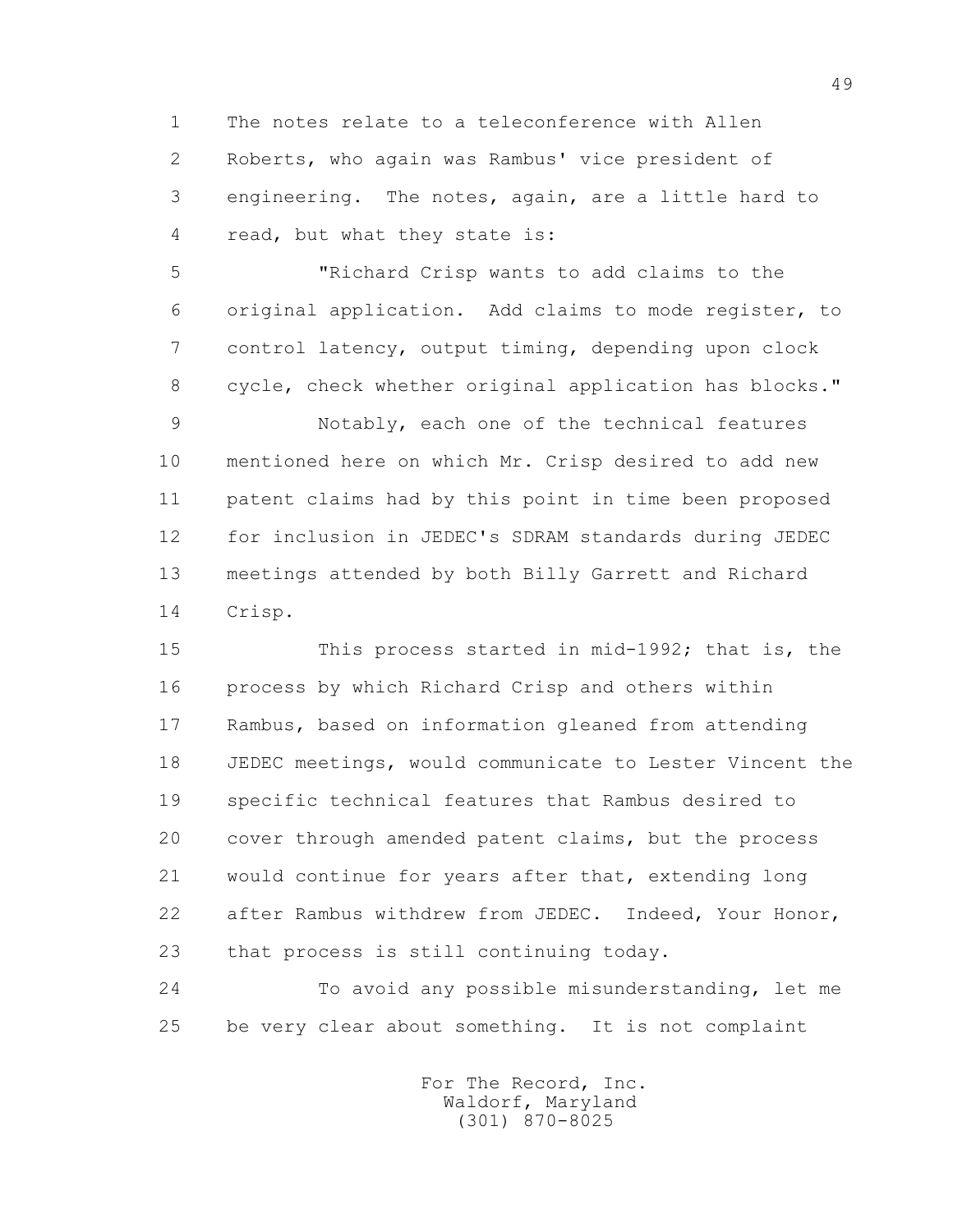1 counsel's contention that the act of amending one's 2 patent applications to cover a competitive product is 3 in itself a wrongful act, nor do we claim that Rambus' 4 use of information obtained from attending JEDEC 5 meetings amounts to misappropriation or somehow renders 6 Rambus' patents invalid.

 7 Our claim is simply this: The rules and 8 procedures of JEDEC do not allow companies to do what 9 Rambus did; that is, to sit in JEDEC meetings, collect 10 information on what technologies are to be included in 11 JEDEC standards, expand the claims in a pending 12 application to cover those standards, without ever 13 disclosing to JEDEC the existence of such pending 14 patent applications, all with an intent to secure and 15 then later enforce patents over the products that are 16 being standardized.

 17 The rules of JEDEC forbid this. At a minimum, 18 in such circumstances JEDEC's rules clearly would 19 require that patent-related disclosures be made. Even 20 assuming, however, that it could be shown that JEDEC's 21 rules technically did not forbid this, it is 22 nonetheless the case that a company that knowingly 23 engages in such conduct and thereby secures a monopoly 24 has fundamentally subverted the central purposes of 25 JEDEC's open standards process and should not, as a

> For The Record, Inc. Waldorf, Maryland (301) 870-8025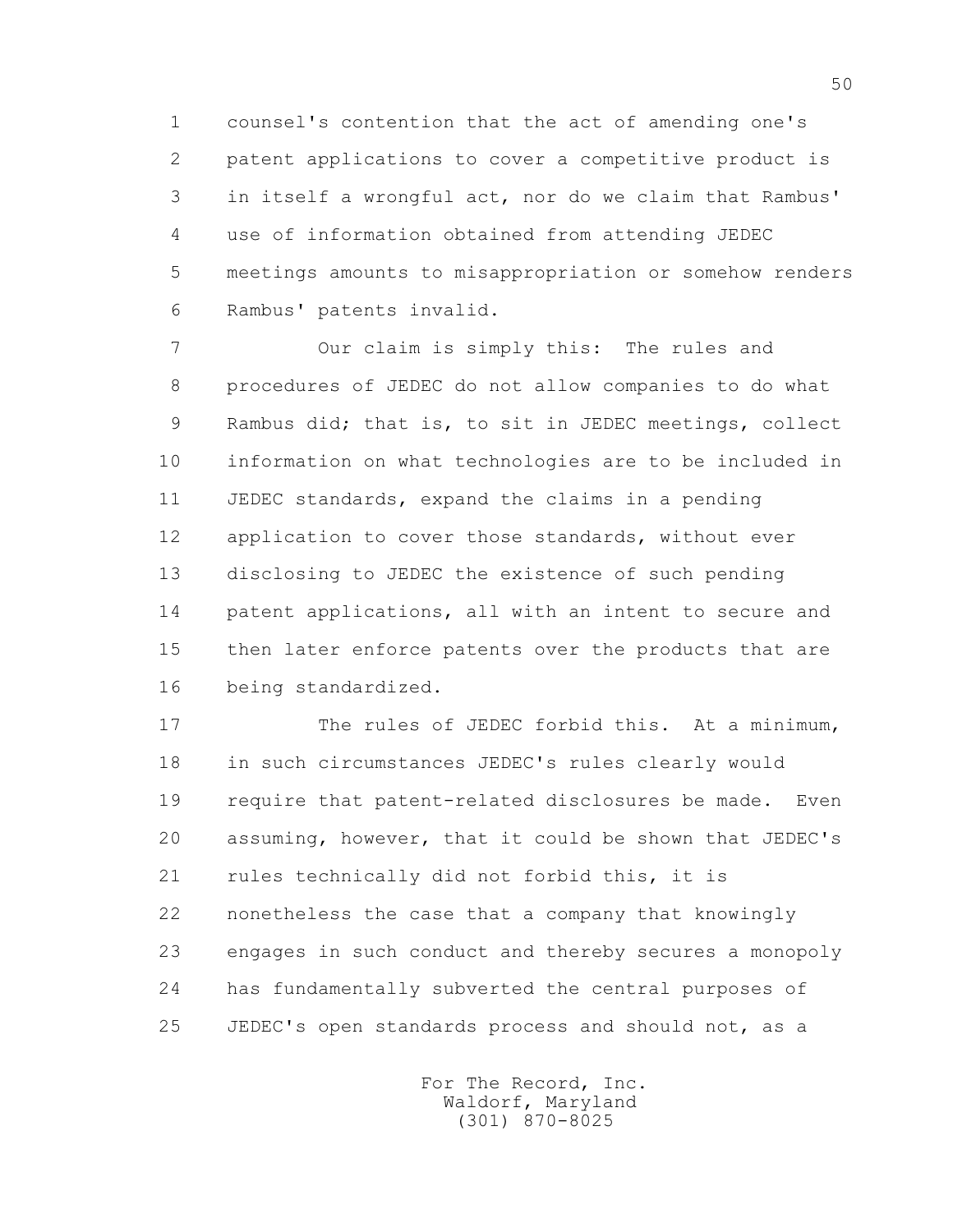1 matter of law, be permitted to continue exercising its 2 monopoly power. That, in a nutshell, is what we 3 contend.

 4 Now, returning to the 1992 time frame, it was 5 in June 1992, slightly more than six months after 6 Rambus joined JEDEC, that the issue of Rambus securing 7 patent claims over JEDEC's SDRAM standards appears to 8 have reached the highest levels of the company; namely, 9 Rambus' CEO and the board of directors. We know this 10 because on June 18th, 1992, Rambus' CEO, Geoffrey Tate, 11 forwarded to the board of directors a new five-year 12 business plan, a document that Mr. Tate was personally 13 responsible for creating, and the same business plan 14 was then discussed at a Rambus board meeting one week 15 later.

 16 This June 1992 Rambus business plan is a 17 familiar document. Portions of it, in fact, are quoted 18 in the Commission's complaint. The two passages from 19 the document in particular are worthy of careful 20 attention. The first reads as follows:

 21 "For about two plus years a JEDEC committee has 22 been working on the specifications for a Synchronous 23 DRAM. No standard has yet been approved by JEDEC. Our 24 expectation is a standard will not be reached until end 25 of 1992 at the earliest."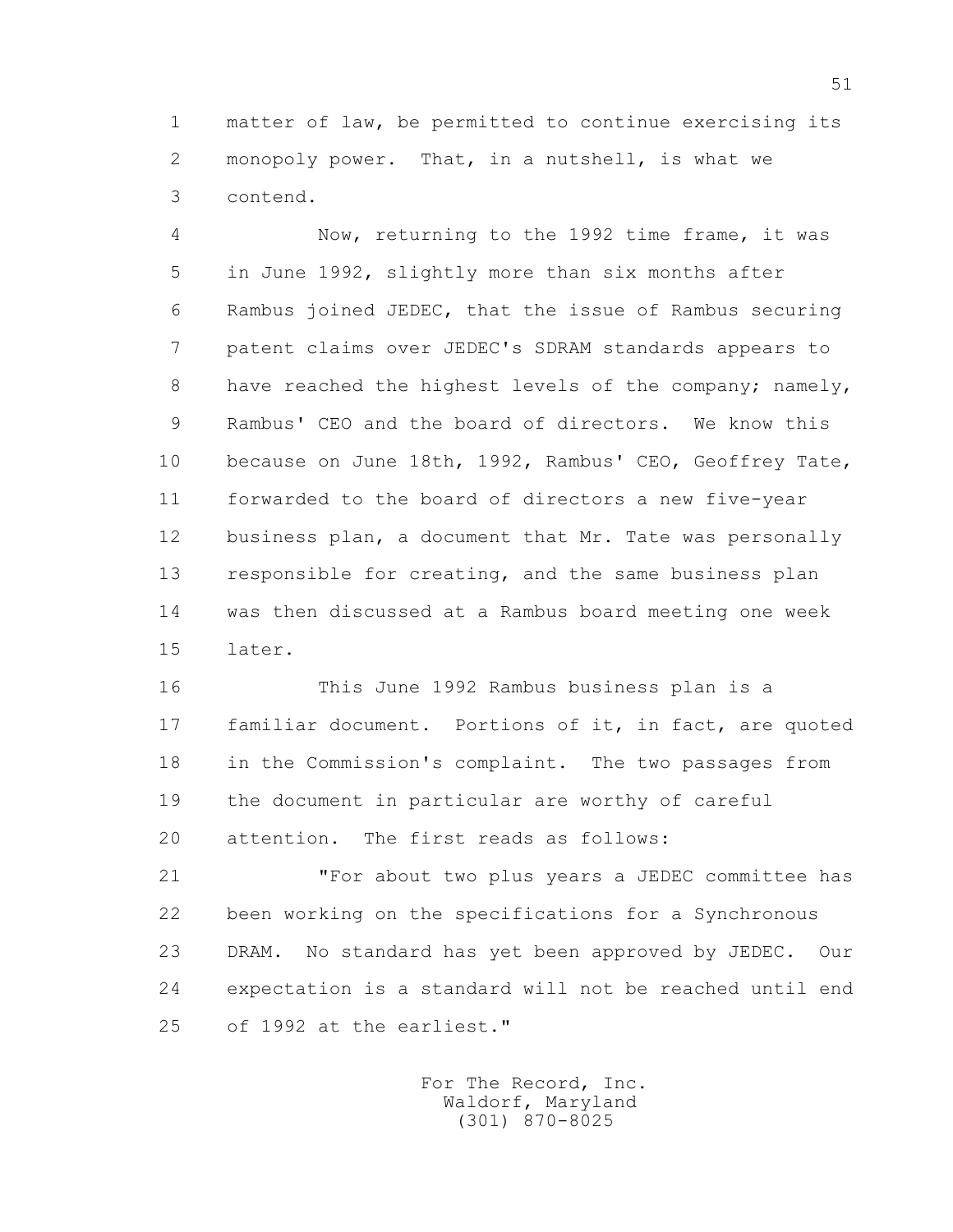1 On the next page, the document states, "Sync 2 DRAMs are an incremental improvement on the 20-year-old 3 RAS/CAS interface. The old interface is 'running out 4 of gas' -- but all customers are familiar with it and 5 understand it, so there will be a tendency to try the 6 Sync DRAM approach to see if it will meet their needs 7 rather than moving to a completely new interface 8 (Rambus) with the need to have to do a lot of learning 9 and re-architecting of their system/chip."

 10 Once again, this language clearly acknowledges 11 the fundamentally distinct nature of the designs used 12 by Synchronous DRAM on the one hand and Rambus' 13 proprietary RDRAM technology on the other. Note also 14 that Rambus seems to be recognizing here that as 15 antiquated as the SDRAM design might have been in their 16 eyes, it was what all customers were familiar with, and 17 hence, there was a tendency on the part of customers to 18 try the Sync DRAM approach to see if it would meet 19 their needs rather than moving to a completely new 20 interface such as Rambus.

 21 Taken together with Richard Crisp's earlier 22 observations about the lower costs of SDRAMs, the 23 observations made here seem to reflect Rambus' 24 understanding that in trying to sell customers on 25 RDRAM, it was fighting an uphill battle. SDRAMs were

> For The Record, Inc. Waldorf, Maryland (301) 870-8025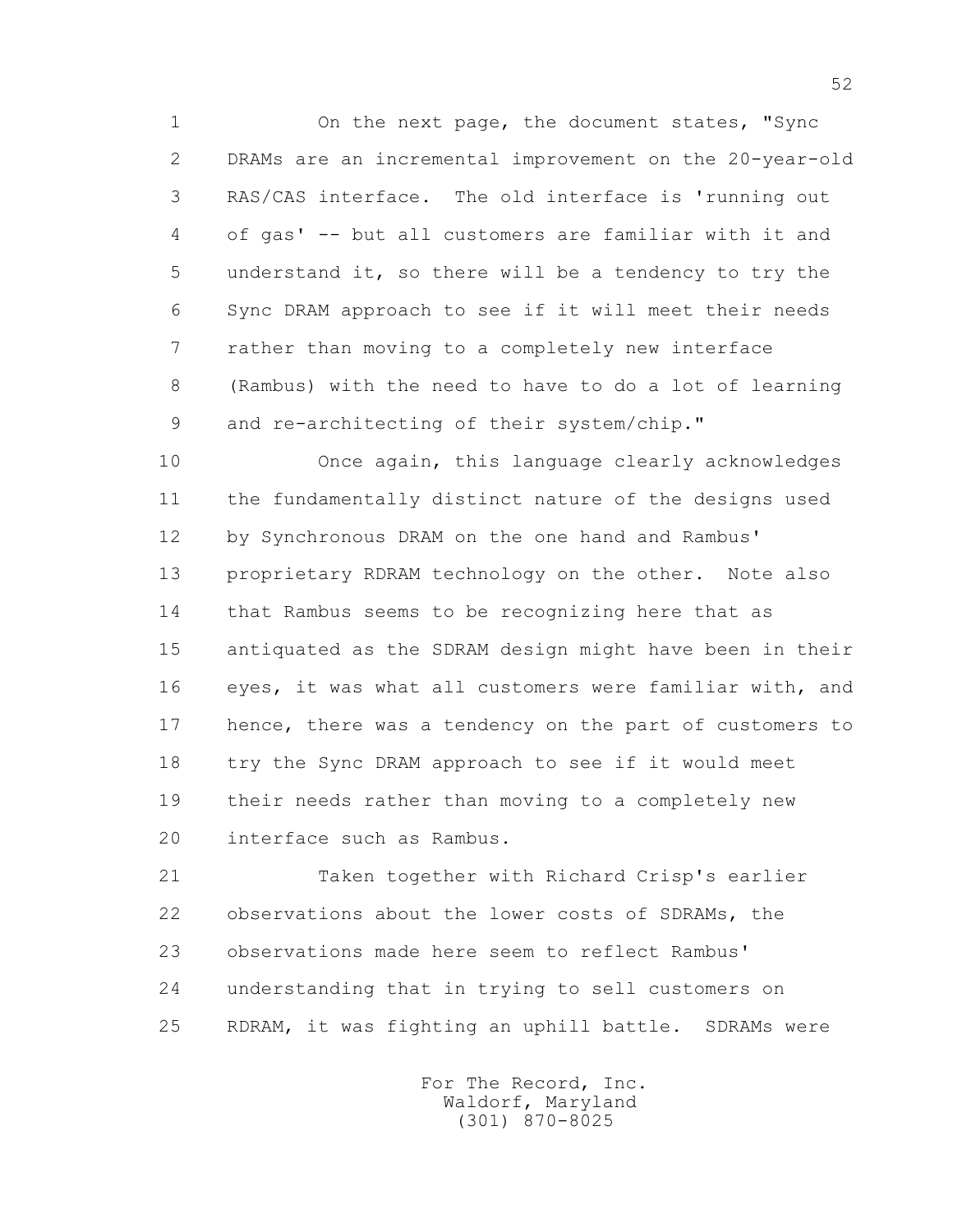1 cheaper in part because they were not intended to be 2 subject to royalties. They also had the advantage of 3 only being an incremental step beyond the conventional 4 DRAM designs that customers were already accustomed to.

 5 Faced with this kind of formidable threat from 6 SDRAMs, what was Rambus to do? The same document 7 outlines Rambus' strategies to counter Sync DRAMs. 8 It's the final strategy, the patent-related strategy 9 discussed on the second page shown here that is of most 10 interest.

 11 In this paragraph of Rambus' June 1992 business 12 plan, the CEO, Geoffrey Tate, reported to his board of 13 directors that Rambus' management "believes that Sync 14 DRAMs infringe on some claims in our filed patents," 15 the filed patents being another term for patent 16 applications.

 17 Rambus' CEO also reported to the board of 18 directors that "the company's management believes that 19 there are additional claims that can be added to 20 Rambus' pending patent applications to cover yet 21 additional features of Sync DRAMs." Rambus' "action 22 plan," as spelled out here, was to file these 23 additional claims quickly, in fact, by the third 24 quarter of 1992, within a matter of months after this 25 document was written, and then to advise Sync DRAM

> For The Record, Inc. Waldorf, Maryland (301) 870-8025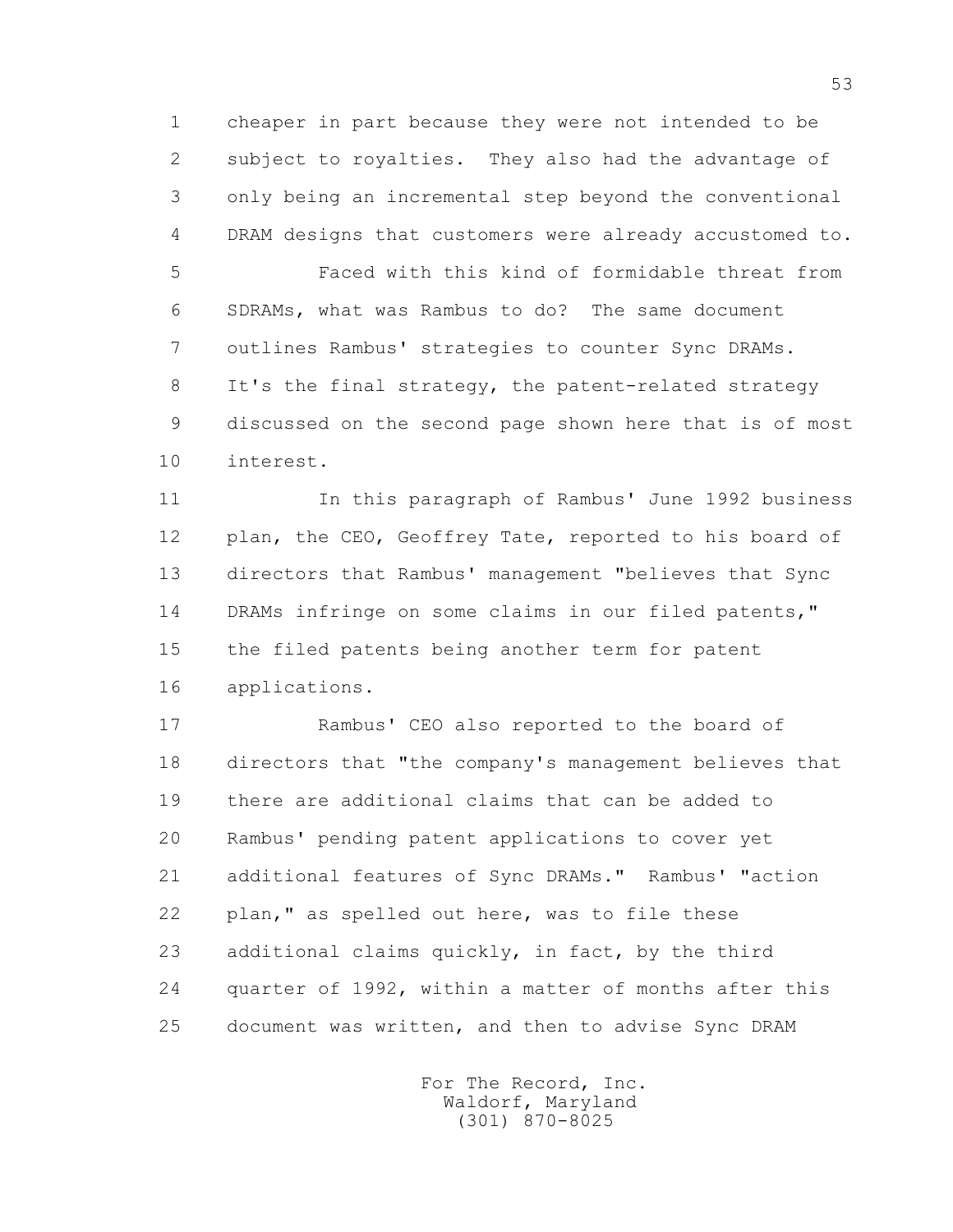1 manufacturers of those claims within a matter of months 2 thereafter, during the fourth quarter of 1992.

 3 As it turns out, Rambus chose to wait before 4 advising Sync DRAM manufacturers of its JEDEC-related 5 patents. In fact, for reasons that I will discuss, 6 Rambus waited for nearly eight years after this 7 document was written before going public with its 8 JEDEC-related patent claims.

 9 It is interesting to note, however, that 10 Rambus' action plan in this time period was to tell 11 Sync DRAM manufacturers about its patent claims almost 12 immediately after they were filed; that is, the plan 13 outlined here was for Rambus to disclose its pending 14 patent applications to Sync DRAM manufacturers.

 15 As Your Honor knows, Rambus' lawyers in this 16 case have developed a litany of arguments for why it is 17 unreasonable to expect any company to disclose even the 18 existence of a pending patent application, but it would 19 appear that in June 1992, that is exactly what Rambus' 20 management had in mind.

 21 Beyond the fact that it reveals the belief of 22 Rambus' management that Synchronous DRAMs violated 23 pending and soon to be amended Rambus patent 24 applications, why else is this June 1992 Rambus 25 business plan important? Well, for one thing, it marks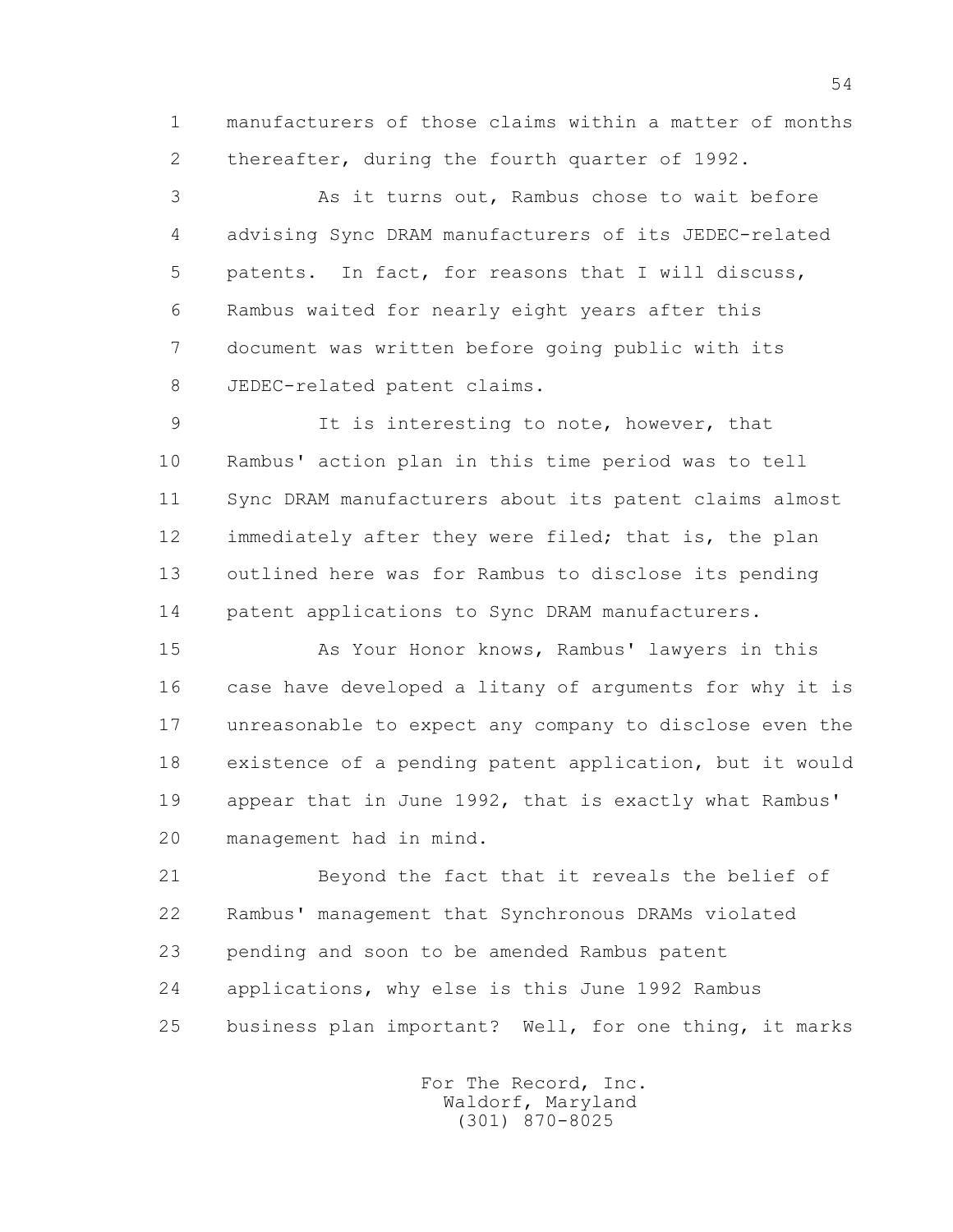1 a somewhat dramatic shift in Rambus' business strategy.

 2 Up until this time, Rambus' primary business 3 strategy had been to establish RDRAM as a standard in 4 order to effect large royalty payments, yet at this 5 point in time, Rambus was embarking upon a secondary 6 strategy that did not involve marketing Rambus' 7 patented technology directly as a standard. Rather, it 8 involved positioning Rambus through amendments to 9 pending patent applications so that it could, in the 10 future, assert patents over an alternative standard, 11 JEDEC's SDRAM standard.

 12 The two strategies had the potential of landing 13 Rambus in the same place in the end; that is, in the 14 enviable position of having patents over widely adopted 15 DRAM standards. But from the standpoint of 16 competition, these two strategies could not have been 17 more different. By contrast to Rambus' efforts to 18 publicly extol the virtues of the RDRAM design, this 19 alternative patent strategy did not involve efforts to 20 prevail through an openly competitive process.

 21 On the contrary, to be successful in 22 positioning itself to assert patents over JEDEC's SDRAM 23 standards, Rambus would have to conceal from JEDEC the 24 very information that it needed in order to make an 25 informed decision about what technologies to include in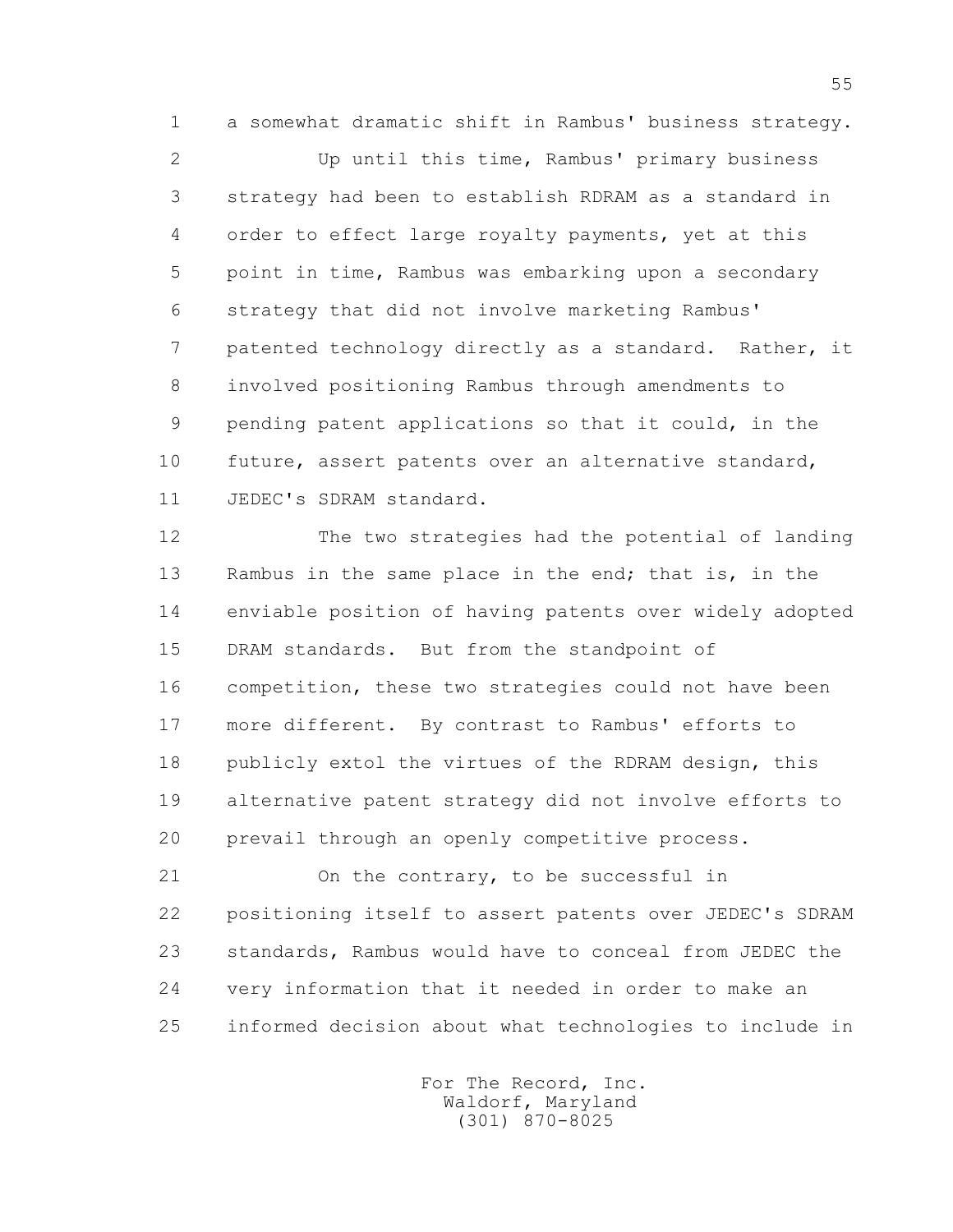1 its standards.

 2 As Richard Crisp had observed, JEDEC's members 3 were intensely focused on keeping the cost of SDRAMs to 4 a bare minimum. Had JEDEC known that features being 5 adopted into its SDRAM standards would be subject to 6 Rambus patents and to unrestricted Rambus royalty 7 claims, there is little doubt that JEDEC would have 8 worked around the Rambus patents by shifting to 9 alternative technologies, of which there were many. 10 As Geoff Tate himself said, there are always 11 ways to get around any patent, but JEDEC didn't know 12 that there were any Rambus patents that needed to be 13 worked around. JEDEC lacked that information precisely 14 because Rambus consciously chose to conceal it. 15 Throughout the duration of its membership in 16 JEDEC, ending in June 1996, Rambus continued to pursue

 17 these two alternative strategies for achieving patent 18 rights over widely adopted DRAM standards. Outwardly, 19 publicly and very aggressively, Rambus sought to 20 promote its proprietary RDRAM technology as a standard 21 for DRAM design. Meanwhile, quietly, privately and 22 secretively, Rambus sought to secure increasingly broad 23 patent rights covering JEDEC-compliant SDRAMs.

 24 At no point, however, did Rambus disclose to 25 JEDEC the fact that it possessed patent applications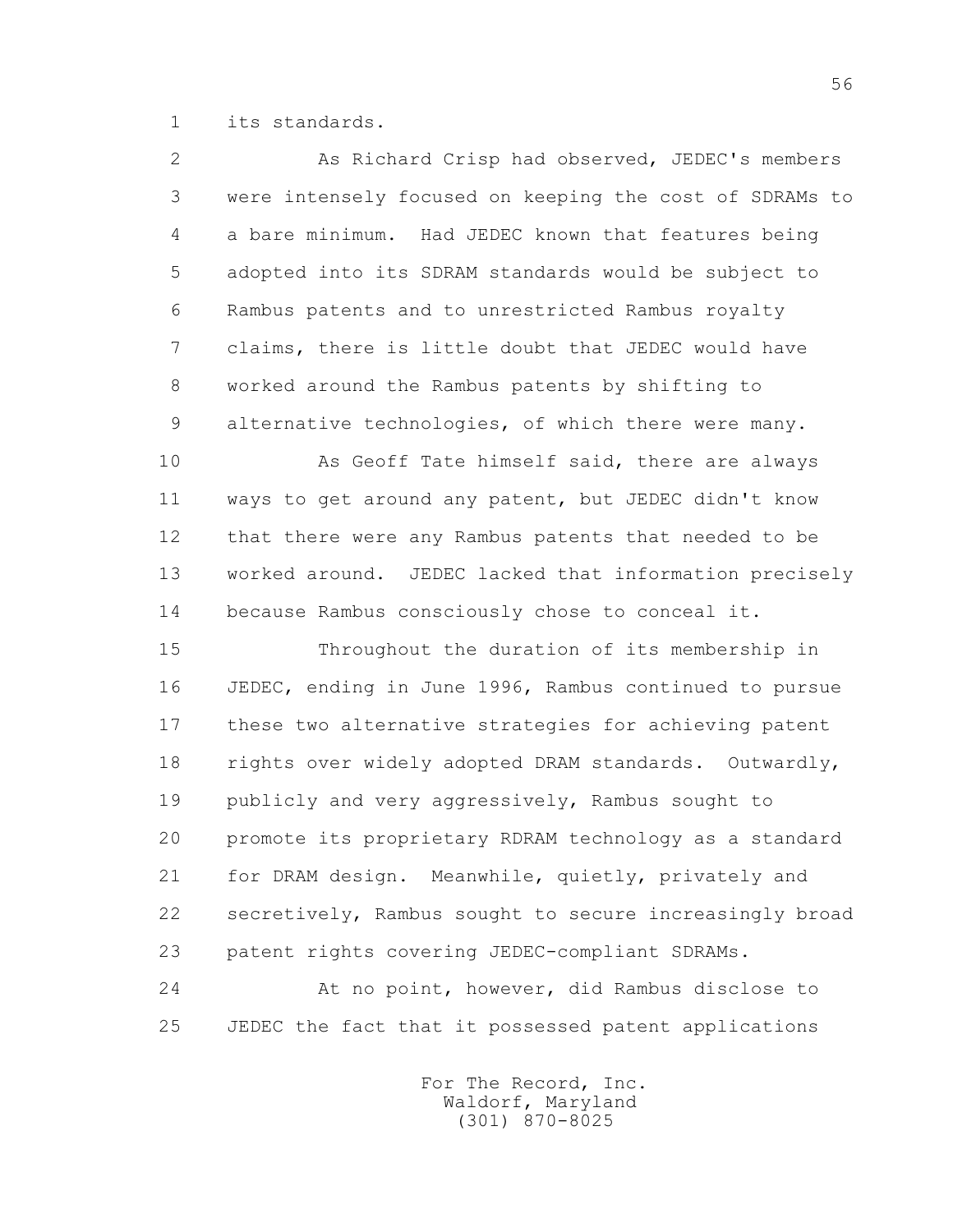1 that related to JEDEC's ongoing work or that covered or 2 were being amended to cover features that JEDEC was 3 considering for inclusion in the SDRAM standards, nor 4 did Rambus ever alert JEDEC to the fact that the final 5 SDRAM specification published in November 1993, more 6 than two and a half years before Rambus withdrew from 7 the organization, contained technical features that 8 Rambus and its lawyers had sought to cover through 9 recently filed amendments to pending patent

10 applications.

 11 The only patent information that Rambus did 12 disclose to JEDEC before withdrawing in 1996 was the 13 fact that it had obtained its first issued patent, the 14 '703 patent, in the latter part of 1993, but that 15 patent did not, in fact, relate to JEDEC's work, and 16 thus disclosing that patent did nothing to alert JEDEC 17 to the significant number of patent applications that 18 Rambus had filed expressly for the purpose of covering 19 JEDEC's standards.

 20 Likewise, the letter that Rambus sent to JEDEC 21 in June 1996 announcing its decision to withdraw from 22 the organization made no meaningful patent disclosures. 23 The patents that were disclosed by that letter were, 24 again, not relevant to JEDEC's work. The only issued 25 Rambus patent that clearly related to JEDEC's work at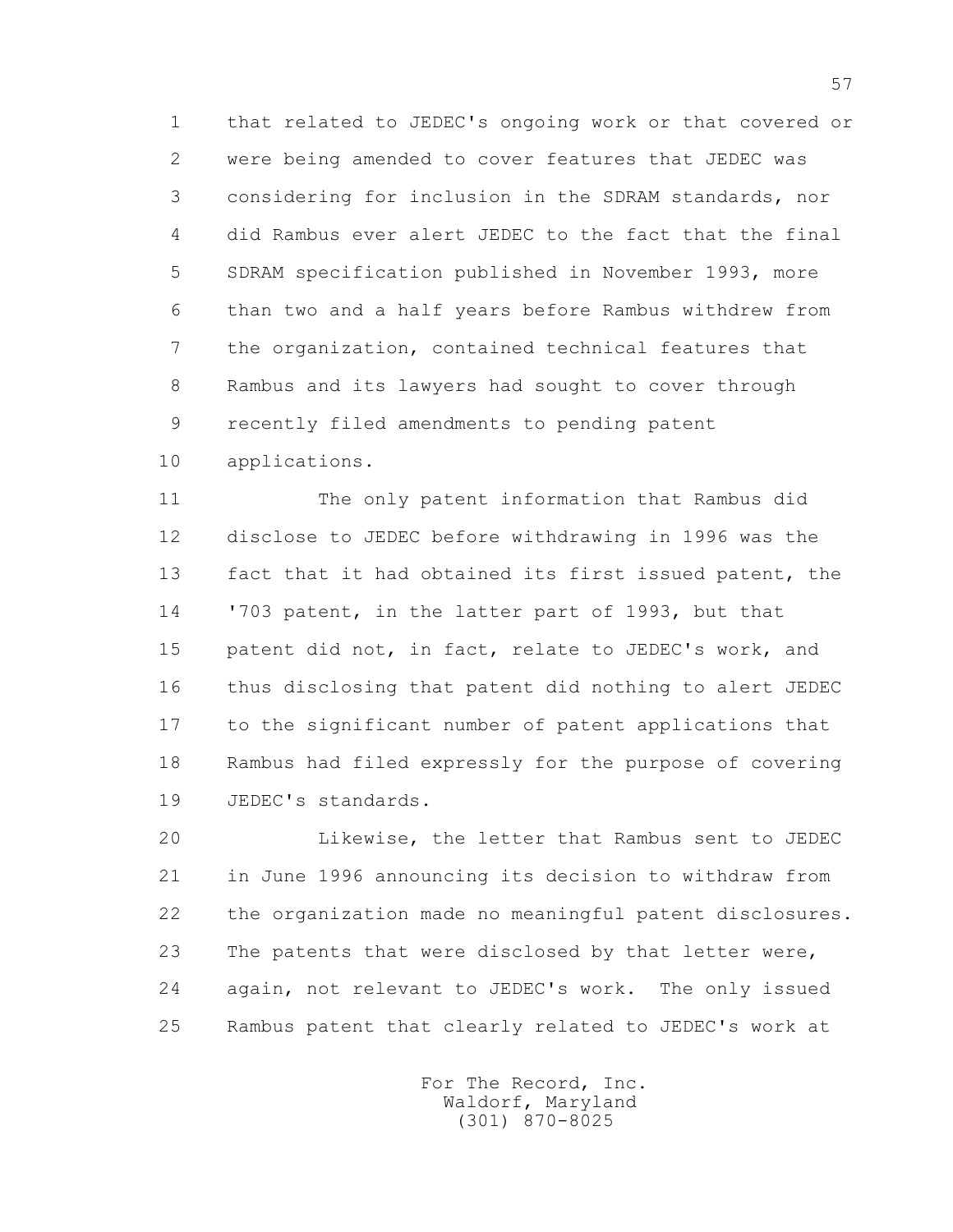1 that point, the '327 patent, was omitted from the 2 letter. Moreover, the letter said nothing whatsoever 3 to inform JEDEC as to the nature or relevance of any of 4 Rambus' various pending patent applications.

 5 Rambus has argued that because all of the 6 patents at issue here relate back to the '898 7 application filed in April 1990 and thus share the same 8 technical description, even the disclosure of the '703 9 patent they claim or the public availability of Rambus' 10 European patent application, which likewise did not 11 relate to JEDEC's work, conveyed enough information for 12 JEDEC to ferret out the true scope of Rambus' 13 intellectual property. This is not correct, however.

 14 Among other things, one of the central pieces 15 of information that JEDEC lacked was an appreciation 16 that Rambus regarded its inventions to be extendable 17 beyond the narrow bus RDRAM design such that they might 18 be infringed by features used in JEDEC's fundamentally 19 different SDRAM architecture.

 20 In any event, it was not JEDEC's job to try to 21 unearth the truth as to the nature and scope of Rambus' 22 patent claim. Rambus, as a member of JEDEC, had a duty 23 to disclose this information. The record in this case 24 thus shows very clearly that Rambus did conceal from 25 JEDEC the fact that it possessed numerous patent

> For The Record, Inc. Waldorf, Maryland (301) 870-8025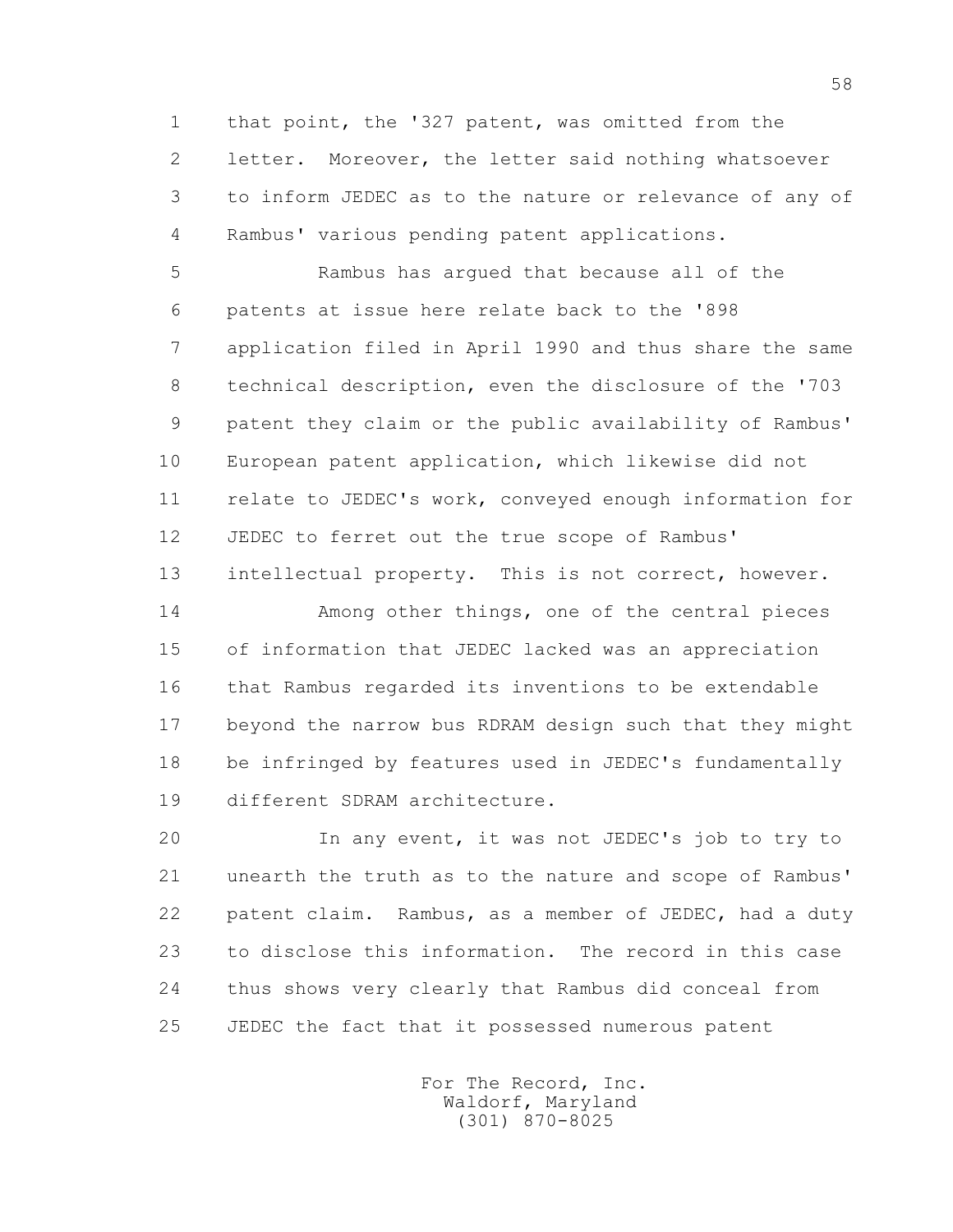1 applications and at least one issued patent that were 2 relevant to JEDEC's work on SDRAM standards.

 3 It was not just JEDEC's work that Rambus' 4 patents related to, however; they also related to JEDEC 5 standards, by which I mean finalized, adopted, 6 published standards.

 7 As I mentioned, JEDEC issued its final SDRAM 8 standard in November 1993, two and a half years before 9 Rambus withdrew from JEDEC, yet Rambus never disclosed 10 to JEDEC that it had patent applications that covered 11 or purported to cover certain features, such as 12 programmable CAS latency and programmable burst length, 13 that were embodied in that final JEDEC standard.

 14 As Your Honor knows, the second of JEDEC's two 15 SDRAM standards, the double data rate or DDR standard, 16 was not published or finalized until 1999, several 17 years after Rambus withdrew from JEDEC, yet the work 18 that led up to the adoption of the DDR standard began 19 many years earlier.

 20 When exactly did that work begin? Well, Rambus 21 has made much of the fact that the term double data 22 rate or DDR did not first surface within JEDEC's 23 official minutes or logs until sometime in September 24 1996, which post-dates Rambus' membership in JEDEC by 25 several months. In fact, in the Infineon suit, Rambus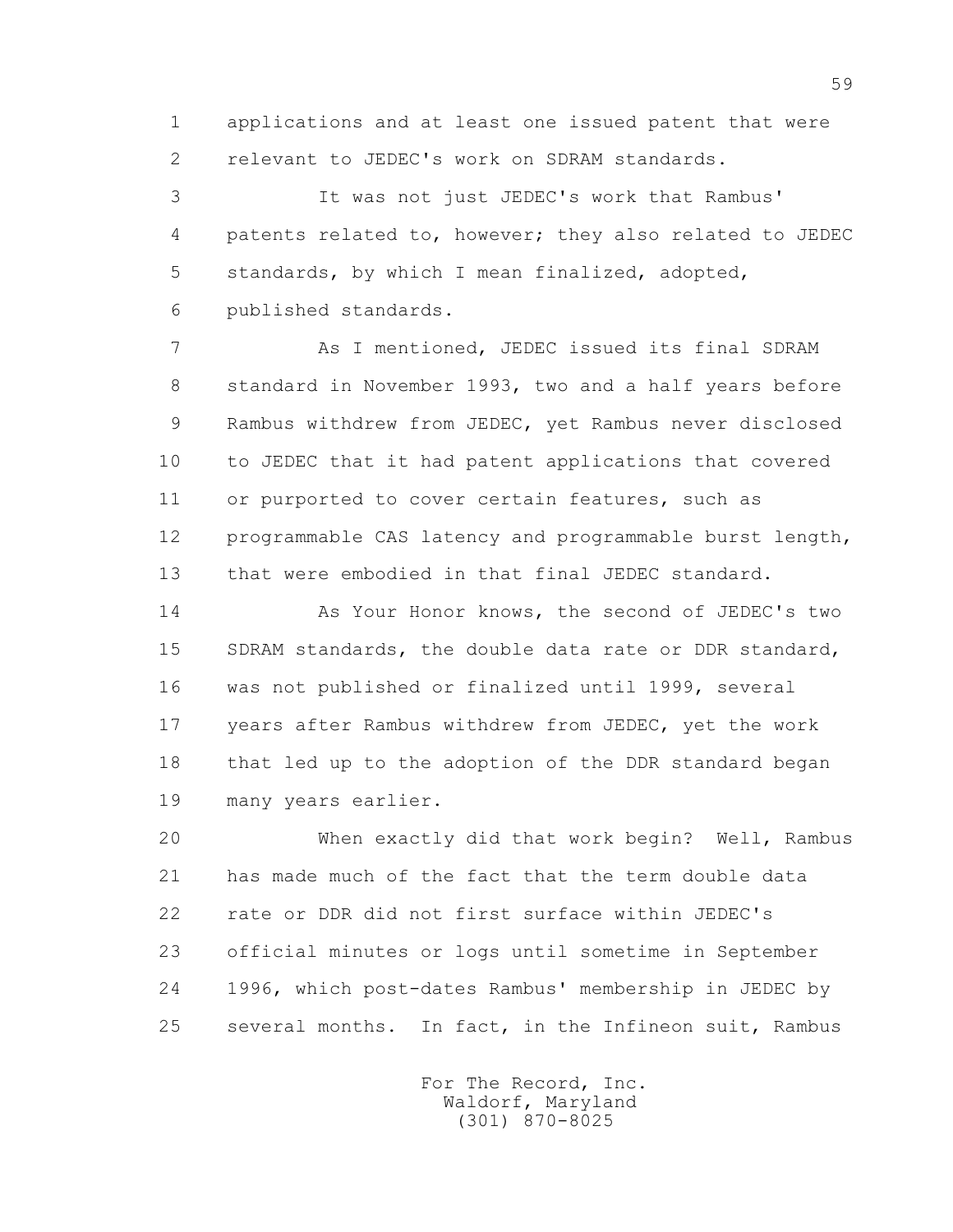1 managed to persuade the Court that this sequencing of 2 events meant that official work on what ultimately 3 became the DDR SDRAM standard did not begin until after 4 Rambus withdrew from JEDEC. Hence, the Court concluded 5 that Rambus technically had no duty to disclose patents 6 or patent applications related to technologies that 7 were embodied only in the DDR standard but not in the 8 earlier SDRAM standard, technologies such as on-chip 9 PLL/DLL and dual edge clock.

 10 As is apparent from the Commission's complaint 11 in this case, we maintain that the facts show something 12 very different. Indeed, we maintain that the work on 13 what ultimately became known as DDR SDRAM began as 14 early as the spring of 1993, just as the JC-42.3 15 subcommittee was completing its work on the initial 16 SDRAM standard and more than three years before Rambus 17 officially withdrew from JEDEC.

 18 What evidence supports this conclusion? To 19 start with, Richard Crisp's own emails. This is an 20 email written by Richard Crisp in which he recounts 21 what transpired at a May 1993 meeting of the JC-42.3 22 subcommittee. As you can see, Mr. Crisp notes that 23 during this meeting, the final SDRAM ballots were 24 passed and sent along to council, referring to the 25 JEDEC council or what is now known as the JEDEC board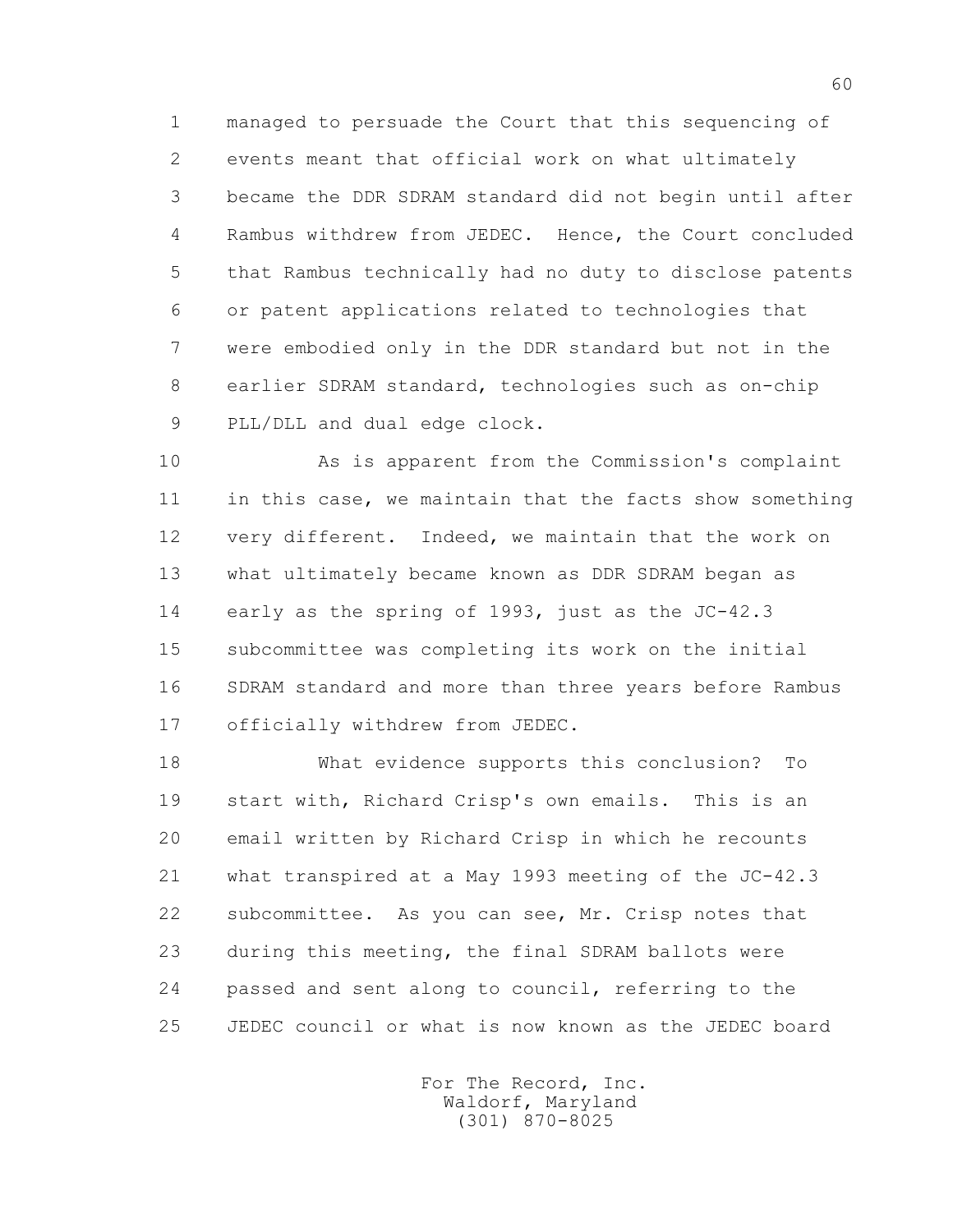1 of directors, which must approve all JEDEC standards 2 before they can be finalized.

 3 Then, as you can see, Mr. Crisp's notes refer 4 to some discussion within the same meeting of a next 5 generation standard and future generation SDRAMs. 6 Roughly a month later, on June 18th, 1993, Fred Ware, 7 another Rambus engineer, wrote this email to Richard 8 Crisp and others within Rambus.

 9 Referring to Rambus' outside patent attorneys, 10 he says, "I spoke with Lester Vincent and Tom Lee on 11 the phone yesterday. The current status of the 12 additional claims that we want to file on the original 13 patent follows," and then there are several items. 14 Item 1 refers to something called a writable 15 configuration register permitting programmable CAS 16 latency, and he explains that that patent claim is 17 directed at SDRAMs.

18 But look at item number 3 just below that, 19 which refers to DRAM with PLL clock generation. What 20 does Mr. Ware say here? In 1993, June 1993, he says, 21 "This patent claim is directed against future SDRAMs." 22 Thus, Rambus not only was aware at this point in time, 23 roughly mid-1993, that work was being done within JEDEC 24 on future SDRAMs. In addition, Rambus was already 25 attempting to cover that work through further

> For The Record, Inc. Waldorf, Maryland (301) 870-8025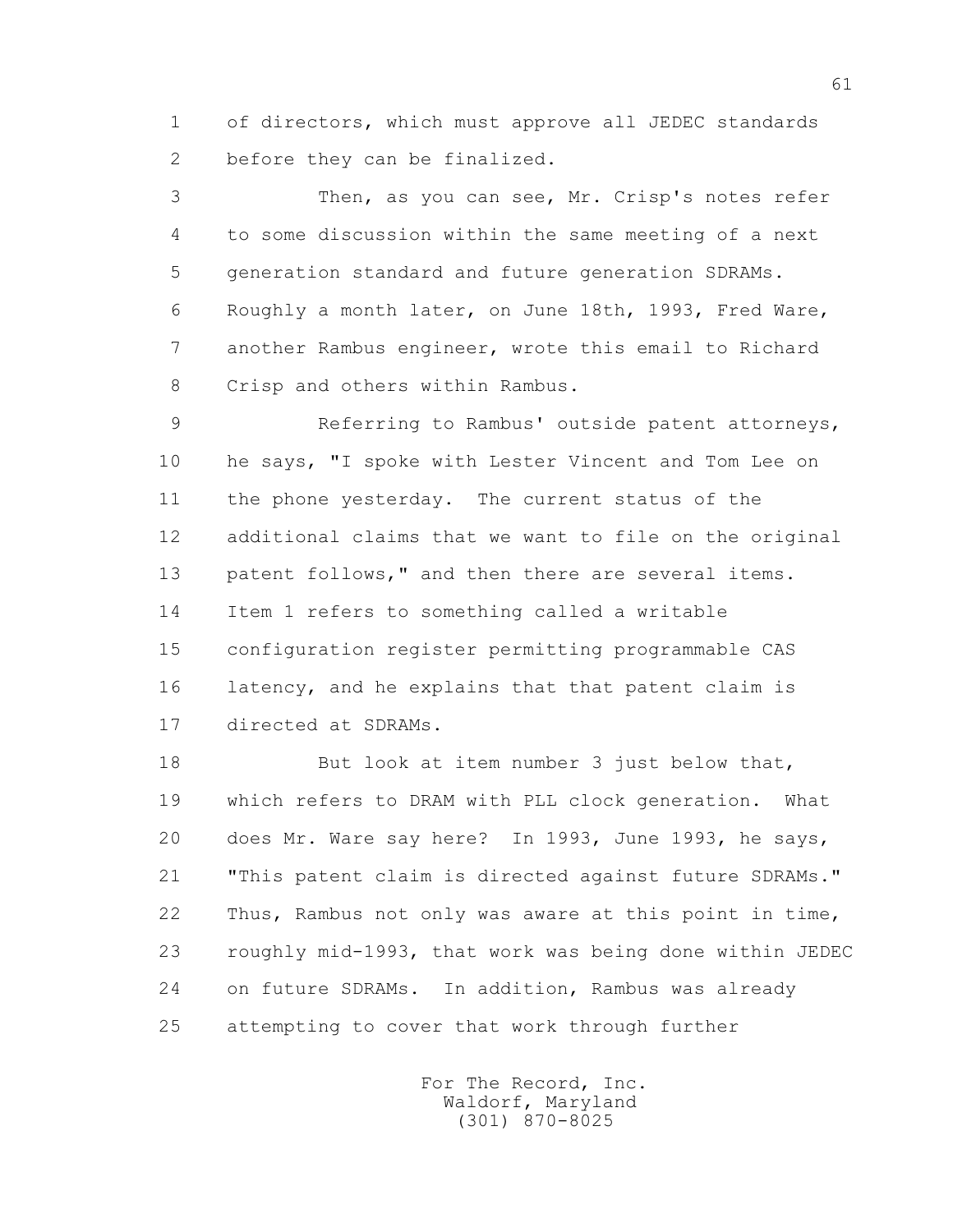1 amendments to its patent applications.

 2 Also note that the technology that Rambus was 3 focusing on here, PLL clock generation on a DRAM, is a 4 technology that was eventually adopted in the DDR SDRAM 5 standard. Moreover, it is a technology that, as Mr. 6 Oliver will explain, was discussed in presentations at 7 JEDEC while Rambus was a member.

 8 What else is there to suggest that JEDEC's work 9 on future SDRAMs had already begun by the middle of 10 1993? Again, there is evidence in Richard Crisp's 11 emails. This is an email that Mr. Crisp wrote 12 reporting on a JEDEC meeting that occurred in March 13 1995, and in it he refers to a statement made by Hans 14 Wiggers of Hewlett Packard.

 15 According to Mr. Crisp, "Wiggers bluntly stated 16 during the meeting that JEDEC has been working for over 17 two years to standardize a high-speed interface and has 18 not yet reached consensus."

 19 What was Mr. Wiggers referring to when he made 20 this statement? The evidence clearly suggests that he 21 was referring to JEDEC's work on future SDRAMs. Was 22 the work that was being done on future SDRAMs in the 23 1993 to 1995 time period official JEDEC work? Sure it 24 was. As Mr. Crisp states here, it was work focused on 25 standardizing a high speed interface, and of course,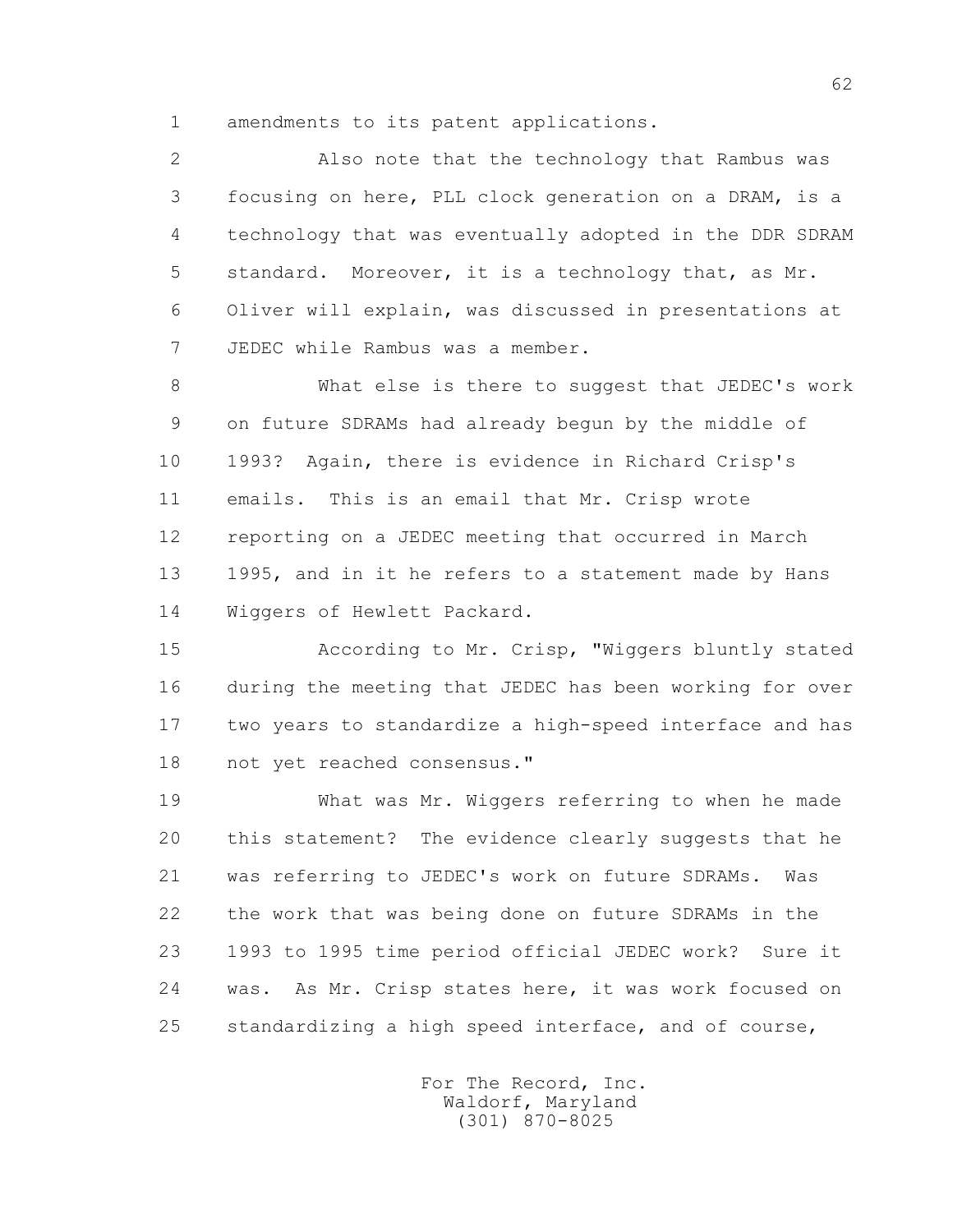1 that is what JEDEC's DDR SDRAM standard is. It's a 2 high-speed Synchronous DRAM interface.

 3 If JEDEC's work on standardizing future SDRAMs 4 began as early as the spring of 1993, why did it take 5 JEDEC until 1999 to complete the DDR standard? There 6 are a number of good answers to that question. One, 7 quite frankly, is that JEDEC's process itself can at 8 times move slowly given the fact that all participants 9 have a right to voice their views and the goal is 10 always to try to reach a consensus.

 11 Another reason it took so long for JEDEC to 12 adopt future SDRAM standards relates to the fact that 13 the initial SDRAM standard was slow to be adopted in 14 the marketplace, in part for the reasons I discussed 15 earlier; that is, when SDRAM devices became available, 16 they were slightly more expensive than conventional 17 DRAMs, and therefore, it took a while for users to 18 begin to switch over.

 19 This became a significant cause for concern 20 within JEDEC. In fact, it precipitated a movement 21 within JEDEC to create a scaled-down version of the 22 SDRAM standard, dubbed SDRAM-Lite. The idea was to 23 strip away any unneeded features with the goal of 24 trimming costs and thus making SDRAMs a more economical 25 and hence readily accessible alternative to

> For The Record, Inc. Waldorf, Maryland (301) 870-8025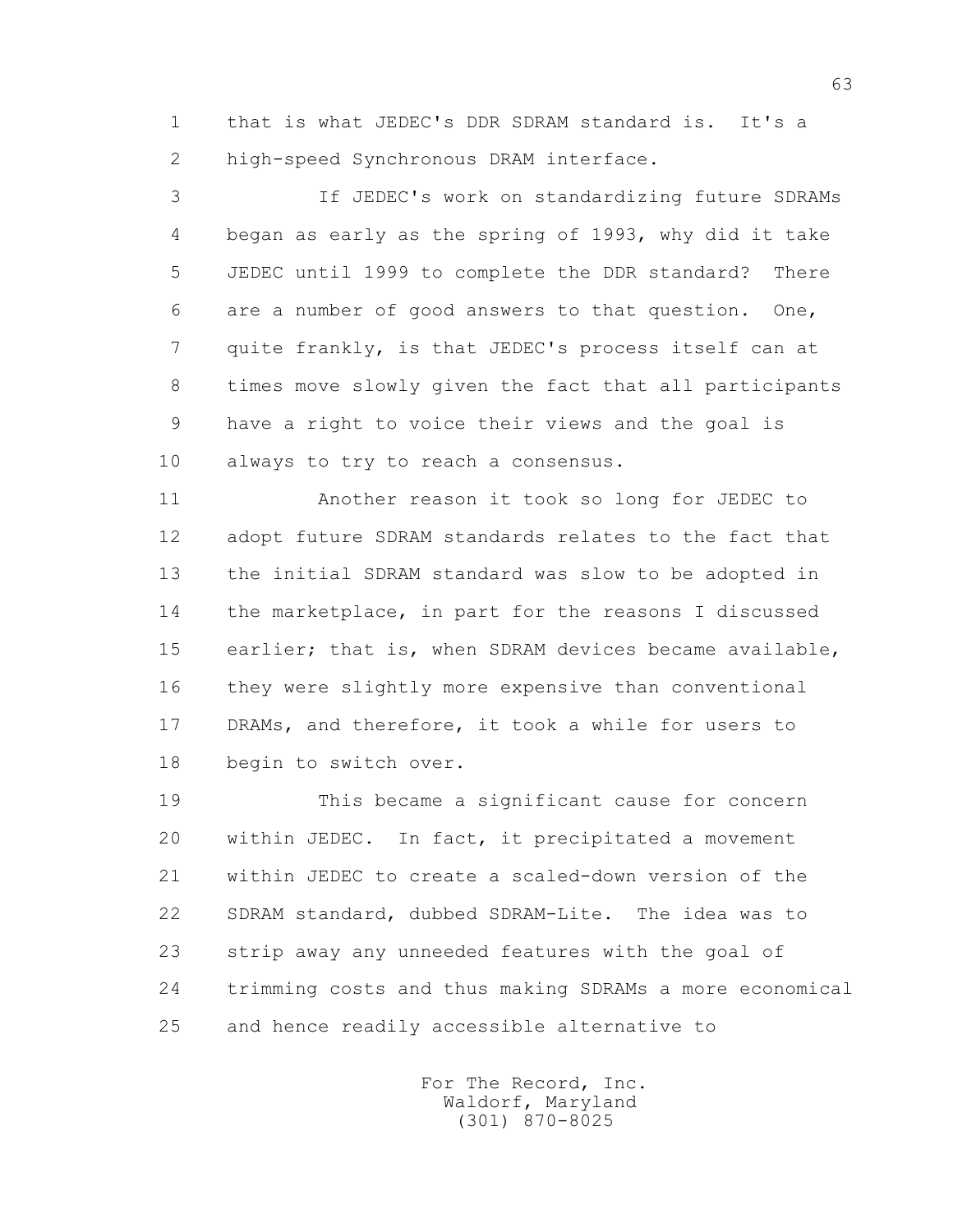1 conventional DRAM devices.

 2 The SDRAM-Lite project consumed a fair bit of 3 JEDEC's time and attention in the early to mid 1990s, 4 which in turn interfered with JEDEC's process on future 5 SDRAMs. However, in December 1995, just as the 6 SDRAM-Lite project was coming to a close, what 7 happened? We can read in Richard Crisp's notes from 8 that meeting what happened, and in the email you see on 9 the screen from December 1995, Crisp writes:

 10 "The momentum is building for getting a new 11 SDRAM standard kicked off. Kelley of IBM is saying 12 that they need to do it right, do it to stand the test 13 of time. He admits that the current SDRAM devices will 14 not run over 100 megahertz. They all say it must 15 change."

 16 Mr. Crisp also notes the following comment by 17 Hans Wiggers of Hewlett Packard. "HP (Wiggers) 18 presented an appeal to the group for a plan to attack 19 the high-speed SDRAM problem more effectively than they 20 did last time." So, in other words, in December 1995, 21 while Rambus was still a JEDEC member, the organization 22 renewed its resolve to complete a standard for future 23 high-speed SDRAMs, and Mr. Wiggers, who had been 24 critical of the organization's earlier efforts to 25 standardize a high-speed SDRAM interface, was appealing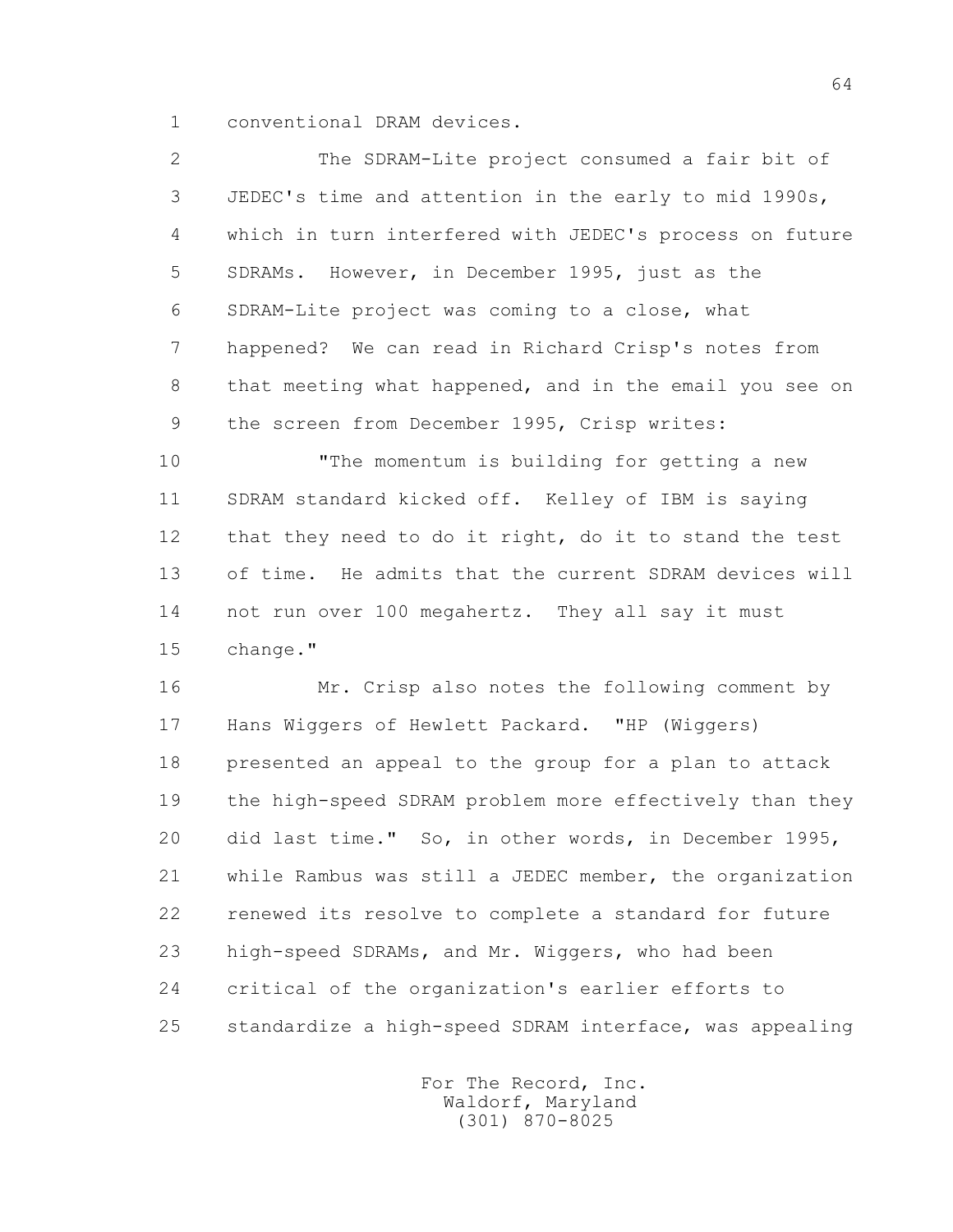1 to the committee to deal with the issues more 2 effectively this time.

 3 JEDEC's early work on future SDRAMs may have 4 been ineffective. It may have been slow. It may have 5 lost focus. And in December 1995, it may have needed 6 to be kick-started again. Nevertheless, the work that 7 was done on future SDRAMs starting in 1993 was official 8 JEDEC work, and hence, companies like Rambus that 9 possessed patent applications during this time period 10 which related to that work did have a duty to disclose.

11 As I have explained, Rambus never disclosed to 12 JEDEC that it possessed any issued or pending patents 13 relevant either to JEDEC's initial SDRAM standard and 14 the work that led to its adoption or to JEDEC's work on 15 future high-speed SDRAMs, which later became known as 16 DDR SDRAMs. But is it possible that despite the fact 17 that Rambus never made such disclosures, JEDEC already 18 knew or was effectively on notice that the SDRAM 19 standards it was developing were likely to infringe 20 upon Rambus' patent claims?

21 Record evidence answers that question, and the 22 answer is no. Without question, there were some JEDEC 23 members who had doubts and suspicions about Rambus 24 patents, but what did JEDEC's members do in response to 25 such doubts and suspicions? They did what you would

> For The Record, Inc. Waldorf, Maryland (301) 870-8025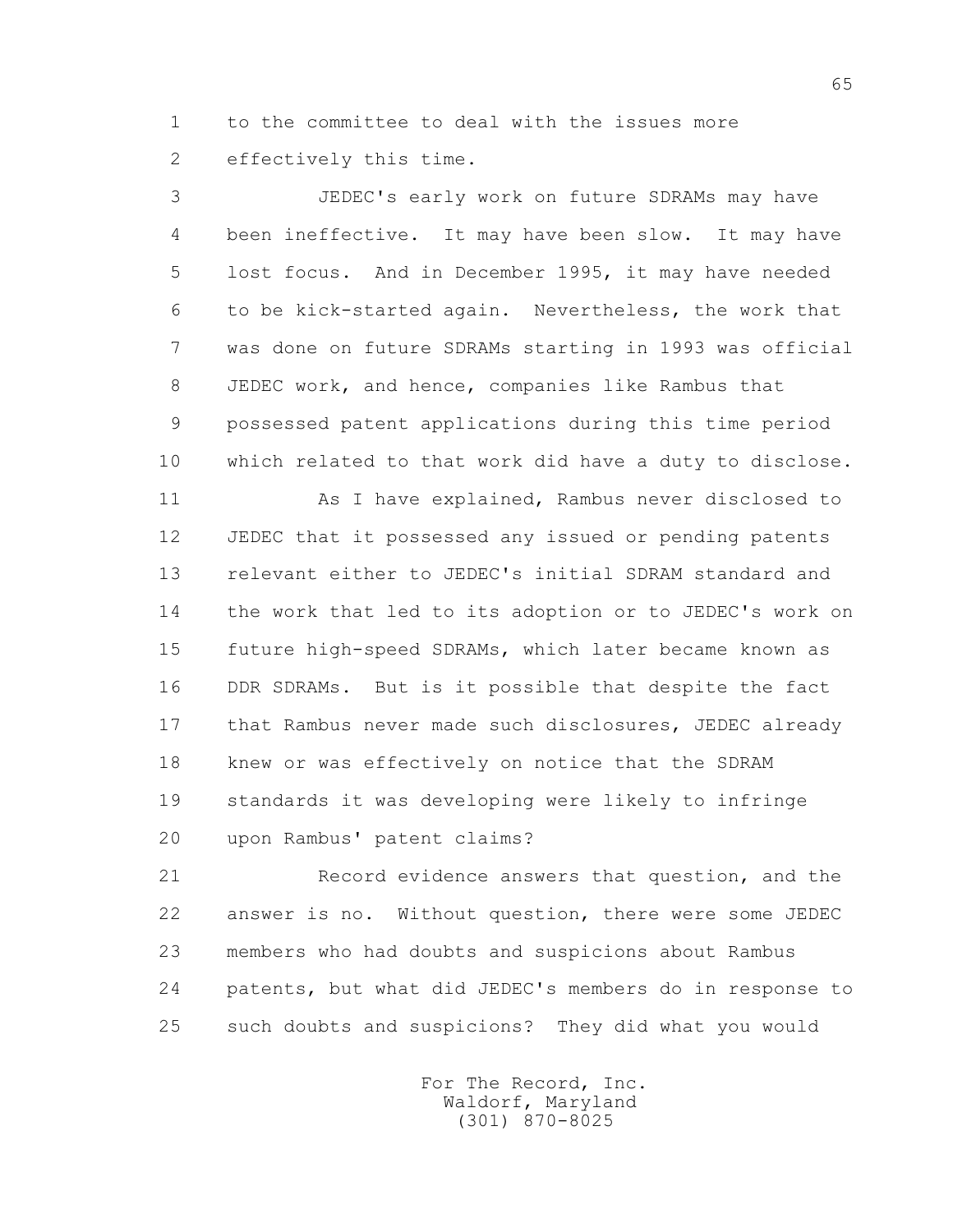1 expect them to do. They confronted Rambus, and they 2 asked for the truth. The unfortunate thing is that 3 JEDEC's members never heard the truth from Rambus; that 4 is, not until years later when Rambus began enforcing 5 its patents against the makers of SDRAMs.

 6 In May 1992, shortly after hearing an industry 7 rumor about Rambus having patents over multi-bank DRAM 8 design, Gordon Kelley of IBM, at the time the chairman 9 of JEDEC's JC-42 committee, asked Richard Crisp during 10 a meeting, during a JEDEC meeting, point blank, "Do you 11 have anything to disclose relating to two-bank design?" 12 Mr. Crisp's own notes indicate that he declined to 13 comment. Others who were present to witness the 14 episode say that Mr. Crisp shook his head no.

15 What Mr. Crisp clearly didn't do, however, was 16 tell the truth; that is, he said nothing to alert JEDEC 17 to the fact that Rambus was by this time already 18 planning to accuse others of infringement in relation 19 to JEDEC's SDRAM standards.

 20 In September 1994, Mr. Crisp reported to his 21 colleagues that a gentleman named Proebsting, who was a 22 representative of the Korean DRAM company Hyundai, had 23 expressed some suspicion about Rambus possibly having 24 patent claims relating to the use of PLLs on DRAMs. 25 Did Mr. Crisp confirm these suspicions? No. As he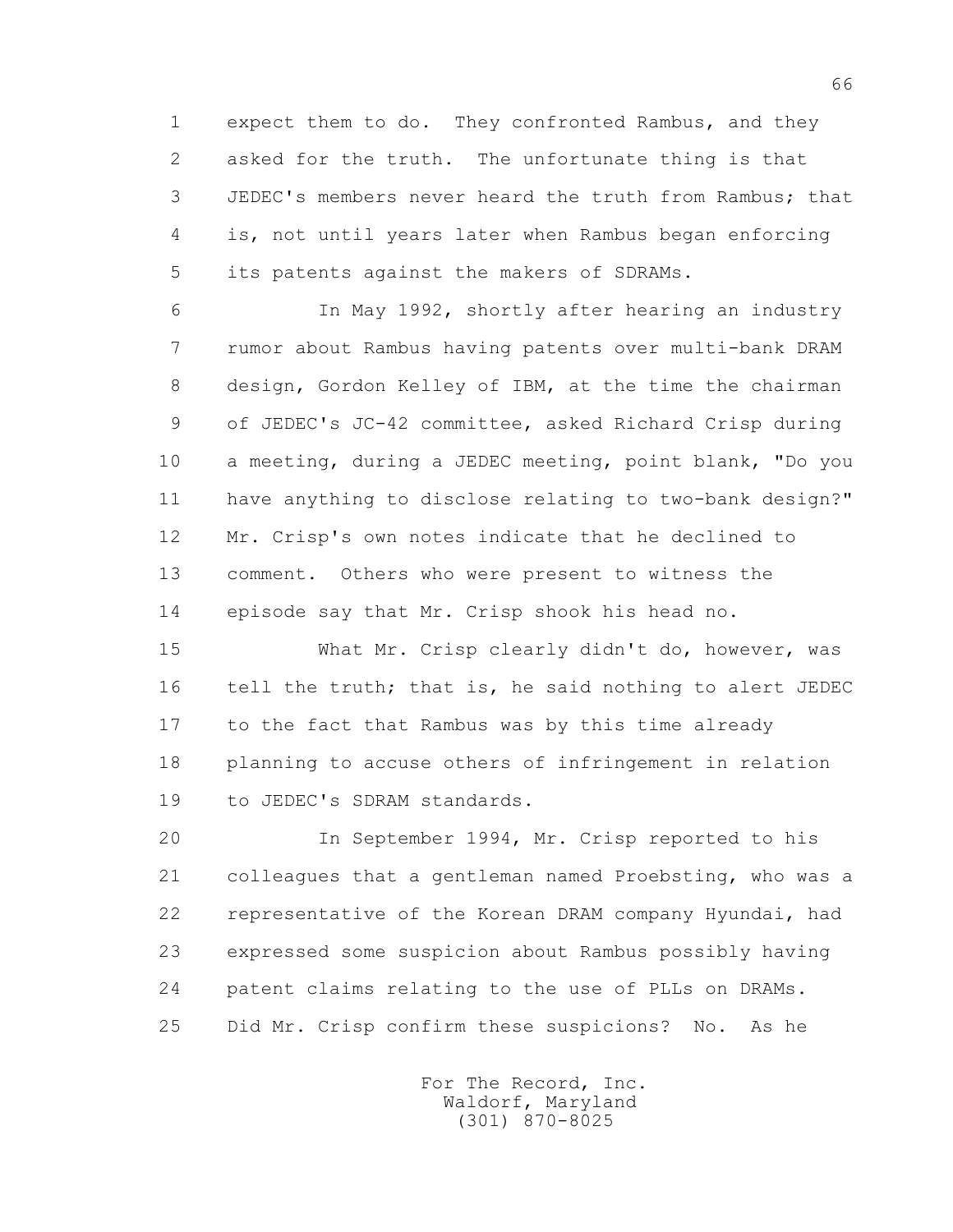1 told his colleagues, he had lunch with Mr. Proebsting 2 but would not tell him anything regarding Rambus' IP 3 portfolio.

 4 In November 1994, after Rambus negotiated a new 5 contract with another Korean DRAM maker, Samsung, Allen 6 Roberts, again, the vice president of engineering of 7 Rambus, inquired whether perhaps Rambus should explain 8 in a letter to Samsung that Rambus considered PLL on a 9 DRAM to be a Rambus invention. How was that idea 10 received within Rambus? Rambus' CFO Gary Harmon wrote 11 back telling Roberts, "Let's not rock the boat. Let's 12 not let the cat out of the bag."

13 At most, Harmon suggested that Roberts might in 14 the future want to make some vague statement to Samsung 15 that Rambus considered these things to be part of the 16 proprietary Rambus technology.

 17 Of course, as I have explained, everyone in the 18 DRAM industry understood that Rambus' proprietary RDRAM 19 technology was radically different from the far more 20 conventional RAS/CAS-centered wide bus architecture 21 used in JEDEC's SDRAM standards.

 22 In May 1995, Hyundai and other JEDEC members 23 sponsored a presentation to JEDEC relating to yet 24 another alternative DRAM design known as SyncLink. 25 Unlike SDRAM, the SyncLink design bore a resemblance to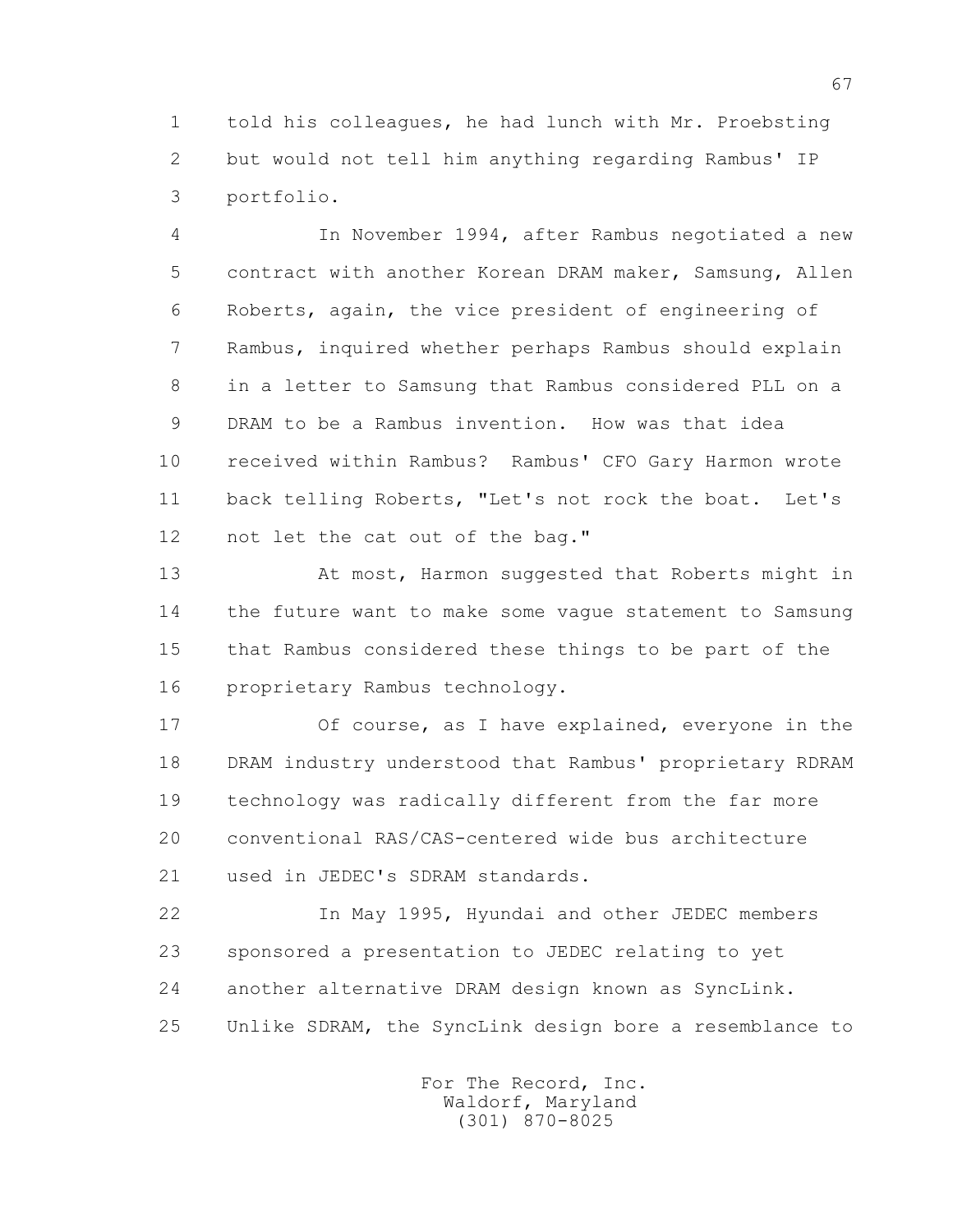1 the packetized architecture. So, again, Gordon Kelley 2 of IBM asked Richard Crisp whether Rambus knew of any 3 patents that may read on SyncLink.

 4 Did Rambus know of any such patents? Sure it 5 did. Rambus had been working to cover the SyncLink 6 design through amended patent applications just as it 7 had been doing with SDRAM. Did Richard Crisp tell 8 JEDEC the truth? No. He came to the next meeting in 9 September 1995 with a letter that provided no clear 10 answer to the question. After he read the letter, 11 Gordon Kelley of IBM, according to Richard Crisp's own 12 notes, said that he heard a lot of words but did not 13 hear anything said.

 14 So, what did Richard Crisp do in response to 15 that comment? He reminded the committee of the fact 16 that he had disclosed the '703 patent two years 17 earlier, the clear implication of that statement being 18 that if Rambus had something to disclose, it would do 19 so just as it had done before.

 20 A few months earlier in June 1995, Richard 21 Crisp had suggested to his colleagues that Rambus for 22 strategic reasons might want to disclose to Hyundai 23 that it had patents covering SyncLink, the thought 24 being that this might scare Hyundai away from 25 supporting SyncLink, making them more likely to take a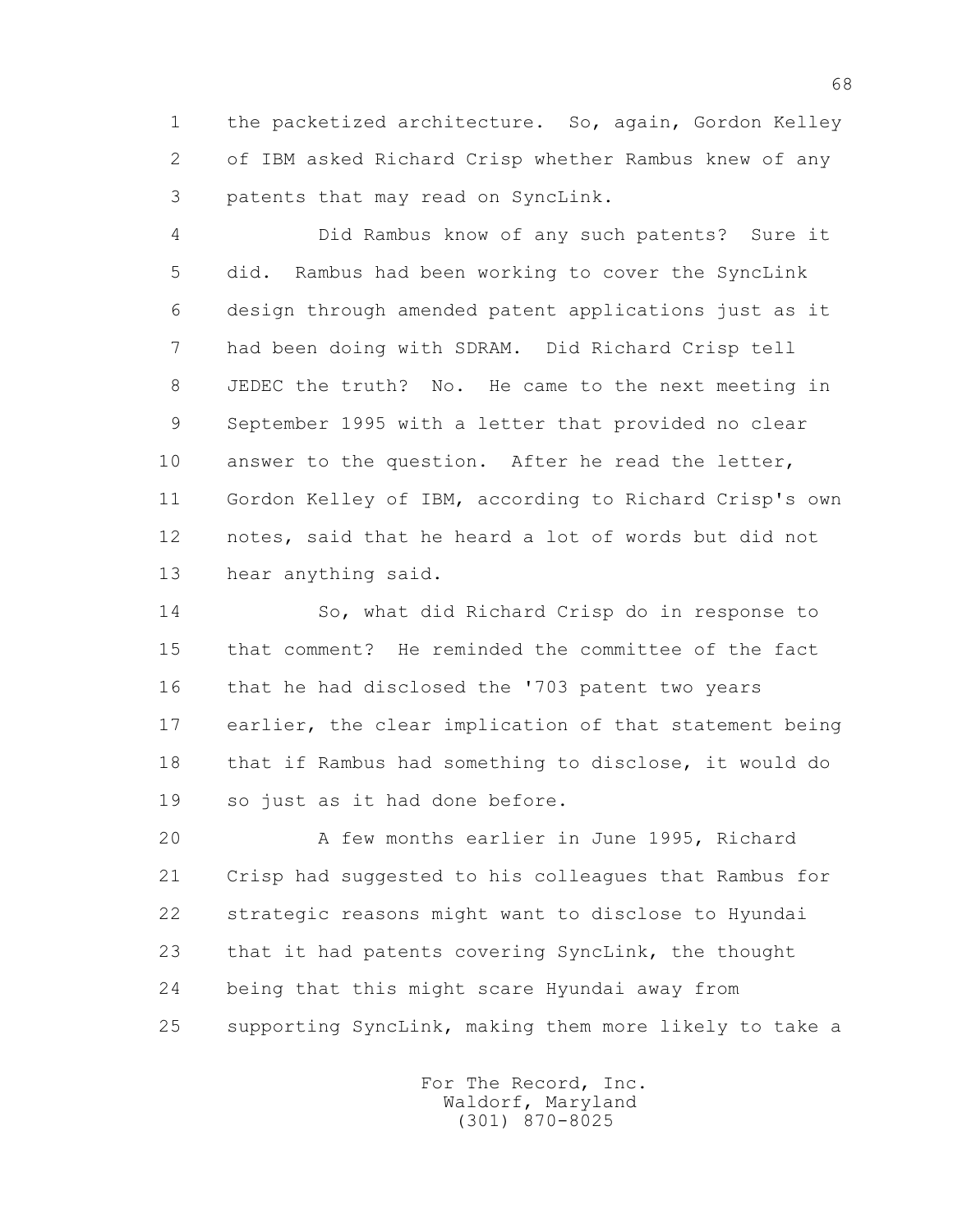1 license to RDRAM.

 2 Was Rambus' CEO Geoff Tate on board with that 3 idea? No. Mr. Tate told Crisp in a one-on-one meeting 4 that he did not want to advise Hyundai of that 5 information.

 6 In December 1995, Mr. Tate met in person with 7 executives of another Korean company, LG, and he heard 8 that they were working on high-speed, 200 megahertz 9 SDRAMs, which would include features like PLLs, which 10 Rambus believed to be covered by its patents. Did Mr. 11 Tate tell LG that if it developed such a device, it 12 would be at risk of infringing Rambus patents? No. 13 All Mr. Tate said was that such devices start looking a 14 lot like Rambus, so why not go straight to Rambus?

 15 Mr. Tate's colleague, Subro Protani (phonetic), 16 later congratulated him on this clever choice of words, 17 telling Mr. Tate in an email that this was not a bad 18 ploy.

 19 The same pattern of deceptive conduct whereby 20 Rambus concealed the existence of its JEDEC-related 21 patents, either by remaining silent or at best making 22 vague and misleading disclosures, continued long after 23 Rambus left JEDEC.

 24 In February 1997, Mr. Tate instructed his 25 colleagues, "Do not tell customers/partners that we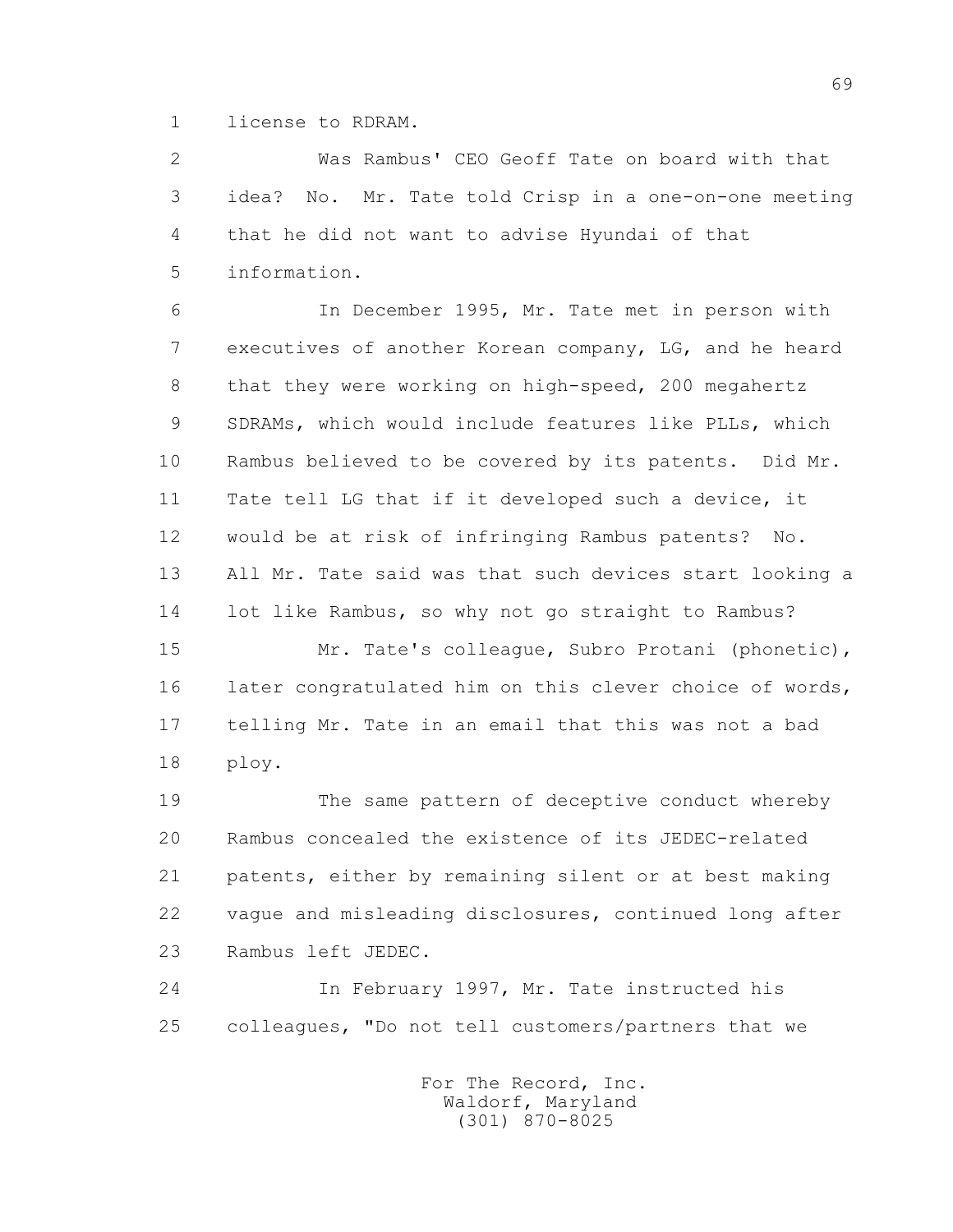1 feel DDR may infringe -- our leverage is better to 2 wait."

 3 In September 1997, during another meeting with 4 the Korean firm LG, Geoff Tate inquired why it was that 5 LG seemed to prefer DDR over RDRAM. The LG executive 6 responded that it was because he expected DDR to be a 7 "royalty-free, open JEDEC standard." Did Mr. Tate 8 correct this misimpression by pointing out that Rambus 9 would be seeking to collect royalties on DDR? No, he 10 said nothing of the sort.

 11 In January 1998, Geoff Tate noted to his 12 colleagues that DDR infringes our patents, and he posed 13 the question, "Do we start saying this publicly?" But 14 Joel Karp, Rambus' new vice president of intellectual 15 property, cautioned against this, noting that the best 16 strategy for maximizing Rambus' DDR royalties was to 17 approach companies individually and without publicity.

 18 Finally, even as late as December 1999, after 19 Rambus had already commenced with efforts to enforce 20 its JEDEC-related patents, Rambus' CEO Geoffrey Tate 21 was still admonishing his team that it was "important 22 not to indicate/hint/wink/et cetera" that DDR SDRAM 23 infringed Rambus' patents.

 24 It appears that the only company with which 25 Rambus was at all forthcoming about its JEDEC-related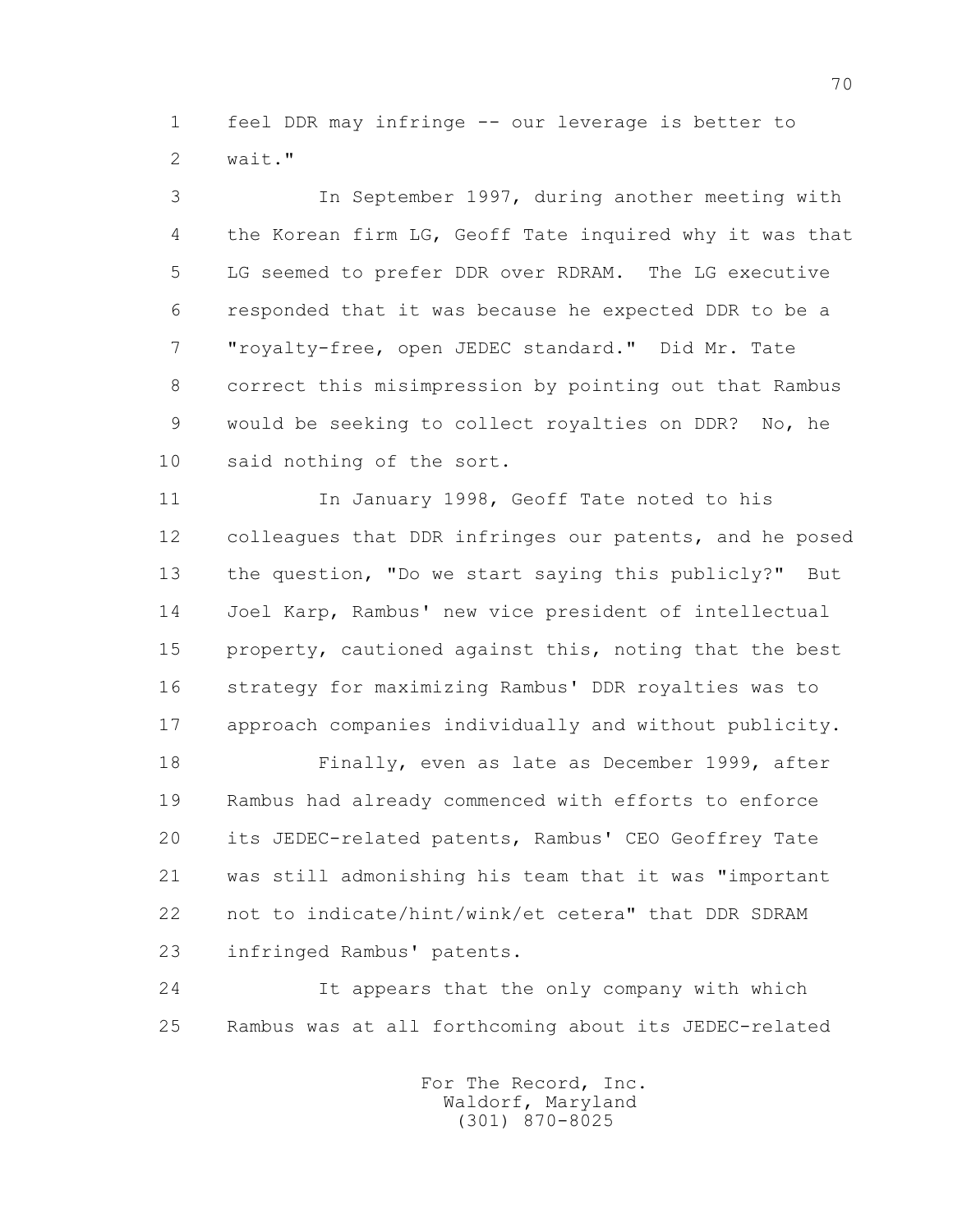1 patents was Intel. In the latter part of 1997, in an 2 effort to dissuade Intel from supporting JEDEC's 3 standards, Rambus apparently did in private discussions 4 covered by nondisclosure agreements raise the spectre 5 of potential patent infringement suits, but Rambus also 6 made it perfectly clear to Intel that it had chosen to 7 that time to withhold that information about its 8 JEDEC-related patents from DRAM makers and that it 9 hoped to continue withholding or concealing that 10 information.

 11 Could Intel have gone to JEDEC at this point in 12 time and reported the existence of Rambus' patents? 13 Had it done so, there is every reason to suspect that 14 it would have been sued by Rambus for breaching their 15 mutual nondisclosure agreement, and there is certainly 16 evidence in the record to show that Rambus took such 17 agreements very seriously. In fact, in this very same 18 time period, Geoff Tate sent an email to his colleagues 19 reminding them that Rambus' business partners are 20 obligated by contract to keep our confidential 21 information secret and thus cannot disclose it to third 22 parties, specifically including standard-setting 23 organizations like JEDEC.

 24 What does all this evidence show? It shows 25 that Rambus not only tried to conceal its JEDEC-related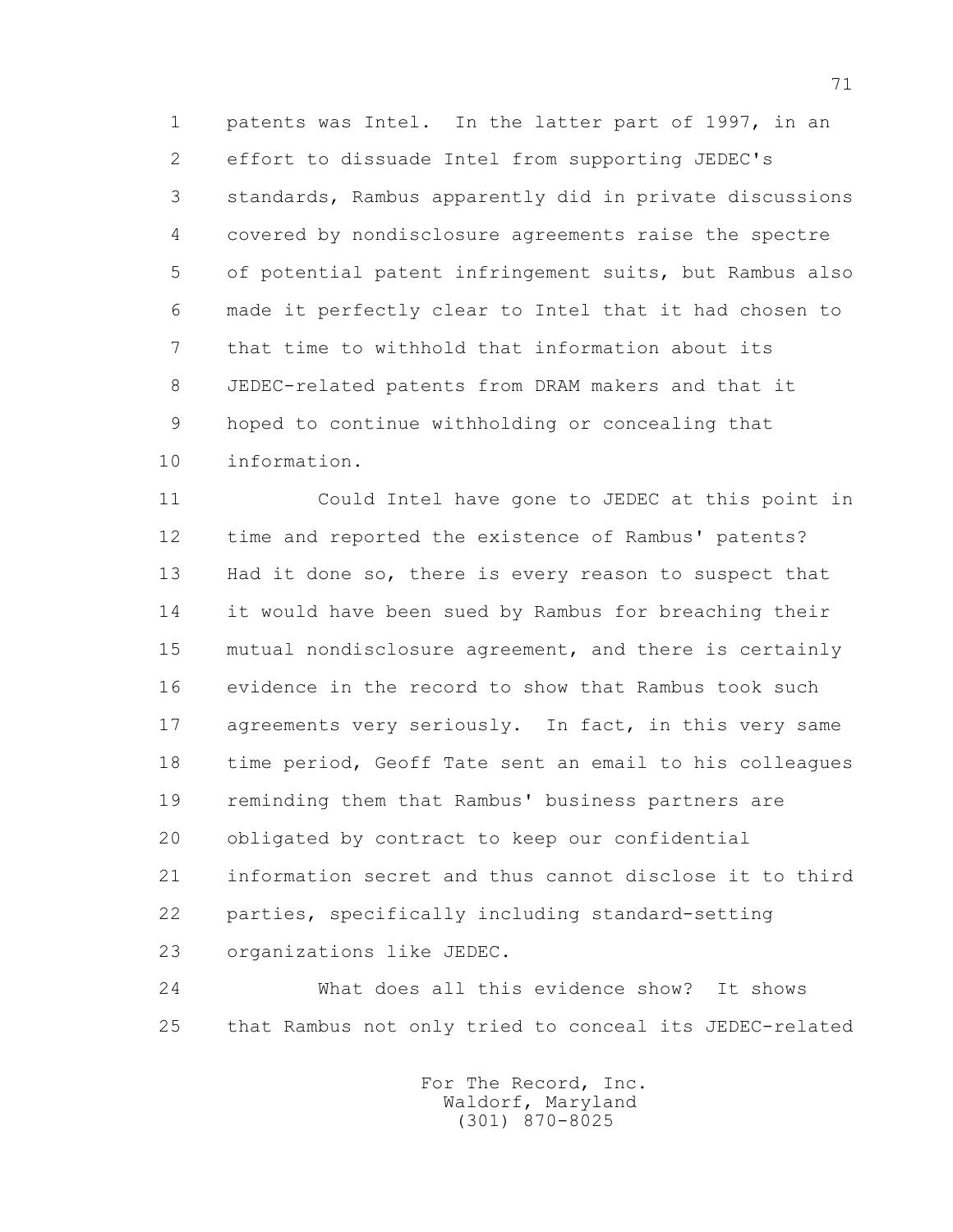1 patents from the DRAM industry, but in fact was 2 successful in doing so until the very end. It also 3 demonstrates the core allegation in the Commission's 4 complaint, that Rambus engaged in a pattern of 5 bad-faith deceptive conduct through which it 6 purposefully sought to and did convey the materially 7 false and misleading impression that it possessed no 8 intellectual property rights that were relevant to 9 JEDEC's standards.

 10 I have now explained what Rambus did in as much 11 detail as time will allow. What about the next 12 question, why did Rambus do it? Well, I believe that I 13 have substantially answered that question as well. 14 Rambus from the outset knew that the only way for it to 15 make a lot of money in the DRAM technology business was 16 to have its patented technology established as a 17 standard. Had RDRAM not faced such formidable 18 competition from JEDEC's open standards, Rambus might 19 have been able to achieve this goal on its own, but the 20 fact is that JEDEC's SDRAM standards provided the DRAM 21 marketplace with exactly what it desired, low-cost, 22 incremental additions to the earlier generation of 23 conventional DRAMs.

 24 For a period of time in the late 1990s, RDRAM's 25 chances of marketplace success were substantially

> For The Record, Inc. Waldorf, Maryland (301) 870-8025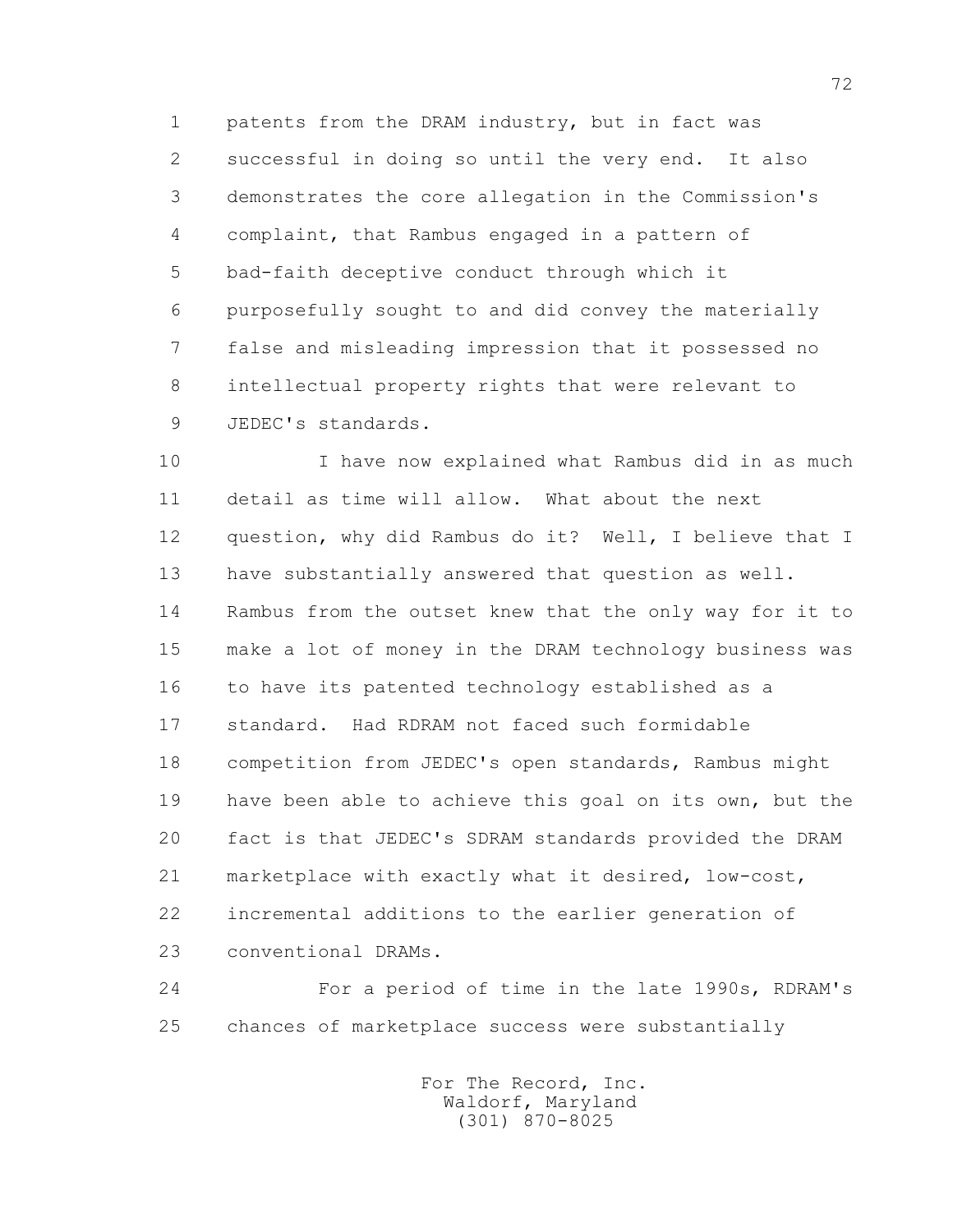1 increased through the public endorsement of Intel, but 2 as we have explained in our pretrial brief, by 1999, if 3 not earlier, Intel had grown weary of RDRAM and began 4 to signal that it would for the first time support the 5 JEDEC SDRAM standards, and in particular, the DDR SDRAM 6 standard. This very clearly is what triggered Rambus' 7 decision to play its JEDEC IP card by enforcing the -- 8 and ultimately going public with its strategic 9 portfolio of JEDEC-related patents.

 10 In the course of enforcing its JEDEC-related 11 patents, what did Rambus seek to do? It followed the 12 very same strategy that had been outlined by Geoff Tate 13 himself a few years earlier. As spelled out in these 14 notes you see on the screen taken by Joel Karp during a 15 one-on-one meeting with Mr. Tate in October 1998, that 16 strategy was to make the SDRAM royalties dependent on 17 RDRAM with the idea of preventing a new competitive 18 device.

 19 As Mr. Tate himself had written a year earlier, 20 the only acceptable deal was one providing for a 21 royalty on DDR greater than the royalty on Rambus 22 DRAMs. So, again, why did Rambus do what it did? In 23 large part it appears Rambus was motivated by the goal 24 of preventing or, at a minimum, limiting competition 25 from a competing DRAM standard.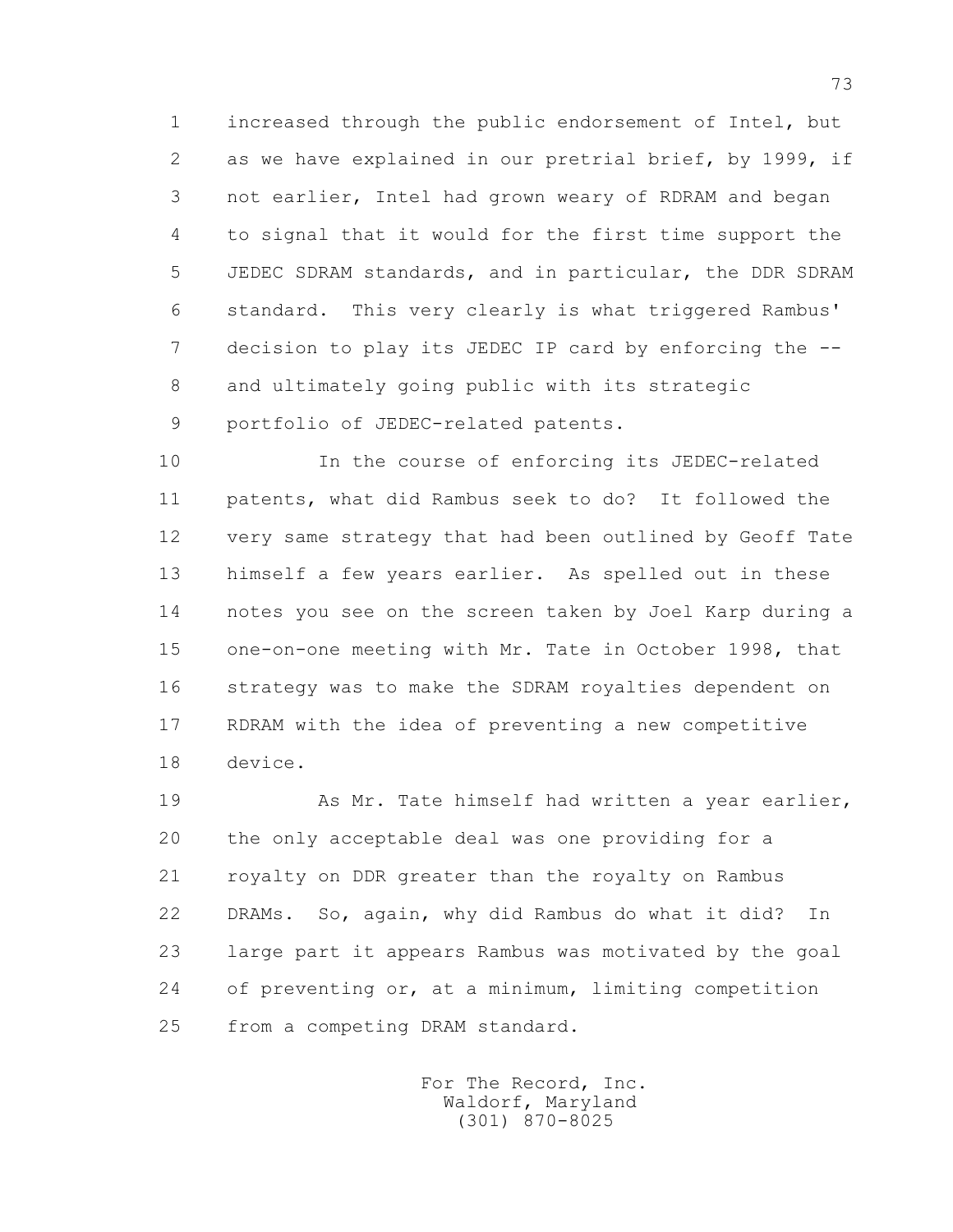1 Of course, as the strategy played out in the 2 end, the very act through which Rambus sought to 3 restrict competition, that is, enforcement of its 4 JEDEC-related patents, has positioned Rambus to collect 5 literally billions of dollars in royalties.

 6 In what little time I have left, let me begin 7 to answer the third basic question, why was Rambus' 8 conduct wrong? The starting point for that analysis is 9 JEDEC's own purposes and rules. The analysis does not 10 start, however, with JEDEC's patent disclosure rules. 11 Those rules serve a very important function within 12 JEDEC, and indeed, Rambus did violate JEDEC's 13 disclosure rules as Mr. Oliver will explain, but 14 JEDEC's disclosure rules are only part of a broader 15 collection of JEDEC rules and procedures that serve to 16 facilitate a much more fundamental purpose that 17 pervades all JEDEC does.

 18 What is that purpose? Well, Richard Crisp 19 articulated it well when he said in this document that 20 you see on the screen, a document drafted in August 21 1996, "The job of JEDEC is to create standards which 22 steer clear of patents which must be used to be in 23 compliance with the standard whenever possible." 24 JEDEC's rules themselves contain similar language 25 referring to avoiding requirements that call for the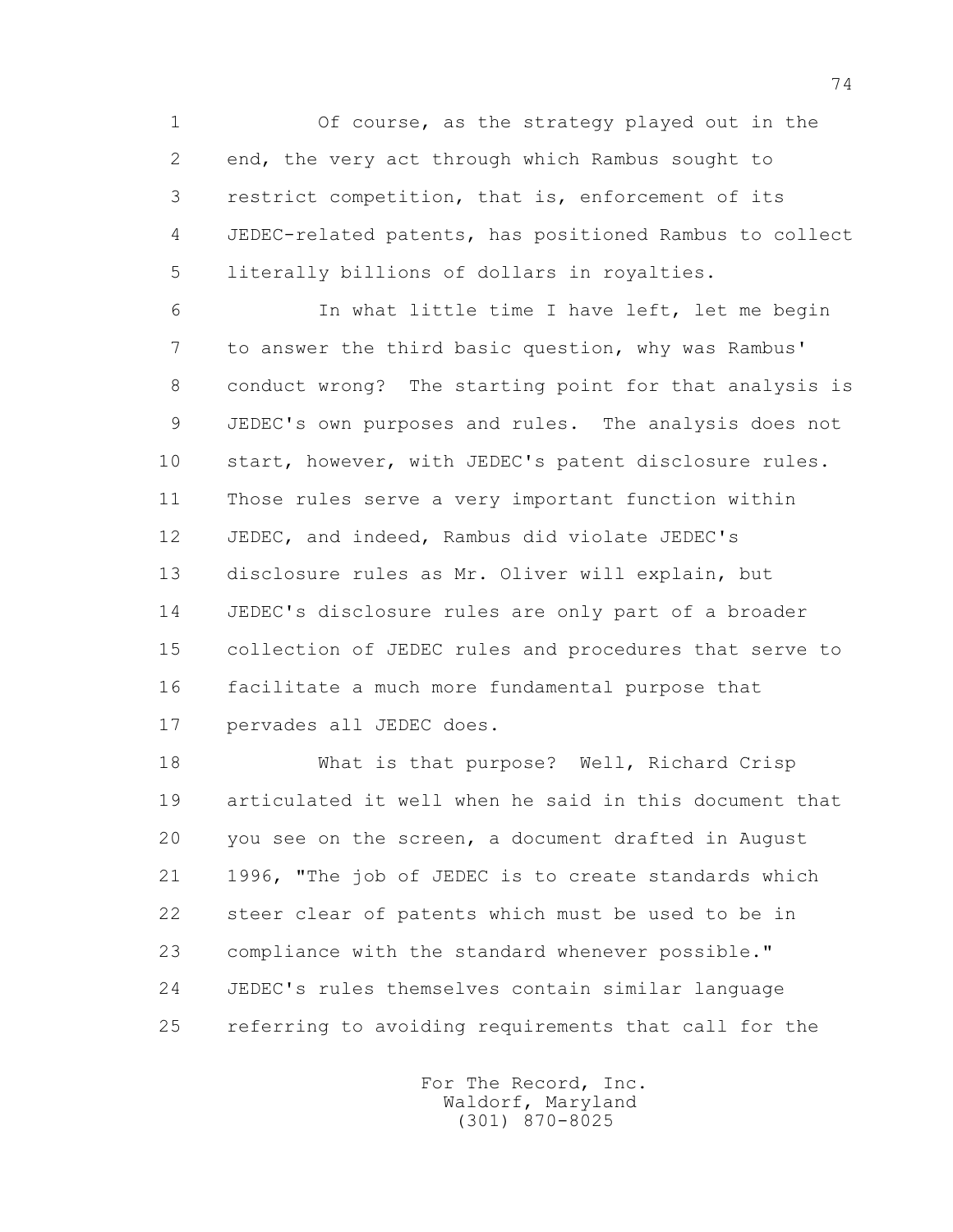1 exclusive use of a patented item or process.

 2 So, in other words, JEDEC's core purpose, as 3 its own rules say and as Mr. Crisp has acknowledged, is 4 to develop open standards, meaning standards that steer 5 clear of patents whenever possible.

 6 In seeking to effectuate this purpose, JEDEC 7 has put into place a variety of other rules and 8 procedures, including but not limited to rules relating 9 to the disclosure of relevant patents and patent 10 applications. Although I do not have time to walk 11 through all of those rules now, some of them will be 12 touched upon by Mr. Oliver, and of course, we have 13 pointed your attention to many of those rules in our 14 pretrial brief and in other written filings.

 15 Why, then, was Rambus' conduct wrong? It was 16 wrong because it was fundamentally at odds with JEDEC's 17 most basic purposes, rules and procedures; that is, 18 Rambus consciously subverted, undermined and thwarted 19 JEDEC's purposes and rules through a pattern of 20 deceptive conduct aimed at eliminating or restricting 21 competition from the very standards that JEDEC and 22 Rambus' fellow JEDEC members devoted nearly a decade's 23 worth of effort to creating.

 24 Had Rambus never joined JEDEC, it might have 25 been free, without any legal constraint, to amend its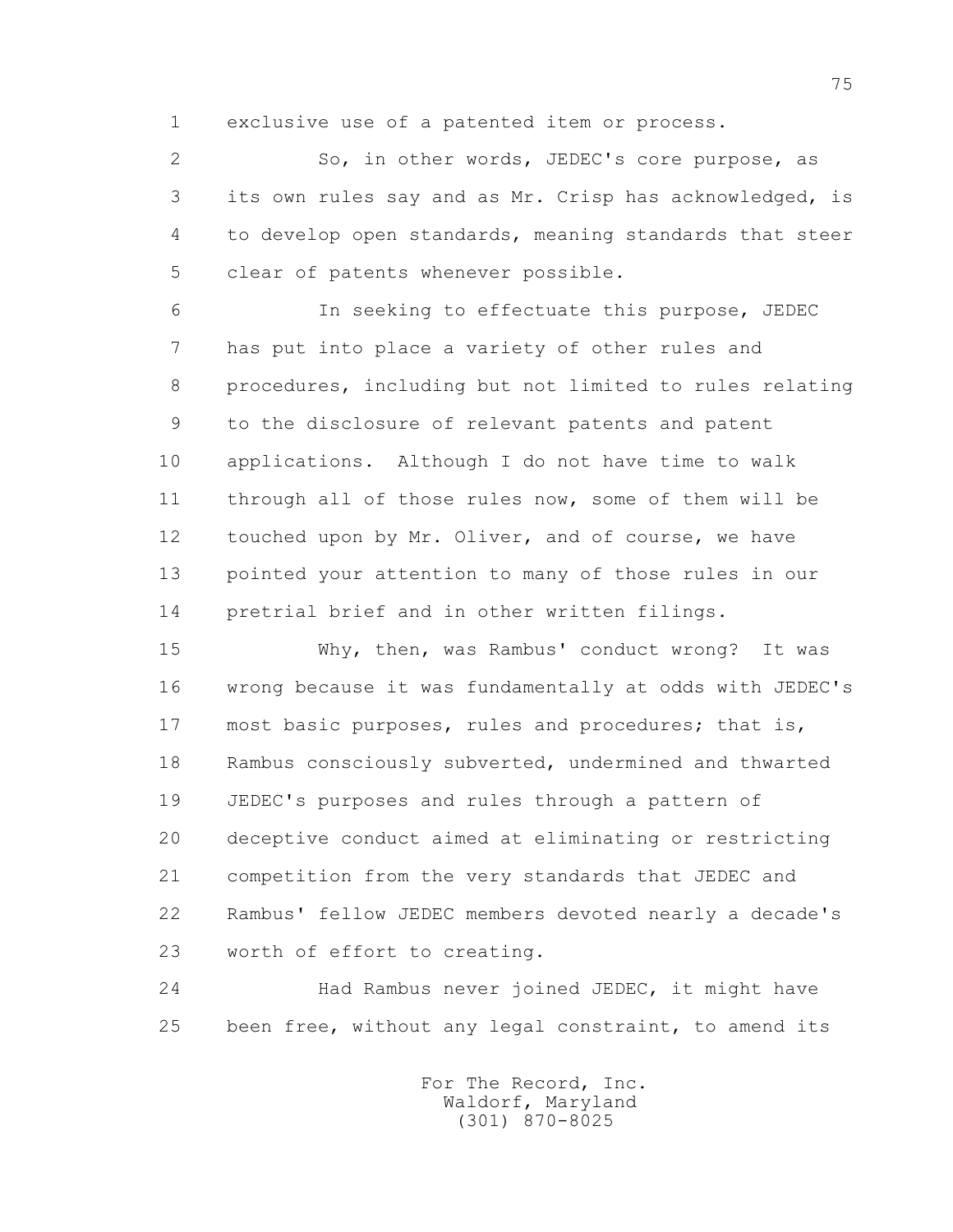1 patent applications with the strategic objective of 2 blocking or gaining control over a competitive product, 3 but the fact is that Rambus did join JEDEC, and having 4 done so, Rambus' conduct must be scrutinized through 5 the lens of JEDEC's own governing rules and principles.

 6 Is there anything novel or unprecedented about 7 a theory of antitrust liability predicated on the 8 subversion of an open standards process? No, there 9 most certainly is not. The Allied Tube decision which 10 we have discussed in our briefs provide direct, indeed 11 compelling support for this theory, and we have, of 12 course, cited Your Honor to many additional supporting 13 authorities as well.

 14 Even independent of the supporting case law, 15 however, the fact is that nothing could be more in 16 accord with the central principles of the antitrust 17 laws than to condemn the very sort of exclusionary 18 conduct that is on display in this case.

 19 As I stated earlier, antitrust law is not 20 implicated when a company, through superior skill, 21 foresight, innovation or even historical accident, has 22 the status of monopolist thrust upon it by natural 23 market forces. Antitrust law most assuredly is 24 implicated, however, when a company obtains monopoly 25 power through illegitimate and anti-competitive acts,

> For The Record, Inc. Waldorf, Maryland (301) 870-8025

76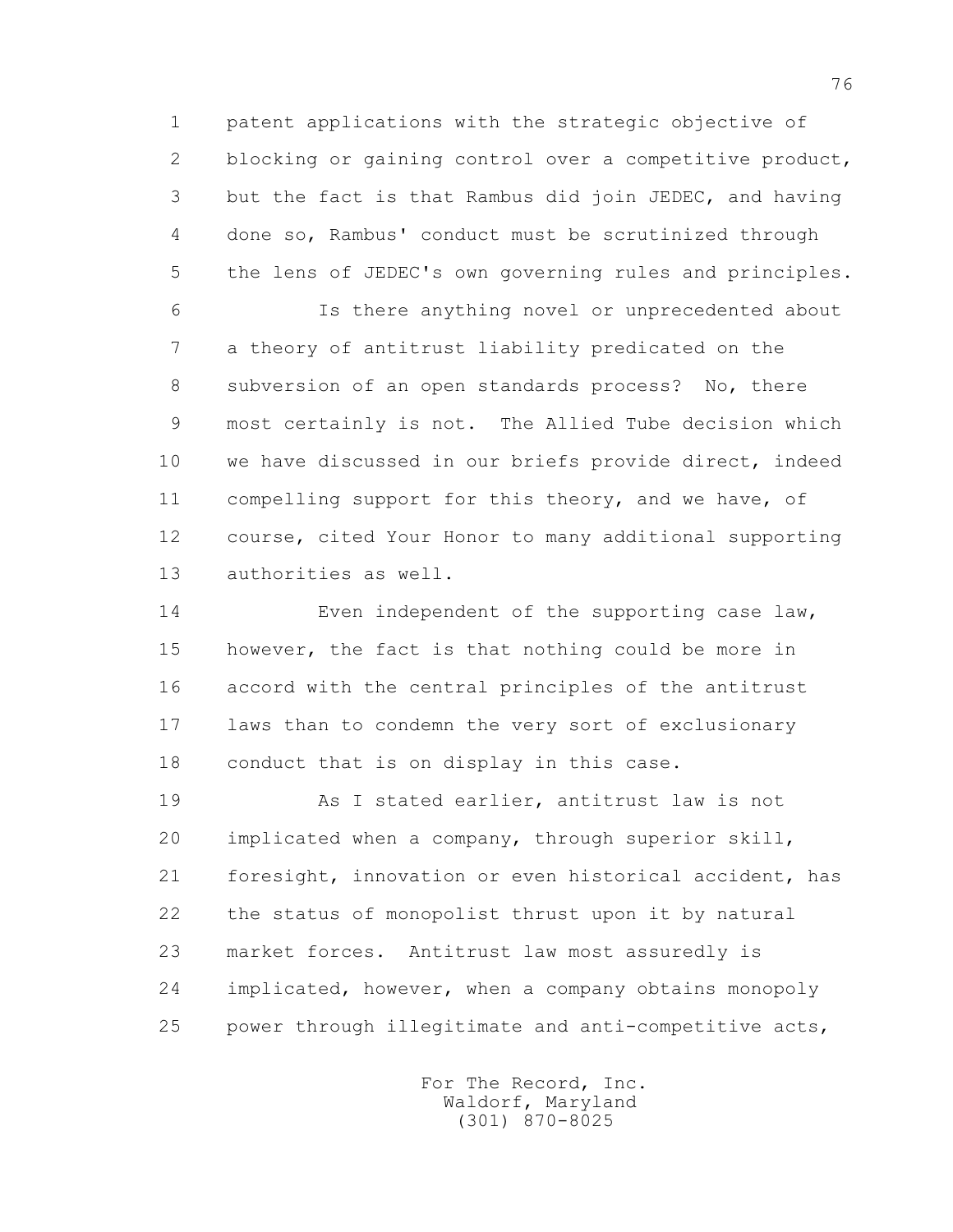1 not reflecting competition on the merits, but rather, a 2 deliberate effort to stifle and undermine an open 3 competitive process. We intend to show that this is 4 exactly the route that Rambus has traveled in arriving 5 at the monopoly perch upon which it sits today.

 6 Your Honor, that concludes my presentation. At 7 this time, I will surrender the podium to Mr. Oliver, 8 who will complete complaint counsel's opening 9 statement. Thank you.

 10 JUDGE McGUIRE: Okay, thank you, Mr. Royall. 11 Mr. Oliver, you may begin your presentation. 12 MR. OLIVER: Good morning, Your Honor. Let me 13 continue with our explanation of why Rambus' conduct 14 was wrong.

 15 As explained in our pretrial brief and as 16 explained by Mr. Royall, monopolization in violation of 17 antitrust laws does not require finding that Rambus 18 violated the technical rules of JEDEC, but the evidence 19 will show that Rambus did, in fact, violate the rules 20 of JEDEC. Thus, even if Your Honor were to find that 21 Rambus could not have violated the antitrust laws 22 unless it violated the technical disclosure rules of 23 JEDEC, the evidence will show that it did so. 24 We have summarized the evidence regarding 25 JEDEC's specific disclosure obligations in our pretrial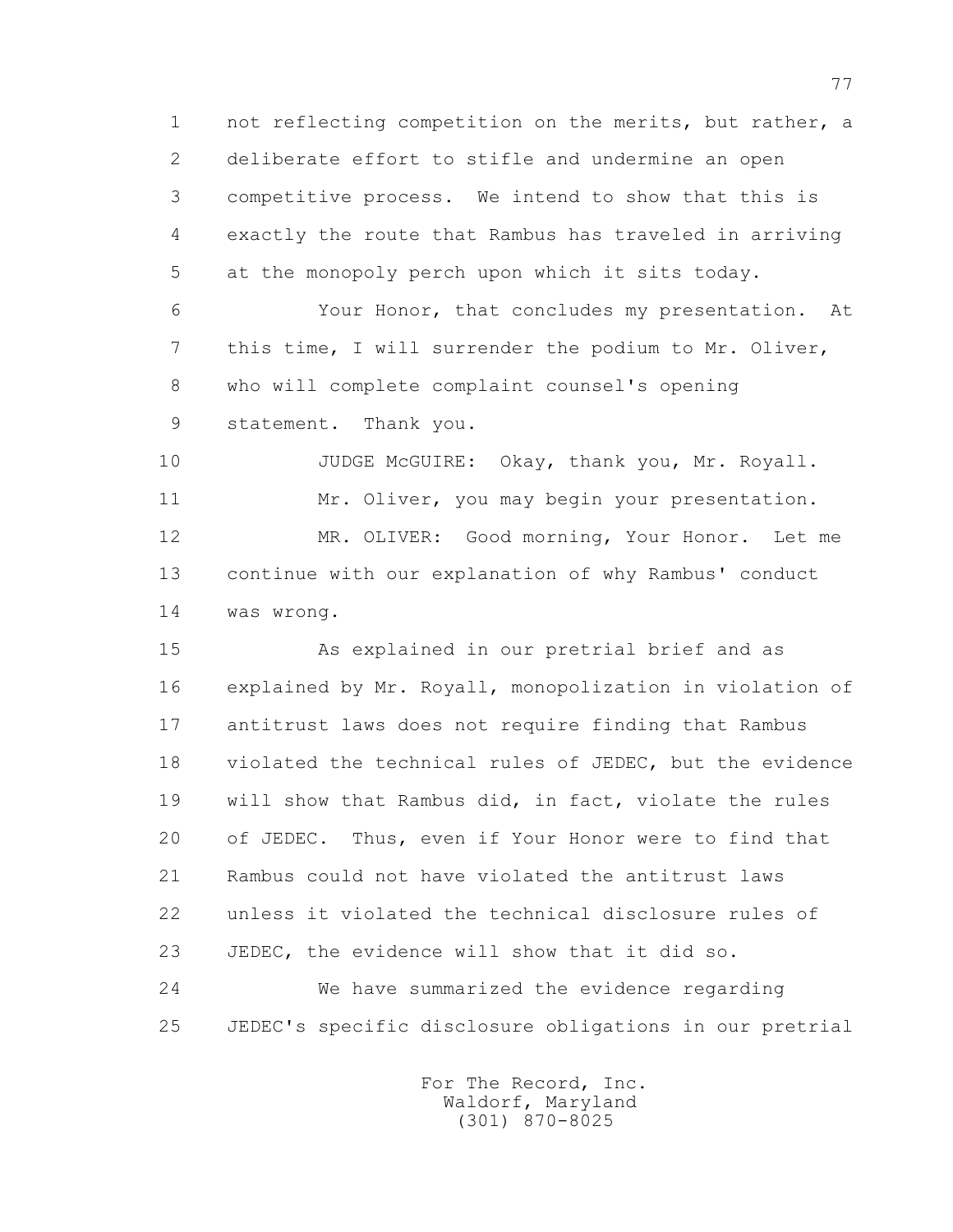1 brief, but let me just place Section 9.3.1 of the JEDEC 2 manual on the screen, as well as in a moment on the 3 easel, to remind us of the specific disclosure 4 obligation. It refers to the obligation of all 5 participants to inform the meeting of any knowledge 6 they may have of any patents, or pending patents, that 7 might be involved in the work they are undertaking.

 8 To fully appreciate the evidence that you'll 9 hear during the course of this trial, I will walk 10 through a few of the specific events that you will hear 11 about, and later a chronology of key events of JEDEC 12 and the corresponding actions taken by Rambus in 13 secret, either on its own or with its patent lawyer, 14 Lester Vincent.

 15 I will start with the events relating to the 16 technologies incorporated in both the SDRAM and the DDR 17 SDRAM standards; namely, programmable CAS latency and 18 programmable burst length.

 19 JUDGE McGUIRE: Okay, Mr. Oliver, can I ask 20 you -- I am having some trouble hearing you. May I ask 21 you just to get closer there to your microphone if you 22 don't mind? Thank you.

 23 MR. OLIVER: Is this better, Your Honor? 24 JUDGE McGUIRE: Yeah, that's better, thank you. 25 MR. OLIVER: Next, I will lay out separate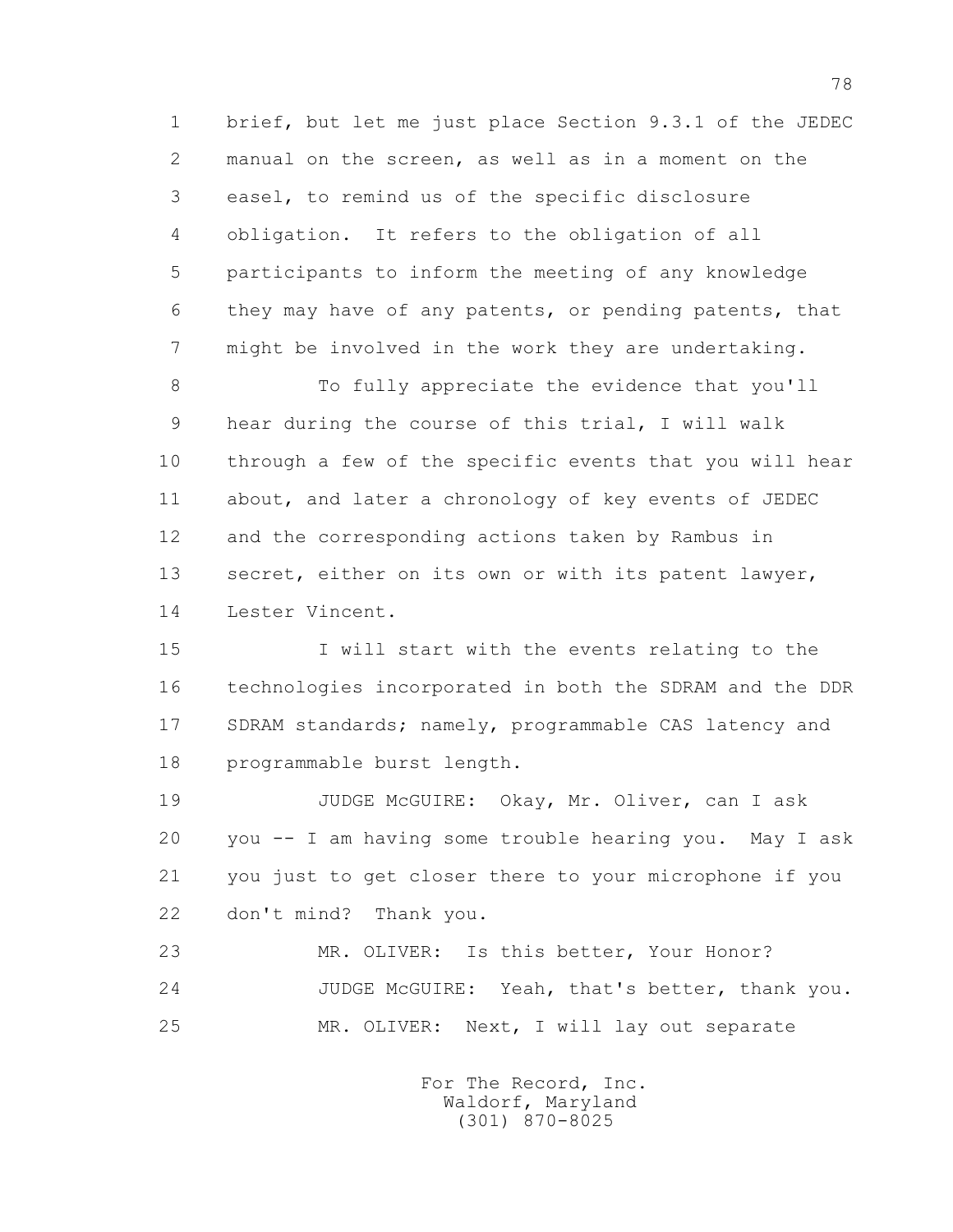1 concepts relating to the technology incorporated in 2 only the DDR SDRAM standard. First, on-chip PLL/DLL 3 and then dual edge clock. Your Honor, for purposes of 4 this discussion, I will not try to explain these four 5 technologies. There will be many witnesses at trial 6 far better qualified than I am to explain them to you.

7 1 In the meantime, I hope I can explain the 8 chronology of the relevant events clearly in the 9 absence of an explanation of the technologies, but if 10 you have any questions, Your Honor, please do not 11 hesitate to interrupt me.

 12 Rambus' participation in events relating to 13 programmable CAS latency and burst length started 14 immediately with the very first JEDEC meeting that it 15 attended. At the December 1991 meeting of the JEDEC 16 JC-42.3 subcommittee, Howard Sussman, who you will hear 17 from during the course of trial, presented the results 18 of an interim meeting held in Portland, Oregon. That 19 consensus concluded, number 2, "The latency of data to 20 the clock should be programmable." Number 5, "Wrap 21 length should be programmable."

 22 We expect witnesses to testify that this 23 described programmable CAS latency and programmable 24 burst length as described in our complaint.

25 Billy Garrett, a Rambus employee, attended that

 For The Record, Inc. Waldorf, Maryland (301) 870-8025

79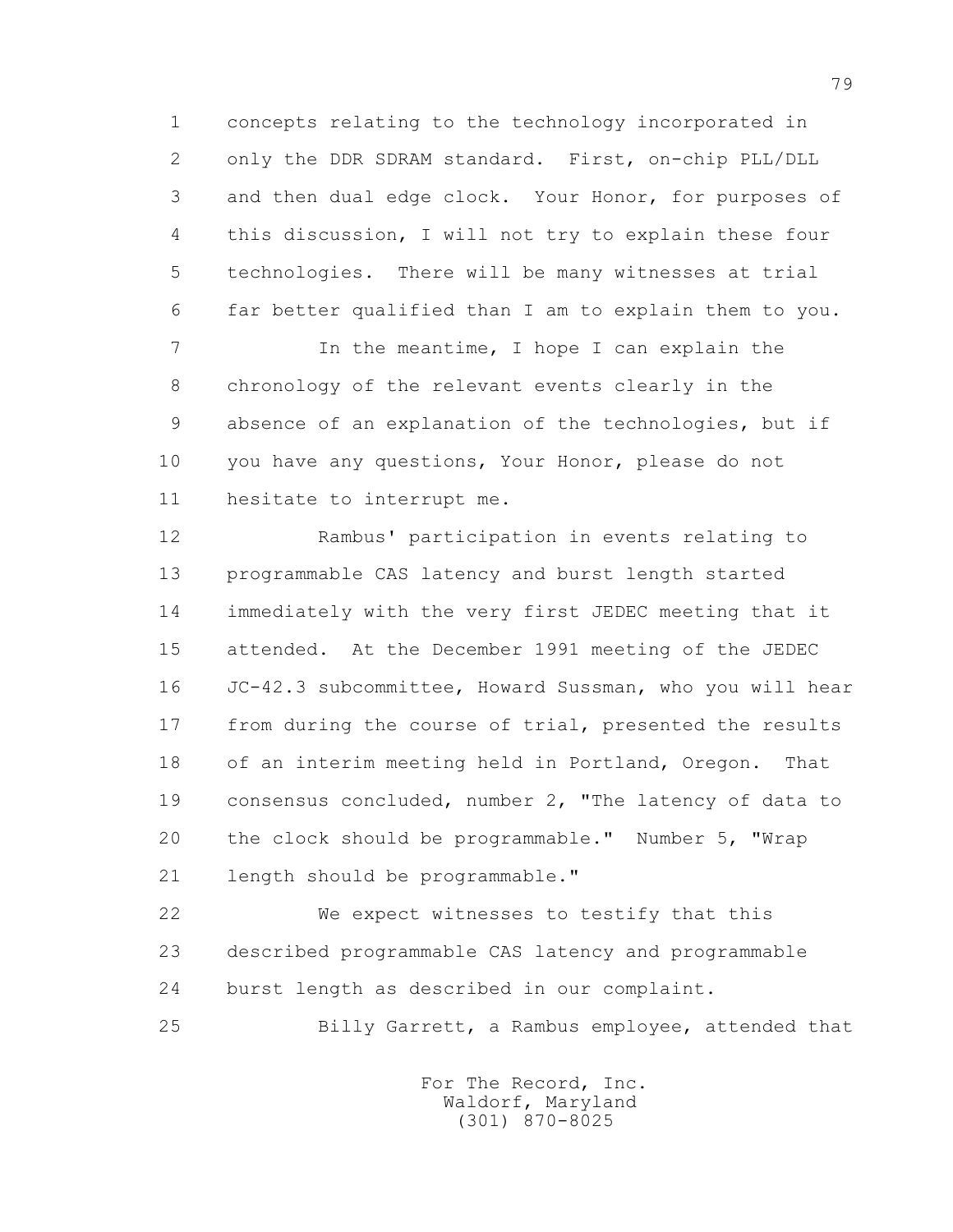1 JC-42.3 meeting on behalf of Rambus. He reported the 2 results back to everyone at Rambus in an email. He 3 wrote, number 2, "Latency should be Programmable." And 4 number 5, "Burst sequence and wrap length should be 5 programmable."

 6 Your Honor, I would like to place this on a 7 time line. What I have done is I've laid out the time 8 line, and across the bottom, I have also indicated the 9 pendency of Rambus' family of '898 patent applications 10 and patents, and as we go, I will add relevant events 11 to this time line.

 12 At the very next JC-42.3 meeting, in February 13 1992, also attended by Billy Garrett of Rambus, NEC 14 made a more detailed presentation of how programmable 15 CAS latency and wrap length can be implemented. Again, 16 we expect a number of witnesses to testify that this 17 presentation represented an implementation of the 18 concepts of programmable CAS latency and burst length.

 19 Let me add this presentation to the time line. 20 Less than one month later, Rambus vice 21 president Allen Roberts called outside patent counsel 22 Lester Vincent to set up a meeting. According to 23 Lester Vincent's notes of the conversation, Allen 24 Roberts said, "need preplanning before accuse others of 25 infringement; advising JEDEC of patent application."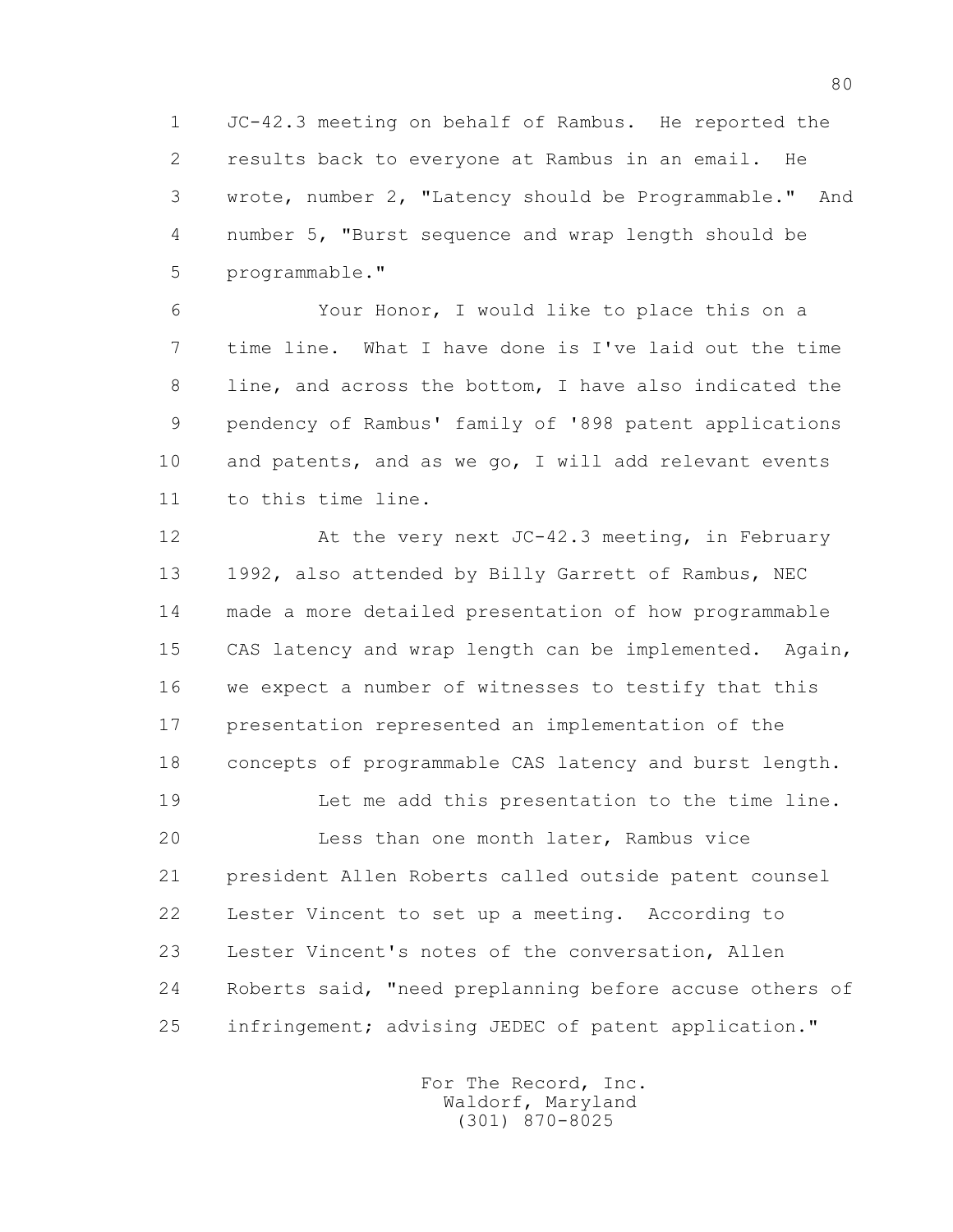1 Now, let me place this conversation with Lester 2 Vincent on our time line.

 3 At the next JC-42.3 subcommittee meeting held 4 in May 1992, a number of companies proposed variations 5 on the concepts of programmable CAS latency and burst 6 length. We expect witnesses to testify that this 7 Samsung proposal on your screen was close to the 8 implementation of programmable CAS latency and burst 9 length that was later adopted by JEDEC. Witnesses will 10 also testify that at this meeting, the JC-42.3 11 subcommittee decided to issue ballots to vote on 12 whether to include these technologies in the SDRAM 13 standard. Now, Richard Crisp attended that meeting on 14 behalf of JEDEC.

 15 Again, I'll add that presentation and decision 16 to vote to our time line.

 17 That very same month, Rambus vice president 18 Allen Roberts met with outside counsel Lester Vincent. 19 According to Lester Vincent's notes, Allen Roberts said 20 Richard Crisp, the Rambus individual who was at the 21 JEDEC meeting, "Richard Crisp wants to add claims to 22 original application. Add claims to mode register, to 23 control latency. Check whether original application 24 has blocks."

25 Again, I'll place this meeting with Lester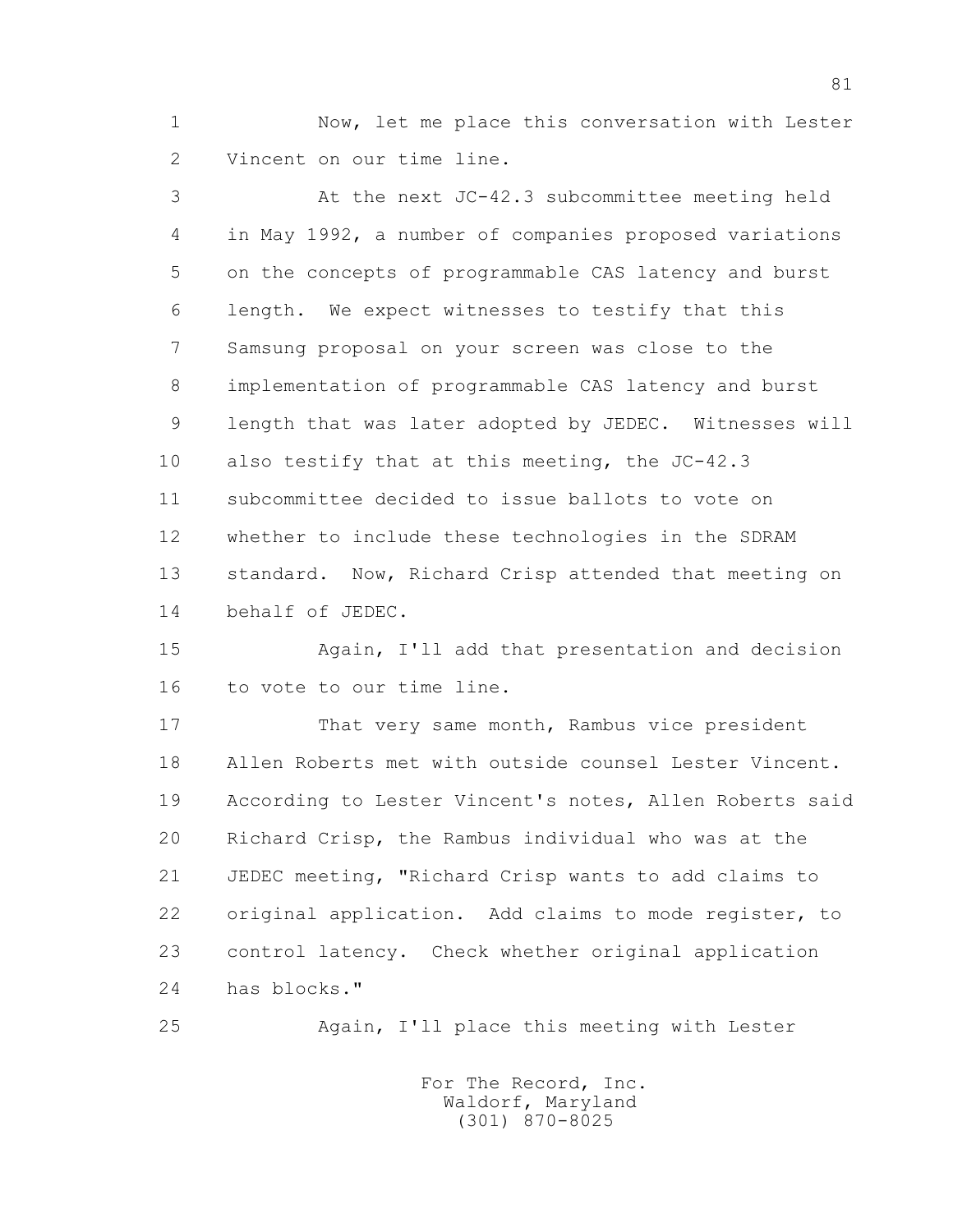1 Vincent underneath our time line.

 2 At the next JEDEC meeting held in July 1992, 3 the JC-42.3 subcommittee tabulated the votes on the 4 register ballot, which included programmable CAS 5 latency and programmable burst length. The minutes 6 show that Richard Crisp cast a vote on behalf of 7 Rambus. He voted against the proposal. The minutes 8 reflect and witnesses will testify that following 9 discussion of the no votes, including discussion of the 10 Rambus vote, there was a clear consensus in favor of 11 including programmable CAS latency and burst length in 12 the SDRAM standard. 13 We also expect the evidence will show that 14 Rambus vice president David Mooring also attended part 15 of that meeting. 16 Let me add that meeting to our time line. 17 Shortly thereafter in September 1992, Richard 18 Crisp met again with Lester Vincent to discuss the 19 claims he wanted to add to Rambus' pending patent 20 applications. Lester Vincent's notes from that meeting 21 read, "What to include in divisional application." 22 Number 2, "DRAM, programmable latency via control reg," 23 control register. Two lines down from that, "So cause

24 problem with Sync DRAM and DRAM."

25 Let me add the meeting with Lester Vincent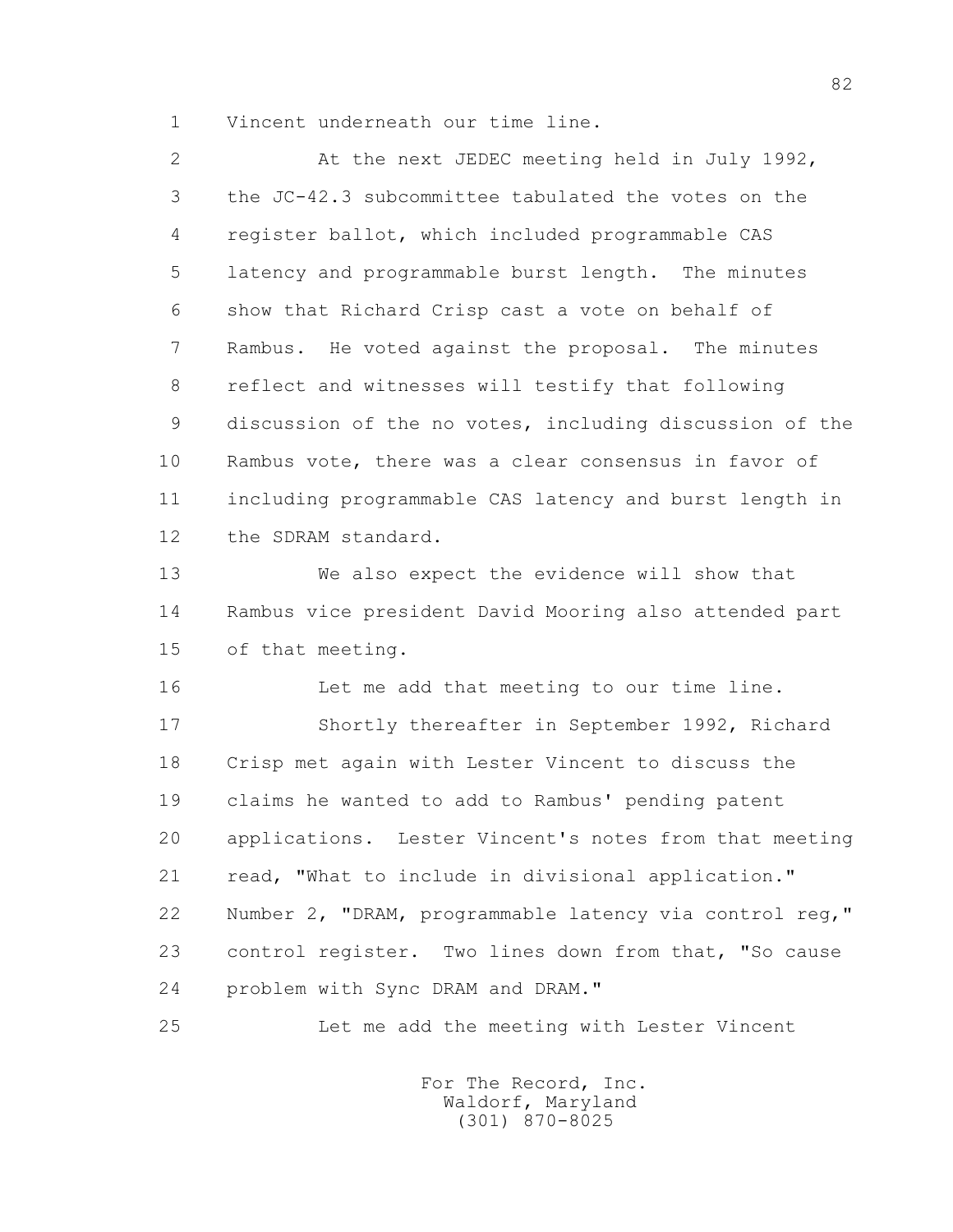1 underneath our time line.

 2 The following month, in October 1992, Richard 3 Crisp gave a presentation to the full Rambus board of 4 directors at an official board of directors meeting. 5 The records state, "Mr. Crisp reported on the SDRAM 6 status at JEDEC, the Rambus patent strategy and system 7 level difficulties with SDRAMs." 8 To make this clear, Richard Crisp, the 9 individual who was attending and participating in 10 JEDEC, while JEDEC was developing a standard for 11 SDRAMs, and who at the same time was working with 12 Rambus' outside counsel to add claims to Rambus' 13 pending patent applications, was now giving a 14 presentation to the full Rambus board of directors 15 regarding the SDRAM status at JEDEC and the Rambus 16 patent strategy. 17 I'll add that board of directors meeting to our 18 time line. 19 The evidence will show that in early 1993, a 20 Rambus engineer by the name of Fred Ware took over 21 responsibility for working with Lester Vincent to 22 ensure that the appropriate claims were added to

 23 Rambus' pending patent applications. An exchange of 24 emails between Fred Ware and Richard Crisp documents 25 that one of the claims under consideration was DRAM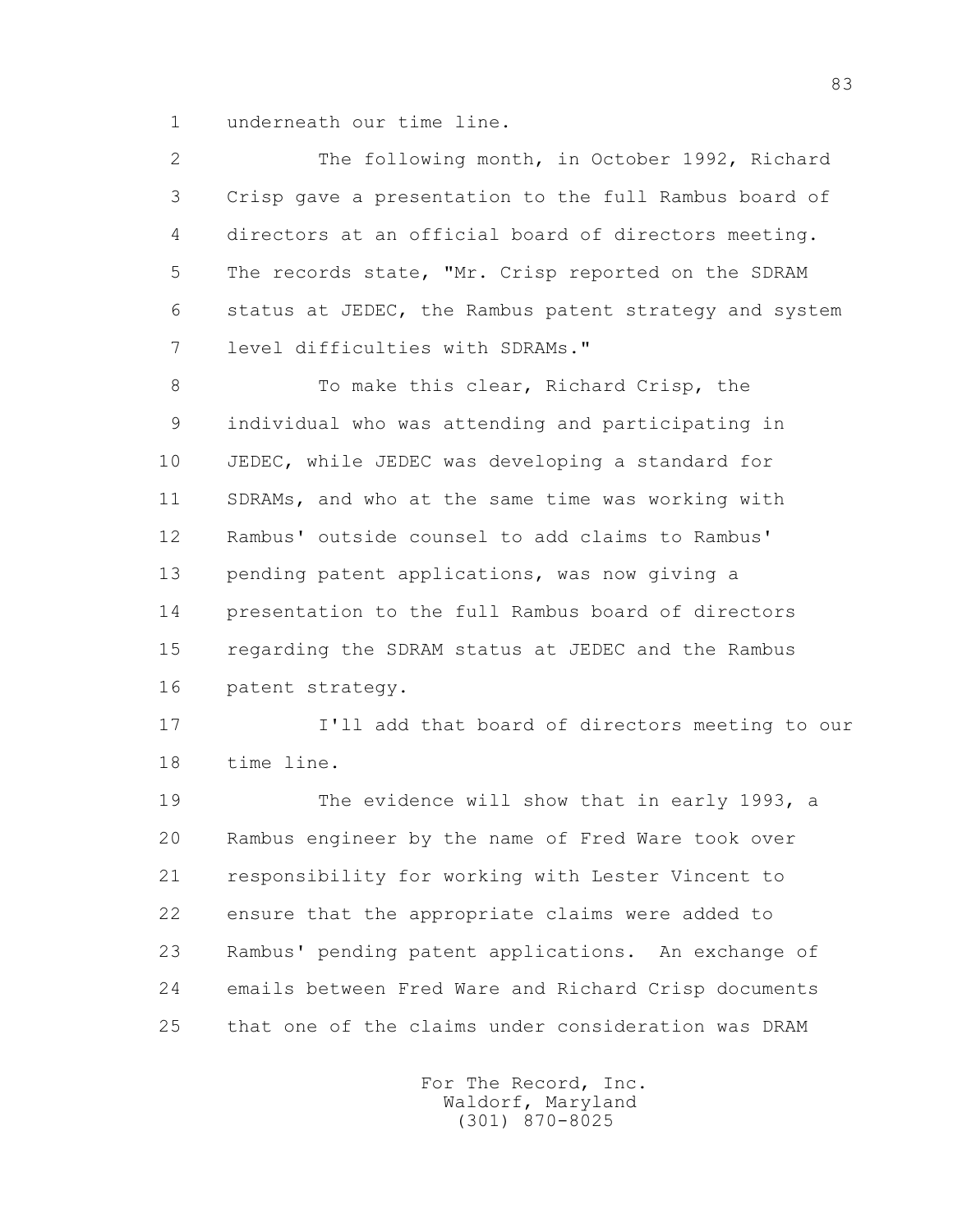1 with programmable CAS latency.

 2 I'll add this email to our time line. 3 The evidence will show that the final ballots 4 for the SDRAM standard were approved by the JC-42.3 5 subcommittee in March 1993 and forwarded to the JEDEC 6 Council for approval. Billy Garrett attended that 7 meeting on behalf of Rambus. 8 I'll add that JC-42.3 subcommittee meeting to 9 our time line. 10 In May 1993, Lester Vincent filed a preliminary 11 amendment to Rambus' pending '651 application. The 12 evidence will show that this amendment added several 13 new claims relating to programmable CAS latency. 14 Let me add the amendment to the '651 15 application to our time line. 16 One month later, in June 1993, Fred Ware wrote 17 to others within Rambus, including Richard Crisp, "I 18 spoke with Lester Vincent. The current status of the 19 additional claims that we want to file on the original 20 (P001) patent follows. 1, Writable configuration 21 register permitting programmable CAS latency. This 22 claim has been written up and filed. This is directed 23 against SDRAMs."

 24 Thus, we expect this and other evidence to show 25 that this amendment to Rambus' pending '651 application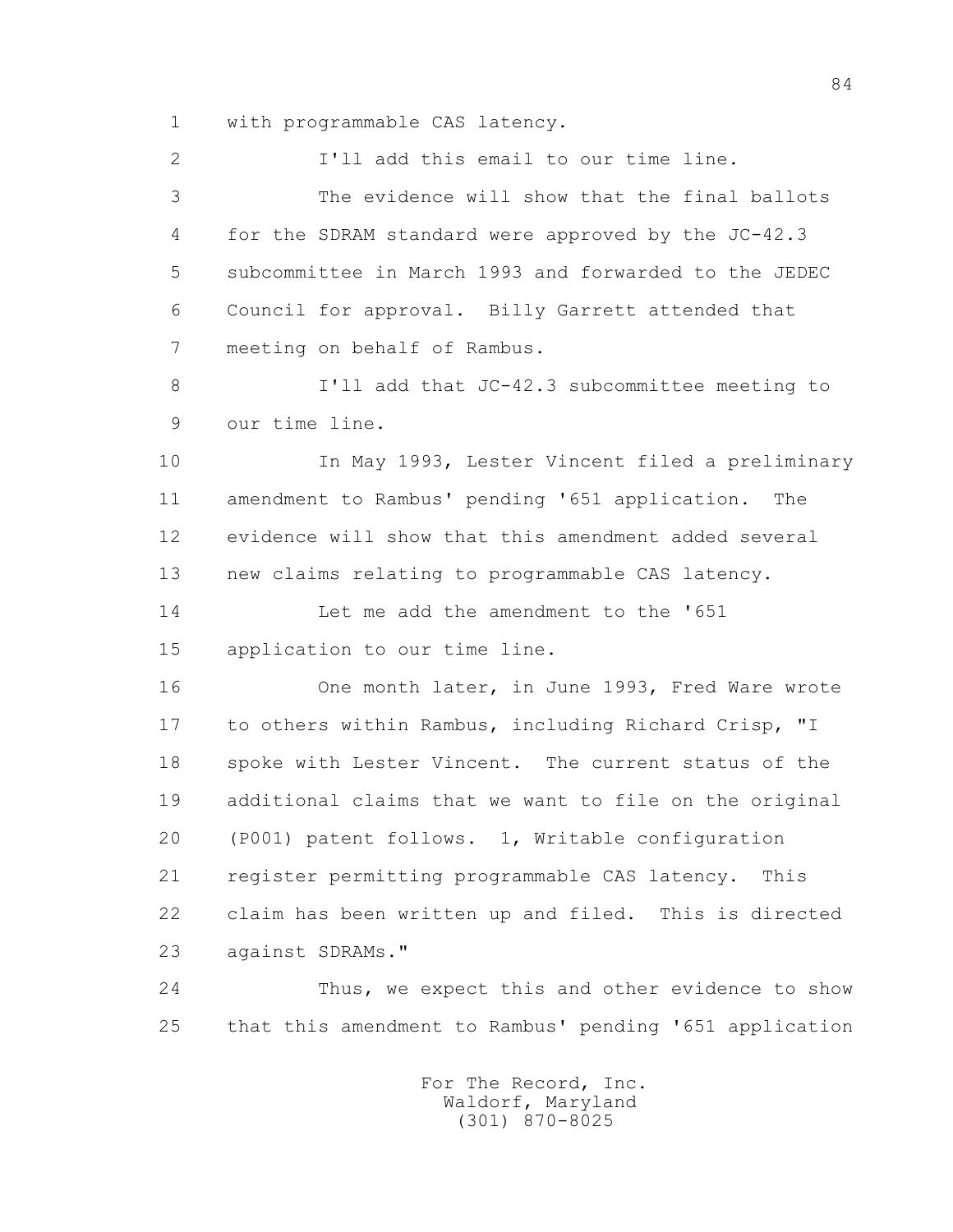1 related to the concept of programmable CAS latency and 2 that this amendment was intended to cover programmable 3 CAS latency when used in DRAMs generally, including 4 SDRAMs that were the subject of JEDEC work.

 5 Now, Rambus argues that Lester Vincent 6 inadvertently included language that served to limit 7 this application to only the existing architecture, but 8 we expect the evidence to show that Rambus executives 9 and employees nevertheless believed that this '651 10 application covered the concept of programmable CAS 11 latency when used in SDRAMs.

 12 I'll add Fred Ware's conversation with Lester 13 Vincent underneath our time line.

 14 In November 1993, JEDEC published Release 4, 15 Standard Number 21-C, which contains the JEDEC SDRAM 16 standard. We expect witnesses to confirm that one 17 element of this standard was a mode register that 18 permitted CAS latency and burst length to be 19 programmable.

 20 Let me add publication of this standard to our 21 time line.

 22 Shortly after publication of the JEDEC SDRAM 23 standard, in January 1994, Lester Vincent met with 24 Rambus CEO Geoff Tate, vice president Allen Roberts and 25 CFO Gary Harmon. Lester Vincent's notes of his meeting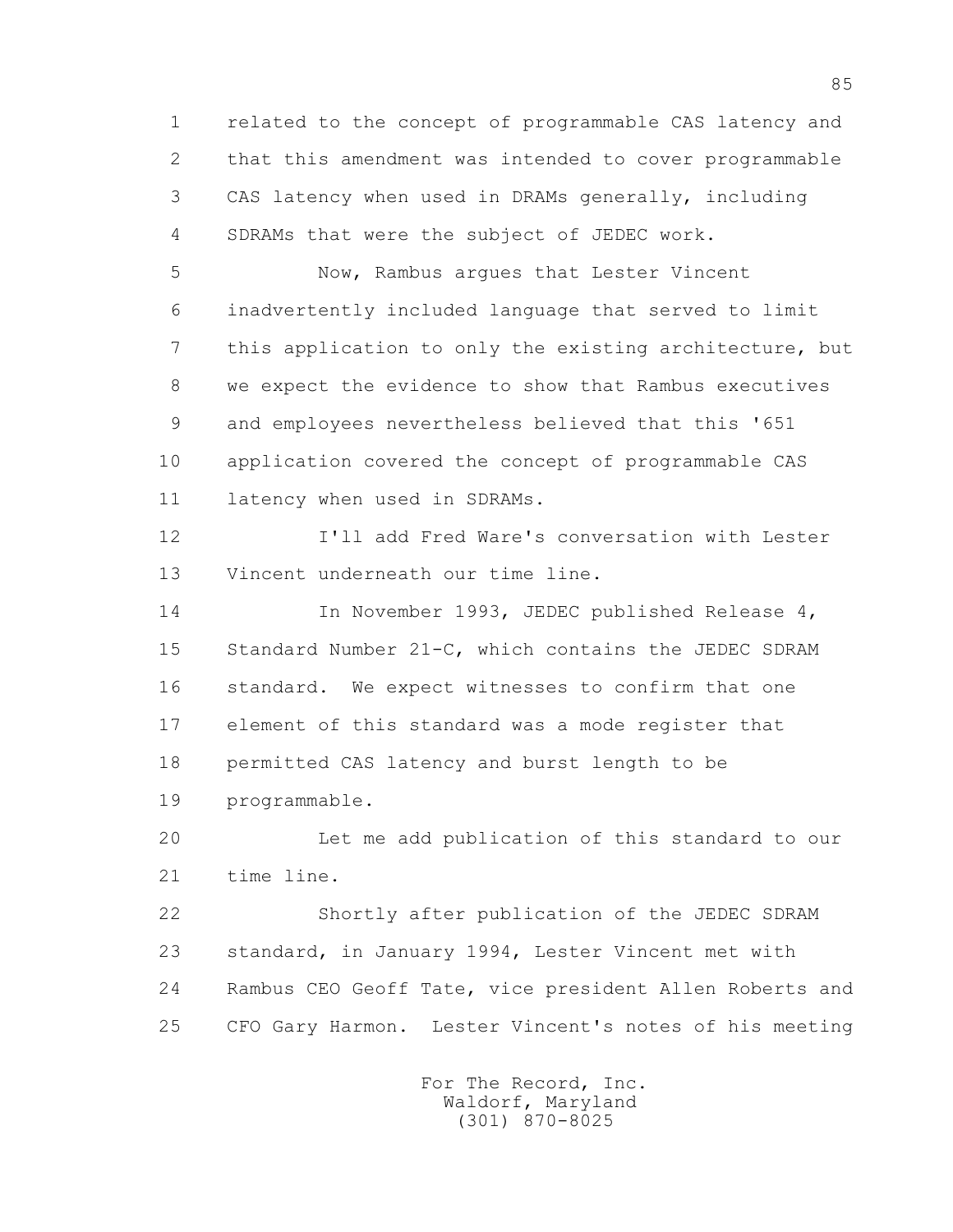1 with Geoff Tate and Allen Roberts indicate that they 2 discussed enforcement, Sync DRAMs, and the second item 3 listed underneath that was config registers, in other 4 words, configurable registers for programmable latency.

 5 Let me add this meeting involving Rambus 6 executive officers and outside patent counsel Lester 7 Vincent to our time line.

8 Now, in the first half of 1994, after the SDRAM 9 standard was published and after Rambus filed its '651 10 application with the Patent & Trademark Office, 11 programmable CAS latency and burst length receded 12 somewhat into background for some period of time. 13 JEDEC was working on other things, and Rambus believed 14 that it had a pending patent application with claims 15 covering the technologies in the SDRAM standard.

 16 In mid-1994, however, Allen Roberts revisited 17 the issue of programmable CAS latency with Lester 18 Vincent, and in January 1995, Mr. Vincent filed on 19 behalf of Rambus a further preliminary amendment, this 20 time to Rambus' pending '961 application. The 21 preliminary amendment added claims relating to 22 programmable CAS latency and programmable burst length. 23 We expect our technical expert, Professor Bruce 24 Jacob, and our patent expert, Mark Nussbaum, a former 25 patent examiner at the Patent & Trademark Office, to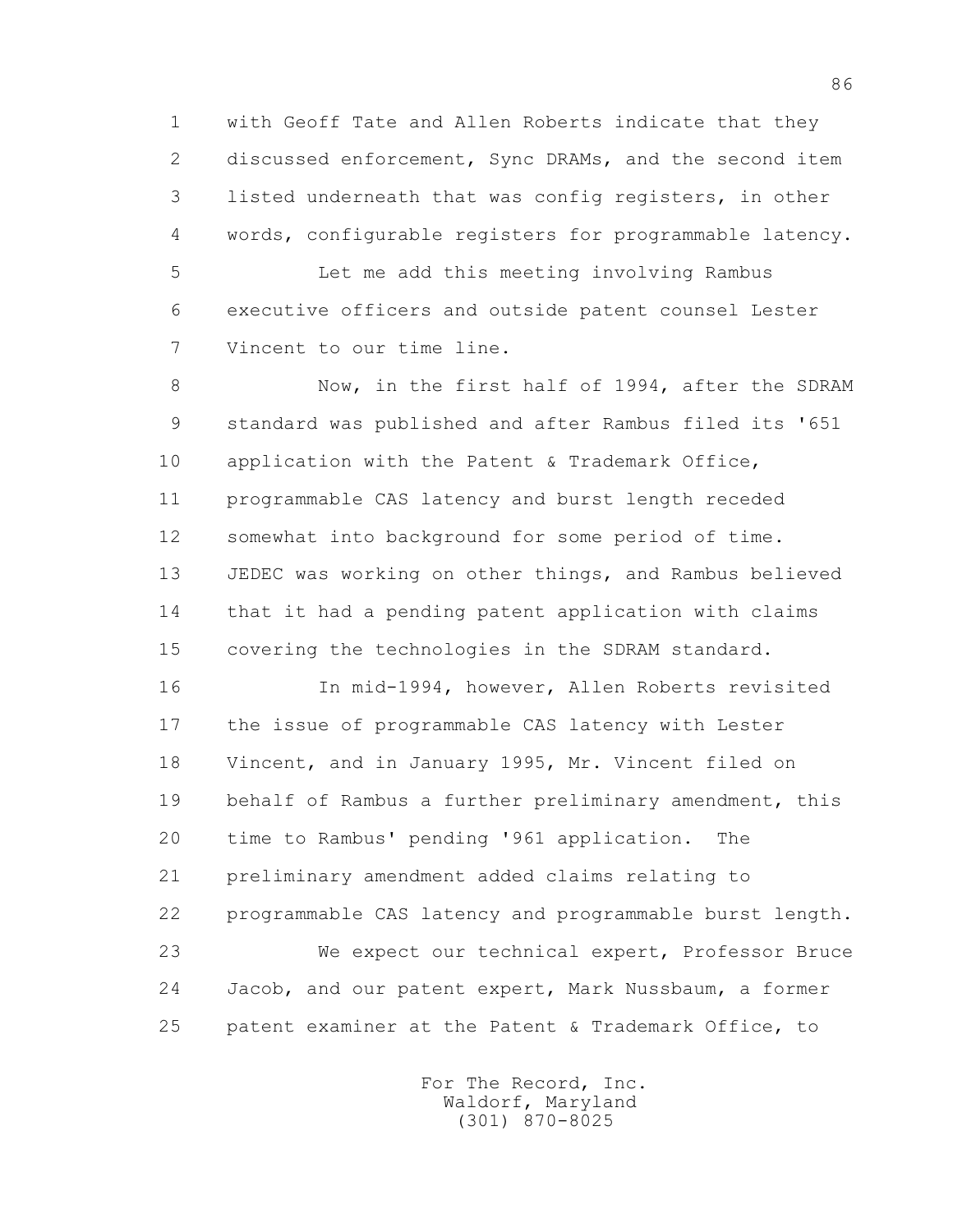1 testify that this time Lester Vincent got it right. 2 The amendment added claims that if granted could cover 3 use of programmable CAS latency and programmable burst 4 length as defined in JEDEC's SDRAM standard.

 5 I'll add the amendment to Rambus' '961 patent 6 application to our time line.

 7 Now, throughout 1995, there were a number of 8 proposals to change the way that programmable CAS 9 latency and burst length were implemented in the SDRAM 10 standard. For example, in March 1995, Texas 11 Instruments presented a proposal to change the SDRAM 12 programming. "SDRAM latency 1 made optional to reduce 13 test cost."

 14 We expect witnesses to testify that during this 15 time, there were other proposals involving possible 16 changes to programmable CAS latency and burst length as 17 well. Indeed, some companies had second thoughts about 18 the initial decision to use programmable CAS latency 19 and burst length and were pushing instead for so-called 20 SDRAM-Lite standard, but that using fixed CAS latency 21 and burst length would be simpler and less expensive. 22 I'll add the Texas Instruments presentation to 23 my time line.

 24 At the next JEDEC meeting in May 1995, three 25 companies presented a proposal known as SyncLink at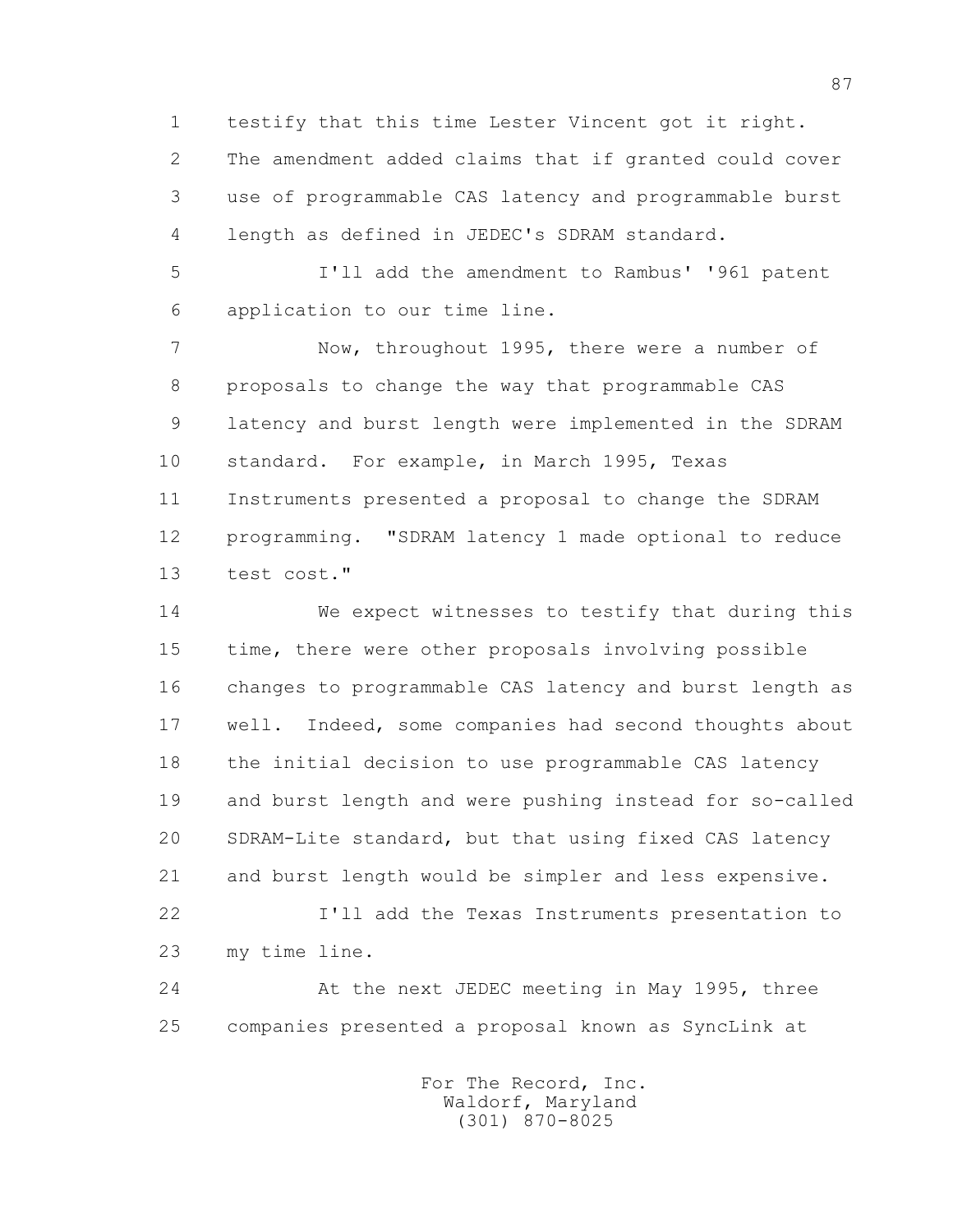1 JEDEC. Richard Crisp's emails from that meeting 2 indicate, as explained by Mr. Royall, that Gordon 3 Kelley, the chairman of the JC-42.3 subcommittee, asked 4 Richard Crisp to state whether Rambus knew of any 5 patents that may read on the SyncLink proposal. 6 Richard Crisp wrote in his internal email back to 7 Rambus executives and employees, "As far as 8 intellectual property issues go, here are a few ideas." 9 Number 4, "DRAM with programmable access latency." The 10 evidence will show that Rambus did not inform JEDEC of 11 this.

 12 I'll add this underneath our time line. 13 One month later, Lester Vincent's law firm 14 filed on behalf of a Rambus a further preliminary 15 amendment, this time to the '490 patent application to 16 replace the claims that he had filed in January 1995. 17 Again, we expect our technical expert, Professor Bruce 18 Jacob, and our patent expert, Mark Nussbaum, to testify 19 that the amendment added claims that, if granted, could 20 cover use of programmable CAS latency as defined in 21 JEDEC's SDRAM standard.

 22 I'll add the amendment to the '490 application 23 to our time line.

 24 We expect the evidence to show that during the 25 course of 1995, JEDEC also began to devote more and

> For The Record, Inc. Waldorf, Maryland (301) 870-8025

88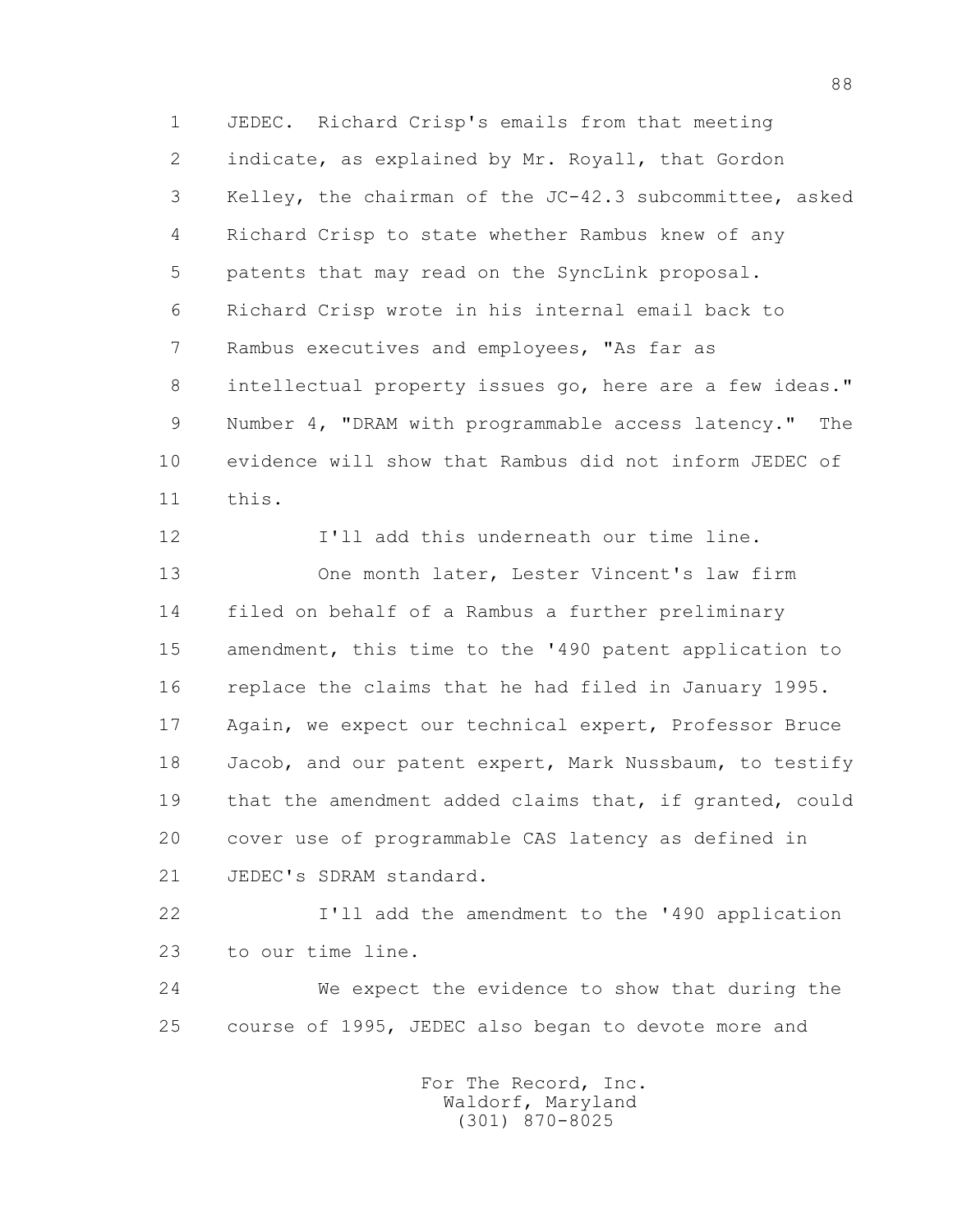1 more time to defining the next generation standard to 2 succeed the SDRAM standard. JEDEC minutes show that in 3 September 1995, JEDEC decided to issue a survey ballot 4 to determine whether the members wanted to include 5 certain features in the next generation standard.

 6 The results were tabulated at the December 1995 7 meeting. The results indicated strong support for 8 carrying programmable CAS latency and burst length over 9 into the next generation standard. The minutes read, 10 "Issues with strong support (greater than  $2/3$ ). 11 Standardize CAS latencies, greater than 4, but make 12 them optional."

 13 I'll add the results of the survey ballot to 14 our time line.

 15 Not long thereafter, serious work began on 16 refining programmable CAS latency and burst length for 17 the next generation standard. In March 1996, for 18 example, this presentation on SGRAM next generation 19 register configuration proposed to carry over into the 20 next generation standard programmable CAS latency.

 21 I'll add this presentation to our time line. 22 Now, as you have heard, Rambus withdrew from 23 JEDEC in June of 1996. Work continued within JEDEC, 24 however, on refining programmable CAS latency and burst 25 length to operate successfully within the computer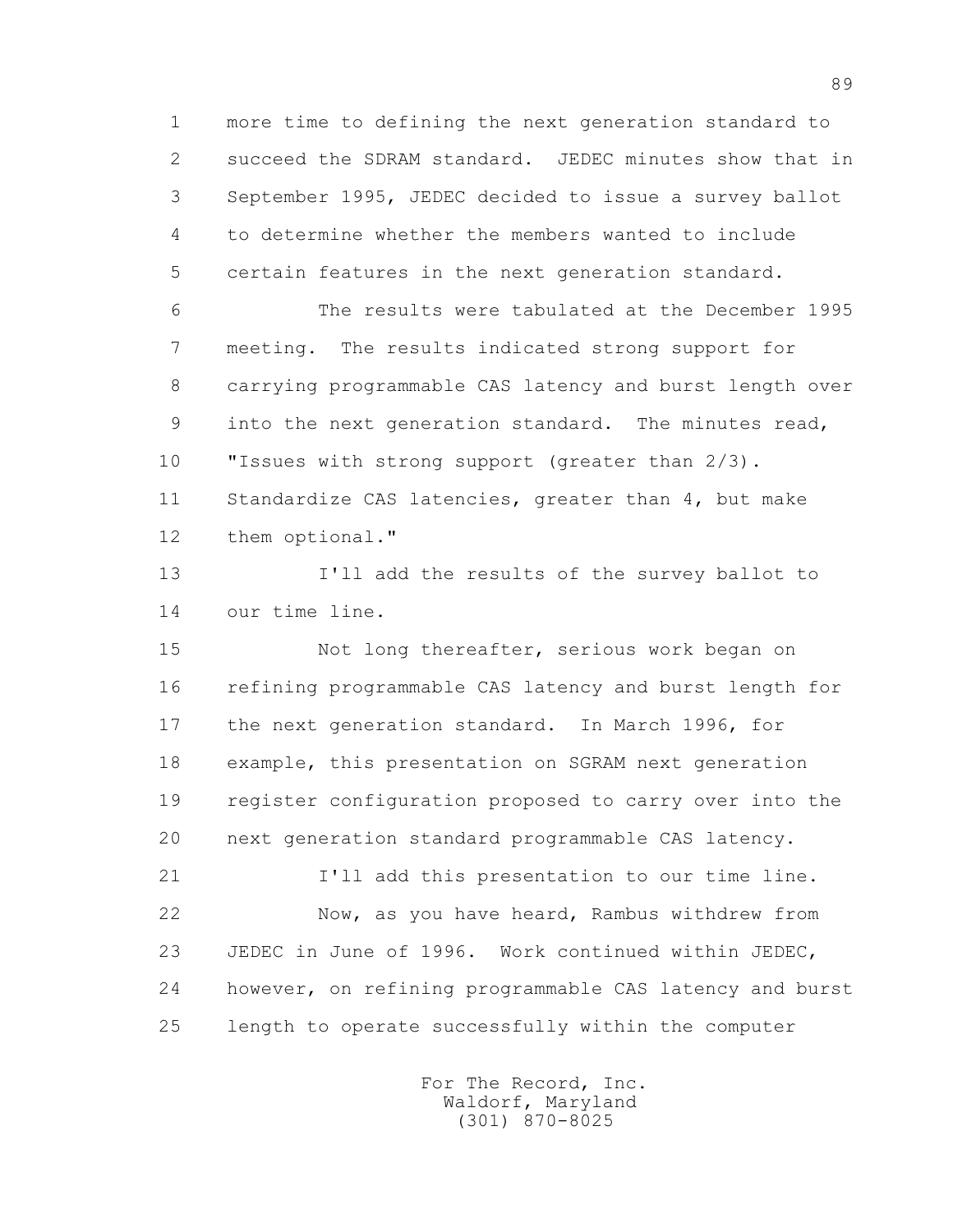1 clock. When the SDRAM standard was adopted in 1998 and 2 published in 1999, the new standard incorporated both 3 programmable CAS latency and programmable burst length 4 in very similar format to that in the SDRAM standard.

 5 The evidence will show that throughout this 6 entire time, while Rambus was attending JEDEC meetings 7 and observing proposals to use programmable CAS latency 8 and burst length, while Rambus was watching the actual 9 adoption of these technologies and while Rambus was 10 working with patent lawyer Lester Vincent to draft 11 patent claims to cover these technologies, while 12 certain of these claims were actually pending before 13 the Patent & Trademark Office, and while Rambus was 14 internally discussing plans to enforce these claims, 15 Rambus never informed JEDEC of any of this.

 16 Let's turn next to the technology known as 17 on-chip PLL/DLL. In September 1992, as we've 18 previously noted, Richard Crisp met with Lester Vincent 19 to discuss claims that he wanted to add to Rambus' 20 pending patent applications. At this meeting, Mr. 21 Crisp also discussed with Mr. Vincent adding claims to 22 cover use of on-chip PLL and DLL.

 23 As Mr. Vincent's notes reflect, "What to 24 include in divisional applications," and under number 25 4, "Using phase lock loops on DRAM to control delays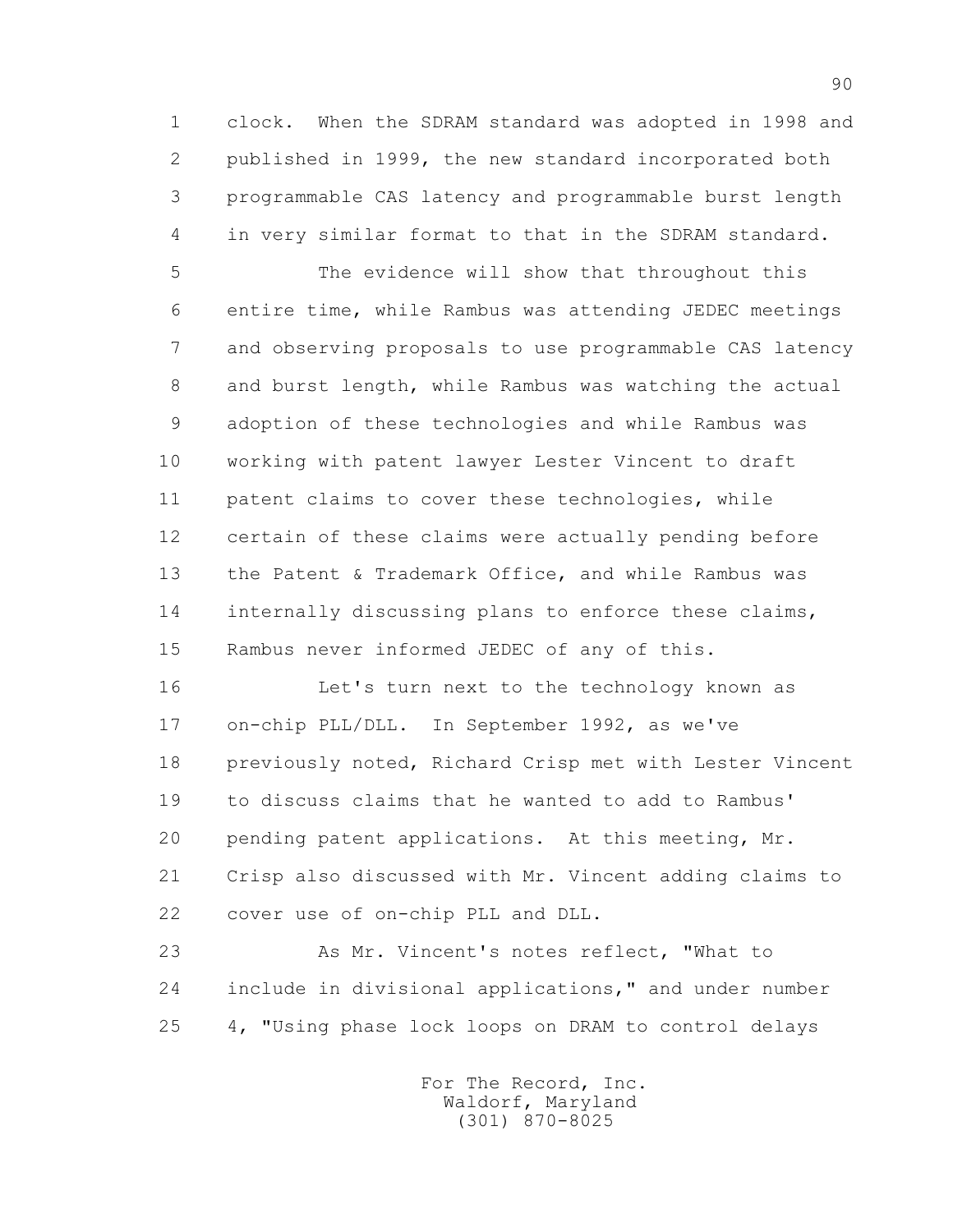1 inside and outside DRAM."

 2 I'll add these notes regarding on-chip PLL/DLL 3 to our time line.

 4 As we discussed earlier, in early 1993, 5 engineer Fred Ware took over from Richard Crisp the 6 responsibility for working with Lester Vincent to 7 perfect the draft claims that Rambus wanted to add to 8 their pending patent applications. Among the claims 9 pending was DRAM using PLL/DLL circuit to reduce input 10 buffer skews.

11 I'll add this email to our time line.

 12 In June 1993, engineer Fred Ware then wrote to 13 others within Rambus, including Richard Crisp, "I spoke 14 with Lester Vincent. The current status of the 15 additional claims that we want to file on the original 16 (P001) patent follows," and under number 3, "DRAM with 17 PLL clock generation. This claim is partially written 18 up. This is directed against future SDRAMs and 19 RamLink."

 20 I'll add Fred Ware's conversation with Lester 21 Vincent underneath our time line.

 22 In fact, later that same month, in June 1993, 23 Lester Vincent filed a preliminary amendment to Rambus' 24 pending '692 application with the Patent & Trademark 25 Office. Our technology expert, Professor Jacob, and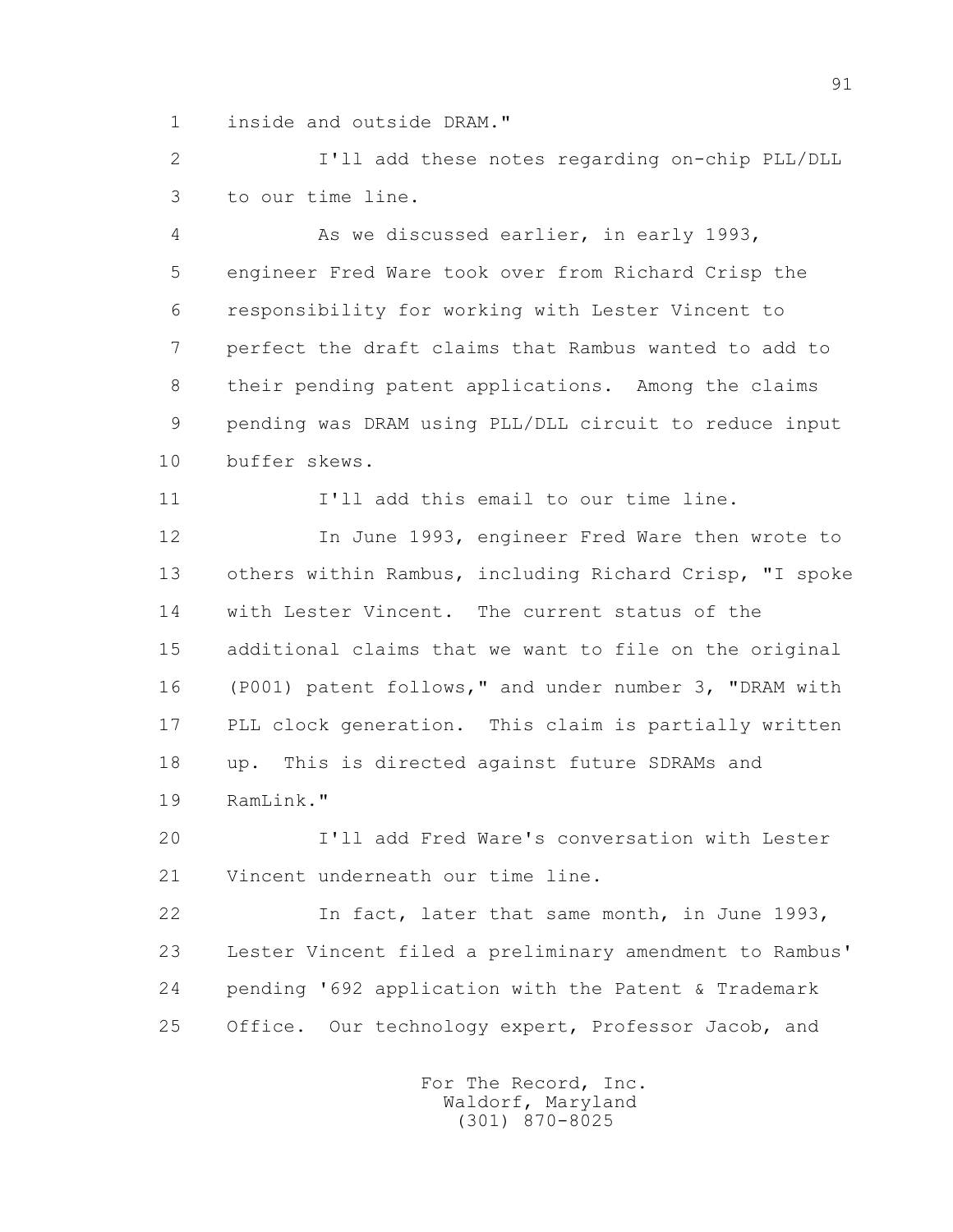1 our patent expert, Mr. Nussbaum, will testify that the 2 newly added claims related to use of a PLL or a DLL on 3 an SDRAM.

 4 I will add this filing to our time line. 5 Now, several months after the amendment to 6 Rambus' '692 application was filed, in January of 1994, 7 Lester Vincent met with Rambus CEO Geoff Tate, vice 8 president Allen Roberts, and CFO Gary Harmon. Lester 9 Vincent's notes of this meeting indicate that they 10 discussed, again, "Enforcement, Sync DRAMs," and the 11 third item under that list, "PLLs."

 12 Let me add this meeting involving Rambus 13 executive officers and outside patent counsel Lester 14 Vincent to our time line.

15 Now, in September 1994, things heated up. 16 Rambus had drafted and filed claims covering PLLs 17 directed against future SDRAMs, and Rambus' highest 18 level executives and outside patent counsel had 19 discussed future enforcement with respect to 20 Synchronous DRAMs.

 21 In September 1994, the future arrived. Rambus 22 representative Richard Crisp watched NEC propose at 23 JEDEC that JEDEC enable on-chip PLLs in future SDRAMs. 24 The presentation reads, "PLL Enable Mode. Advantages 25 of On-Chip-PLL, improved access time."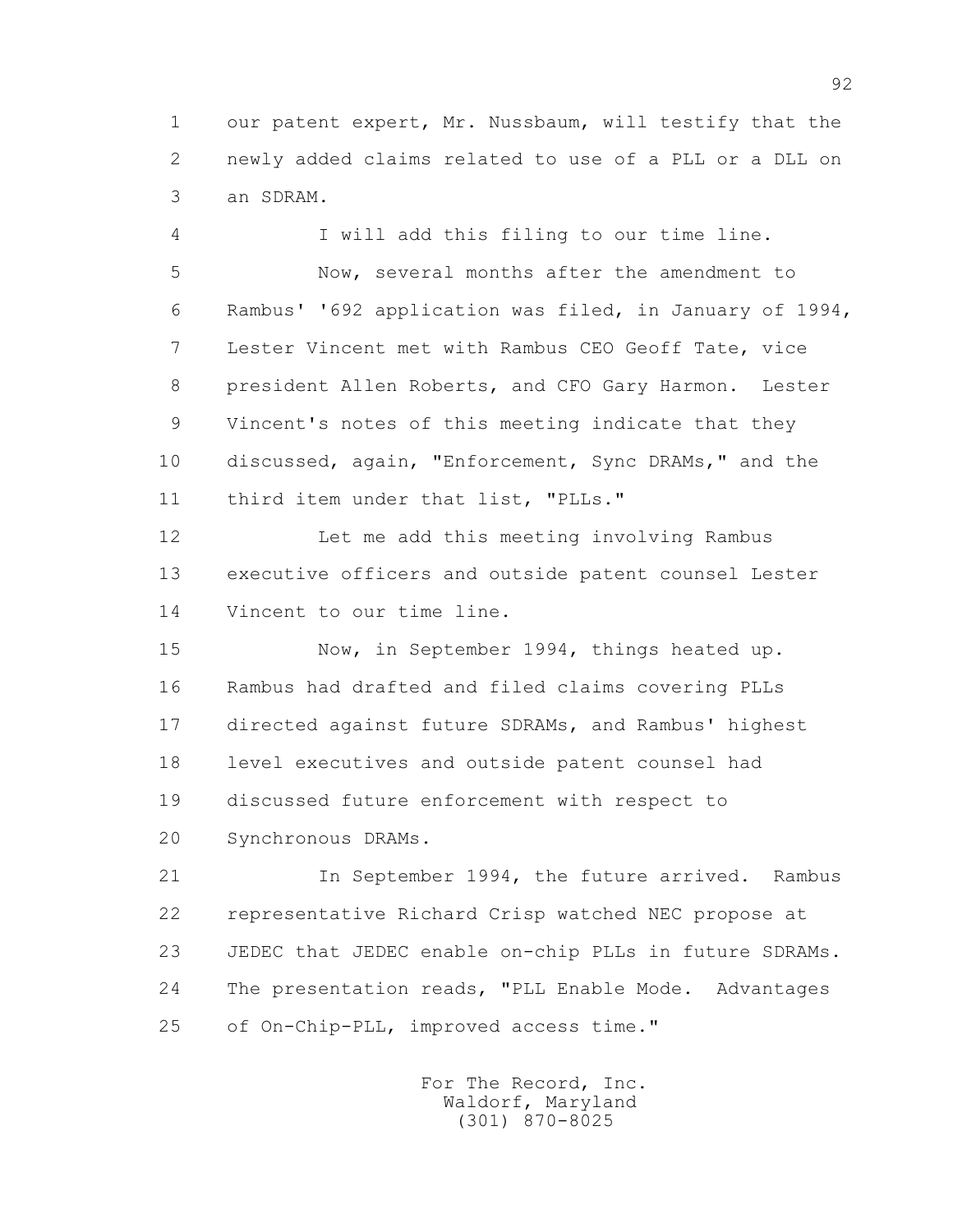1 Let's add this presentation to our time line. 2 Now, Richard Crisp immediately recognized the 3 significance of this presentation. That same 4 afternoon, he sent an email to executives and others at 5 Rambus. "JEDEC number 3," all caps, "NEC proposes PLL 6 SDRAM!!!!," four exclamation points. Also in that 7 email, six stars, "The big news here is the inclusion 8 of a PLL enable mode option," more stars. Further down 9 in the email, four stars, "The PLL mode," five stars, 10 "They plan on putting a PLL on board their SDRAMs." 11 His email continued, more stars, "I believe we 12 have now seen that others are seriously planning 13 inclusion of PLLs on board SDRAMs. What is the exact 14 status of the patent with the PLL claim?" 15 Now, Richard Crisp's emails set off a flurry of 16 emails within Rambus. Allen Roberts responded -- most 17 of Allen Roberts' email has been lost, but a fragment 18 has been embedded in a response to Mr. Crisp. Roberts 19 wrote, "So, if we want to fight this one (after the 20 claim is issued), we better stock up our legal 21 warchest." 22 Richard Crisp then responded to Allen Roberts'

 23 message. "It seems likely we will have to fight 24 litigation at some point in the future." He continues, 25 "I think it is very important to go after one we are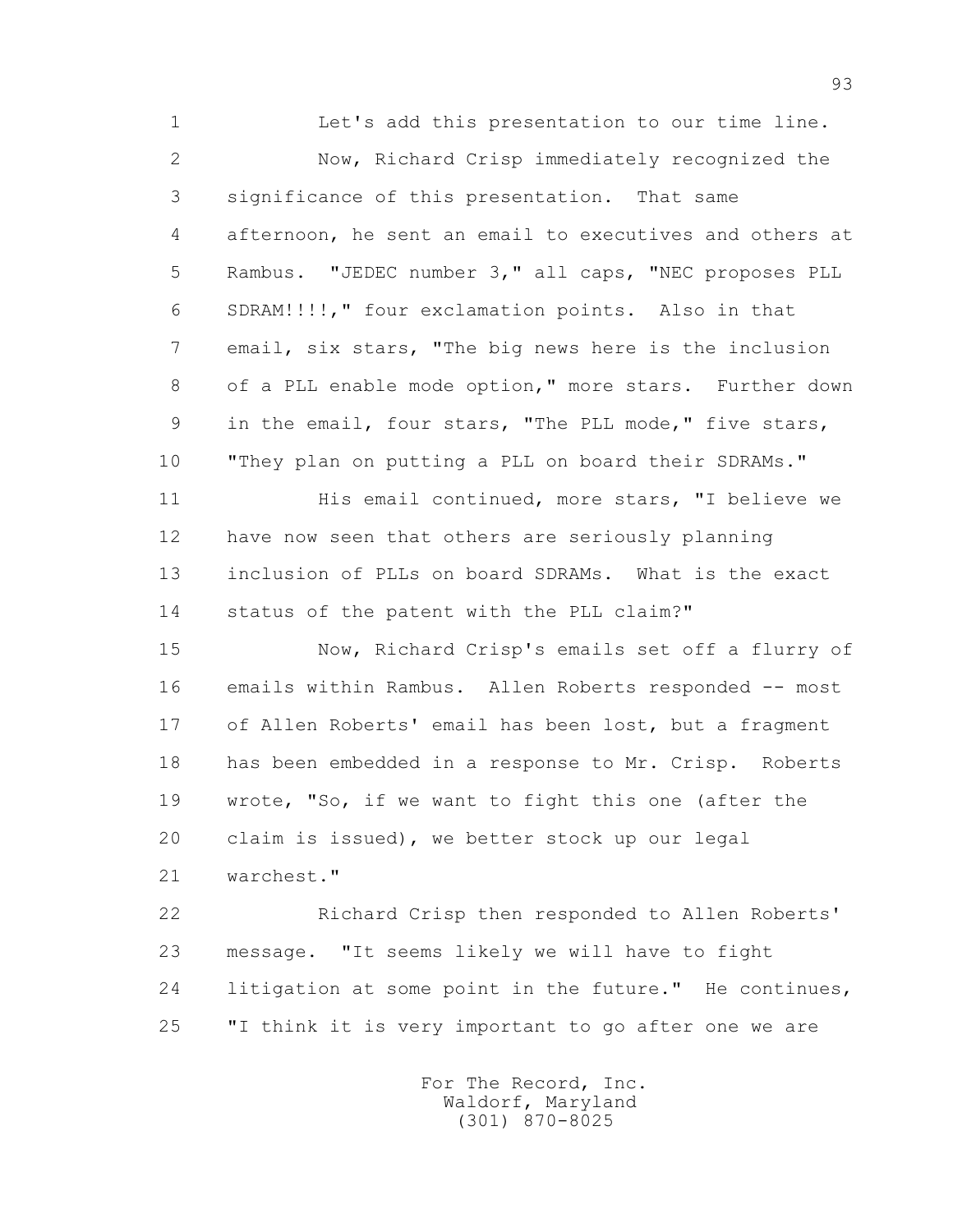1 certain we can win first."

 2 Let's add this exchange of email correspondence 3 underneath our time line.

 4 One month later, in October 1994, the issue 5 arose again in the context of license negotiations 6 between Rambus and Samsung. Rambus was considering 7 whether to accept Samsung's demands to use Rambus 8 technology in non-RDRAM applications that might have 9 the effect of having Rambus suing Samsung for using 10 PLLs on SDRAMs.

 11 Vice president Allen Roberts wrote to CEO Geoff 12 Tate and others, "Is the following a mistype on your 13 part?? Why can't we sue for using a PLL on an SDRAM if 14 we granted that patent?" Richard Crisp responded, "I 15 would hope we would sue other companies, in particular 16 those that are not licensed. For those that are 17 licensed, I would like to see us collect a similar 18 royalty as for RDRAMs."

 19 Let's add this exchange of correspondence 20 regarding suing other companies for using PLL in SDRAMs 21 to our time line.

 22 Again, things went quiet for a while, but once 23 again, events at JEDEC caused another flurry of 24 activity. At the September 1995 JEDEC meeting, as we 25 saw a few moments ago, in order to bring focus on the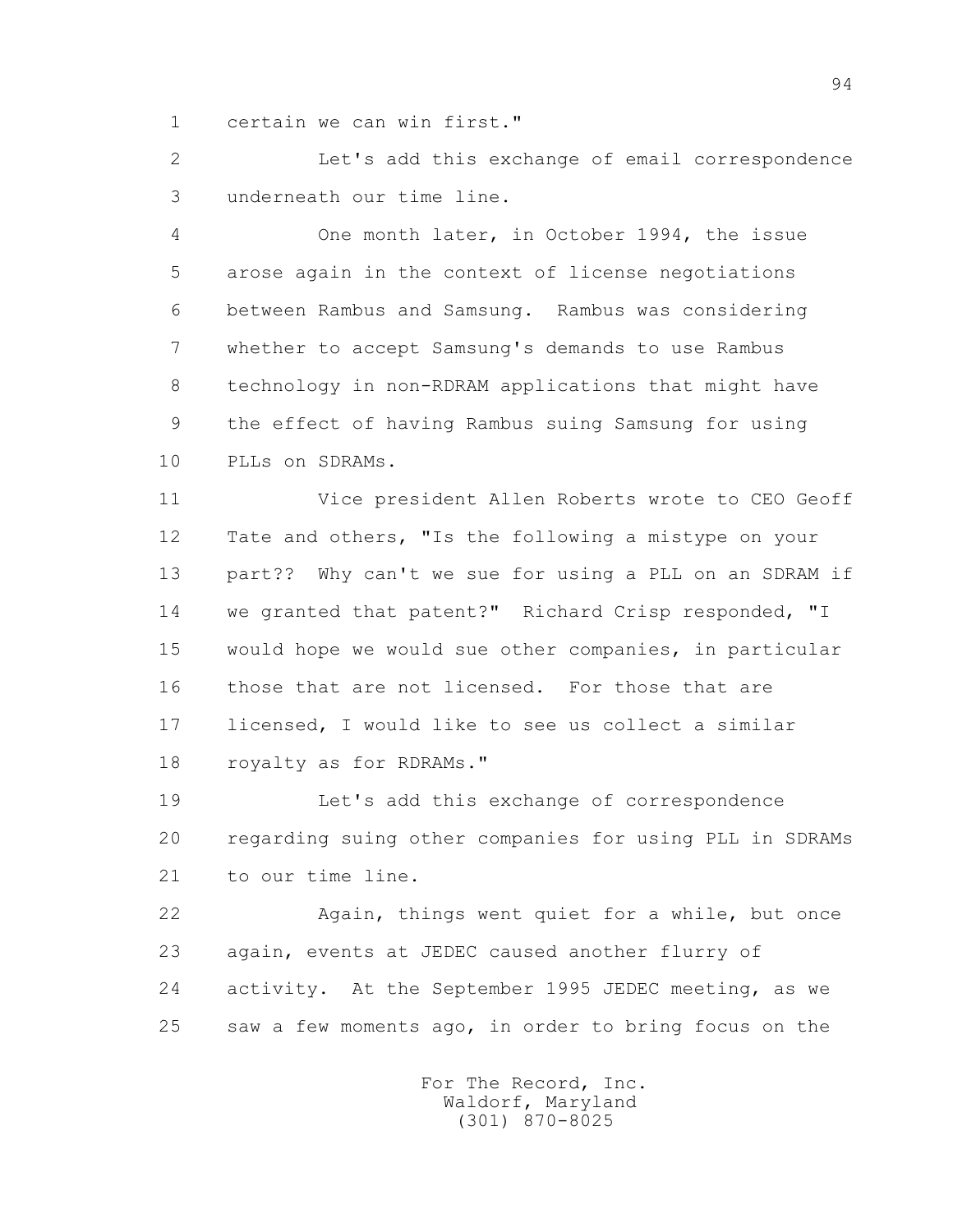1 ongoing work towards the next generation SDRAM 2 standard, the JC-42.3 subcommittee decided it was time 3 to issue a survey ballot to determine what features the 4 membership wanted to include in the future standard.

 5 That survey ballot was issued in October of 6 1995. The survey ballot included a critical question. 7 "Does your company believe that an on-chip PLL or DLL 8 is important to reduce the access time from the clock 9 for future generations of SDRAMs?" The evidence 10 indicates that this survey ballot was received by and 11 circulated within Rambus.

 12 I'll add this survey ballot to our time line. 13 One month after JEDEC decided to issue the 14 survey ballot and in the same month in which the survey 15 ballot was, in fact, distributed, Lester Vincent's 16 billing records indicate that Rambus in-house counsel 17 Tony Diepenbrock met with Lester Vincent regarding the 18 status of Rambus' patent application covering on-chip 19 PLL/DLLs.

20 I'll add that meeting to our time line.

 21 Later that same month, on October 23rd, 1995, 22 Lester Vincent filed on behalf of Rambus an amendment 23 to its pending '692 application. Lester Vincent 24 proposed specific amendments to the pending claims 25 covering use of on-chip PLL.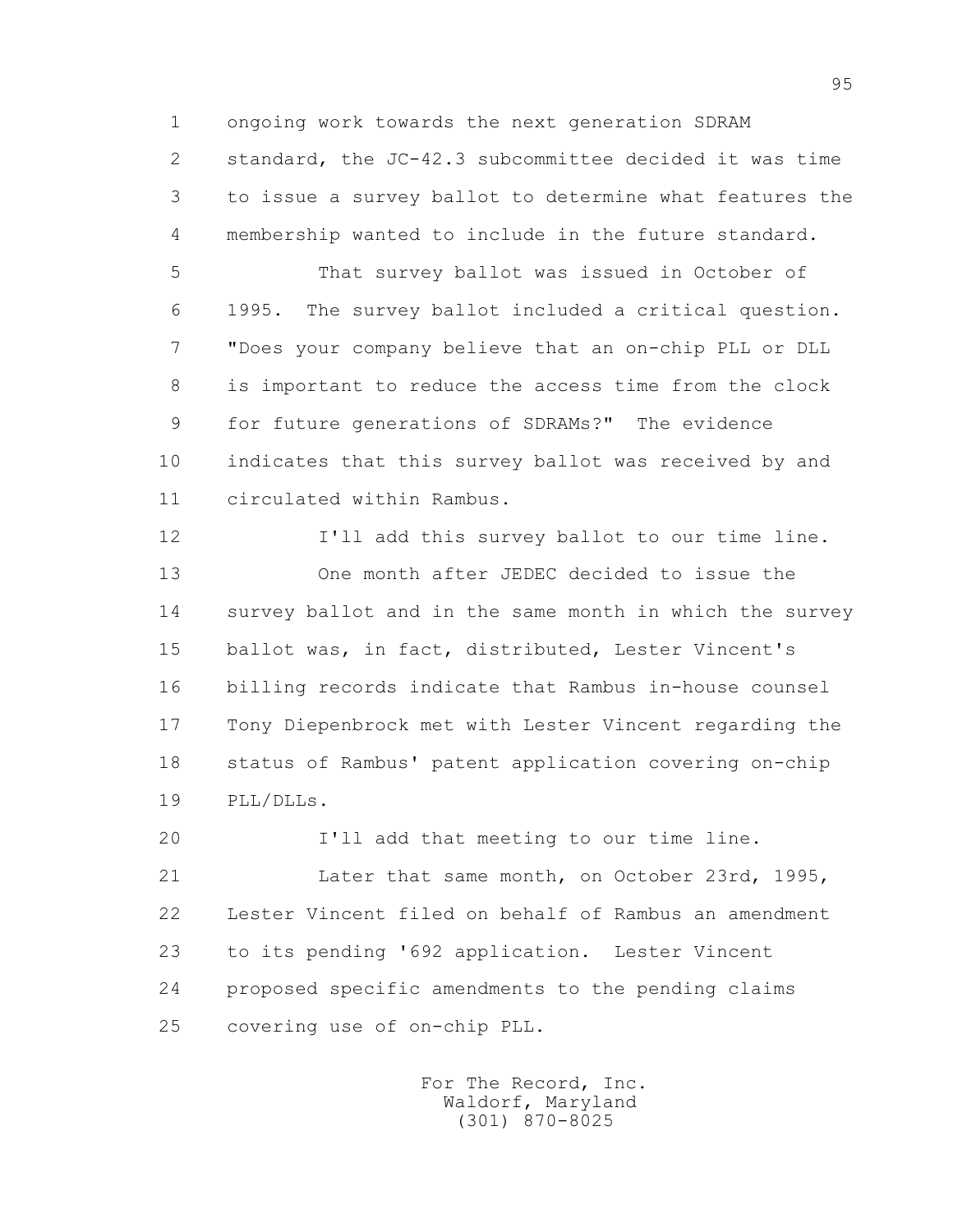1 I'll add this amendment to the '692 application 2 to our time line.

 3 In December 1995, Richard Crisp attended the 4 JC-42.3 subcommittee meeting at which the results of 5 the October 1995 survey ballot were tabulated. The 6 announced results included, "Issues with strong 7 support," and at bullet point number 9, "On chip 8 PLL/DLLs to reduce clock access time."

 9 I will add the results of this survey ballot to 10 our time line.

 11 At an interim JEDEC meeting held the next month 12 in January 1996, Micron presented a proposal for the 13 future SDRAM standard, comparing on-chip PLL/DLL 14 circuits and an alternative technology it referred to 15 as Echo Clocks. The evidence will show that although 16 Rambus was not present at this meeting, Richard Crisp 17 received and circulated within Rambus a copy of the 18 minutes of this meeting. Indeed, his cover note called 19 particular attention to Micron's specific presentation 20 regarding PLLs.

 21 I'll add this JEDEC presentation regarding 22 on-chip PLL/DLL to our time line.

 23 Also in January 1996, Tony Diepenbrock met 24 again with Lester Vincent to discuss Rambus' pending 25 patent application covering use of on-chip PLL/DLLs.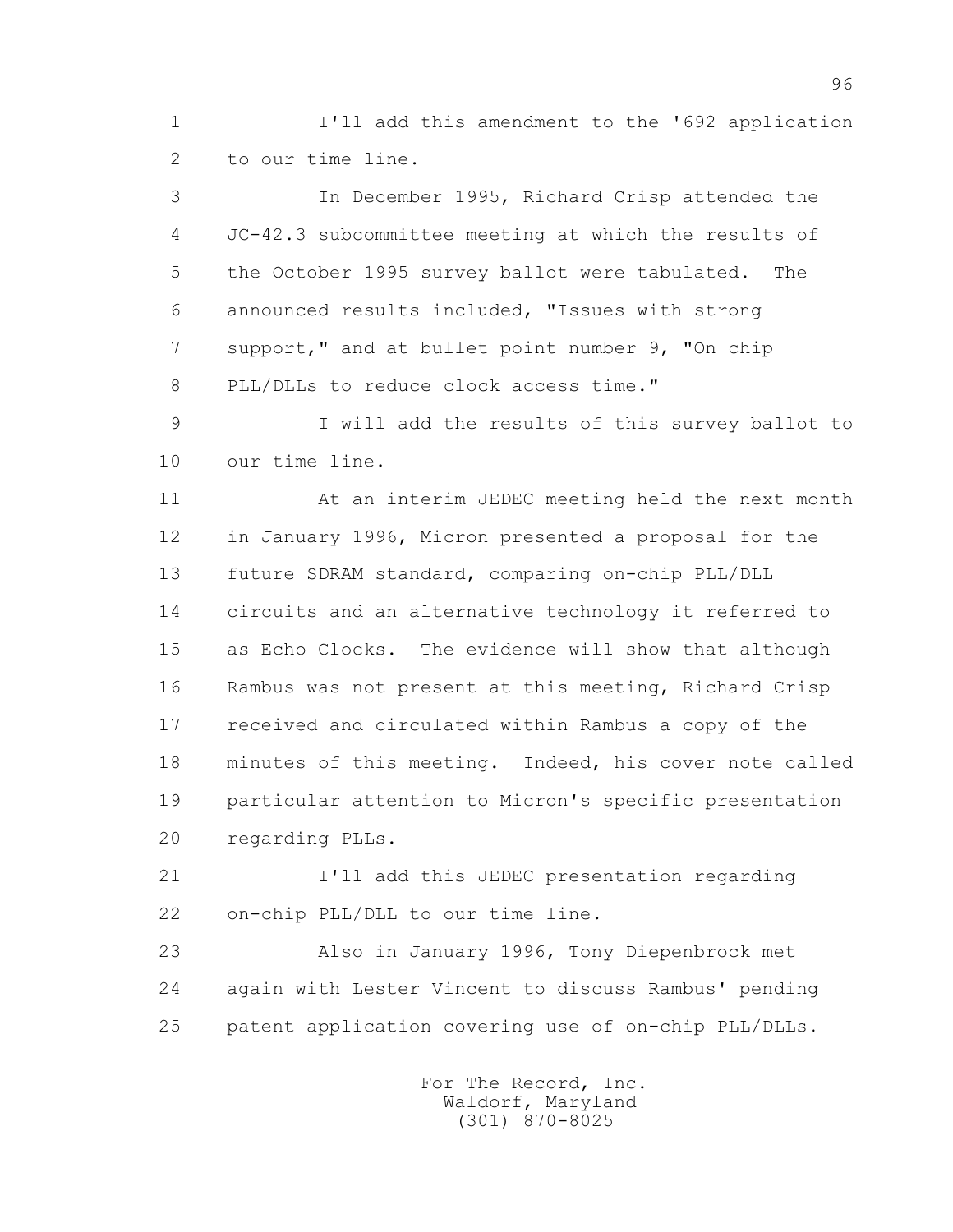1 Lester Vincent's notes of that meeting read, "Get 2 variety of claims. Try to get broad and narrow claims. 3 Say DLL on clock receiving circuit."

 4 I'll add that meeting to our time line. 5 Two weeks later, in February 1996, Tony 6 Diepenbrock met with Lester Vincent again and again 7 talked about adding claims to Rambus' pending patent 8 applications to cover use of on-chip PLL/DLL.

 9 Let me add that meeting to our time line as 10 well.

 11 At the next regularly scheduled JEDEC meeting 12 in March 1996, in a presentation focused on the future 13 SDRAM standard, Mr. Desi Rhoden of VLSI, who you will 14 hear from at trial shortly, proposed possibly using 15 on-chip PLL or DLL for SDRAMs operating at 150 16 megahertz and definitely including them at speeds of 17 200 megahertz and higher.

 18 I'll add this presentation to our time line. 19 At the next JEDEC meeting held in June 1996, 20 there was another presentation proposing to adjust 21 various latency values when on-chip DLL was used. 22 I'll add this JEDEC presentation to our time

23 line as well.

 24 We expect the evidence to show that at no point 25 in time while this work was in progress at JEDEC did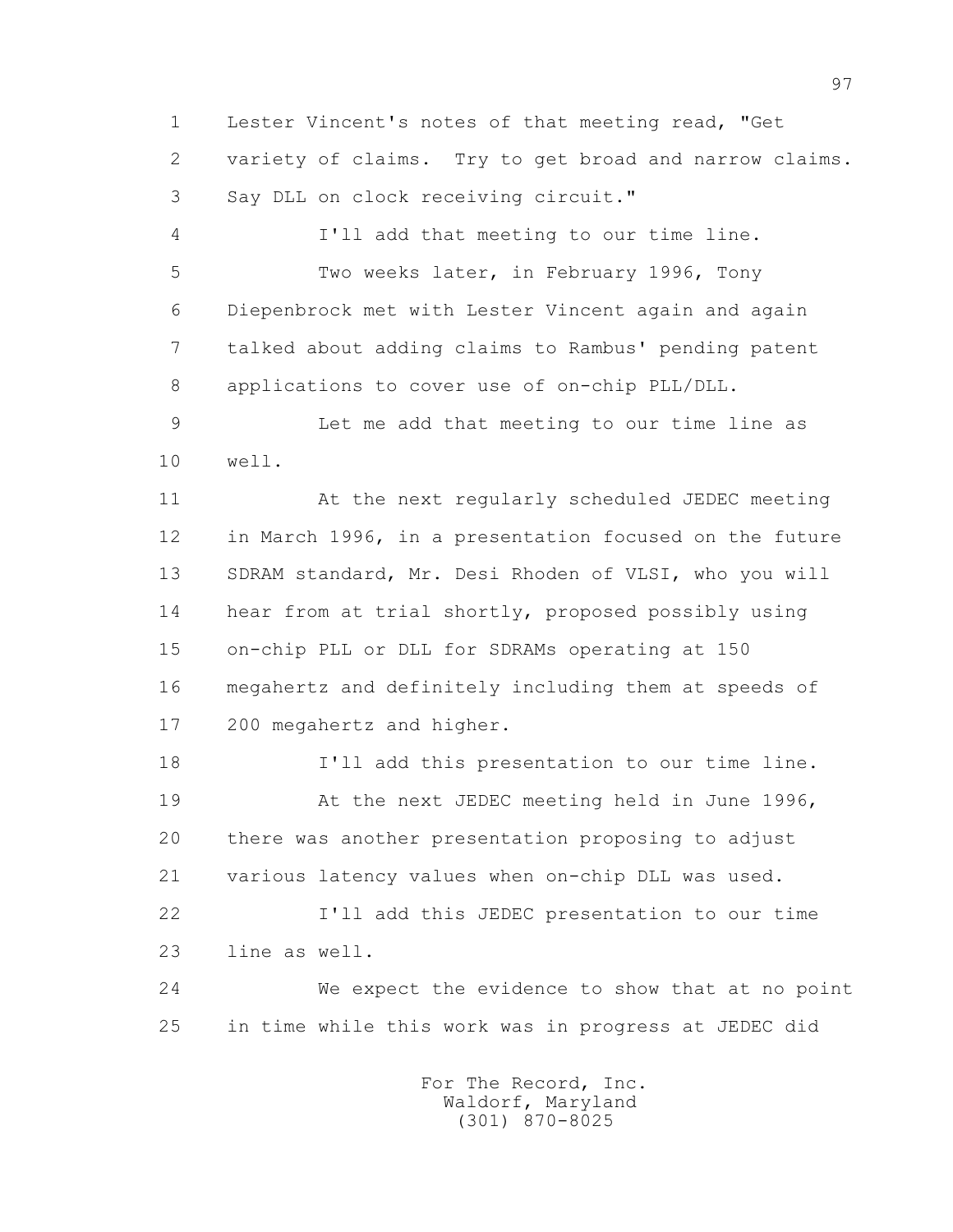1 Rambus disclose to JEDEC the existence of its '692 2 patent application or the fact that it was continuing 3 to work with outside patent counsel to add yet more 4 claims covering on-chip PLL/DLL to its pending patent 5 applications.

 6 Rambus withdrew from JEDEC in June 1996. 7 Thereafter, the JC-42.3 subcommittee continued to work 8 on the next generation standard, including on-chip 9 PLL/DLL technology.

 10 In 1998, the JC-42.3 subcommittee approved the 11 next generation SDRAM standard, which became known as 12 the DDR SDRAM standard. That standard incorporated 13 on-chip DLL technology.

 14 Finally, Your Honor, let's turn to dual edge 15 clock technology. As with the technologies 16 incorporated in the SDRAM standard, Rambus' experiences 17 with the dual edge clock technology at JEDEC began with 18 the very first JEDEC meeting that Rambus attended.

 19 At the December 1991 JC-42.3 meeting which 20 Billy Garrett attended on behalf of Rambus, Mr. Mark 21 Kellogg of IBM, who we expect you will hear from at 22 trial, made a presentation of IBM's so-called toggle 23 mode technology. We expect Mr. Kellogg and Mr. Gordon 24 Kelley of IBM, as well as other witnesses, to testify 25 that toggle mode, as presented and proposed by IBM, was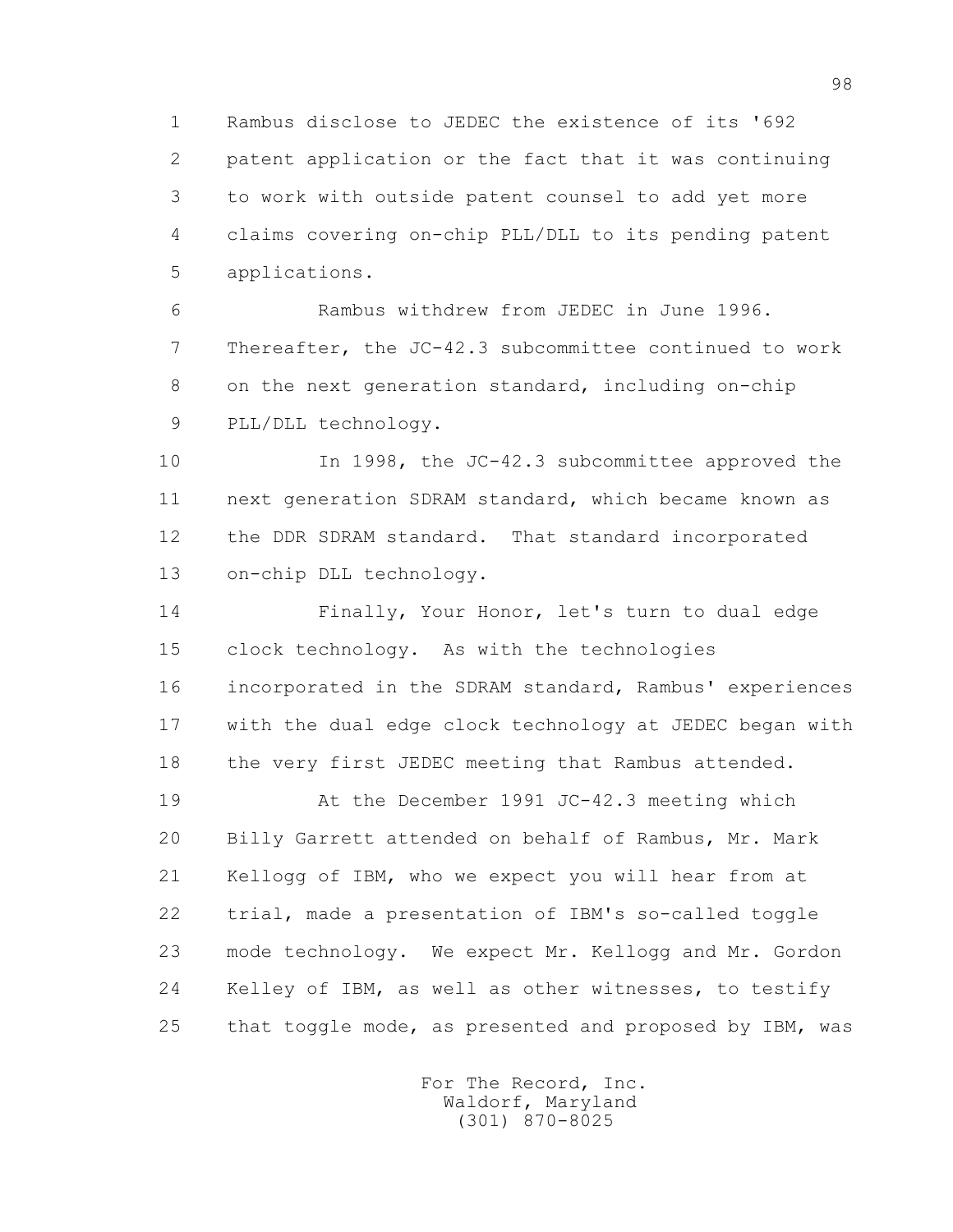1 virtually the same technology as dual edge clock 2 technology.

 3 I will add the IBM presentation of toggle mode 4 technology to our dual edge clock time line.

 5 At the April 1992 JEDEC task group meeting, 6 which Richard Crisp attended on behalf of Rambus, 7 William Hardell of IBM proposed using dual edge clock 8 technology. Within his presentation, the second bullet 9 point reads, "Dual edge clock."

 10 I'll add IBM's presentation of dual edge clock 11 technology to our time line.

 12 At that April 1992 meeting, Richard Crisp noted 13 the presentation and reported back to executives and 14 staff at Rambus. "The IBM folks," then picking up a 15 couple lines further down, "had a proposal for what was 16 basically an asynchronous DRAM with a dual edge 17 triggered output register."

 18 I will add Mr. Crisp's email to Rambus 19 executives and staff to our time line.

 20 Now, we expect that you will hear from 21 witnesses that JEDEC decided not to use dual edge clock 22 technology in connection with the SDRAM standard, but 23 rather, decided to postpone it and reconsider the issue 24 when they took up the next generation standard.

25 As a result, the dual edge clock technology lay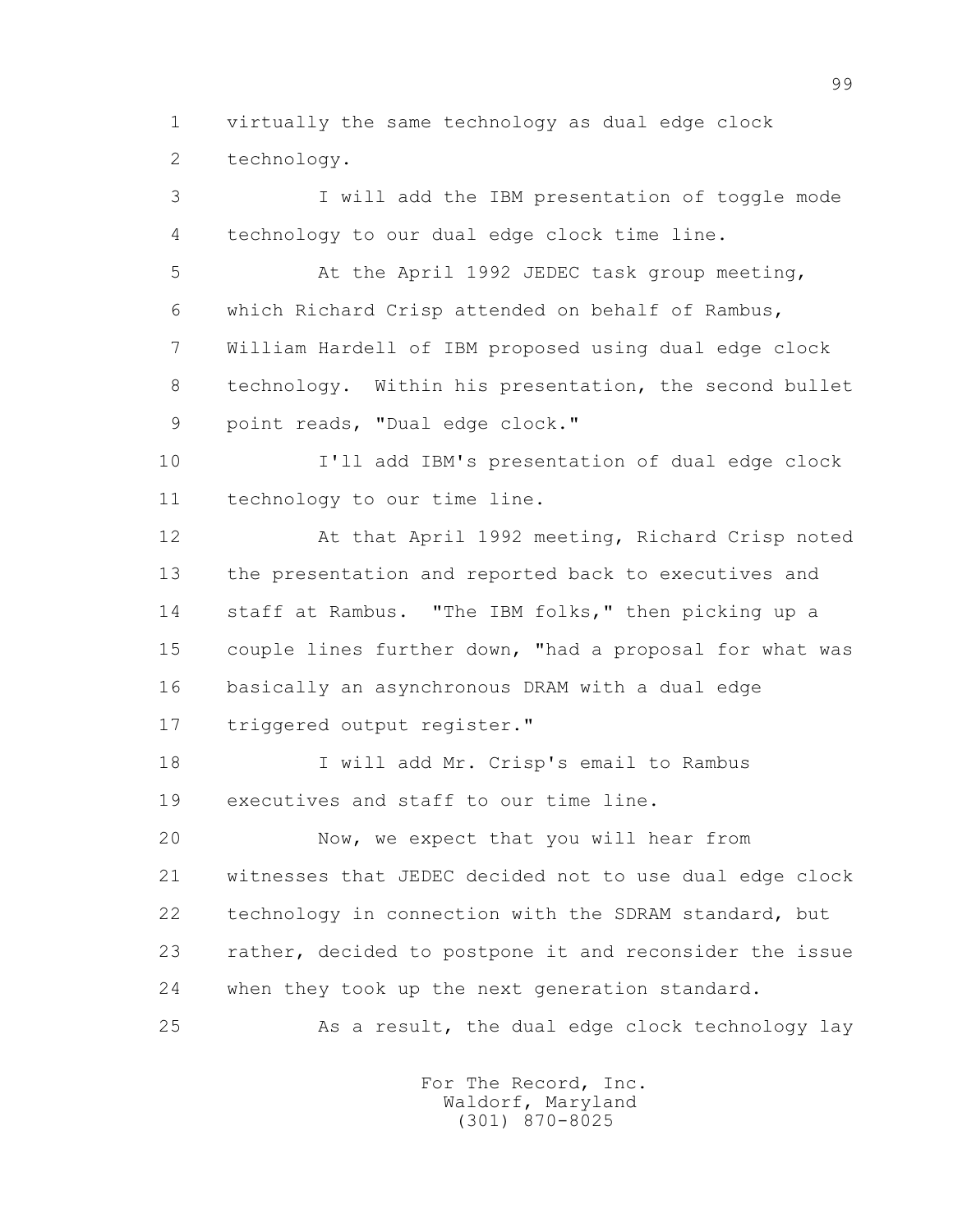1 dormant for some period of time.

 2 In May 1994, however, Allen Roberts wrote to 3 Lester Vincent with a number of additional ideas for 4 claims that he wanted to be added to Rambus' pending 5 patent applications. As Mr. Roberts explained, Rambus 6 stated, they "feel we can enhance our claim coverage." 7 The first item on Allen Roberts' list was, "Use of both 8 edges of the clock for transmission of address, 9 commands, or data (or any combination) on DRAM device 10 to increase effective bandwidth/pin." 11 I'll add this letter to our time line. 12 12 In the summer of 1994, Lester Vincent was 13 working on drafting claims to cover dual edge clock 14 technology. Although we don't have a full record of 15 communications between Rambus representatives and Mr. 16 Vincent regarding the origin of this work, it appears 17 that Rambus intended the claims to be directed at 18 SDRAMs and other non-RDRAM architectures. 19 In August 1994, Rambus vice president Allen 20 Roberts circulated Lester Vincent's draft amendment 21 internally within Rambus. Allen Roberts' cover note 22 read, "This is Lester's attempt to work the claims for 23 the MOST/SDRAM defense." 24 I'll add this communication regarding dual edge

25 clock claims to our time line.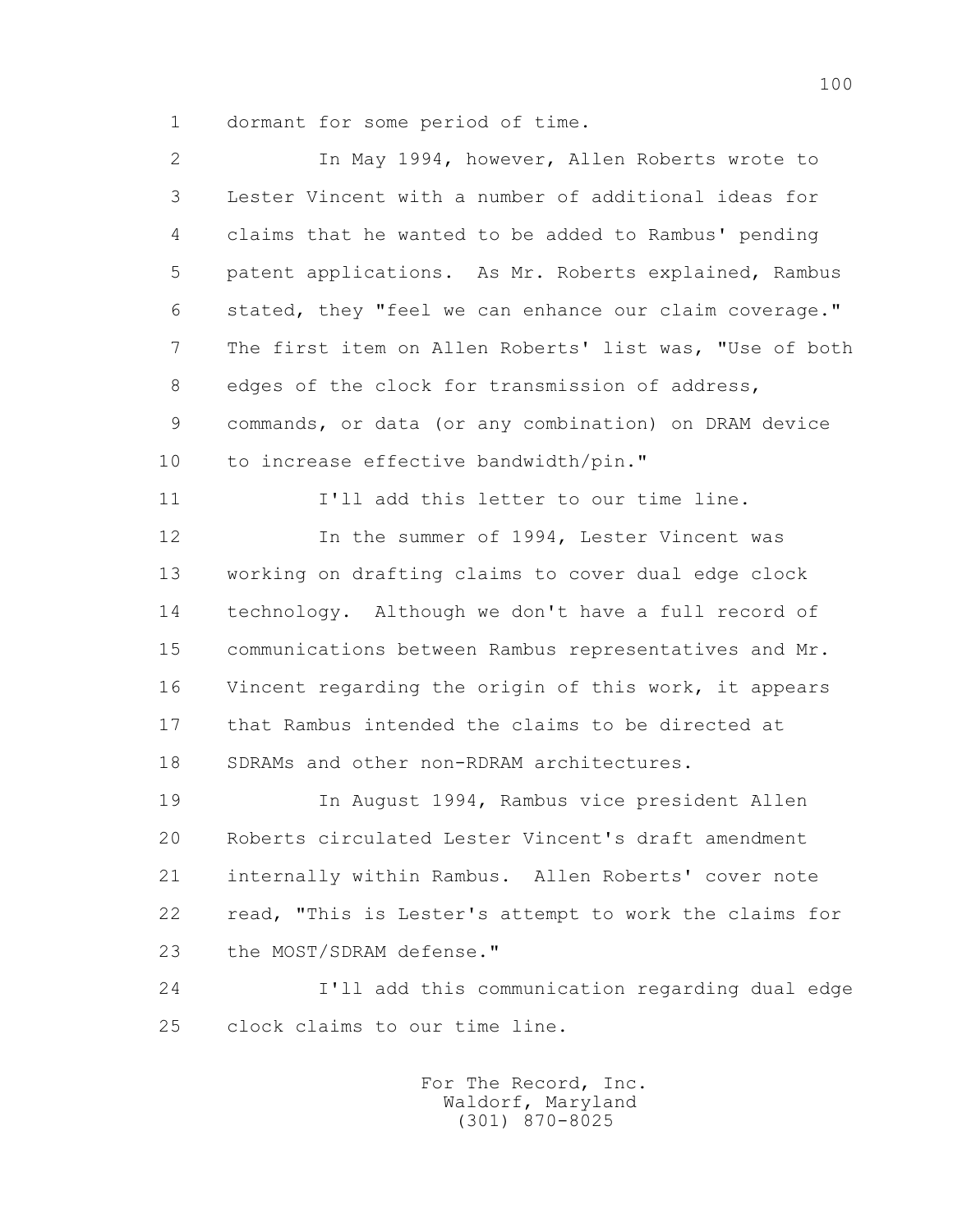1 The following month in September of 1994, 2 Lester Vincent filed the preliminary amendment with the 3 Patent & Trademark Office. We expect that Professor 4 Jacob and Mr. Nussbaum will testify that claim 151 and 5 other claims of the preliminary amendment related to 6 the use of dual edge clock technology. 7 I'll add the filing of the amendment to the 8 '646 application to our time line. 9 In May 1995, three companies, Hyundai, 10 Mitsubishi and Texas Instruments, presented an 11 alternative architecture known as SyncLink at the JEDEC 12 JC-42.3 subcommittee meeting. Mitsubishi's 13 presentation highlighted the proposed use of a dual 14 edge clock for data input. The presentation reads, 15 "Strobe in, reference clock, both edge for input, 16 positive edge for output." 17 This was the meeting at which Chairman Gordon 18 Kelley specifically asked Richard Crisp whether Rambus 19 knew of any patents relating to the SyncLink 20 presentation. As you have heard, Rambus' response was 21 certainly less than forthcoming. 22 I'll add this presentation to our time line. 23 As we have seen a few moments ago, at the 24 September 1995 JEDEC meeting, in order to help bring 25 focus to the ongoing work on the next generation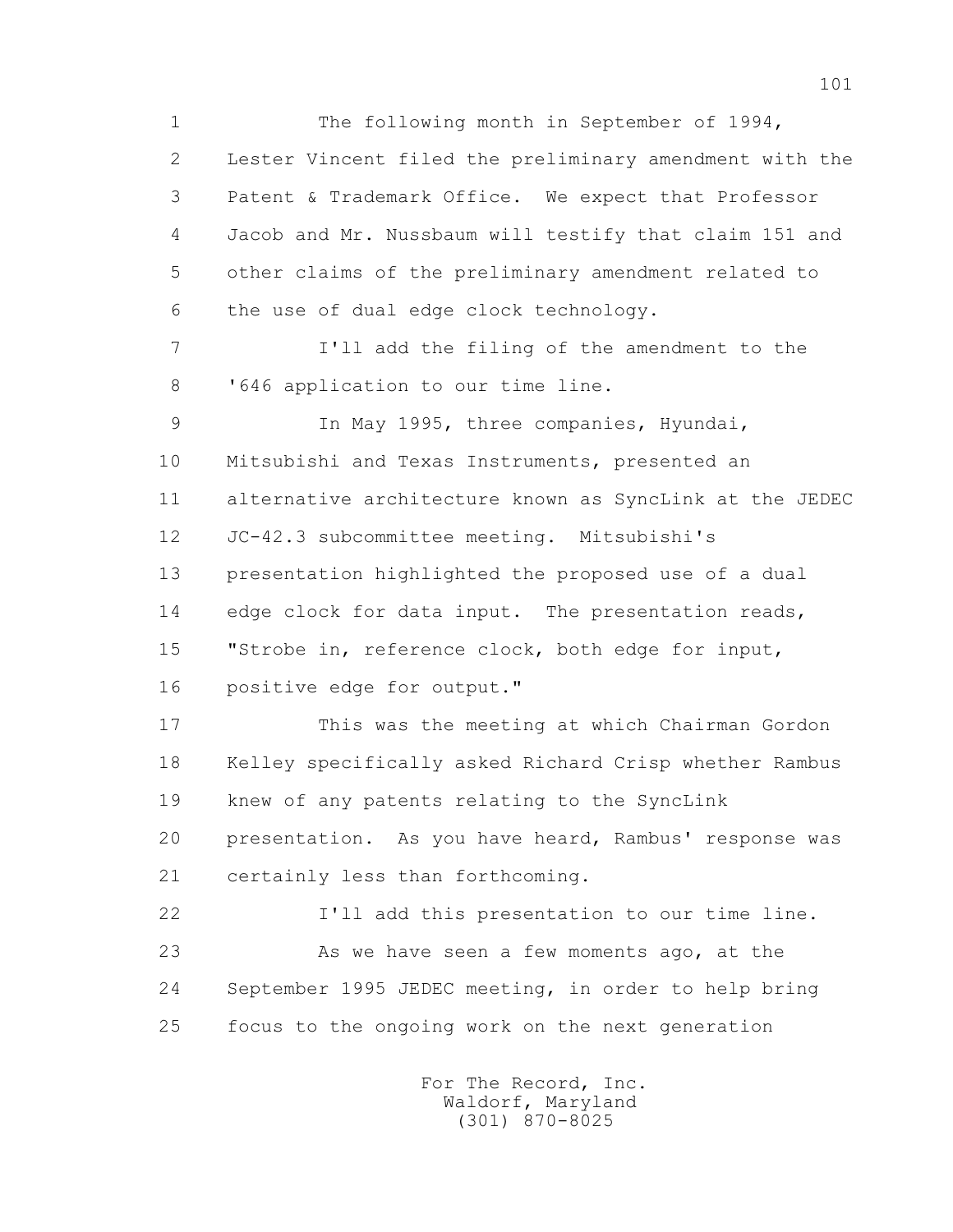1 standard, the JC-42.3 subcommittee decided it was time 2 to issue a survey ballot to determine what features the 3 membership wanted to include in the next generation 4 standard. That survey ballot was issued in October 5 1995. The survey ballot included the question, "Does 6 your company believe that future generations of SDRAMs 7 could benefit from using BOTH edges of the clock for 8 sampling inputs?" Again, the evidence indicates that 9 this survey ballot was received by and circulated 10 within Rambus.

 11 I'll add this survey ballot to our time line. 12 Also in October 1995, the Patent & Trademark 13 Office issued Rambus a notice of allowability, 14 informing Rambus that claims 152 through 159 and 161 to 15 181 of the pending '646 application would be allowed 16 and would issue the patent subject only to provision of 17 formal drawings and payment of additional fees.

18 In other words, in October 1995, Rambus 19 received confirmation from the Patent & Trademark 20 Office that its pending claims covering use of dual 21 edge clock technology had been approved and would issue 22 as a patent.

 23 I'll add the notice of allowability to our time 24 line.

25 In December 1995, Richard Crisp attended the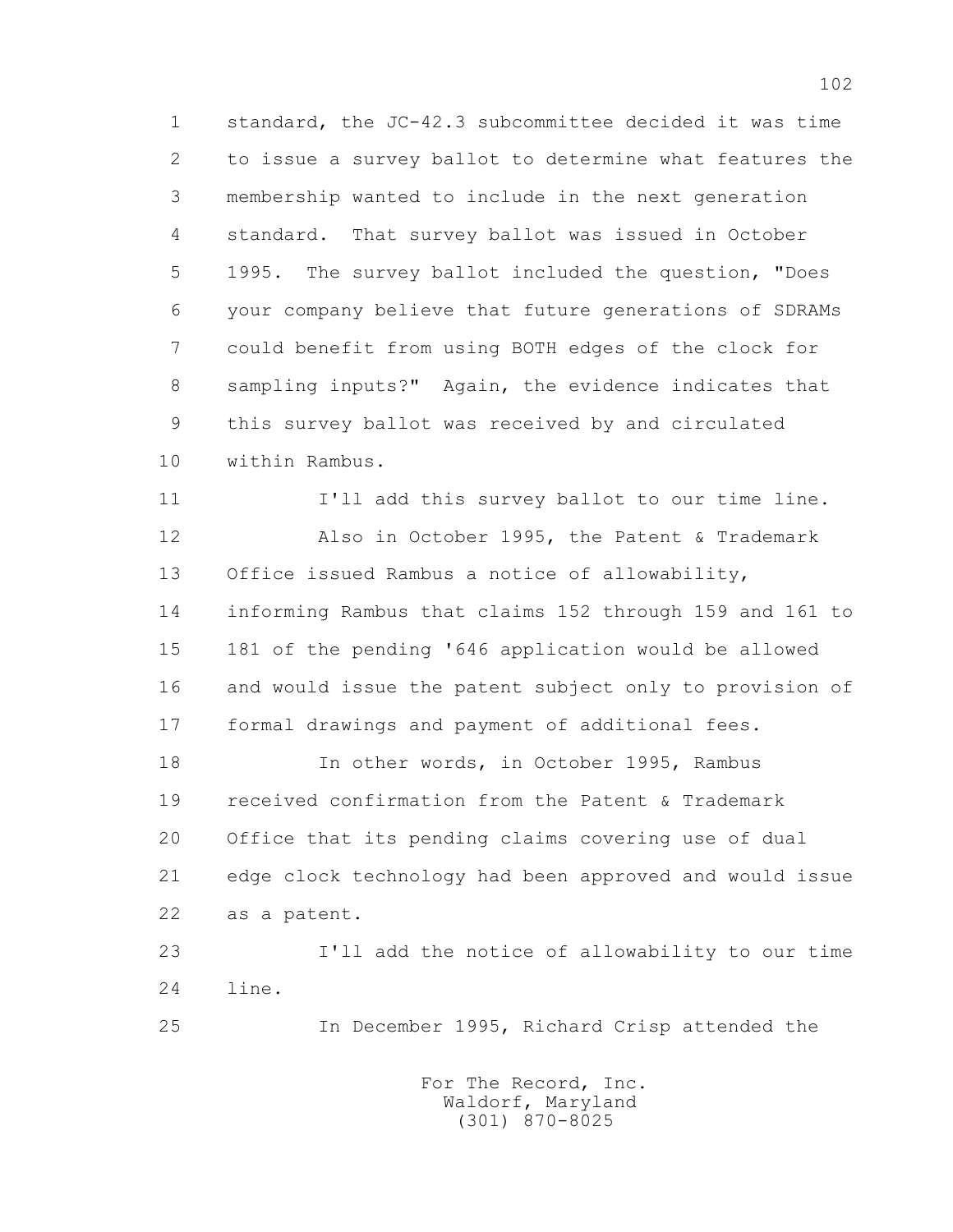1 42.3 subcommittee meeting at which the results of the 2 October 1995 survey ballot were announced. The 3 announced results included issues of mixed support, and 4 the fourth bullet point, "Using both edges of the clock 5 for sampling inputs."

 6 Let's add this survey ballot to our time line. 7 At the next regularly scheduled JEDEC meeting 8 held in March 1996, a number of presentations that 9 focused on the future SDRAM standard. One of the most 10 comprehensive presentations from Samsung proposed using 11 dual edge clock technology. It can be seen at bullet 12 points 4 and 6.

 13 I'll add this presentation including a dual 14 edge clock to our time line.

 15 The next month, in April 1996, Rambus' pending 16 '646 application formally issued as U.S. patent number 17 5,593,327, so-called '327 patent that you've heard 18 about. We expect Professor Jacob and Mr. Nussbaum to 19 testify that the claims in the issued '327 patent 20 related to the use of both rising and falling edges of 21 the clock signal to receive data.

 22 I'll add the issued '327 patent to our time 23 line.

 24 On June 17, 1996, the very same day that Rambus 25 sent its withdrawal letter to JEDEC, Rambus in-house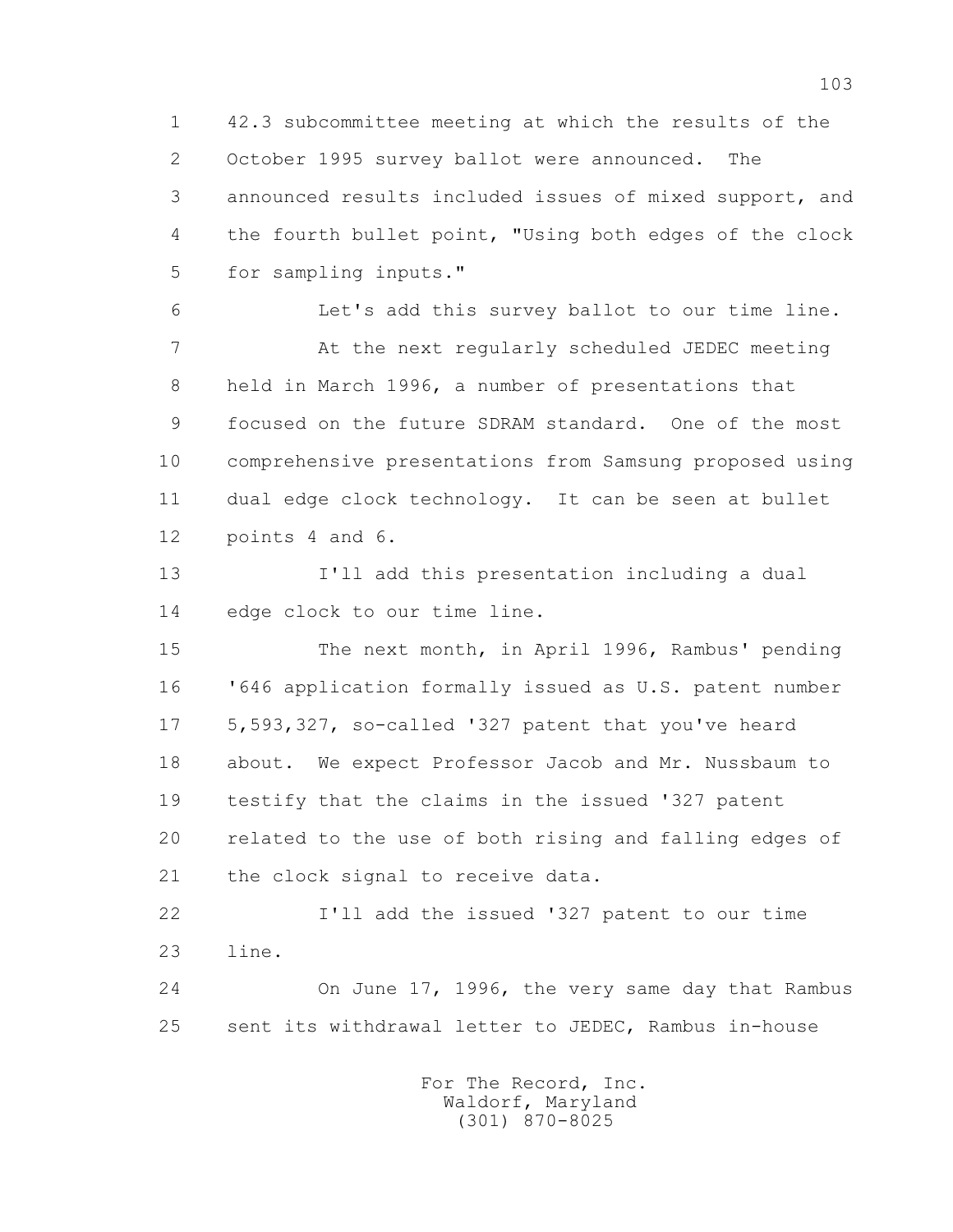1 counsel Tony Diepenbrock asked Lester Vincent to

 2 evaluate Rambus' newly issued '327 patent to determine 3 whether it was ready to be enforced against an alleged 4 infringer.

 5 Tony Diepenbrock wrote, "We would like your 6 firm to give a legal opinion on the enforcement 7 readiness of this patent. We would also like your 8 firm's opinion regarding whether this patent would be 9 infringed, literally or otherwise, if a device were 10 constructed according to the information sent to you on 11 June 14th."

 12 I'll add this communication with Lester Vincent 13 to our time line.

 14 That very same day, June 17, 1996, Rambus 15 submitted its withdrawal letter to JEDEC. That very 16 same day, Rambus attached to its withdrawal letter a 17 list of all issued patents with one exception, the '327 18 patent.

 19 I'll add the Rambus withdrawal letter to our 20 time line.

 21 Now, after Rambus withdrew from JEDEC, the 22 JC-42.3 subcommittee continued its work on the next 23 generation SDRAM standard, including dual edge clock 24 technology. In a series of ballots beginning in April 25 1997, the 42.3 subcommittee approved use of dual edge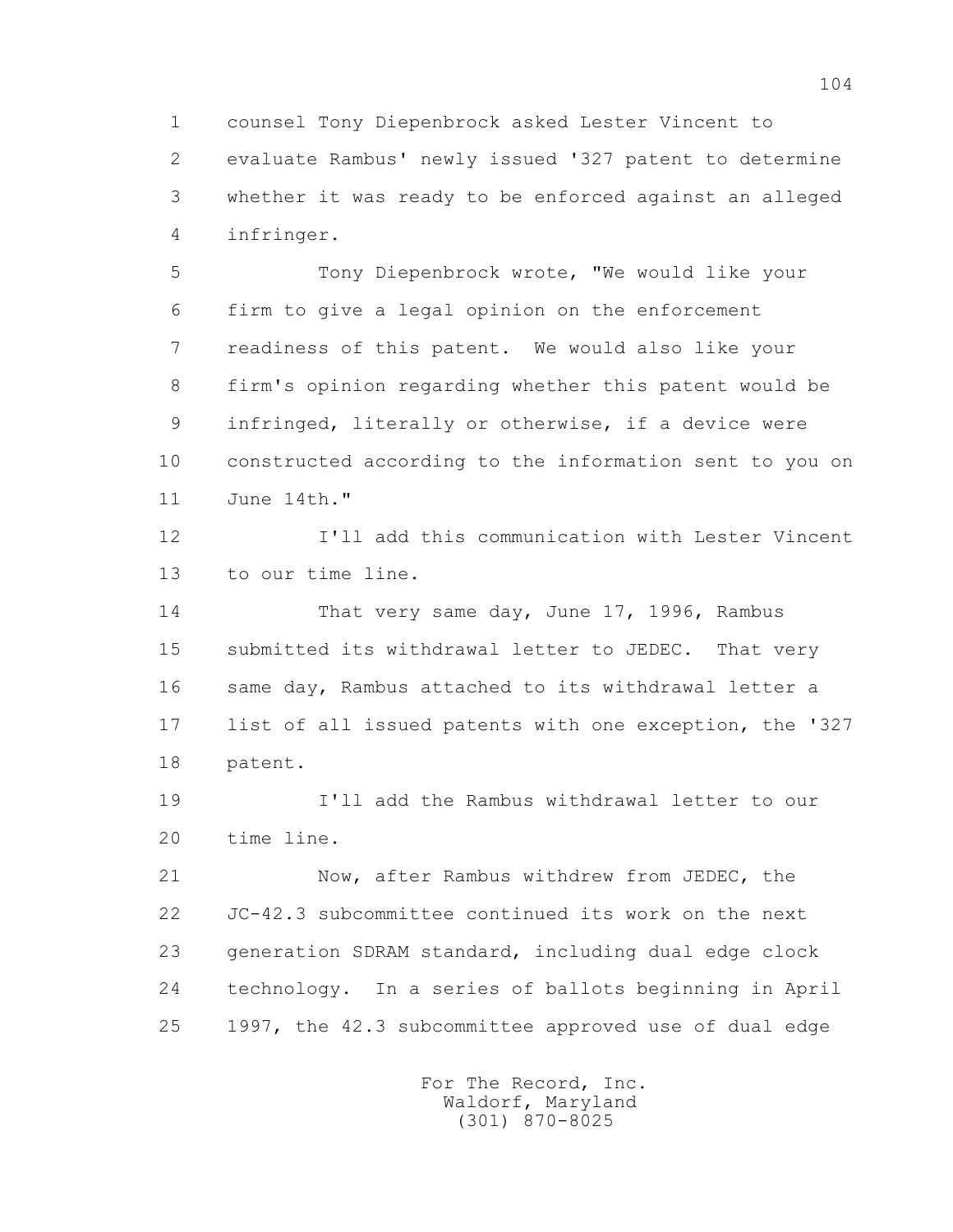1 clock technology in the next generation standard which 2 was ultimately published as a DDR SDRAM standard.

 3 We expect Richard Crisp and other Rambus 4 witnesses to testify that during this entire process, 5 they never informed JEDEC that Rambus believed it could 6 obtain patents containing claims covering ongoing JEDEC 7 work; that Rambus was working with its patent lawyer to 8 draft claims covering ongoing JEDEC work; or that 9 Rambus believed that it had pending patent applications 10 containing claims covering ongoing JEDEC work.

 11 We expect Richard Crisp and other Rambus 12 witnesses to testify that Rambus never informed JEDEC 13 of its '651 patent application relating to CAS latency, 14 its '961 patent application relating to CAS latency and 15 burst length, its '490 patent application relating to 16 CAS latency; its '692 patent application relating to 17 on-chip PLL/DLL; its '646 patent application relating 18 to dual edge clock technology; or its issued '327 19 patent, also relating to dual edge clock technology.

 20 In other words, at meeting after meeting, 21 Richard Crisp or Billy Garrett and in some instances 22 vice president David Mooring of Rambus attended and 23 participated in JEDEC meetings, watched JEDEC work 24 relating to what Rambus was trying to obtain patents 25 on, watched JEDEC work relating to what they believed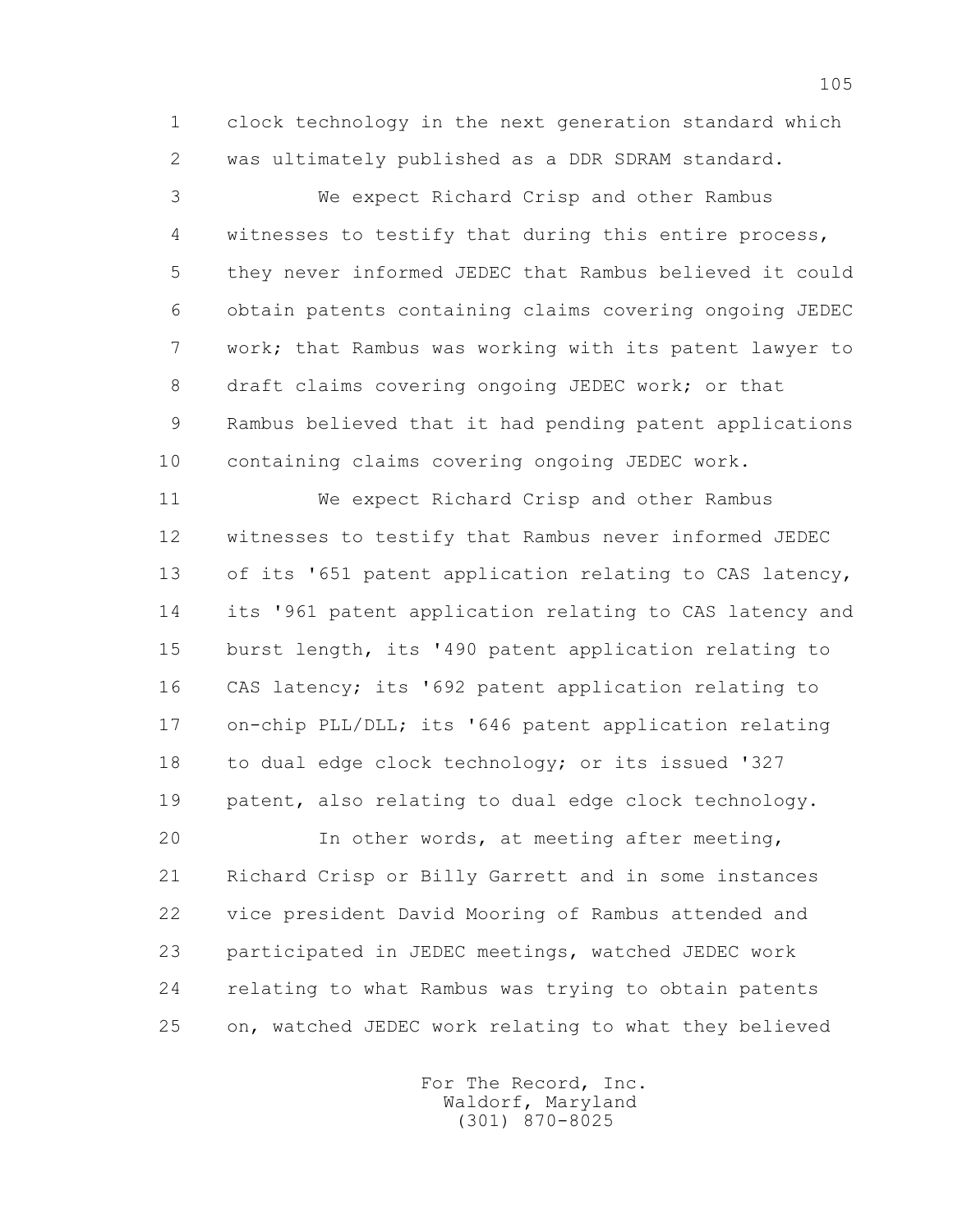1 was covered by Rambus' pending patent applications, 2 worked with their patent counsel Lester Vincent to 3 ensure that the claims were broadened sufficiently to 4 cover the ongoing JEDEC work, and discussed among 5 themselves their future plans to enforce their patents 6 against Synchronous DRAMs, and all the while, they said 7 nothing to JEDEC.

8 But Rambus did more than simply not disclose. 9 As you've heard, there were a number of other incidents 10 in which Rambus engaged in a series of actions that 11 served affirmatively to mislead JEDEC members. These 12 include the incident in May 1992 when, in response to a 13 direct question from the chairman of the 42.3 14 subcommittee regarding Rambus' patent position, Richard 15 Crisp shook his head no.

 16 It includes Rambus' vote on four ballots in 17 July 1992 when Richard Crisp left blank the box asking 18 about knowledge of any relevant patents. It includes 19 Richard Crisp's disclosure of Rambus' '703 patent at 20 JEDEC, although that patent was not related to any of 21 JEDEC's ongoing work.

 22 It includes Rambus' refusal to respond to a 23 question relating to its patent rights regarding 24 SyncLink. And it includes Richard Crisp's follow-up 25 when questioned about Rambus' response, Richard Crisp's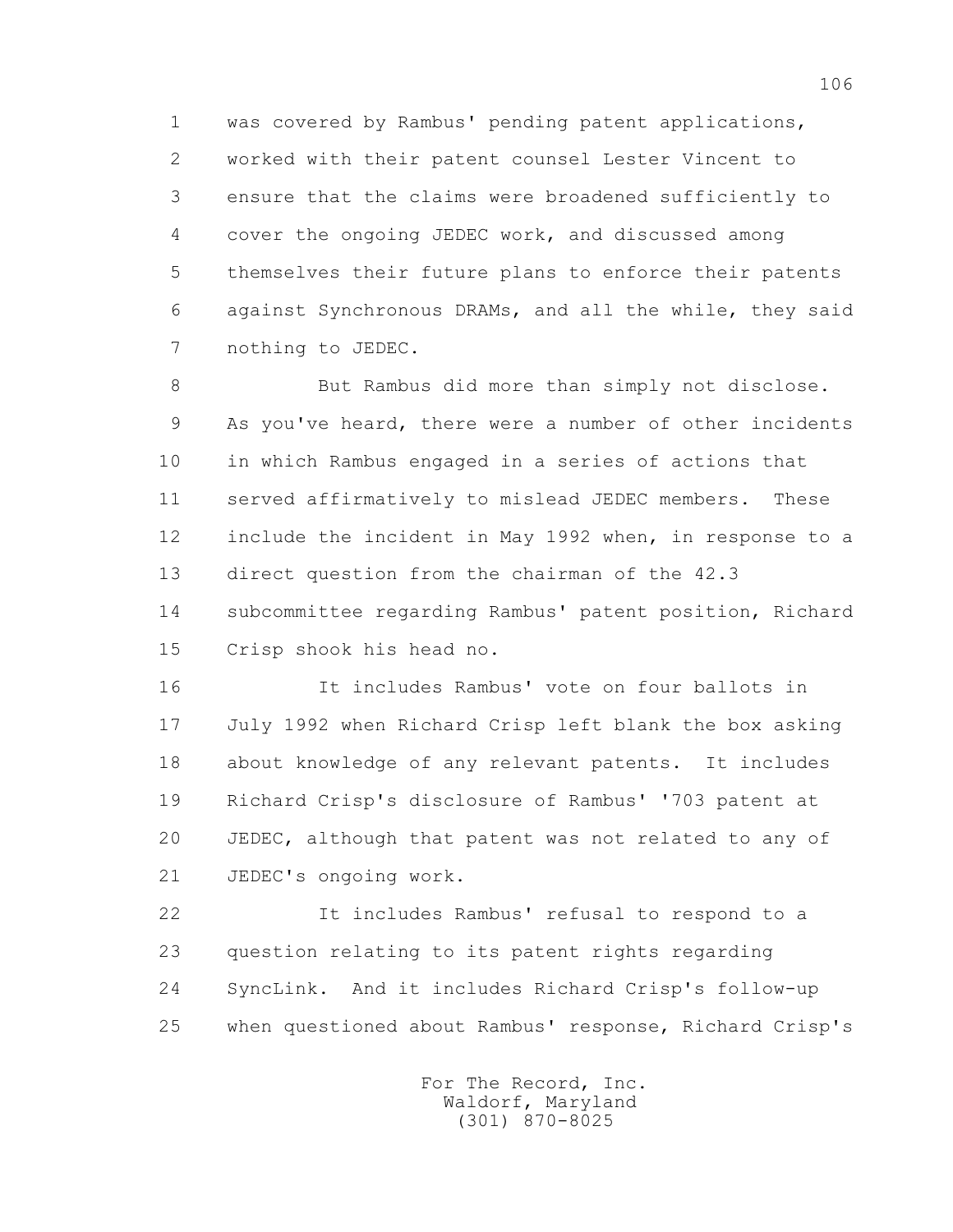1 follow-up statement to the effect that Rambus is among 2 the JEDEC members that have made disclosures. And 3 finally, of course, it includes Rambus' withdrawal 4 letter, which listed all of Rambus' issued patents 5 except for the '327 patent, the sole issued patent 6 relevant to ongoing JEDEC work.

 7 Now, after Rambus withdrew from JEDEC in June 8 1996, it continued its efforts to perfect patent rights 9 covering the JEDEC work. The '646 application had 10 already issued as the '327 patent, as we've seen. 11 Lester Vincent continued to prosecute Rambus' '692 12 application covering use of on-chip PLL/DLLs until a 13 successor application issued as a patent in August 14 1997.

 15 In addition, starting in early 1997, Lester 16 Vincent filed continuation and divisional applications 17 based on the '961, the '490 and the '651 applications 18 covering the four technologies at issue. Rambus was 19 able to obtain multiple patents with claims covering 20 each of the four technologies at issue.

 21 In effect, Rambus completed Rambus CEO Geoffrey 22 Tate's instruction from February 1996 to prepare the 23 minefield. During this entire time, Rambus 24 deliberately continued to conceal patent claims it had 25 pursued. Why? As I'll explain in a moment, because of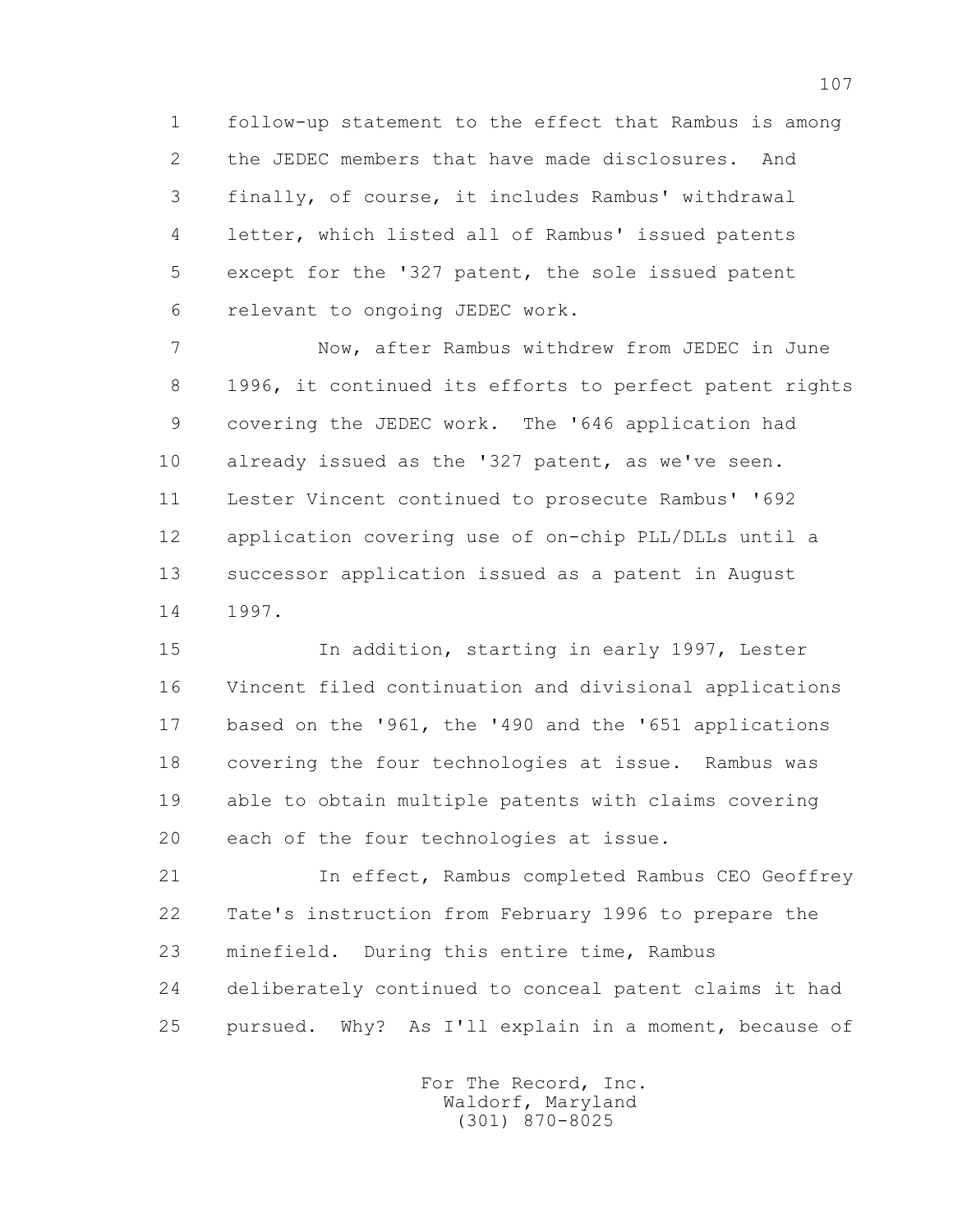1 industry lock-in.

 2 Your Honor, this brings us to the fourth of the 3 questions that Mr. Royall posed this morning. What are 4 the effects of Rambus' conduct?

 5 Rambus' failure to disclose at JEDEC and its 6 other misleading conduct served to deny the industry 7 the opportunity to compare the technology at issue with 8 full information to the alternatives that were 9 available at the time. Rather, by waiting until the 10 industry was locked in to use of the standards 11 containing the technologies in question before 12 disclosing its patents, Rambus was able to take 13 advantage of industry lock-in to obtain monopoly power.

 14 How did this work? Well, Rambus understood 15 well that electrical engineering is a very flexible 16 field. Rambus understood that there are almost always 17 ways to work around given patents in a field, because 18 there are so many alternative ways of achieving 19 solutions to engineering problems in this field. But 20 Rambus also understood the importance of lock-in in 21 this industry. Rambus understood that DRAMs cannot be 22 designed and manufactured overnight. Rather, as you'll 23 hear from a number of witnesses, design and manufacture 24 of DRAMs is a long, complicated process with many 25 steps.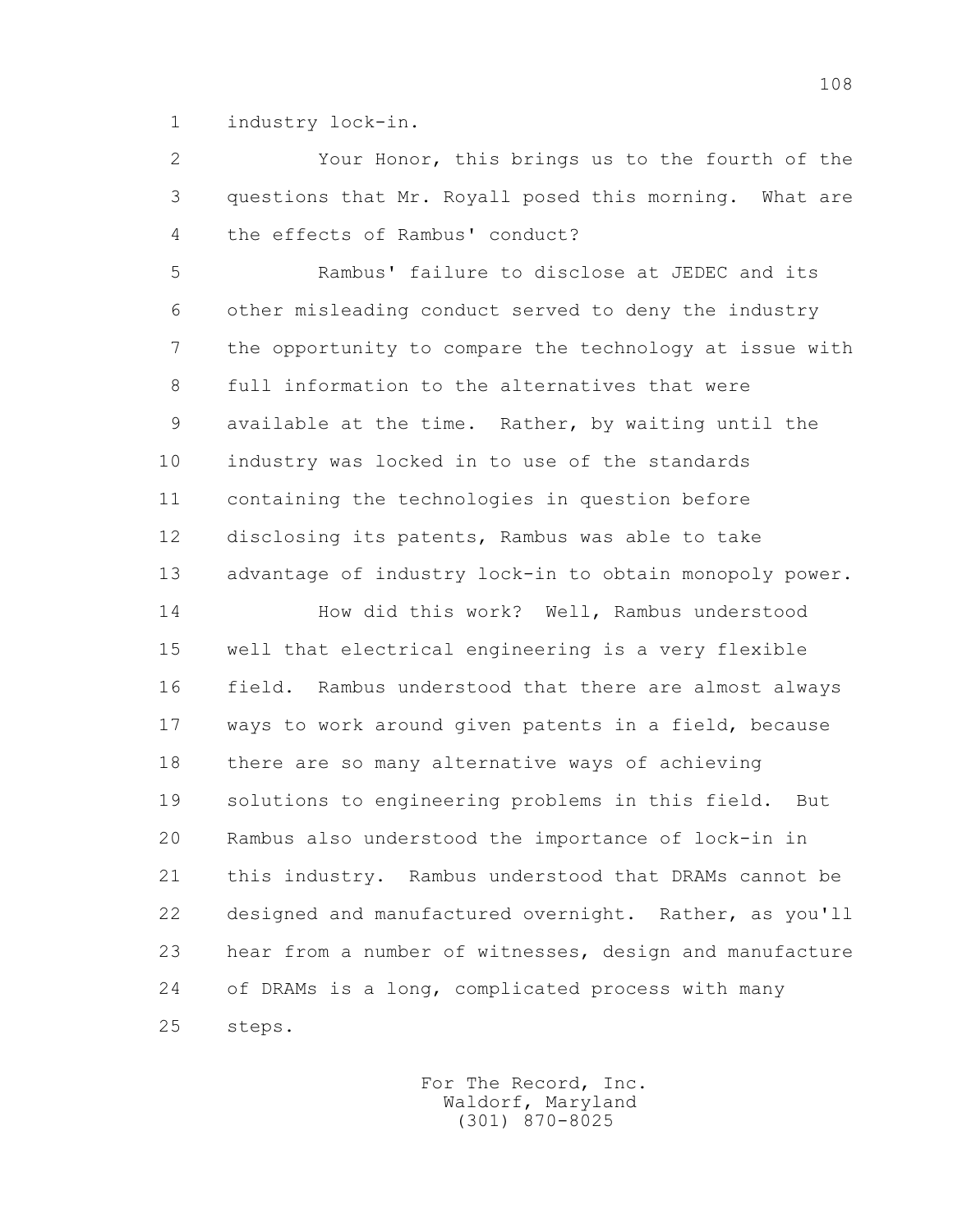1 You will hear witnesses testify that even a 2 simple circuit change can take many months for a 3 manufacturer to implement. You will also hear that 4 memory must interface with a number of other 5 components, such as chip sets and graphics processors. 6 You'll also hear that any change to memory can require 7 corresponding changes to these other components.

 8 Furthermore, you'll hear that OEMs, such as 9 makers of computers and servers, typically begin their 10 designs of their products long in advance. Thus, any 11 change in components also disrupts OEMs' design.

 12 This slide prepared by JEDEC chairman Desi 13 Rhoden illustrates co-dependency among DRAMs, the 14 memory modules, memory controllers, also known as chip 15 sets, motherboards, BIOS programmers, and ultimately 16 system designers.

 17 Your Honor, I won't take the time to try to 18 explain this diagram to you today, but I think that Mr. 19 Rhoden will be able to explain it to you when he does 20 testify.

 21 Once a standard is adopted and implemented 22 within the industry, any change to that standard 23 requires review and possible change by some or all of 24 these parts and components. As a result, it is 25 extremely complicated, expensive and perhaps most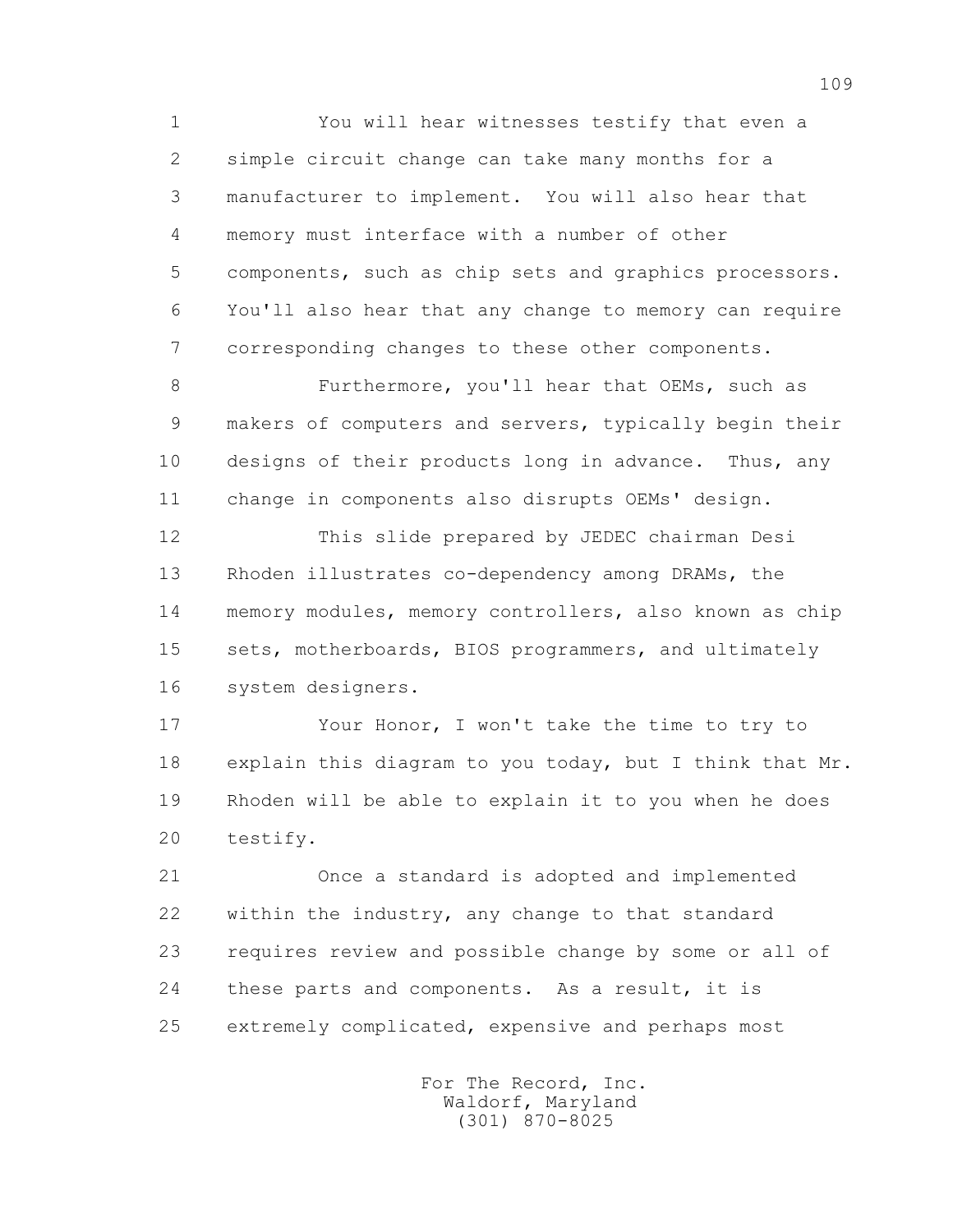1 important of all time-consuming to try to make any 2 changes once a standard has been adopted and 3 implemented. Thus, once a standard has been set and 4 accepted by the industry, once memory products have 5 been designed, tested, validated and manufactured, once 6 other components likewise have been designed, tested 7 and produced, and once final products have been 8 designed, assembled and sold, the entire industry 9 becomes locked into use of that standard. That process 10 is exactly what happened with respect to these four 11 technologies at issue.

 12 You'll hear numerous witnesses testify that at 13 the time JEDEC was working on the SDRAM and DDR SDRAM 14 standards, there were a number of alternatives for each 15 of the technologies at issue. You will hear testimony, 16 for example, that instead of programmable CAS latency 17 and programmable burst length, the industry could have 18 incorporated into the JEDEC standards fixed CAS latency 19 and burst length, use of fuses to set CAS latency and 20 burst length, or a dedicated pin or a combination of 21 shared pins to set the CAS latency and the burst 22 length.

 23 Likewise, instead of on-chip PLL/DLL circuitry 24 to correct for clock skew, the industry could have done 25 that without any mechanism at all or it could have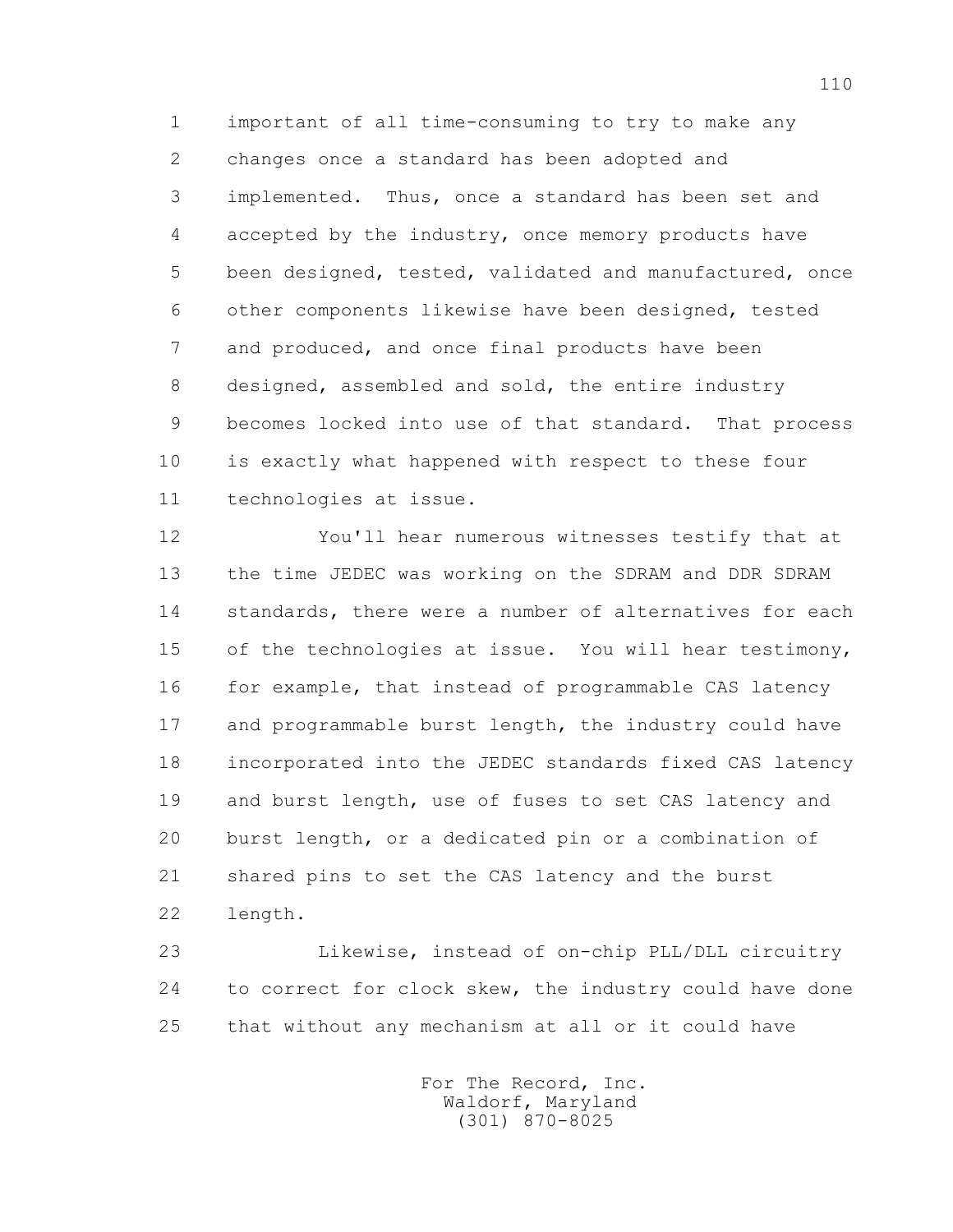1 placed PLL or DLL circuitry on the memory module or on 2 the controller, or it could have used a so-called 3 vernier mechanism to correct for clock skew. Likewise, 4 instead of dual edge clock technology, the industry 5 could have used a single edge clock with faster 6 frequency, used two outer phase clocks or interlead 7 separate memory banks on the chip or module.

 8 Rambus is likely to try to introduce a whole 9 lot of testimony about which alternative is better and 10 which is worse. Rambus wants to establish that the 11 technologies actually incorporated within the standard 12 were so superior that -- they were so superior to any 13 other alternative that JEDEC could have used that JEDEC 14 would have used the technologies in question regardless 15 of whether Rambus had disclosed these patent 16 applications.

 17 We expect this will be contradicted by both 18 documentary evidence and witness testimony. We expect 19 witnesses to testify that if they had known about the 20 Rambus plans to assert patent rights to the 21 technologies in question, they would have looked to 22 alternatives. Witnesses will testify that there are no 23 perfect alternatives to the four technologies in 24 question, but witnesses will also testify that the 25 technologies themselves are not perfect either.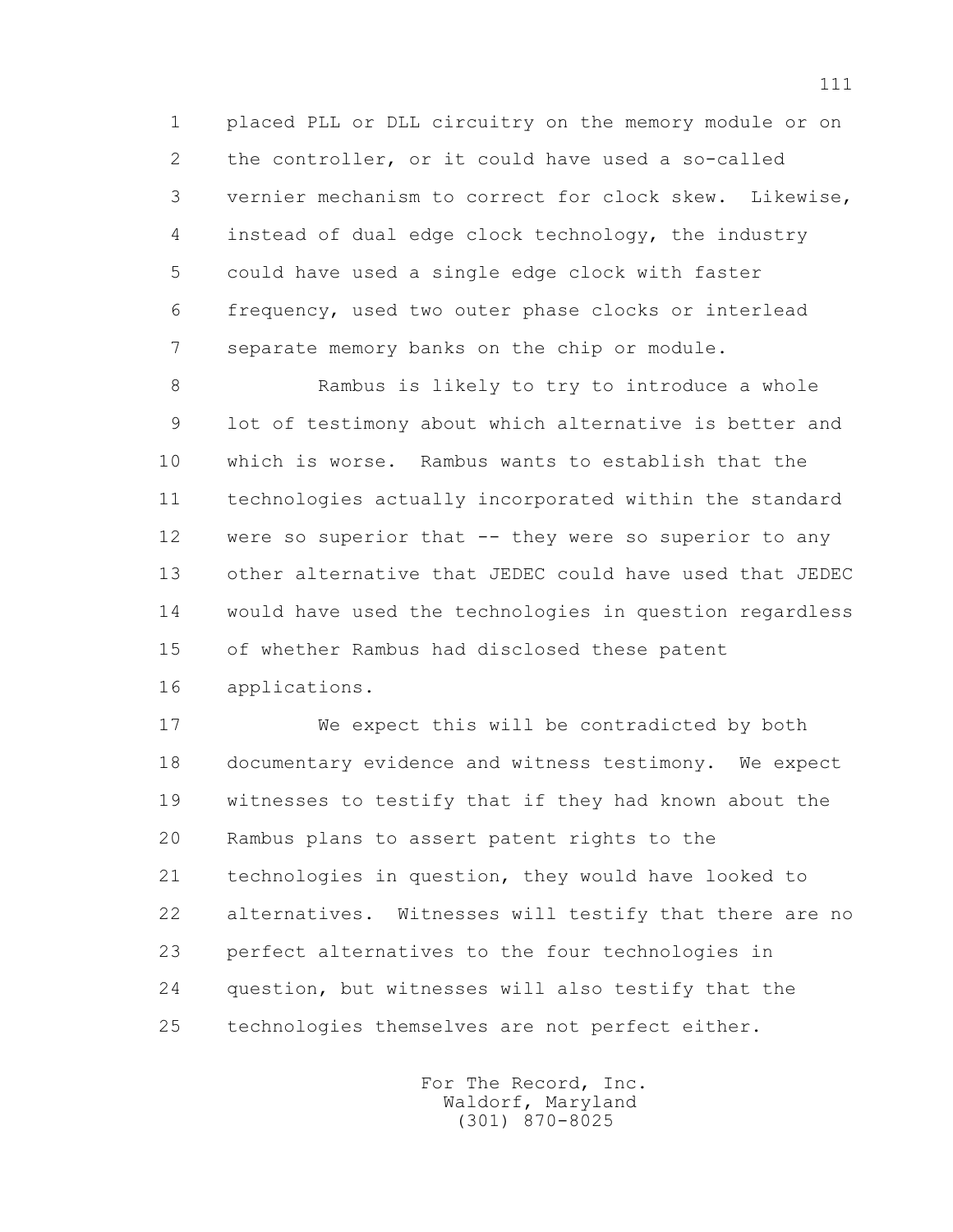1 Rather, every technology has trade-offs.

 2 Fixed burst length, for example, may be less 3 flexible, but it is less expensive. If one alternative 4 were clearly superior, they wouldn't need JEDEC. They 5 have JEDEC because most of the problems have multiple 6 solutions. No solution is perfect, and different 7 companies have different preferences for which solution 8 should be adopted. JEDEC is the forum to sort out 9 company differences and to resolve preferences.

 10 Furthermore, Your Honor, when evaluating 11 Rambus' argument, it is helpful to keep in mind Rambus' 12 conduct, because Rambus' argument today is inconsistent 13 with Rambus' behavior at the time. Let me illustrate 14 that with a couple of examples.

 15 At the May 1995 JC-42.3 subcommittee meeting, 16 Chairman Gordon Kelley asked Richard Crisp to have 17 Rambus state whether it knew of any patents that might 18 cover a presentation made at that meeting. This was 19 the SyncLink presentation involving dual edge clock 20 technology that we saw earlier. Richard Crisp wrote to 21 Rambus executives and employees, referring both to how 22 to respond to Mr. Kelly's request and to ongoing 23 license negotiations with Hyundai.

 24 Richard Crisp wrote, "I think it makes sense to 25 review our current issued patents and see what we have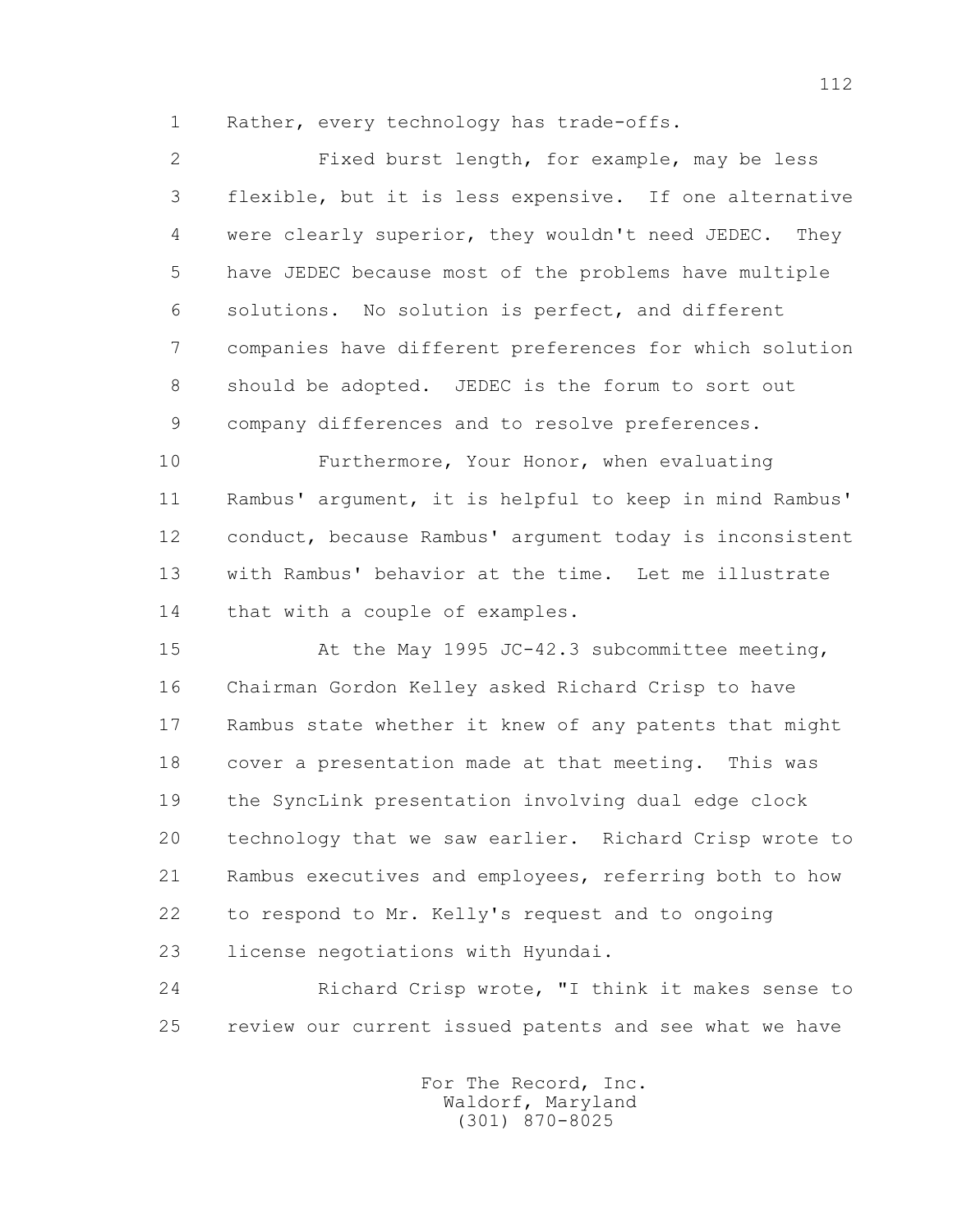1 that may work against them. If it is something really 2 key, then we may want to mention it to Hyundai in our 3 attempts to get the negotiation underway again. If it 4 is not a really key issue, such as the initialization 5 issue, then I think it makes no sense to alert them to 6 a potential problem they can easily work around." Of 7 course, Rambus decided not to disclose what it had 8 either to Hyundai or to JEDEC.

 9 Likewise, in February 1997, CEO Geoff Tate sent 10 an email to executives and a number of engineers at 11 Rambus setting forth the conclusions and actions from 12 Rambus' DDR threat assessment meeting. Tate wrote: 13 "Action," then item number 2, "Do not tell

 14 customers/partners that we feel DDR may infringe -- our 15 leverage is better to wait."

 16 The clear import of Rambus' conduct is that it 17 believed that if it had disclosed its pending patent 18 applications, the industry likely would have been able 19 to design around it. By waiting, however, the industry 20 would be locked in to use of the technologies in 21 question, and Rambus could then use its leverage to 22 extract much higher royalties. This is, in fact, 23 exactly what happened.

 24 We expect witnesses to testify that at the time 25 the standards were being debated, it would have been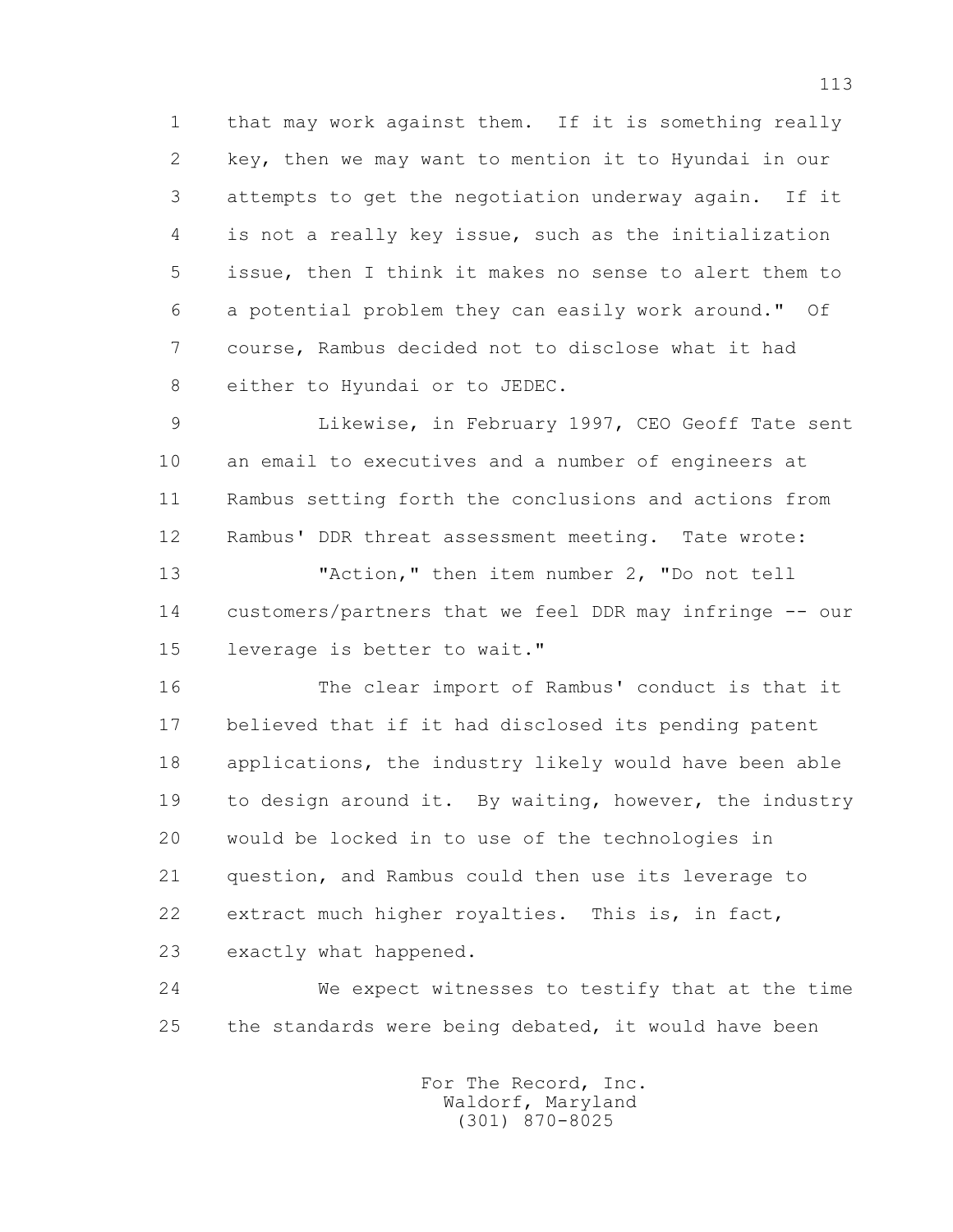1 relatively straightforward to use alternative 2 technologies. By 2000, however, the situation had 3 changed dramatically. Many companies had been using 4 the technologies in question for years. DRAM 5 manufacturers had produced products to the JEDEC 6 standards. Manufacturers of chip sets, memory module 7 manufacturers, motherboard makers, BIOS software 8 programmers, test equipment makers and designers of 9 final products, such as computers and servers, had all 10 designed their products to incorporate and interact 11 with JEDEC-compliant SDRAM and DDR SDRAM.

 12 We expect numerous witnesses to testify that 13 any attempt to change the JEDEC standard in the year 14 2000 would have created havoc. In effect, by the year 15 2000, it was too late for the industry to avoid Rambus. 16 The industry had little choice but to fight Rambus or 17 pay Rambus.

18 So, having set up the industry or having 19 prepared the minefield, to use CEO Geoff Tate's words, 20 Rambus swung into action. Rambus issued threat letters 21 to the industry. The following pages are taken from a 22 document Rambus prepared for negotiations with the 23 graphics cards maker NVIDIA in April 2000. This page 24 is Rambus' illustration of how specific elements of 25 claim 190 of its pending '989 application matched up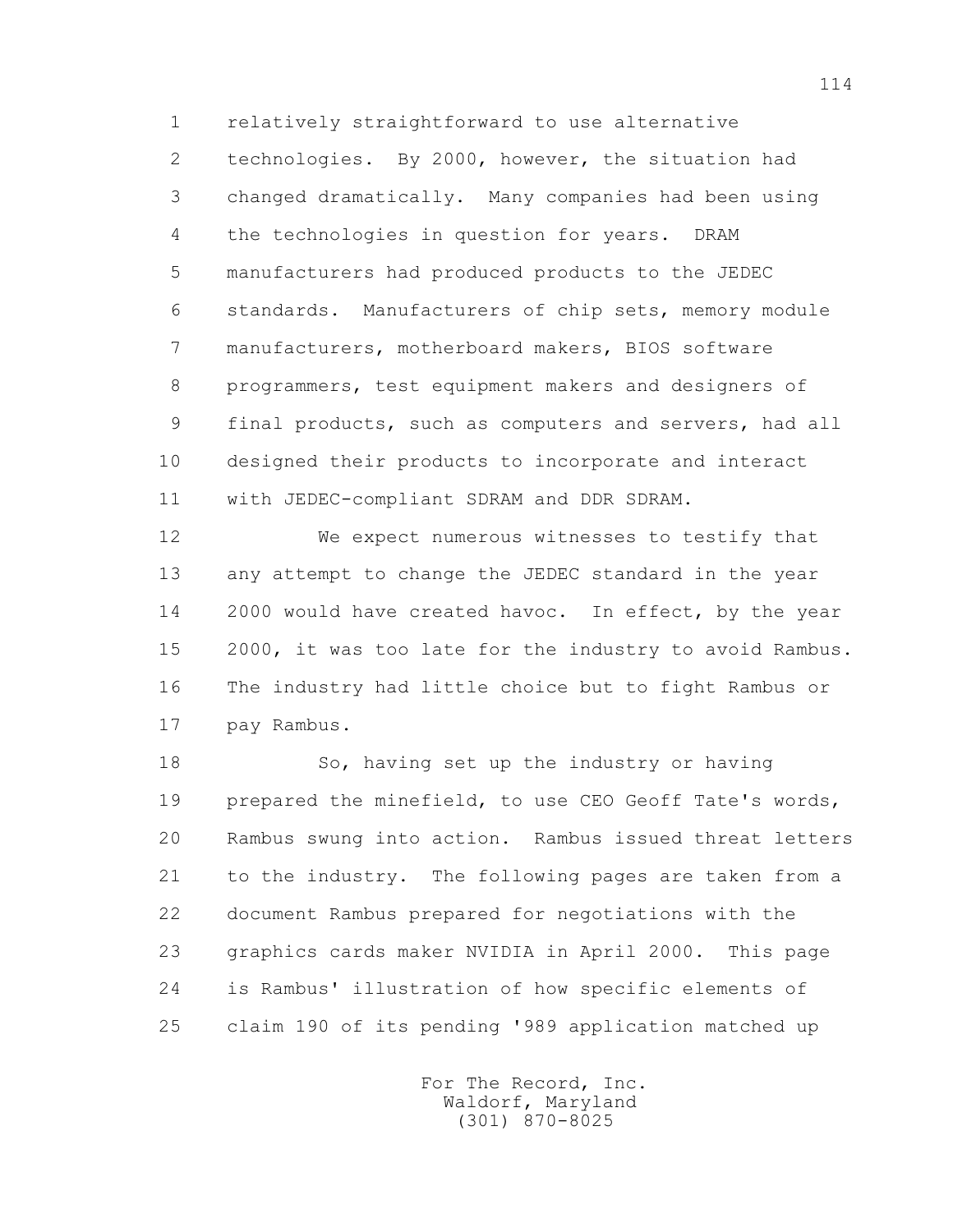1 against the programmable CAS latency feature in the 2 JEDEC DDR SDRAM data sheet.

 3 Similarly, the next page is Rambus' 4 illustration of how specific provisions of claim 11 of 5 its issued '214 patent covered the delay locked loop 6 circuitry found in JEDEC DDR SDRAM data sheet.

 7 Following receipt of similar threat letters, 8 most major industry players felt they had no choice but 9 to settle with Rambus and agree to pay royalties. The 10 lone hold-outs at this time are Infineon, Hynix, 11 formerly known as Hyundai, and Micron.

 12 If Rambus is correct, if its patents are valid 13 and JEDEC-compliant DRAMs infringe its patents, then 14 100 percent or virtually 100 percent of commodity DRAMs 15 sold today use Rambus technology. Rambus has already 16 demonstrated the classic indicia of monopoly power. 17 Rambus has demonstrated the power to set price. Rambus 18 has demonstrated the power to increase price. Rambus 19 has demonstrated the power to price-differentiate or to 20 charge different users different prices according to 21 Rambus' strategic plans.

 22 Rambus expects to have the power to exclude. 23 Rambus' internal documents reflect its plans. "The 24 Rambus policy on licensing, settling. Now, best terms. 25 Later, higher but still good. Fight, then settle, even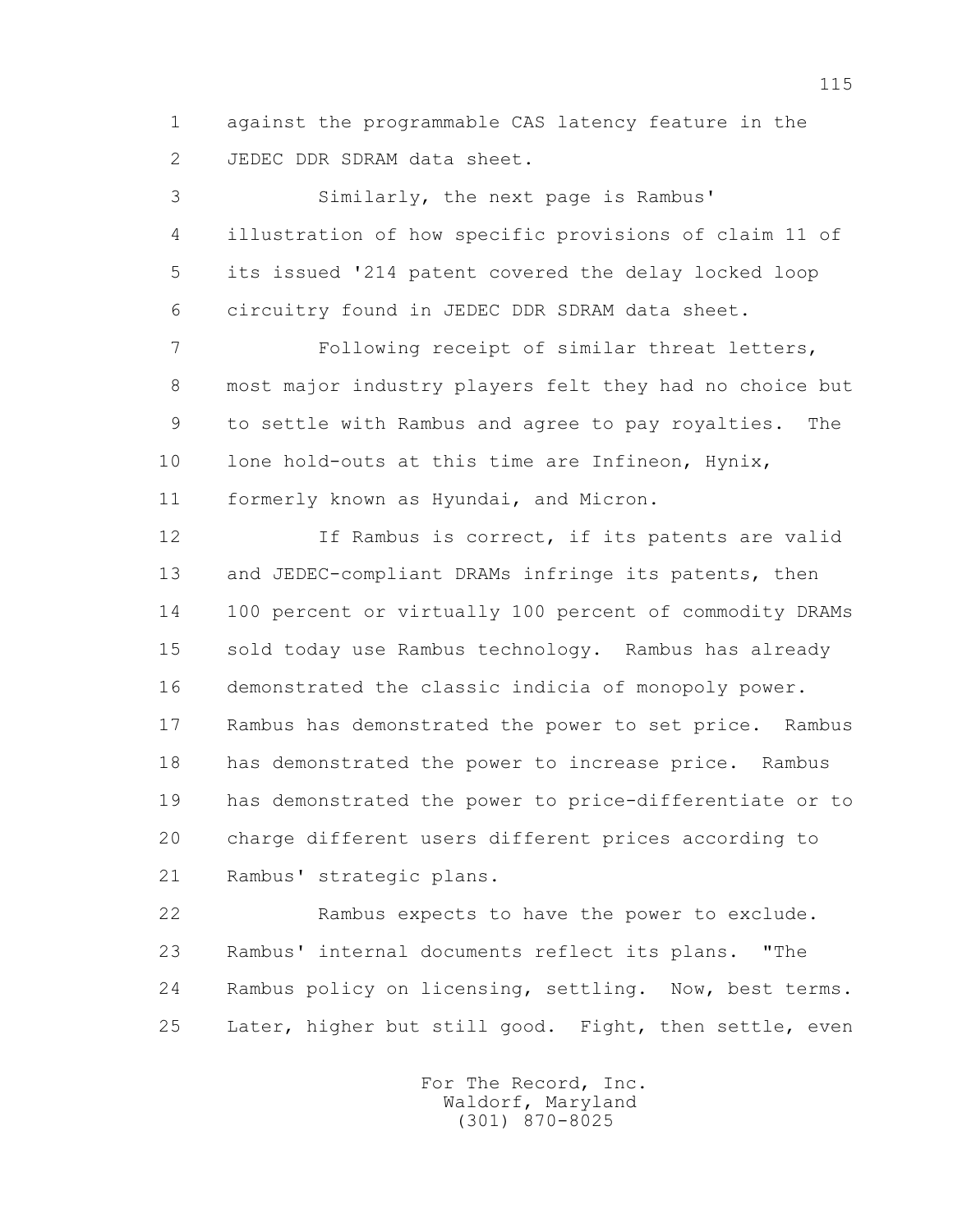1 higher terms. Until decision, no guarantee of a 2 license." Rambus plans to take full advantage of its 3 monopoly power.

 4 Another Rambus planning document states, "5 5 year objectives: All/90% plus DRAMs/controllers pay us 6 royalties. We are ratcheting up royalty rates over 7 time..."

8 A third business document, perhaps somewhat 9 over-optimistic in its financial forecast, nevertheless 10 states market share increases from 25 percent to 100 11 percent. Average royalty rate increasing from 1 12 percent to 5 percent. And total royalties measured in 13 the billions.

 14 Furthermore, it is clear that once entrenched, 15 there is no prospect of Rambus' monopoly power being 16 threatened or eroded.

 17 Another document states, "KR2001 Really Big 18 Picture Goals. 1, Solidify the Franchise. Collect 19 royalties on all DRAM and controllers forever."

 20 The question presented by this case, Your 21 Honor, is as follows: Is Rambus' course of conduct at 22 JEDEC and afterwards a legitimate way for a company to 23 obtain monopoly power over a supposedly open standard 24 that affects an enormous range of high-tech industries? 25 Or framed another way, is it reasonable to expect based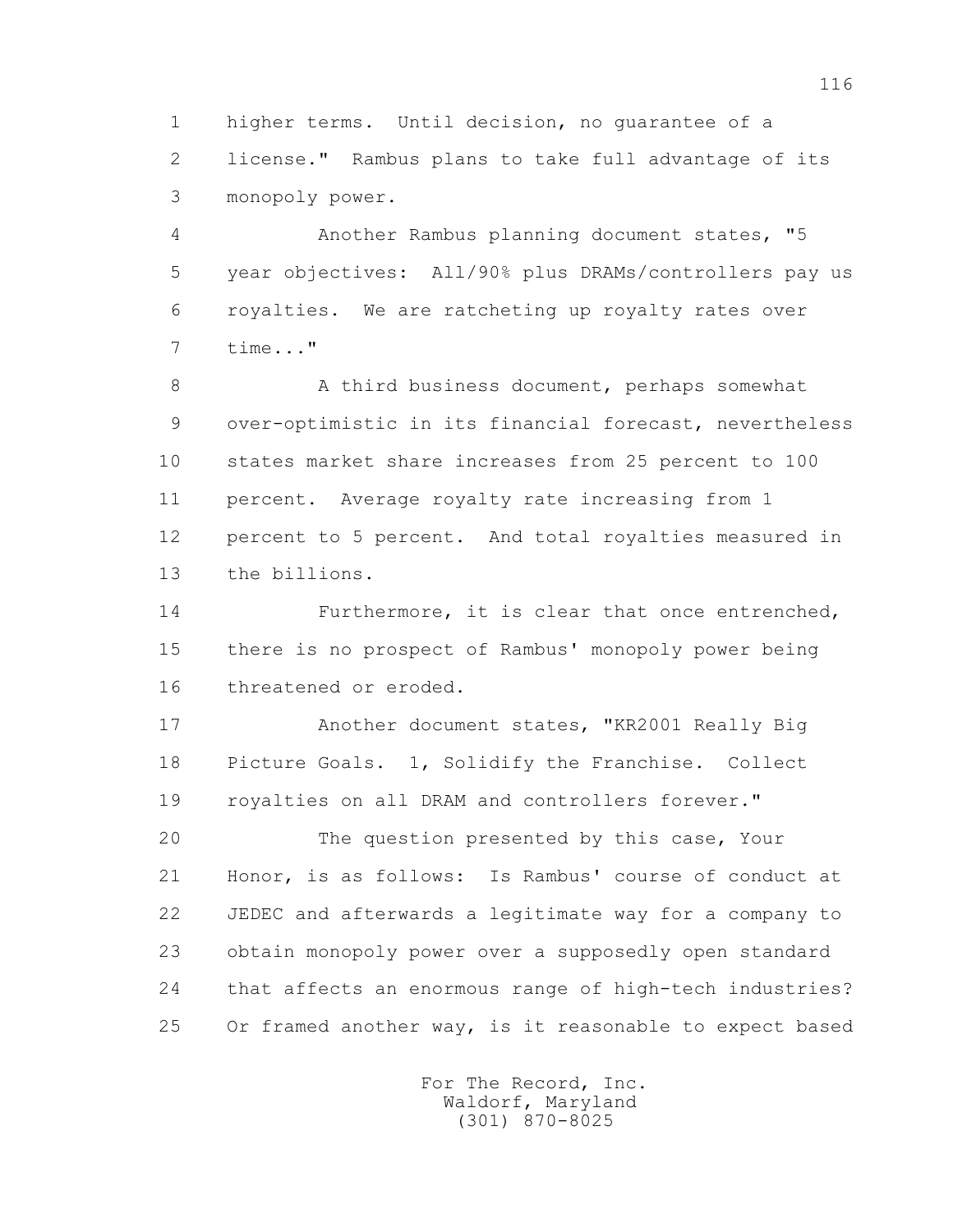1 on Rambus' course of conduct at JEDEC and afterwards, 2 that United States consumers should continue to pay 3 royalties on all DRAMs and controllers forever? We 4 submit, Your Honor, that it is not. 5 Your Honor, at this point, before I address the 6 question of remedies, I would like to briefly address 7 certain of Rambus' arguments. I would suggest, 8 however, if you are interested in taking a break this 9 morning, this might be an appropriate place to take a 10 break. 11 JUDGE McGUIRE: Yeah, that's fine with me, 12 Counsel. 13 Any opposition to that? 14 MR. STONE: No, Your Honor. 15 JUDGE McGUIRE: How much time, five minutes? 16 Ten minutes? 17 MR. OLIVER: That would be fine, Your Honor. 18 JUDGE McGUIRE: We are off the record for a 19 ten-minute break. 20 (A brief recess was taken.) 21 JUDGE McGUIRE: On the record again. 22 Okay, Mr. Oliver, you may proceed with your 23 opening statement. 24 MR. OLIVER: Thank you, Your Honor. 25 Before I address the last of our questions, the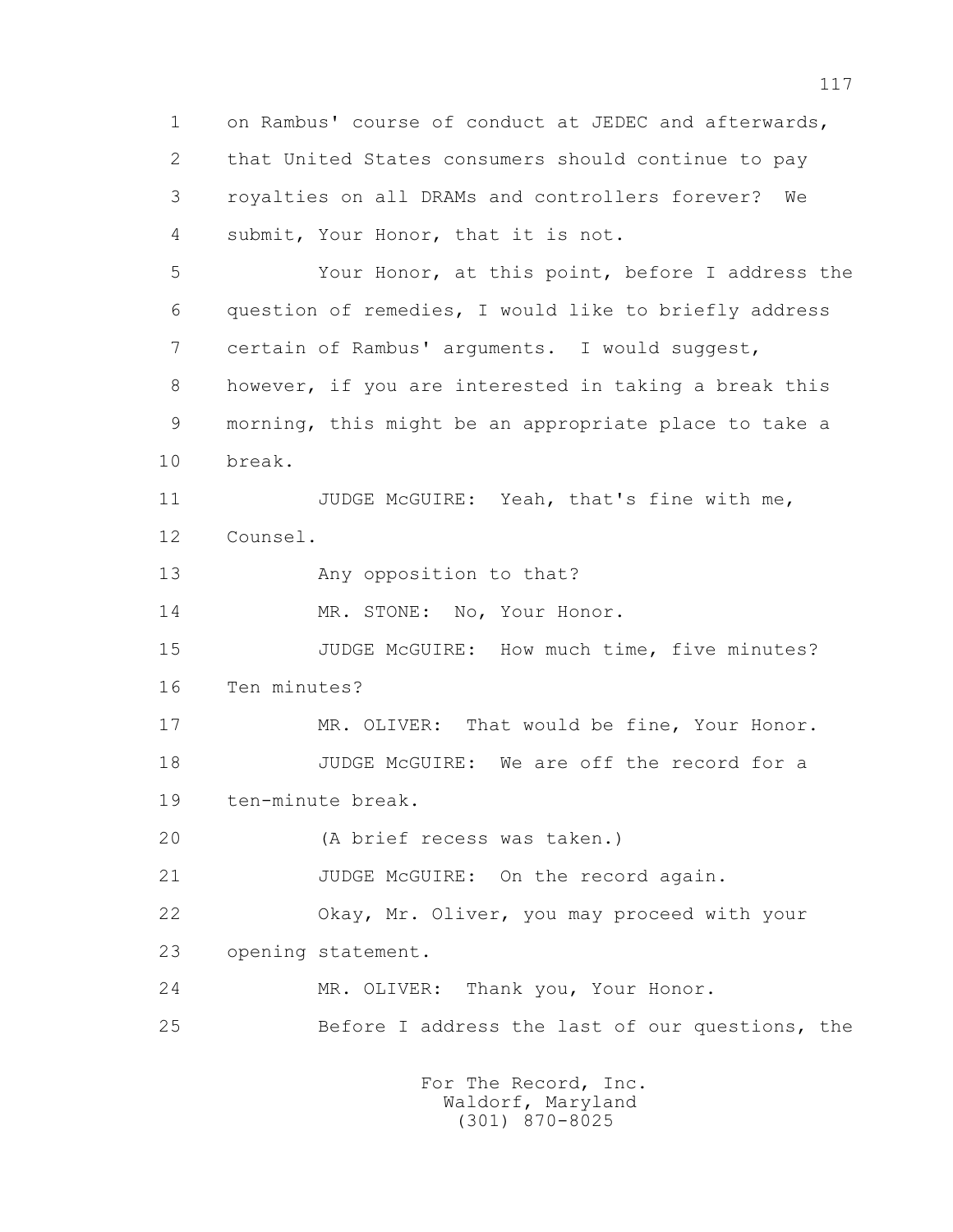1 issue of remedies, Your Honor, I would like to address 2 a few of the arguments we anticipate you will be 3 hearing from Rambus. I don't intend to address all of 4 Rambus' arguments. After all, Rambus makes a lot of 5 them.

 6 As a general comment, though, let me just echo 7 Mr. Royall's observation earlier. What you are likely 8 to hear is, unfortunately, long on narrow 9 technicalities and short on acceptance of 10 responsibility.

 11 First, Rambus argues, of course, that Rambus 12 cannot have violated the antitrust laws unless it 13 committed a technical violation of JEDEC's written 14 rules, narrowly interpreted. For all of the reasons 15 set forth in our pretrial brief, this is simply wrong. 16 Whether United States consumers are forced to pay 17 Rambus' monopolistic royalty rates do not depend on 18 whether JEDEC inadvertently left a loop hole in its 19 written explanation of its disclosure policy.

 20 Nevertheless, even if a decision were to be 21 based solely on JEDEC's specific written disclosure 22 policy, narrowly interpreted, that disclosure policy is 23 more than sufficiently clear to support a specific duty 24 to disclose.

25 Having said this though, Your Honor, let me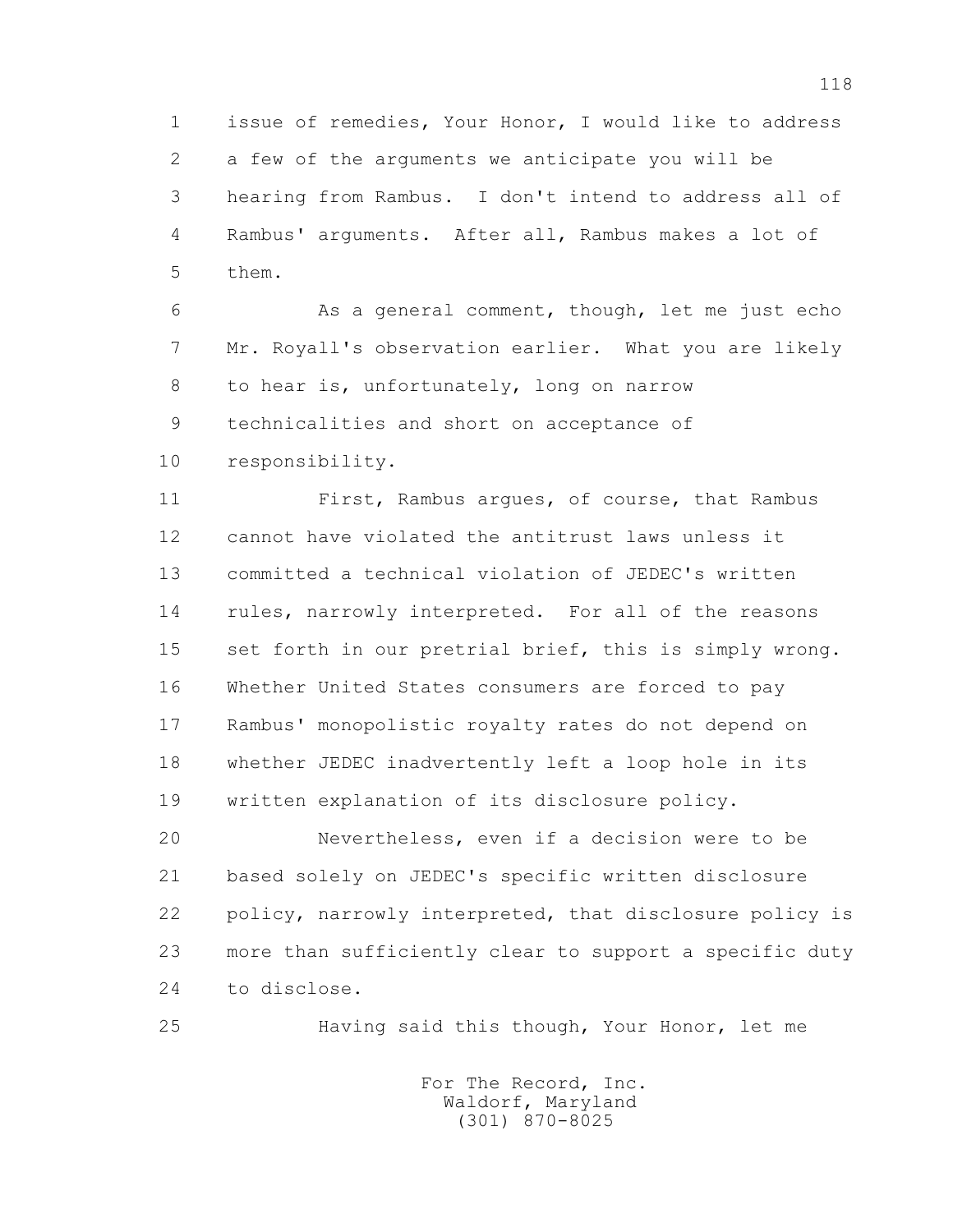1 pause and ask, was the JEDEC disclosure policy 2 articulated as clearly as it possibly could have been 3 in all the EIA and JEDEC documents? Of course, Your 4 Honor, the answer is no. With 20/20 hindsight, we can 5 see that JEDEC's various statements of its disclosure 6 policy were not perfect, and indeed, let me assure you, 7 Your Honor, we wish they had been better, but the 8 relevant question, Your Honor, is not whether JEDEC's 9 statements of its policy were perfect, but rather, 10 whether they were sufficient to impose an obligation on 11 members not to use patents or patent applications to 12 attempt to monopolize a JEDEC standard without 13 disclosing the existence of the patents or applications 14 at issue. We think, Your Honor, that you will find the 15 JEDEC disclosure policy more than meets this test.

 16 Rambus will also argue that other JEDEC members 17 did not fulfill their disclosure obligations. We 18 expect Rambus to go to considerable lengths to try to 19 embarrass individual witnesses with respect to any 20 possibly relevant patents or applications that they or 21 the companies might not have disclosed at JEDEC. In 22 effect, Rambus will try to put others here on trial. 23 Rambus, however, misses the fundamental point. 24 Are all members of JEDEC perfect? No, of course not. 25 Did all members of JEDEC always disclose every relevant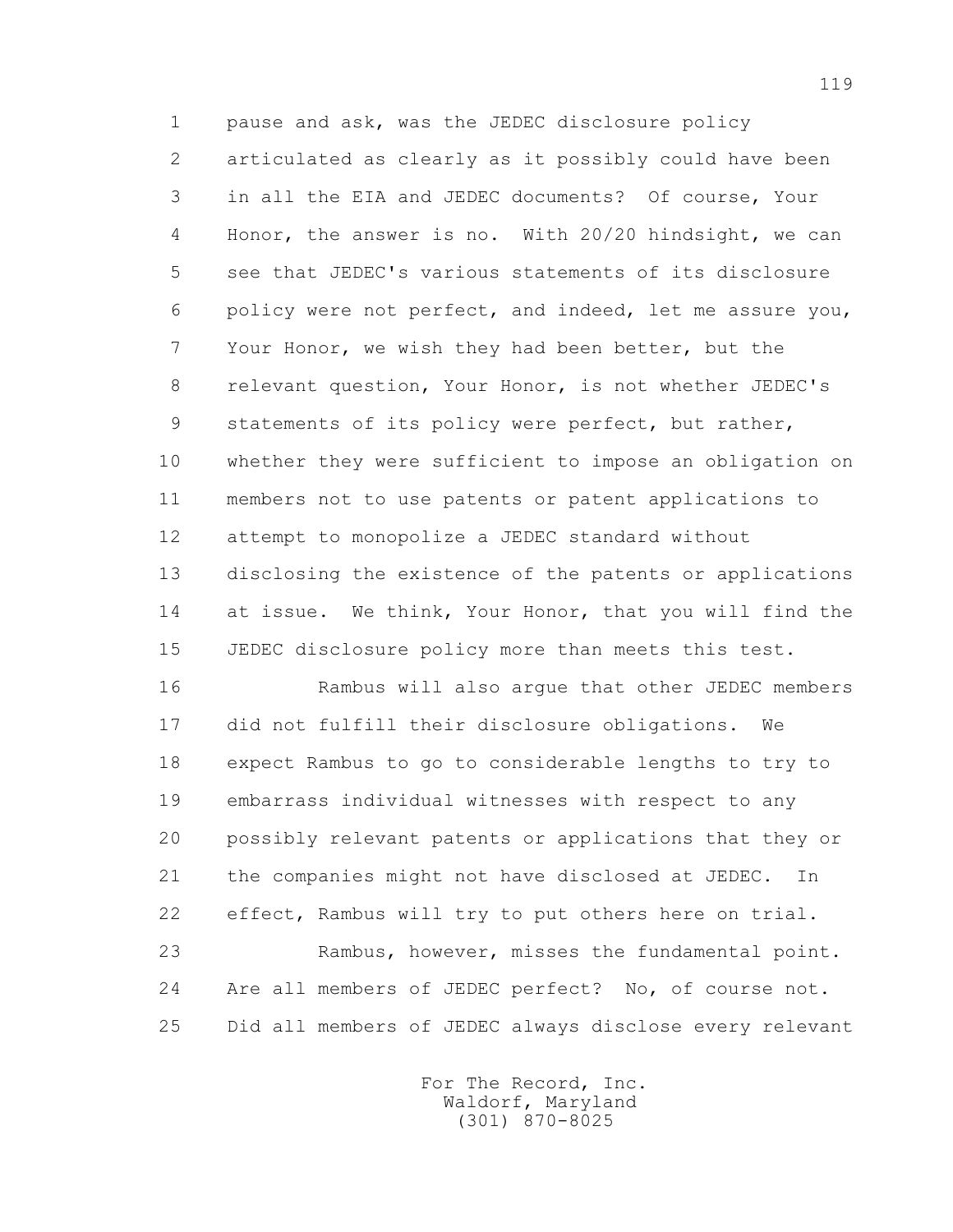1 patent and patent application? No, they didn't.

 2 You'll hear about a few companies that did not disclose 3 certain applications or patents because they had no 4 intention of ever enforcing them. In effect, they were 5 purely defensive patents.

 6 You may also hear about other companies that 7 didn't disclose certain patents or applications for 8 unknown reasons after which the patent holders decided 9 they could not in good faith enforce their patents. 10 Were these technical violations of the JEDEC disclosure 11 policy? Yeah, they probably were. Did these companies 12 violate the fundamental purposes of JEDEC or the EIA 13 Legal Guide's basic rules? No, these companies did 14 not. They did not interfere with open standards nor 15 did they hinder market access.

 16 We are not aware of any other JEDEC members 17 that obtained monopoly power by intentionally refusing 18 to disclose relevant patents and patent applications 19 and then asserting those patents over the standards. 20 More directly to the point, however, Your Honor, even 21 if Rambus could identify examples of companies 22 intentionally failing to disclose relevant patents and 23 then subsequently suing companies over the standard, 24 does that excuse Rambus' conduct?

25 Would another company's violation of the United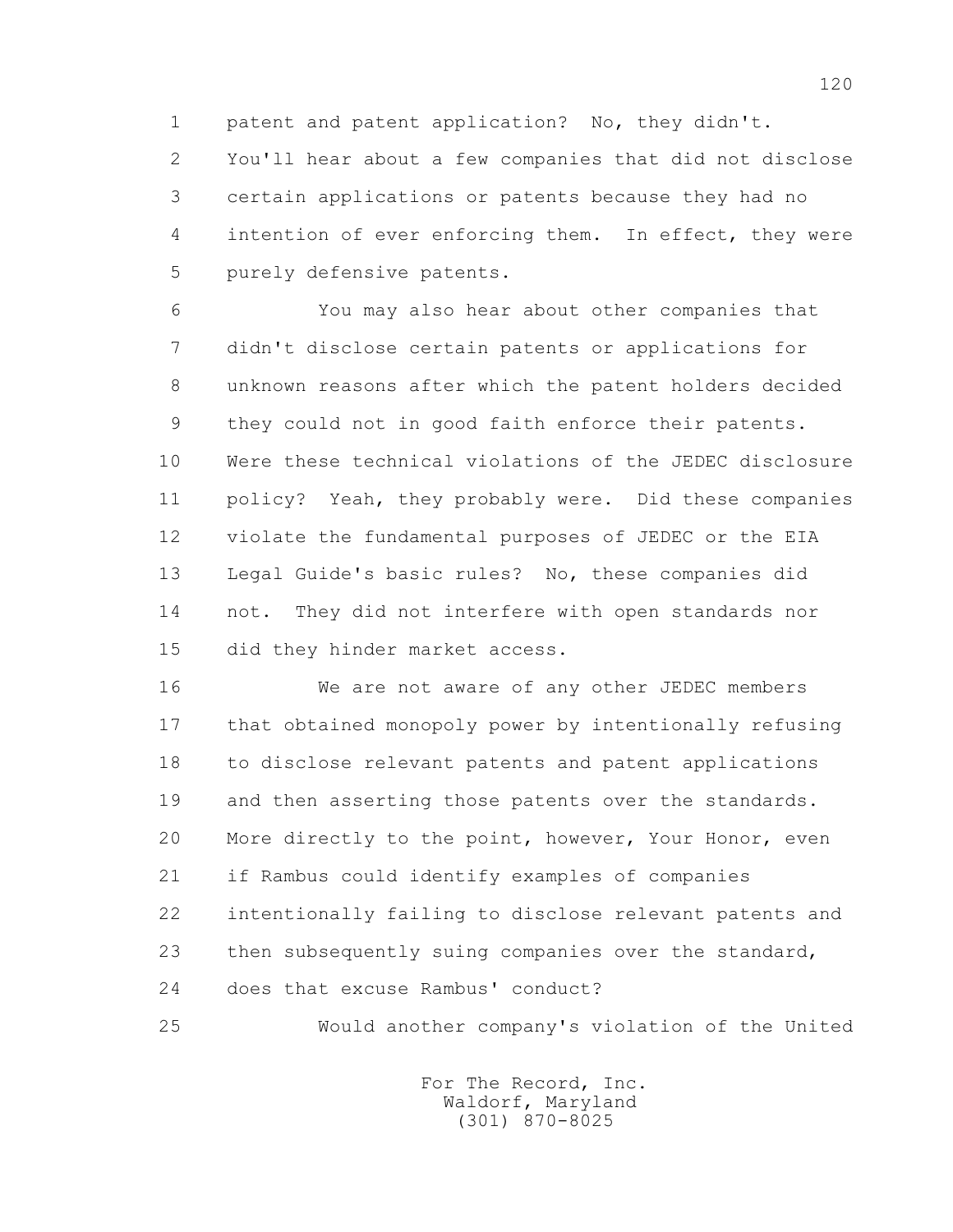1 States antitrust laws justify U.S. consumers having to 2 foot the bill for hundreds of millions, possibly 3 billions of dollars of Rambus' royalty charges? 4 Absolutely not. Rambus cannot justify its conduct or 5 the resulting cost imposed on United States consumers 6 by pointing at the unrelated conduct of other 7 companies.

 8 Next, Your Honor, we expect Rambus to argue 9 vigorously and repeatedly that it had no pending patent 10 applications with claims covering the JEDEC standard. 11 Please note, however, Your Honor, the number of 12 assumptions that Rambus builds into this deliberately 13 loaded statement.

 14 First, Rambus ignores any obligation arising 15 from any source other than JEDEC's specific written 16 disclosure obligation. Thus, Rambus' argument takes 17 absolutely no consideration of obligations arising out 18 of JEDEC's fundamental purpose of open standards or the 19 EIA Legal Guide's basic rules against standard-setting 20 programs that restrict competition or exclude 21 competitors from the market.

 22 Second, Rambus simply dismisses out of hand its 23 own belief at the time it was a JEDEC member; however, 24 we expect that Rambus' position will be contradicted by 25 the testimony of witnesses that the JEDEC disclosure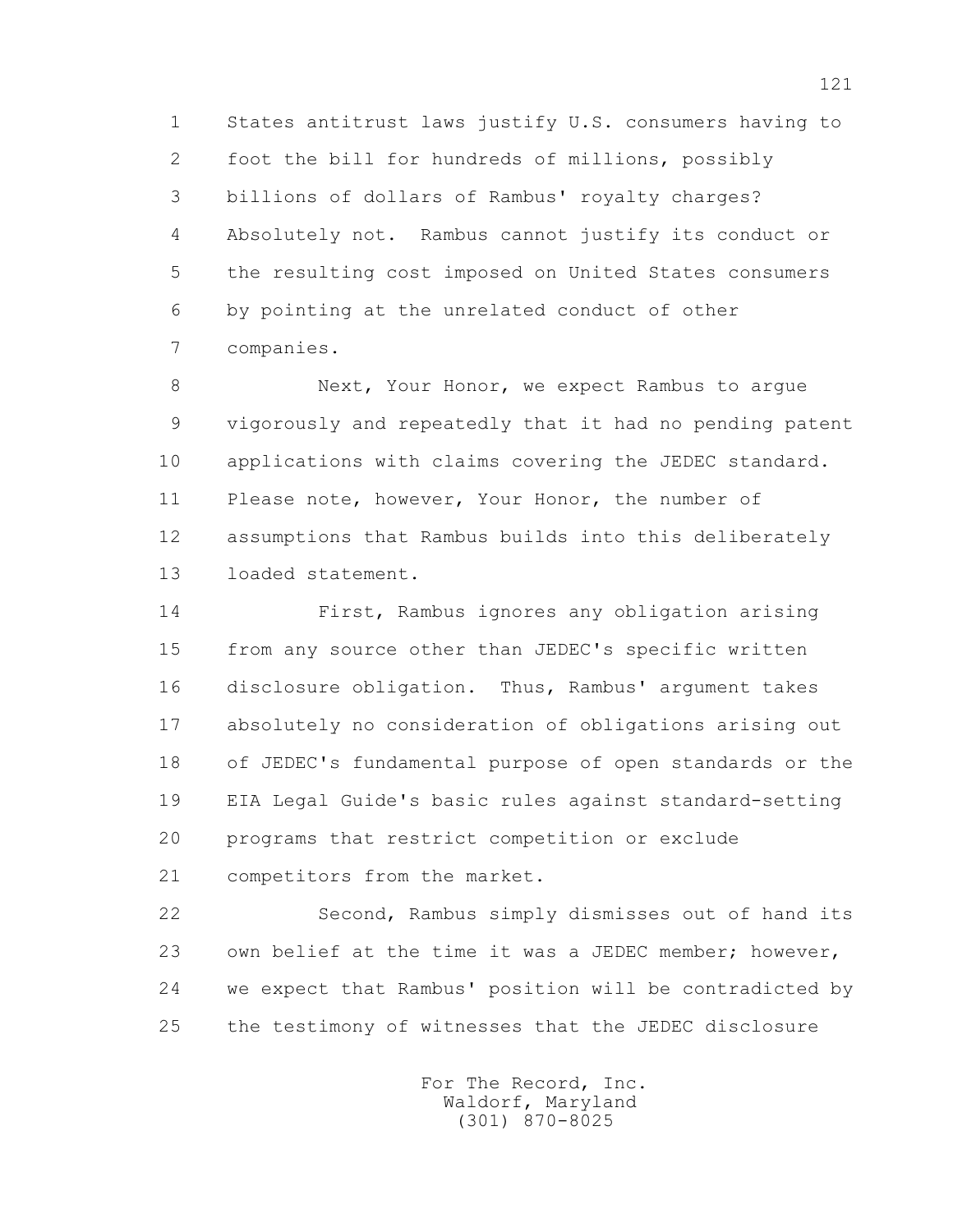1 obligation was driven by belief and a member's 2 disclosure obligation depended on that member's 3 understanding of its patent rights, not on some 4 technically detailed, after-the-fact analysis by a 5 patent.

 6 Third, Your Honor, even if one were to focus 7 solely on the narrowest interpretation of the written 8 JEDEC disclosure rules, Rambus' argument relies on a 9 gross distortion of the plain language of that 10 obligation. Allow me to demonstrate.

 11 One might ask, what about Rambus' various 12 pending patent applications during the time that it was 13 a member of JEDEC that could have been amended and that 14 Rambus was, in fact, trying to amend to add claims to 15 cover JEDEC work? We didn't have to disclose those, 16 says Rambus. When the disclosure policy says pending 17 patents, it really means pending patents containing 18 claims, and those applications didn't have any relevant 19 claims. Yet.

 20 Well, one might ask, what about Rambus' 21 amendment to its '651 patent application filed in June 22 1993, which added claims intended to cover JEDEC work 23 on programmable CAS latency? No, no, that doesn't 24 count, says Rambus, because our lawyer got the claims 25 wrong. Even when the disclosure policy says "might be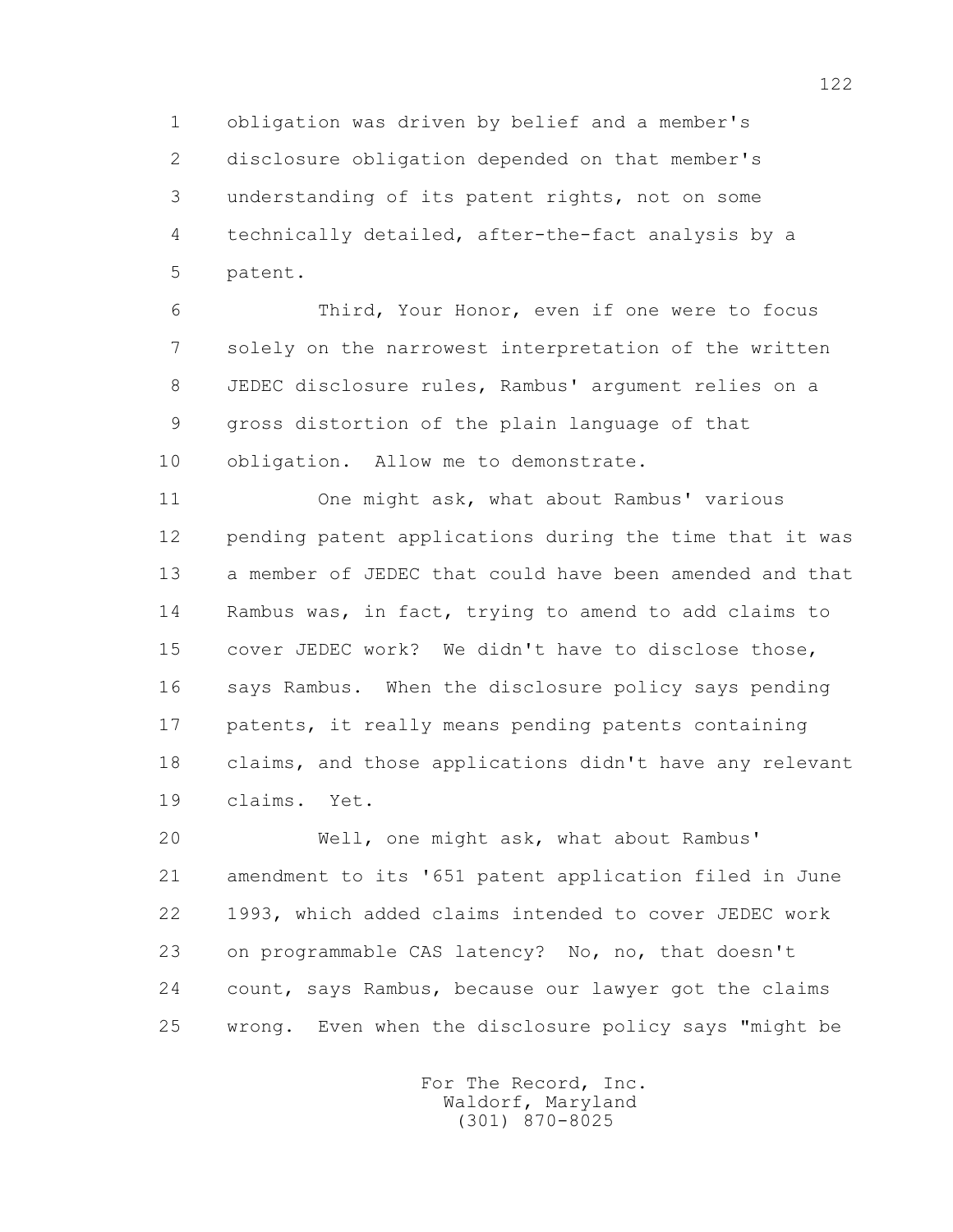1 involved in," it really means covering, and the claims 2 in the '651 application didn't cover JEDEC's ongoing 3 work, because Rambus' lawyer got the claim wrong.

 4 Well, what about Rambus' '692 application 5 containing claims covering use of on-chip PLL/DLL, and 6 what about Rambus' '646 application, and what about its 7 '327 patent containing claims covering use of dual edge 8 clock technology? The claims in those applications 9 would have covered proposals being presented at JEDEC 10 at the time. No, those don't count either, says 11 Rambus, because the ongoing JEDEC work wasn't formal 12 work. When the disclosure policy says "the work they 13 are undertaking," that doesn't refer to just any 14 standard-setting work at JEDEC. It refers to formal 15 standard-setting work, and the standard-setting work 16 directed toward the future SDRAM standard didn't become 17 formal until it was given its final name of double data 18 rate SDRAM standard.

 19 Your Honor, you'll hear many witnesses testify 20 that the JEDEC disclosure policy was precisely what the 21 JEDEC manual said it was, not Rambus' creative revision 22 of the manual. But Your Honor, even if you were to 23 accept all of these arguments from Rambus, even if one 24 disregarded all obligations arising from JEDEC's 25 fundamental purposes or from the legal guides, even if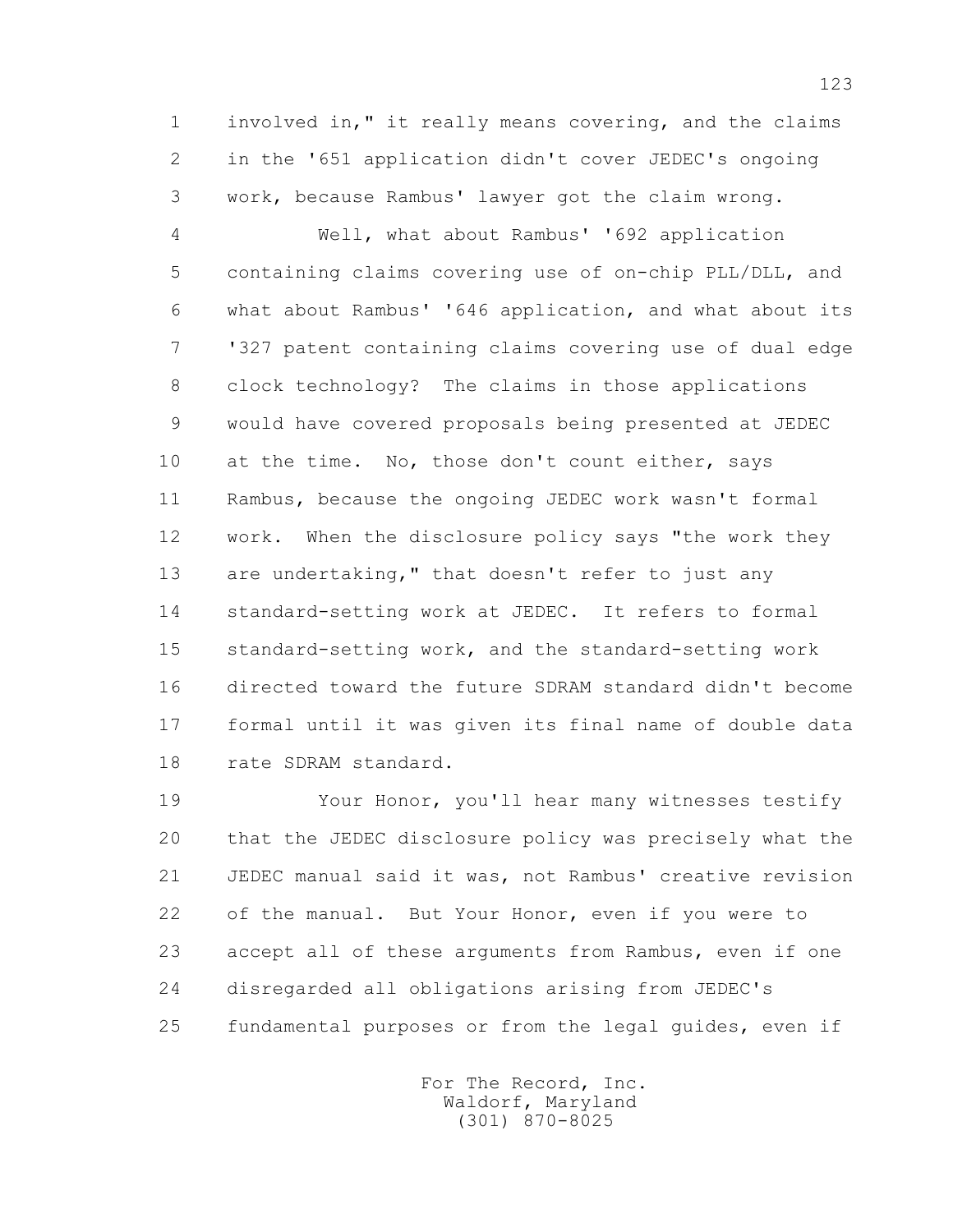1 one rejected witness testimony that the JEDEC

2 disclosure obligation was triggered by belief, and even 3 if one accepted all of these revisions by Rambus to the 4 JEDEC disclosure policy, even then we can still show 5 that Rambus had pending patent applications containing 6 claims that could have covered a formal JEDEC standard.

 7 Our technical expert, Professor Bruce Jacob, 8 and our patent expert, Mr. Mark Nussbaum, will testify 9 that the amendments to Rambus' '961 application, filed 10 in January 1995, and the amendments to Rambus' '490 11 application, filed in June 1995, contained claims that 12 reasonably could have covered programmable CAS latency 13 and programmable burst length as used in JEDEC's SDRAM 14 standard and therefore should have been disclosed.

 15 Third, Your Honor, Rambus will also try to 16 argue that it disclosed its relevant patent 17 information. Well, not exactly that it disclosed to 18 JEDEC, but rather, it disclosed some information 19 privately to some other people at selected companies 20 under nondisclosure agreement, and the European Patent 21 Office made its initial application available, and some 22 JEDEC members obtained a copy of that. And in 23 addition, that Rambus disclosed at JEDEC its '703 24 patent, although the evidence will show that the claims 25 in the '703 patent were entirely unrelated to the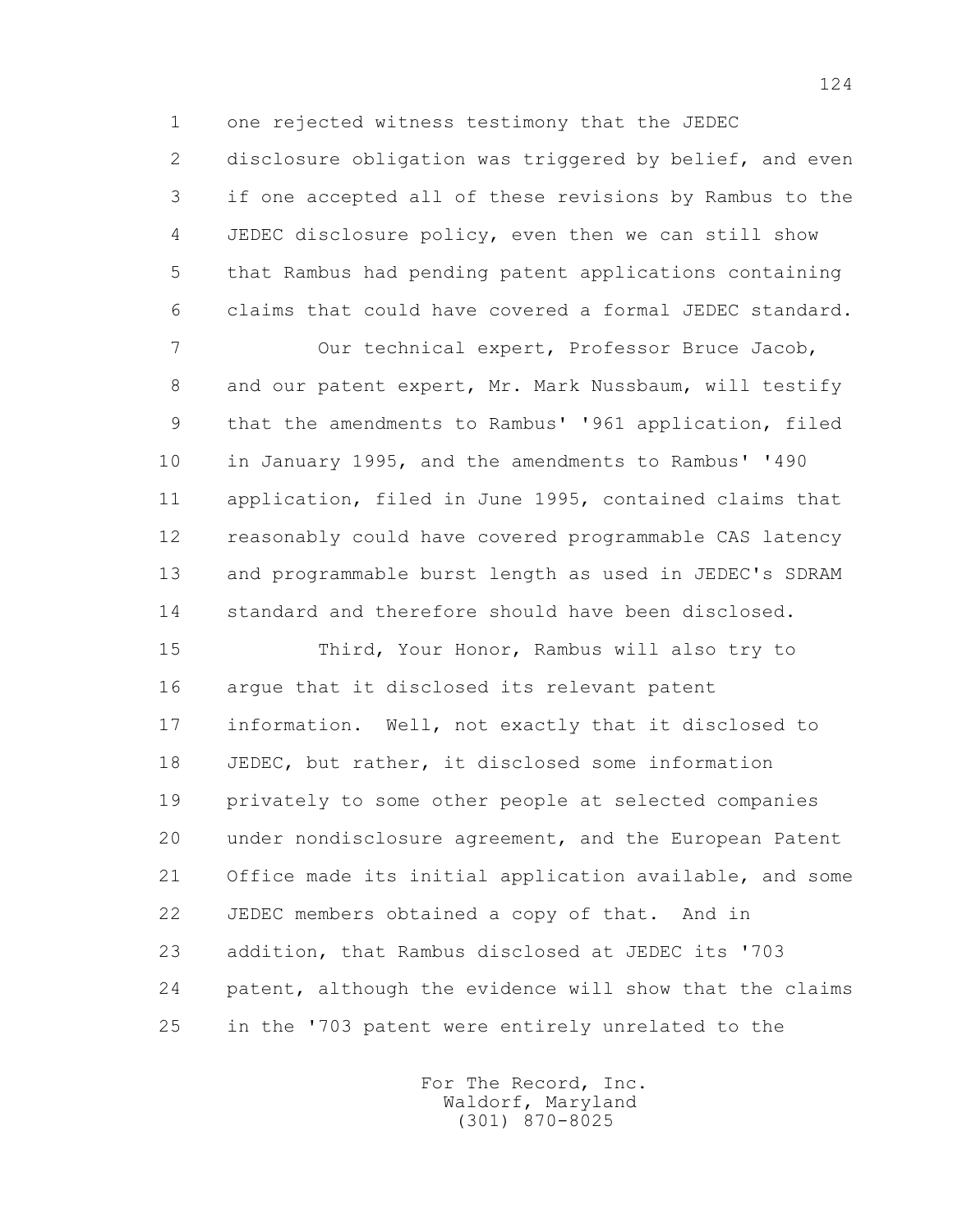1 ongoing work of JEDEC.

 2 Rambus then argues that, based on this 3 information, JEDEC members should have been able to 4 figure out for themselves that Rambus could file claims 5 for the four technologies in question and that Rambus 6 would, in fact, pursue such claims.

 7 Now, Rambus will show that a number of 8 companies knew that Rambus had patent applications 9 pending. The fundamental issue, however, is that the 10 JEDEC members did not know the scope of Rambus' 11 potential patent rights, and let me explain.

 12 The reason is that Rambus had a revolutionary 13 new architecture that was radically different from the 14 DRAM technology. You will hear testimony that the 15 Rambus architecture, shown on the right-hand side of 16 this screen in this Rambus document, was a so-called 17 narrow bus architecture as opposed to the traditional 18 wide bus architecture shown on the right side of the 19 screen. The Rambus architecture was multiplexed, 20 meaning that each bus line carried multiple types of 21 information, as opposed to the traditional bus line 22 dedicated to specific types of information.

 23 Furthermore, the Rambus system was packetized, 24 meaning that information traveled in packets, which 25 again was very different from the traditional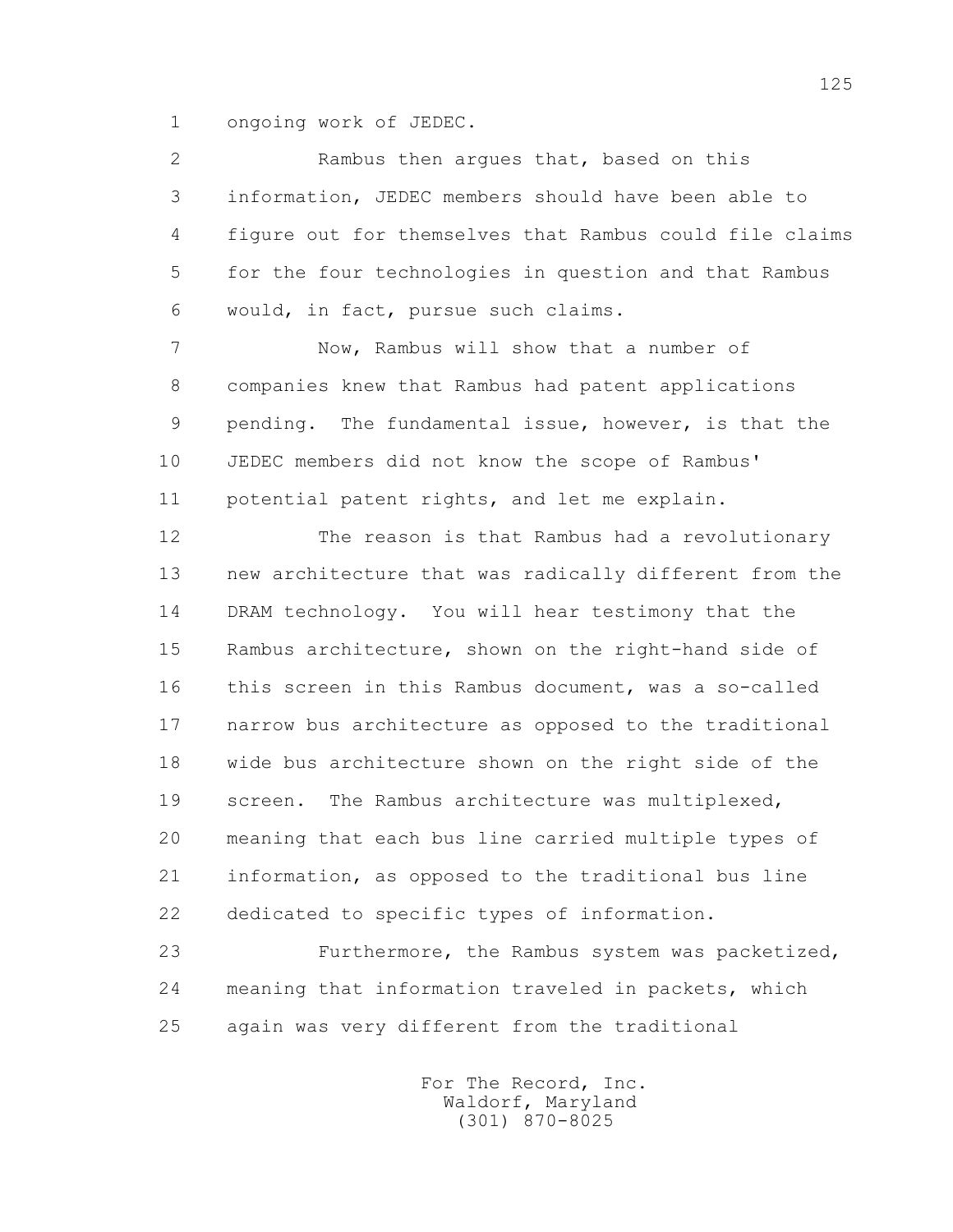1 architecture.

 2 The diagram on the screen from one of the 3 documents that Rambus used to explain its technologies 4 to other companies demonstrates the contrast between a 5 narrow bus, multiplexed, packetized Rambus architecture 6 on the right-hand side of screen and the traditional 7 wide bus architecture being pursued by JEDEC on the 8 left. As a result, many companies understood that 9 Rambus had patent applications with claims covering 10 aspects of its narrow bus, multiplexed, packetized 11 system, but what most companies did not understand and 12 what Rambus deliberately sought to conceal was that it 13 was also pursuing claims that would cover technologies 14 used in a traditional wide bus architecture that was 15 the subject of ongoing JEDEC work as shown on the 16 left-hand side of that screen.

 17 Well, did any companies have any questions 18 about the scope of Rambus' potential patent rights? 19 Yes, they did. A few companies had heard marketplace 20 rumors that Rambus might have patent rights that would 21 extend to certain technologies used in wide bus 22 architecture. A few individuals even tried to consider 23 prior art when trying to figure out what technologies 24 Rambus might be able to claim.

25 As Mr. Royall explained earlier, a number of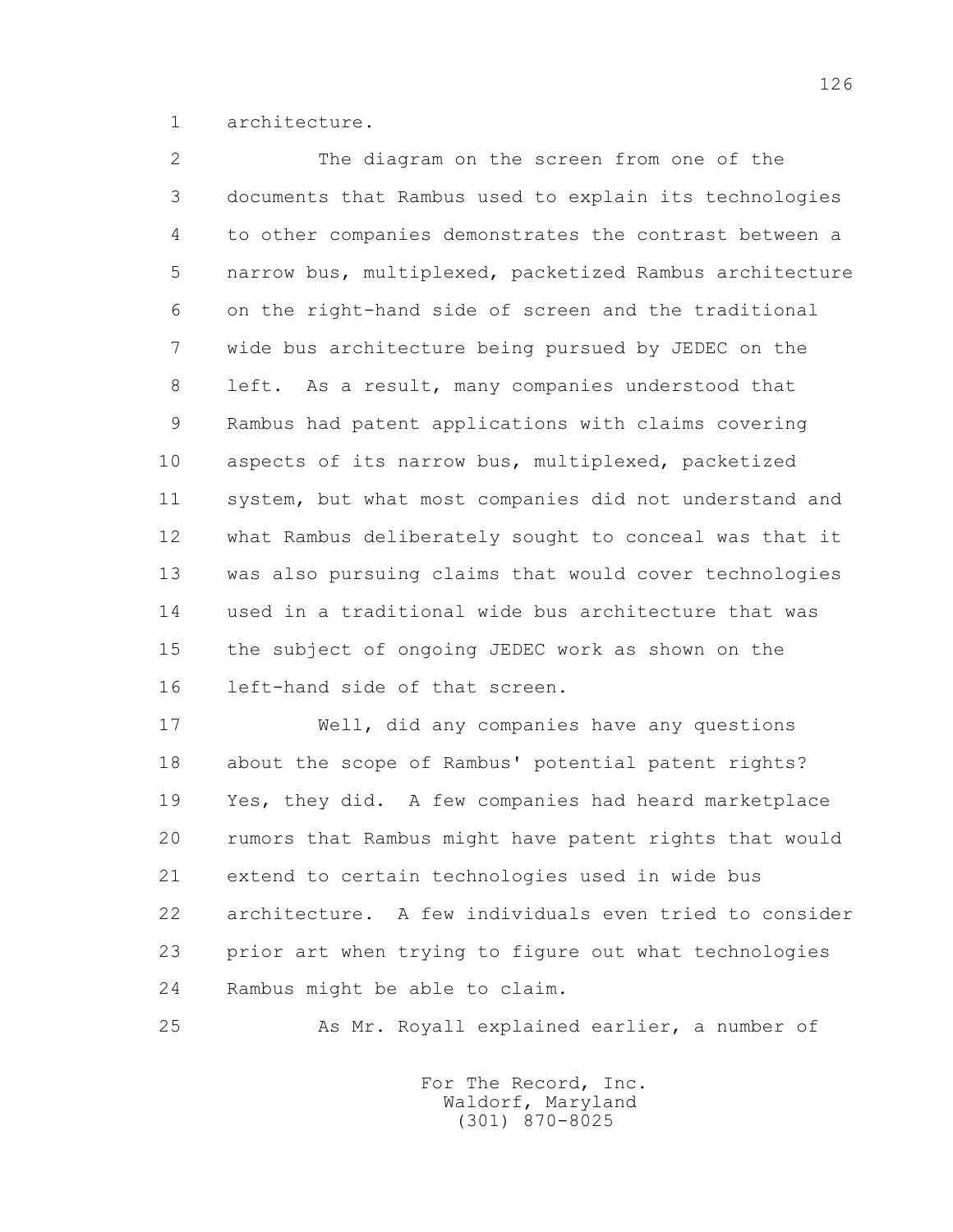1 companies even asked Rambus, but Rambus still never 2 disclosed. Rambus will nevertheless argue that these 3 few companies did not exercise proper due diligence in 4 trying to determine the full scope of Rambus' patent 5 rights.

 6 And again, Your Honor, with the benefit of 7 20/20 hindsight, we can say that absolutely, we wish 8 that the few companies who questioned their suspicions 9 about possible Rambus patent rights had done more to 10 try to follow up, but the fundamental point, Your 11 Honor, as Mr. Royall explained earlier, is that these 12 companies should not have had to grope around in the 13 dark trying to figure out for themselves what patent 14 rights Rambus might have been able to obtain.

 15 The entire purpose of the JEDEC disclosure 16 policy was to impose the disclosure obligation on the 17 patent holder, precisely because that company alone has 18 the information to provide an accurate answer.

 19 Even if one were to find, however, that a small 20 number of companies did not act as diligently as they 21 should have in response to questions about the scope of 22 Rambus' patent rights, that does not affect the issue 23 of whether Rambus committed an antitrust violation. 24 You will hear testimony that JEDEC works by 25 consensus when possible and that in any event nothing

> For The Record, Inc. Waldorf, Maryland (301) 870-8025

127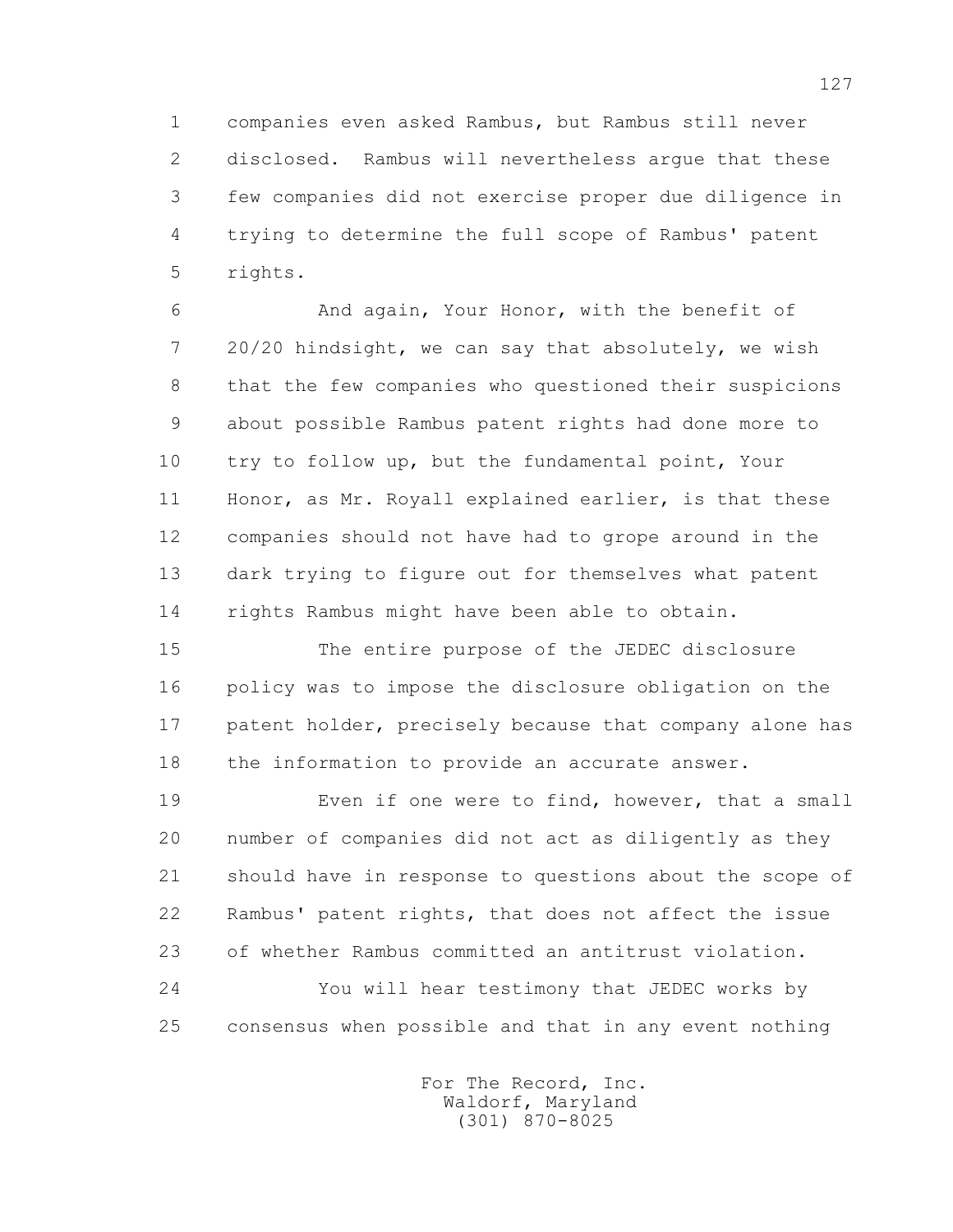1 is passed without at least a two-thirds majority. 2 Furthermore, a proposal is not adopted as part of a 3 standard if even a significant minority of the 4 companies oppose it, and even a single company can 5 block a proposal on patent-related grounds.

 6 What this means is if even a small number of 7 JEDEC members were not aware of Rambus' potential 8 patent rights, that small number of companies would 9 have been sufficient to block JEDEC from incorporating 10 the technologies in question into the standard had 11 Rambus properly disclosed.

 12 In other words, even if Rambus can establish 13 that certain companies had full, complete and perfect 14 knowledge of the scope of Rambus' patent rights, which 15 clearly was not the case, that evidence makes no 16 difference in this case unless Rambus can show that 17 such knowledge was widely shared throughout JEDEC, and 18 we submit, Your Honor, that the evidence will not come 19 close to supporting this.

 20 In sum, Rambus' argument that a small number of 21 companies had some suspicion that Rambus' patent rights 22 might extend to certain technologies used in a wide bus 23 architecture does not serve to relieve Rambus of 24 liability for failing to disclose at JEDEC.

25 Finally, Your Honor, I would like to turn to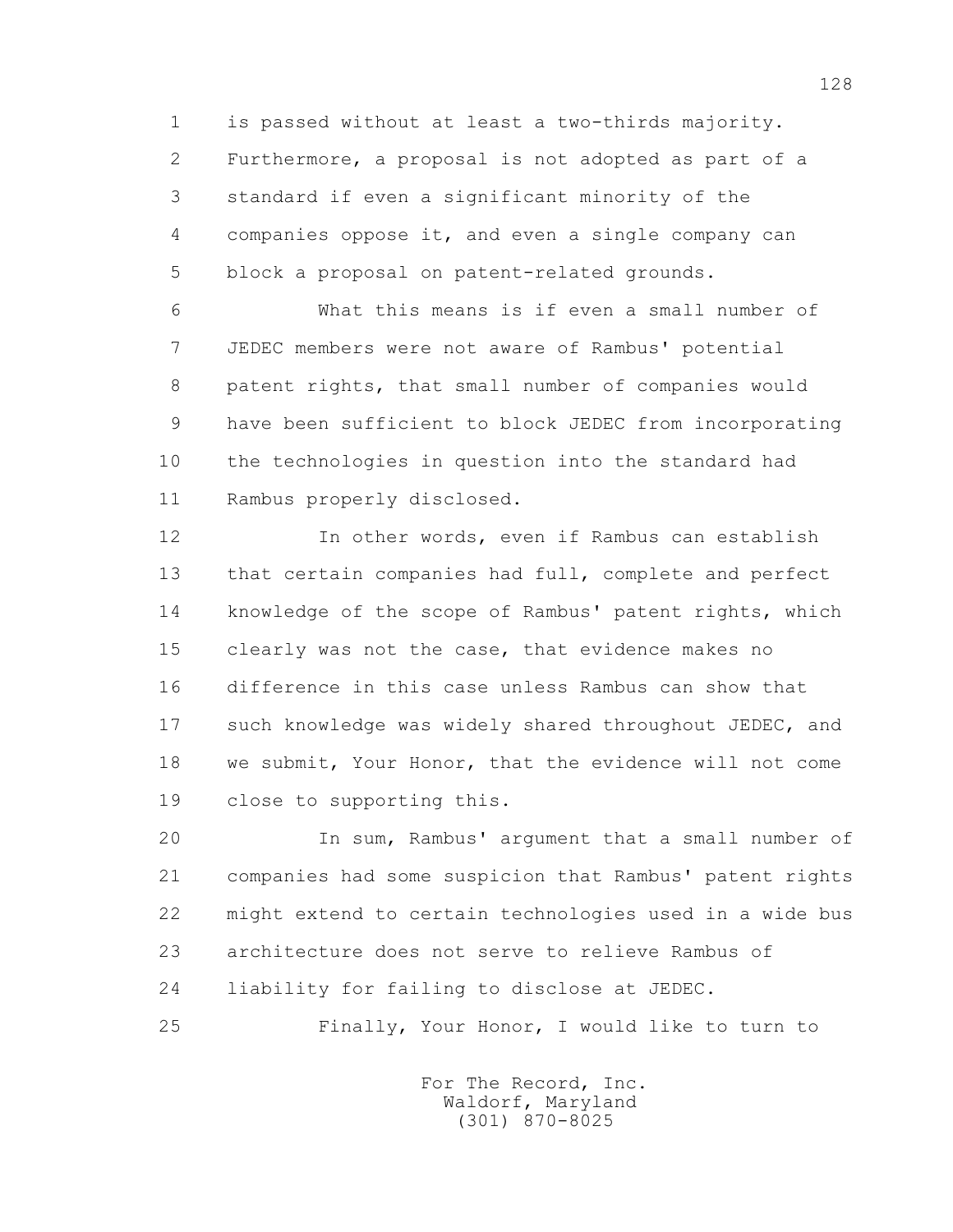1 the last of the questions posed this morning by Mr. 2 Royall. What can and should be done about Rambus' 3 conduct now?

 4 The relief imposed in this case, Your Honor, as 5 set forth in the Commission's notice of contemplated 6 relief, must be sufficiently broad to remedy the 7 anti-competitive consequences of the conduct at issue. 8 The proposed remedy set out in the Commission's notice 9 of contemplated relief is required here for a number of 10 reasons.

 11 First, the effects are not limited to the 12 United States, and effects in foreign countries impact 13 the United States consumers. Witnesses will testify 14 that a significant volume of SDRAMs are manufactured 15 abroad and imported into the United States, that many 16 SDRAMs are imported or re-imported into the United 17 States after being incorporated into final products, 18 and many SDRAMs and products incorporating SDRAMs are 19 manufactured in the United States and exported to other 20 countries.

 21 If Rambus is able to enforce patents against 22 the manufacture, sale or use of SDRAMs in foreign 23 countries, it could have a significant impact on the 24 price of both SDRAMs and products containing SDRAMs in 25 the United States. And Rambus is actively trying to do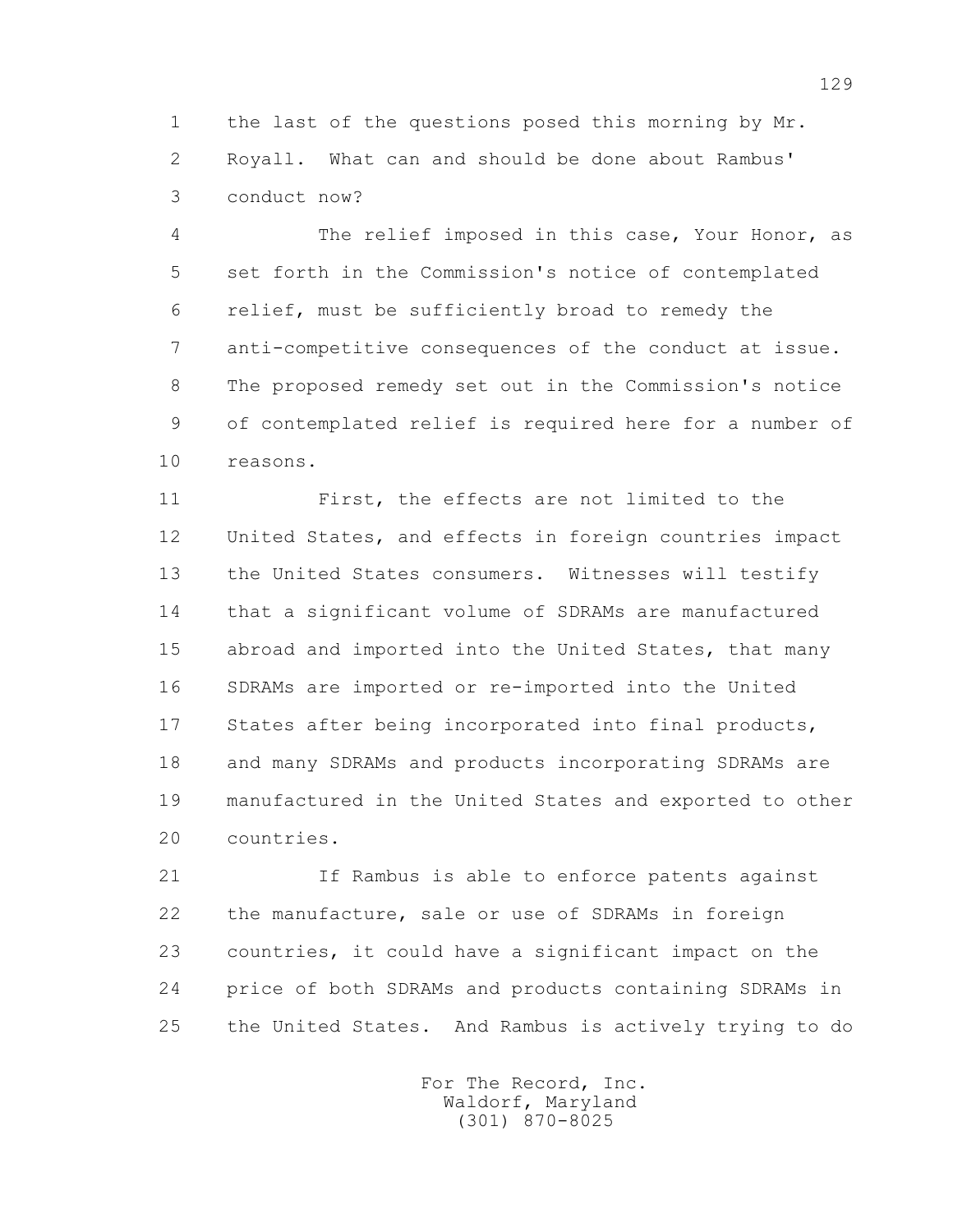1 exactly that.

 2 Rambus has patents similar to its U.S. patents 3 in most of the important technology centers of the 4 world. Rambus has sued other companies for 5 infringement of these patents in a number of foreign 6 countries. Furthermore, Rambus views these foreign 7 lawsuits as equally important to its ability to secure 8 its monopoly position.

 9 Indeed, after the adverse result in the 10 Infineon trial, Rambus announced, "While the Virginia 11 case against Infineon involves only four Rambus U.S. 12 patents, there are a dozen U.S. and European patents 13 involved in other infringement cases pending against 14 Infineon, Hyundai and Micron. Rambus intends to pursue 15 all these cases vigorously, including a trial against 16 Infineon in Germany currently scheduled for May 18."

 17 Your Honor, there is another reason why a broad 18 remedy is necessary in this case. In the same press 19 release that we just looked at issued by Rambus after 20 the results of the Infineon trial, Rambus also stated, 21 "In addition, Rambus holds newly issued U.S. and 22 European patents covering Rambus inventions used by 23 SDRAMs and DDR SDRAMs that have not yet been asserted 24 in any litigation and are not impacted by the Court's 25 decision."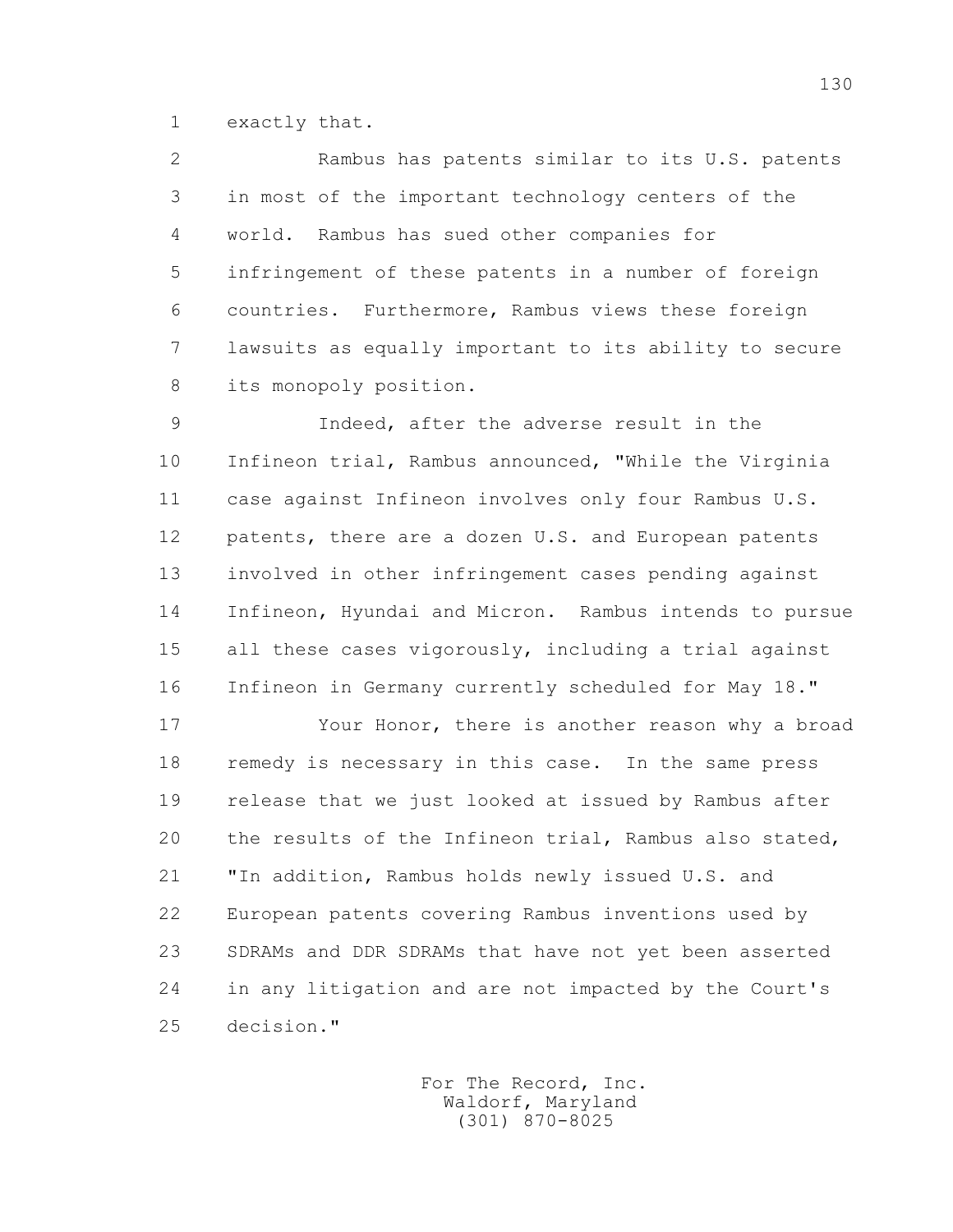1 What does this mean? What other patents does 2 Rambus have that have not yet been asserted? Your 3 Honor, we're not sure. Despite our best efforts to 4 learn the answer, Rambus has not been particularly 5 forthcoming. But Your Honor, we think we can identify 6 the answer at least in part.

 7 While it was a member of JEDEC, Rambus 8 representatives observed presentations proposing to use 9 other technologies that Rambus also believed to be 10 covered by claims in pending patent applications which 11 it also did not disclose to JEDEC. For example, at the 12 February 1992 JC-42.3 subcommittee meeting, Billy 13 Garrett observed a presentation involving a low-voltage 14 standard which Rambus referred to as low-voltage swing.

 15 Mr. Garrett wrote home, "We could use our 16 patents to keep current-mode interfaces off of DRAMs 17 (assuming that is what we patented it that way and that 18 is what we want to do)."

 19 At the May 1994 JC-42.3 subcommittee meeting, 20 Richard Crisp observed a presentation proposing to use 21 a technology referred to as externally supplied 22 reference voltage. Richard Crisp himself had 23 participated in the drafting of patent claims covering 24 this technology. Mr. Crisp wrote, "(again we need to 25 check claims about DRAM with input receivers using an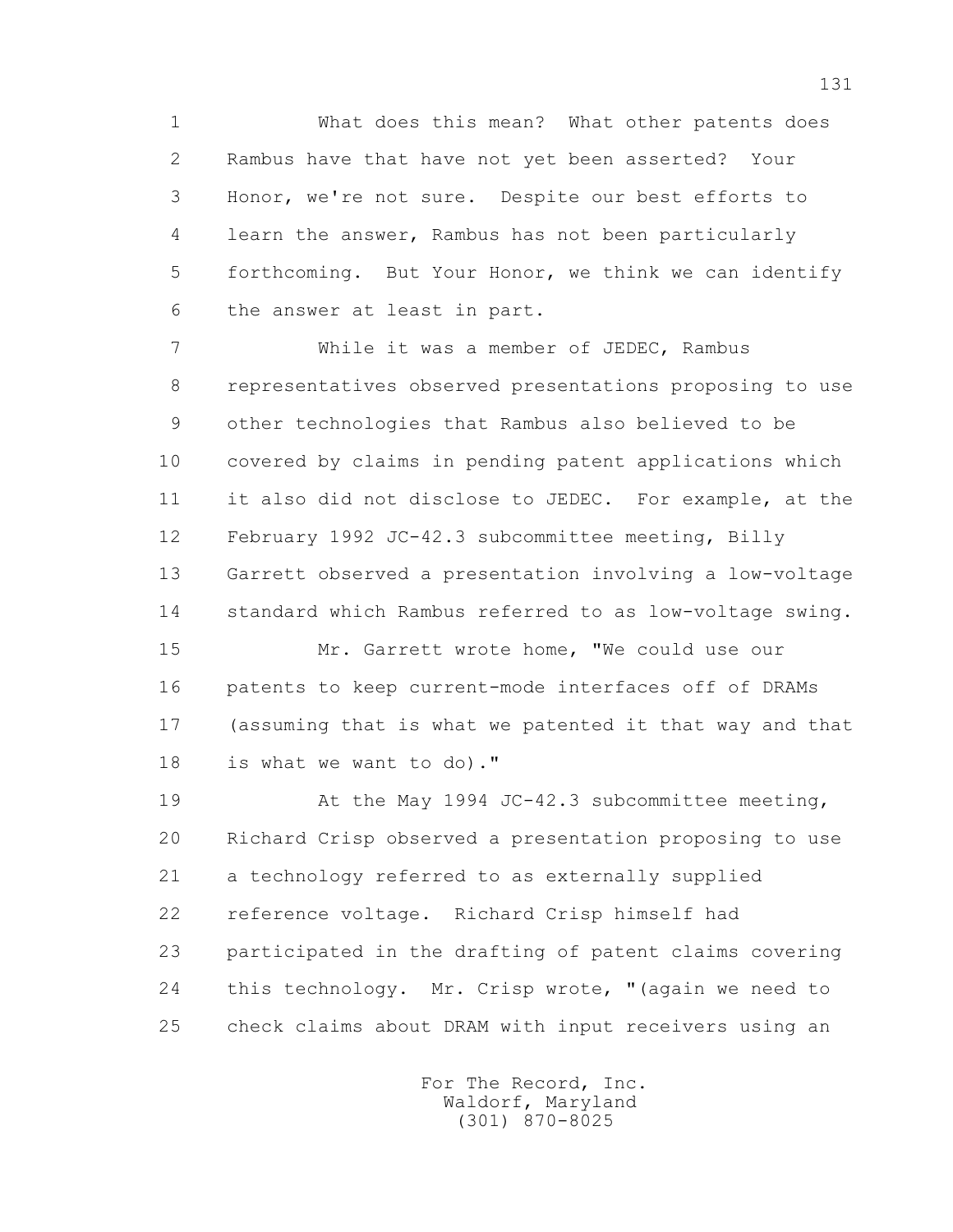1 externally supplied reference voltage). We may be able 2 to slow down or stop (or at least collect from) all of 3 the CTT, GTL and HSTL devices if this claim is allowed. 4 (Allen, I believe this was one of the claims you, 5 Lester, Tracy and I wrote up in '91, right?)."

 6 Again at the March 1995 JC-42.3 subcommittee 7 meeting, Richard Crisp observes a presentation 8 involving a technology known as source synchronous 9 clocking. He wrote home to his colleagues at Rambus, 10 "It appears that they are starting to figure out that 11 we have a very good idea with respect to source 12 synchronous clocking. Of course, they may get in to 13 patent trouble if they do this."

 14 Needless to say, the evidence will show that 15 Rambus did not disclose to JEDEC its knowledge that it 16 had patent applications pending with respect to these 17 technologies. Many of these technologies were, in 18 fact, adopted by JEDEC and incorporated into the JEDEC 19 SDRAM or DDR SDRAM standards, and Rambus did not forget 20 about them.

 21 Indeed, in January 2000, at the very time it 22 was preparing to launch its campaign against the 23 industry with respect to the four technologies named in 24 the Commission's complaint, Rambus prepared a chart 25 outlining the technologies contained in SDRAMs and DDR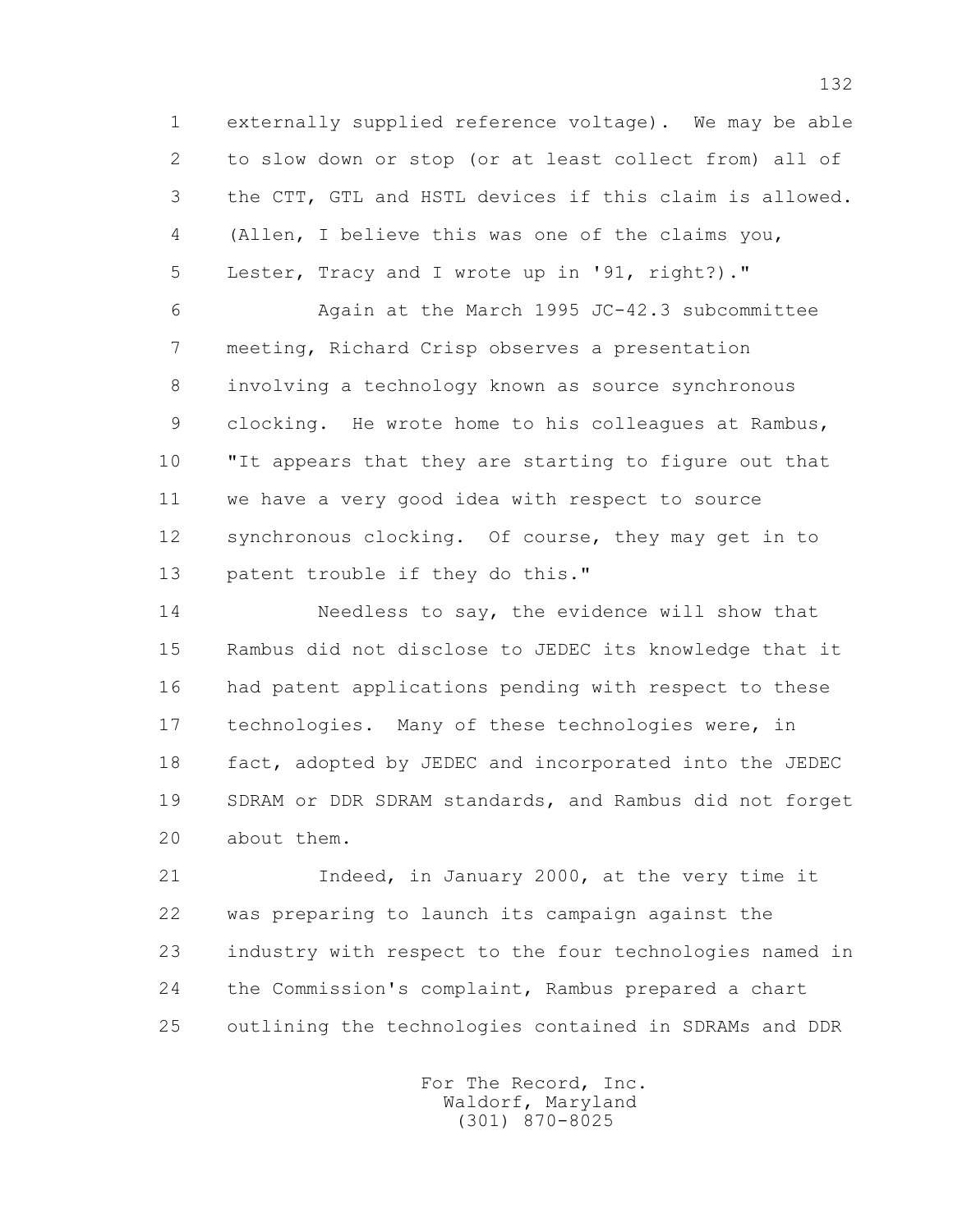1 SDRAMs which it thought were covered by its patents.

 2 In addition to the four technologies listed in 3 the Commission's complaint, the table lists low voltage 4 swing signaling and source synchronous signaling as 5 technologies in DDR SDRAMs. Nor is the concern that 6 Rambus might try to enforce other patents covering 7 other technologies speculative. After the Commission's 8 complaint issued in this matter, newly produced 9 documents for the first time put another technology, 10 known as auto-precharge, in perspective.

 11 Auto-precharge is a technology that Richard 12 Crisp and Billy Garrett observed being discussed at 13 JEDEC in 1992 and 1993 and which was adopted in both 14 SDRAM and DDR SDRAM standards. Rambus recognized the 15 potential importance of broadening its patent claims to 16 cover use of auto-precharge, not only in narrow bus 17 RDRAM architecture, but also in a traditional wide bus 18 architecture.

 19 In June 1994, Rambus engineer John Dillon wrote 20 to various Rambus executives and engineers about an 21 overlooked patent claim. "Several Sync DRAMs and the 22 MOST DRAM include the auto-precharge feature. We may 23 be able to make a broader claim on auto-precharge for 24 any DRAM and therefore gain leverage for SDRAM and 25 MOST. For SDRAMs, auto-precharge is mostly a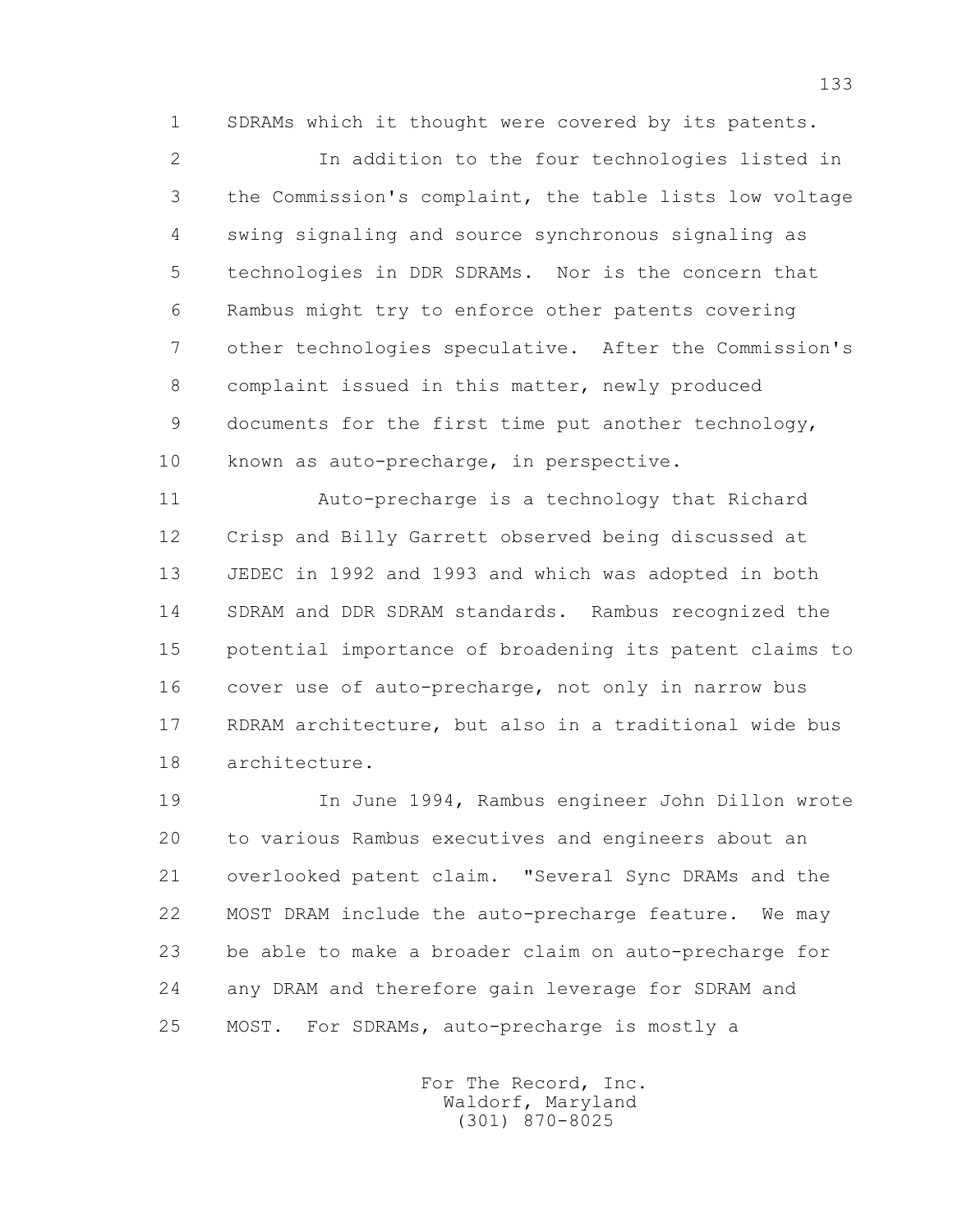1 convenience. It is not fundamental to the performance 2 or usefulness of SDRAM or MOST. But patenting this 3 feature would have high harassment value, especially to 4 the extent that third-party SDRAM controllers depend on 5 it."

 6 Three months later, in September 1994, Lester 7 Vincent filed an amendment to Rambus' pending '646 8 application that added claims covering use of 9 auto-precharge. Rambus later abandoned those claims. 10 Then, however, in the summer of 2001, Rambus lost its 11 trial against Infineon. Shortly thereafter, Judge 12 Payne issued an order enjoining Rambus from asserting 13 in any lawsuit that JEDEC-compliant SDRAMs infringed 14 any Rambus patent containing claims directed to any of 15 four specific listed technologies. Auto-precharge, 16 however, was not on Judge Payne's list.

17 In October 2001, Neal Steinberg, in-house 18 counsel at Rambus, revisited the old technology, and in 19 2001, he filed an amendment to a pending patent 20 application claiming priority all the way back to the 21 original '898 application in 1990, and Neal Steinberg 22 proposed adding claims covering use of auto-precharge 23 technology. A narrowed version of that claim was 24 allowed by the PTO in May of 2002.

25 In essence, Rambus was pursuing a means to sue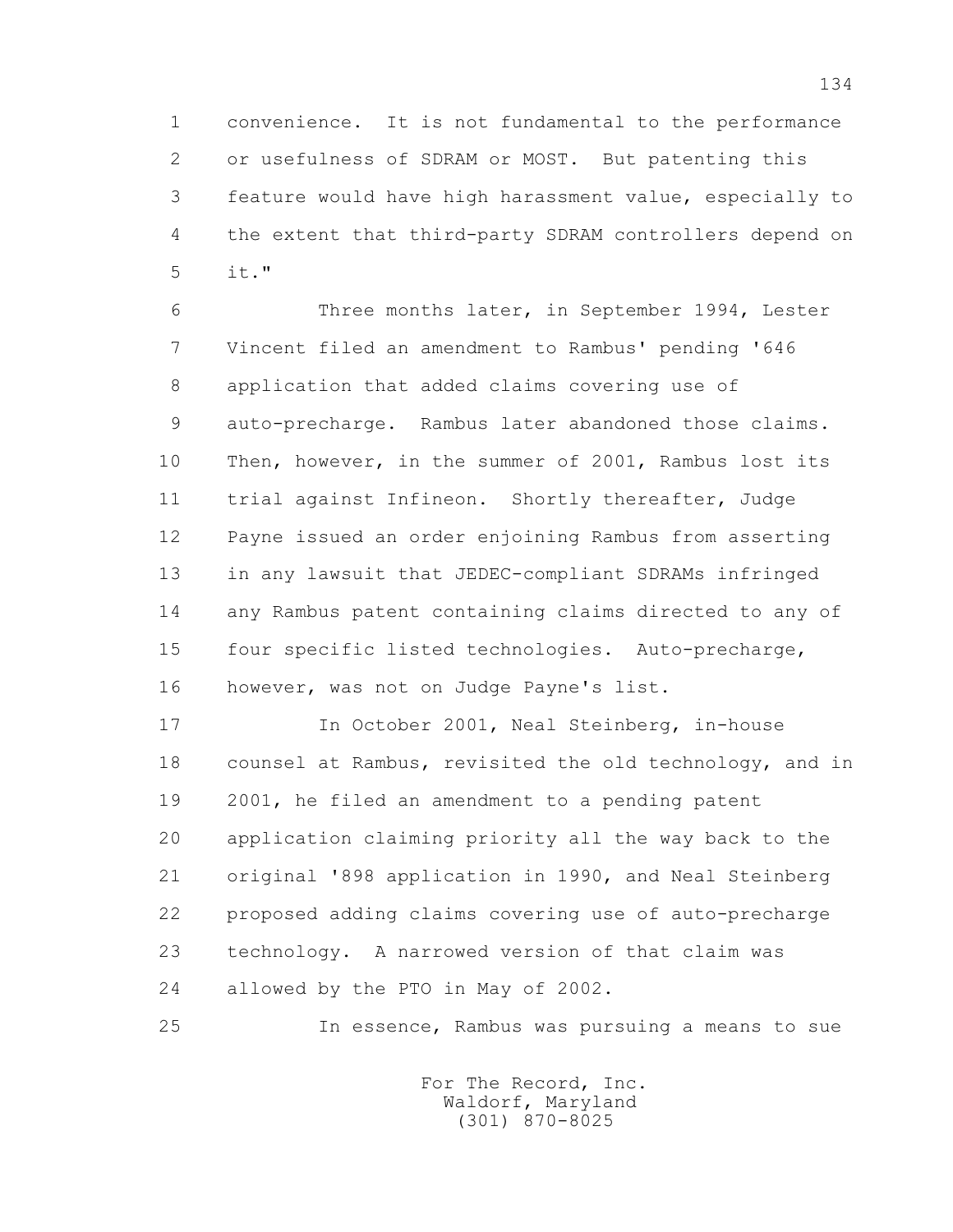1 companies for manufacturing JEDEC-compliant SDRAMs 2 based on a technology that was discussed while Rambus 3 was at JEDEC, as to which Rambus never informed JEDEC 4 that it had a pending patent application, but which was 5 not covered by Judge Payne's order in the Infineon 6 case.

 7 Your Honor, among the technologies that were 8 observed by Rambus at JEDEC and as to which Rambus 9 believed it had patent rights but which Rambus did not 10 disclose at JEDEC, we have identified programmable CAS 11 latency and programmable burst length and on-chip 12 PLL/DLL and dual edge clocking and auto-precharge and 13 low voltage swing and external supplied reference 14 voltage and source synchronous clocking, but we don't 15 know what other technologies Rambus may have. We don't 16 know what other technologies Rambus may now be in a 17 position to assert patents against.

 18 Is it possible that we've missed a technology 19 or two? Absolutely. No one on our team claims to have 20 sufficient understanding of this technology to be able 21 to identify each and every technology in the SDRAM or 22 DDR SDRAM standards over which Rambus may have patent 23 rights. Should United States consumers bear the risk 24 that we might have missed a technology? Absolutely 25 not. When Rambus followed a decade-long scheme to try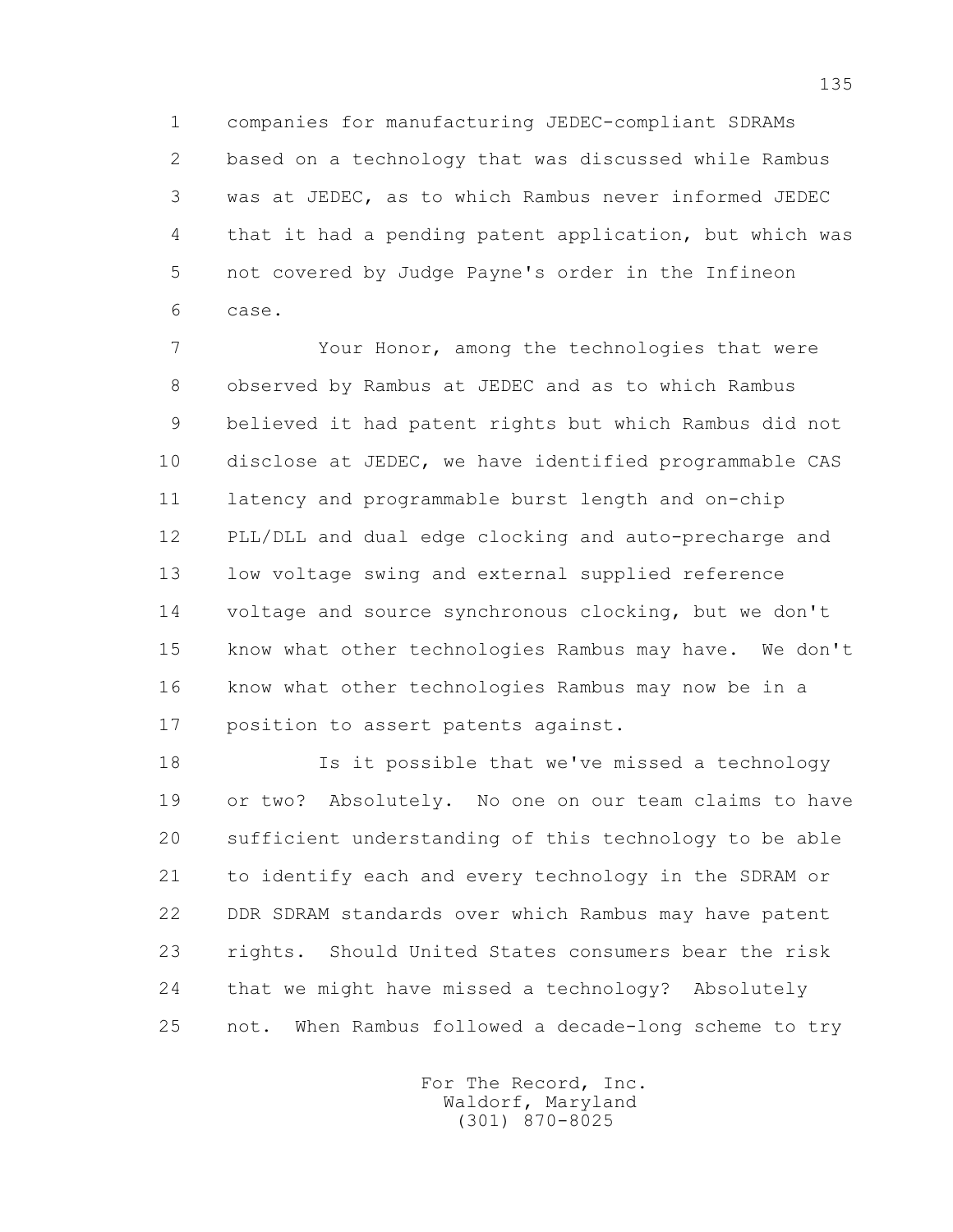1 to obtain patent coverage for every technology they 2 could in the JEDEC SDRAM and DDR SDRAM standards and 3 during the entire time it was a JEDEC member 4 intentionally concealed from the members what it was 5 doing and the scope of the claims it had been filing 6 and was filing, consumers should not have to bear the 7 risk that Rambus could still engage in monopolization 8 using patents over another technology because we have 9 missed it.

 10 Thus, the remedy proposed in the Commission's 11 notice of contemplated relief is both necessary and 12 appropriate to correct the anti-competitive harm in 13 these markets. At the same time, Your Honor, it should 14 be noted that the proposed remedy in the Commission's 15 notice of contemplated relief is no broader than is 16 necessary. The proposed relief would not affect in any 17 way the ability of Rambus to enforce against anybody 18 and in any manner it chooses any and all of its patents 19 with a priority date after June 17, 1996.

 20 The proposed relief would also not affect in 21 any way the ability of Rambus to enforce any and all of 22 its patents, regardless of priority date, with respect 23 to anybody manufacturing, selling or using any products 24 other than products that comply with JEDEC standards. 25 Thus, Rambus could continue to conduct its licensing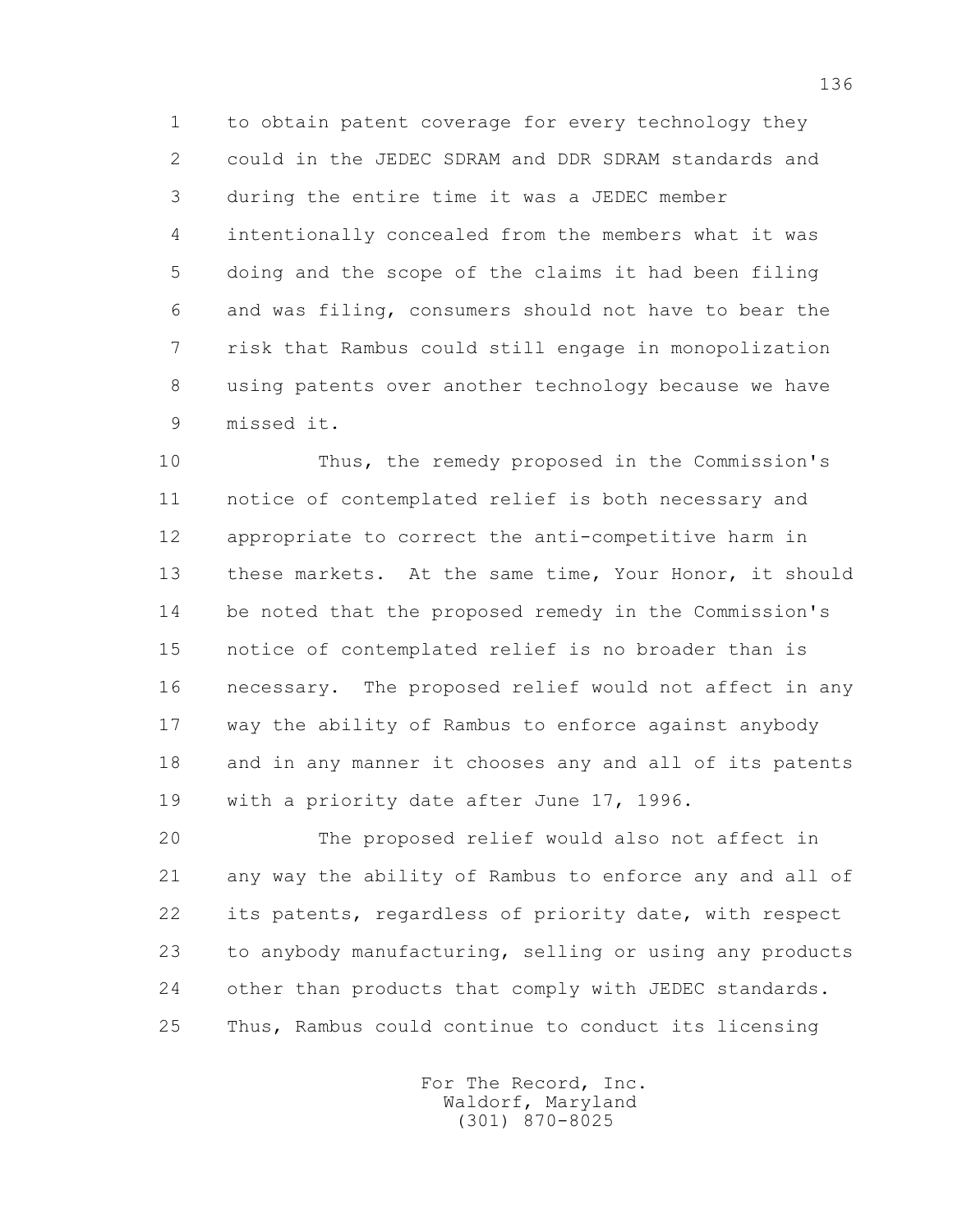1 business unaffected with respect to both its narrow 2 bus, packetized, multiplexed RDRAM architecture and 3 with respect to all of its more recent products.

 4 We submit that the remedy set forth in the 5 Commission's notice of contemplated relief is 6 appropriately tailored to the conduct at issue in this 7 case.

8 To sum up, Your Honor, this case presents 9 little dispute about Rambus' monopoly power. The 10 fundamental issue here is how Rambus went about 11 obtaining that monopoly power. Was it through superior 12 foresight, skill and acumen? Did Rambus invent a 13 better mousetrap? Hardly, Your Honor. Rambus invented 14 a different mousetrap. Rambus' RDRAM architecture was 15 innovative, even revolutionary, but ultimately, it was 16 not what the marketplace wanted.

 17 By intentionally failing to fulfill its 18 disclosure obligations in JEDEC, however, indeed by 19 engaging in affirmatively misleading conduct within 20 JEDEC, Rambus has managed to capture the JEDEC 21 standards and subvert them to Rambus' own monopolistic 22 purposes.

 23 We submit, Your Honor, that where Rambus 24 obtained monopoly power by subverting the fundamental 25 purposes of JEDEC, by, among other actions, failing to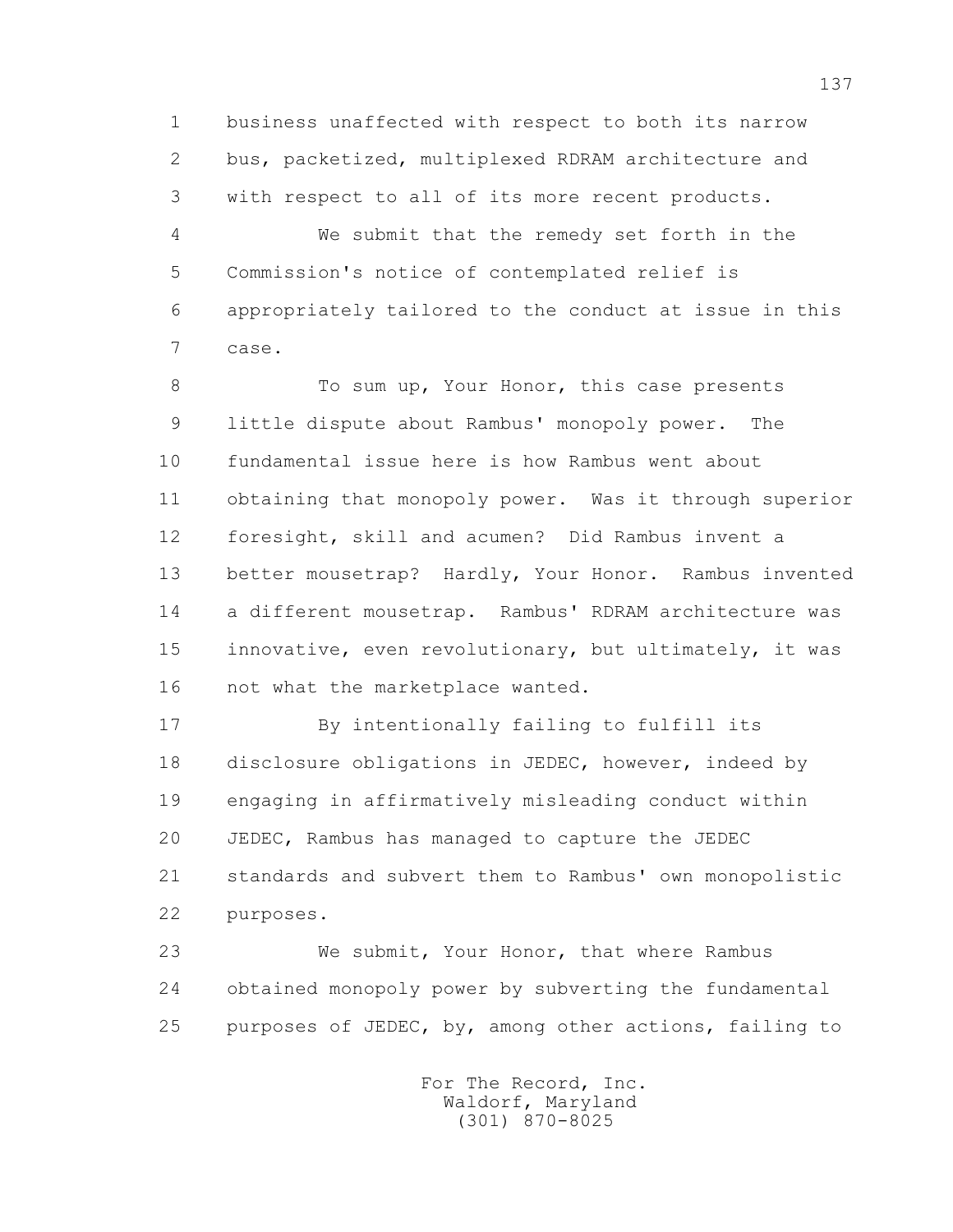1 disclose its relevant intellectual property and thereby 2 capturing patent rights over the resulting standard, 3 the United States consumers should not have to pay 4 Rambus' increasing royalties forever. 5 Thank you. 6 JUDGE McGUIRE: All right, thank you, Mr. 7 Oliver. 8 Then does that complete the complaint counsel's 9 opening statement? 10 MR. ROYALL: Yes, Your Honor. 11 JUDGE McGUIRE: Okay, counsel, as we agreed, 12 it's eight minutes until 1:00. Then I would suggest 13 that we take a break until I think 2:30, and at that 14 time, we'll be back here and we'll hear opening 15 statement by respondent. 16 MR. STONE: Thank you, Your Honor. 17 JUDGE McGUIRE: This hearing is adjourned. 18 (Whereupon, at 12:52 p.m., a lunch recess was 19 taken.) 20 21 22 23 24 25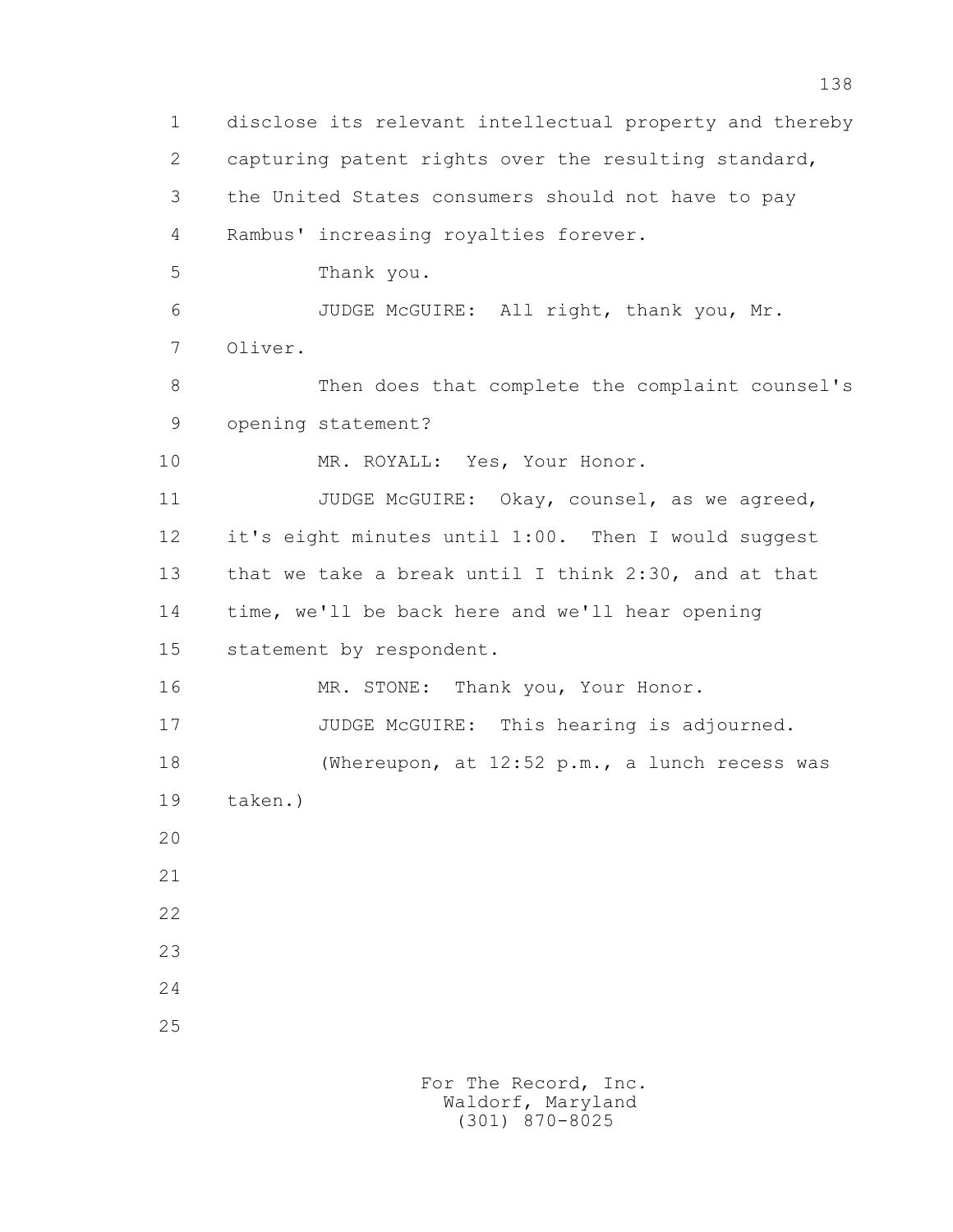1 AFTERNOON SESSION 2 (2:30 p.m.) 3 JUDGE McGUIRE: This hearing is now in order, 4 reconvened at 2:30. 5 At this time we will hear the opening statement 6 of respondent. 7 MR. STONE: Thank you, Your Honor. Could I 8 just touch on a couple of logistics first? Complaint 9 counsel asked if I had any objection if they walked 10 around in the event they couldn't see my boards, and I 11 have no objection. I just wanted to raise that. 12 JUDGE McGUIRE: That's fine. 13 MR. STONE: Secondly, if we get to a convenient 14 breaking spot, I was wondering if you would permit if 15 Mr. Perry could address an issue briefly that he's much 16 more familiar with than I am, and then maybe when he 17 finishes that, if we could take a short break, I'd 18 catch my breath, and then I'd finish up. 19 JUDGE McGUIRE: Yes, that would be fine. I 20 have no objection to that. 21 MR. STONE: Thank you, Your Honor. 22 The time was 1988 or 1989, and in that time 23 frame, the computer industry was plainly facing a 24 crisis. You heard it this morning. It was the memory 25 bottleneck crisis. Computers were getting faster and For The Record, Inc.

139

 Waldorf, Maryland (301) 870-8025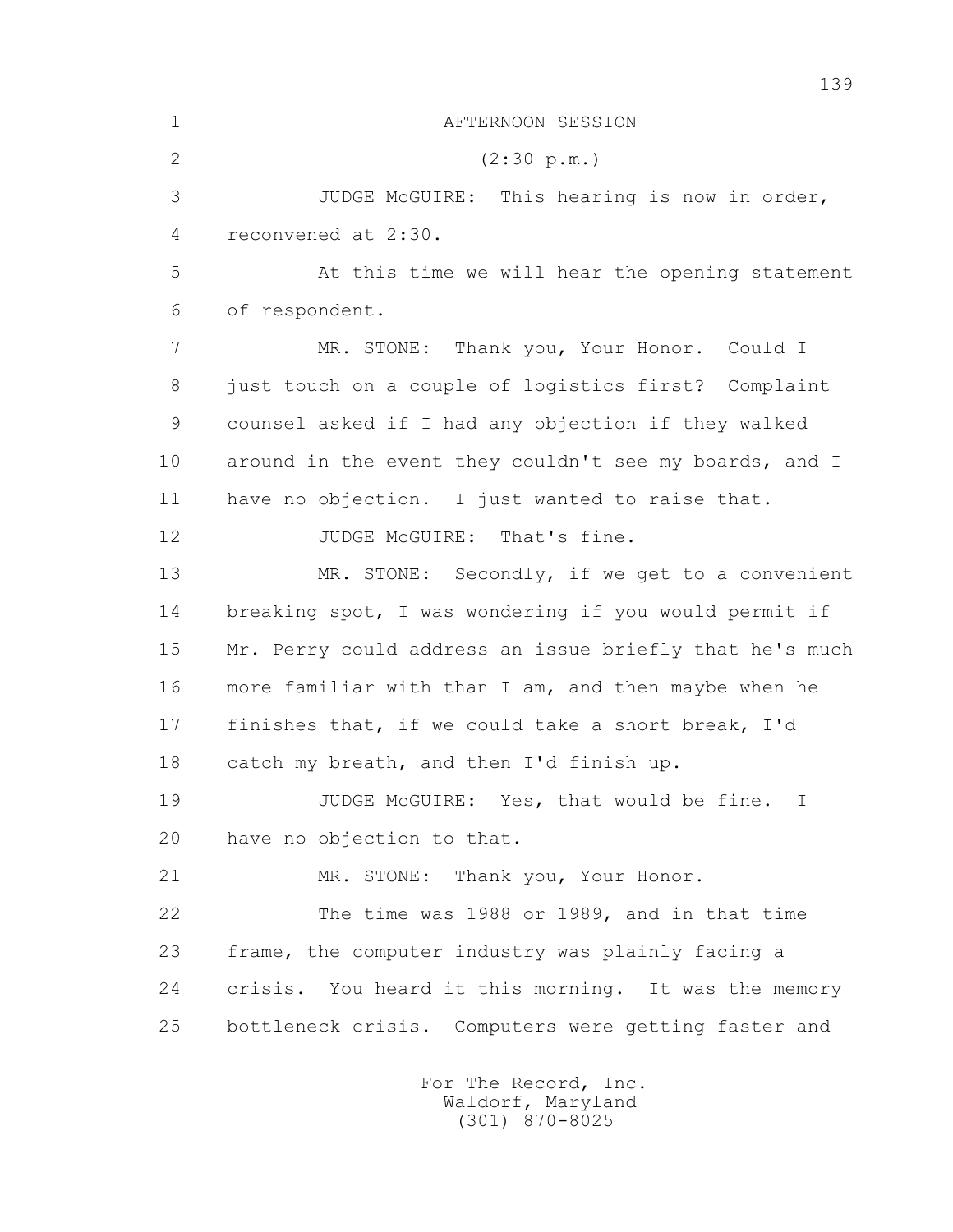1 faster and faster. They wanted more and more data and 2 they wanted the data at an ever quicker pace, but the 3 memory devices of the day were not able to provide it, 4 and the memory devices projected for tomorrow and the 5 day after that and the year after that were not going 6 to be able to provide it.

 7 It was as if you had a Corvette trapped behind 8 a hay wagon on a very narrow road. There was lots of 9 potential speed and nowhere to go.

 10 That memory bottleneck crisis was well known 11 within the computer industry. IBM knew about it and 12 Dell knew about it. TI knew about it, and all of the 13 memory device manufacturers knew about it. The 14 Samsungs, the Microns, the Infineons, the Hynixes, they 15 all knew about the crisis, and none of them had a 16 solution for it.

 17 Well, Mike Farmwald, then a professor at the 18 University of Illinois, also knew about the problem, 19 and he decided to take the challenge of trying to solve 20 it. Now, the problem -- and he drew pictures of the 21 problem, and there's pictures in the early Rambus 22 documents, and there's pictures of the same problem in 23 a lot of the books and materials of all of these 24 companies in the computer industry. They all saw the 25 same problem. Memory devices were going at a slow pace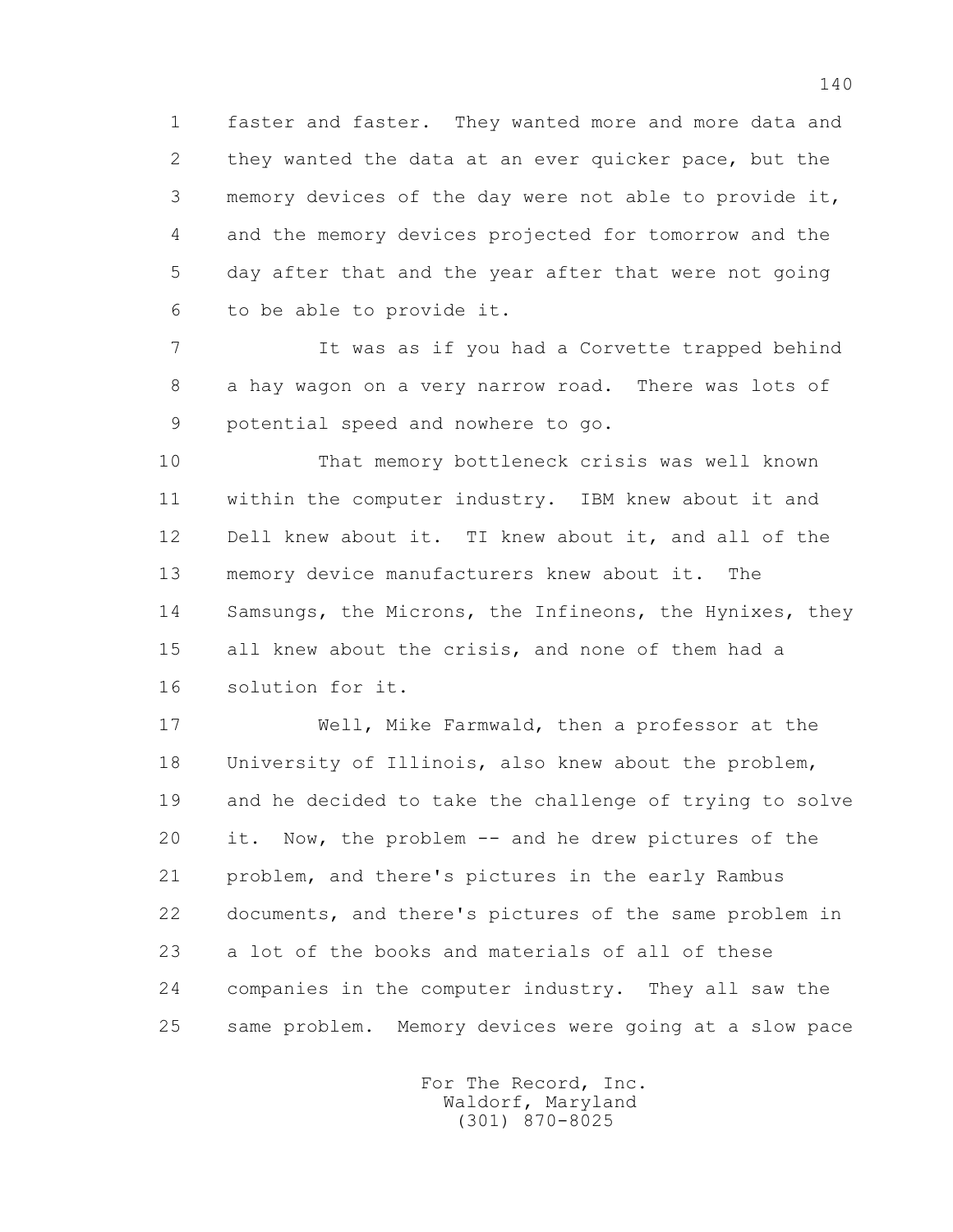1 and projected to continue at a slow pace, and yet 2 computers were going to go faster and faster all the 3 time. So, the gap between the data that the computers 4 needed and the data that the memory devices could 5 deliver was an ever-expanding gap.

 6 So, as Mike Farmwald's ideas for how to solve 7 the problem began to form, he went out and contacted a 8 former colleague, Mark Horowitz, and together they 9 started to collaborate on coming up with a solution. 10 Mark Horowitz was at that time a professor at Stanford, 11 and they started to do their work in the fancy environs 12 of Mark Horowitz's kitchen, and sitting at his kitchen 13 table, they began to develop the ideas that ultimately 14 resulted in a large number of inventions. Forty-three 15 patents today, 43 patents, each representing separate 16 inventions that they made in that time period.

 17 Those inventions are fundamental to the 18 solution to the memory bottleneck crisis. Without 19 those inventions, you can't solve that problem. And 20 why are we here today? Well, complaint counsel said 21 why are we here, and there are answers to the question 22 of why are we here. We're here first because Mike 23 Farmwald and Mark Horowitz solved a critical problem 24 with revolutionary inventions.

25 We're also here because, as complaint counsel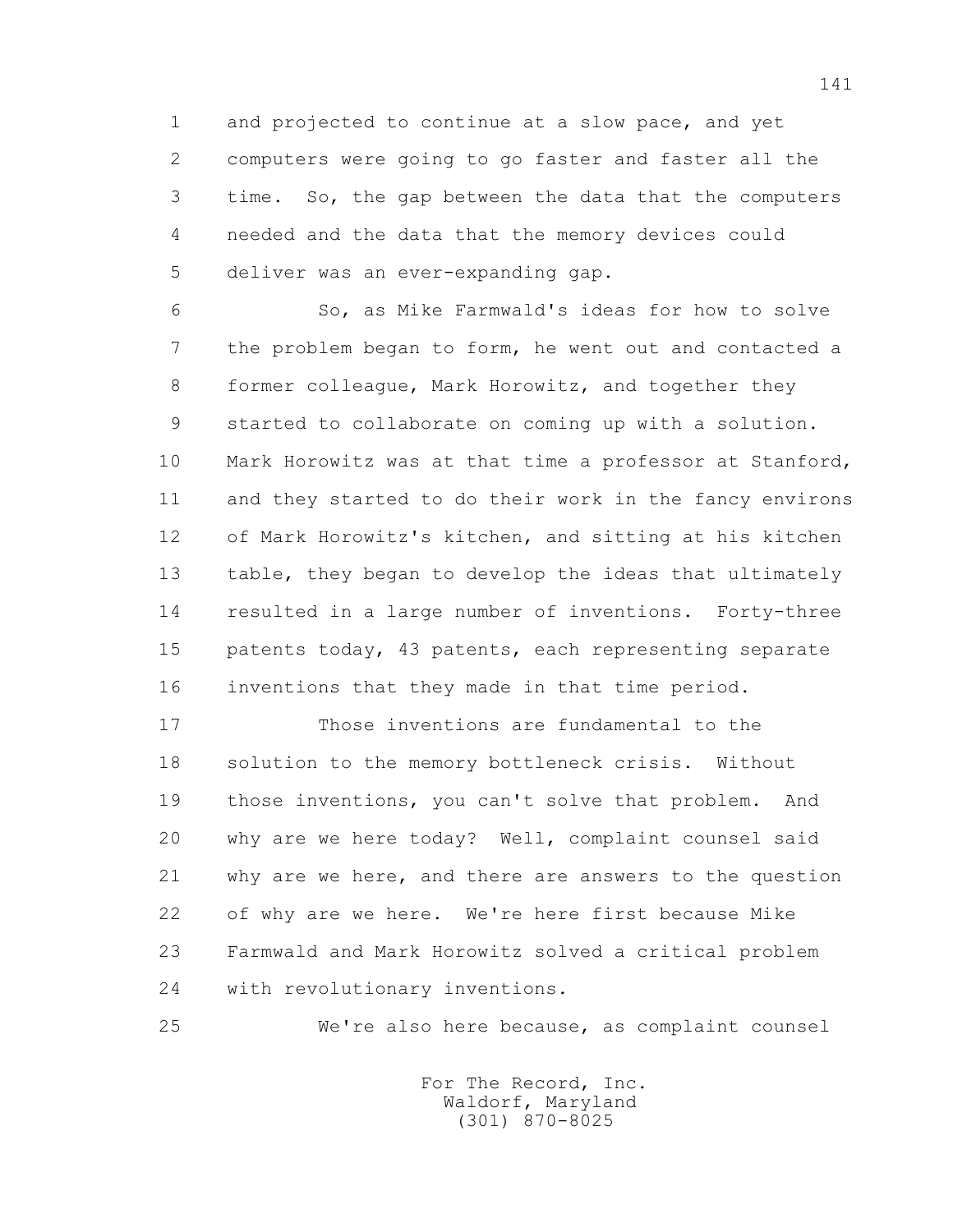1 told you, all the DRAM manufacturers today use at least 2 some of those fundamental Farmwald and Horowitz 3 inventions. If they weren't using those inventions, we 4 wouldn't be here, but they use them.

 5 And finally we're here because Rambus wants 6 fair compensation for those inventions. The patent 7 laws acknowledge that you're entitled, if you make 8 inventions and you are awarded patents by the patent 9 office, you're entitled to fair compensation, and you 10 are granted a limited monopoly, and we're here today 11 because Rambus, the successor to the inventions of Mike 12 Farmwald and Mark Horowitz, wants that fair 13 compensation.

 14 It is my honor today to represent Rambus in 15 defending against the claims that have been brought by 16 complaint counsel, and not just to defend and represent 17 Rambus, but to defend and represent the men and women 18 of Rambus, two of whom are here today and I want to 19 introduce to Your Honor, because they have been 20 mentioned a lot today. The first is Geoff Tate, who's 21 here, who's the president and CEO, and then one of the 22 inventors, Mike Farmwald. And it is my privilege to 23 represent them, not just in defending the claims that 24 have been made, but in defending against the challenges 25 and charges that have been made to their reputations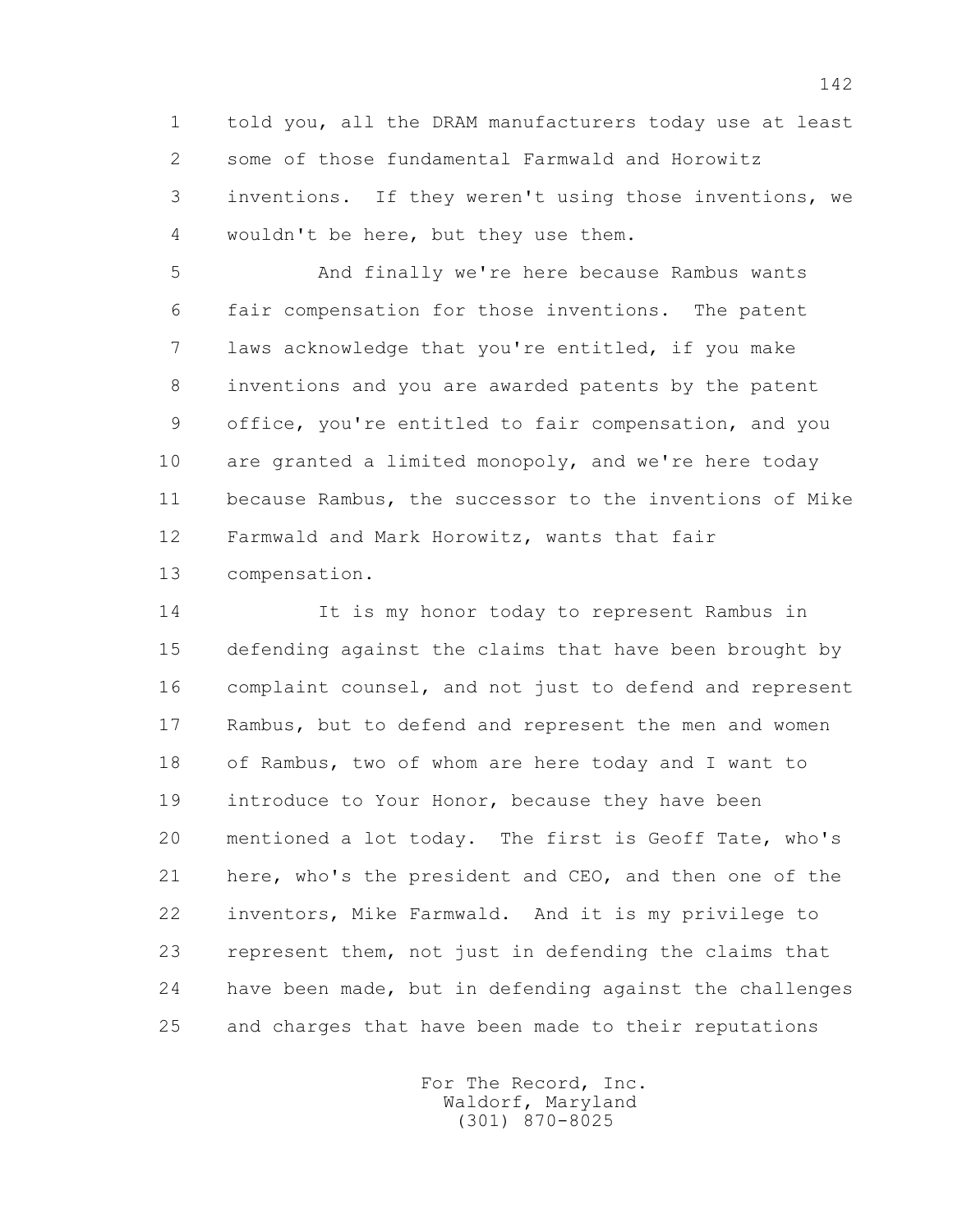1 and the reputations of Rambus.

 2 The value of their inventions is really at the 3 heart of this case. Is there true value in their 4 inventions or is there, as complaint counsel contends, 5 a value that was somehow created by nefarious activity 6 that they have purported to describe? Well, let's look 7 at some of the evidence as to whether or not there is 8 true value to these inventions. If we could bring up 9 Exhibit RX-279 on the screen, you will see this is an 10 internal IBM memorandum from April of 1992. This is 11 the first page, and we're going to jump to page 4 of 12 the memorandum.

 13 This is a memorandum, the topic of which is 14 Rambus Assessment, and if we look at what I have 15 highlighted, you'll see that in 1992, here's what IBM 16 thought.

 17 If you marry the Intel chip set -- that's this 18 really fast computer chip set -- if you marry that with 19 the Rambus protocol, people will be able to corner the 20 PC market with state-of-the-art performance.

21 State-of-the-art performance.

 22 You'll remember that earlier today you heard 23 complaint counsel say it's okay to get a monopoly if it 24 results from superior skill. Well, IBM recognized in 25 1992 and the patent office has recognized for many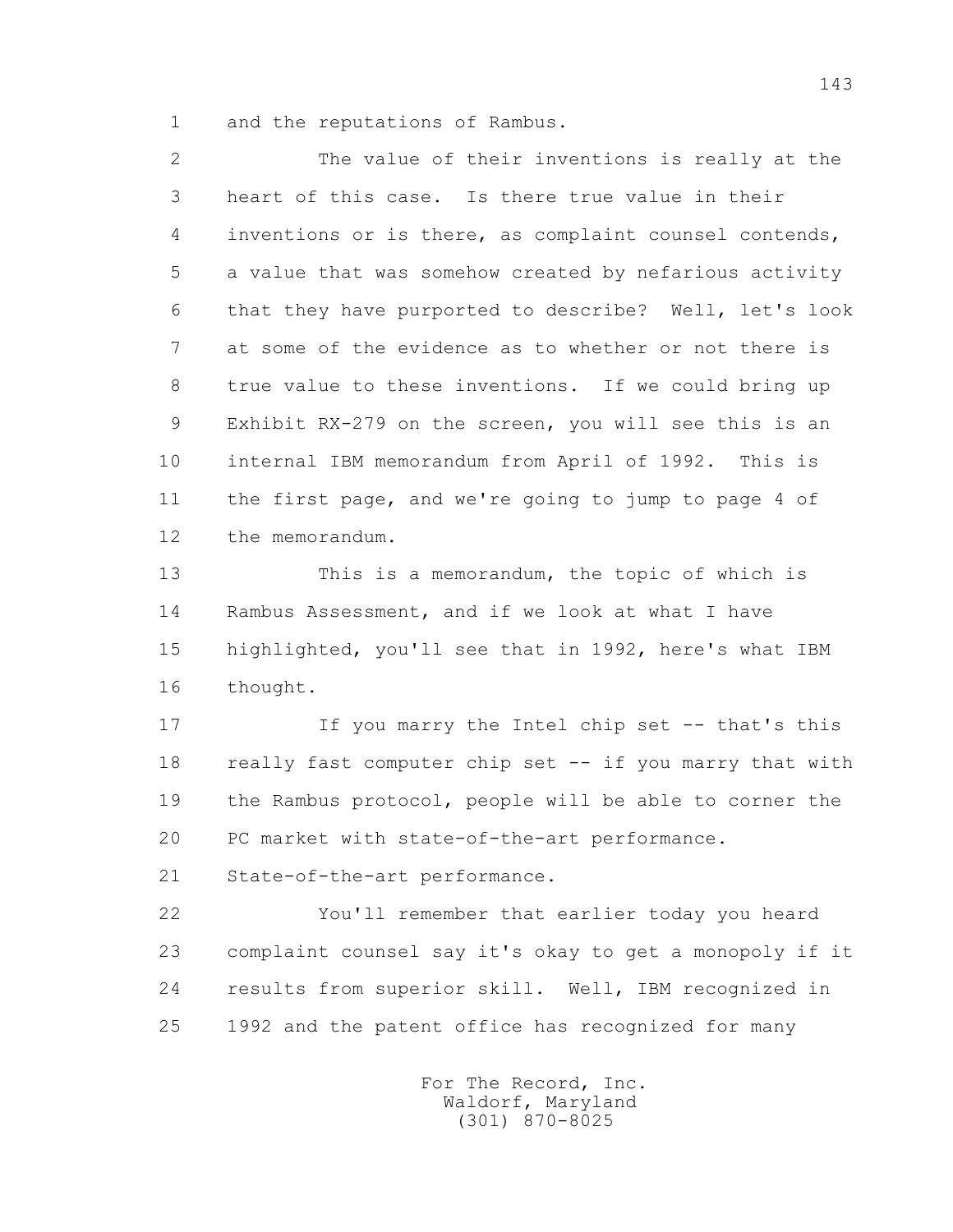1 years thereafter that there was superior skill shown by 2 Farmwald and Horowitz, and their inventions reflect it, 3 and IBM knew it in 1992 because they knew this was the 4 way to get state-of-the-art performance.

 5 If we go to RX-488, you'll see confirmation of 6 another one of the points that I put on my board. This 7 document is originally one written in German. Here's 8 the translation of it in English. It's a Siemens or 9 Infineon document, and it's a memo that they wrote in 10 1994, and if you bring up the highlighted portion, what 11 did Siemens say in 1994? They said, well, Rambus first 12 has to get a viable base among our customers.

 13 Then they said, Rambus is not a memory, but 14 it's a memory system that includes controller, bus, 15 interface protocol and memory. All computers will have 16 to be built like this some day, but hopefully without 17 royalties to Rambus.

 18 Now, there's a couple things important in this 19 paragraph. Complaint counsel said to you, well, 20 everybody thought that Rambus was just this narrow bus 21 architecture. Well, Siemens didn't. They thought it 22 was a controller and a bus and an interface protocol 23 and a memory. And most importantly, what Siemens or 24 Infineon thought then was let's figure out a way not to 25 pay Rambus fair compensation for these inventions.

> For The Record, Inc. Waldorf, Maryland (301) 870-8025

144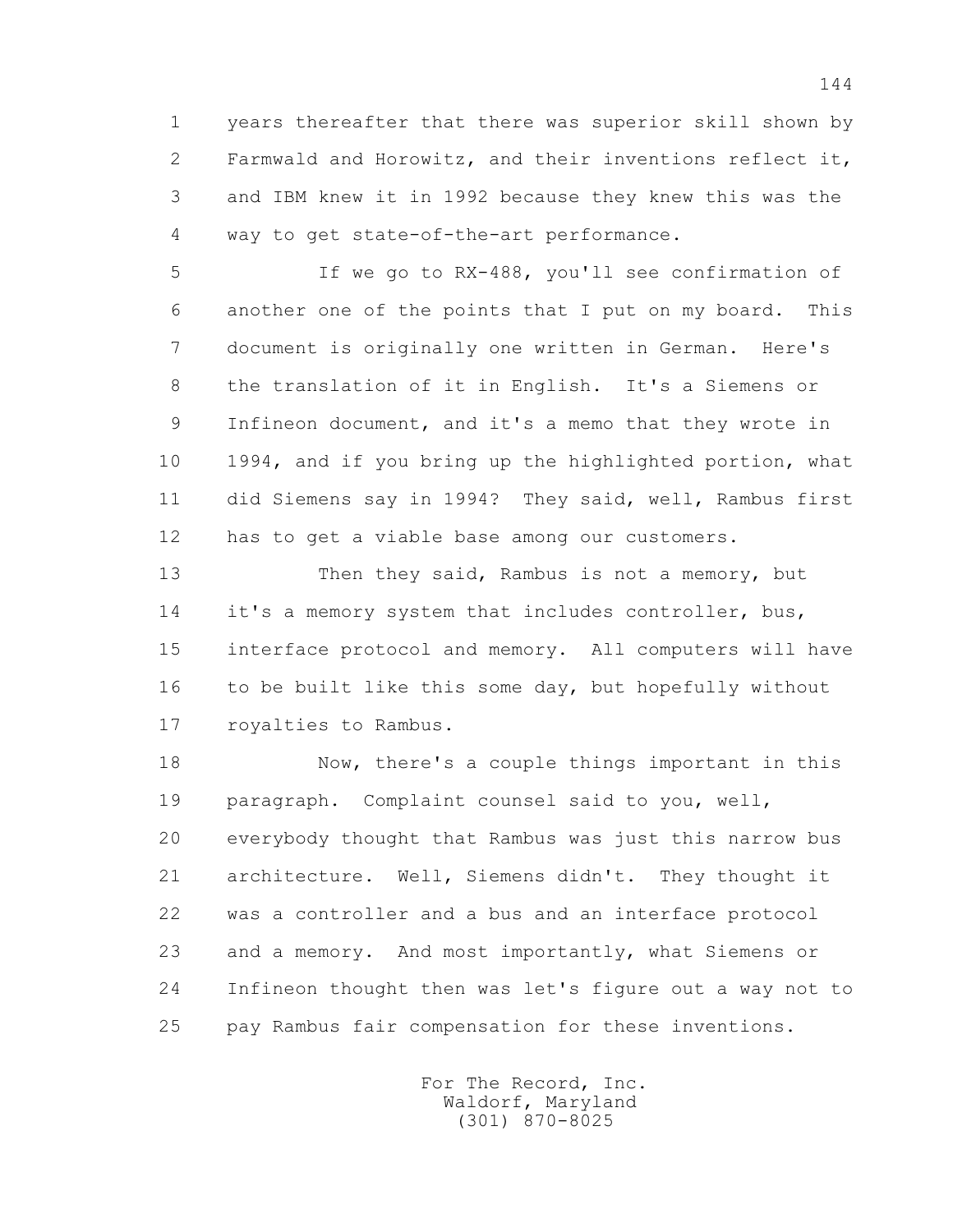1 Yes, all computers are going to have to be built this 2 way, but let's come up with a way not to pay. So, 3 that's why we're here today, those three reasons.

 4 Rambus, after they made these inventions, came 5 up with a business model, and I want to talk about the 6 business model a little bit. It was a very simple 7 business model as it ultimately was developed. Rambus 8 planned to license its technology. It was not going to 9 manufacture. It's that simple. We're not going to be 10 manufacturers. They thought about that. It didn't 11 make economic sense. We are simply going to license 12 our technology.

 13 And everyone in the industry knew what Rambus' 14 business model was. There was no secret about the fact 15 that what Rambus was going to do was license its 16 technology. And everyone in the industry also knew 17 that what Rambus was going to do was seek patent 18 protection for its inventions. No secret about that 19 either.

 20 Now, I want to look at some of the evidence 21 that makes this clear. If we could, we'll bring up 22 RX-15. This is a Rambus business plan. The first page 23 is shown here, and I would like you to go if you would 24 to page 3 and bring up the highlighted text. This 25 Rambus business plan shown to potential investors said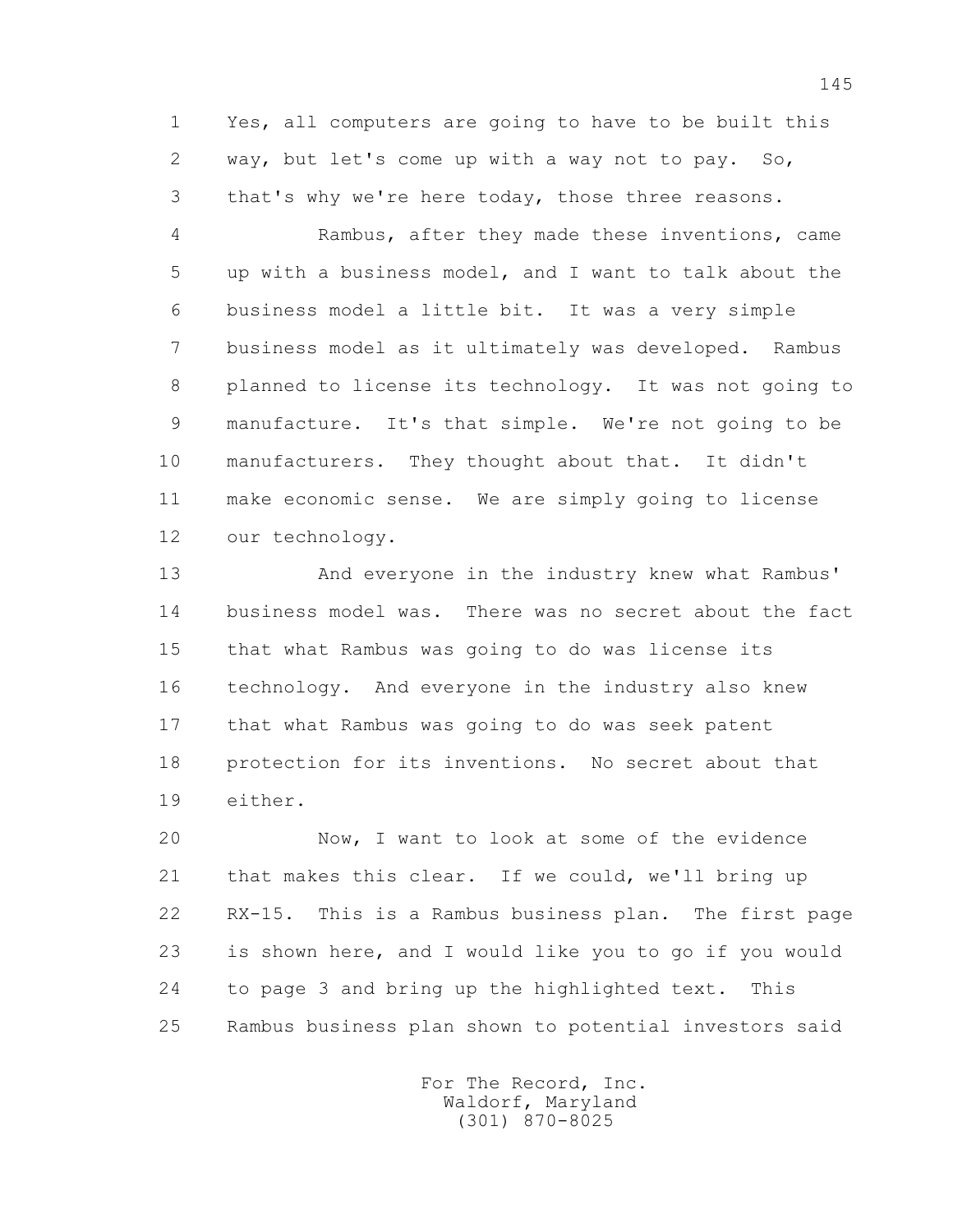1 this:

 2 "Because of the high cost of developing and 3 operating a DRAM fabrication plant, Rambus technology 4 will be licensed to major DRAM vendors for a modest 5 royalty fee." 6 And you'll see in other documents that what 7 they were thinking about was a royalty fee at that time 8 of 2 to 3 percent -- 9 JUDGE McGUIRE: I'm sorry, Counsel, just for my 10 edification, could you tell me again the context of 11 this statement? 12 MR. STONE: Yes, this was a business plan put 13 together by the Rambus founders. 14 JUDGE McGUIRE: Okay. 15 MR. STONE: And shown to potential investors. 16 And let's look at RX-25, if we can. This is a 17 business plan, and you can see from this cover page, 18 this is one that was provided to Siemens and circulated 19 internally to Siemens. So, this was one shared with 20 one of the DRAM manufacturers who you've heard 21 complaint counsel talk about. This is a business plan 22 that was given to them, and there's the cover sheet 23 that shows it being circulated internally at Siemens, 24 and if we go to page 2, you can see the cover of the 25 plan, the Rambus Technology Overview.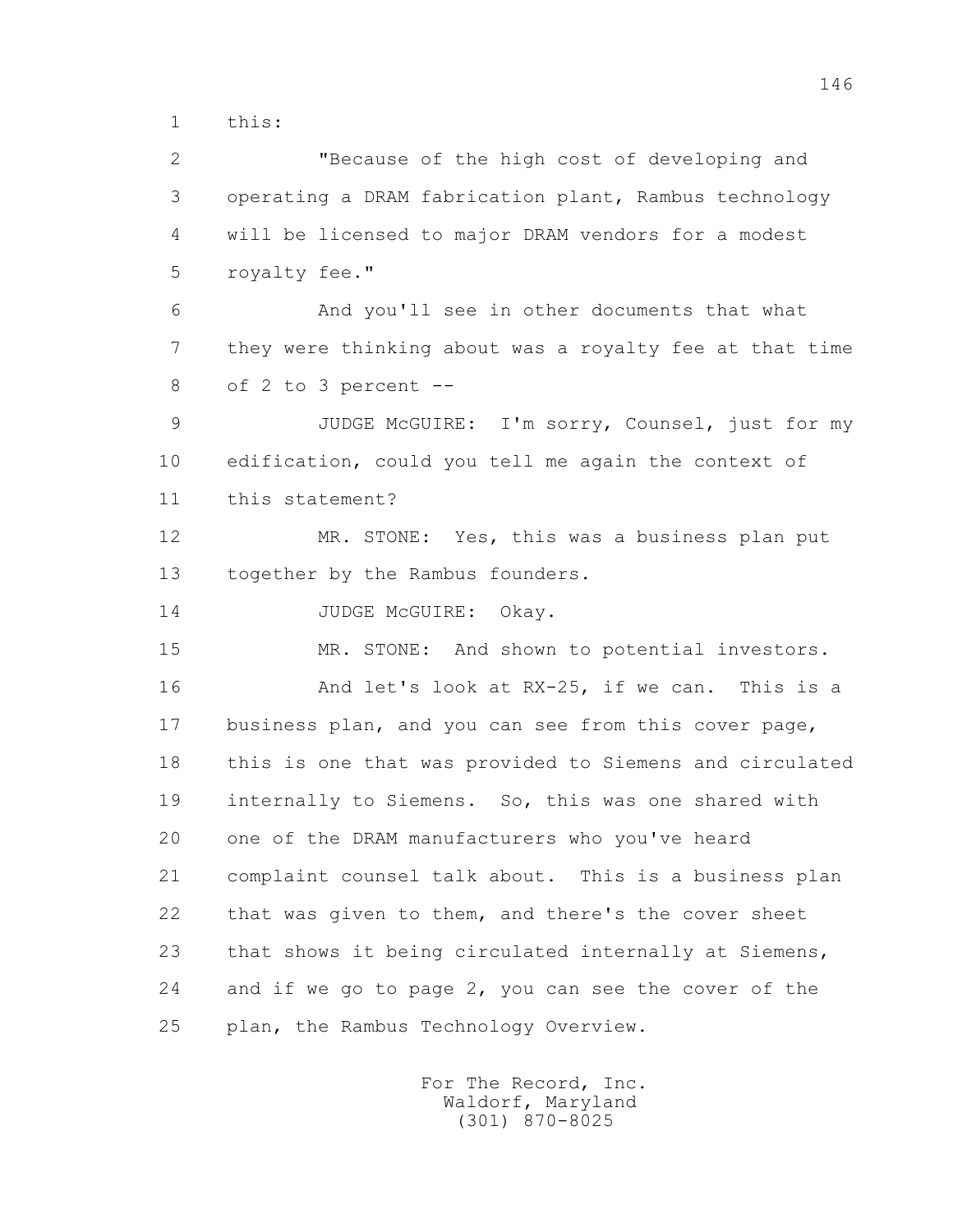1 This was written by three people, Farmwald, 2 Horowitz and Bill Davidow, who was a former Intel 3 employee for many years, became a venture capitalist, 4 serves as the non-executive chairman of the board of 5 Rambus at this time, and let's go, if we could, to page 6 15 of that document. Siemens was given this technology 7 overview which said, here's how we're going to earn our 8 income. We're going to consult, that is, we're going 9 to help you use our technology, Siemens, and we're 10 going to collect royalties and license fees. So, they 11 told Siemens that.

 12 Now, we saw complaint counsel use a business 13 plan earlier today, and I want to go back to that. 14 That's RX-320. Because the plan they used -- and this 15 is the plan from 1992 to 1997, written in '92, and if 16 you skip ahead to the page we need, it shows in this 17 business plan that Rambus had filed 18 patents to date 18 with over 400 claims, and they were broad and 19 fundamental. That was clearly the Rambus business 20 plan.

 21 And in March of 1992, Rambus had what I guess 22 you might call a debutante ball or a coming out party. 23 Rambus threw an event in Palo Alto at a hotel and 24 invited people from the public, the press and the 25 industry, come see what Rambus is all about.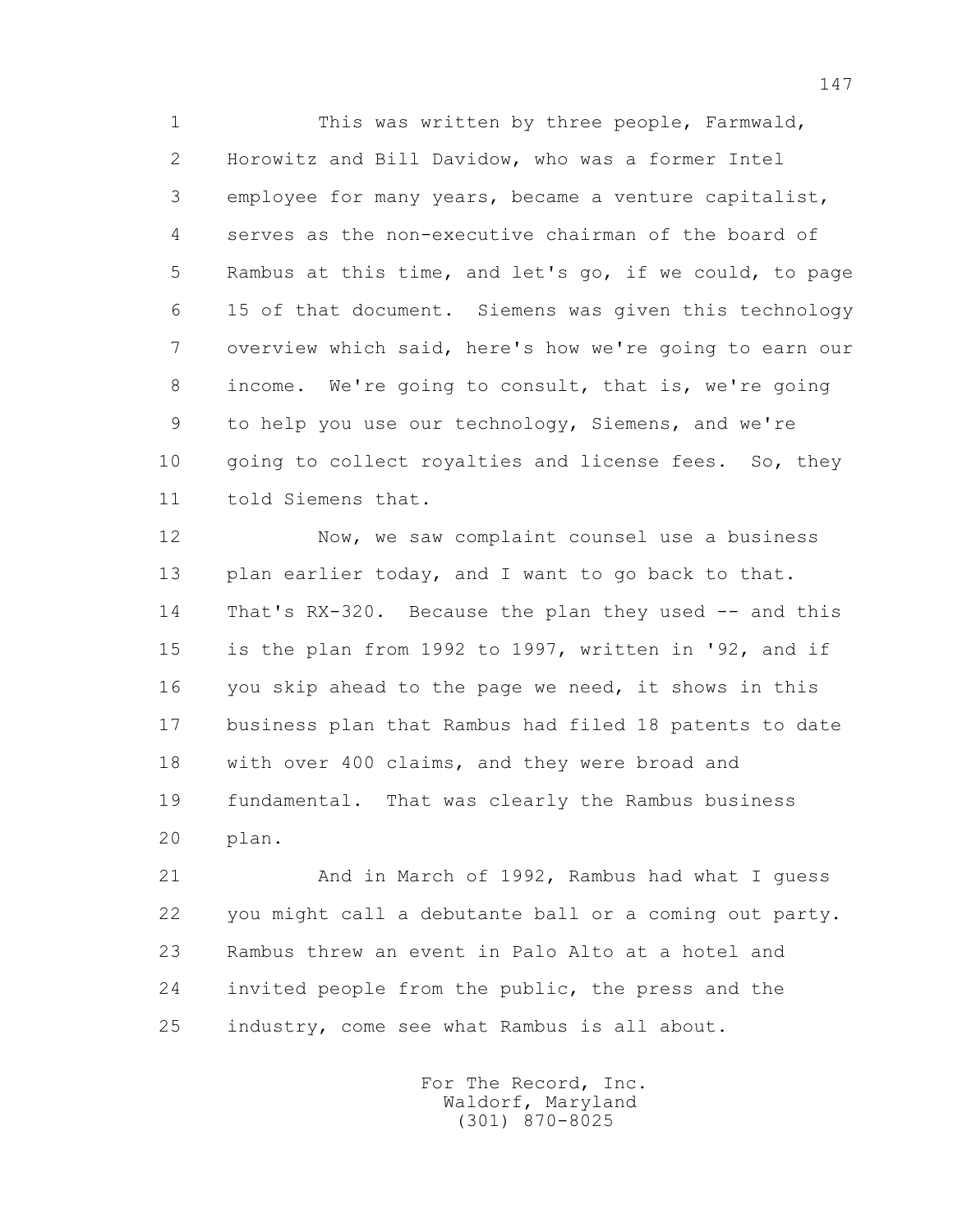1 Could you bring up the cover of what they 2 handed out?

 3 This is a corporate backgrounder, March of 4 1992. This was the handout at the debutante ball or 5 the coming out party for Rambus. So, this was publicly 6 made available, and let's see at page 3 what they said 7 they were going to do. Rambus said right then, we are 8 "fully protecting the intellectual property rights of 9 our technology by filing basic, broad patents in all 10 major industrial nations around the world." So, did 11 everyone know?

 12 Well, you'll hear testimony from a lot of 13 witnesses, Infineon witnesses, Micron witnesses, 14 witnesses from other companies on whose behalf we hear 15 this case is brought. Those companies knew exactly the 16 Rambus business model, and they knew exactly that 17 Rambus would be seeking the broadest, most fundamental 18 patent protection it could.

 19 We really don't need to see that in the 20 documents, and we really don't need to hear that from 21 the witnesses, because we all know that anyway. It's a 22 simple matter of economics, a simple matter of business 23 sense, a simple matter of common sense.

 24 If you have intellectual property, inventions, 25 technology, if you want to license those to someone, if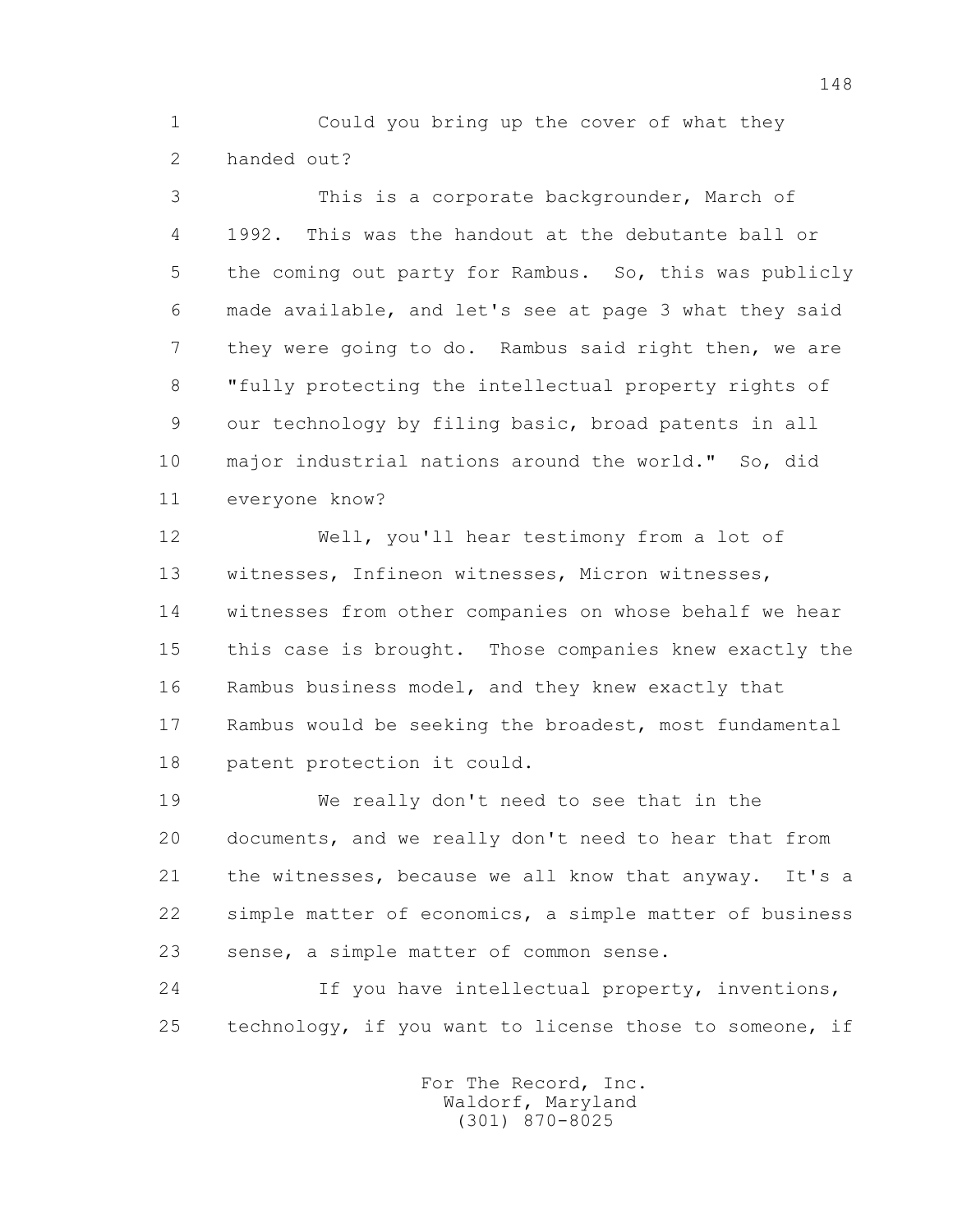1 you don't have any patents, they won't pay you very 2 much money, and they won't pay you the money for very 3 long. So, everyone knew that. And it is commonplace 4 within the industry that you would seek patents that 5 would cover your intellectual property and your 6 technology.

7 And we can look at a document, 804, if we 8 could. This is a document a little later in time. The 9 top part of it is a document that was circulated by a 10 person, Farhad Tabrizi, whose name I think you saw 11 earlier, but the bottom part of it is what I want to 12 focus on. The bottom part of this email chain -- as I 13 guess Your Honor knows, you're going to see a lot of 14 emails in this case, and usually the first one in time 15 is at the bottom, and they go forward in time up 16 towards the top.

 17 The bottom one is to Mr. Tabrizi from Steve 18 Appleton, the chairman of Micron, and he's writing 19 about SyncLink, and you've heard some about SyncLink 20 and you'll hear some more about SyncLink. If you would 21 go to the second page and bring up, if you could, 22 what's highlighted.

 23 What Mr. Appleton said to Mr. Tabrizi was this: 24 "The future health of the DRAM industry will 25 rely on the suppliers' ability to generate new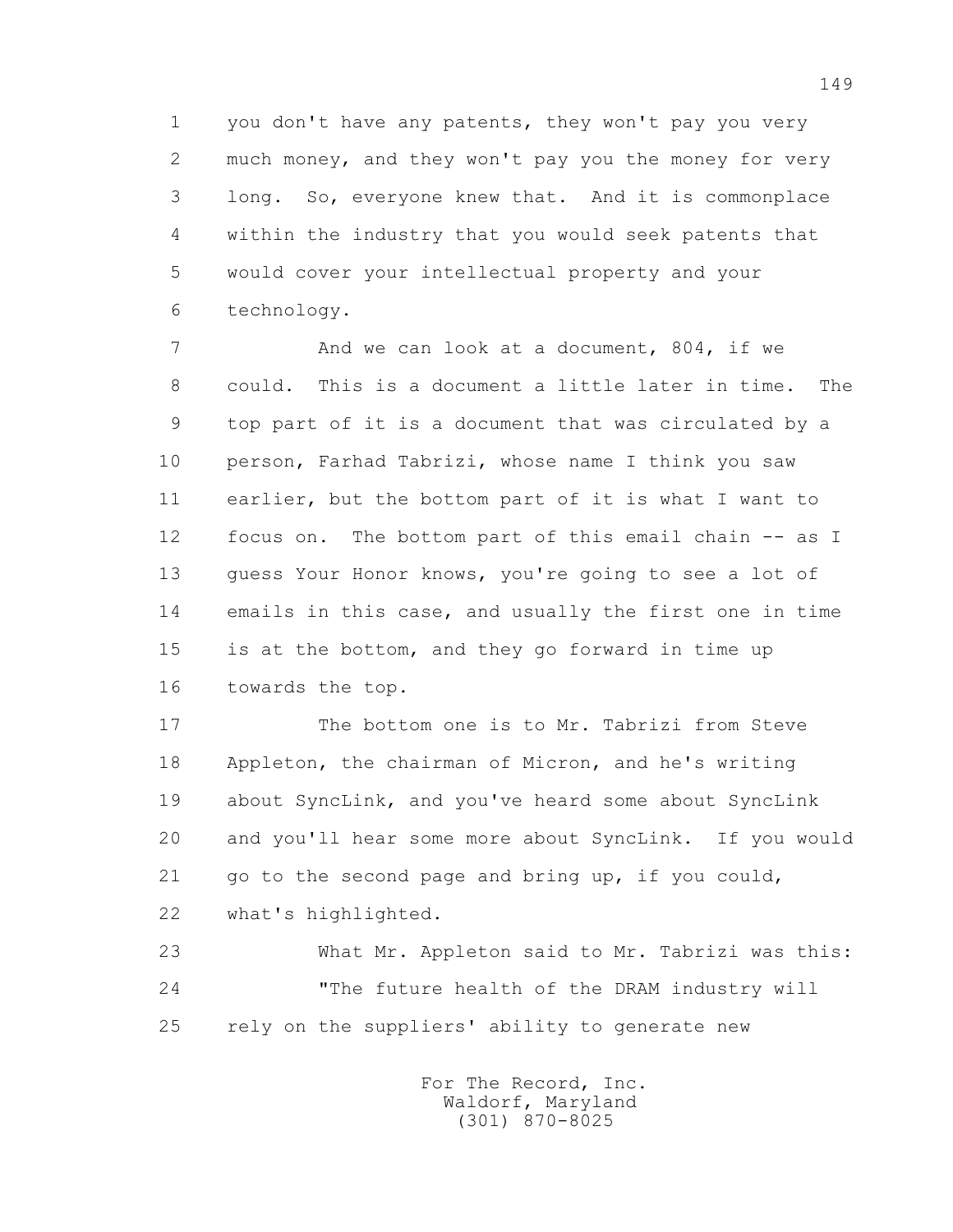1 intellectual property for high frequency DRAMs."

 2 So, it was not a surprise to anyone in the 3 industry that Rambus was going to be seeking 4 intellectual property and patents to cover its 5 technology with DRAMs. That's what Mr. Appleton was 6 telling Mr. Tabrizi everybody in the industry was doing 7 and should be doing. Indeed, you will hear that within 8 this industry, some of the companies that generate more 9 patents per year than any other companies in the world 10 are in the DRAM manufacturing business. It is a 11 heavily intellectual property intensive business.

 12 This is an antitrust case, and I am not here to 13 tell you that we came to try a patent case, but I am 14 here to tell you that the patent system is really 15 important to this antitrust case, and we agree a little 16 bit and we disagree a little bit with complaint counsel 17 on how it works. There are certain fundamental points 18 about it that I think we agree on. It's the 19 application of the points where I think the 20 disagreement develops.

 21 To encourage invention and innovation, the 22 Constitution grants a limited monopoly to inventors. 23 The invention they make has to be described in the 24 written description of their patent, and that is very 25 important. The invention has to be described, not in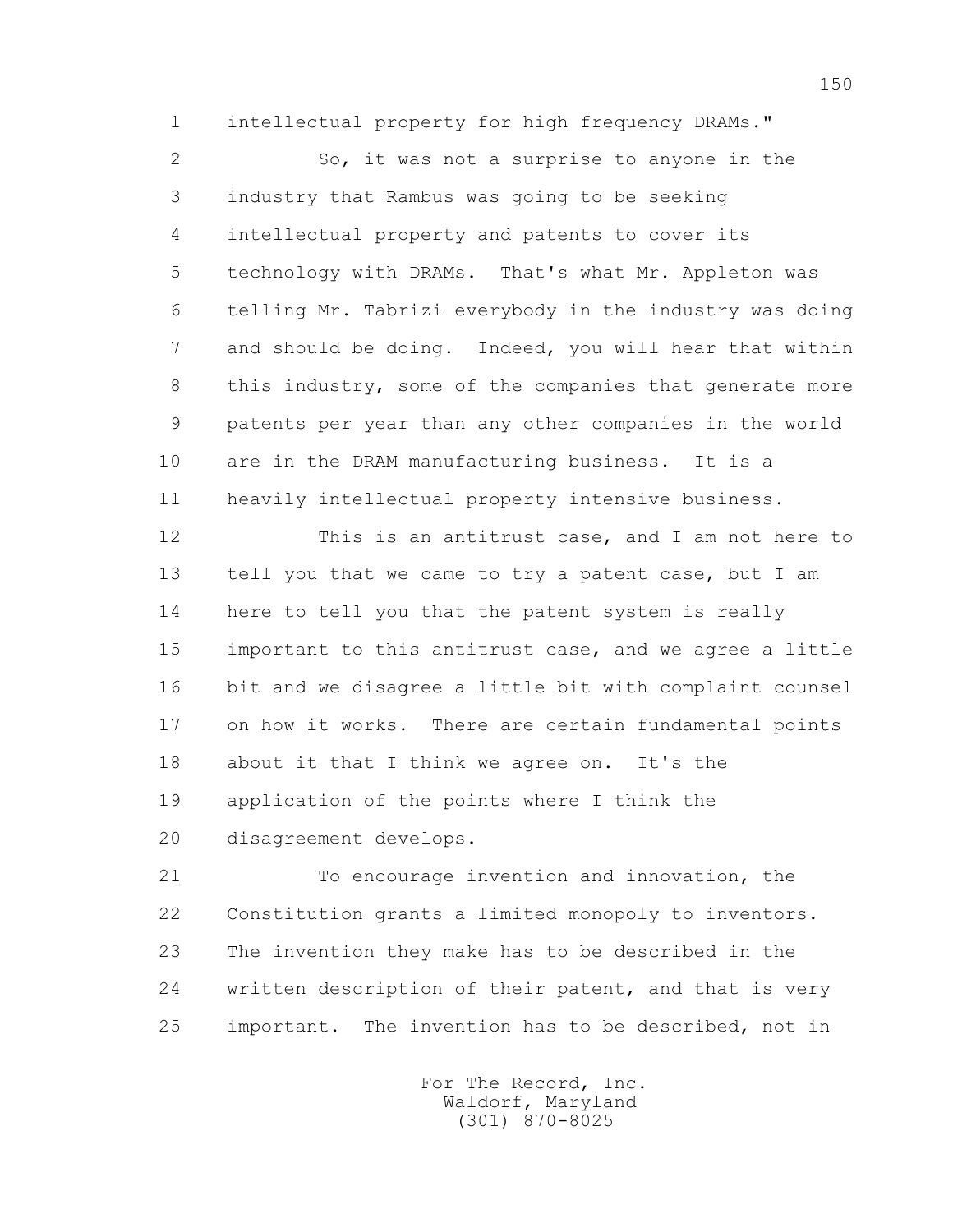1 the claims, in the written description. And I have the 2 official copy of the '327 patent that Mr. Oliver talked 3 about earlier. It doesn't have the ribbon on it, I 4 think I lost the ribbon that would hold it together on 5 the sides, but it still has the seal.

 6 And this official copy is of interest because 7 you'll see more patents probably than you want to see 8 in the course of this case, but at the beginning, 9 there's some listing of prior art, and then right away 10 it starts with these figures, and we go through several 11 pages of figures, and then as you'll see, we get to 12 background of the invention, and then we start with the 13 detailed description on column 5.

 14 Beginning on column 5 and continuing all the 15 way up to column 25, 21 columns of text, is the written 16 description. That written description and those 17 figures that I just flashed through were filed with the 18 patent office April 18th of 1990, and they haven't 19 changed. They haven't changed. All the inventions 20 that Farmwald and Horowitz made had to be written down 21 and put in that written description and shown on those 22 figures, and all the patents that have issued 23 thereafter have issued based on that very same written 24 description and figures. So, what does that mean? 25 That means that the patent office has a job --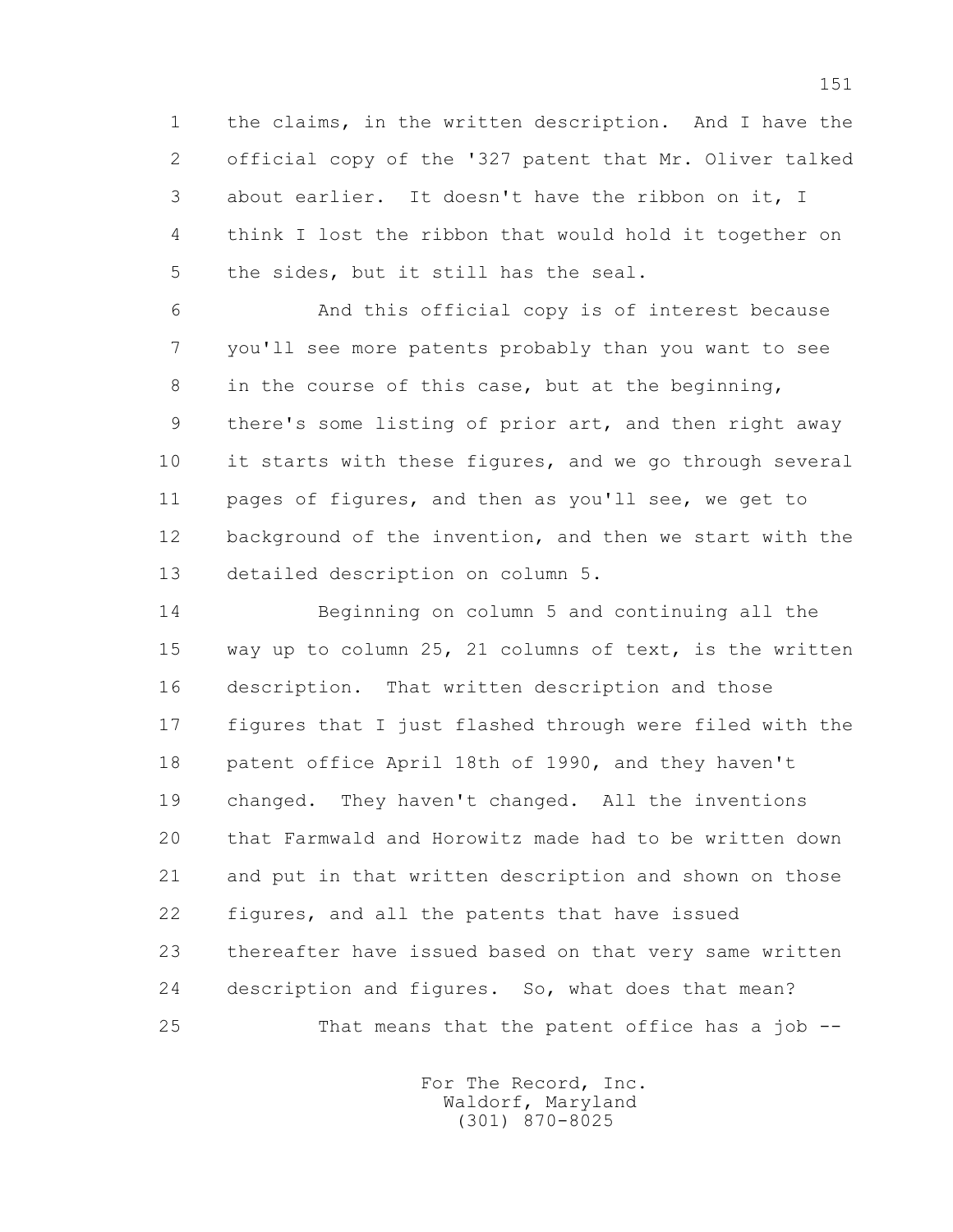1 they have a lot of jobs -- and one of their jobs is 2 we've got to make sure that the claims your patent are 3 based upon, they claim the invention that you described 4 in April of 1990. If you try to get claims that aren't 5 for the invention that you described, you can't have 6 them. You have to get a much later date. The only 7 reason you're entitled to that April 18th, 1990 date is 8 if the claims that you are allowed are claims that 9 actually describe that original invention.

10 I don't know whether it's helpful or not, but 11 here's how I think of it. For me, I envision a mosaic 12 on the wall, a picture of people or scenery. That is 13 the invention. You write out in words, this is my 14 invention. They wrote out in words their invention. 15 It turned out that what they wrote out was a whole 16 bunch of inventions. That first application got to the 17 patent office, and they said, there's at least 11 18 inventions here, so we appreciate this application, but 19 it's got way too much stuff in it. We are going to 20 split it into 11 parts, and it has since been split and 21 divided even more, and we're to 43 today. That was a 22 huge invention.

 23 Well, that original description, that mosaic on 24 the wall, you then have to write the claims that 25 describe it, and if you think of those claims as each

> For The Record, Inc. Waldorf, Maryland (301) 870-8025

152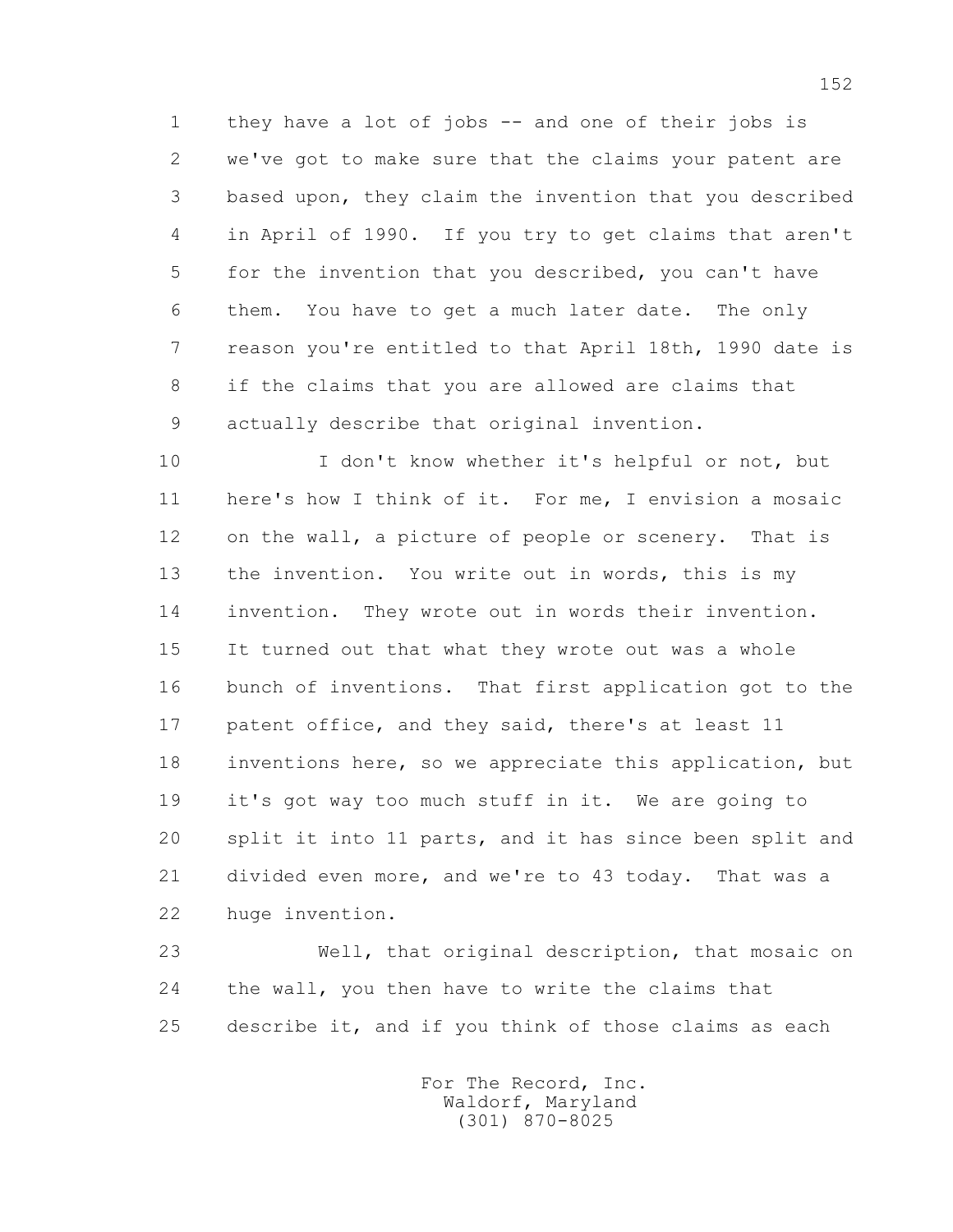1 tile, you have to describe the shade of color and the 2 shape of the tile and the placement on the wall to make 3 it the mosaic, and that claim-writing process takes 4 time, and it's an iterative process.

 5 You send claims into the patent office, and 6 they say, we didn't quite like the language and so on, 7 and you go round and round and round, and it takes a 8 long time. Claims continued to be revised long after 9 the application is filed, and most importantly, most 10 importantly, the claims can be amended to reflect what 11 happens out there in the marketplace.

 12 Now, let me pause for a minute and go back. 13 There is a tension, complaint counsel suggests, between 14 the patent prosecution practices here or the patent 15 laws and antitrust law. Well, that's been addressed in 16 a lot of case. In Intergraph vs. Intel, for example, 17 the Court said the patent and antitrust laws are 18 complementary, the patent system serving to encourage 19 invention and the bringing of new products to market by 20 adjusting investment-based risks, and the antitrust 21 laws serving to foster industrial competition.

 22 I was trying to think of how I could more 23 simply explain this concept of investment-based risks, 24 and I happened upon a quote from Abraham Lincoln, the 25 only president to ever be awarded a patent, and Abraham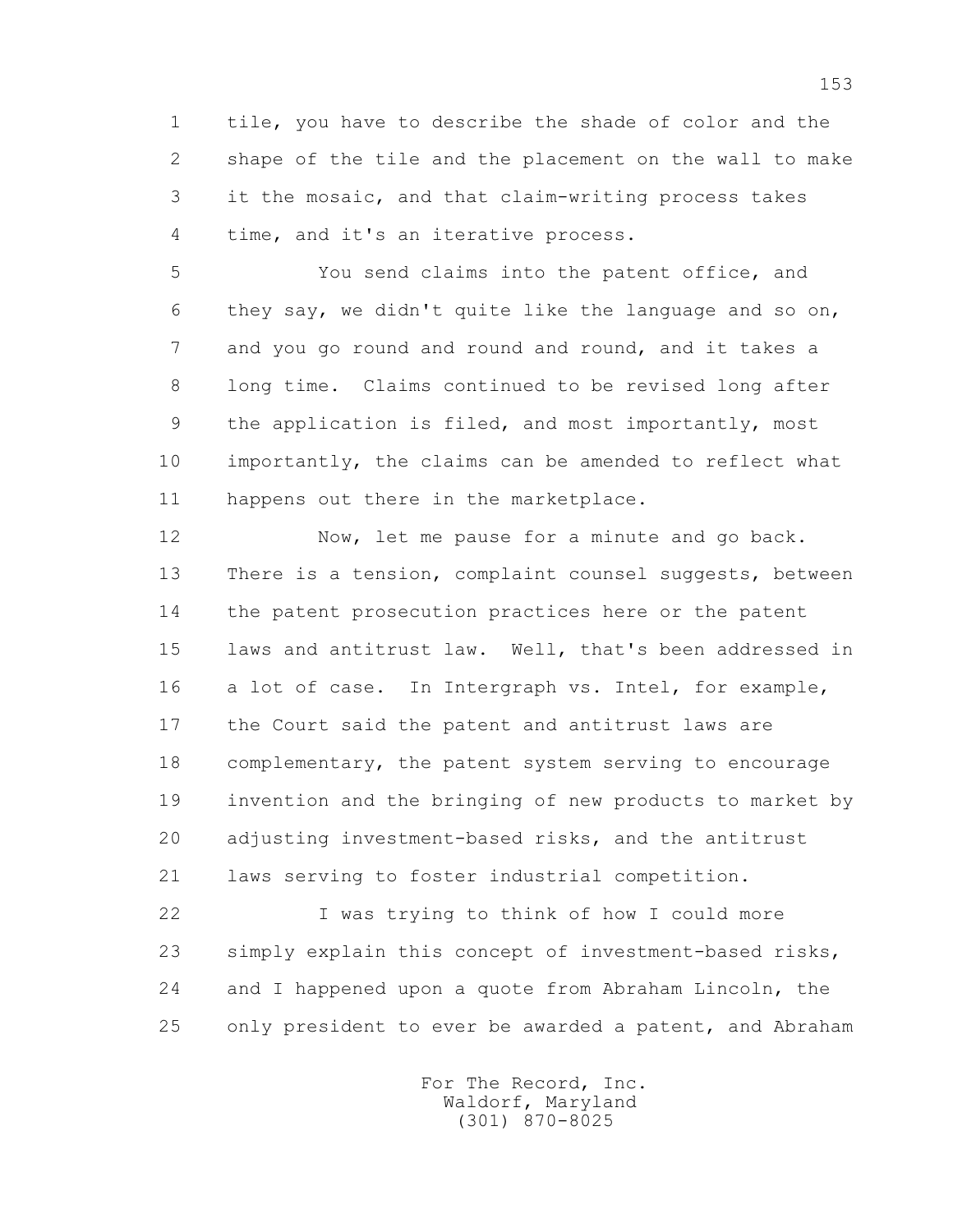1 Lincoln, much more succinct than most of us are used to 2 talking today said, "Patents add the fuel of interest 3 to the fire of genius."

 4 The genius of Mike Farmwald and Mark Horowitz 5 was indeed fueled -- fueled -- by the interests of 6 maybe I could be rewarded for my inventions here. I 7 won't just solve the problem, but I will give the 8 solution to society, and I will be rewarded in return.

 9 And it is important to note, as the Court said 10 in Intergraph vs. Intel, "The antitrust laws do not and 11 they clearly are not intended to negate the patentee's 12 right to exclude others from patent property."

 13 This was an issue most recently in this 14 tribunal addressed in the VISX case. That's a lengthy 15 opinion with a lot of different issues addressed, but 16 one of the things of importance there was the 17 Commission in VISX concluded that "the absence of a 18 clear duty constitutes a substantial factor weighing 19 against the finding of inequitable conduct or fraud," 20 and I'll come back to that duty question, but they were 21 looking at a very similar issue there.

 22 Now, once we have this concept of a mosaic and 23 this concept of tiles, one of the things we recognize 24 is that given the business model that Rambus had, they 25 started to share some of their ideas with people out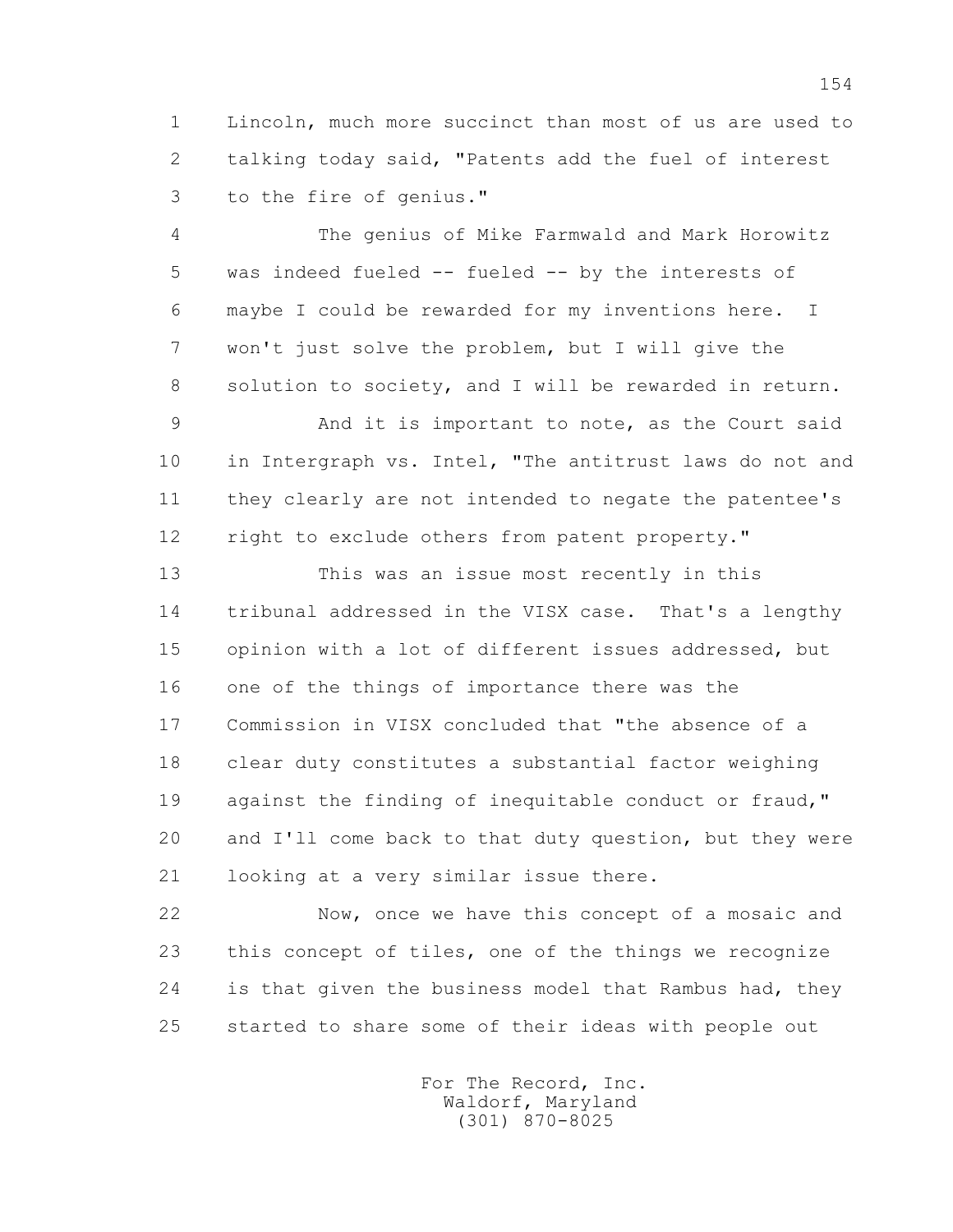1 there, and other people might have had similar ideas 2 that they came to after seeing what Farmwald and 3 Horowitz did, and it is not uncommon that products 4 would come out into the marketplace while you're still 5 in the patent office going through the process of 6 getting your claims.

7 **And at that time, if you see those products or**  8 hear about those products or see specifications, it is 9 okay -- it's okay -- to revise your claims to cover 10 those products, as long as the claims that you write 11 are indeed claims for tiles that are part of your 12 mosaic that you wrote down and described in your 13 written description, and it's the patent office's job 14 and responsibility to make sure that the claims you 15 write are indeed based on that early description.

 16 And the April 18, 1990 description that they 17 wrote down is important here, because nobody from 18 Rambus had been to JEDEC. Nobody from Rambus had 19 undertaken any of the obligations that complaint 20 counsel said it had. They made these inventions, they 21 filed them with the patent office. That all happened 22 before anybody went anywhere close to any JEDEC 23 meeting.

 24 And complaint counsel came close in what they 25 suggested this morning to calling Rambus intellectual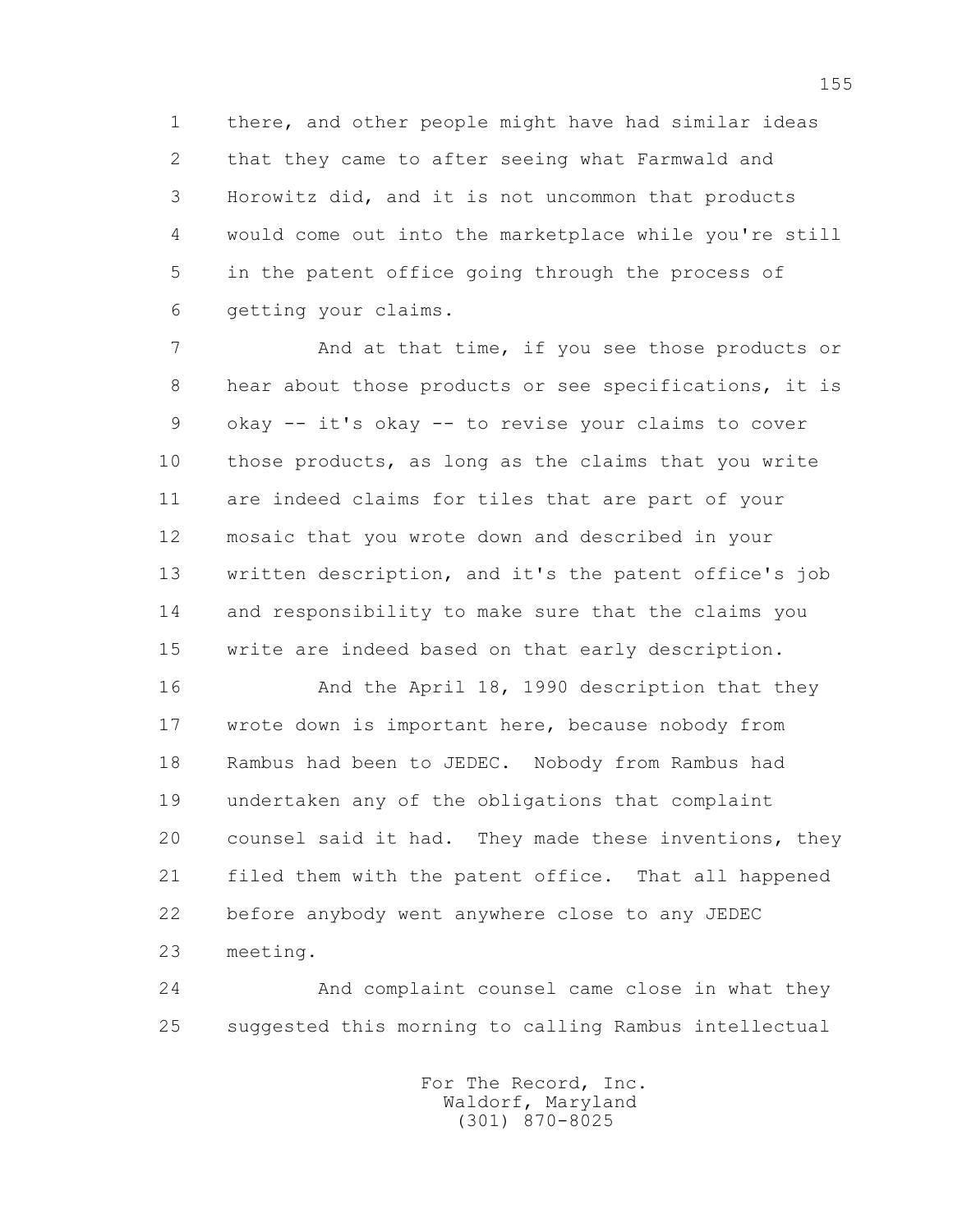1 thieves, that they somehow stole the ideas from what 2 they heard at meetings of JEDEC. They could not have 3 done that, could not. The patent office wouldn't let 4 them do it, would not allow it. They would say, look, 5 you can write a claim only if you already described the 6 invention in what you filed in April of 1990. If it's 7 not in that description, you can't have a claim on it.

 8 And it is not for the Commission to turn to the 9 patent office and say, well, sister agency, I'm sorry, 10 but we've decided to rethink, redo, upset your 11 decisions that you've already made. That is a decision 12 that the patent office has to make and they did make 13 with each of these claims. So, there is no issue in 14 this case that any of the claims in dispute are 15 anything other than claims to an invention Mike 16 Farmwald and Mark Horowitz made well before April of 17 1990.

 18 And Kingsdown, which you heard some discussion 19 of, Kingsdown talks about this. Kingsdown says, you 20 know, it's okay. They say it's not improper, illegal 21 or inequitable to file a patent application for 22 purposes of obtaining a right to exclude a known 23 competitor's product in the market, nor is it in any 24 manner improper to amend or assert claims intended to 25 cover a competitor's product the applicant's attorney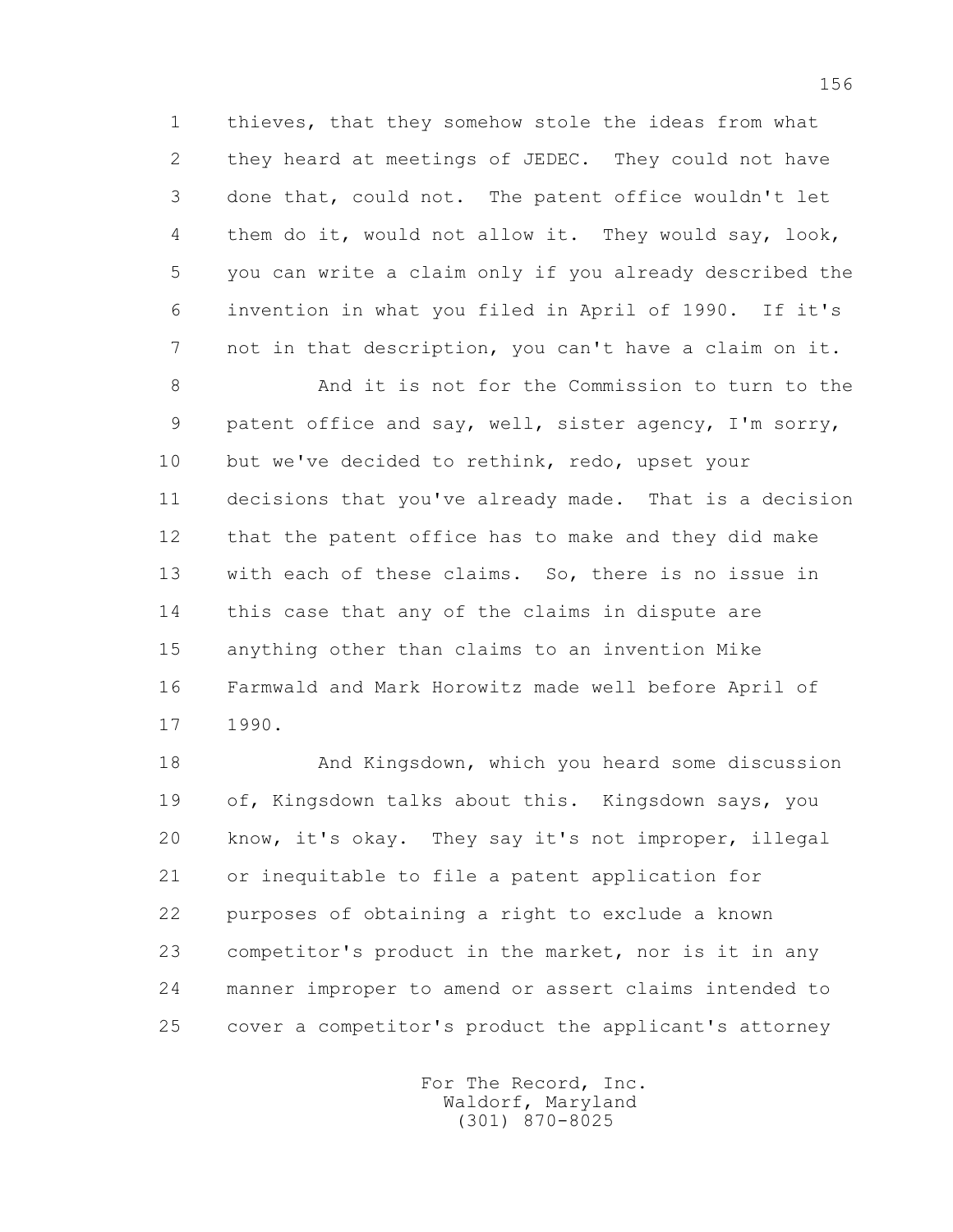1 has learned of during the prosecution of a patent 2 application.

 3 And Lemley, in a recent treatise, says a firm 4 competing with an inventor may introduce a product 5 containing a variant of the inventor's brainstorm. 6 When the language in the patent application allows, the 7 inventor's patent law adds a claim to the application 8 embracing the new variant. In this manner, the 9 competitor's product will infringe the patent if and 10 when it issues. And then he says that this is standard 11 practice and has been for a long time. 12 That's important as background. Let me

 13 continue with Rambus' plans, if I might, because it is 14 Rambus' plans and how they ultimately evolved that lead 15 us to where we are today.

 16 Rambus wanted to provide an open industry 17 standard. That doesn't mean a royalty-free standard. 18 There's no question about that, and I'll show you 19 during the course of this trial -- I'll show you, for 20 example, IBM manuals from IBM. They have manuals on 21 everything at IBM, and they have a manual at IBM about 22 what to do if you attend a standard-setting 23 organization's meetings, and they have ones that 24 describe standards, and they talk about industry 25 standards that come from an organization like JEDEC,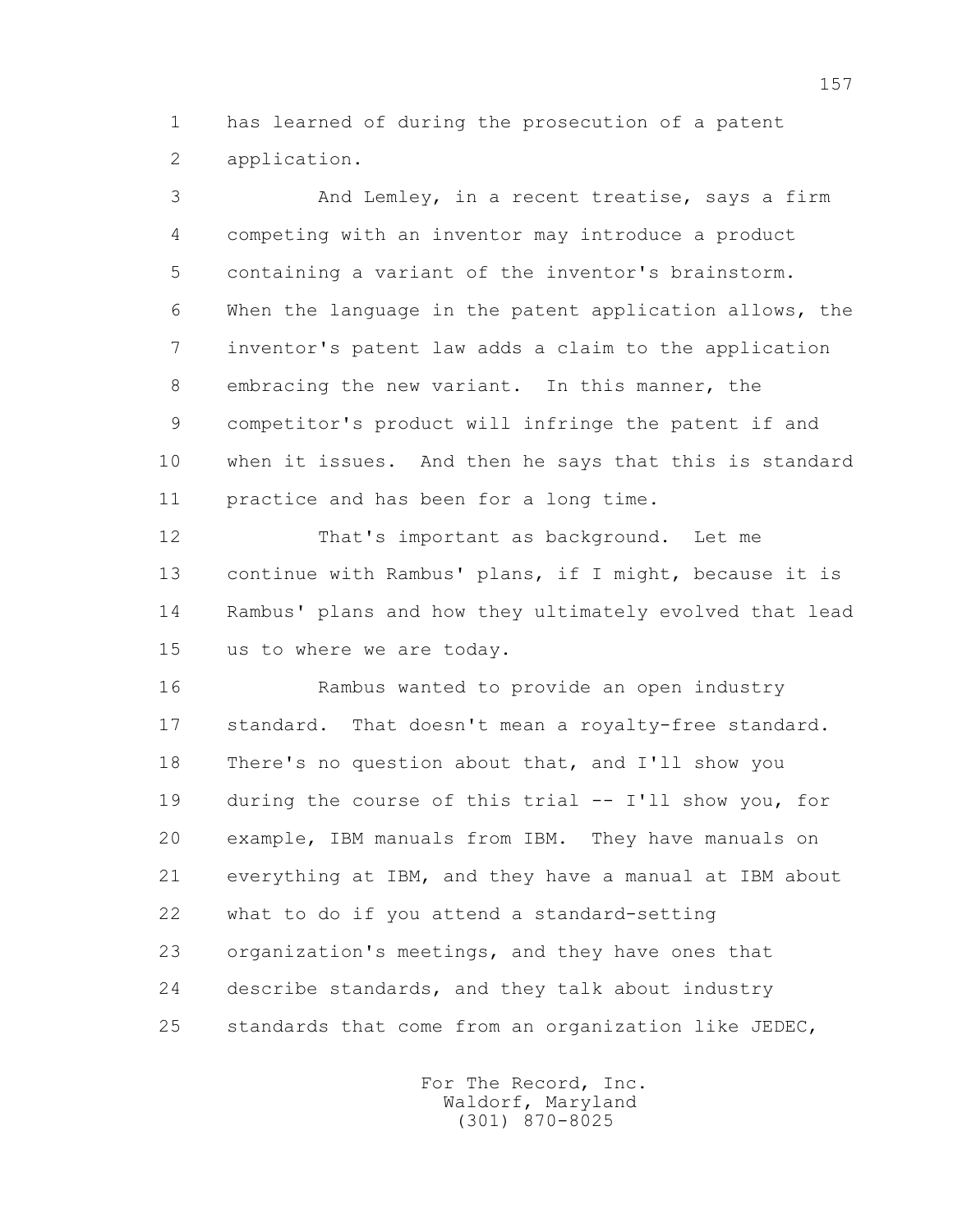1 and they talk about de facto standards that develop in 2 the marketplace, and they talk about an open standard 3 and a proprietary standard, and what Rambus wanted was 4 an open standard.

 5 What did that mean? That meant they wanted 6 everybody to be out there building the same product. 7 They wanted high-volume, multiple suppliers. In order 8 to get there, as we'll see from their documents, they 9 knew they had to interest two groups of companies. 10 They had to interest the computer or CPU companies, and 11 they had to interest the DRAM companies. The computer 12 companies had to say, whoa, that is a great memory 13 device, we want to use it, and the DRAM companies then 14 had to say, we're willing to manufacture it. So, they 15 knew that was their challenge, and they knew they had 16 to come up with multiple sources for several reasons.

 17 Computer companies wouldn't be particularly 18 thrilled about buying a product that only one supplier 19 made, and the way to get the price down, which they 20 knew was a goal they had to achieve, was to get 21 multiple sources, but fundamentally, they wanted to 22 ensure compatibility and consistent performance. They 23 wanted to make sure that all the products built with 24 their technology would ultimately be compatible. 25 Regardless of which of these manufacturers built the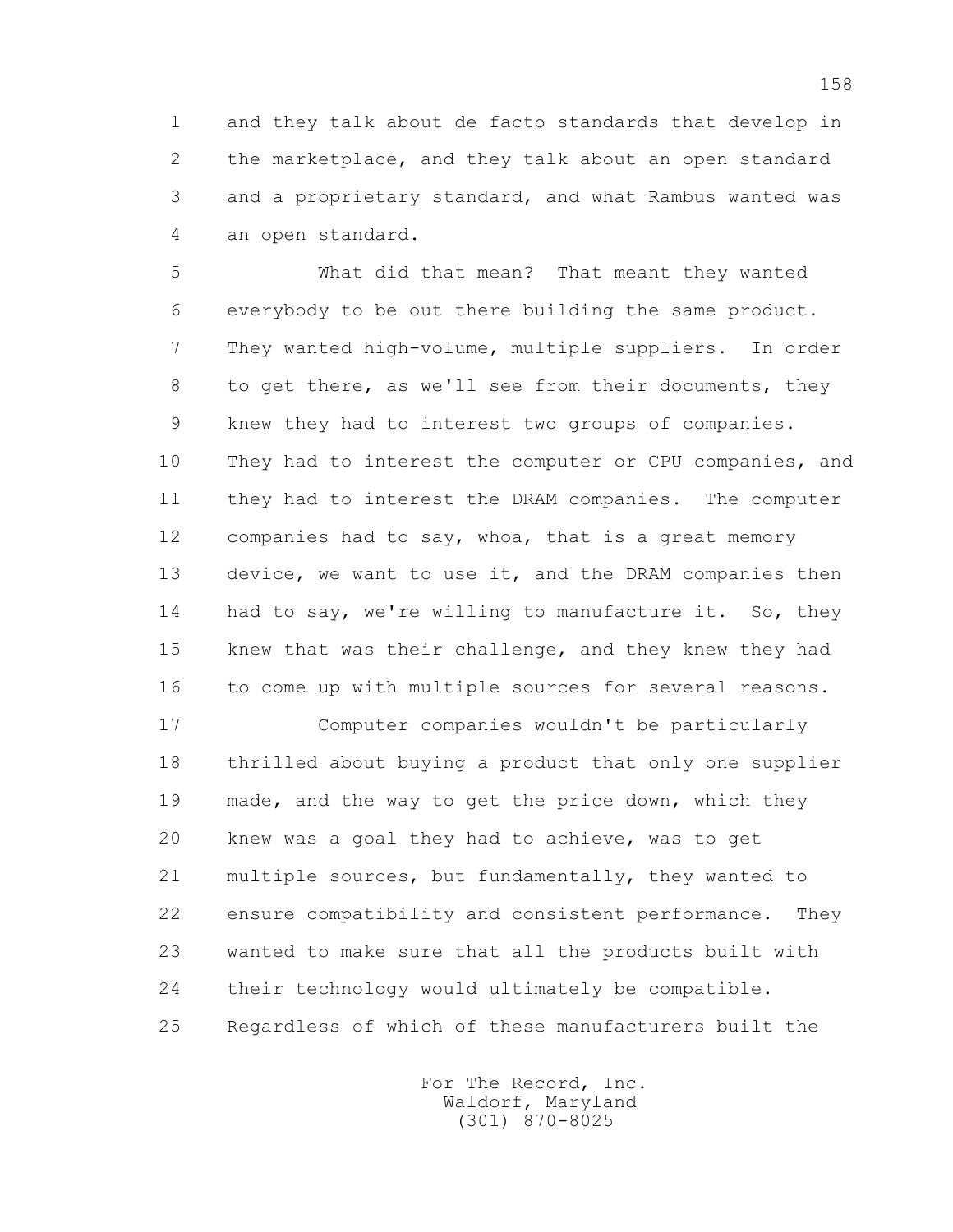1 product, I could take the product, put it into my 2 computer, and it would work. I wouldn't have to have a 3 special setting for Samsung and a different one for 4 Micron. They wanted to ensure that.

 5 So, they thought, well, we own this technology. 6 We're going to use our technology in a way to achieve 7 this goal. We're going to persuade everybody to 8 manufacture Rambus DRAM, RDRAM -- you'll hear about it 9 so many times -- but RDRAM, so we can get everybody to 10 make RDRAM. It's going to be the same.

 11 And let's look at what they said in their 12 business plans, some of which we looked at earlier and 13 some of which are different ones.

 14 Exhibit 19, if we could, which is from 1989. 15 This was prepared, it's a business overview prepared by 16 Farmwald, Horowitz and another of their colleagues, Jim 17 Mannos, and let's skip ahead, if we can.

 18 What did they say then in 1989? They said, 19 okay, we need to establish Rambus as a standard. We 20 must have high volumes to get costs low. We have this 21 problem about who goes first, because we need to 22 convince both the DRAM companies and the CPU companies 23 to use this product. Our income is going to depend 24 mostly on royalties. Will they pay us 2 to 3 percent 25 or not? And will our final patent be strong enough to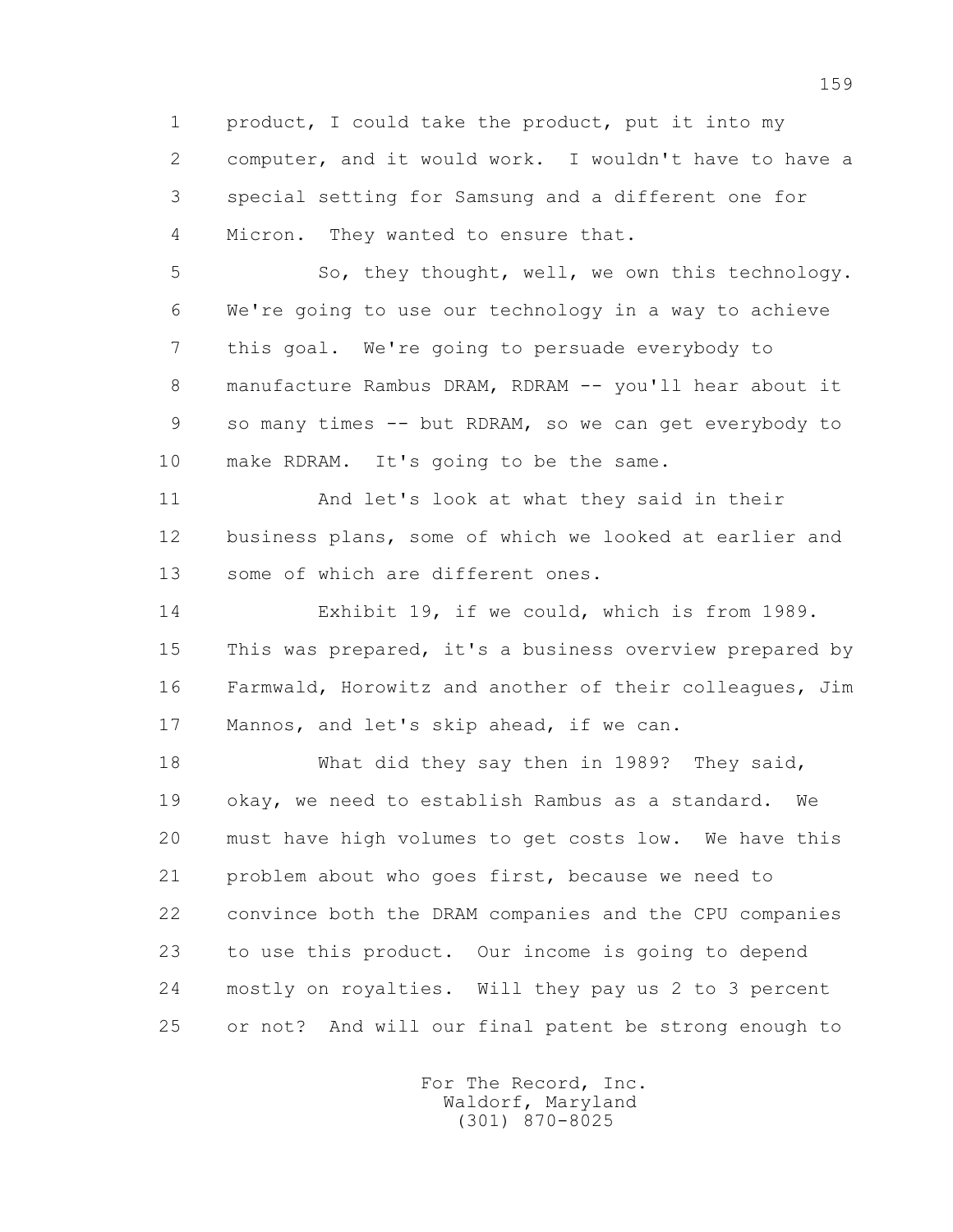1 be enforceable? So, there they were in 1989 2 recognizing that they needed these patents and knowing 3 they needed to interest these companies, both sets of 4 companies, in their product.

 5 If we look at RX-25, this again is the document 6 that was provided to Siemens, we looked at it before, 7 and we can skip ahead to page 16. Here's what they 8 were telling Siemens. "Rambus should be made available 9 to the open market fairly early. Second sources are 10 important for all concerned. There is real value in 11 having a world DRAM standard. We want to avoid the 12 VHS/Betamax situation."

 13 Now, what did they mean by that? We don't want 14 our technology out there in incompatible formats, so 15 you can't play a tape if you have the wrong recorder, 16 and they felt the compelling nature of their technology 17 would force the other vendors to participate if the 18 situation is fair. They thought, our technology is so 19 revolutionary -- and I embrace the term that what they 20 did was indeed revolutionary, it was -- our technology 21 is so revolutionary that we think everybody is going to 22 see it and use it. In fact, that is what happened, 23 because everybody is using it.

 24 Let's look, if we can, at the corporate 25 backgrounder, which was handed out at the coming out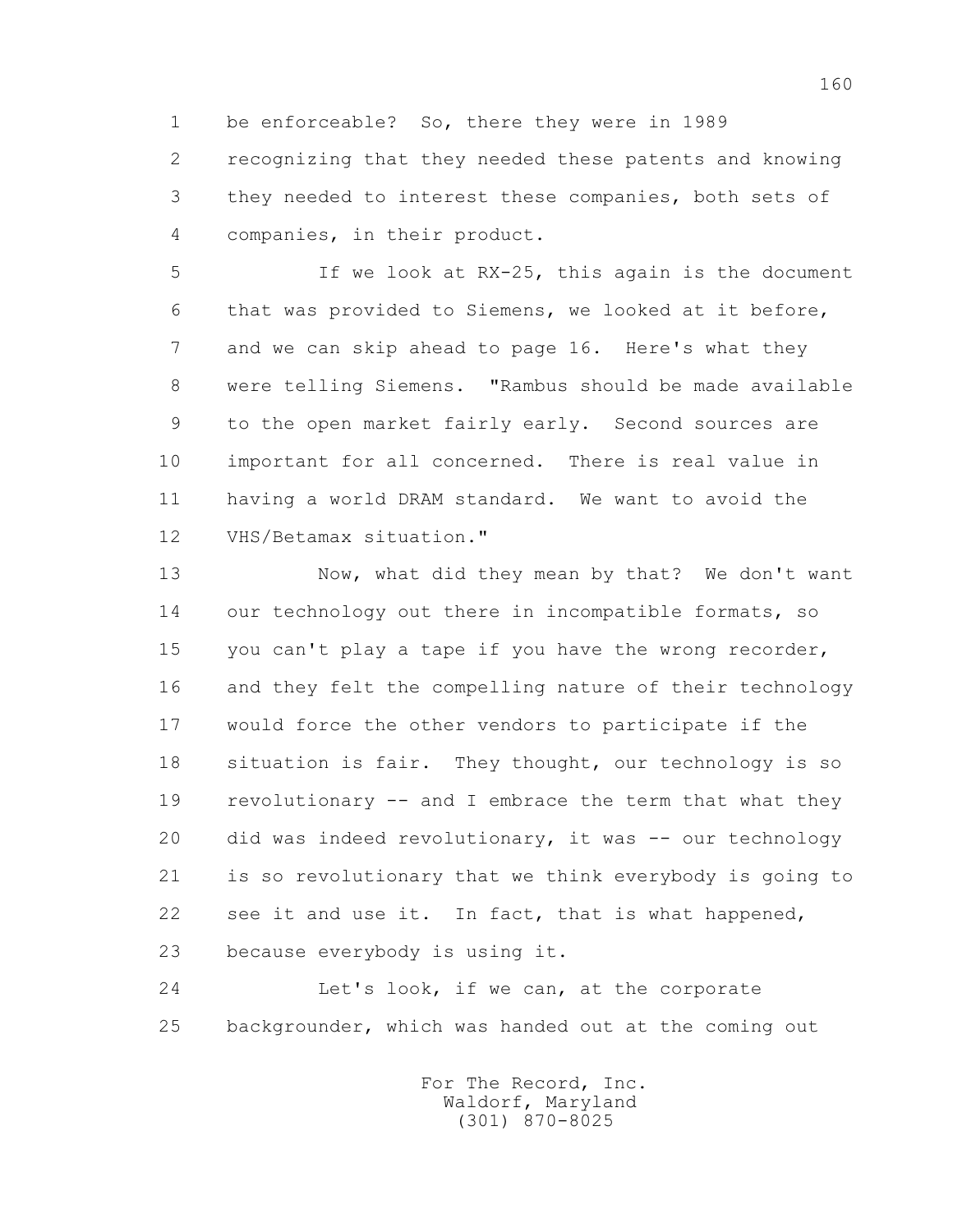1 ball, and if we could go to the next -- the page we 2 need and bring up that page, Rambus told everybody in 3 March of 1992, "The Rambus solution is an open 4 standard. Any IC company," that's any integrated 5 circuit company, "may license it from Rambus."

 6 One more on this background point. What role 7 were patents going to play in Rambus' business plan? 8 Well, we've talked about it to some extent, but I want 9 to review it in just a little more detail. Originally, 10 April of 1998, they filed the '898 application. It was 11 divided up into multiple other applications, and many 12 patents came out of that.

 13 They were advised, Rambus was advised by their 14 lawyers to keep their patent applications confidential, 15 and that was not unusual advice. That's the advice 16 that patent lawyers give to clients all the time and 17 for good reason. And one of the issues Your Honor 18 faces is in understanding whether conduct that is 19 complained of here has, indeed, a legitimate 20 pro-competitive purpose behind it. And keeping patent 21 applications confidential is very, very legitimate. 22 What can happen if you disclose them? Well, 23 among other things -- and you're going to hear expert 24 testimony on this -- someone else can try to file a

25 similar application and have an interference declared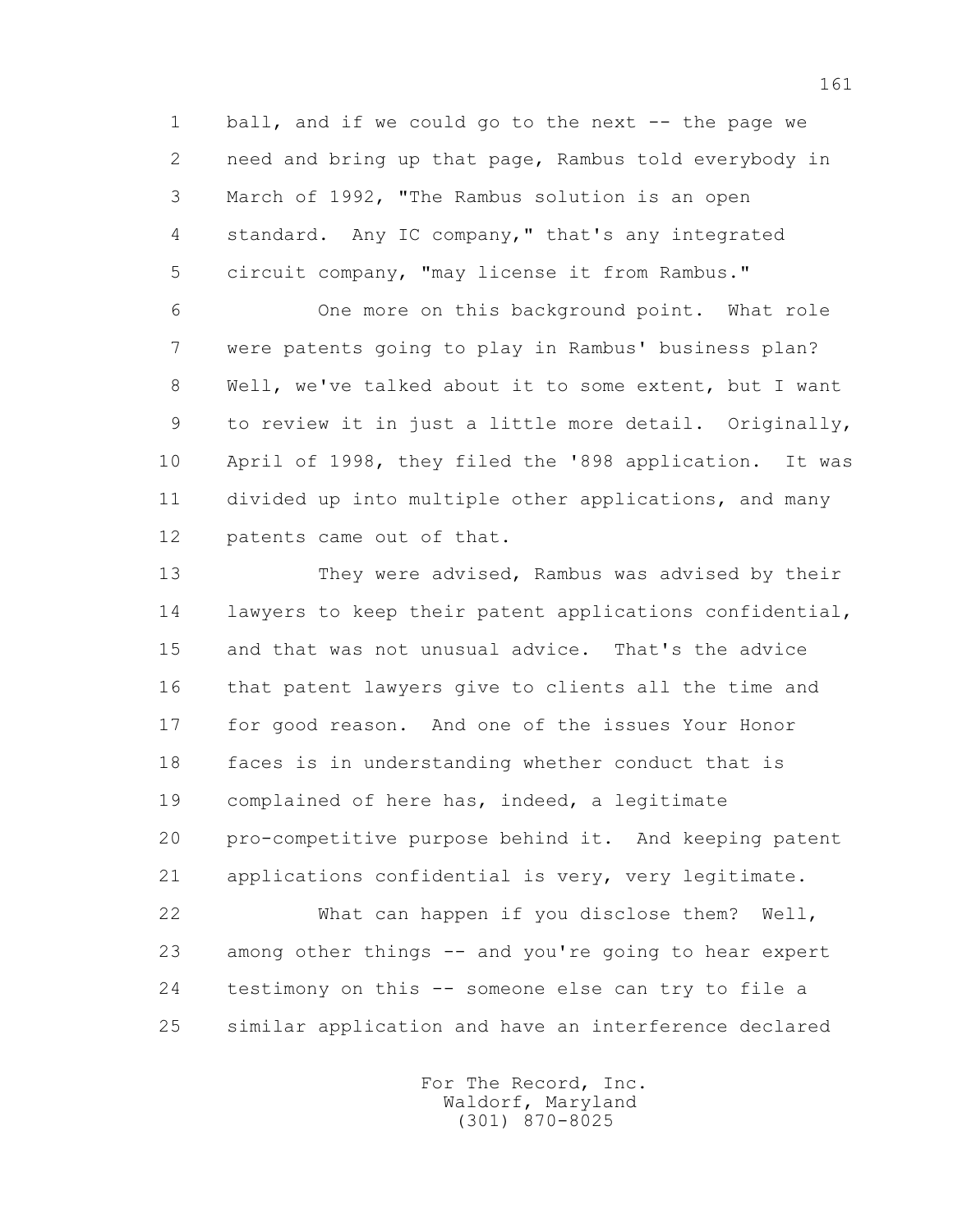1 in the patent office and slow down the prosecution of 2 yours. What else can happen? Other people can get a 3 jump start on building products that maybe they're not 4 otherwise entitled to because you have shared your 5 secrets with them, because the patent office and 6 Congress recognize that patent applications should be 7 kept confidential.

 8 At one point in time, during the point in time 9 we care about here, patent applications were 10 confidential, and the Government kept them confidential 11 until they issued as patents. One reason for that is 12 patent applications reflect the future plans and the 13 research and development efforts of a company, and 14 you're not expected to share that with your 15 competitors, and we shouldn't want companies to be 16 required to do that. So, that was a legitimate reason 17 to keep it confidential. That was the advice they 18 received. They knew, and as we'll see, everyone in the 19 industry knew, that the value of the Farmwald and 20 Horowitz inventions depended on the strength of the 21 Rambus patents.

 22 You also saw a note from one of Rambus' patent 23 lawyers which said, in effect, don't accuse anyone of 24 infringement without preplanning. Well, that's pretty 25 important, because you don't have any enforceable

> For The Record, Inc. Waldorf, Maryland (301) 870-8025

162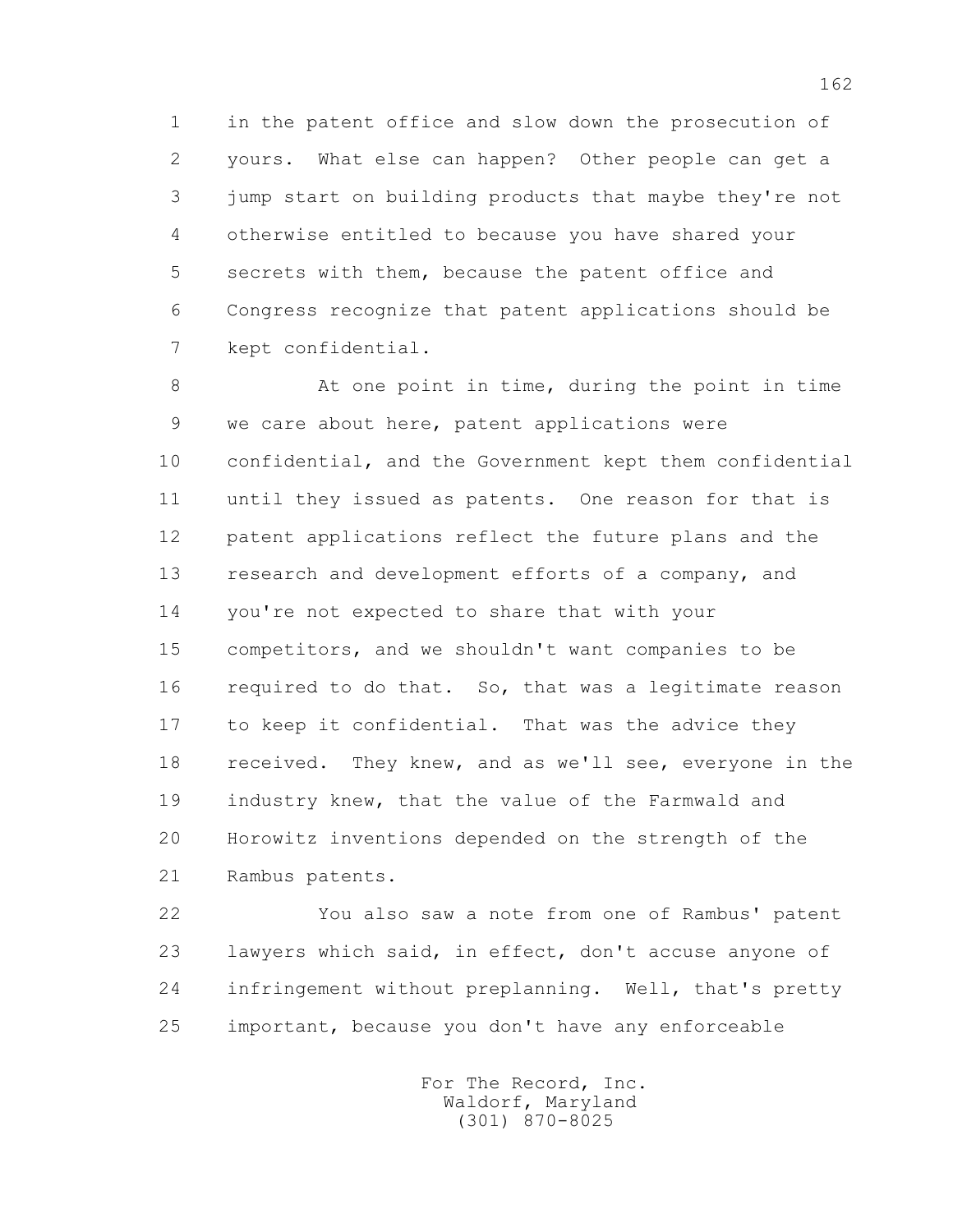1 rights until you have patents that issue. You can't 2 sue someone for infringing a patent application. You 3 have to have an issued patent. And as we will see, 4 issued patents were a long time in coming for Rambus. 5 They would have loved to have had them sooner, but they 6 didn't get them very fast, and they didn't get ones 7 that would be enforceable against anything in the 8 marketplace until much later than complaint counsel 9 suggested earlier today.

 10 And as I said, Rambus sought to limit 11 noncompatible uses, and what do I mean by that? Rambus 12 wanted everybody to make RDRAM. They wanted everybody 13 to make this standard product and avoid the VHS/Betamax 14 situation. They didn't want there to be other uses of 15 their inventions. They failed. They failed in that 16 effort, because what happened, as we have heard and 17 seen, is inventions that Farmwald and Horowitz made 18 began to slowly be picked up by other people in the 19 industry.

 20 They took a few of those early inventions 21 described in that '898 application, they put them in 22 SDRAM. They took a few more and put them in DDR. They 23 took a few more, I'm sure we'll hear in the testimony 24 in this case, and put them in DDR-2. Rambus lost 25 control of its ability to prevent noncompatible uses.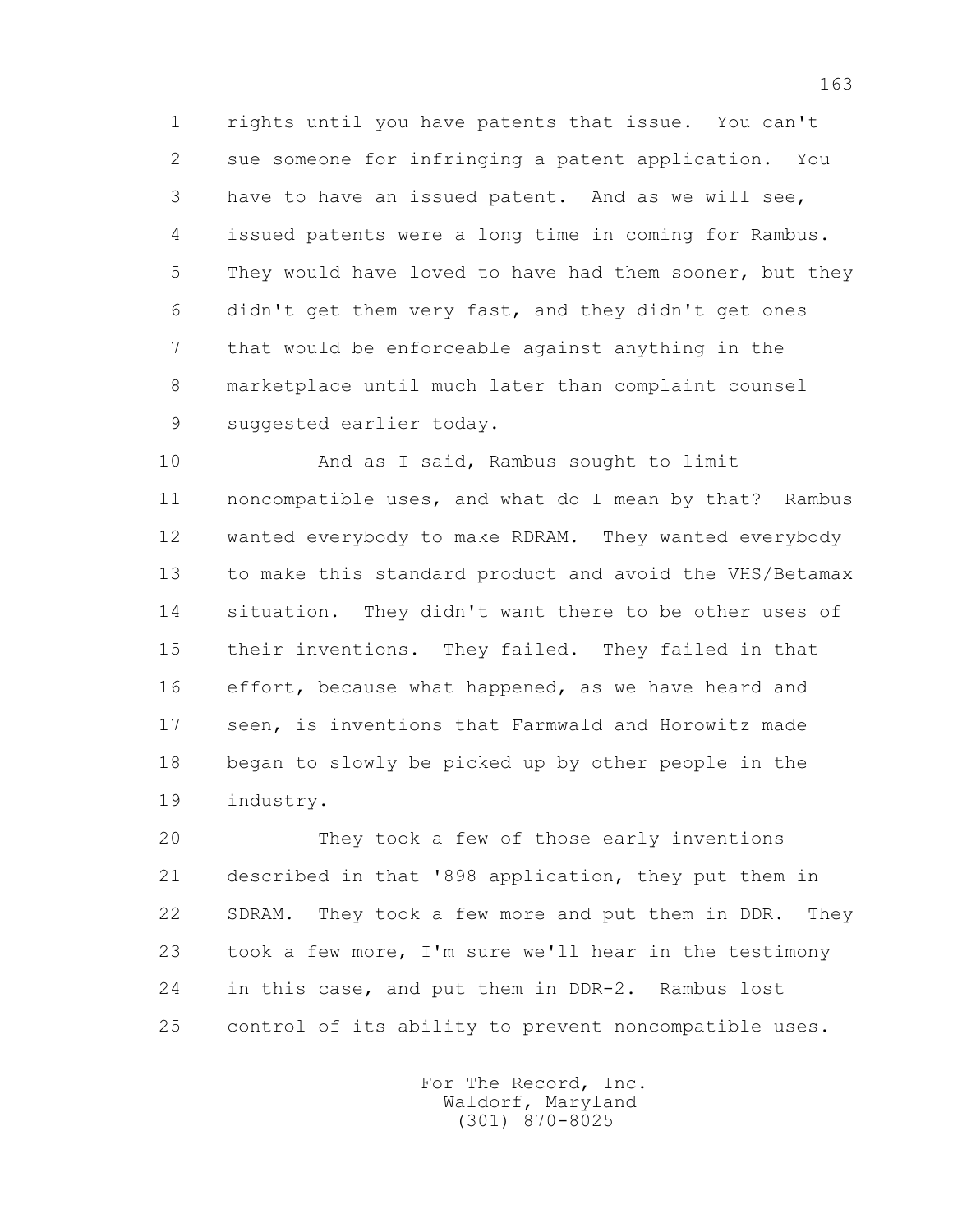1 Its only way to prevent that, its only way was to say 2 those of you who are using our inventions in something 3 other than RDRAM, in a noncompatible product, if we can 4 get patents issued, it will ultimately allow us to 5 enforce them against you, and if you won't agree to 6 stop, we could sue you.

 7 Ultimately, as you will see, Rambus has 8 licensed many companies on those noncompatible uses. 9 It ultimately became clear that was what they had to 10 do.

 11 With this background, I want to go back to 12 something that complaint counsel addressed as well in 13 their earlier remarks, which is what do they have to 14 prove? They say that we want this case to be tried as 15 a fraud case or a patent case, not as an antitrust 16 case. Not true. We're here to try an antitrust case.

 17 We all know that there's plenty of types of 18 breaches of contract and fraudulent conduct that does 19 not give rise to an antitrust case. There are some 20 particular hurdles that have to be overcome by 21 complaint counsel here, and the first is duty. They 22 have to show a duty that is enforceable under the 23 antitrust laws. Not all duties are.

 24 Let's say, for example, that I had a contract 25 with one of my colleagues and that we agreed to fix

> For The Record, Inc. Waldorf, Maryland (301) 870-8025

164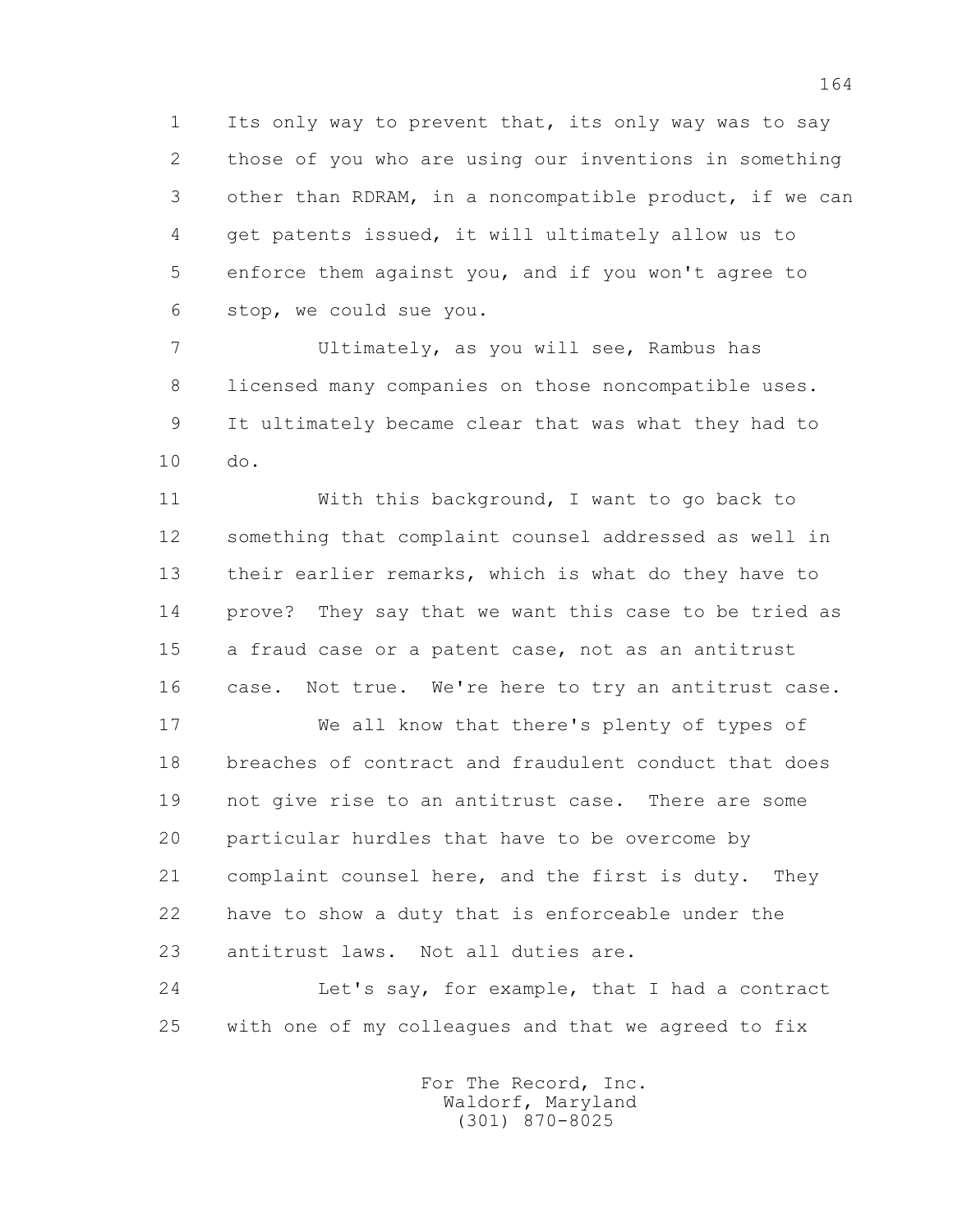1 price, and we had a duty to comply with that contract. 2 If I breach the contract and refuse to fix price and 3 say I'm going to lower my price, that is not a breach 4 of a duty that the antitrust laws will enforce. The 5 antitrust laws would say to me, oh, no, no, no, that's 6 a bad contract to begin with. The antitrust laws will 7 only enforce those duties that satisfy its requirements 8 of being the kind of a duty that will increase consumer 9 benefits and consumer welfare and are pro-competitive.

 10 Complaint counsel, once they could establish 11 and if they could establish a duty, have to establish 12 that the duty has been breached, and it has to have 13 been breached -- these are antitrust terms of 14 significance -- by exclusionary conduct. It can't just 15 be by any kind of conduct. It has to be a breach by 16 exclusionary conduct.

 17 And finally, they have to prove causation, and 18 the causation they have to prove is that the duty that 19 was breached has led to anti-competitive effects. And 20 I'm going to go through the evidence briefly to show 21 that there is no duty, and there was no breach, and it 22 has caused no anti-competitive effects.

 23 I'm going to do that first by talking about 24 duty. The first source of duty we have here is JEDEC 25 and JEDEC's rules, and I don't take a narrow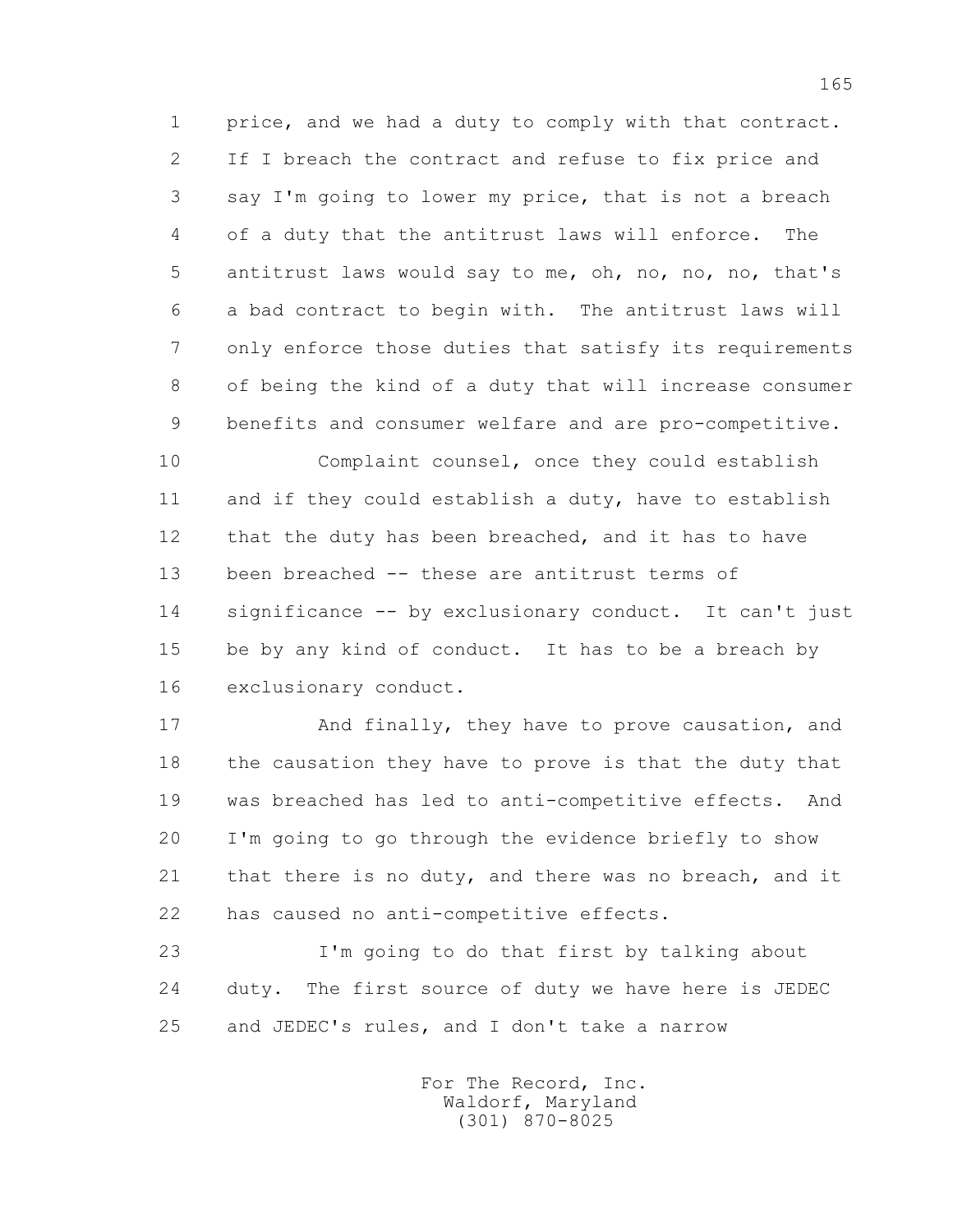1 construction or interpretation of those rules. I don't 2 look for a broad one or a narrow one. I look for the 3 correct one. And we ought to talk first about what's 4 the evidence going to be? Where are we going to look 5 for evidence about what are JEDEC's rules? And I think 6 I have an exhaustive list of four places to look for 7 JEDEC's rules.

 8 We can look at written manuals. We can look at 9 descriptions given at meetings of the patent policy. 10 We can hear from JEDEC members as to what they remember 11 today was the expectation back when Rambus was 12 attending meetings. And then we can look at what JEDEC 13 members and leaders did and said at the time. And I 14 have no intention of trying to embarrass JEDEC members, 15 as complaint counsel said I would do. My goal is to 16 show you that JEDEC members and leaders, who I assume 17 were understanding the policy and trying to comply with 18 it, what their conduct was, because that sheds light on 19 what they understood the policy to be.

 20 So, I'm going to walk through some of the 21 evidence on each of these four sources of understanding 22 as to what was the JEDEC policy, and I think those four 23 taken together are exhaustive.

 24 The one I want to look at first is going to be 25 the manuals, but before we turn to the manuals, I think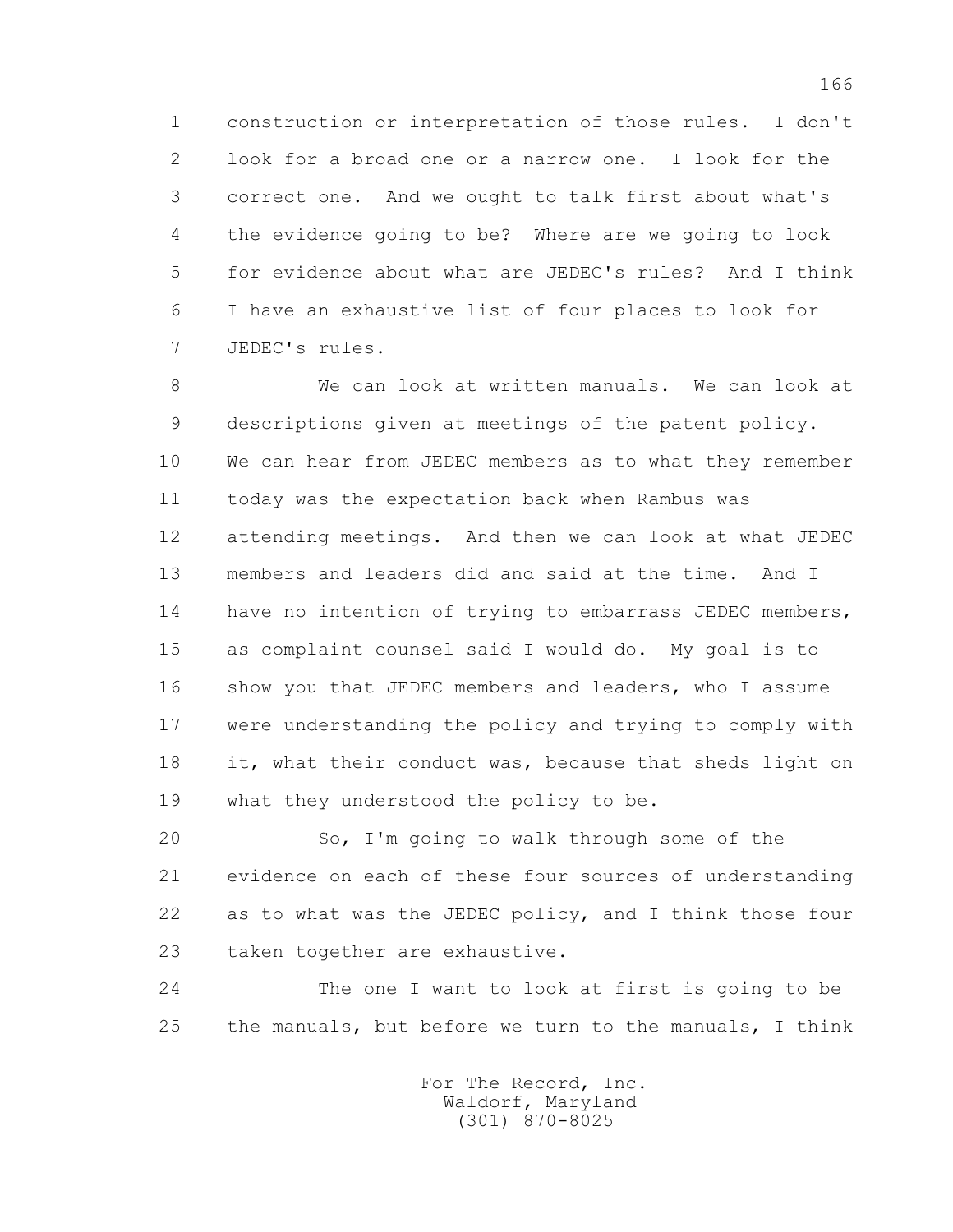1 we need to say, okay, what are we looking for in this 2 policy? What are the issues we're trying to resolve?

 3 The first is, if there was an expectation of 4 disclosure, if members of JEDEC were encouraged to 5 disclose something, what were they being encouraged to 6 disclose? Patents? Applications? Intentions to file 7 patents or beliefs about patents or intentions to amend 8 claims? We've heard from complaint counsel in their 9 opening statement that there was an expectation that 10 you would disclose patents, applications, intentions to 11 broaden claims or file claims or file patents and your 12 own beliefs about what your patents, your claims and 13 your intentions were. So, we want to look at all of 14 those to see what, in fact, the JEDEC policy applied 15 to.

16 And then there's a question of when. When 17 would you be encouraged to disclose? At the time of a 18 first presentation, which is an official event in JEDEC 19 meetings, as Your Honor will see? At the time of 20 balloting? You heard from complaint counsel that the 21 one time that a Rambus representative voted, they 22 didn't check the box on balloting. Is that the time 23 that you're expected to or encouraged to disclose, or 24 when it becomes a final standard?

25 Then the third question is what is the expected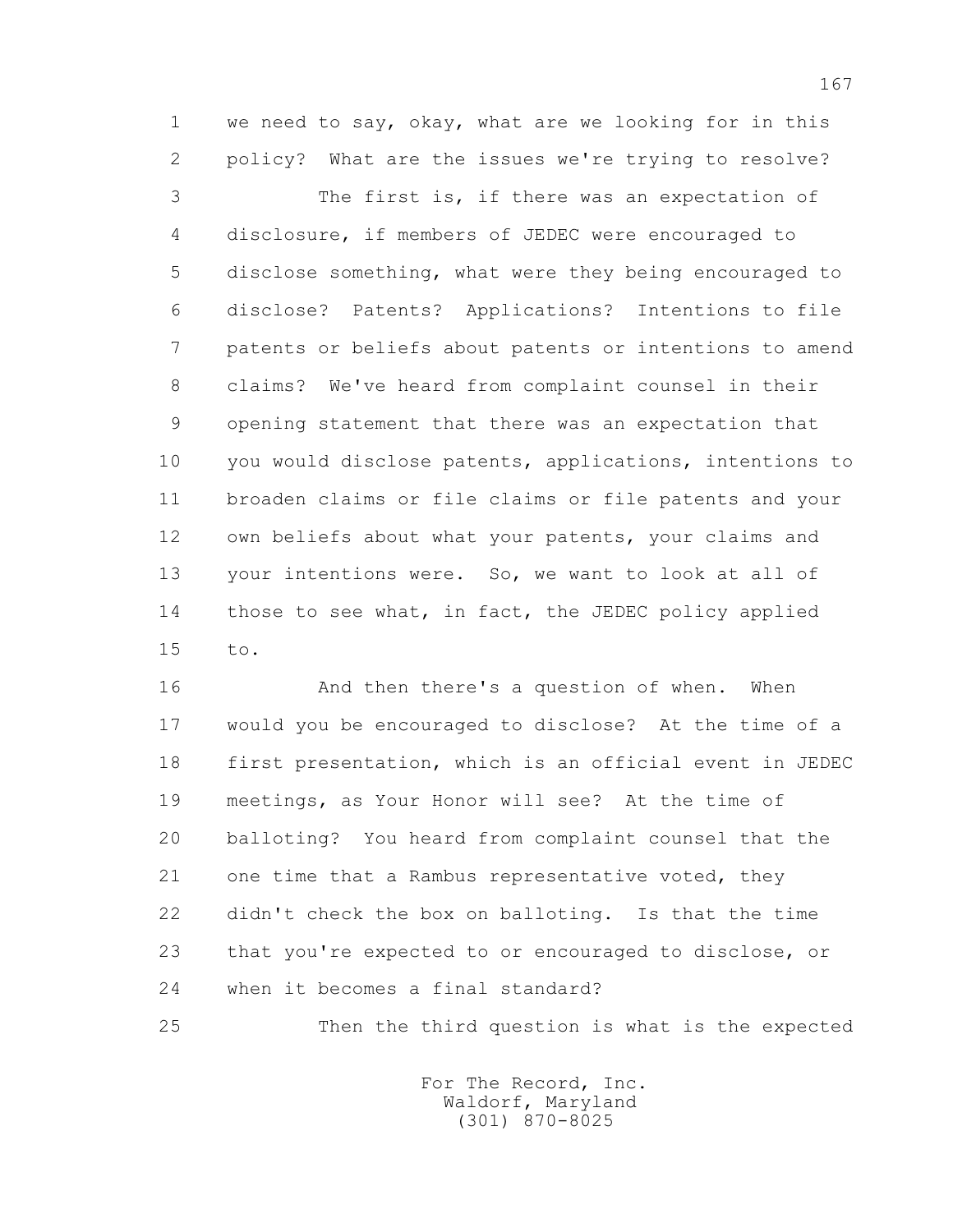1 relationship between a patent and a standard that would 2 lead someone to say we are encouraging you to disclose 3 that patent? Is it essential? What do I mean by that? 4 If you make a product in compliance with the standard, 5 does the product necessarily infringe the patent such 6 that a license to use the patent would be necessary or 7 essential? That's an essential patent. Are you 8 required to disclose essential patents or expected to, 9 or is there some broader sense of anything that relates 10 to it, so that if, for example, I have a patent that 11 relates to DRAM, every time at a JEDEC meeting there's 12 a discussion of DRAM, do I have to raise my hand and 13 say, you know, I have a patent that relates to DRAM? 14 It's not essential, nobody's going to have to infringe 15 it, but I wanted to tell you about it because it 16 relates to this same subject of DRAMs.

 17 And finally, and it will be of interest, you 18 heard a discussion earlier about Fujitsu disclosing a 19 patent application. Well, Fujitsu was a presenter, and 20 there is an issue as to whether a presenter is subject 21 to a greater amount of encouragement to make 22 disclosures, and it makes sense that they might be, 23 because the presenter is the one -- and of course, this 24 has happened in some of the cases -- the presenter is 25 the one who comes in and says, I would like you to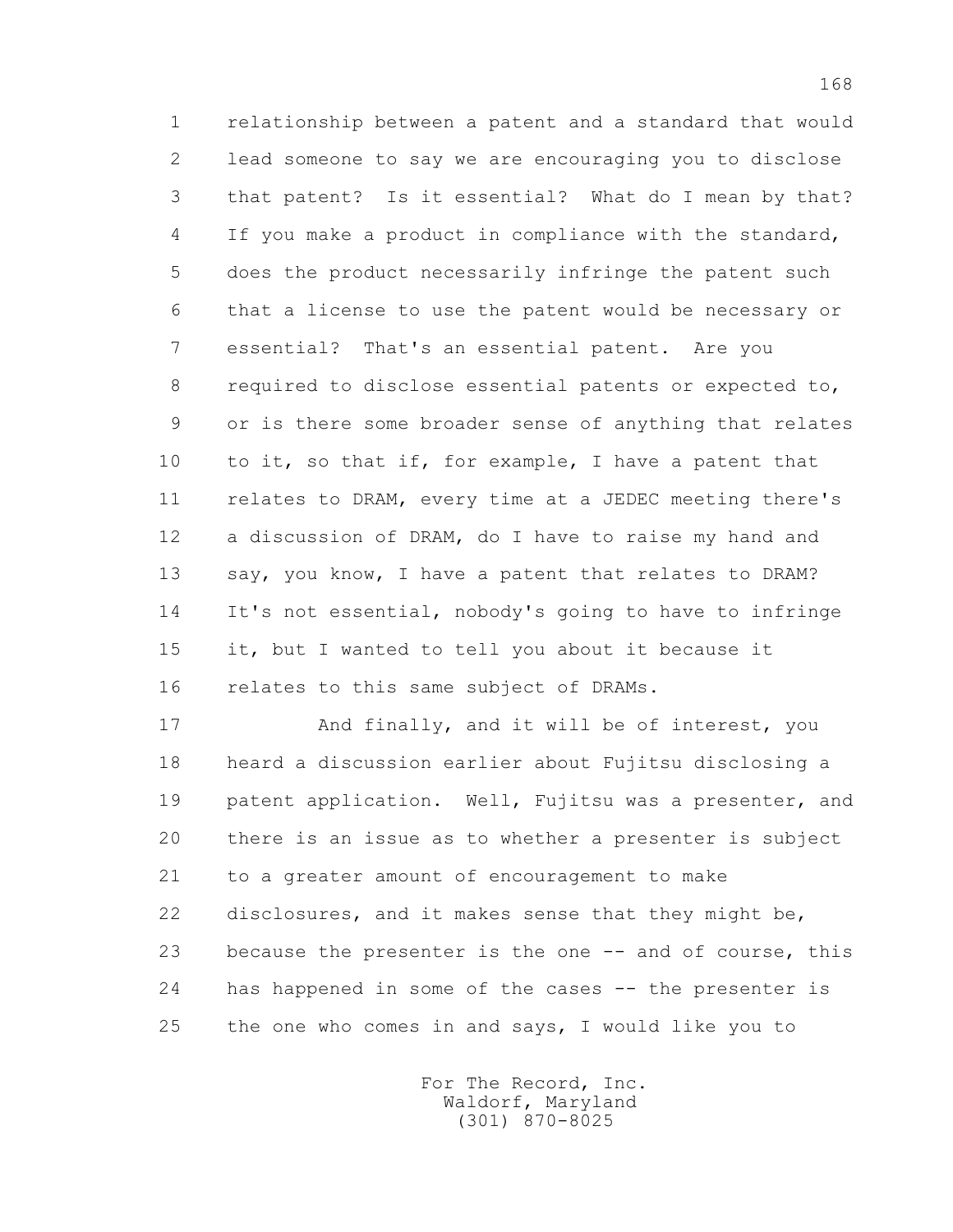1 promulgate this standard. I want the body to actively 2 consider this, and they are going to try to influence 3 the outcome. So, the presenters are sometimes thought 4 to be subject to a higher level of encouragement about 5 what they should or shouldn't do. So, those are the 6 four factors I think we should look at as we go 7 forward.

 8 Now, we can take some issues off the table 9 right away, and that's this issue. We have a 10 stipulation in this case. We have a set of 11 stipulations that Your Honor has approved. Stipulation 12 number 10 takes a lot of issues off the table. It says 13 that throughout the time that Rambus attended JEDEC 14 meetings, that is, up until January of 1996, Rambus had 15 no issued patents that were essential to the 16 manufacture or use of any device manufactured in 17 compliance with any JEDEC standard. So, the entire 18 time Rambus was going to meetings, it didn't have a 19 patent that was essential to any JEDEC standard, SDRAM 20 or any other one.

 21 So, if the rule or policy was we're encouraging 22 you to disclose essential patents, Rambus was never at 23 a meeting when it had an essential patent that the 24 complaint counsel will argue should be disclosed, 25 because that issue is gone by our stipulation, and in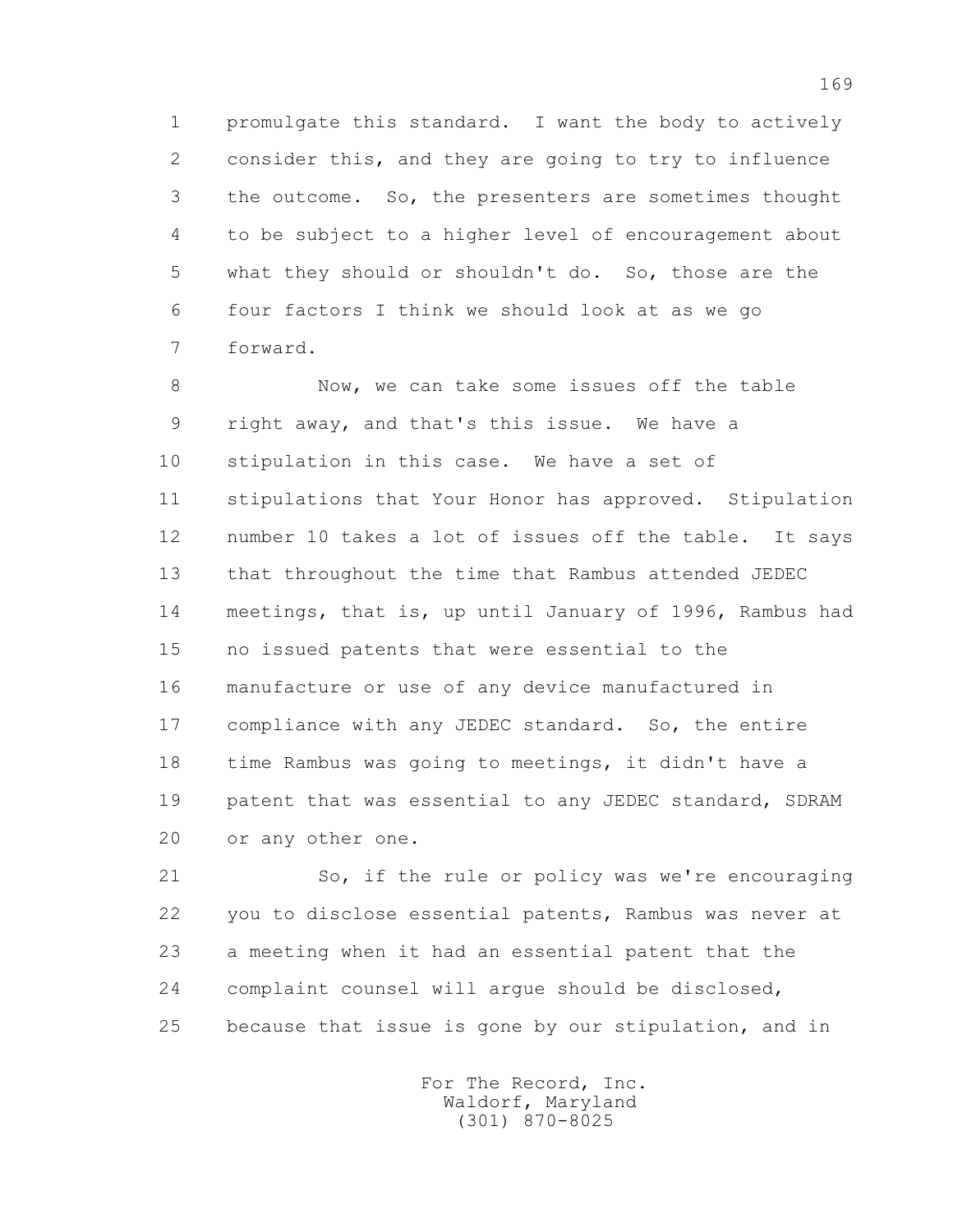1 recognition not just that it's a stipulation, but it is 2 indeed clearly the facts.

 3 So, let's go to the written manuals. What did 4 they provide when Rambus first became a member of 5 JEDEC? Well, there were -- in terms of written 6 documentation, there were two sources of manuals and 7 another source of written description. There was a 8 JEDEC manual, 21-H. There were two EIA manuals, and 9 you heard about the EIA Legal Guides and the EIA 10 manuals, and there were two, EP-3-F and EP-7-A, and 11 then there was a written description that Jim Townsend 12 used to put up at the beginning of almost every 13 meeting. Jim Townsend was the chairman of JC-42.

14 Now, to tell you what that means, I have to 15 step back a moment and talk about what JEDEC is. EIA 16 is an organization. EIA has engineering departments. 17 JEDEC was a function within the engineering department 18 of EIA. It was not a corporate entity, couldn't sue or 19 be sued. It was just a function within a department.

 20 Jim Townsend was the chair of the JC-42 21 committees of which JC-42.3 was a subcommittee. He 22 was, in effect, Mr. Patent Policy. He went to all the 23 meetings, put up the patent policy, and he gave 24 everybody a sense of this is what the patent policy is 25 all about, and probably more than anyone else, he cared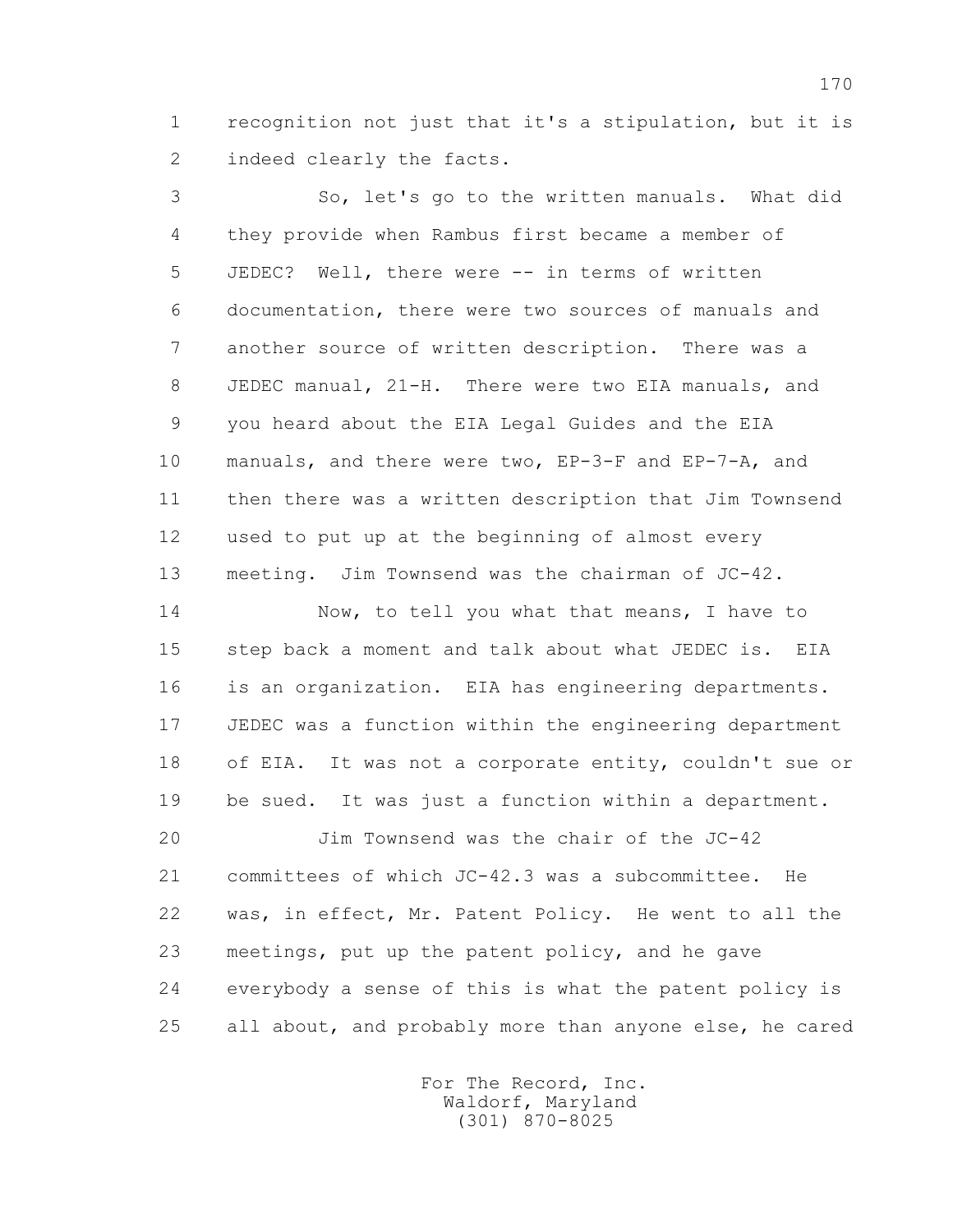1 about it.

 2 Well, what do we see if we look at these 3 manuals? What do these manuals tell us were the 4 policies at JEDEC? Well, this is what we see. EP-3-F, 5 the EIA manual, doesn't mention anything about patent 6 applications, just talks about patents. EP-7-A doesn't 7 mention patent applications, just talks about patents. 8 21-H doesn't mention patent applications, in fact, it 9 doesn't mention patents.

 10 The first time patent applications get 11 mentioned is in 21-I, which isn't published until 12 October of '93, quite a few months after the SDRAM 13 standard was published. So, what complaint counsel 14 showed you earlier was 21-I, and that doesn't happen 15 until way out here after SDRAM is already standardized. 16 And I am going to talk about it, because 21-I doesn't 17 have the significance that they would give to it. So, 18 we have no mention of patent applications, no mention 19 of patent applications, no mention of patent 20 applications.

 21 What did Jim Townsend say when he got up and 22 gave his description? Did he change that? Did he 23 create an expectation on the part of the membership or 24 did he give voice to a preexisting understanding or 25 sense of expectation that the membership had? No. He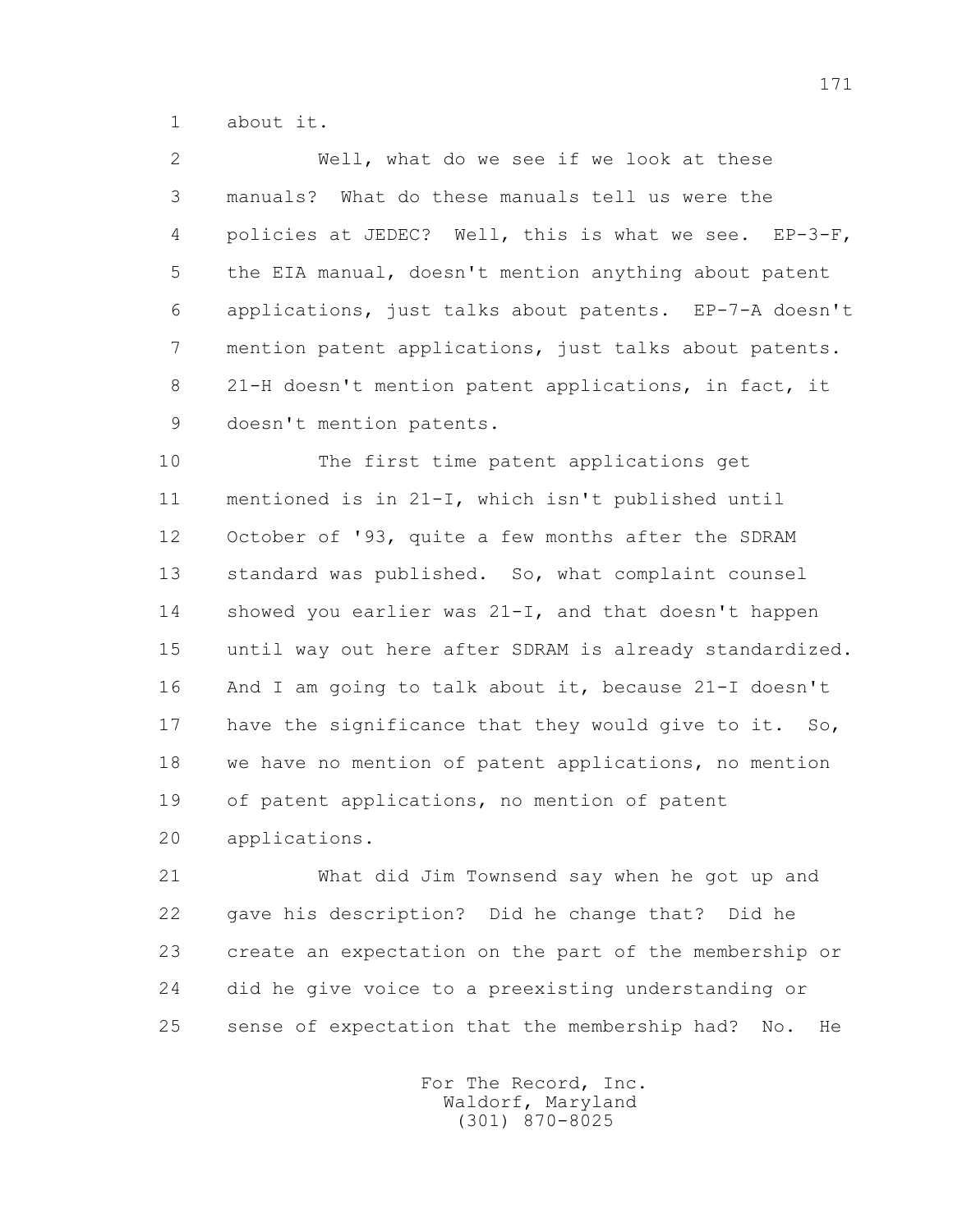1 said, I'm going to show the patent policy at each task 2 group and committee meeting, and that was the first 3 slide he showed. He gave them a couple other rules of 4 dos and don'ts. We may look at those, but they don't 5 relate to patents.

 6 Then he said -- he quoted two different 7 provisions, and the reason we know this is what Mr. 8 Townsend did is not because we have his testimony -- 9 and I need to say that Mr. Townsend is deceased -- but 10 what we have is the attachments that he put to each of 11 the sets of minutes, and he would attach his 12 transparencies, copies of the transparencies that he 13 used at the meetings. So, we had to go back to the 14 minutes and pull his transparencies and see what he 15 used, and this is what he used.

 16 They both say essentially the same thing. "No 17 program standardization shall refer to a patented item 18 or process unless all of the technical information 19 covered by the patent is known to the committee, 20 subcommittee," and so on.

 21 Then from the other manual, he quoted, "No 22 program of standardization shall refer to a product on 23 which there is a known patent (underline mine)," that 24 was underline his, not mine, "unless all the technical 25 information is known." So, Jim Townsend talked only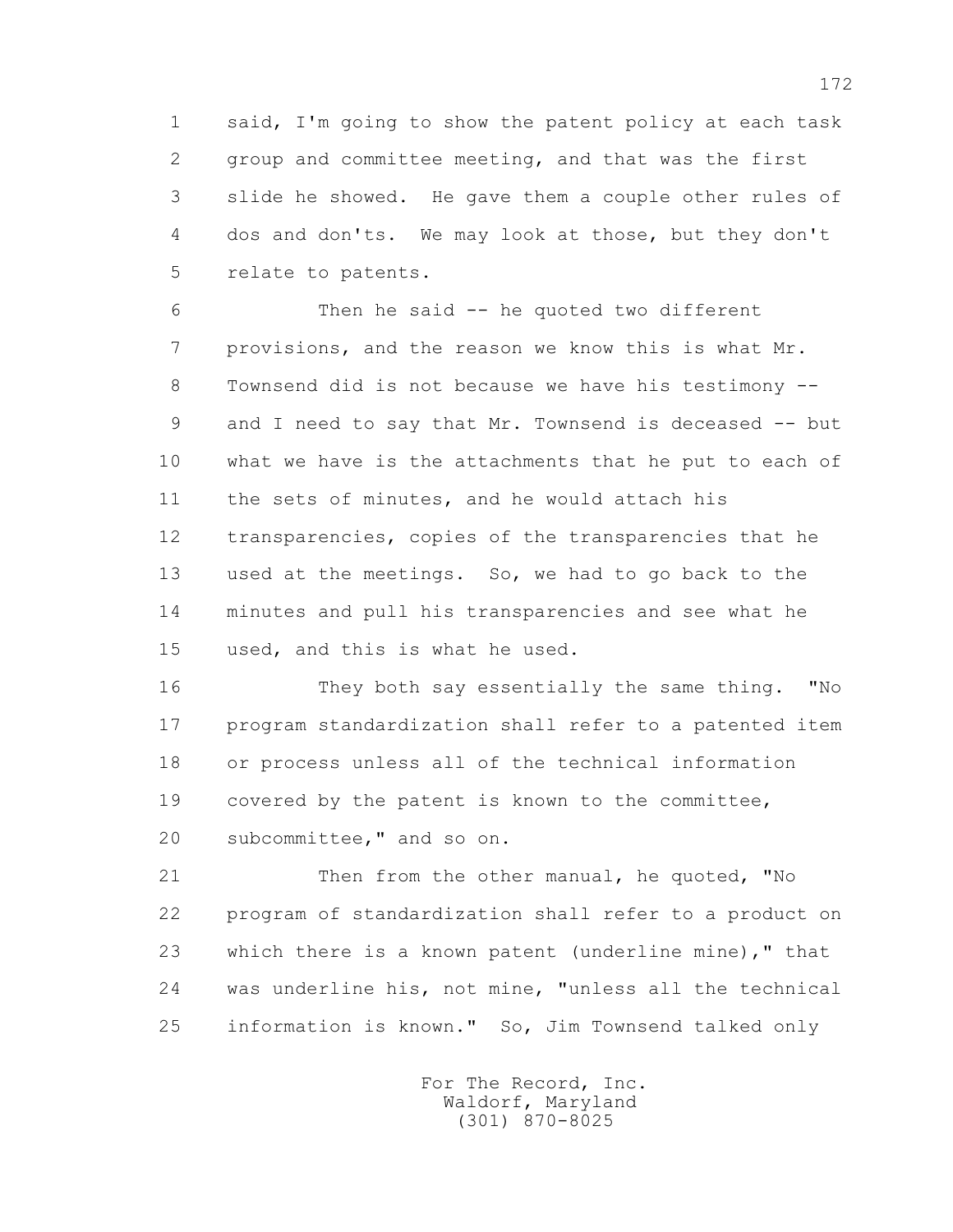1 about patents and never about patent applications, and 2 the language he always quoted was from the EIA manuals.

 3 It wasn't just because it was only the EIA 4 manuals that really talked about patents. It was 5 because, as we will hear from many witnesses, the EIA 6 manuals controlled. The EIA was the governing 7 organization. It was the organization. JEDEC was just 8 a function within a department.

 9 So, we know because of that that the EIA 10 manuals were quoted by Jim Townsend, because he knew 11 that that was what governed, and I'm going to show you 12 some more evidence that bears on that very issue, but 13 let's look at, okay, after the SDRAM standard was 14 published, then what? Did things change? Was there a 15 new set of expectations that was given voice to in the 16 manuals or in the descriptions?

 17 Well, 21-A was adopted in October of 1993, but 18 it didn't change Jim Townsend's description. Jim 19 Townsend, even after the language that complaint 20 counsel showed you -- and I am going to put it up in a 21 minute -- even after that language that mentioned 22 patent applications, he didn't change his description. 23 He kept using the same one, and that's because they 24 continued to control.

25 What evidence will prove that? Well, in the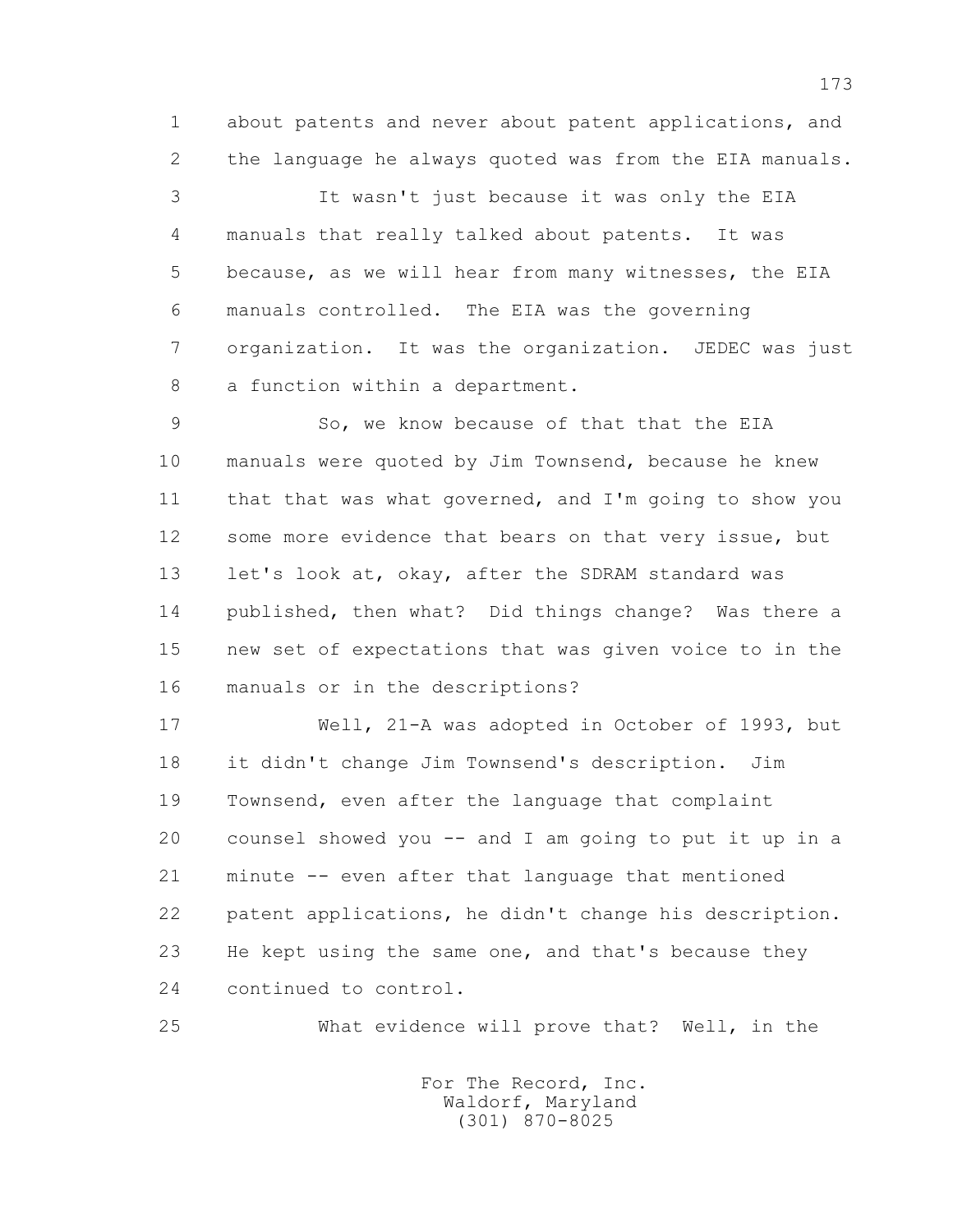1 middle of 1994, Jim Townsend wrote a members' manual. 2 Now, it's important to note that these other manuals 3 weren't necessarily distributed to all the members. If 4 you wanted a copy, you had to get it. You will hear 5 testimony from a lot of members that they didn't have 6 them. But what does the members' manual say that Jim 7 Townsend wrote?

 8 Whoops, I have the wrong one first. Let me get 9 to -- well, let me do 21-I, that's okay.

 10 This is the language that Mr. Oliver put up. 11 What does 21-I say? 21-I says, "The chairperson of any 12 committee must call to the attention of all those 13 present the requirements contained in the EIA Legal 14 Guides and call attention to the obligation of the 15 participants to inform the meeting of any knowledge 16 they may have of any patents, or pending patents, 17 whatever those are, that might be involved in the work 18 they are undertaking."

 19 Okay, so the chairperson is supposed to call 20 attention to people of their obligation. Well, what 21 did Jim Townsend call attention to? He called 22 attention to the obligation to disclose a patent or the 23 encouragement to disclose a patent. He never called 24 attention to anything about patent applications, 25 because those weren't in the EIA manuals. That was not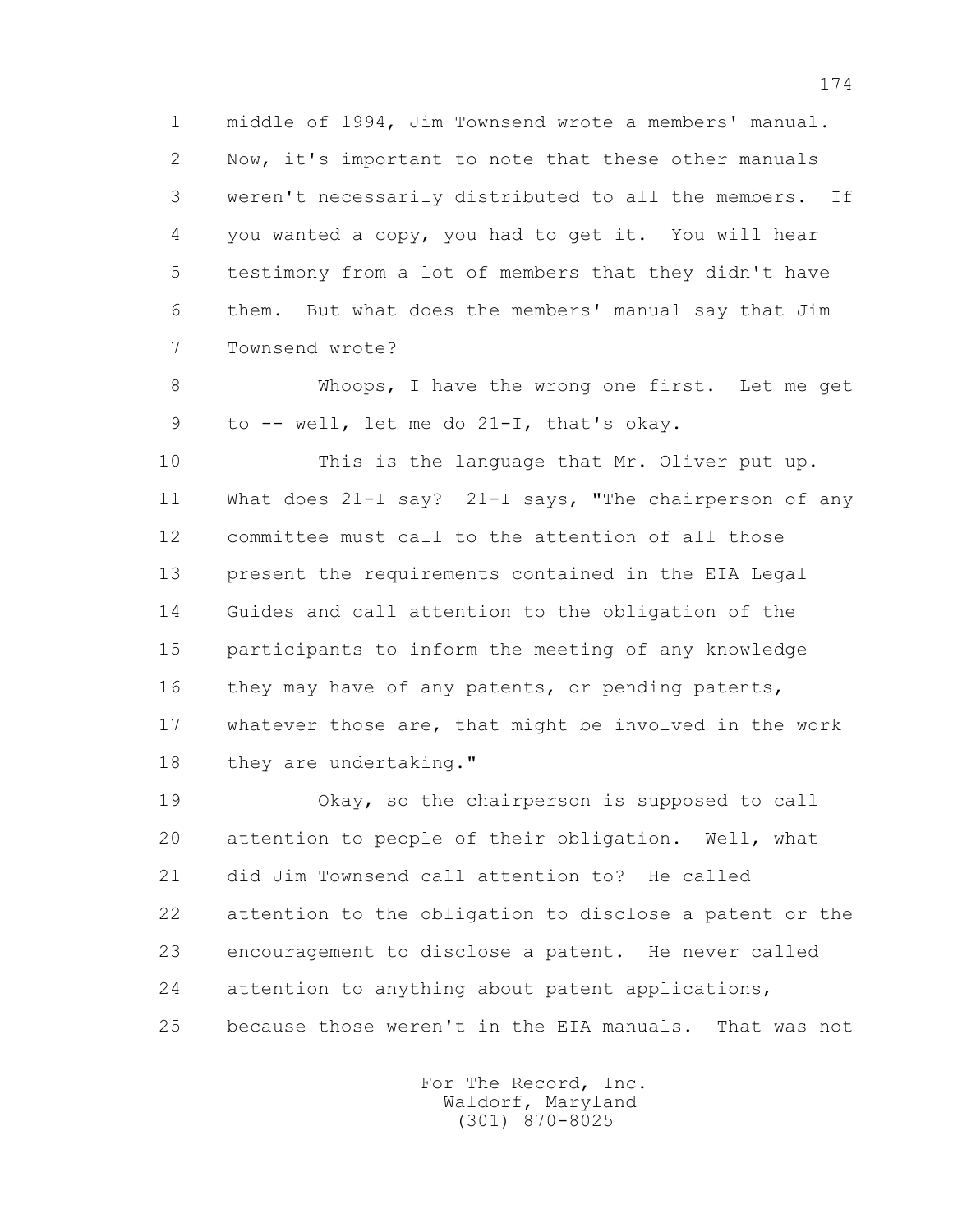1 part of the EIA rules, that was not part of anyone's 2 obligation.

 3 How do we know? Well, he wrote the members' 4 manual, and he wrote a paragraph on patent policy, and 5 what did he say? "Committees adhere rigidly to the EIA 6 patent policy as given in the EIA publication EP-7-A 7 and EIA publication EP-3-F, which require intellectual 8 property disclosure and discussion if proposed 9 standards are affected." That's what he said. We're 10 governed by, we adhere rigidly to the EIA patent 11 policy. And the reason he continued to use the EIA 12 patent policy when he gave the description at the 13 beginning of every meeting, here's the patent policy, 14 is because that's what controlled.

 15 Now, he went on and talked about one other 16 thing that I suggested earlier might lead to a somewhat 17 different set of expectations. He talked about first 18 presentation. He said all first presentations must be 19 accompanied by written handouts for all companies 20 present giving complete details of the material being 21 presented, and I think if I remember the procedures 22 correctly, that meant you had to bring like 100 or 200 23 copies to the meeting.

24 Then it says, "In addition, the presenter must 25 reveal any known or expected patents, within his

> For The Record, Inc. Waldorf, Maryland (301) 870-8025

175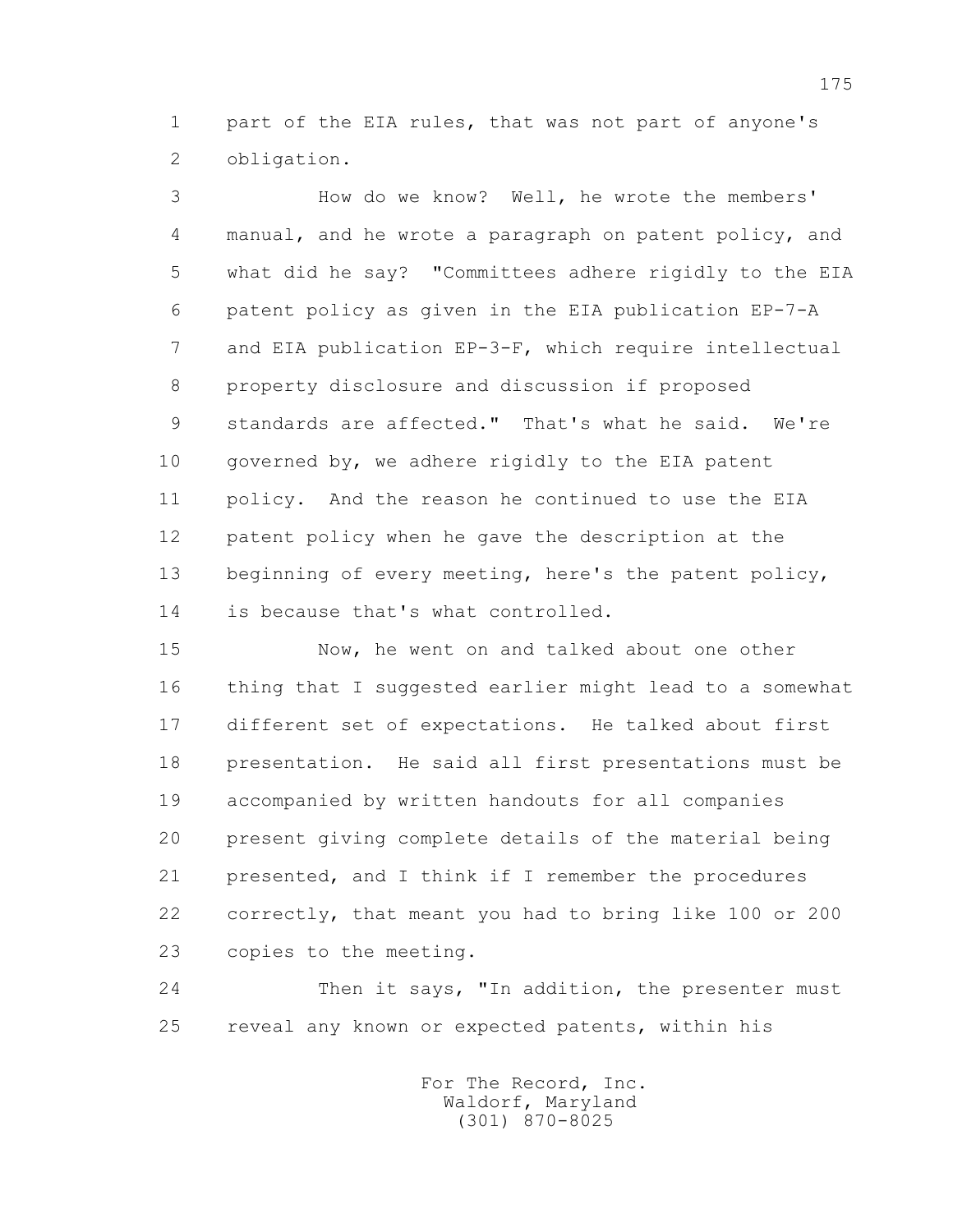1 company, on the material presented."

 2 So, there is here a discussion that a presenter 3 maybe has to talk about both known and expected 4 patents, whereas the patent policy otherwise not 5 applicable to first presenters is whatever is set forth 6 in the EIA manuals. And as we will see and as I 7 represented, the EIA manuals apply only to patents. 8 The Fujitsu application discussed earlier is 9 consistent with the members' manual -- discussed 10 earlier by complaint counsel -- because in that 11 situation they were the presenter. 12 In addition to the discussion that I've given 13 you about Jim Townsend's description and his members' 14 manual, which says that EIA manuals control, assuming 15 the testimony we receive at trial is consistent with 16 the testimony we've seen in deposition, we expect John 17 Kelly, who's the general counsel or was the general 18 counsel of EIA, to testify, as he has previously, that 19 the EIA rules controlled, and EIA is the only legal 20 entity that could have promulgated rules in any event. 21 Now, I told you there were several sources of 22 evidence that I wanted to address. One of them was the

 23 manuals. One of them was the description given at the 24 meetings, Jim Townsend was the describer, and then the 25 third was what JEDEC members remember today, and we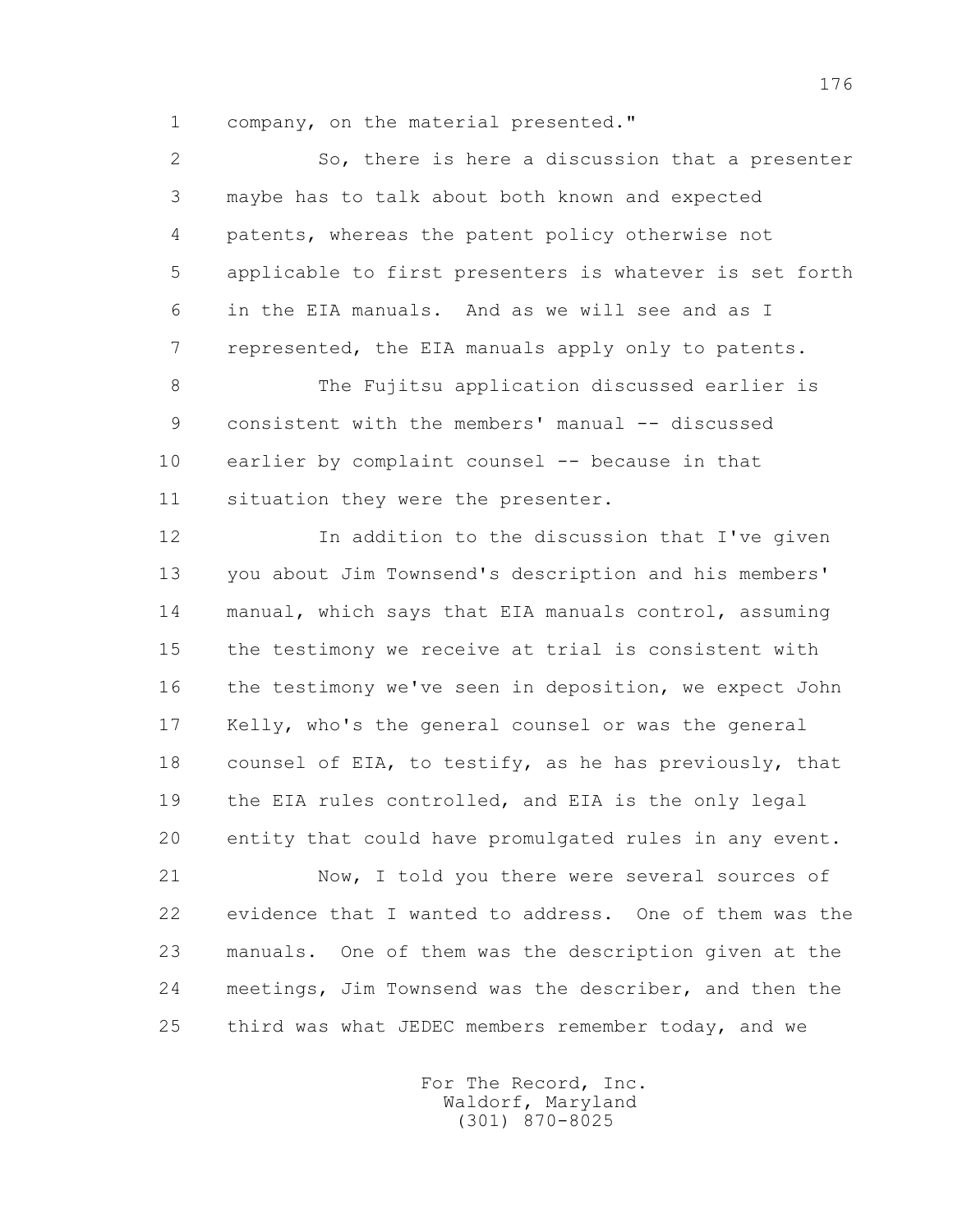1 will hear testimony from different JEDEC members about 2 what they remember today.

 3 I don't want to predict for you now what all 4 the testimony will be, but I do think I can safely 5 predict one thing. Different JEDEC members are going 6 to testify during the course of this trial to a 7 different recollection or at least to a recollection of 8 a very different set of expectations or encouragements. 9 There's some who thought, well, you're encouraged to 10 disclose patents only if they're essential and only at 11 the time of final balloting. There's others who might 12 testify to a different set of understandings, 13 recollections or expectations.

 14 What will be clear from all that testimony is 15 that the duty is not clear. If there is one, it is not 16 clear. It doesn't meet the VISX standard.

17 So, let me go then to my fourth source of 18 evidence, what did JEDEC members and leaders do and say 19 at the time, because I think we all know in our own 20 experiences that sometimes recollections of what 21 happened in the past are influenced by the passage of 22 time and sometimes by your interest in the outcome, and 23 it is fair to say that lots of people have an interest 24 in the outcome of this case, and some of them work for 25 companies that have a financial interest in the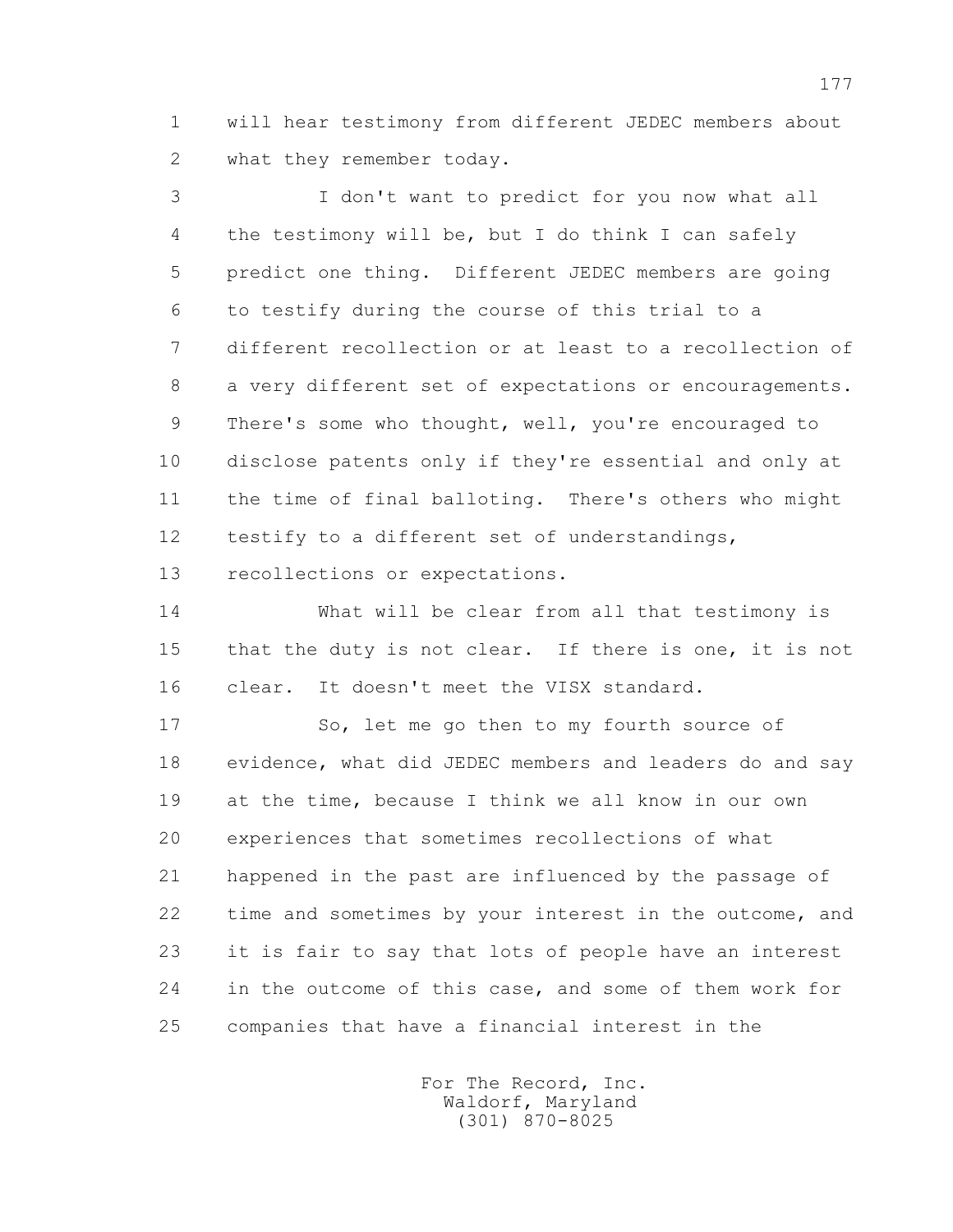1 outcome. So, some of that testimony is certainly not 2 immune from that interest, but let's go back and ask, 3 what did they do and say at the time?

 4 Well, the first thing we'll see is very, very 5 few patent applications were ever disclosed at JEDEC, 6 and the reason we know that is Jim Townsend kept 7 something called the Patent Tracking List, and any time 8 somebody disclosed something -- and often you'll see it 9 was one company disclosing a patent held by another 10 company. It seemed like this was more a practice of 11 catching other people than it was of doing it on your 12 own, but he kept a list of everything. We will see 13 there are very few applications disclosed, and they are 14 almost always the applications of presenters. That's 15 consistent, of course, with the members' manual.

 16 We also will see evidence that some members 17 said they would not disclose patents or applications. 18 Gordon Kelley of IBM, the chair of 42.3, announced on 19 several occasions, we will not disclose patents or 20 applications. I'm not saying that that's a violation 21 of the rules. I'm saying if we want to understand and 22 determine what the rules were, it certainly is a good 23 place to look at what people were doing and saying. 24 Gordon Kelley was saying, we're not going to disclose 25 them. Others said the same thing, and you'll hear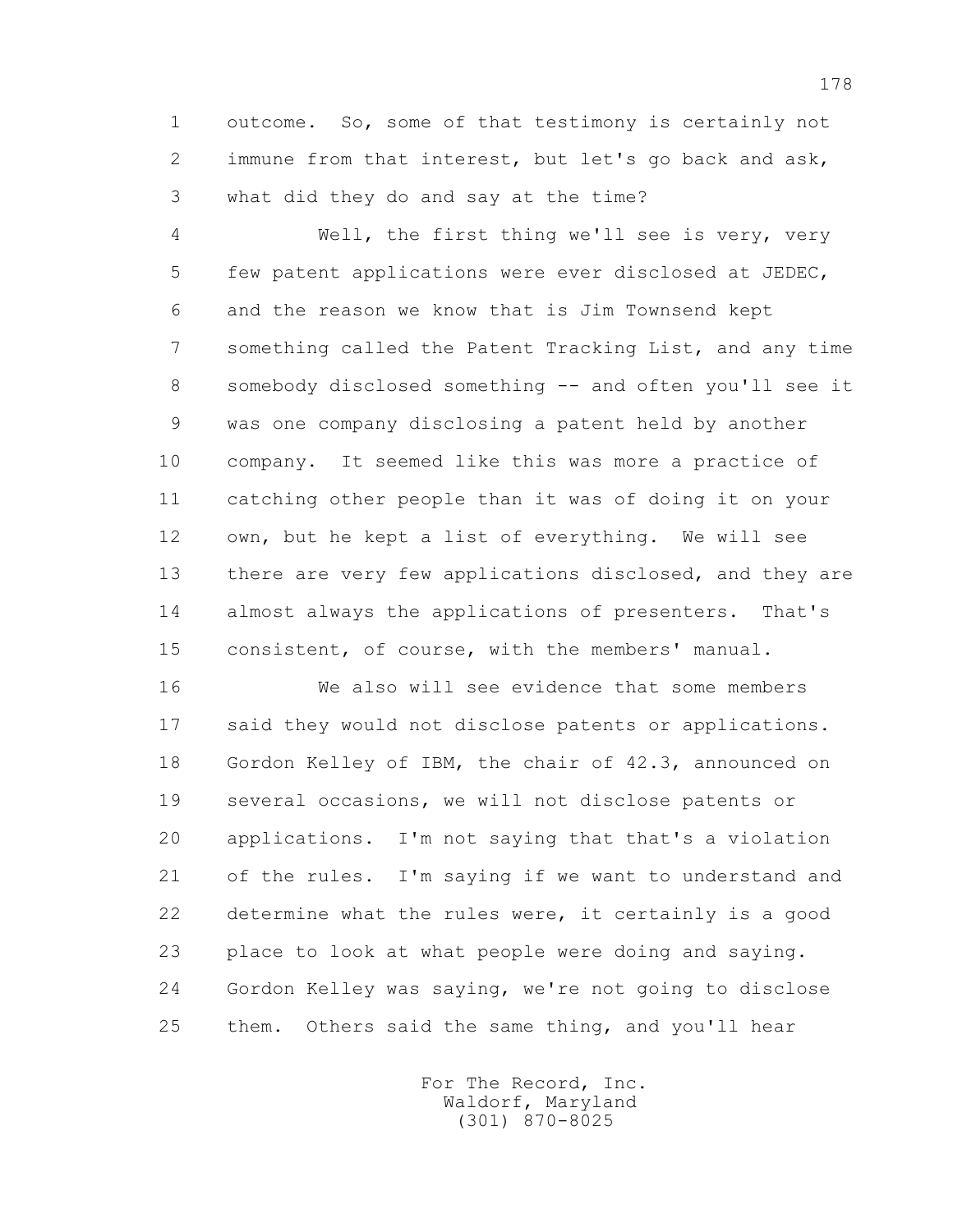1 testimony about how people understood Mr. Kelley's 2 statements.

 3 In 1996, shortly after Rambus had stopped 4 attending any JEDEC meetings -- and I suppose I should 5 pause for a moment on that. Rambus last attended 6 December of 1995. It didn't pay the dues that were due 7 for 1996, and it didn't show up at a meeting in 1996. 8 Finally in June of '96, having not attended any 9 meetings but apparently having gotten a bill, it sent a 10 letter and said we're not paying the bill and here's 11 why. We want to make sure you understand, we're 12 formally withdrawing, and here's a list of patents, by 13 the way, that have issued to us. And they left off -- 14 Mr. Oliver was darn right -- they left off the '327 15 patent.

 16 The reason they had left it off is because they 17 had written this letter in draft, and you will see the 18 drafts, because as you know, a lot of communications 19 between Rambus and its lawyers are opened up for this 20 period of time, and you'll see the drafts, and they 21 wrote the draft letter early and they prepared the list 22 early, and when they finally got around to sending the 23 letter, between the time of the draft and the time the 24 final letter was sent, the patent issued, and nobody 25 went back and put it on the list. It's a stupid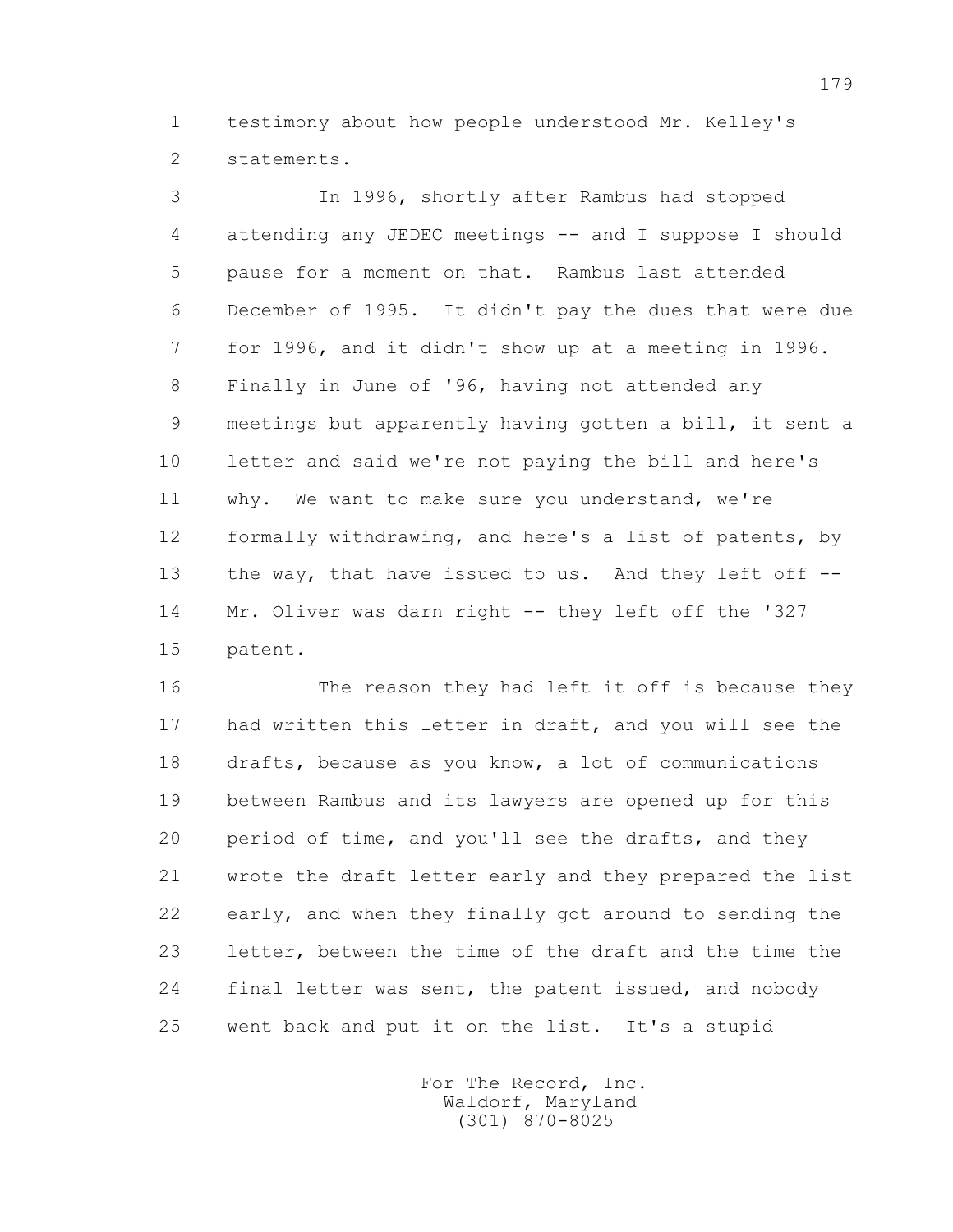1 mistake.

 2 It's an unfortunate mistake, because complaint 3 counsel think it suggests that somebody was being 4 deceptive in their intent, but the records demonstrate 5 the time line and chronology clearly, and there was no 6 such intent.

7 But in any event, we go to '96, a really 8 important event in '96. This Commission entered into a 9 consent decree with Dell, and Mr. Royall talked about 10 that. He said the Dell case was a lot like this one. 11 It's really not. In the Dell case, they signed a 12 written certification saying we don't have any patents, 13 and that was false, and they knew it was false. But in 14 any event, whether it was similar to this case or not, 15 what's important about it is that consent decree was 16 put out on the public record for public comment, 17 published in the Federal Register, and EIA and JEDEC 18 commented on it, and they wrote to the FTC in 1996 and 19 said, here, FTC, we want to tell you what our patent 20 disclosure policy is, and we're going to look at that.

 21 Finally, and then I'll step over and look at 22 some of the exhibits, in 2000, in 2000 this issue of 23 whether or not you have to disclose patent applications 24 came before the JEDEC board, not at the committee 25 level, not at JC-42.3, not at JC-42, but all the way up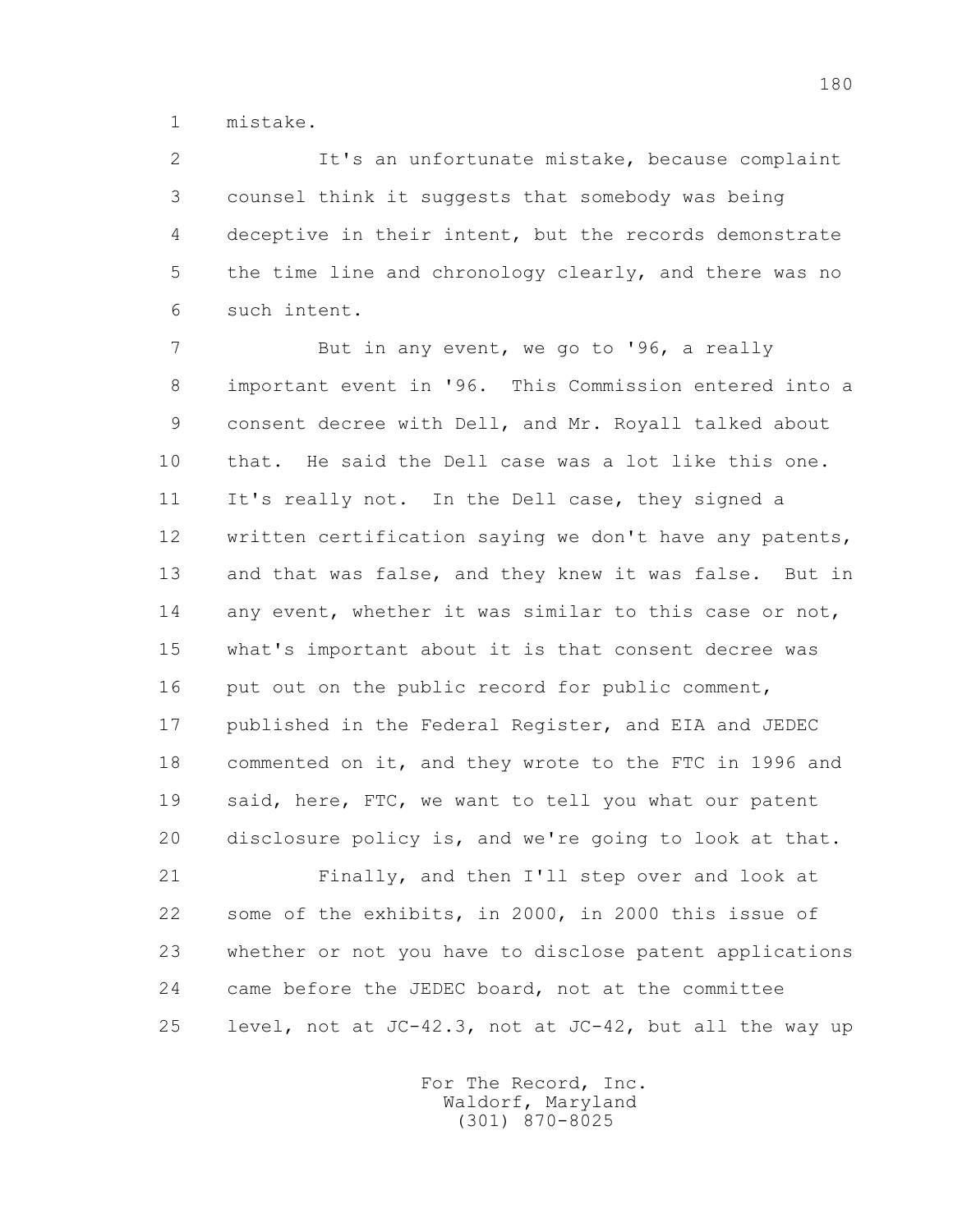1 at the JEDEC governing board or council. They in the 2 year 2000, after Rambus had already commenced some 3 patent litigation, after issues about -- how do I 4 describe this? -- after companies realized Rambus' 5 patents are really broad and valuable and fundamental, 6 we are all using their inventions, after all of that 7 occurred and all that awareness was throughout the 8 industry and everybody thought, boy, wouldn't it be 9 great if somehow we could construct an argument that 10 what Rambus did or didn't do at JEDEC meetings would be 11 a defense to those cases, the JEDEC board took a look 12 at this issue, and they confirmed that you don't have 13 to disclose patent applications.

 14 But let's look at a little bit of that 15 evidence. Let's bring up, if we can, 378. These are 16 the minutes of the JEDEC JC-42.3 meeting in March of 17 1993 in Scottsdale, Arizona, and if we skip ahead to 18 page 3 and bring up the highlighted text, here's what 19 you'll see. The committee was aware of the Hitachi 20 patent. It was noted that Motorola had already noted 21 they have a patent. And then IBM noted that their view 22 has been to ignore patent disclosure rules because 23 their attorneys have advised them that if they do, then 24 a listing may be construed as complete. 1993, IBM 25 says, my lawyers have told me, ignore the patent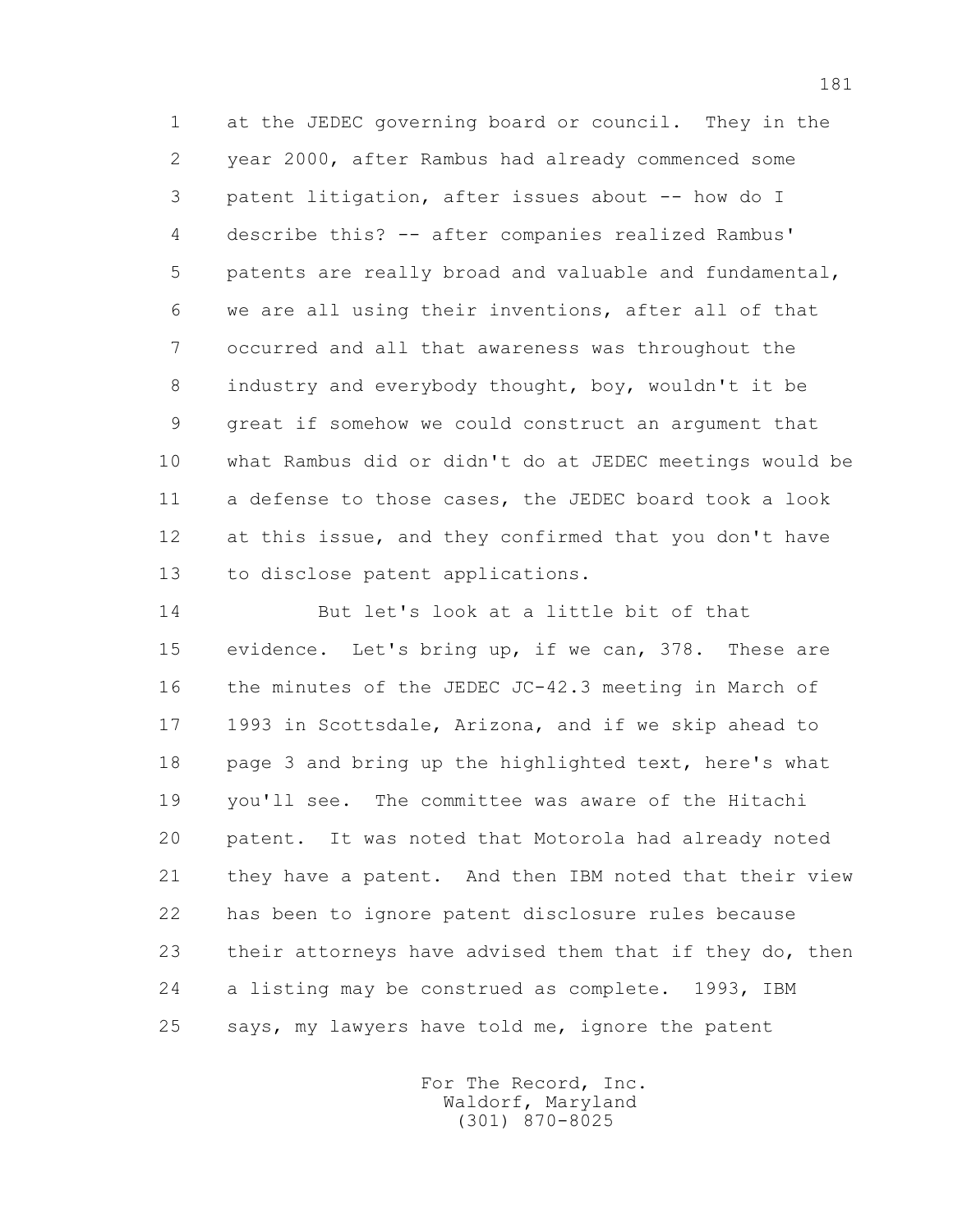1 disclosure rule, that's my legal advice, and they did.

 2 Let's look at 420, RX-420, and we will go to 3 the second page of that. Bring that up, if you could. 4 This is a fax that was sent to Jim Townsend and copied 5 to Ken McGhee, the secretary, and copied to other IBM 6 representatives, and it's from Gordon Kelley, who's a 7 member and for a significant period of time the chair 8 of 42.3, and it says that the IBM intellectual property 9 attorneys have informed me that "we will not use JEDEC 10 as a forum for discussing this subject. It is the 11 responsibility of the producer to evaluate the subject 12 and to work out the proper use of rights."

 13 By that he means the proper use of intellectual 14 property rights. The guy who's going to manufacture or 15 produce the product has to figure out for himself if 16 he's infringing. He then goes on to say, "I cannot 17 confirm or deny any intellectual property law rights."

 18 To make it even clearer, look at RX-453. These 19 are minutes again of a JEDEC meeting, this one I think 20 in San Diego. If you could bring up the next page that 21 we need and highlight the text there, this is page 4. 22 As a side issue, IBM noted that, "In the future they 23 will not come to the Committee with a list of 24 applicable patents on standards proposals. It is up to 25 the user of the standard to discover which patents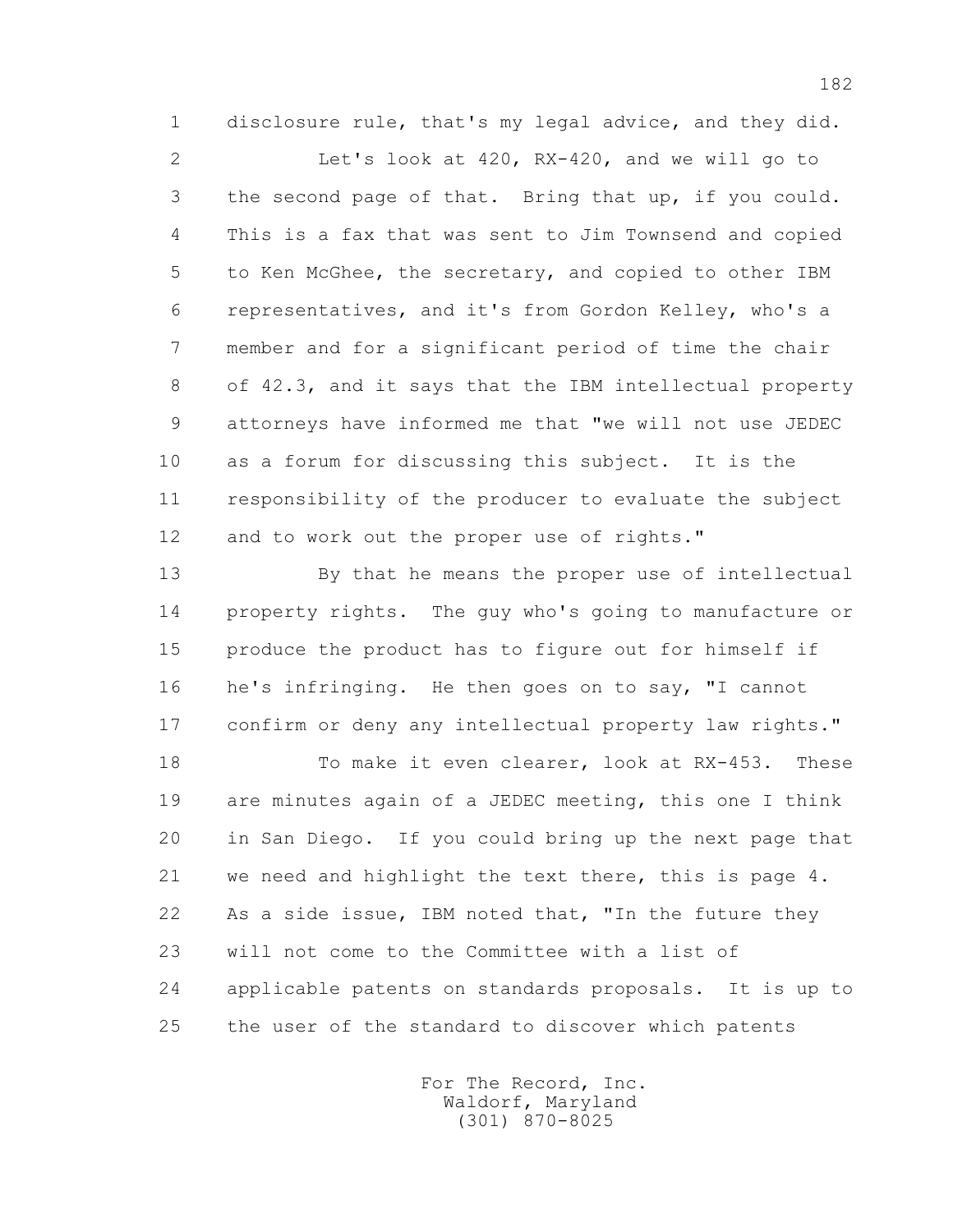1 apply."

 2 It couldn't have been clearer. Was that a 3 violation of the rules? I don't contend it was a 4 violation of the rules. Gordon Kelley, who made this 5 announcement, was the chairman of the committee. He 6 was taking a position that Betty Prince, for example, 7 described -- I think will describe here at trial -- she 8 said, you know, our expectation about how people will 9 deal with patents was evolving. It wasn't clear, it 10 was in flux. IBM's announcement, which they made all 11 the time, that we are not going to tell you whether we 12 have any patents or applications, we are not going to 13 tell you, we are not undertaking that, that was just 14 the way one of the member companies was working through 15 it, and other companies were working through it in 16 different ways. There was no clear standard. It was 17 something that was evolving.

 18 But let's look at what the -- by the time we 19 get to '96, let's see if they had settled on a policy, 20 and I want to show you the comments that EIA and JEDEC 21 sent to the FTC, if I can, about the Dell consent 22 decree, and bring up, if you would, 669.

 23 This is the cover page to the Federal Trade 24 Commission, Attention: Secretary Clark, from EIA, TIA, 25 as well, which was another agency, another association,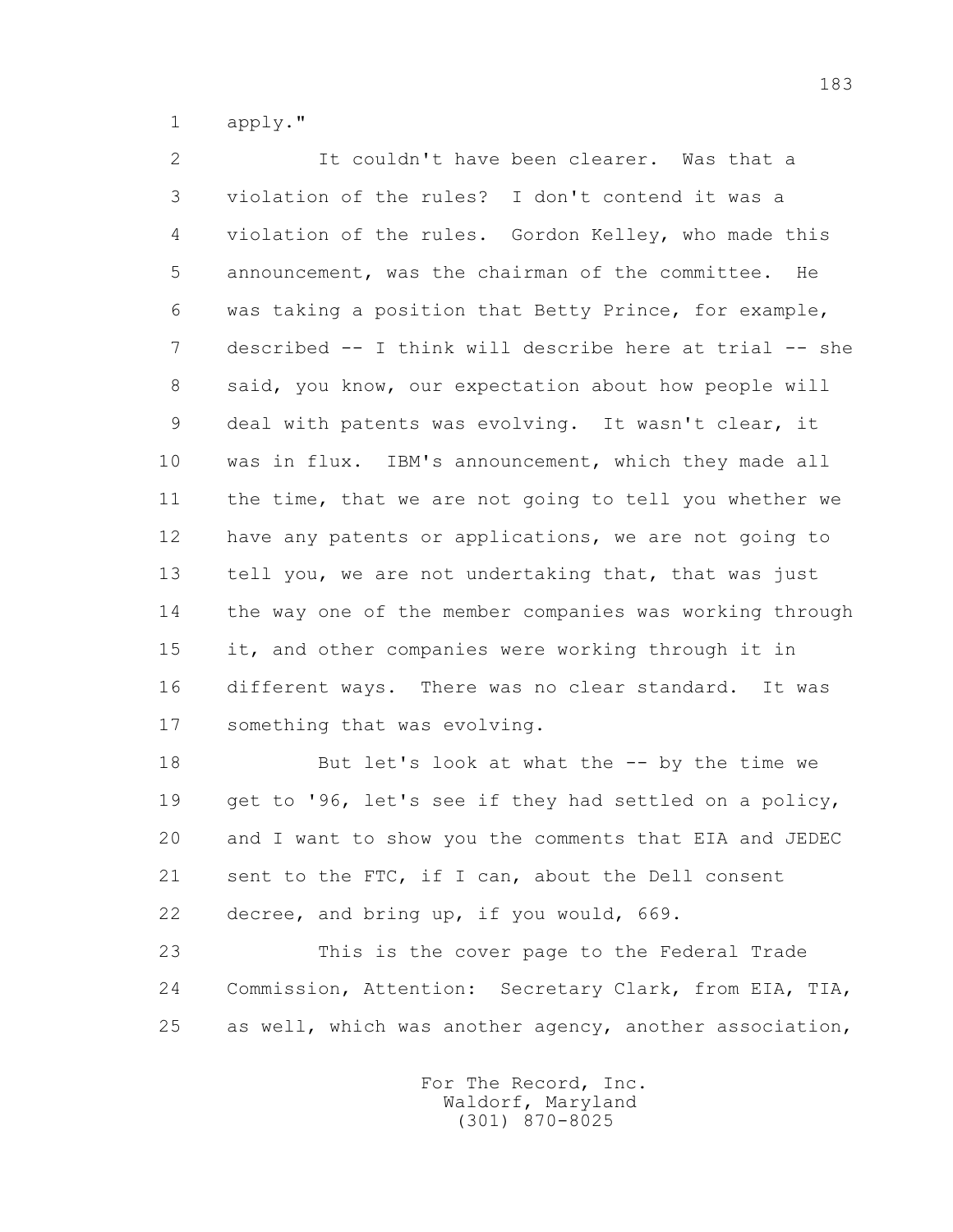1 on behalf of JEDEC. Go to the signature page, page 5, 2 and we'll see it was signed by Dan Bart, who is the 3 vice president, and John Kelly, who is I think a 4 witness you're likely to hear from, the EIA general 5 counsel is listed below that. Then go back if you 6 would to the pertinent page and bring up the text.

 7 The first part talks about why including 8 patents in standards is, in fact, pro-competitive, but 9 we don't need to focus on that so much now. We will 10 hear about that in the trial. The important point is 11 the first sentence in the second paragraph there. 12 "Both EIA and TIA encourage the early, voluntary 13 disclosure of patents that relate to the standards in 14 work." Three key concepts. It's patents, not 15 applications; it's voluntary, not mandatory; it's 16 encourage, not require.

17 The FTC understood it, because they wrote back 18 not too long later, and let's go to the next exhibit, 19 739. Secretary Clark wrote back to Mr. Bart, and if 20 you would bring it up, this is July of 1996, he said, 21 "EIA and TIA, following ANSI procedures, encourage the 22 early, voluntary disclosure of patents, but do not 23 require a certification by participating companies 24 regarding potentially conflicting patent interests." 25 It's that certification that was at issue in Dell.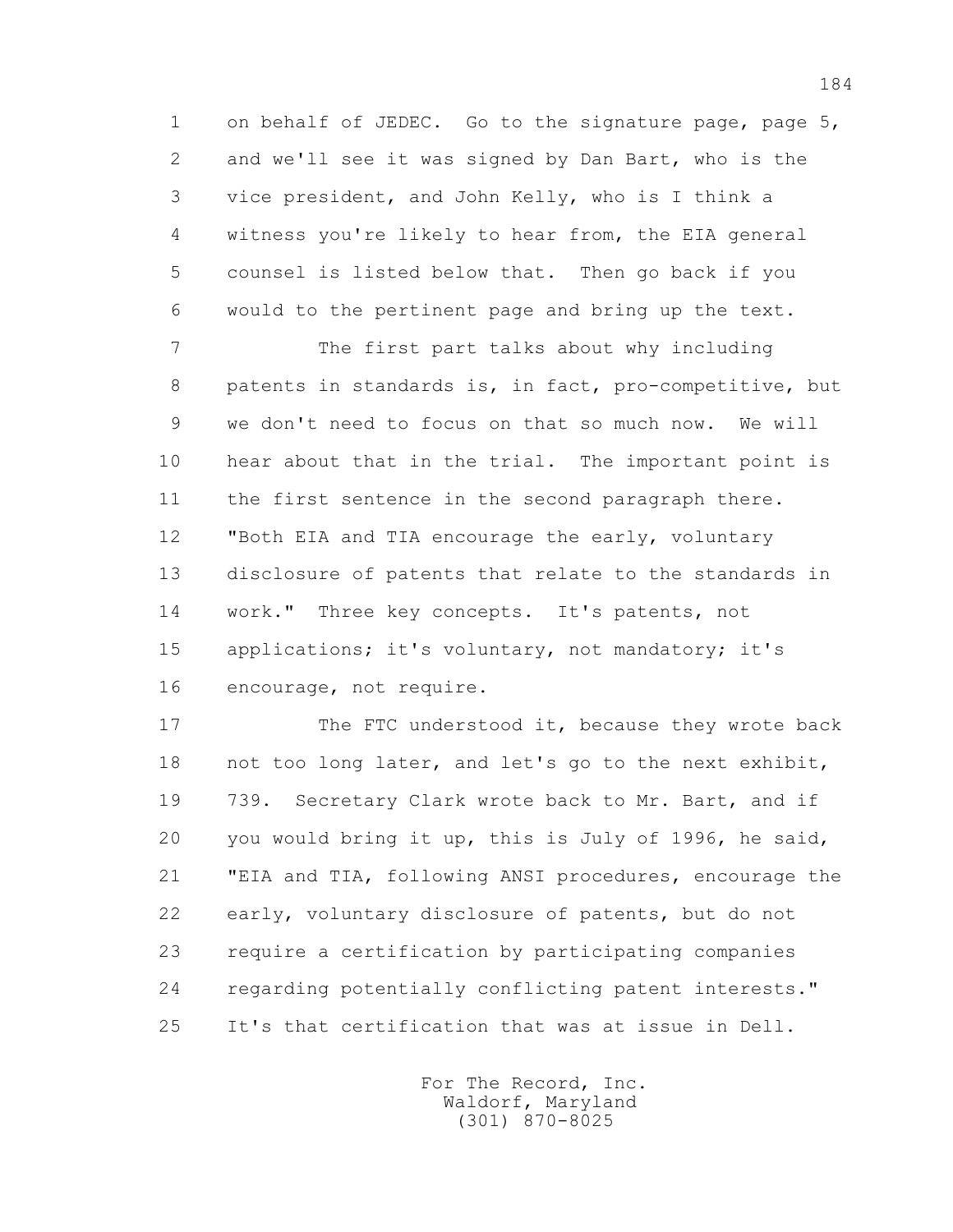1 So, Secretary Clark understood it. EIA 2 encourages voluntary disclosure of patents, not 3 applications, not mandatory, not required.

 4 After the Dell consent decree was finalized, 5 members of JEDEC were notified of that result, and if 6 we bring up 742 -- and why don't you try to bring up 7 the whole text for just a minute. This is a document 8 to Jim Townsend, you've heard me mention his name a 9 lot, from Ken McGhee, who is the secretary of JEDEC, 10 and then if we just go back and bring up just the 11 highlighted portion, he says, well, the FTC's statement 12 accompanying the final order seems to address all of 13 our concerns, and they were intending not to signal a 14 general duty to search for patents, and then he says -- 15 and this is what's important, because after all of 16 this, this is Ken McGhee saying, what's our policy -- 17 "ANSI and EIA do, however, encourage early, voluntary 18 disclosure of any known essential patents."

 19 So, Ken McGhee writes to Jim Townsend and says 20 I just want to let you know and you let other people 21 know, as well, our policy is we encourage it, we don't 22 require it; voluntary, not mandatory; and it's known, 23 essential patents. Jim Townsend did not write back and 24 say, oh, you've got it wrong. That's not the policy, 25 the expectation, the way we do business. He didn't do

> For The Record, Inc. Waldorf, Maryland (301) 870-8025

185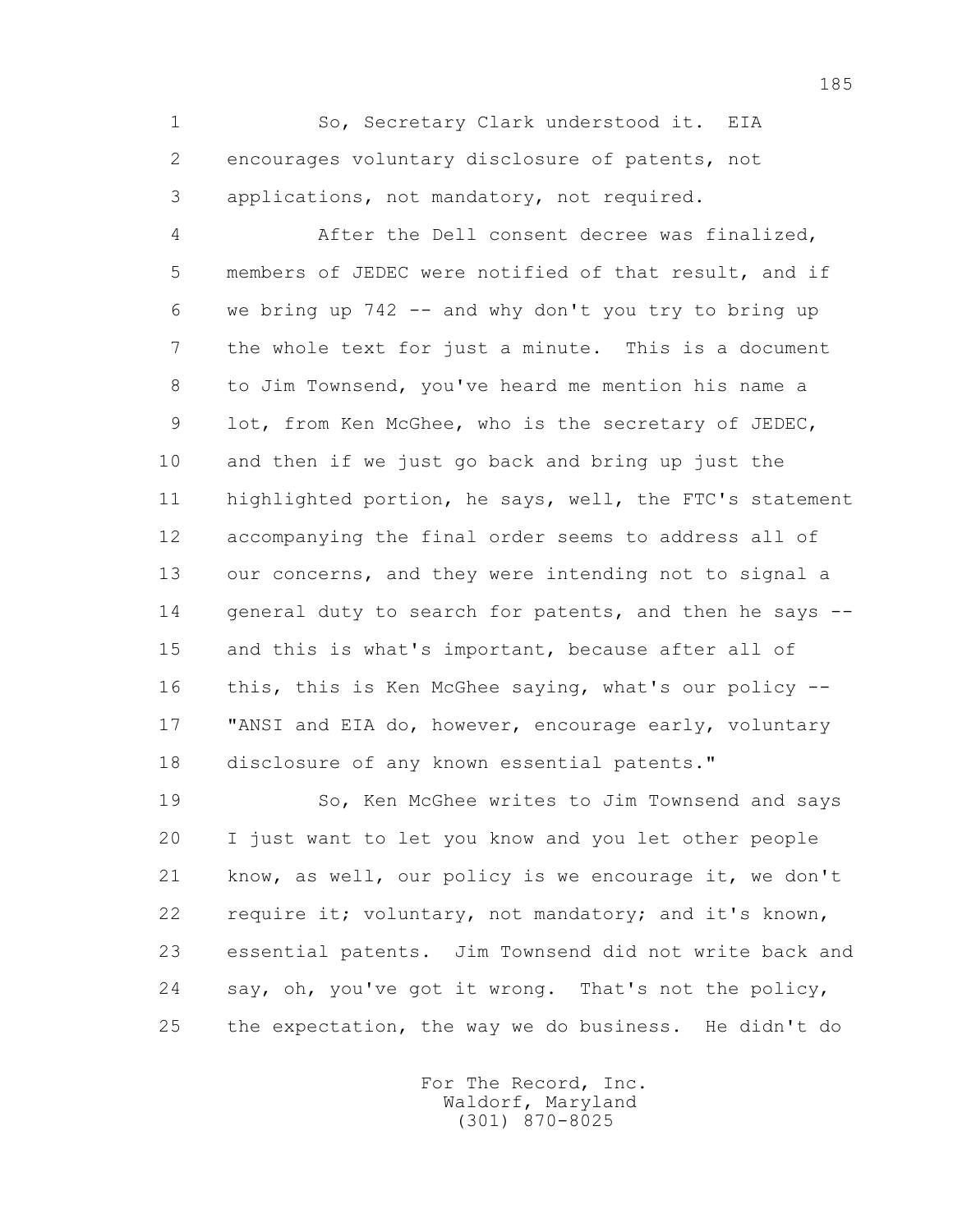1 anything, because that was right. That was what really 2 and truly was their practice at the time.

 3 So, what happened then in 2000? What happened 4 in 2000? Well, Micron -- at a meeting, Micron 5 disclosed a patent application, and that raised a 6 little bit of a stir. People said, well, is it okay to 7 disclose patent applications? Should we be doing this? 8 Is it required? What's our policy? How are we going 9 to deal with patent applications? And that issue wound 10 its way to the JEDEC board.

 11 And if we can bring that up, that's 1556. This 12 is the Micron letter disclosing this in January of 13 2000, and that letter came up to the board at 1571. 14 This is a meeting of the JEDEC board of directors, 15 February of 2000, the Sheraton Safari Hotel in Orlando, 16 Florida, and they talk about this issue on page 13 of 17 this document, and bring up, if you would, their 18 discussion, "Disclosure on Patents Pending."

 19 If we go to the second sentence, the first part 20 just refers to the letter I showed you. The issue is 21 whether companies should make public that a patent is 22 pending. The board of directors discussed it and noted 23 that they encourage companies to make this kind of 24 disclosure even though they were not required by JEDEC 25 bylaws. That's what they said at the board meeting.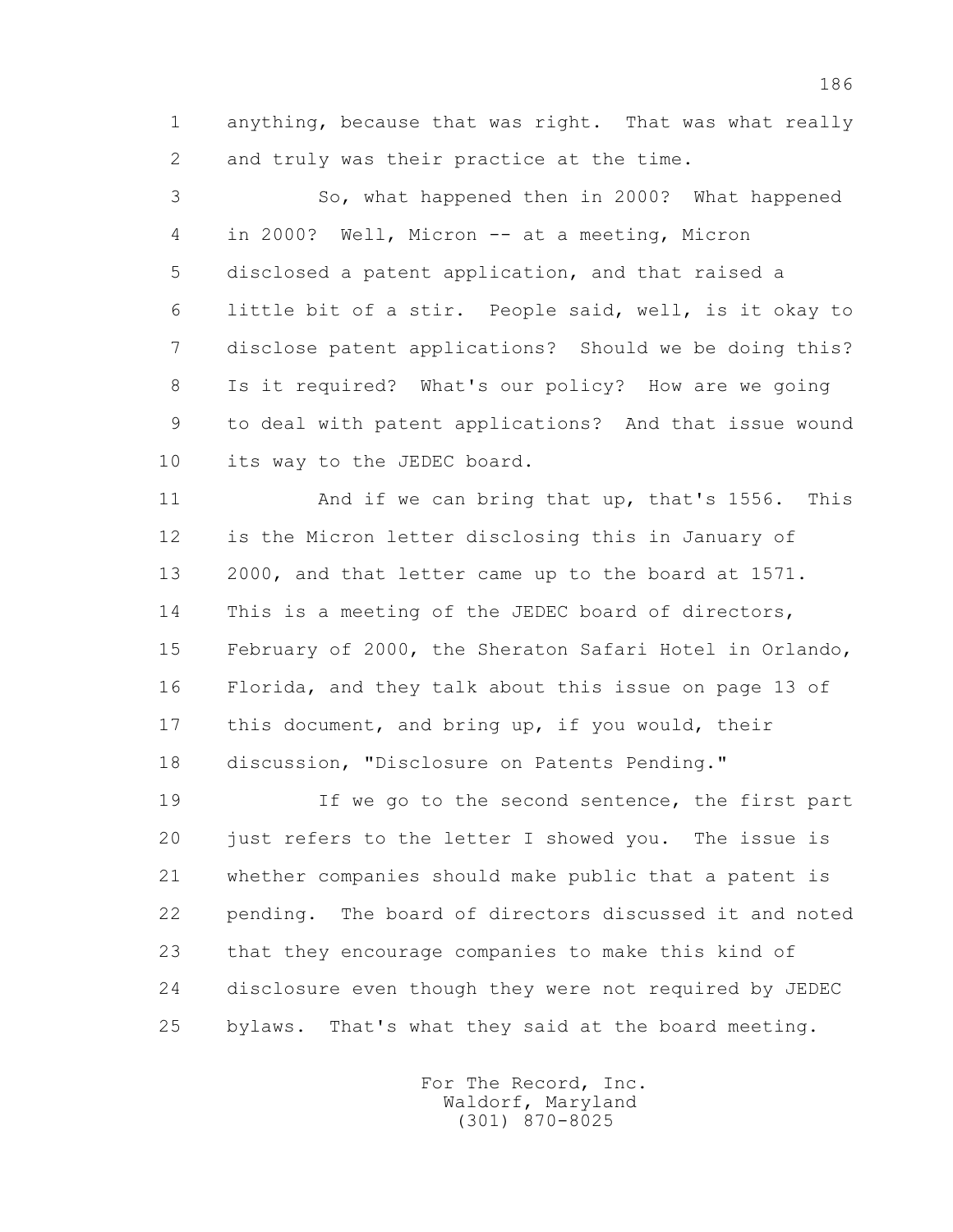1 Then after the board meeting, Ken McGhee sent 2 out a memo summarizing this, and if we bring that up, 3 it's 1582, and I think I have it on a board, Your 4 Honor, so maybe I can show it to you that way. I do. 5 Ken McGhee sends out this note, and he sends it out and 6 he says, "The JEDEC patent policy concerns items that 7 are known to be patented that are included in JEDEC 8 standards. Disclosure of patents is a very big issue 9 for Committee members and cannot be required of members 10 at meetings." This is 2000.

 11 "Therefore," he says, "in Micron's letter, by 12 giving early disclosure, they have gone one step beyond 13 the patent policy and have complied with the spirit of 14 the law." It's a great thing, we encourage it, but 15 it's beyond the patent policy.

 16 So, what do we know? Well, we know that 17 JEDEC's patent policy doesn't apply to patent 18 applications, didn't apply when the SDRAM standard was 19 being discussed, didn't apply after that, even after 20 21-I was promulgated, because even at that point in 21 time, the EIA manuals controlled. It didn't matter 22 after that, as the members' manual explained, because 23 the EIA manuals continued to control. In '96, that was 24 the rule, and all the way up to 2000, applications 25 don't have to be disclosed, yet this case turns on an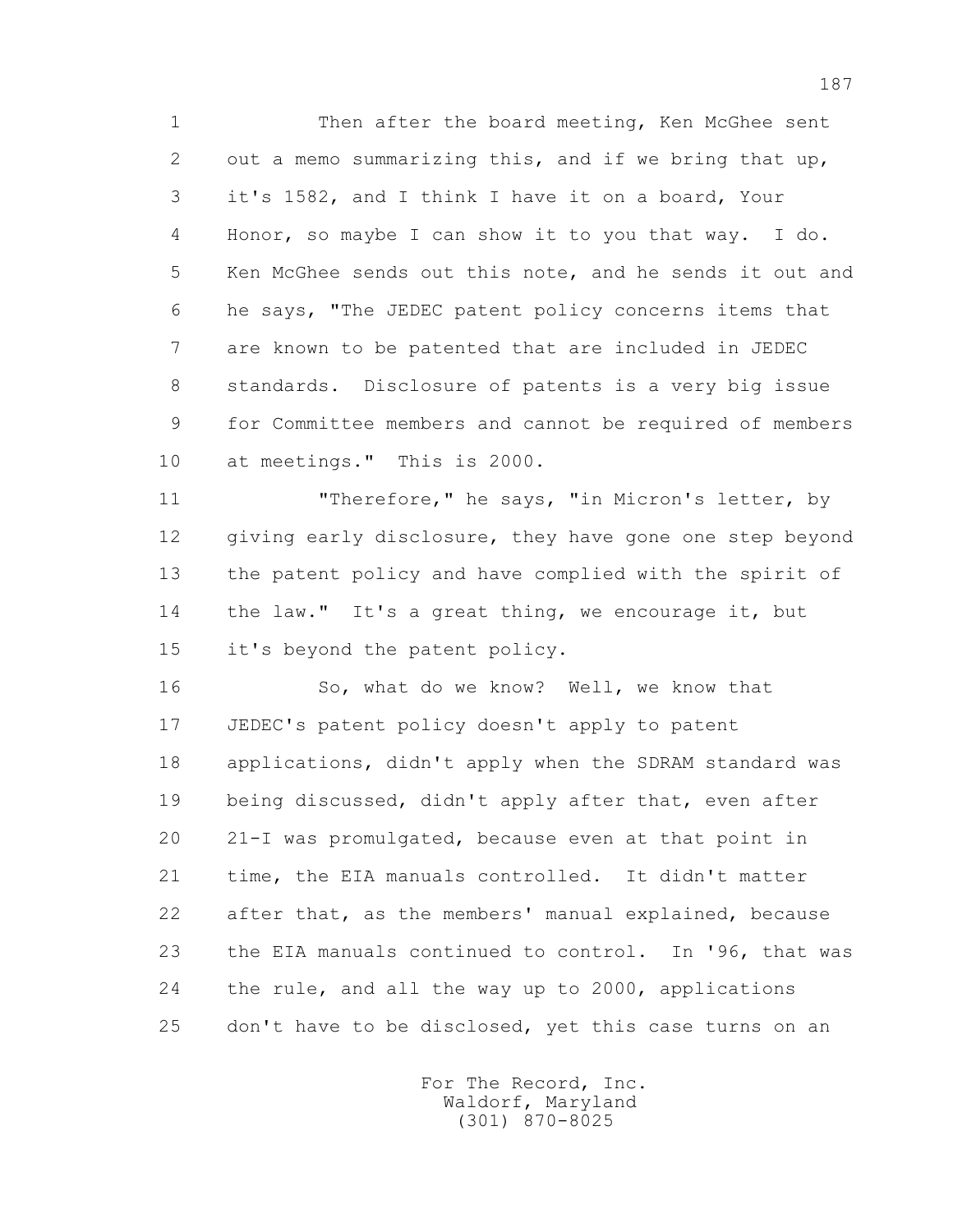1 allegation that Rambus should have disclosed patent 2 applications.

 3 Let me talk briefly about a couple of the other 4 elements of this policy. We talked about whether it's 5 patents or applications. Let me just stop for a minute 6 and talk about whether it's intentions or beliefs. Is 7 there any basis to think there was an obligation to 8 disclose intentions to file or amend or beliefs about 9 what your claims might be or could be? Well, there's 10 no evidence of that at all.

 11 Complaint counsel showed us no evidence. The 12 manuals don't talk about it. The minutes don't talk 13 about it. The patent tracking list doesn't list 14 intentions or beliefs. It lists patents and a few 15 applications. There's no evidence that the policy 16 extended to intentions to file or beliefs.

 17 Indeed, if it did, think what that would mean. 18 Suppose there was a requirement that you disclose an 19 intention to file for a patent. Well, in many 20 countries, the first to file gets the patent. So, if 21 you went to a JEDEC meeting and said, I think I'm going 22 to be filing for a patent sometime soon on this 23 particular invention, somebody could go file in one of 24 those countries that applied a first-to-file rule, and 25 they could end up with the patent and not you.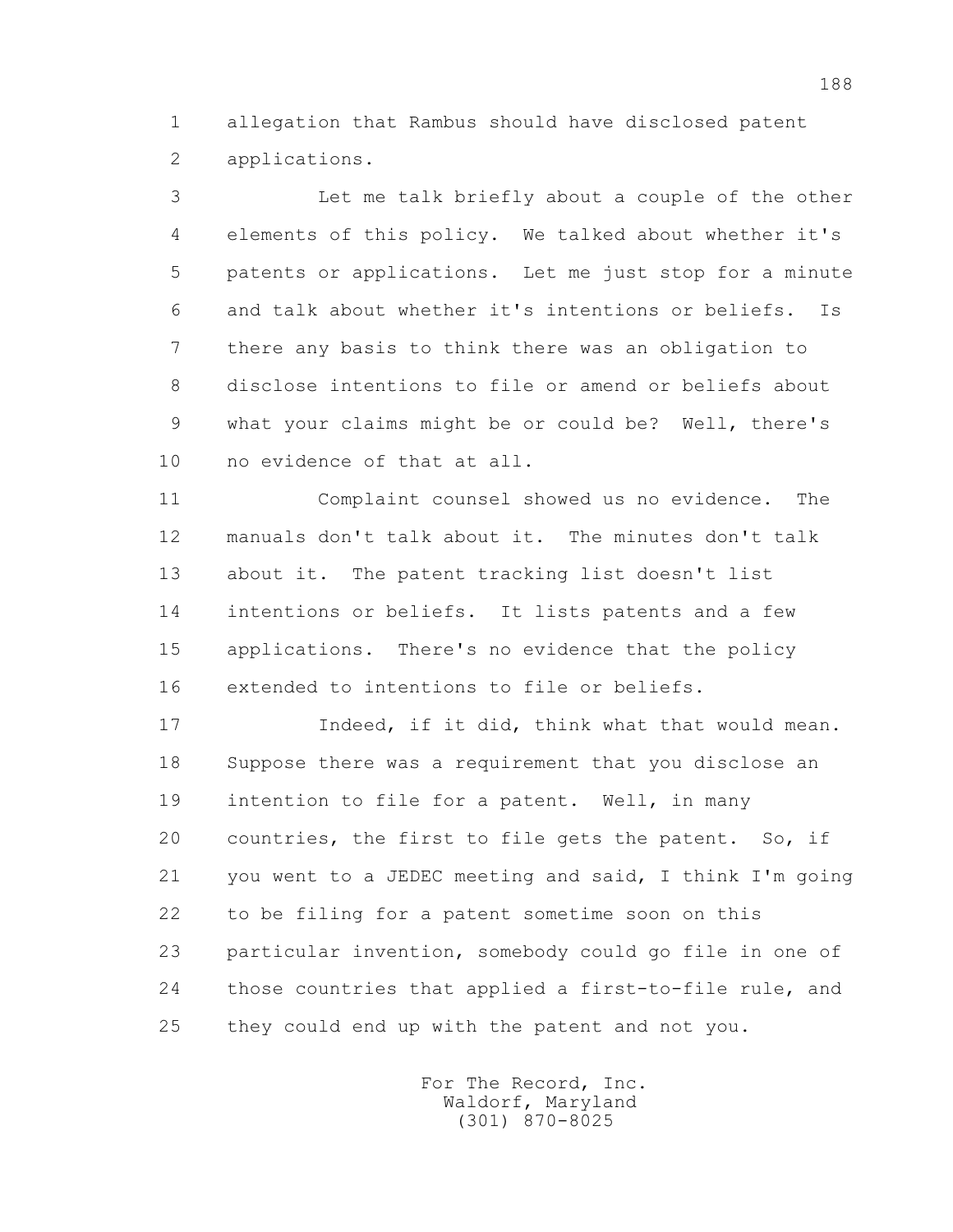1 And so for all the reasons that we don't 2 encourage public disclosure of applications, we surely 3 would not encourage the disclosure of intentions or 4 beliefs.

 5 Let me go to the question of timing. What is 6 the evidence going to be on timing? The first 7 presentation, balloting, final standards? I want to 8 show you just a snippet of some testimony that you will 9 hear by deposition during the course of this hearing, 10 to which there's no objection, from Willie Meier, and 11 Willie Meier is an employee of Infineon or Siemens. 12 He's in Germany, not available, we will hear him by 13 deposition. He testified against Rambus in the 14 Infineon trial. He's not somebody whose interests are 15 at all aligned with Rambus, I think that's a fair 16 conclusion to reach.

 17 He was examined at his deposition prior to the 18 Infineon trial on this topic, and if you would play 19 that now.

20 (Videotape begun.)

 21 Q. So, this process begins with a first showing, 22 correct?

23 A. Yes.

 24 Q. And ends with a publication of standard? 25 A. Yes.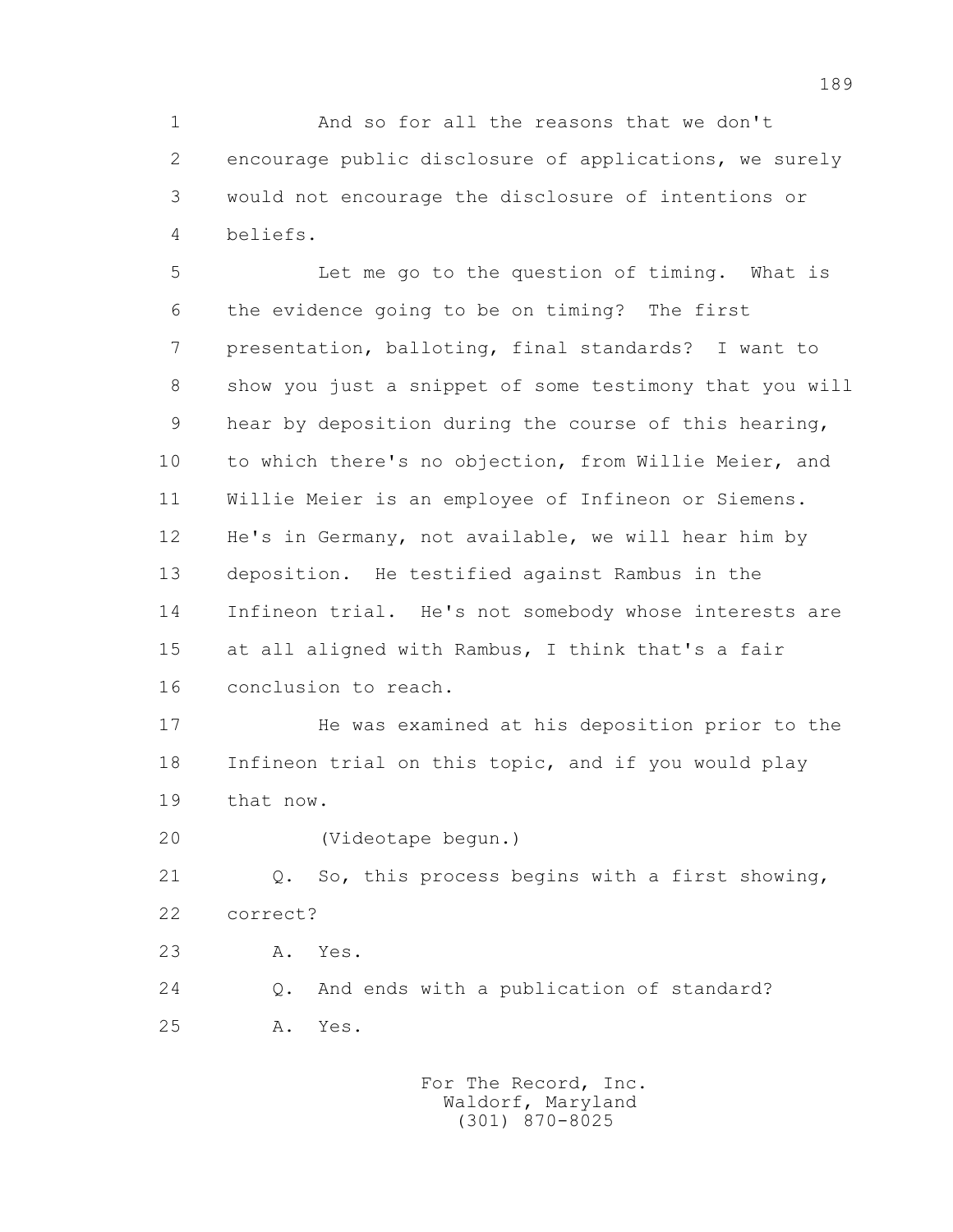1 Q. And it was your understanding that at least at 2 the beginning of that process there was a proposal, 3 there would be no obligation to disclose patents or 4 applications under the patent also? 5 A. You mean before there is a first showing? 6 Q. Right. 7 A. No, there is no reason. 8 Q. And no obligation? 9 MR. STONE: Then he went on on another one. 10 (Videotape continued.) 11 Q. Was there an obligation -- let me withdraw 12 that. Did the patent policy specify at what point in 13 time a participant was required to disclose? Was it at 14 the first showing, the second showing, before the 15 ballot, before the council passes it? When it on 16 spectrum? 17 A. There was one specific point in time which was 18 highlighted on the ballot by the presence of a check 19 box and wording saying if you're aware of patents 20 covering this standard alert the committee, and it was 21 good practice to notify the committee before that, but 22 the ballot was considered the deadline when it should 23 have been done. 24 MR. STONE: "The ballot was considered the

25 deadline when it should have been done."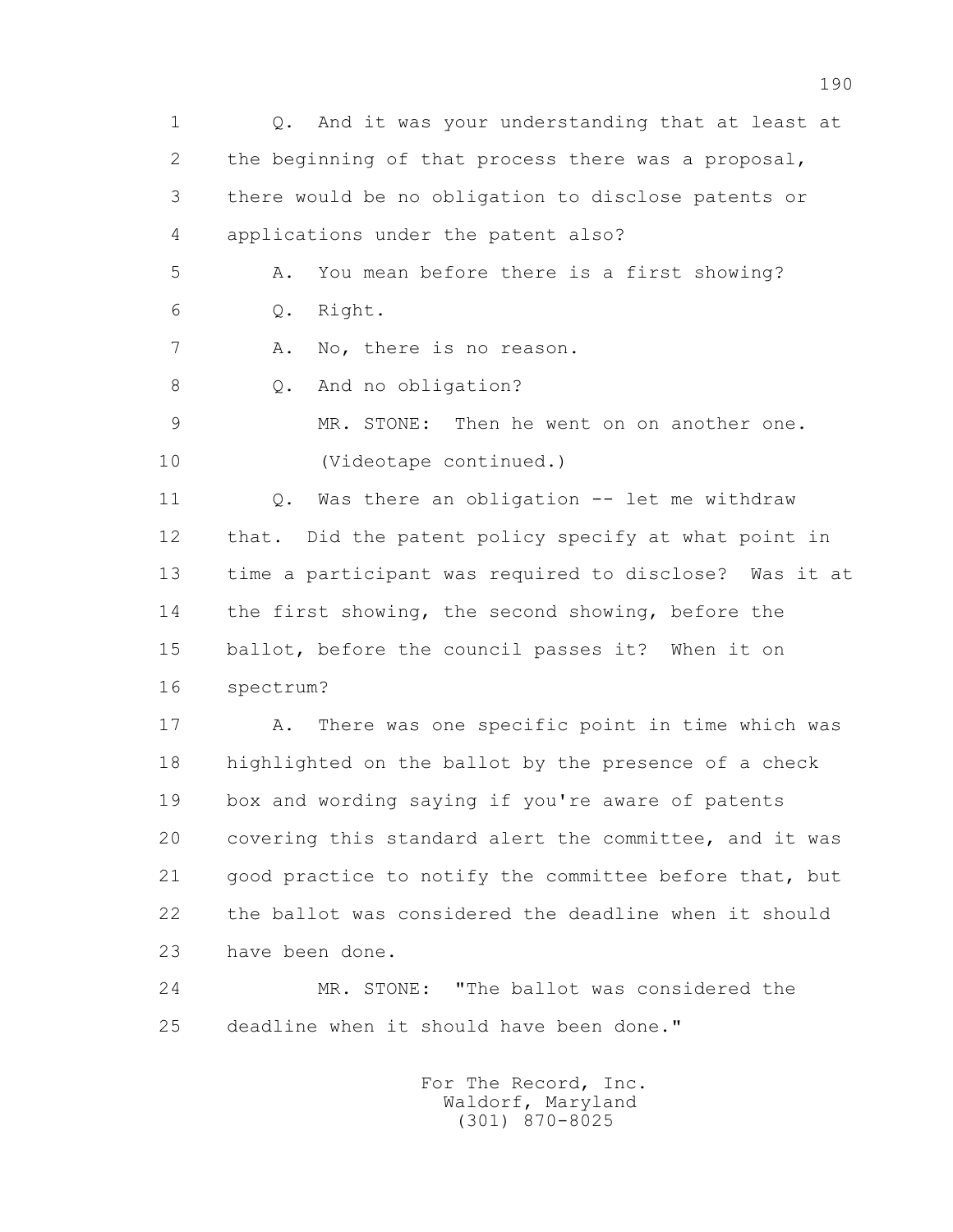1 Is that going to be the only testimony you're 2 going to hear on this issue? No. You're going to hear 3 more testimony on different people with different views 4 as to the deadline, but Willie Meier was clear. The 5 deadline is balloting, and that is sort of important 6 when we look at this -- I was looking for my time 7 line -- I've got it. It's sort of important to think 8 about that timing for this reason:

 9 JEDEC attended its last meeting in December of 10 '95. It sent its letter confirming its withdrawal in 11 June of '96. Apparently we have a little bit of a 12 dispute about when the first showing occurred for DDR, 13 but Judge Payne found it to be in December of '96. The 14 Federal Circuit agreed with that, and for that reason, 15 they said there couldn't under any circumstances be any 16 duty to make any disclosure with respect to DDR, all of 17 that occurred after the time frame, because the 18 earliest possible time to require disclosure is first 19 presentation.

 20 Apparently complaint counsel are going to try 21 to find something that pushes it back earlier in time. 22 The evidence will not support that.

 23 But the point is the balloting, the first 24 balloting on DDR occurred way after that. So, Rambus 25 was long gone before anybody took a ballot on DDR, and

> For The Record, Inc. Waldorf, Maryland (301) 870-8025

191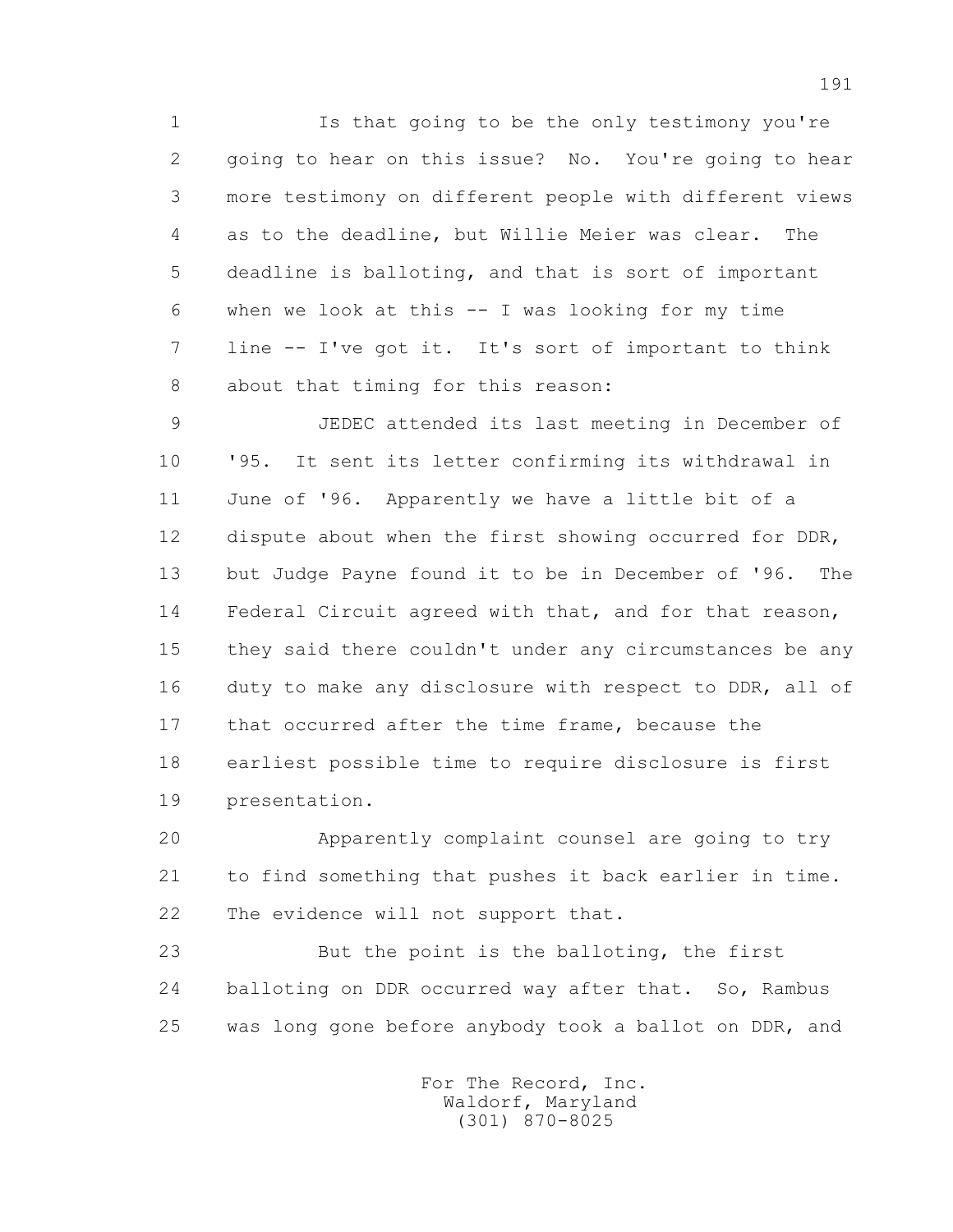1 that, according to Willie Meier, was the deadline as to 2 when you needed to disclose.

 3 Well, that takes me then to the last point 4 here. What types of patents were people encouraged to 5 disclose? Patents that relate or patents that are 6 essential? You will hear testimony from witnesses, I 7 believe including Gordon Kelley, that it's essential 8 patents only. You'll hear testimony from Willie Meier 9 that we will read to you in which he says it's 10 essential patents only. But Mr. Royall put up a slide 11 earlier today in which he said that the Federal Circuit 12 had said that it was broader than that, it was patents 13 that relate to, and I think he got that wrong, because 14 if we look at the Federal Circuit decision, they said 15 several things of interest on these points that are up 16 here, and I really had not intended to talk about the 17 Federal Circuit decision, because I was really here to 18 talk about these facts and this case before you, but I 19 want to respond briefly since that was brought up, and 20 I just scribbled out a couple of notes on this.

 21 What the Federal Circuit said was there is a 22 staggering lack of defining detail in the EIA JEDEC 23 patent policy. That's at 318 F.3rd 1102. The Federal 24 Circuit also held the JEDEC patent policy, and I am 25 going to quote, "does not create a duty premised on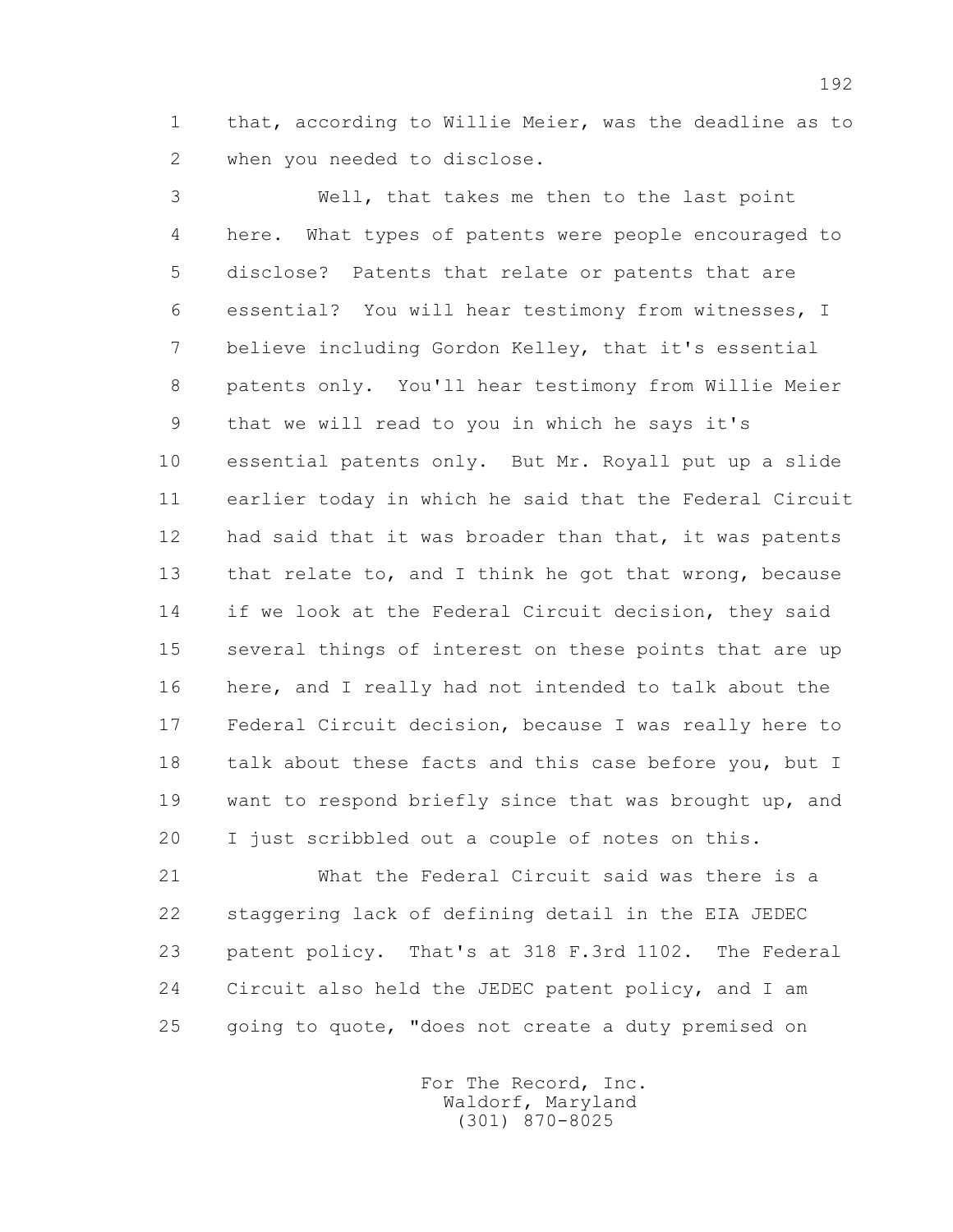1 subjective beliefs. The JEDEC disclosure duty does not 2 depend on a manufacturer's subjective belief that its 3 patents do or do not read on the proposed standard." 4 They said those beliefs are irrelevant.

 5 They went on and said more. They said, "There 6 must be a reasonable expectation that a license is 7 needed to implement the standard before anything would 8 have to be disclosed." The license is needed. An 9 essential patent is all that needs to be disclosed.

 10 They said that this is so because the -- they 11 said a claim could not reasonably be read to cover the 12 standard or require a license to practice the standard, 13 therefore, it didn't have to be disclosed. And they 14 said, what would happen if the rule was otherwise? I 15 quote, "To hold otherwise would contradict the record 16 evidence and render the JEDEC disclosure duty 17 unbounded." Unbounded. "Under such an amorphous duty, 18 any patent or application having a vague relationship 19 to the standard would have to be disclosed. JEDEC 20 members would be required to disclose improvement 21 patents, implementation patents," and so on and so on. 22 Then they go on to say, "Look at what the risks 23 would be if we allowed the duty to be morphed in this 24 fashion." They say, "Such a lack of compliance with a 25 well-defined patent policy would chill participation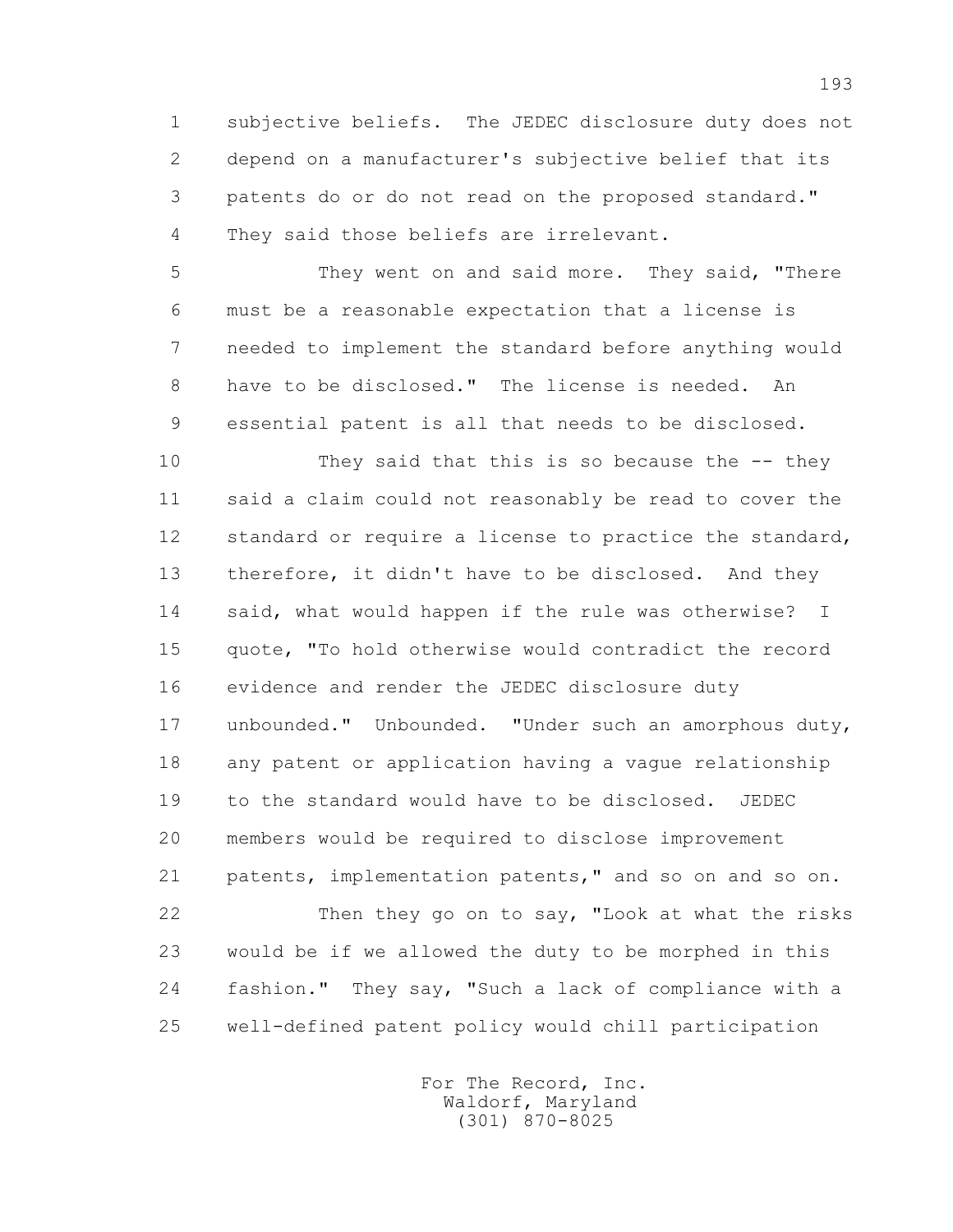1 with open standard-setting bodies. After-the-fact 2 morphing of a vague, loosely defined policy to capture 3 actions not within the actual scope of that policy 4 would likewise chill participation."

 5 So, it was essential patents that they said 6 were all that you were encouraged to disclose.

 7 How did Rambus' conduct then measure up under 8 the evidence of what the JEDEC disclosure policies 9 were? In other words, did Rambus follow the rules? 10 And you know, it's not wrong -- I mean, to say that 11 following the rules is not good enough is sort of an 12 interesting concept. It's an antitrust violation when 13 you follow the rules if you don't go further than that? 14 It reminds me when I was playing football of the 15 thought that you would -- the other team would fumble 16 the football, you would recover the fumble, and then 17 you would be required under some additional good faith 18 standard to give it back.

 19 Rambus followed the rules. That should be 20 enough. And did they? Sure they did. They never 21 presented, never presented, no contention they 22 presented, no evidence they presented, and they only 23 voted once. There's no issue about that vote. 24 The FTC has agreed, and I read you the 25 stipulation, that Rambus had no essential patents while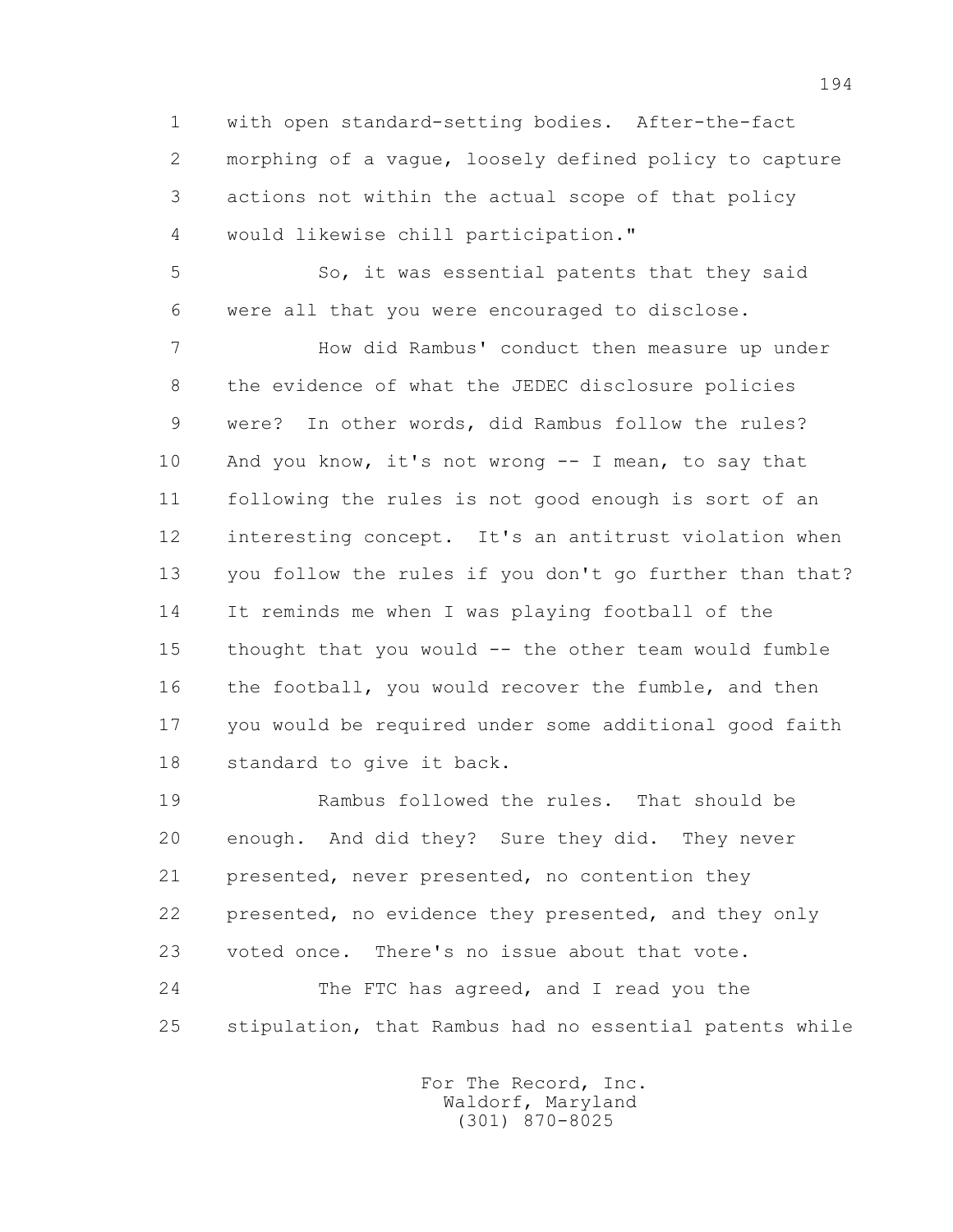1 it was attending JEDEC meetings. Flat out stipulated, 2 no facts there. The FTC also has stipulated -- this is 3 paragraph 9 of the stipulations -- that Rambus had no 4 applications whose claims covered SDRAM before the 5 SDRAM standard was adopted, and if I don't engage you 6 in a discussion of the evidence that responds to each 7 of the points that Mr. Oliver made, although we can and 8 well may be required to as we go forward, it's because 9 this stipulation really deals with this issue.

 10 Rambus simply had no applications that covered 11 SDRAM before that standard was adopted. During the 12 time it was a JEDEC member, Rambus had no applications 13 that covered SDRAM or DDR. Now, this is a contested 14 point, but the evidence is going to prove this 15 proposition. What the FTC contends is that the '327 16 patent, which issued after Rambus stopped attending 17 meetings but before the withdrawal letter, covers DDR, 18 even though the DDR standard wasn't proposed until 19 December.

 20 Well, what are the problems with that argument? 21 First of all, it doesn't cover DDR. Secondly, Rambus 22 wasn't attending any meetings at the time in issue. 23 And thirdly, the DDR standard wasn't first proposed 24 until later. And the triggering event for DDR at the 25 earliest was December of 1996, the earliest.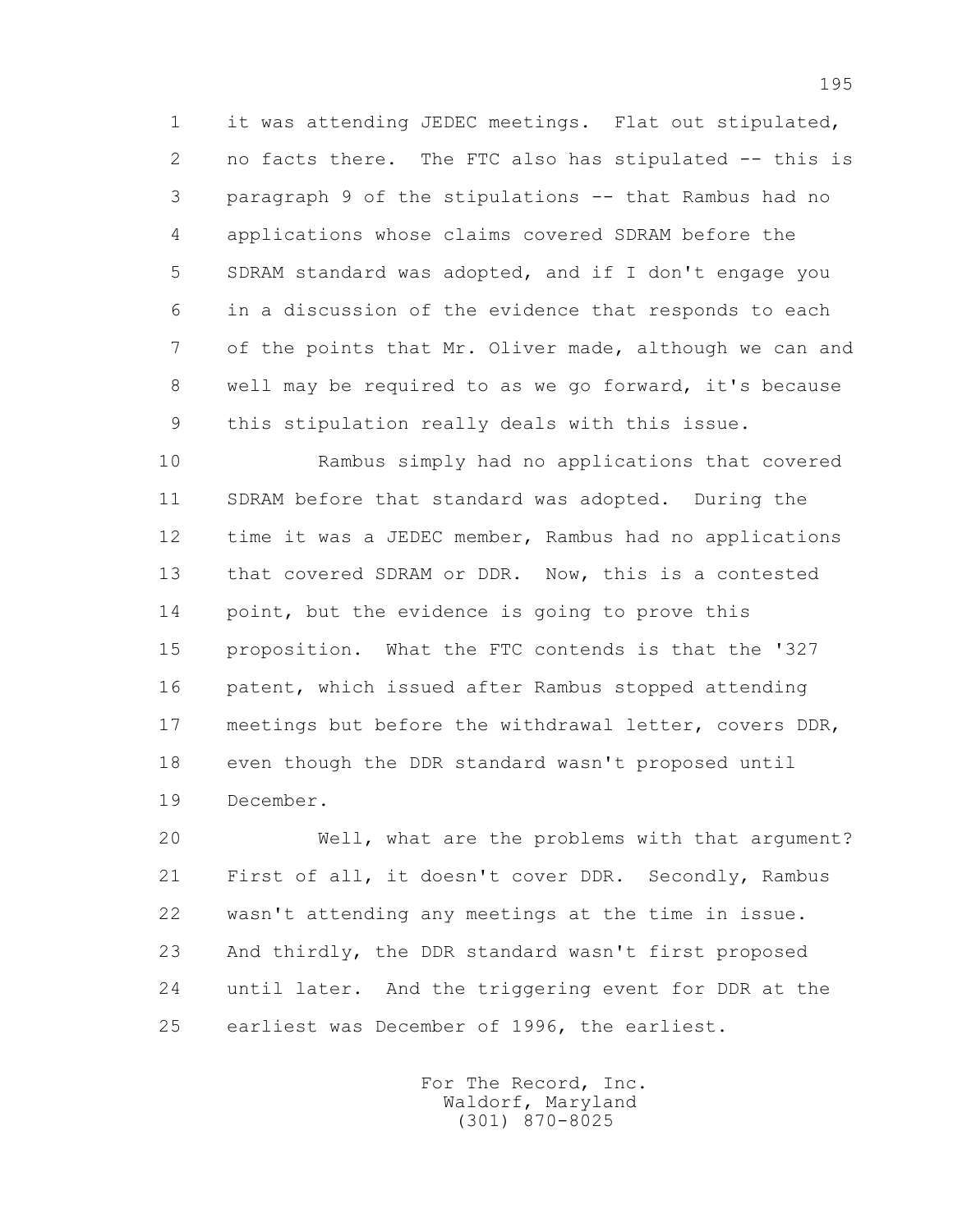1 So, on these points, duty, breach, you will 2 hear us talk about the law and the policy -- should we 3 take a break, Your Honor? 4 JUDGE McGUIRE: No, I'm okay. My contact is 5 just kind of coming off, but I'm okay. 6 MR. STONE: Okay, I am almost to the point 7 where I am ready to break anyway. 8 JUDGE McGUIRE: Okay. 9 MR. STONE: Duty, you are going to hear about 10 from the experts whether the duty that complaint 11 counsel have crafted is one that's enforceable under 12 the antitrust laws, but whether it is or it isn't, it's 13 not a duty that would have required Rambus to do 14 anything it didn't do. Rambus didn't breach it, and 15 its conduct was not exclusionary. 16 So, what might make sense, Your Honor, is if we 17 take the break, I want to talk about the causation part 18 of the case, and maybe after the break, Mr. Perry can 19 talk a little bit about the one issue I wanted him to 20 address, and I'll conclude. 21 JUDGE McGUIRE: Okay, that's fine. Any 22 opposition? Then let's go off the record. We will 23 take a break for, what, 15 minutes? 24 MR. STONE: That's fine, Your Honor, thank you. 25 JUDGE McGUIRE: Thank you.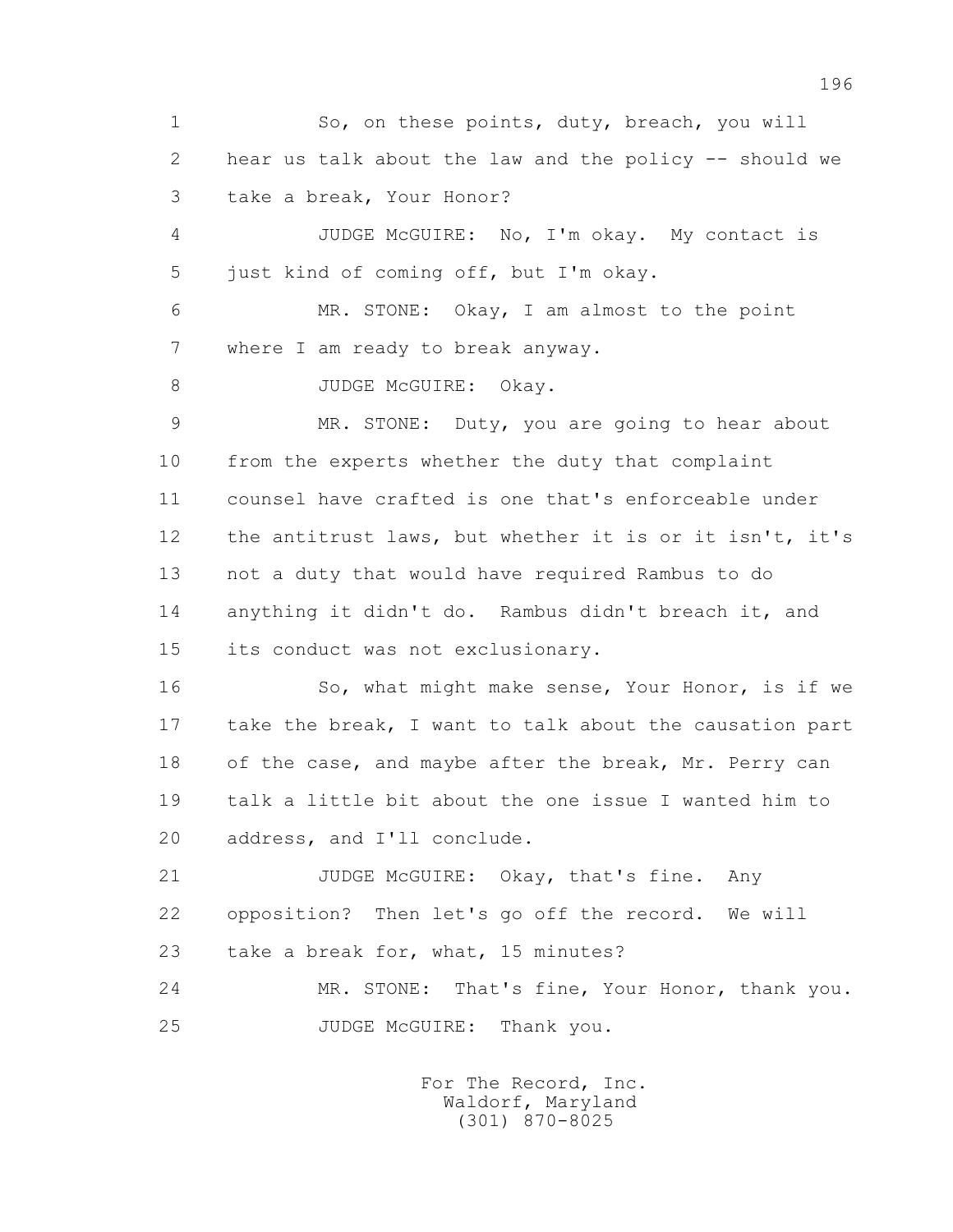1 (A brief recess was taken.)

 2 JUDGE McGUIRE: This hearing is now in order 3 and reconvened at 10 minutes after 4:00, and we will 4 continue with the presentation of the opening statement 5 by respondent, and you have the floor, Mr. Perry.

6 MR. PERRY: Thank you, Your Honor.

 7 We wanted to respond quickly to the statement 8 by Mr. Royall this morning that complaint counsel need 9 prove the elements of their claims by a preponderance 10 of the evidence. We disagree with that. We think 11 there are several reasons why essential elements of 12 their claims must be proved by clear and convincing 13 evidence, including intent and causation, and I just 14 wanted to go into some of those reasons.

 15 We agree with complaint counsel, they have said 16 in the past, that the Supreme Court in the Steadman 17 case held that in some cases, in many cases, an 18 administrative agency can apply a preponderance burden, 19 but in fact, there have been two cases in which an 20 administrative law judge in this building has imposed a 21 clear and convincing burden of proof. That was the 22 American Cyanamid and VISX cases, one quite recently, 23 and there are elements of those cases that link them 24 together, that link those cases to this case.

25 Both cases involved patents. Both cases raised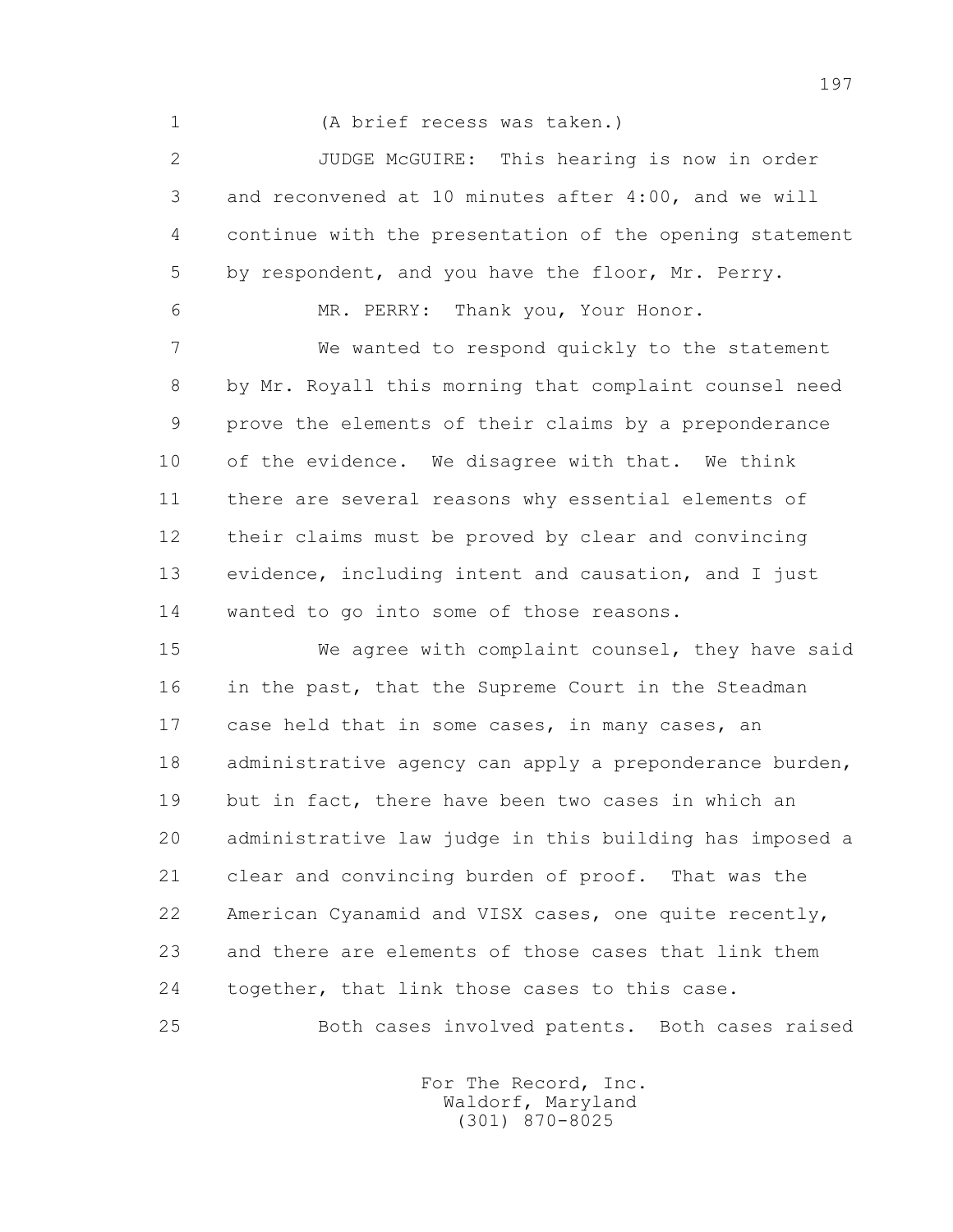1 antitrust and Section 5 claims based upon an alleged 2 failure by the patent holder to make certain 3 disclosures of certain information. Both cases alleged 4 the patents as a result had more market power than they 5 would have had otherwise, and in both cases, the remedy 6 sought was an order that the patents not be enforced. 7 And in both cases, complaint counsel were required to 8 prove the essential elements of their claims by clear 9 and convincing evidence.

 10 This case shares those same characteristics. 11 In this case, the complaint alleges that because Rambus 12 failed to make certain disclosures, it has acquired 13 market power that it's not entitled to. Complaint 14 counsel says this case is different because in American 15 Cyanamid and in VISX, the disclosures that weren't made 16 weren't made to the patent office, and here, the 17 disclosures that weren't made supposedly weren't made 18 to a private standard-setting organization.

 19 We say that doesn't make a difference because 20 of the reasons why the burden of proof was higher in 21 Cyanamid and VISX and similar district court cases. 22 Those reasons apply here.

 23 What are the reasons? There are two principal 24 reasons. First, someone who holds a valid patent -- 25 and they don't challenge in this proceeding the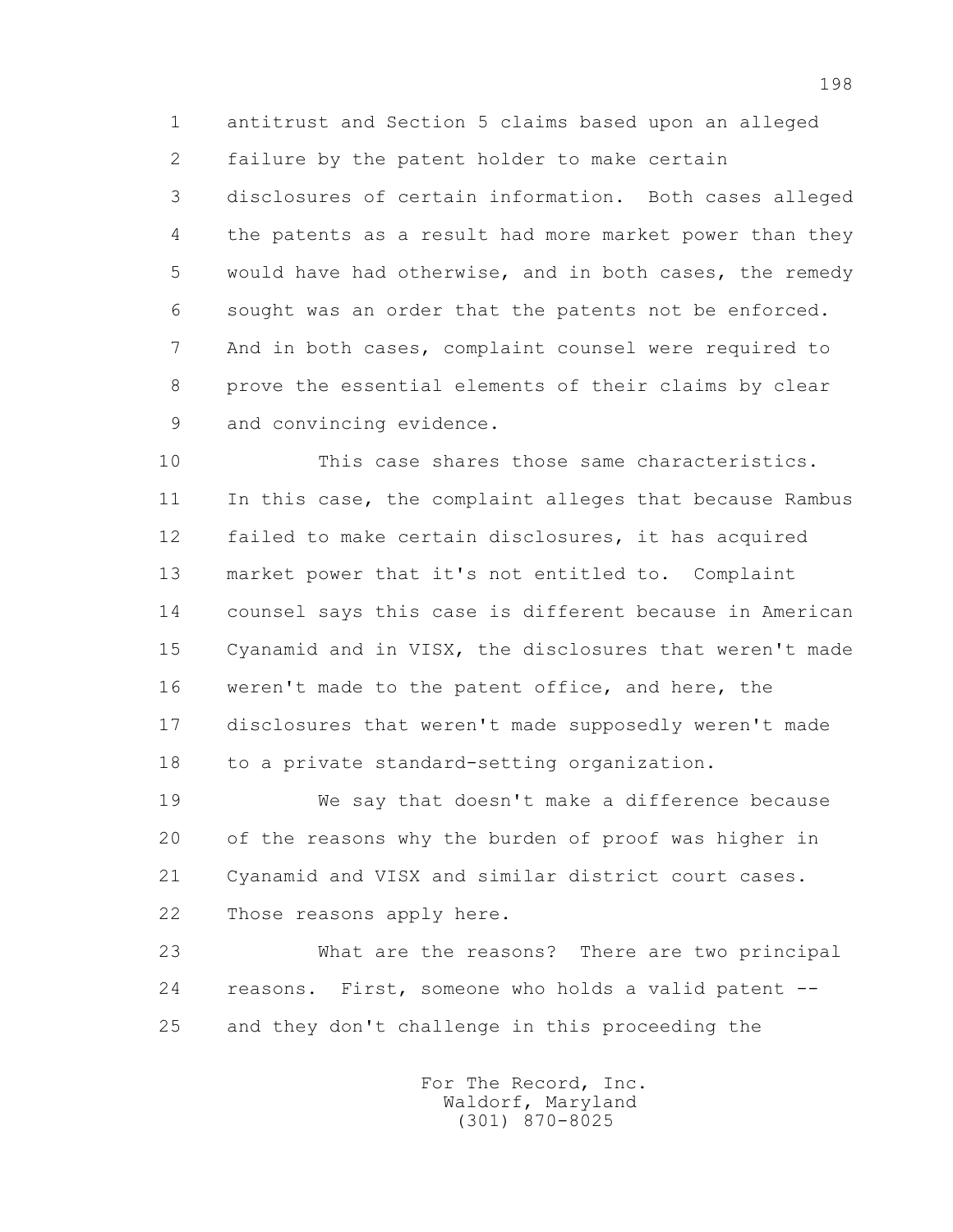1 validity of the patents -- someone who holds a valid 2 patent has a Constitutional and statutory right given 3 it by the United States Government to be paid royalties 4 for the use of his invention by others. The courts 5 have recognized this right to be a fundamental part of 6 the bargain between the Government and the inventor. 7 The inventor discloses his invention to the Government 8 and agrees that after a certain period of time, when 9 the patent term expires, the invention can be used by 10 everyone for free, but the part of the bargain that 11 goes back to the inventor is the right during the 12 patent term to be paid royalties for the use of the 13 invention.

 14 The other right that flows from the Government 15 to the inventor in exchange for the inventor giving up 16 his perpetual rights to that invention are access to 17 the courts, and that's also been deemed to be a 18 fundamental right, access to the courts when an 19 infringer won't pay, and there is no dispute about 20 infringement here either.

21 So, in this case and in other cases, when 22 either a private party or a different agency of the 23 United States Government seeks an order that takes away 24 both of those fundamental rights, there are certain 25 elements of the Government's claims that must be proven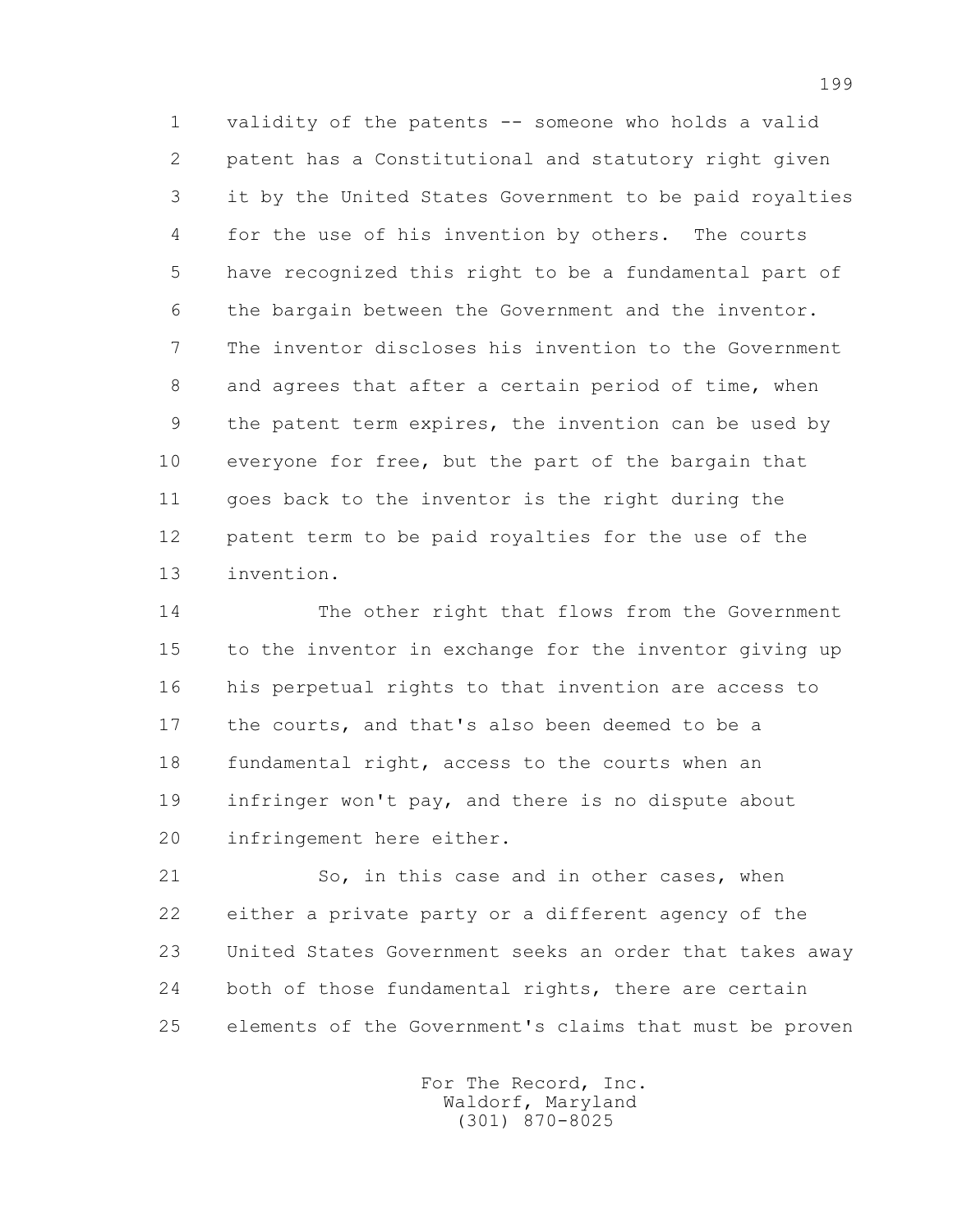1 by clear and convincing evidence, and especially where 2 the remedy sought is as unprecedented as it is here.

 3 Now, that's a strong word, but it's not my 4 word. It's the complaint counsel's word from the VISX 5 case. When they moved to dismiss the complaint in 6 VISX, they said, "The Commission's ability to order 7 that a presumptively valid patent not be enforced is 8 unsettled. We are unaware of an antitrust court that 9 has ordered that an antitrust defendant not enforce a 10 valid patent." That's a direct quote from page 7 of 11 that motion filed back in 1999.

12 Now, they have said one more thing about VISX, 13 which is really the reason why I stood up today. They 14 said in their trial brief that the Judge in VISX did 15 hold that complaint counsel had to prove fraud by clear 16 and convincing evidence on their fraud claim, but they 17 said in their trial brief that in proving inequitable 18 conduct by VISX, that Judge Levin applied the 19 preponderance standard to that claim, and it's just not 20 true.

 21 All you've got to do is go to the opinion, 22 except it's really long. It's right here, it's on the 23 website, but it's very, very clear on that point. At 24 page 111, 126, 139, 142, 144 and 145, Judge Levin makes 25 clear that he's requiring complaint counsel to prove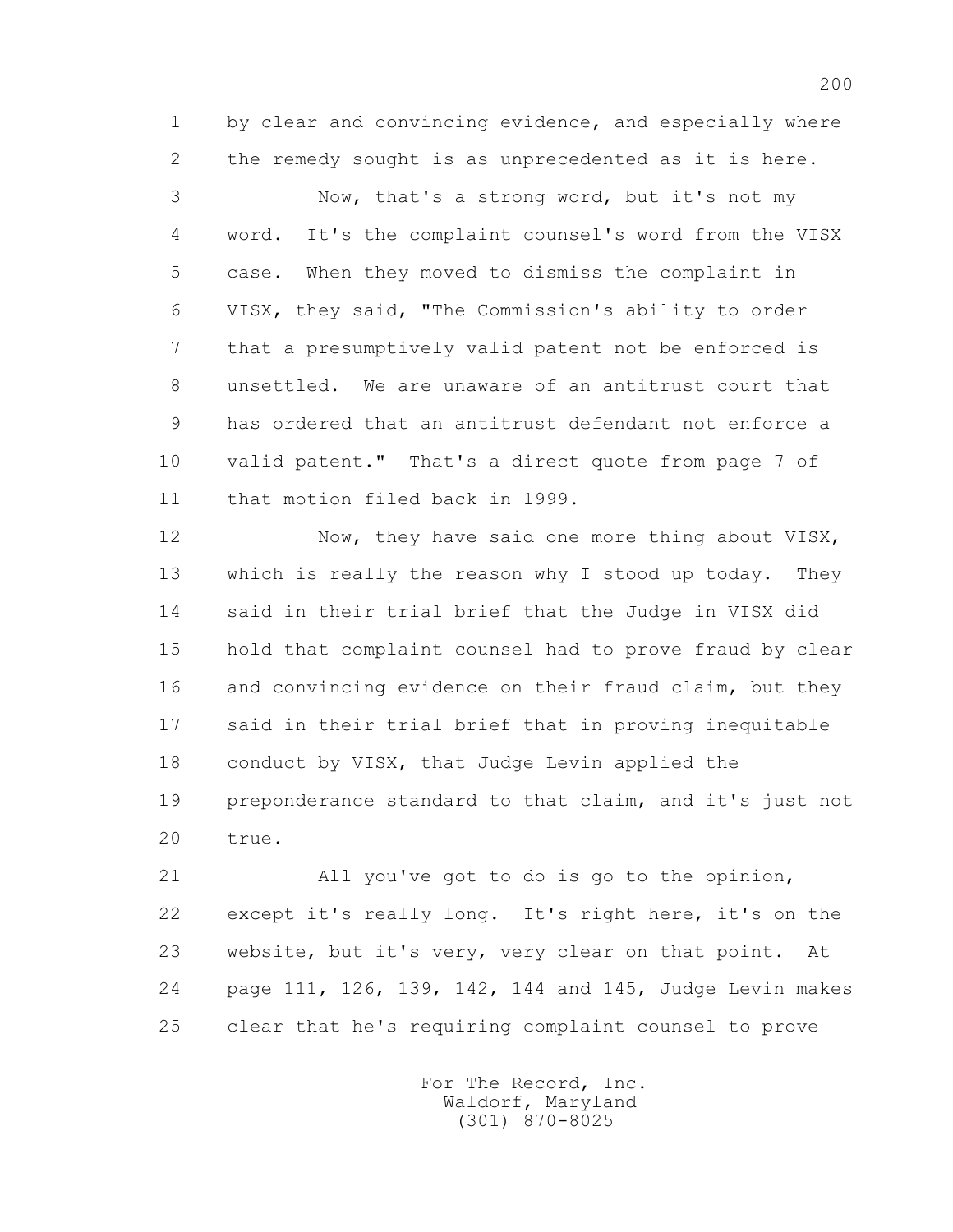1 inequitable conduct by clear and convincing evidence, 2 and here's a quote from 139 that is clear as day.

 3 "To establish inequitable conduct, clear and 4 convincing evidence must demonstrate both materiality 5 and a deceptive intent."

 6 Now, we can also look at complaint counsel's 7 post-hearing brief in VISX, where they say at page 9, 8 "To prove fraud or inequitable conduct, complaint 9 counsel had to prove 'materiality, intent and but for 10 by clear and convincing evidence.'" That's what 11 complaint counsel agreed they had to prove. That's 12 what Judge Levin said they had to prove on either fraud 13 or inequitable conduct, and the reason is they're 14 taking away, they're interrupting, they're interfering 15 with, or they're trying to, a fundamental bargain that 16 was made between an inventor and the United States 17 Government, and when an agency tries to do that, 18 they've got to take on a higher burden.

 19 So, we would request that with respect to the 20 materiality of the information that we supposedly 21 didn't disclose and our intent to deceive and whether 22 or not that was, in fact, pro-competitive, 23 anti-competitive, deceptive, and on causation, what the 24 world would have looked like if we had disclosed more

25 information than we actually did, that on all those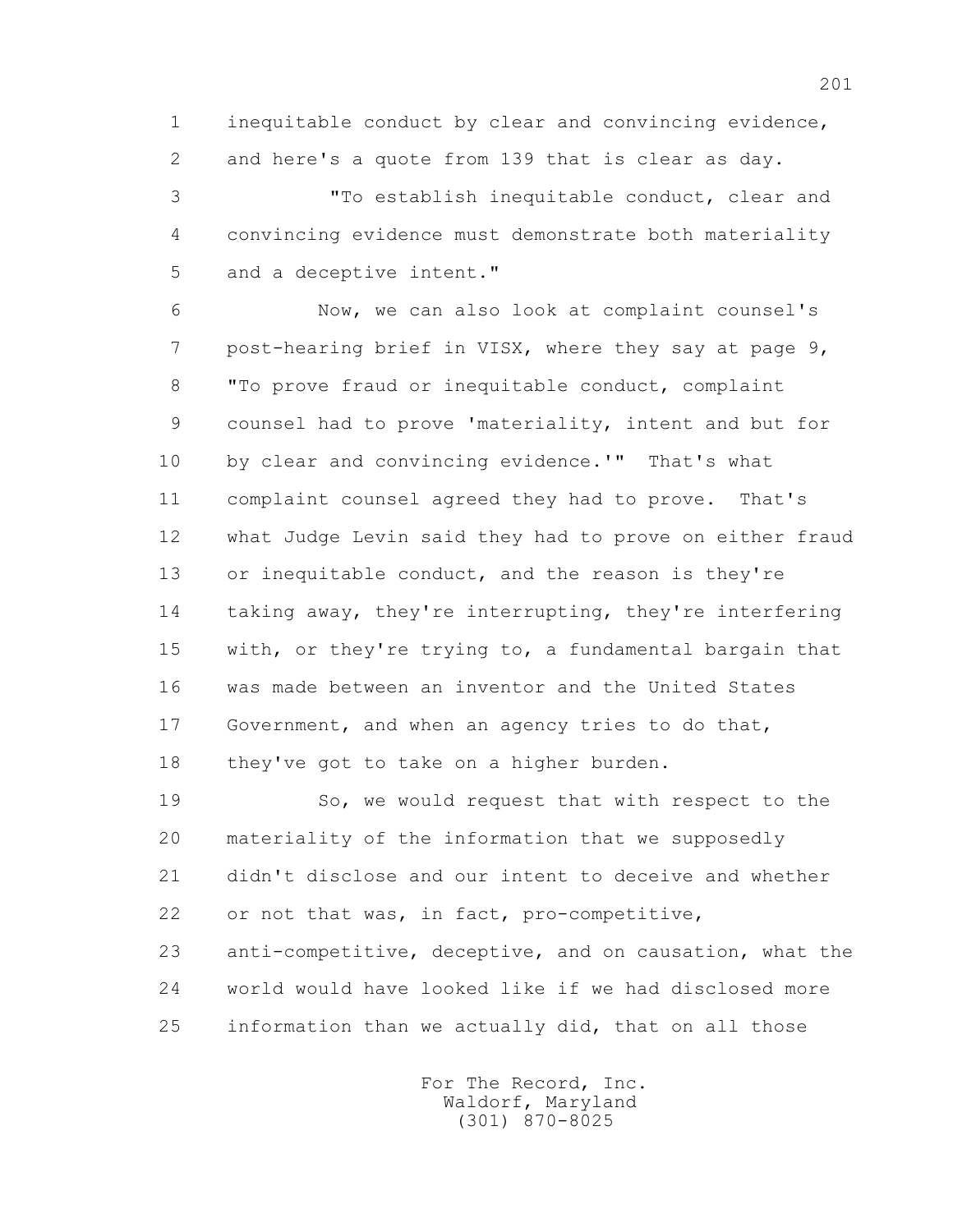1 elements, as the Court held in VISX and as complaint 2 counsel agreed just a few years ago, Your Honor should 3 apply a clear and convincing burden of proof on those 4 elements. 5 Thank you. 6 JUDGE McGUIRE: Now, that's an argument you 7 intend to make in your post-hearing brief? 8 MR. PERRY: Yes, Your Honor. 9 JUDGE McGUIRE: Then I would like to see some 10 counter-argument on that by the other side as well. 11 So, that's a topic we will take up in post-hearing. 12 All right. 13 MR. PERRY: Thank you. 14 JUDGE McGUIRE: All right, thank you, Mr. 15 Perry. 16 All right, Mr. Stone? 17 MR. STONE: Thank you, Your Honor. 18 I left off with my discussion of the evidence 19 having summarized evidence that goes to the question I 20 think the evidence demonstrates that there was no duty 21 that under the practice or the policy or the procedures 22 or the manuals or the written descriptions or what 23 other people did at JEDEC meetings, there was no duty 24 that arose that Rambus did not follow. So, for duty 25 and breach, the evidence is there was no duty that was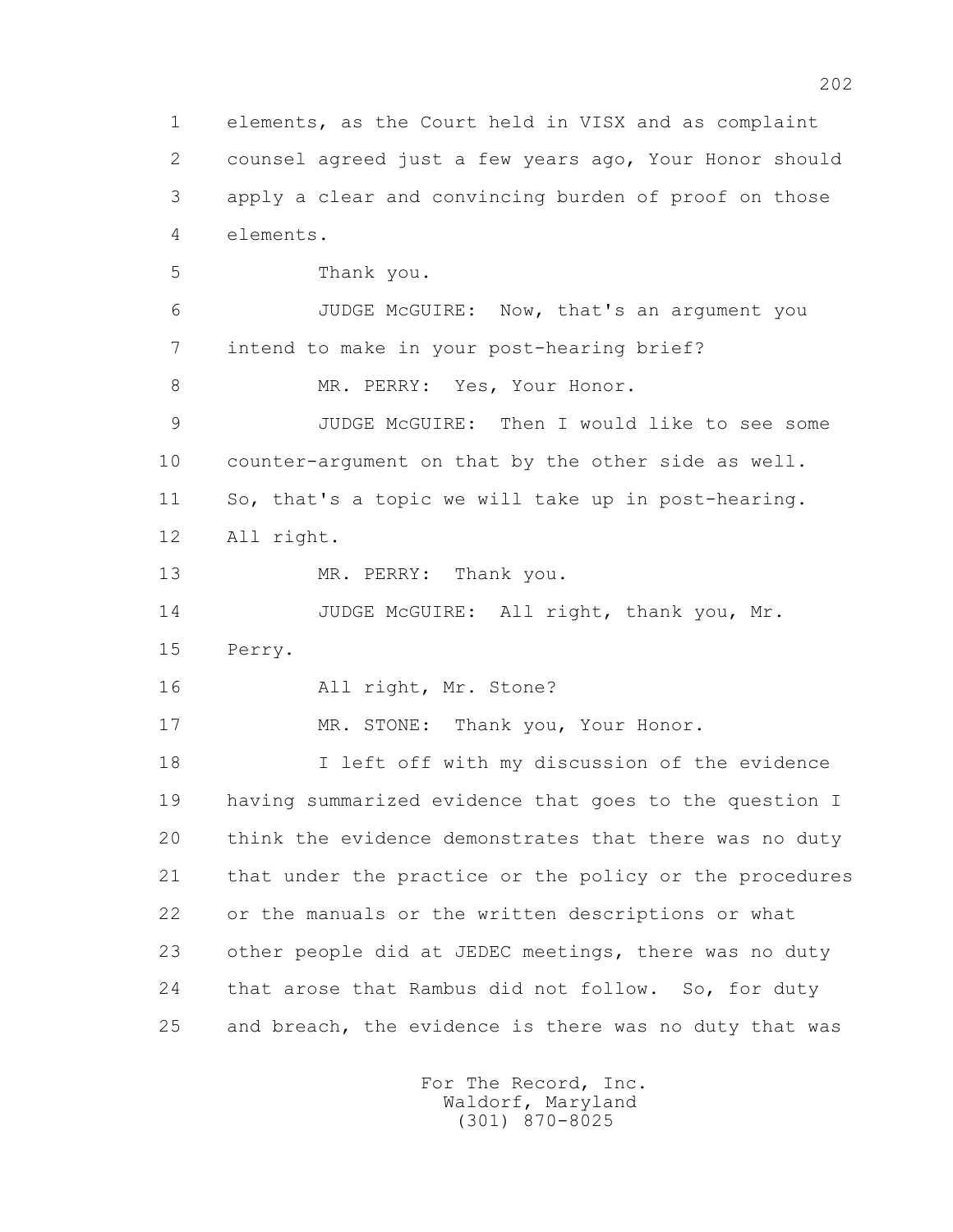1 breached, but complaint counsel do allege more, and we 2 argued this issue as recently as two days ago, as to 3 whether they have a claim that is based on something 4 other than a violation of JEDEC rules, and although 5 it's a little hard to get our arms entirely around that 6 argument, I think it's fair to say that part of what 7 they are saying and part of what I heard them say this 8 morning is that Rambus didn't act in good faith, that 9 Rambus should have done things differently because that 10 would have -- it would have been a good thing.

 11 Well, it is not our burden to prove that Rambus 12 acted in good faith. It's complaint counsel's burden 13 to prove that they didn't. But I want to take on that 14 burden, because Rambus did act in good faith, and I'm 15 going to show you some Crisp emails that show you that 16 Richard Crisp acted in good faith, and his subjective 17 intent was fine.

 18 The first point, Rambus sought and followed the 19 advice of its lawyers. Its lawyers said we want you to 20 keep your patent applications confidential, and they 21 did. They sought the advice of their lawyers with 22 respect to JEDEC, and as you will see, in fact, they 23 followed that advice.

 24 They followed the examples of others around 25 them. That certainly is good faith. They looked at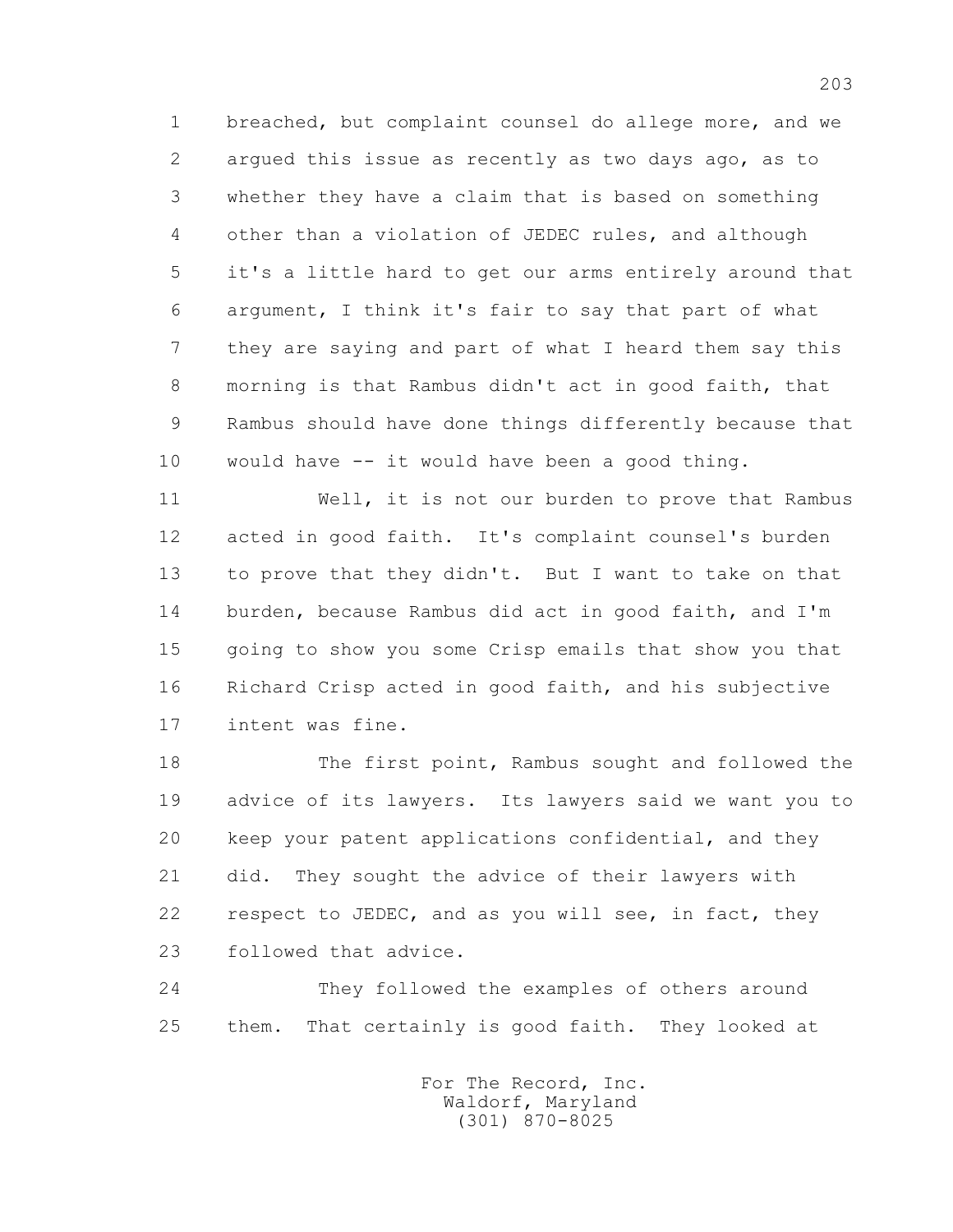1 what everybody else was doing. They didn't just see, 2 okay, what are the rules, and even if other people are 3 doing more, can I just stand on the rules? They 4 followed the examples of others around them.

5 And as I have shown, the evidence is clear, 6 they followed the rules, and they followed the law. 7 They applied for patents on inventions that they had 8 made, that Mike Farmwald and Mark Horowitz had made, 9 they applied for patents on them. The patent office 10 looked at them and said, yep, you're entitled to a 11 patent. They followed the law. Consistent with 12 Kingsdown and consistent with all the progeny of 13 Kingsdown, they continued that iterative process of 14 getting their claims. So, they acted in good faith.

 15 And Richard Crisp's own emails, when you look 16 at the totality of them, show that he as well as the 17 rest of Rambus acted in good faith, and I'd like to 18 show you -- it's a lengthy exhibit, because it's a 19 whole string of emails. Richard Crisp's emails were 20 stacked up in hundreds of pages, but let's bring up 21 CX-711, and we are going to go to page 187, and this is 22 an email that is a Richard Crisp email, and if you go 23 up to the  $-$  it's a subject  $-$  go up to the subject 24 line, if you could, Matthew -- right there, and the 25 subject is, "JEDEC Meeting Notes, December 5, 1995."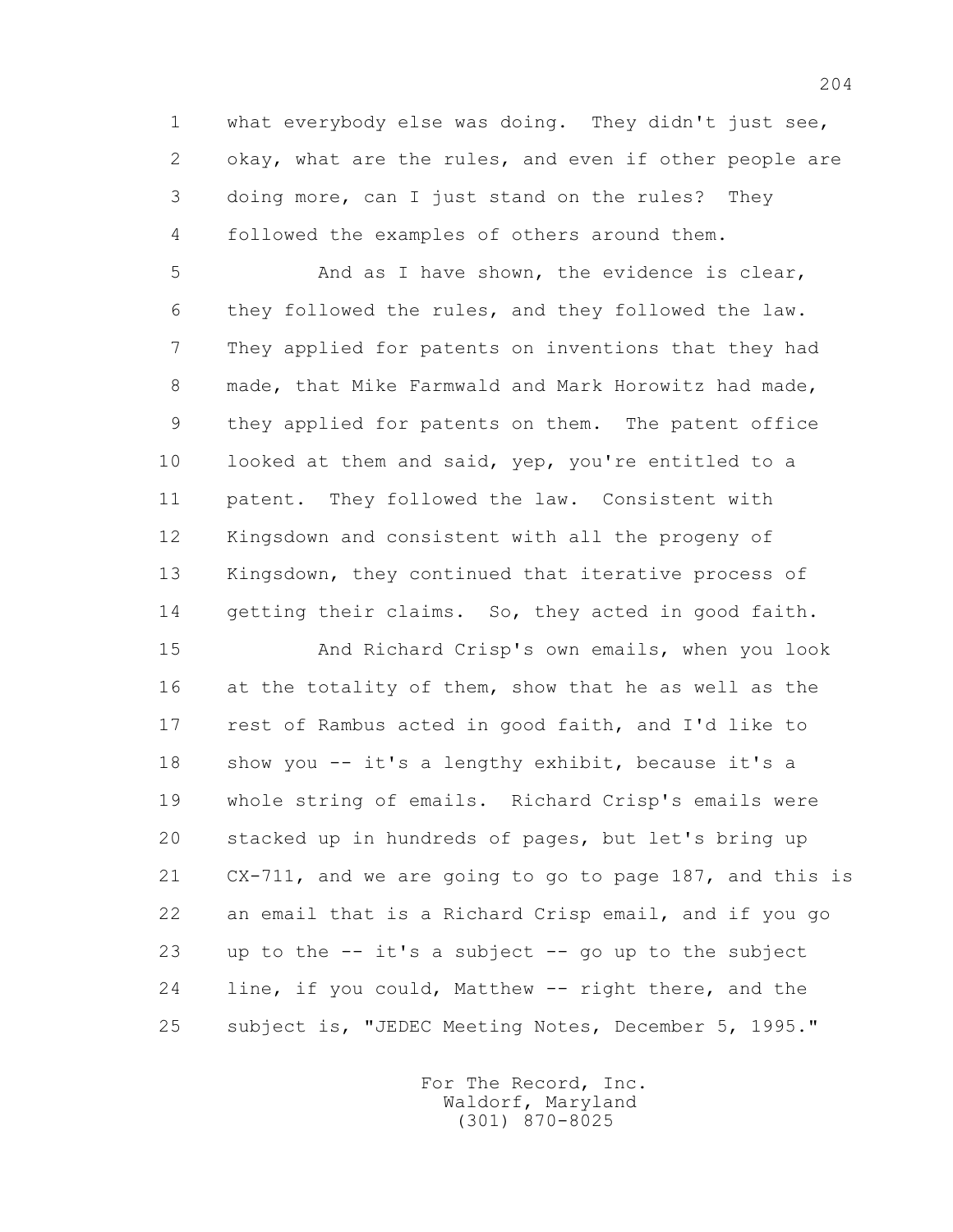1 And I should digress for a moment. On these 2 meeting notes, complaint counsel seemed to suggest 3 earlier that the fact that Richard Crisp sent these 4 notes about what was happening at JEDEC meetings was in 5 some sense improper, that he shouldn't have reported 6 back to his management. Well, I mentioned to you 7 earlier the IBM manuals. Well, the IBM manuals tell 8 their participants who go to standard-setting 9 organizations, you are required when you go to a 10 standard-setting meeting to prepare a trip report, tell 11 everybody in your management hierarchy what happened at 12 the meeting when you return, which is what Richard 13 Crisp did, not as formalized as IBM, but he did exactly 14 what IBM did, or Betty Prince will testify that she sat 15 in the meetings and took notes on her computer, just as 16 Richard Crisp did. So, nothing untoward about that.

 17 But what did he say here? Well, this was a 18 point in time when Mr. Crisp was -- December '95 -- was 19 trying to persuade others at Rambus to try to 20 standardize the Rambus module, not the DRAM, but the 21 module, the little package, if you think of it as that, 22 he wanted them to try to get it standardized at JEDEC, 23 and so he had gone to the prior meeting, December 5, 24 and he talked to people about what would be involved if 25 we wanted to get a standard on our module.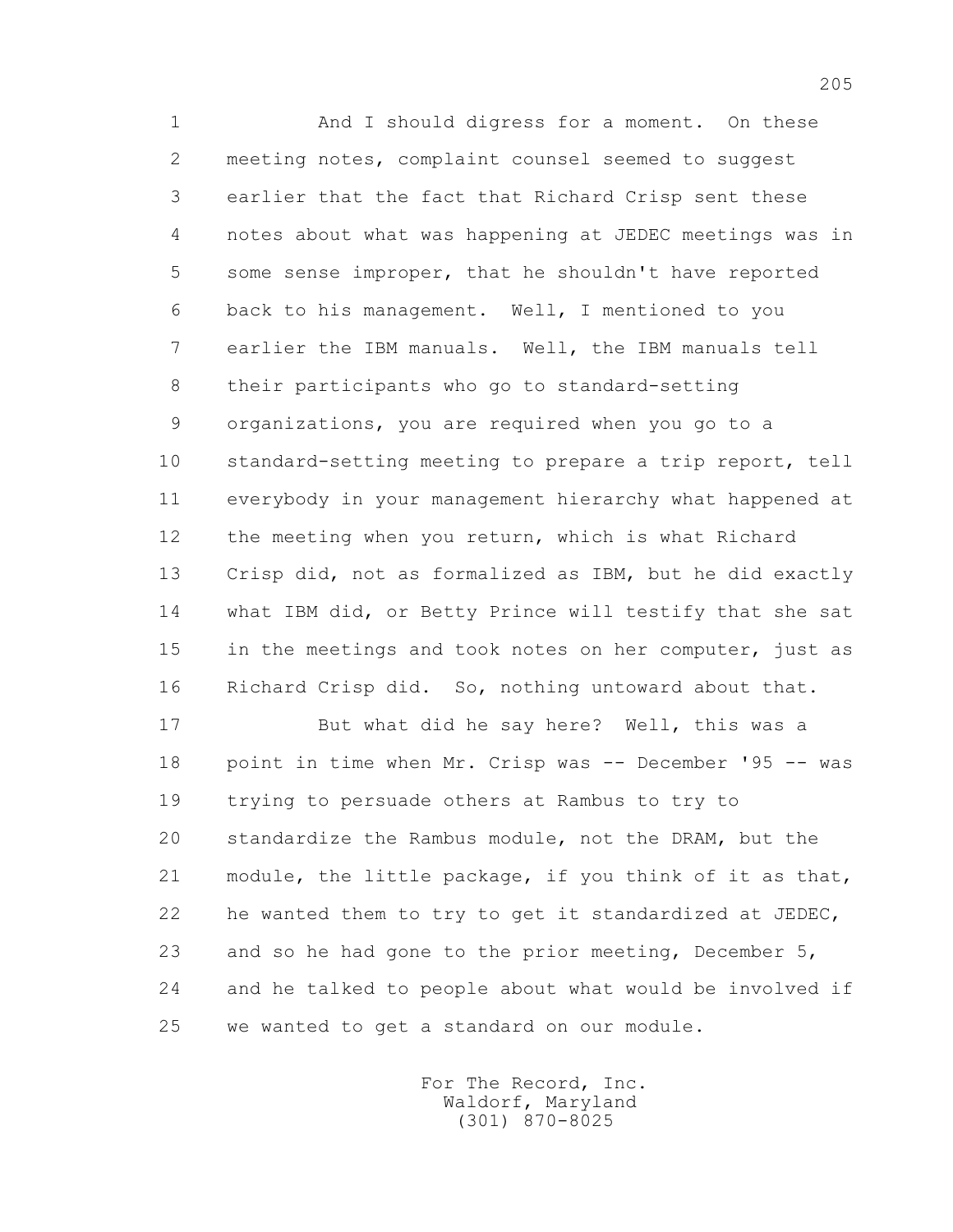1 And if you bring up the highlighted part, 2 first, he had lunch with Jim Townsend of Toshiba, and 3 they talked about the patent policy and what they would 4 have to do to get the R-Module standardized. And Jim 5 said, well, as long as Rambus would state that it would 6 abide by the patent policy, as far as the modules were 7 concerned, that would be no problem. And the policy, 8 he writes back to his management at Rambus, "requires 9 that we state that we would license the patents 10 necessary" -- necessary or essential -- and if you go 11 to the next page, pick up the top part -- "license the 12 patents necessary to build the module (but not the DRAM 13 patents) to all-comers on a non-discriminatory basis 14 for reasonable license fees and royalties." That's 15 what Jim Townsend told him they needed to do. 16 According to Howard Sussman, who I guess you

 17 will also hear from, "reasonable" can mean almost 18 anything we want it to mean. He goes on a little bit 19 about talking with Sussman about what's this reasonable 20 license fee mean, and Sussman says that's not within 21 the jurisdiction of JEDEC.

 22 Then he talks to Desi Rhoden as you'll see at 23 the bottom about the patent policy. Desi Rhoden is the 24 first witness complaint counsel will call tomorrow. 25 Desi Rhoden said the same thing as Sussman. You can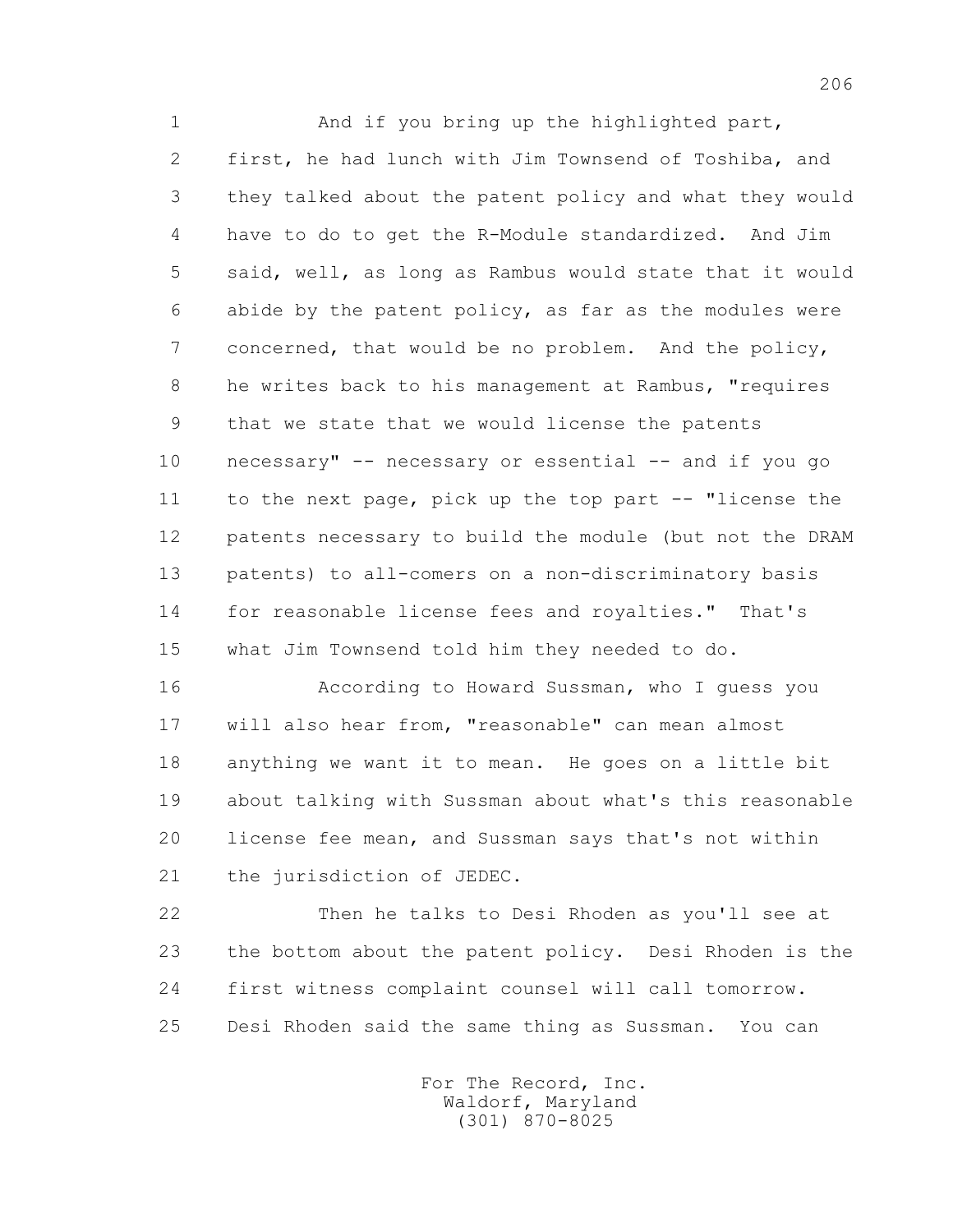1 say on a case-by-case basis that we will abide by the 2 policy where it is relevant. We can say when a showing 3 is made -- that is, when we come in and make a showing 4 on our R-Module -- that there may be patent activity in 5 that area.

 6 Then if you go back, and we will pick up the 7 bottom half of this -- and I know this is a lengthy 8 one, but I want to show you in full context what was 9 Richard Crisp's state of mind right after the last 10 JEDEC meeting he attended. So the conclusion I reach 11 here, he says, is we can abide by the patent policy on 12 a case-by-case basis, and set the terms of our license 13 agreements to what we like, and we give up nothing else 14 in the patent -- in the process. The patent policy is 15 something you deal with on a ballot-by-ballot basis, as 16 Sussman recently advised me.

17 Then he goes on to talk about, as long as we 18 mention when we make the showing that there is 19 potential balloting or patent issues or we do it when 20 the ballot comes to the floor, then we're fine.

 21 Then he says, at the same time, we do not 22 necessarily have to agree to abide by the policy -- by 23 that, we don't have to agree to license for any 24 particular presentation or ballot -- we can pick and 25 choose what we decide to abide by on a case-by-case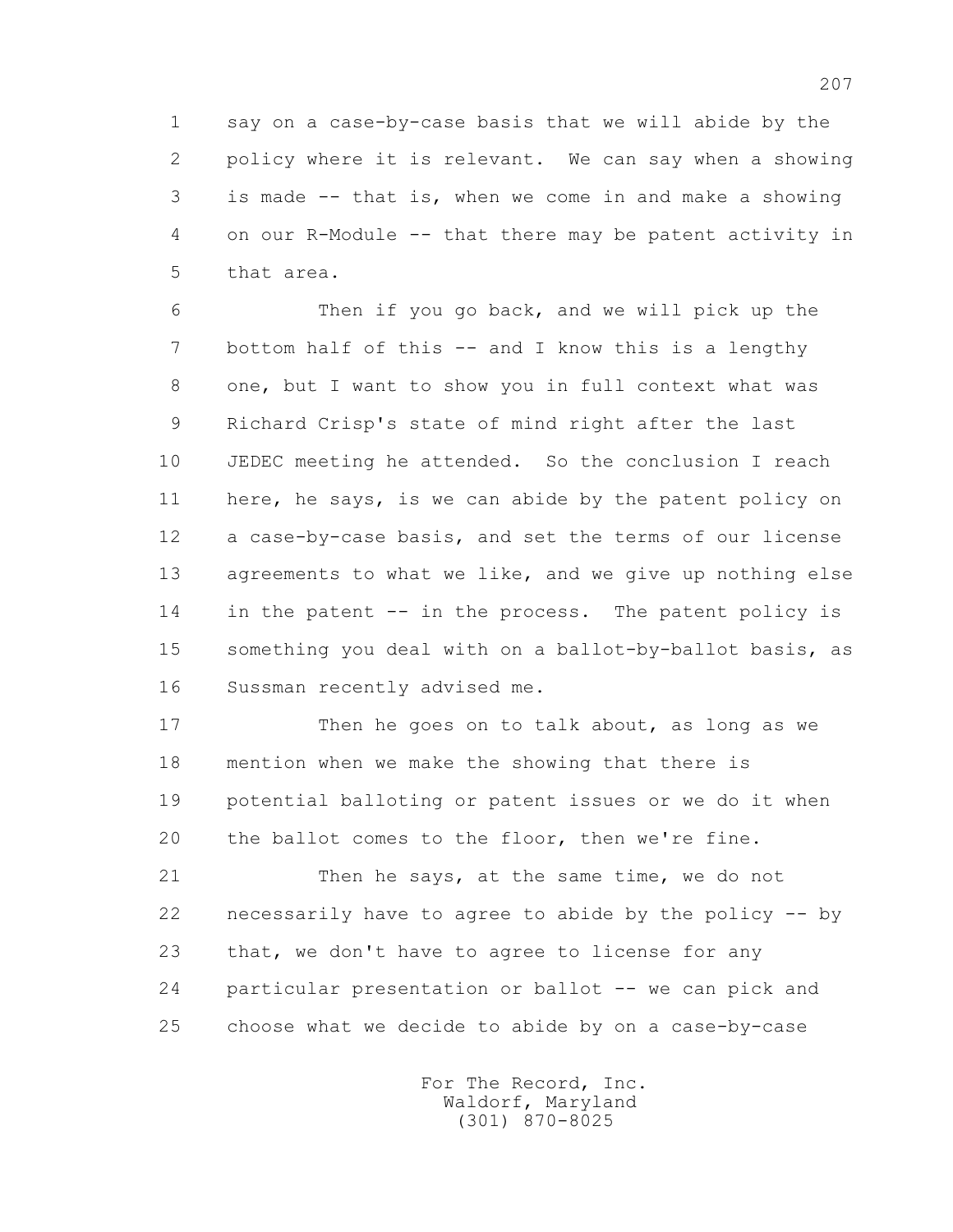1 basis.

 2 And then he says, the things we should not do, 3 we should not speak up -- the things we should not do 4 are to not speak up when we know that there's a patent 5 issue. To intentionally propose something as a 6 standard and quietly have a patent in our back pocket 7 we are keeping secret that is required to implement the 8 standard and then stick it to them later (as WANG and 9 SEEQ did).

 10 And what did he say to his management? I am 11 unaware of us doing any of this or of any plans to do 12 this. This is not a document that Richard Crisp wrote 13 for prosperity, publication or others.

 14 JUDGE McGUIRE: What's the date on that 15 document, Counsel?

16 MR. STONE: December 5th, 1995.

17 JUDGE McGUIRE: Okay.

 18 MR. STONE: At the time of his last JEDEC 19 meeting, he says I am unaware of us doing any of this 20 or any plans to do this.

 21 Let's look at one other of the many -- and 22 there is many, many Crisp emails you will see. Let's 23 look at RX-837. This is an email that Richard Crisp 24 wrote a couple of months earlier in September of '95, 25 and if you would go down to the bottom, he's talking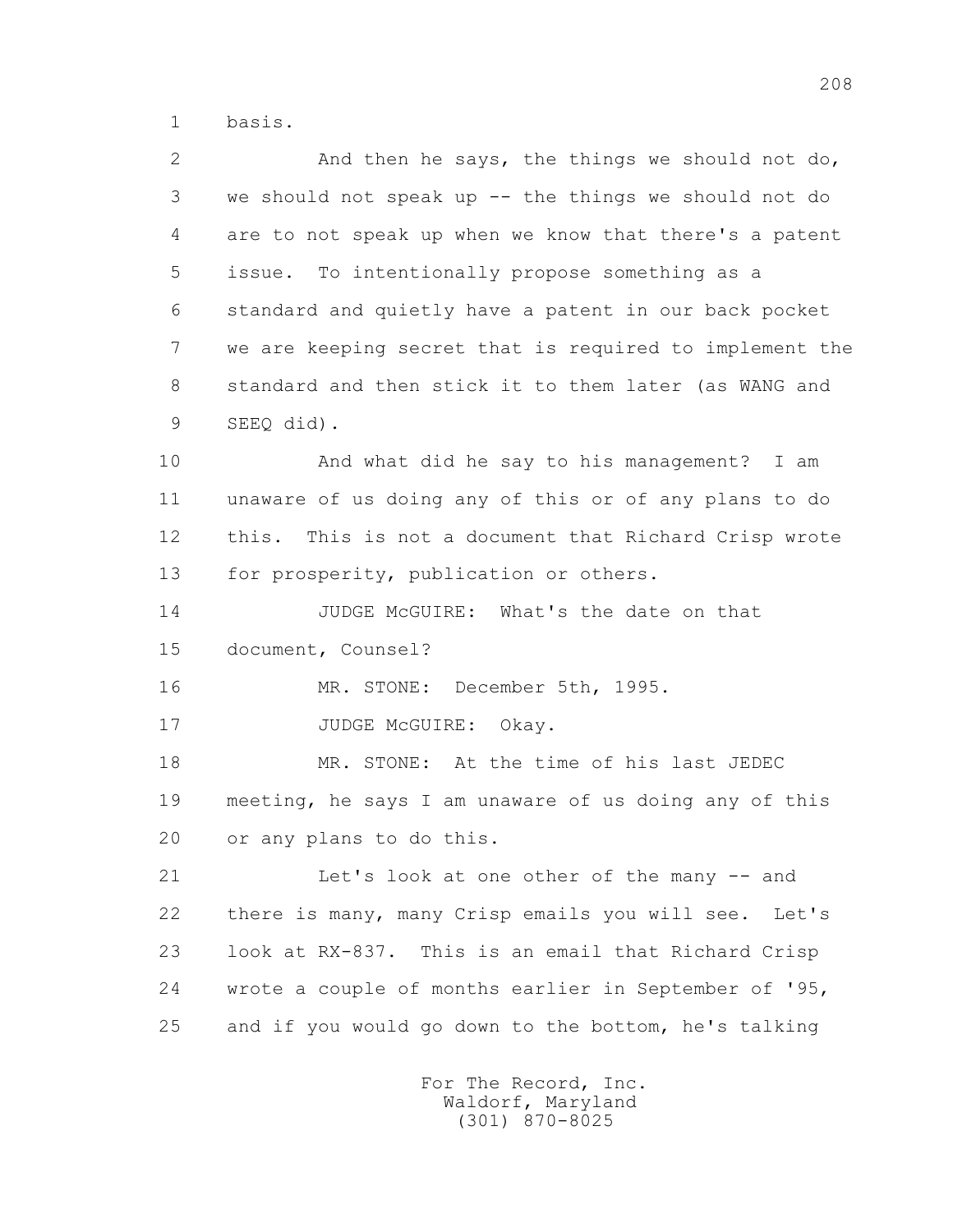1 here about Tony Diepenbrock, the in-house lawyer which 2 you heard complaint counsel talk about earlier, and he 3 says, "Tony brings up a good point regarding our patent 4 position. At the time we began attending JEDEC, we did 5 so to learn what the competition was working on and 6 what sort of performance systems using that technology 7 would be able to achieve and what sort of issues would 8 arise when designing with the devices.

 9 "As time passed, our reasons for attending 10 JEDEC increased into gaining leads into who was working 11 for what semiconductor company (contact points for 12 relationships), and where they were putting their 13 emphasis."

 14 Let's go to the next page. He went on and he 15 said, "Later, the signaling issues replaced the 16 SDRAM/SGRAM interest," and then he goes, "During the 17 beginning of this period, we had no issued patents. We 18 decided that we really could not be expected to talk 19 about potential infringement for patents that had not 20 issued both from the perspective of not knowing what 21 would wind up being acceptable to the examiner, and 22 from the perspective of not disclosing our trade 23 secrets any earlier than we are forced to." 24 Exactly two of the reasons I indicated earlier 25 for not disclosing a patent application,

> For The Record, Inc. Waldorf, Maryland (301) 870-8025

209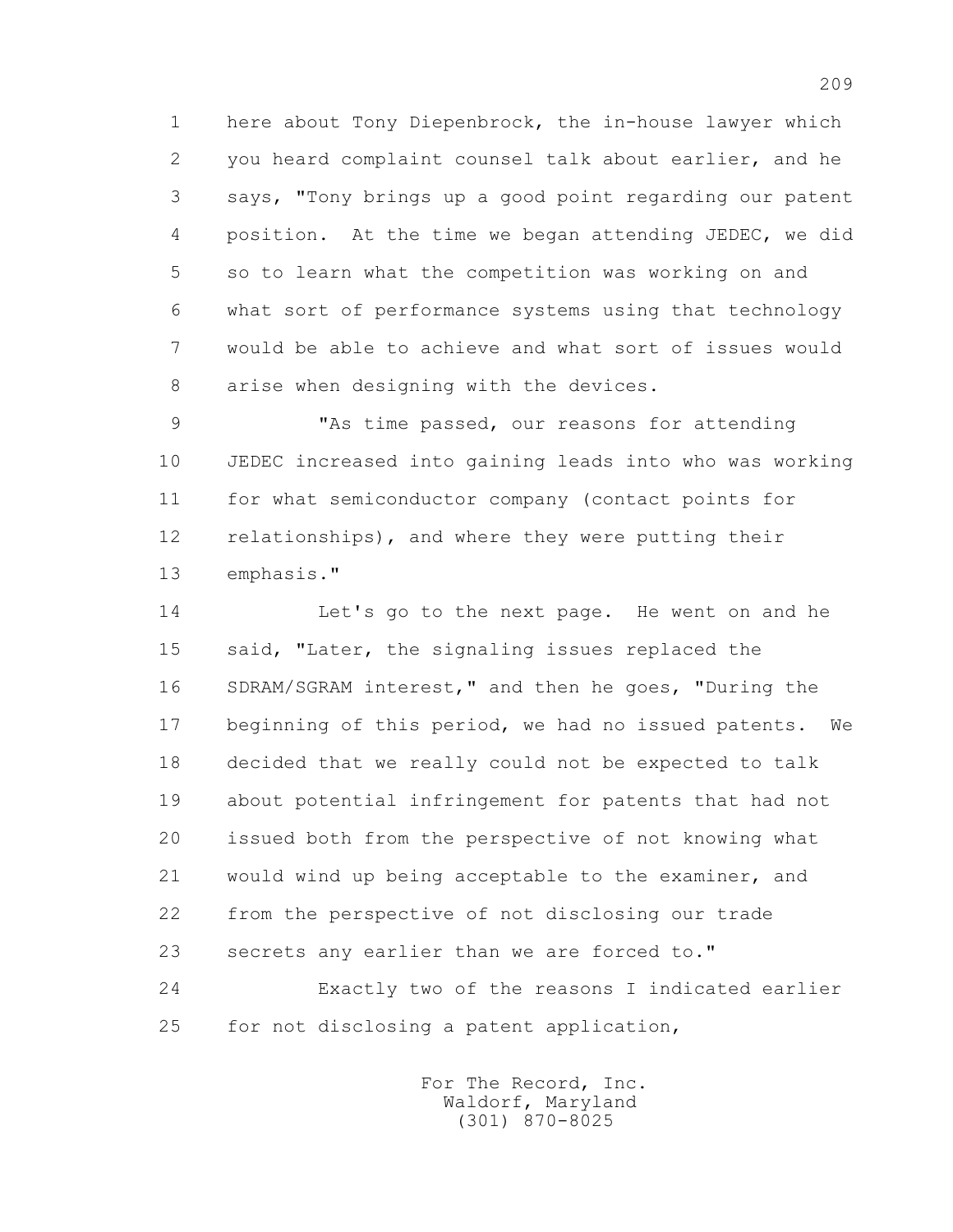1 pro-competitive reasons.

 2 "As time passed, some of the patents issued, 3 and we have not really made the committees aware of 4 this fact except for once, when I did and was later 5 castigated for doing so."

 6 Then he goes on to say, "It seems to me that we 7 should re-evaluate our position relative to what we 8 decide to keep quiet about, and just say what we have. 9 It has been clear to me for some time that everyone 10 that wants to know what we have issued will find out if 11 they are willing to invest 10 minutes on the World Wide 12 Web."

 13 So, what was he saying? We might as well tell 14 them about our patents that have issued, because if 15 they want to find them, they can. So, let's just tell 16 them about them. Whether they relate to anything or 17 not, let's tell them about our patents. He wasn't 18 worried then and he wasn't worried in his December memo 19 about patent applications. He didn't have subjectively 20 the state of mind that he had done anything wrong, that 21 he was supposed to disclose things he hadn't disclosed, 22 and the full context of his documents makes that clear. 23 So, his intent, which complaint counsel 24 suggested was an issue in this case, his intent in that

25 regard is not wrongful in the least.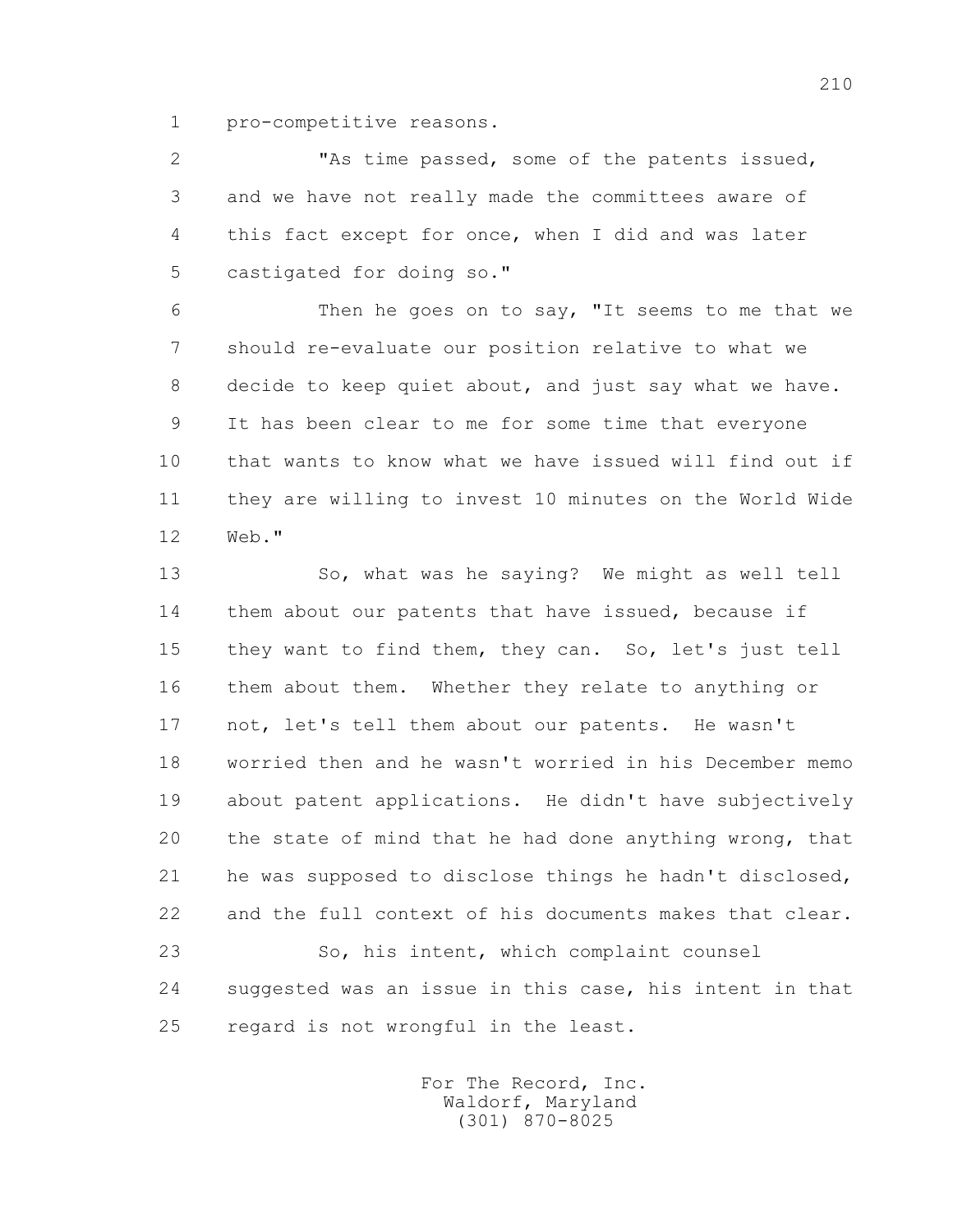1 So, let me go from this good faith argument 2 that counsel make to my third point, which is 3 causation, and yes, I am going to talk about whether 4 the JEDEC members were misled. Were they misled? They 5 believed Rambus was seeking the broadest possible 6 intellectual property coverage for its inventions. 7 We've shown you that and we'll show you more evidence. 8 They believed Rambus had many patent 9 applications pending. They believed Rambus had filed 10 applications to cover all the inventions described in 11 the '898 application. 12 (Telephone interruption.) 13 MR. STONE: That's not mine. 14 They believed Rambus hoped its patents would 15 cover SyncLink and other permutations of Synchronous 16 DRAM, and there were many, many red flags that I'm 17 going to talk about in a minute. So, for all these 18 reasons, I am going to show you that no DRAM 19 manufacturer was misled. 20 And I want to go to a time period that 21 complaint counsel talked about, May of 1992. This is 22 the JEDEC meeting where Richard Crisp was asked about 23 whether Rambus had patents, and he declined to comment. 24 There is a lot of evidence about that meeting, a lot of 25 trip reports written by a lot of people who were there,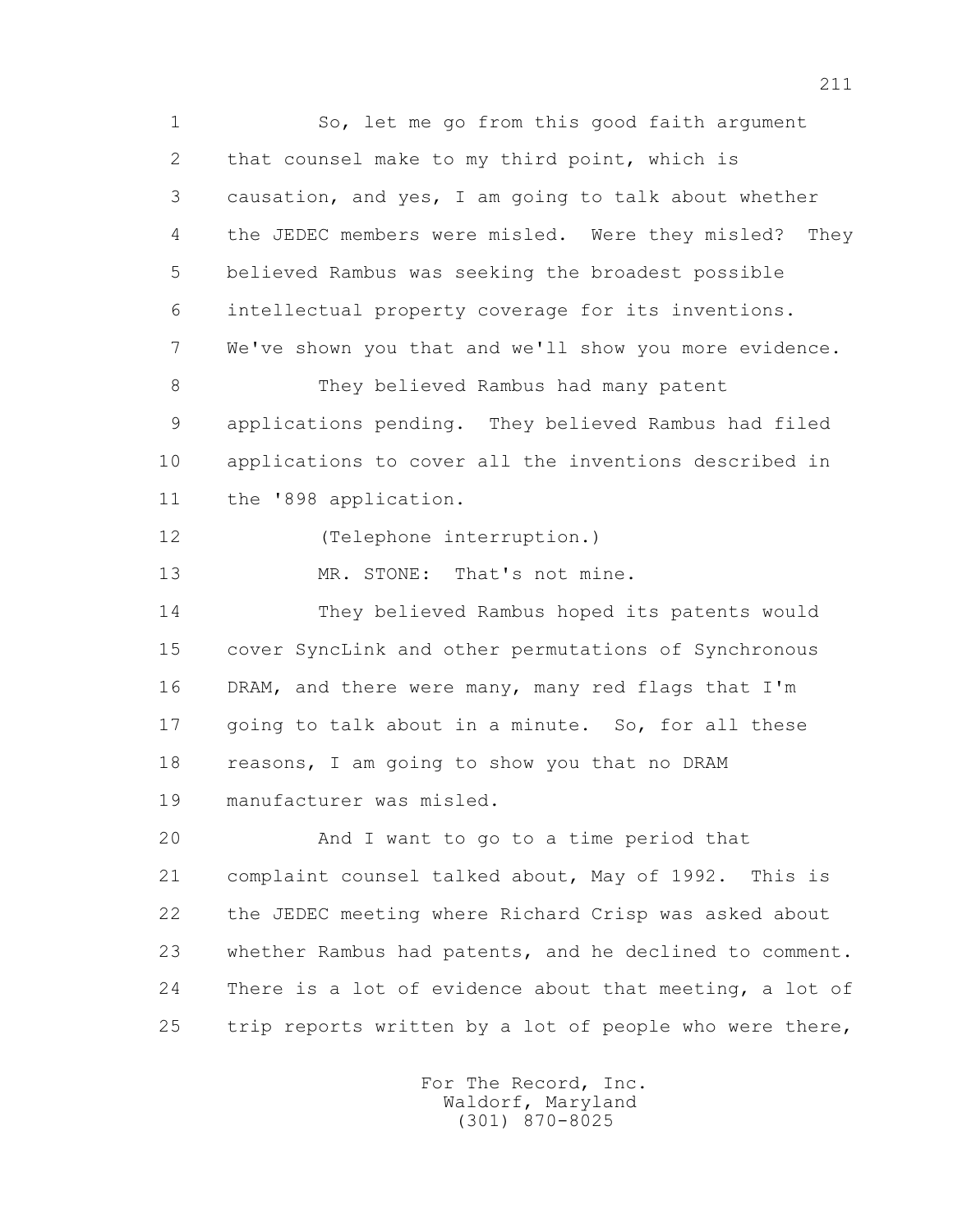1 and I want to look at what those documents show us 2 happened at that meeting.

 3 RX-285A, if we could. It's an A because this 4 is the English translation of another document 5 originally written in German, and if you would bring up 6 the yellow.

7 This trip report says, "The DRAM interface has 8 become more and more of a problem for system 9 developers." I think this very portion was shown to 10 you earlier by Mr. Royall. "In order to eliminate this 11 data transmission rate bottleneck, various competing 12 concepts regarding the design of newer DRAMs have 13 emerged, such as toggle-mode, cached DRAM, Rambus, and 14 Synchronous DRAM."

 15 Then if we go to the next page and we bring up 16 that part, what was said? "Both factors are 17 interwoven. The original idea behind the SDRAM is 18 based on the basic principle of a simple pulse input 19 and the complex Rambus structure."

 20 Now, you remember earlier I showed you the 21 Siemens document that described the complex Rambus 22 structure as consisting of many different elements, not 23 just the narrow bus? So, they say, well, the SDRAM is 24 based on two things. Somebody's taken the IBM simple 25 pulse input and put it together with the complex Rambus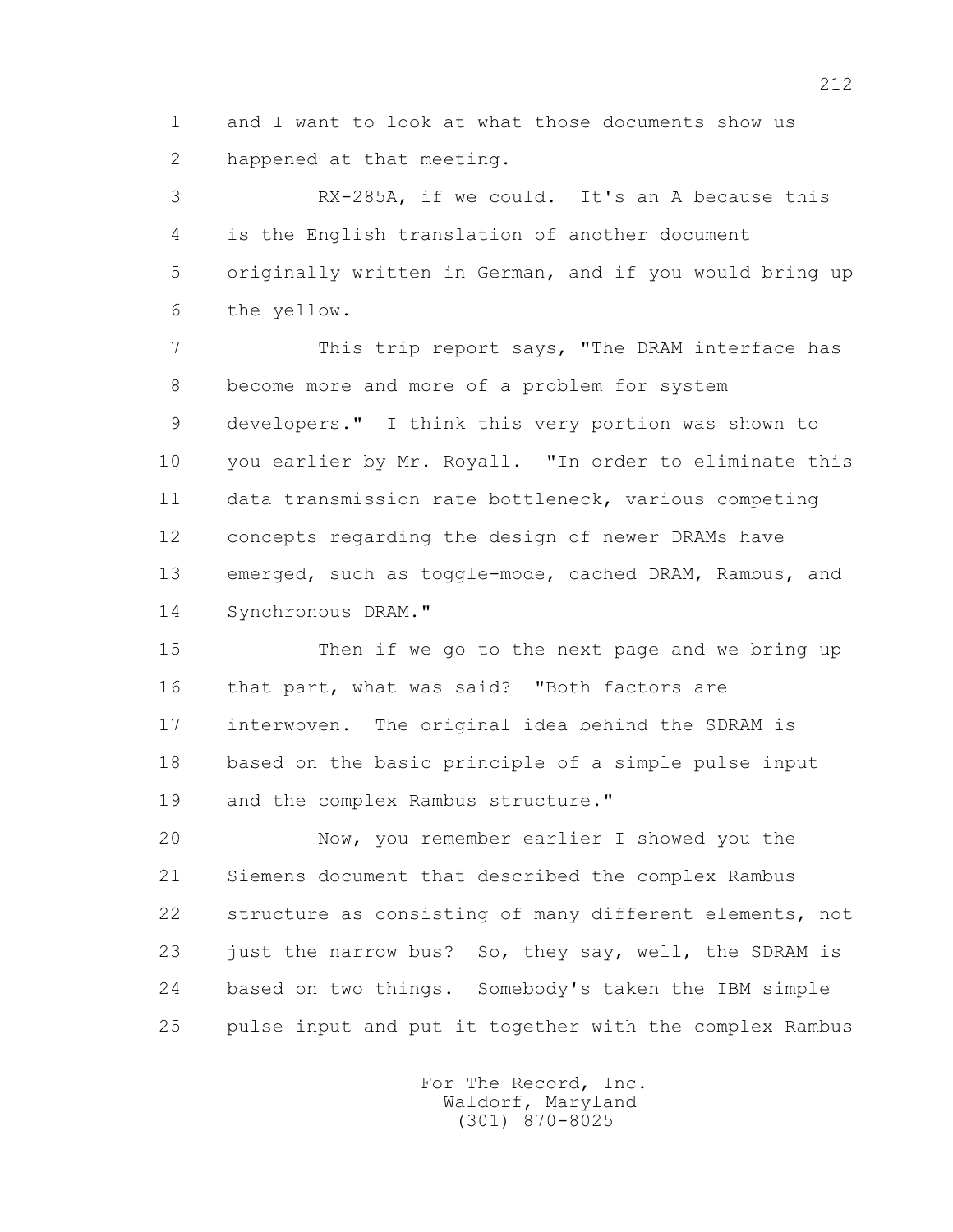1 structure, and that's SDRAM, and from it, NEC, a Rambus 2 licensee who they thought would have the best insight, 3 I guess, into Rambus' technology was the first to 4 suggest a streamlined public domain version, meaning 5 we're trying to find one that gets around the 6 intellectual property that Rambus has. 1992.

 7 Okay, so then what? We go to 286A, and here's 8 another memo. This is a memo of a conference call held 9 between people at IBM and people at Siemens that 10 occurred the day before. It occurred on April 29th. 11 If we go to the next page, let's see what they say. 12 Talking about Rambus in this conference call, they 13 said, well, Rambus visited key in-house IBM users -- 14 and remember, this is a Siemens memo writing about what 15 IBM told them -- IBM is still keeping its eye on 16 Rambus. Rambus has announced a claim against Samsung 17 for \$10 million due to the similarity of SDRAM with the 18 Rambus storage device architecture. For this reason, 19 IBM is thinking of taking a license.

 20 So, here we are, April 29th or April 30th of 21 1992, and IBM and Siemens are talking about the fact 22 that Rambus has announced a claim against Samsung for 23 \$10 million because of the similarity of SDRAM and the 24 Rambus storage device. That early on, that's what they 25 knew.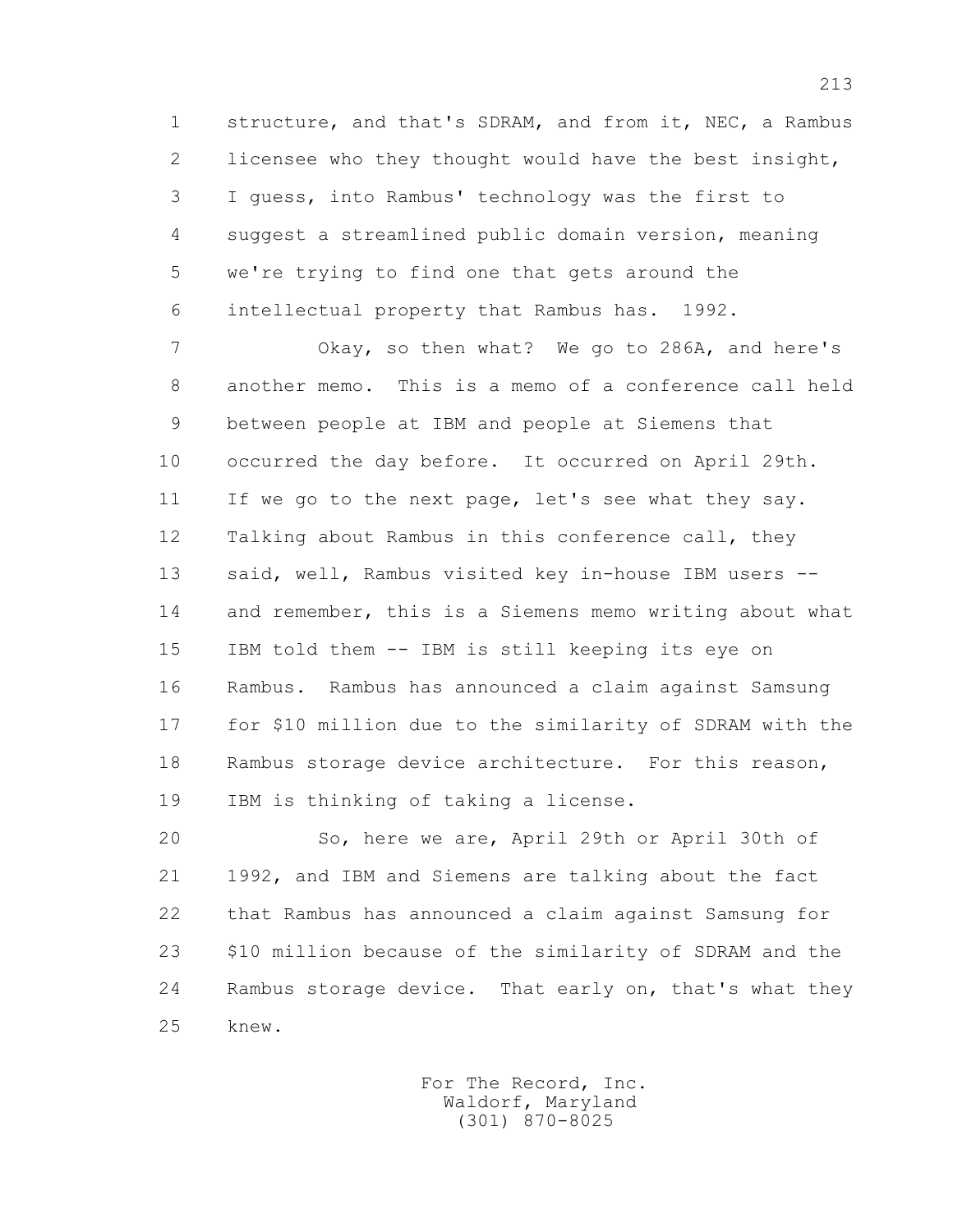1 Now, if we then go to RX-289, after this 2 conference call and after the memo you saw earlier, 3 Willie Meier prepared a chart, and he was doing a chart 4 of the pros and cons of Synchronous DRAM versus Rambus 5 DRAM versus cached DRAM, and I want to draw your 6 attention to what he said was a con or a negative of 7 Synchronous DRAM.

 8 He said the two-bank sync or synchronous design 9 may fall under Rambus patents. The two-bank SDRAM may 10 fall under Rambus patents. Early May of 1992, right 11 before the meeting, the JEDEC meeting that we heard 12 about.

 13 I'm going to skip past the JEDEC meeting and 14 come back to it, because I want to show you what Gordon 15 Kelley wrote in early June, a month after the JEDEC 16 meeting, if we could go to the next document.

 17 The same kind of chart, that's because Siemens 18 and IBM were sharing this information back and forth, 19 so Gordon Kelley prepares his own chart, the same pros, 20 same cons. What are the cons of the Synchronous DRAM? 21 Patent problems. Motorola and Rambus. So, after the 22 meeting in May, Gordon Kelley prepares a chart in June, 23 and he says there's potentially patent problems with 24 Synchronous DRAM.

25 Well, let's look at some notes of what happened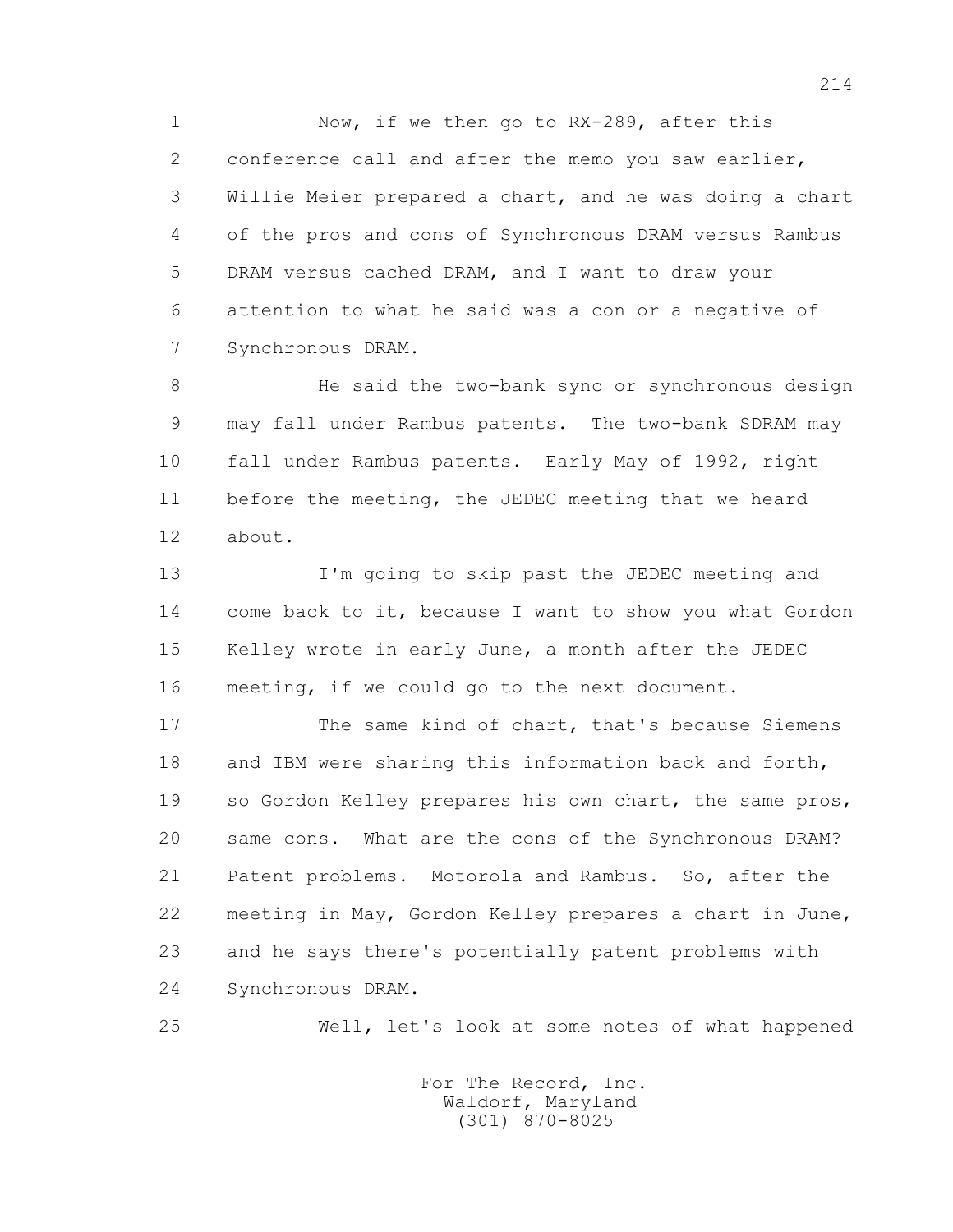1 at that meeting, May 7th, 1992, a JEDEC meeting in New 2 Orleans, and we want to look at Mark Kellogg's 3 handwritten notes. Mark Kellogg is also from IBM.

 4 If you could bring up 290, this is the first 5 page of his handwritten notes of the JEDEC meeting, May 6 7th, 1992, and then skip ahead, if you would, and then 7 bring up these two points that he wrote in his notes. 8 You'll see and you'll hear testimony that when he wrote 9 a company name and underlined it, that was the speaker.

 10 So, Siemens has been talking to IBM before this 11 meeting, and Siemens brings up this issue, and he 12 writes it in his notes. "The kernel of chip is similar 13 to Rambus." Well, you remember in their notes earlier 14 they said the Rambus chip is -- the SDRAM is really the 15 simple IBM toggle mode and the complex Rambus 16 structure, and he's saying again, "The kernel of the 17 chip is similar to Rambus. Patent concerns?"

 18 And when Mr. Crisp was asked if he would care 19 to comment, he said no, he didn't care to comment, no 20 Rambus comments.

 21 Then he writes down that the NEC representative 22 at the meeting said, well, we have the Rambus 23 international patent application, sometimes called the 24 WIPO application. It's 150 pages long. And then he 25 said -- as to the Rambus patent, what did he say?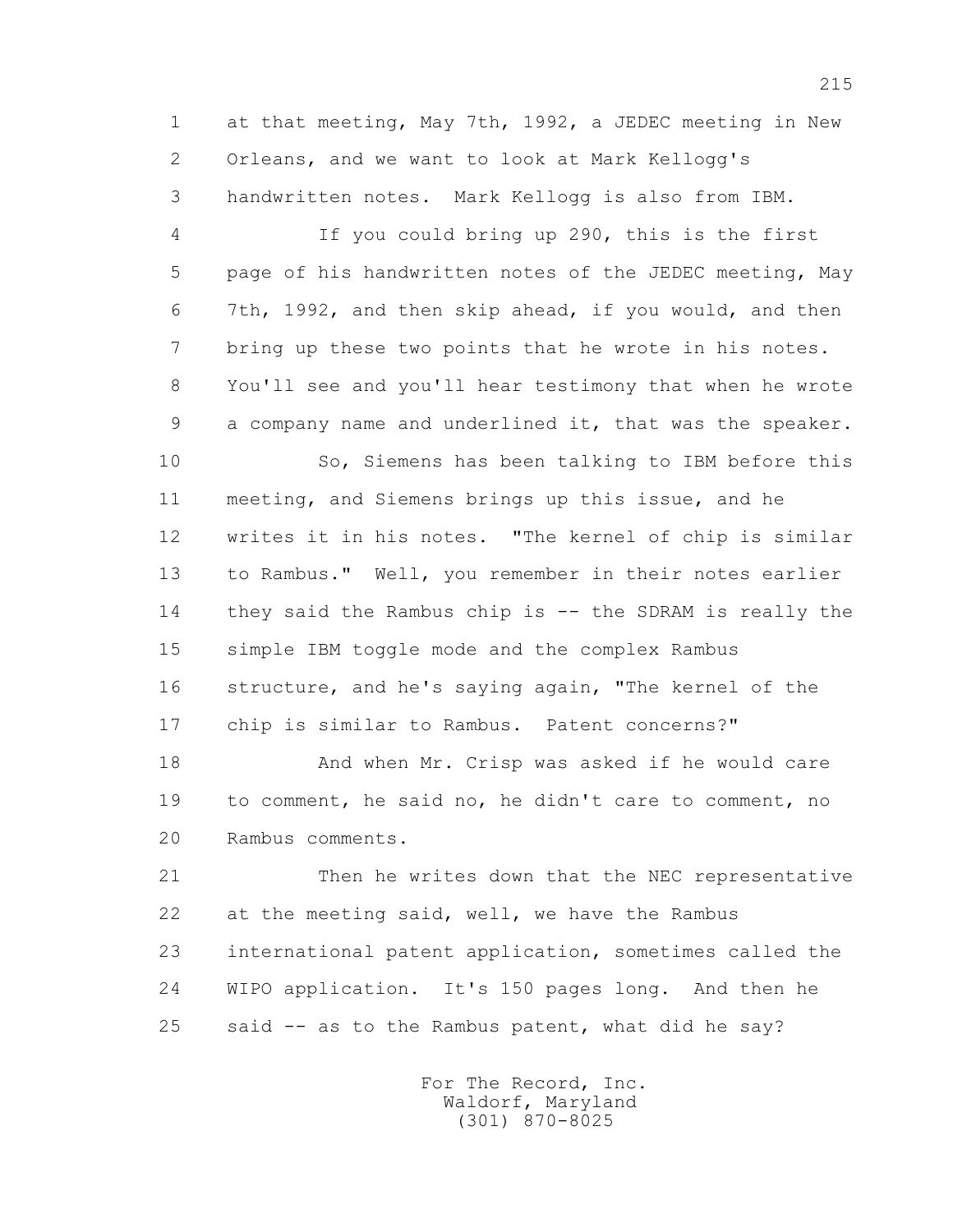1 "Suspect claims won't hold."

 2 This is the first piece of many pieces of 3 evidence that will show you that what happened was the 4 manufacturers knew about Rambus' intellectual property 5 and thought that the patents wouldn't issue, or if they 6 issued, the claims wouldn't hold. They wouldn't be 7 valid.

 8 And I won't stop there, but I do want to tell 9 you about those notes. Mark Kellogg was asked in his 10 deposition about those notes. I'm assuming he'll 11 testify here similarly to what he said in his 12 deposition, and he said about those notes and about 13 Richard Crisp's declining to comment, he said, "That 14 note would have been a flag -- would have been a flag, 15 which is why I wrote it down." And he said that the 16 lack of a response from Rambus was a concern. So, he 17 wasn't lulled. And Gordon Kelley, a month later, 18 writes a chart in which he says we're concerned about 19 Rambus patents that might cover SDRAM.

 20 Well, that idea of a flag was not unique, not 21 at all unique, to Mark Kellogg. I have a chart here, 22 and I'm sure you'll be pleased to know I am not going 23 to touch on all the evidence on my chart, but I have a 24 chart here that I've entitled the Rampant Red flags 25 Regarding Rambus IP. These are some -- and there are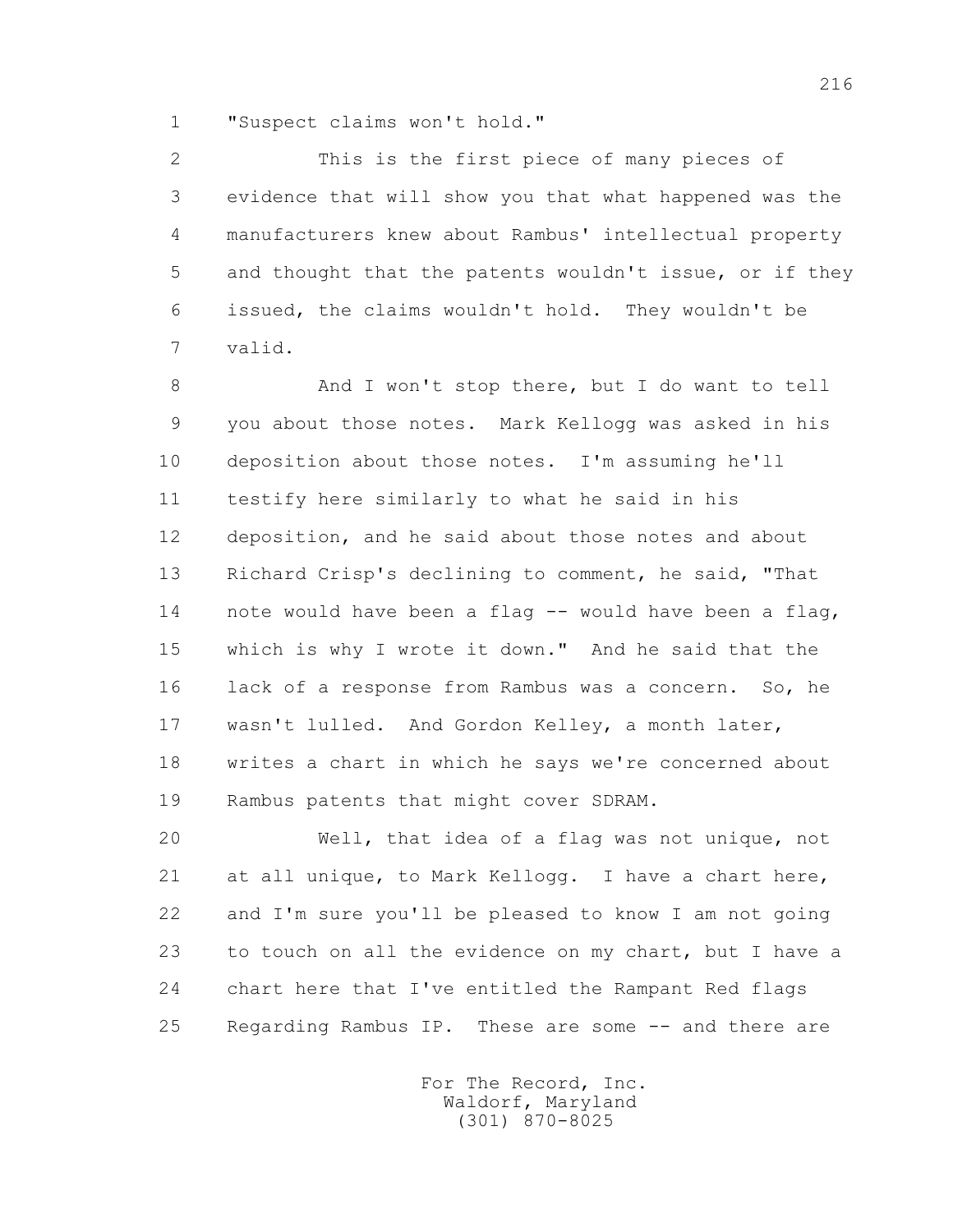1 even more and you'll hear even more evidence -- these 2 are some of the many, many, many times that Rambus gave 3 notice to DRAM manufacturers that it had intellectual 4 property that would cover things that they were 5 thinking about manufacturing.

 6 I showed you the early ones in the April-May 7 time frame and the June time frame. So, I've shown you 8 some of those early red flags. I'm going to skip ahead 9 in time to July of 1994 and show you another one.

 10 In July of 1994, Samsung was considering taking 11 a Rambus license, and they talked about it internally 12 and they gave consideration to it internally, and they 13 wanted a second opinion, and Joel Karp, who later on in 14 time worked for a while at Rambus and who worked at 15 Intel and other companies, was at the time at Samsung. 16 Joel Karp was given the responsibility of finding 17 someone independent to give him a second opinion, and 18 he hired Betty Prince, and Betty Prince, who had worked 19 for TI and worked for Phillips and worked for a lot of 20 companies, attended JEDEC meetings for many, many 21 years, was the U.S. representative to the international 22 equivalent of one of the over-reaching standard-setting 23 bodies, somebody who's written three textbooks on 24 memory devices, had by that time formed her own 25 business and was a consultant.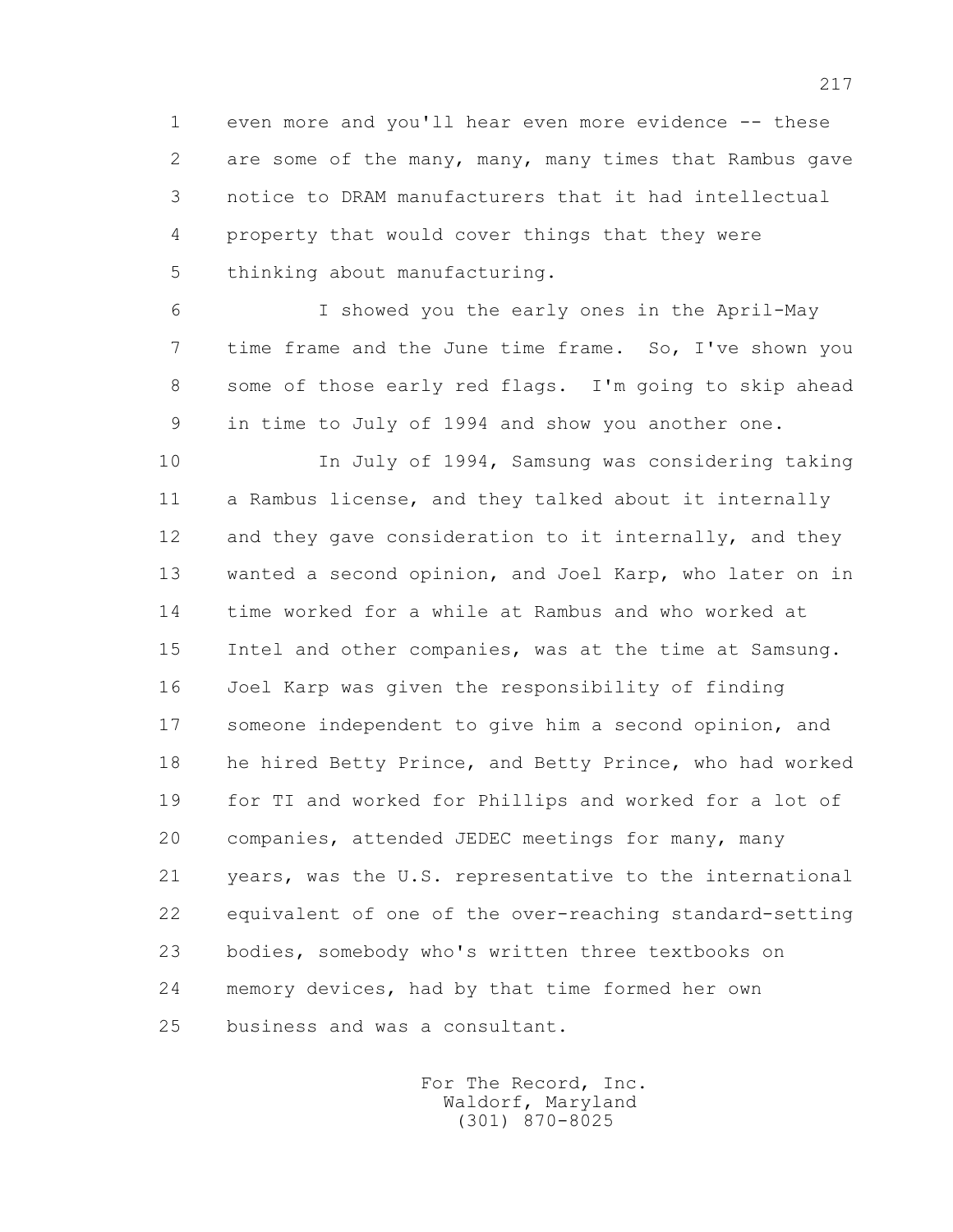1 So, Betty Prince was hired, retained by Samsung 2 to go to Korea and give a presentation on the Rambus 3 DRAM, and she gave her presentation using 4 transparencies or overheads, and when she got to Korea, 5 they made copies of her transparencies, handed them out 6 to everybody at the meeting, gave her back a copy. 7 It's that copy they gave her back that she produced to 8 us in this case, because it has Korean characters on 9 it, which she said I can't read them and I didn't put 10 them there, and it shows us what she went through in 11 the course of that presentation.

 12 As Your Honor knows from having reviewed her 13 motion in camera, everything she said in that 14 presentation was publicly available information, 15 because that's her practice, nothing confidential that 16 she learned at TI or anyplace else. Let's look at her 17 report.

 18 July of 1994, here's the cover page of the 19 report she presented, and you see the characters in the 20 upper left corner, and then we'll go to page 10. I'll 21 just take a moment on this report, but I want you to 22 see what she wrote at the bottom.

 23 She wrote, "Many of the large systems houses 24 believe that the Rambus patents are challengeable by 25 previous internal work and/or patents. The early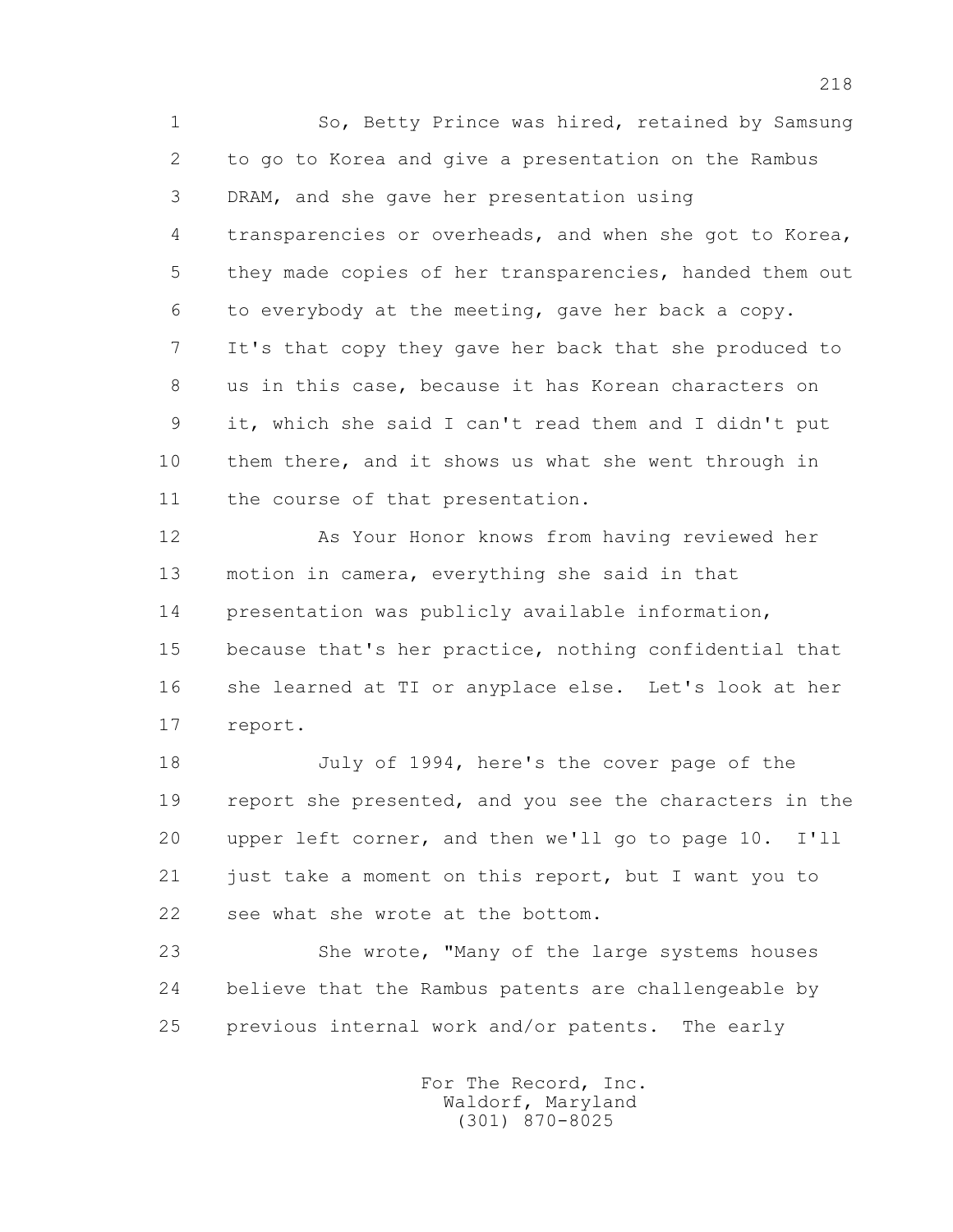1 concern about the impact of the Rambus patents on the 2 major systems houses and vendors seems to have 3 diminished considerably."

 4 So, originally there was a lot of concern about 5 the Rambus patents, and now the concern is diminished. 6 Was it because they were lulled, or was it because the 7 systems houses had concluded that the patents would be 8 challengeable by previous internal work and/or patents? 9 We'll keep seeing more and more evidence it was the 10 latter.

11 JUDGE McGUIRE: Now, Counsel, what patents in 12 your opinion is she talking about there, the patents 13 that are challengeable?

 14 MR. STONE: As we will see, what she's talking 15 about is the potential patents that may issue some day 16 down the road, not the patents they have now, and I'll 17 show you why, if we could go to the next page.

 18 She says, Rambus' technology lead "depends on 19 whether the Rambus patents are valid or not." Now, 20 she's talking there, and I am going to show you some 21 other documents, not just about the issued patents but 22 the patents that people thought might be issued because 23 they had seen the very broad description of the 24 invention in the WIPO application and in the patents 25 that had been disclosed.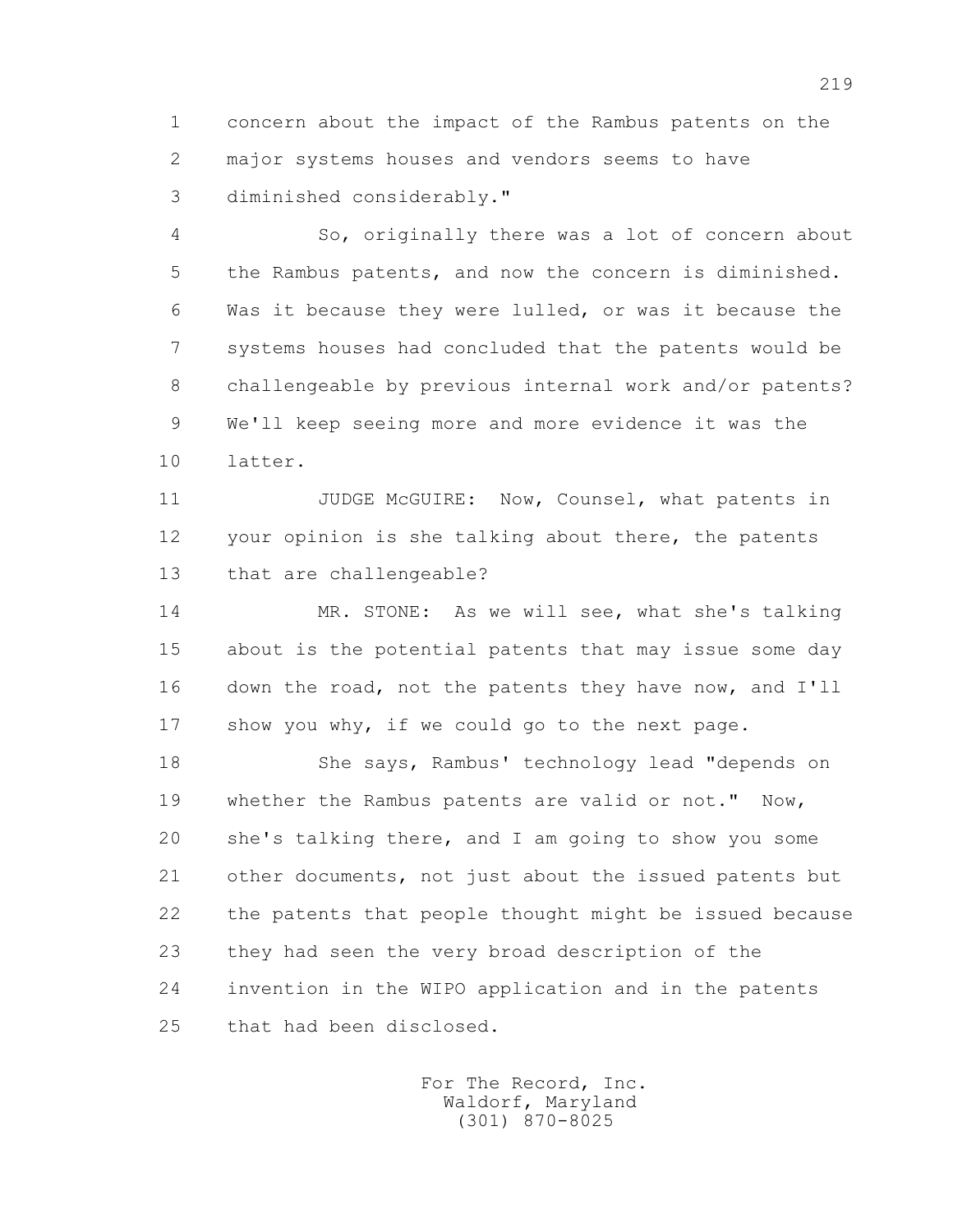1 And if we go to September '95, which is the 2 next time period I want to get to, we will see why that 3 is so clear. So, if we go up here to September of '95, 4 we are going to see several things that happened in 5 that time frame.

 6 If we could bring up the first document, they 7 are the minutes of a SyncLink meeting, and I suppose I 8 should pause for a moment on SyncLink.

 9 SyncLink is a consortium who was trying to 10 design a product that would perform as well as Rambus, 11 and they designed a product that utilized a large 12 amount of the Rambus inventions and technology, and 13 they knew it, and they recognized the similarities, and 14 they understood the similarities, and they went forward 15 with it anyway, because they found that they had to 16 find a way to get the performance that was somewhere in 17 the ballpark with the RDRAM performance, and this was 18 the only way they could do it.

 19 What did they say at this meeting in September 20 of 1995, if we bring up RX-589? I'm sorry, August of 21 '95. Go to the next page of these minutes and bring up 22 the highlighted part.

 23 Interestingly, at this particular meeting, 24 Richard Crisp had been invited to attend, and what did 25 Richard Crisp say at this August 1995 SyncLink meeting?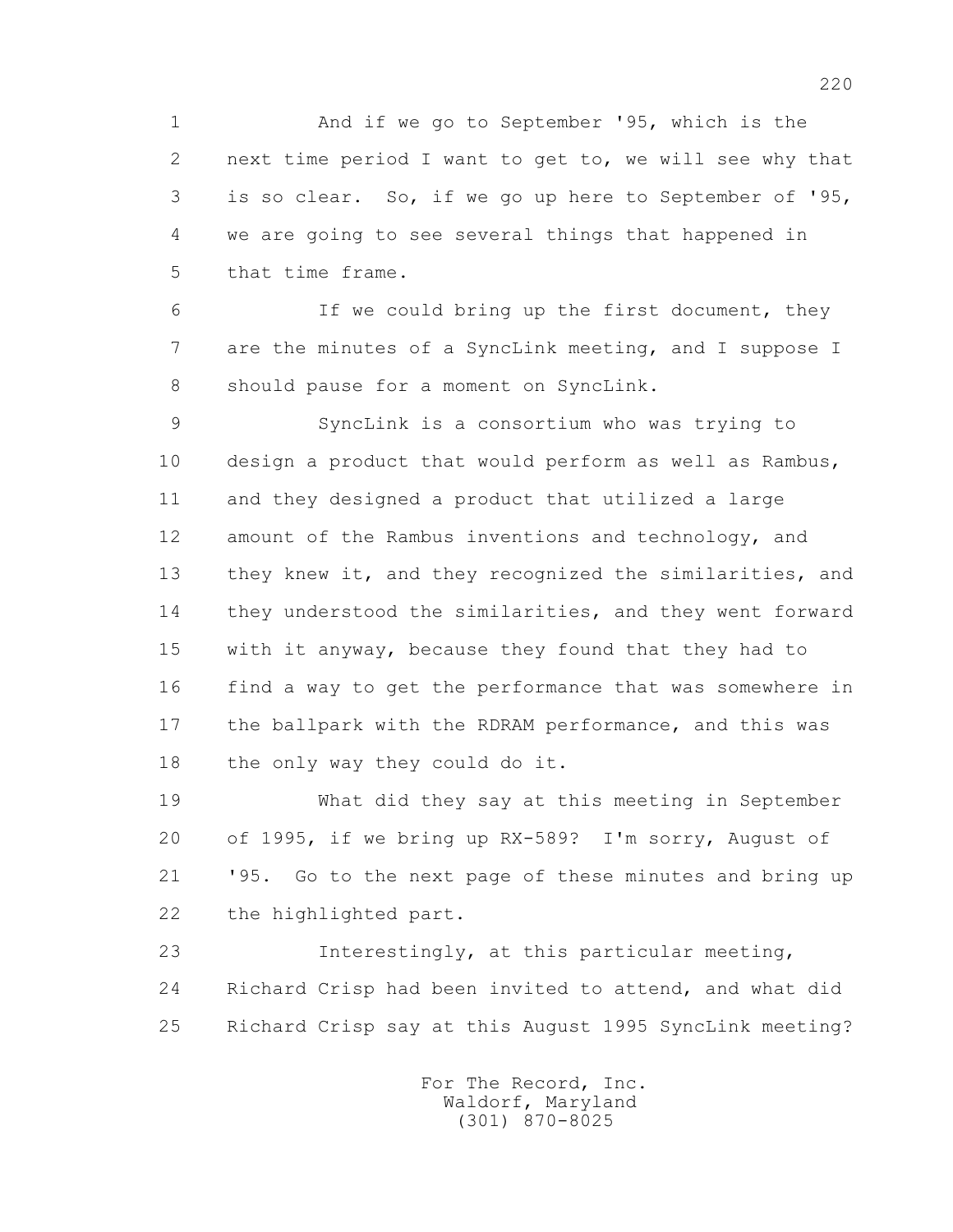1 He said, in Rambus' opinion, both RamLink and SyncLink 2 may violate Rambus patents that date as far back as 3 1989. Others commented that the RamLink work was 4 public early enough to avoid problems, and thus might 5 invalidate such patents to the same extent that they 6 appear to be violated.

 7 So, the thinking at the SyncLink meeting was we 8 think we have prior art. The RamLink work is public 9 early enough that it will invalidate the Rambus 10 patents. This August meeting, 1995, of SyncLink, we 11 have stipulated was attended by at least five 12 individuals at that SyncLink meeting who then attended 13 the September 11 JEDEC meeting that followed, and we're 14 going to look at that September 11 JEDEC meeting, and 15 that's RX-600, are the minutes from that meeting, just 16 a few weeks later.

 17 This is one held in Crystal City, Virginia, 18 September 11th, '95, and at that meeting, if we go to 19 page 2, you will see what we have highlighted under the 20 heading Patent Policies, the patent policies are shown 21 as Attachment B, and that's Jim Townsend's patent 22 policies, the slides I showed you earlier, and then the 23 SyncLink/RamLink patents were discussed, and Rambus 24 noted at the general meeting their position, see 25 Attachment C.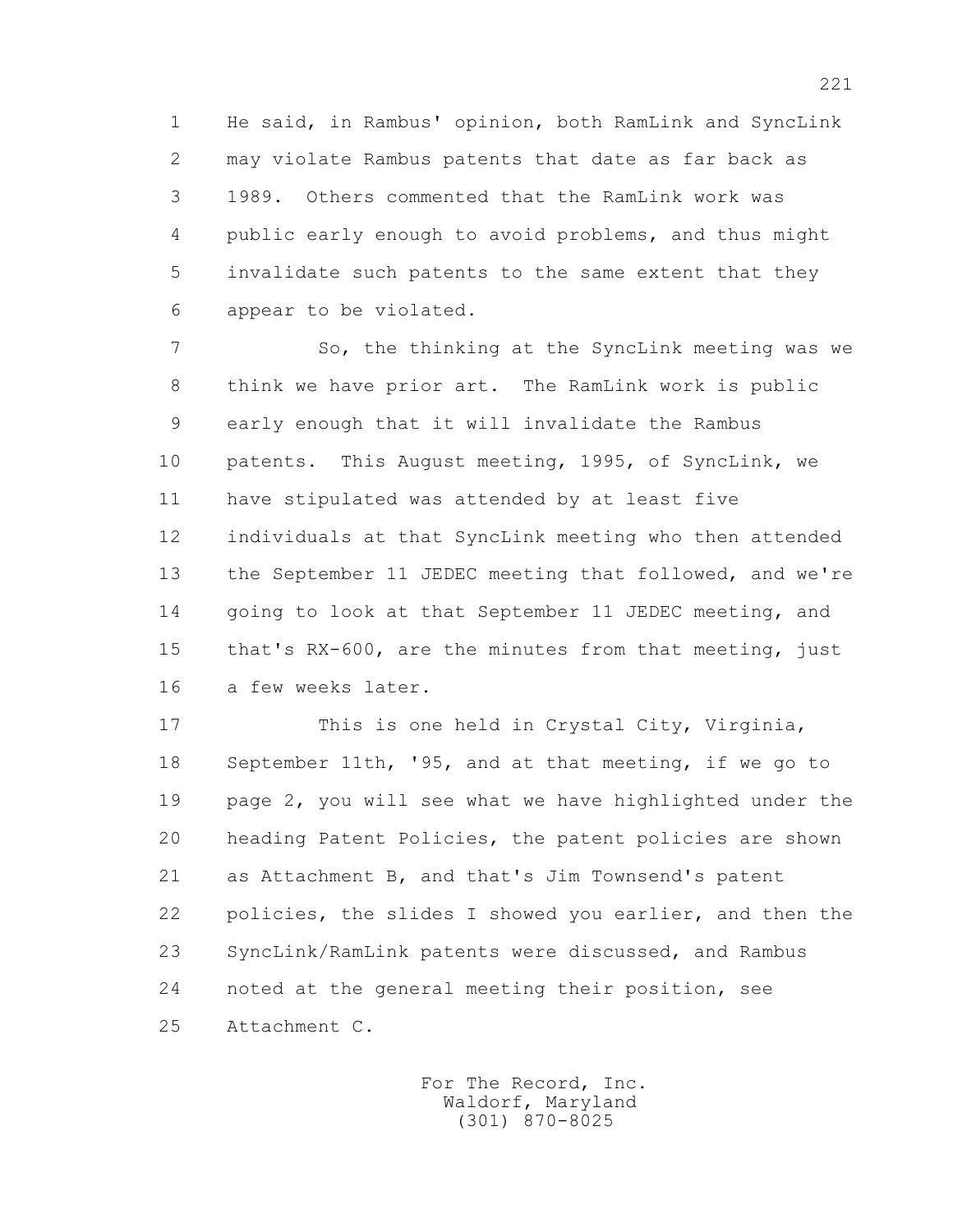1 Now, if we went to Attachment C to these 2 minutes, we would see a faxed memo dated September 3 11th, but it's not a very good copy. Richard Crisp did 4 another fax the next day which is dated September 12th, 5 because he had one of those auto-dating functions on 6 his program, and so this one, which is identical to the 7 one on September 11th, does have a September 12 date on 8 it, but I don't think anybody's going to contend 9 there's anything nefarious about that.

 10 This fax was attached to the minutes, was read 11 at the meeting, was presented to everybody who was in 12 attendance, because they all got the minutes with this 13 attachment, and what did he say? He said, well, at the 14 last JEDEC meeting, the one before the SyncLink 15 meeting, it was noted that the subject of the SyncLink 16 DRAM proposal bears a strong resemblance to Rambus 17 DRAMs, and so I was asked to make a comment about the 18 Rambus intellectual property position as it may relate 19 to the SyncLink proposal.

 20 Now, remember, he had been told at the SyncLink 21 meeting, we think RamLink predates you, so we're not 22 going to worry about the Rambus patents, because 23 RamLink came first, it's prior art, it's going to 24 invalidate your patent.

25 He responds to that. He says, the first Rambus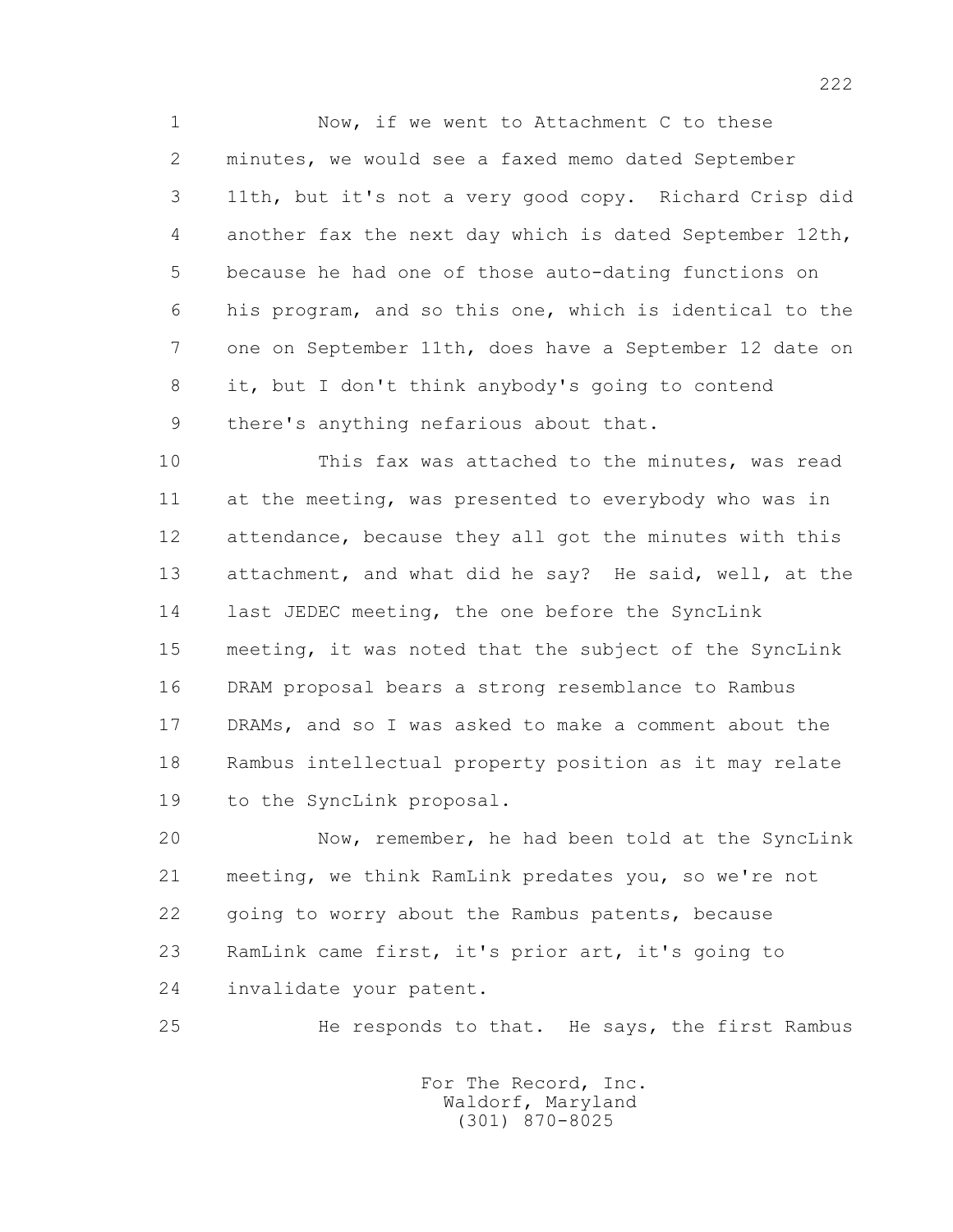1 patents were filed more than five years ago, with 2 development starting years before. We have confirmed 3 that the first RamLink and SyncLink committee meetings 4 and draft proposals occurred years after Rambus began 5 development. So, he's saying to them, don't you guys 6 be so sure that RamLink is going to invalidate the 7 Rambus patents. I'm telling you, we were ahead of 8 them. We were ahead of RamLink, so you better rethink 9 it. If you think you can invalidate our patents on 10 RamLink, you're wrong.

11 Then he said, let me tell you more. Rambus 12 elects to not make a specific comment on our 13 intellectual property position relative to the SyncLink 14 proposal. Our presence or silence at committee 15 meetings does not constitute an endorsement of any 16 proposal under the committee's consideration, nor does 17 it make any statement regarding potential infringement 18 of Rambus' intellectual property.

 19 In other words, we're saying don't be misled by 20 our silence. Don't read into our silence some 21 position. We're telling you we're not going to make 22 any more comment. I've told you that RamLink does not 23 predate it, it does not invalidate our patents, we are 24 trying to get intellectual property. Don't go thinking 25 that that's all you have to worry about. That RamLink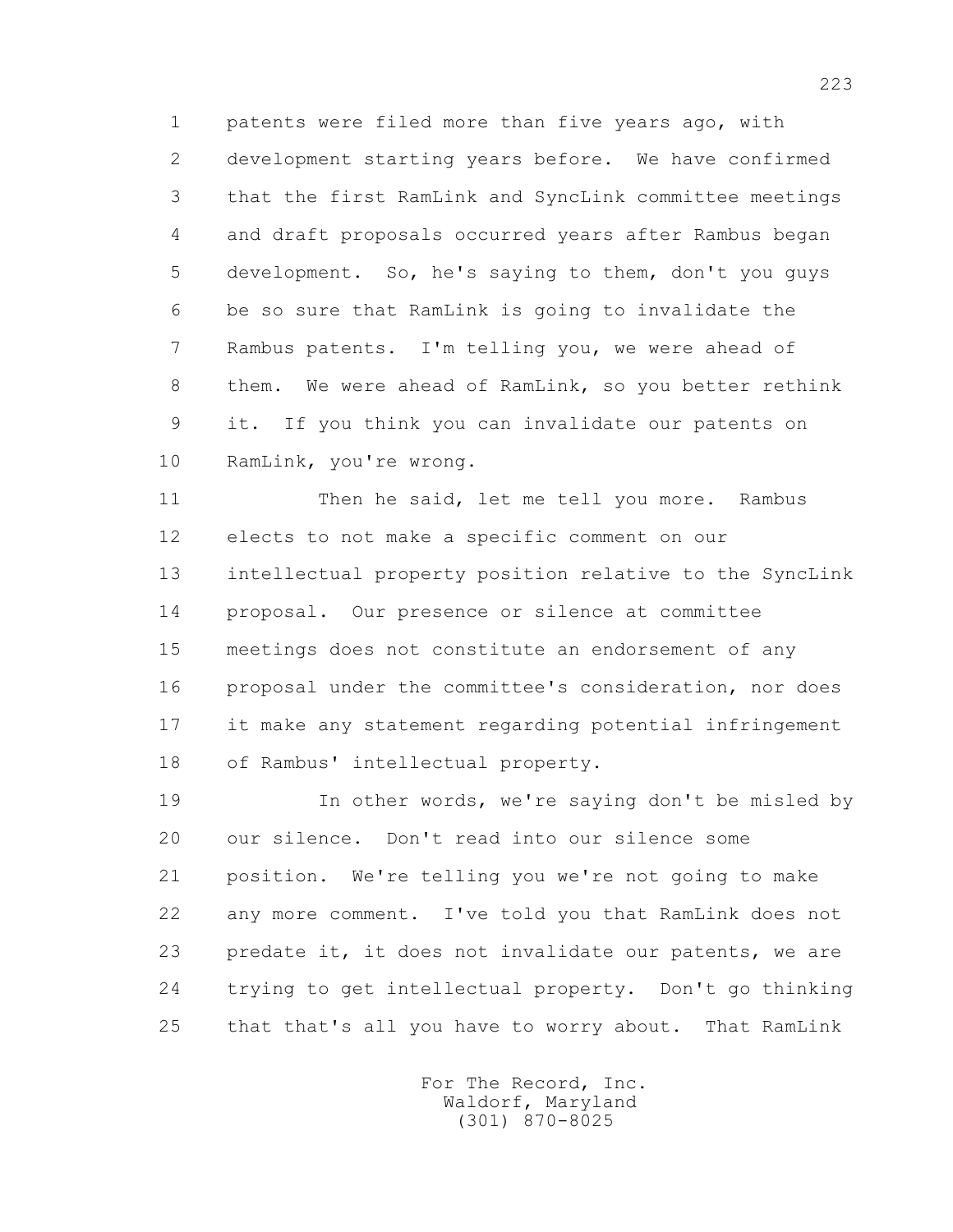1 work is not going to help you out.

 2 So, why then, after we look at all of these red 3 flags, all of this knowledge and awareness of Rambus' 4 intellectual property, clear awareness that Rambus 5 thought that it read on the SDRAM and had asked Samsung 6 for money, clear awareness that it read on the SyncLink 7 proposals that were under discussion and told them that 8 and said, by the way, your invalidity defense isn't any 9 good, why with all of this information and knowledge 10 about Rambus' intellectual property did the DRAM 11 manufacturers go ahead and make use of what they knew 12 Mike Farmwald and Mark Horowitz had invented? Why did 13 they do that?

14 Well, we might ask ourselves at the outset, why 15 did Mike Farmwald and Mark Horowitz make the inventions 16 that solved the memory bottleneck crisis and why not 17 all the resources of IBM or Dell or Micron or Hynix or 18 Infineon make those inventions? We might ask ourselves 19 whether JEDEC and its members had a reason for 20 preferring the very slow pace of evolution -- and 21 you're going to hear them tell you that's just what 22 they liked -- as opposed to the fast pace of 23 technological revolution or progress, which is where 24 Rambus was trying to take the industry.

25 Why did JEDEC initially take a few of the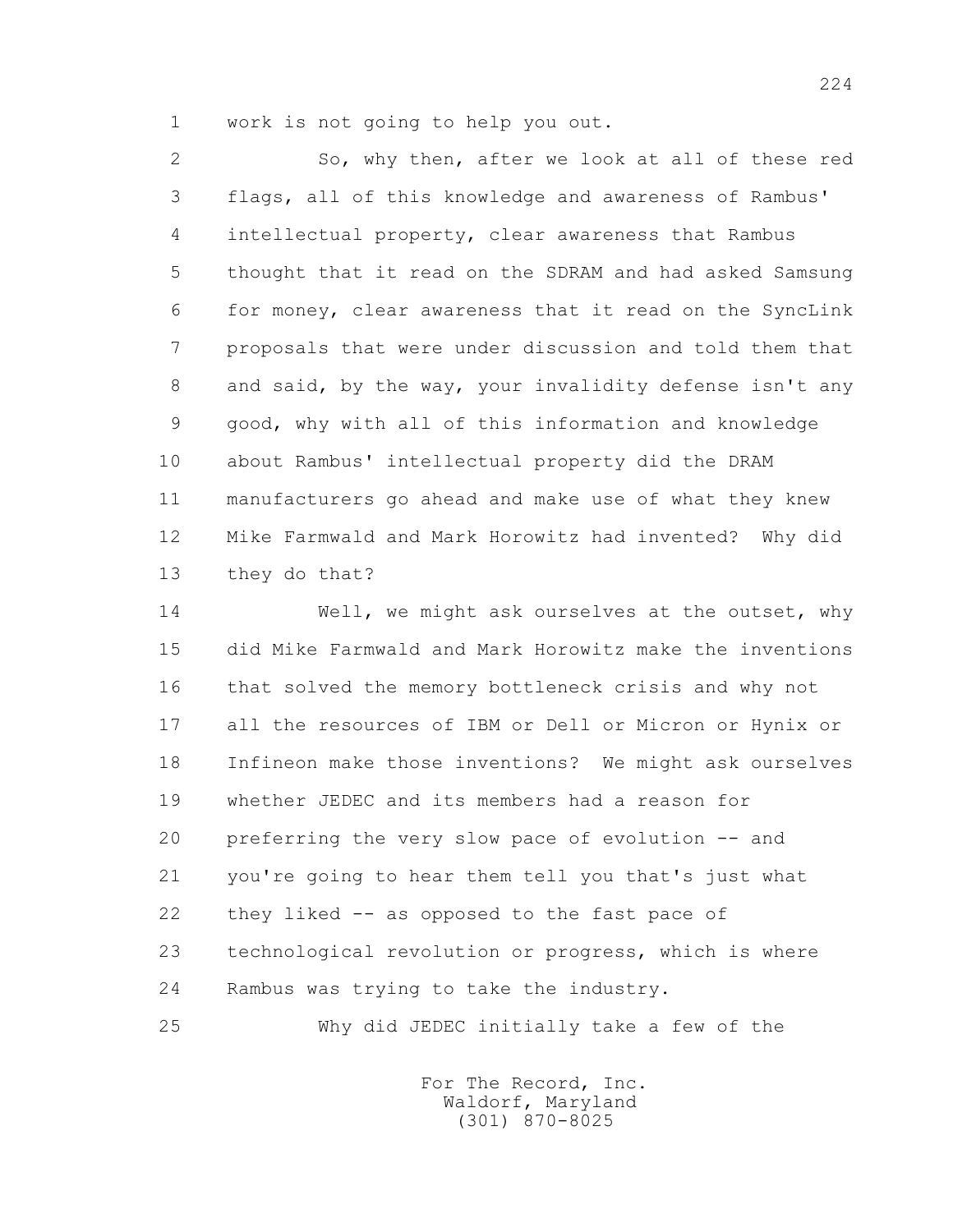1 Farmwald and Horowitz inventions and include them, and 2 then grab a few more and include them, and then a few 3 more and include them? What motivated them to do that? 4 And did they want to avoid manufacturing the Rambus 5 product, the RDRAM product, because they were afraid of 6 paying royalties? And did they think they could use 7 the Farmwald and Horowitz inventions a little bit at a 8 time and avoid paying royalties? Or were there other 9 reasons? What led them to make this choice in light of 10 all the knowledge they had?

 11 Was it a fear that they would lose control of 12 the technology? Was it a concern that their own R&D 13 efforts had been so lacking for so long that if 14 somebody came along with a great new idea and blew them 15 out of the water in terms of the technology, that they 16 wouldn't be able to sort of control the pace of their 17 own business, and they might have to just start 18 manufacturing products that someone else designed to be 19 used with the Intel chip sets and others?

 20 They were facing a huge problem, because 21 computers were really going fast, and because computers 22 were really going faster, they had to find a way to get 23 there, but what they knew was, hey, if all the memory 24 devices are slow, we're okay. As long as there's 25 nobody out there making a fast device, we're fine. So,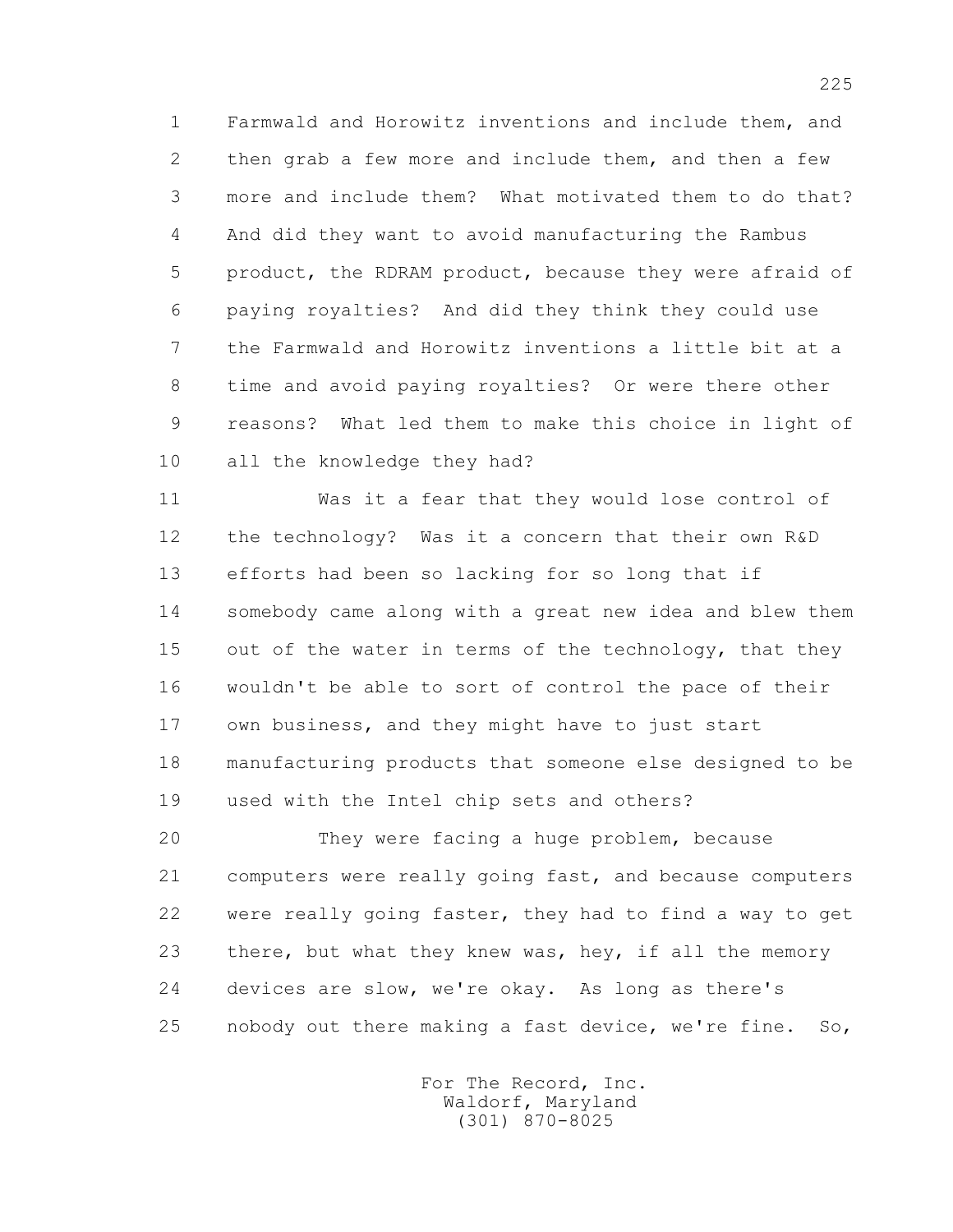1 as long as we're all sitting in a JEDEC meeting 2 agreeing that we're going to go slow, we're okay. We 3 don't have to worry about technology, R&D. We don't 4 care about whether we give the consumers a fast 5 computer or a slow computer. They'll take whatever we 6 give them, because we are going to sit in these 7 meetings and agree to go slow.

8 And Rambus threatened that business strategy, 9 because Rambus said, we have a product that goes fast. 10 What were they going to do about it? Well, they 11 decided they had to go faster, and they -- I guess they 12 looked at all the alternatives. They looked for all 13 the ways to go faster. And what did they pick? They 14 picked the alternatives that Mike Farmwald and Mark 15 Horowitz invented and disclosed in April of 1990 in 16 their patent application, and they started bit by bit 17 by bit and piece by piece taking those inventions and 18 sticking them into their products.

 19 Okay, so that's what tell us? Well, that takes 20 us to something called the but for world. The but for 21 world is something that antitrust lawyers and 22 economists love. It's that hypothetical world of what 23 would things have looked like if only I turned right 24 instead of left, if only I had taken the high road 25 instead of the low road?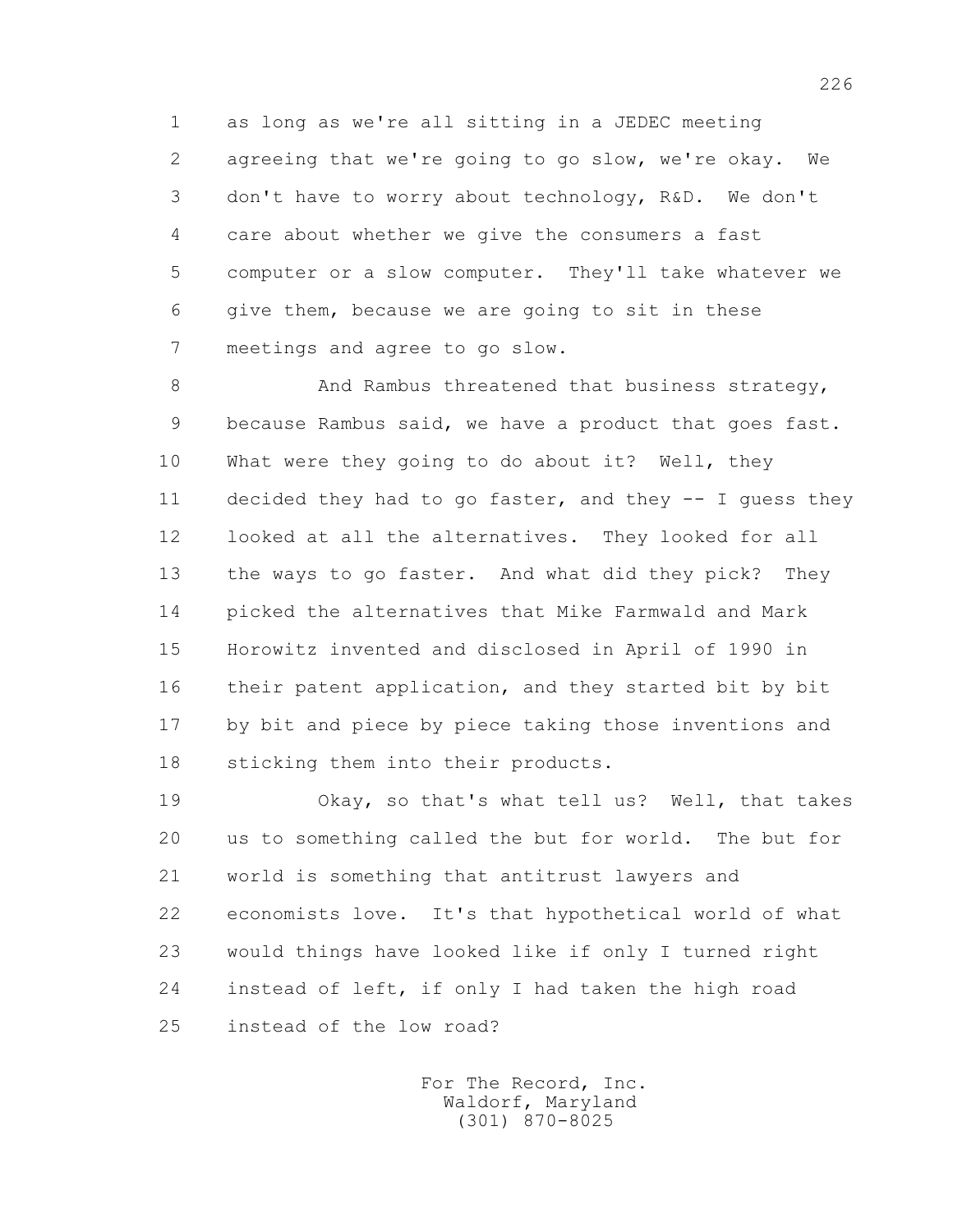1 You know, before we get to the specifics of the 2 alternative here, we have a very interesting 3 proposition in this case. Mr. Royall told us this 4 morning -- and he's right, it's not a concession -- if 5 Rambus had never joined JEDEC, they could do everything 6 they're doing today, they could try to enforce their 7 patents, they could seek to recover royalties, and 8 they -- that would be fine. There would be nothing 9 wrong with it.

 10 So, what if they had never joined JEDEC? 11 Suppose Rambus had never joined. What would the world 12 look like today? Well, Rambus never asked JEDEC to put 13 its features in any of their -- in any of the products. 14 Rambus never went to JEDEC and said, slip a little dual 15 edge clocking in there or a little variable burst 16 length. They never did that. I guess JEDEC, since 17 Rambus never encouraged it to do anything, JEDEC would 18 have done exactly what it's done today. It would have 19 looked around at the technologies available, it would 20 have gotten a hold of what Rambus technology looked 21 like, it would have read the Rambus patents, it would 22 have read the Rambus technology overviews, and it would 23 have said, let's take bits and pieces of this Rambus 24 technology and we will start putting it in our 25 products.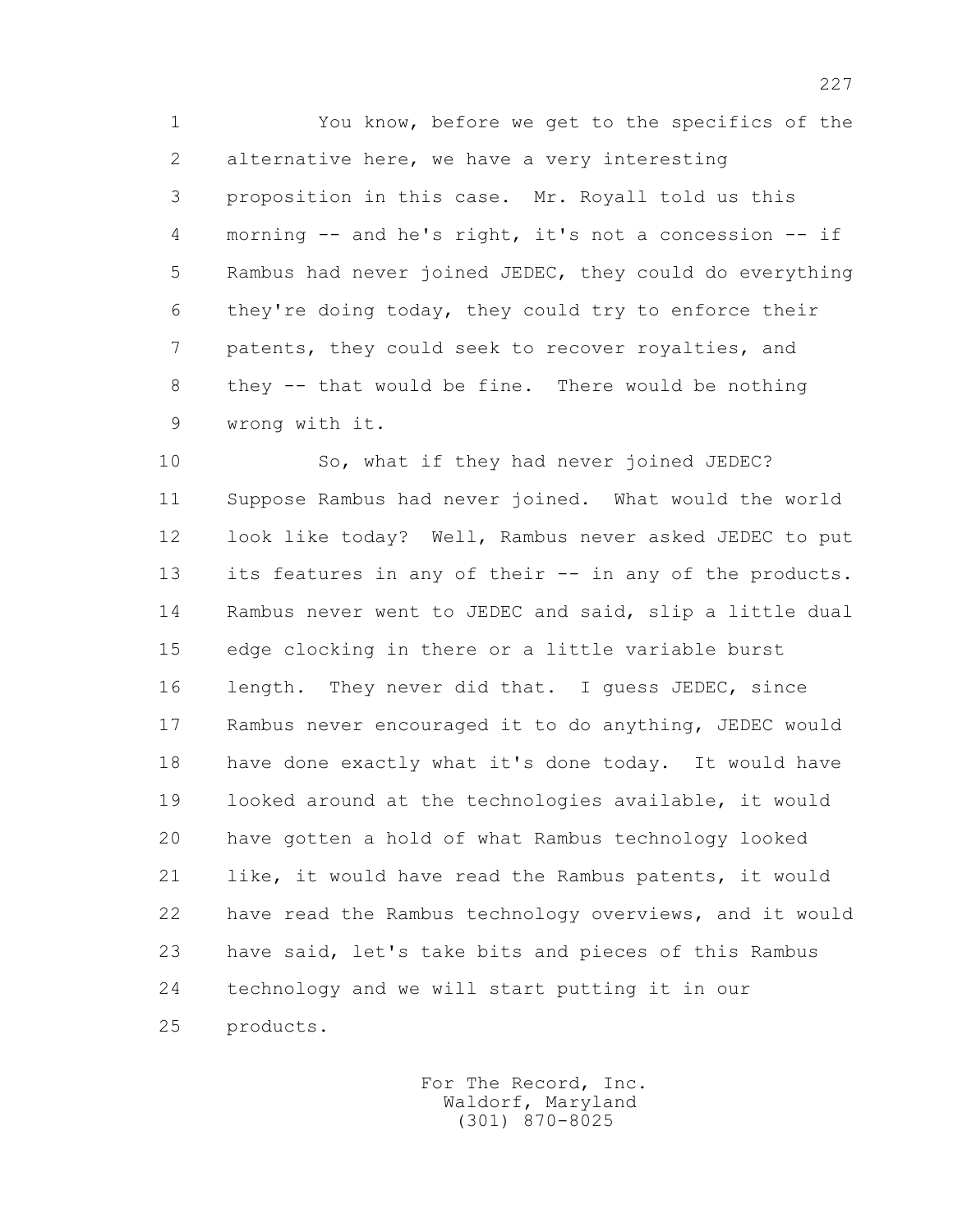1 I think they would have. They would have done 2 the same thing. So, the but for world if Rambus had 3 never joined JEDEC is the world we live in today. That 4 sort of ends the case really. That's all there is to 5 it. But let me go to the particulars of what complaint 6 counsel argued.

 7 They say, well, no, no, if Rambus had not been 8 at the meetings, then people would have thought about 9 other alternatives that they didn't think about because 10 Rambus was there. The logic of that is a little 11 baffling. Why would they have thought about 12 alternatives to Rambus' technology if Rambus wasn't 13 there but they wouldn't have thought about them if 14 Rambus was there?

 15 But let's look at those alternatives in any 16 event. Let's just jump over the logical gap in that 17 reasoning. Are there alternatives? Complaint counsel 18 says there are. Okay. Would they have chosen those 19 alternatives? We probably ought to think about what 20 they cost, because if they cost a lot more, they might 21 not have chosen them. Remember, using the Rambus 22 features in the world we live in today only requires 23 the payment of a relatively small royalty, and it is 24 relatively small because it is less than the standard 25 royalty that IBM charges for its patents, to put it in

> For The Record, Inc. Waldorf, Maryland (301) 870-8025

228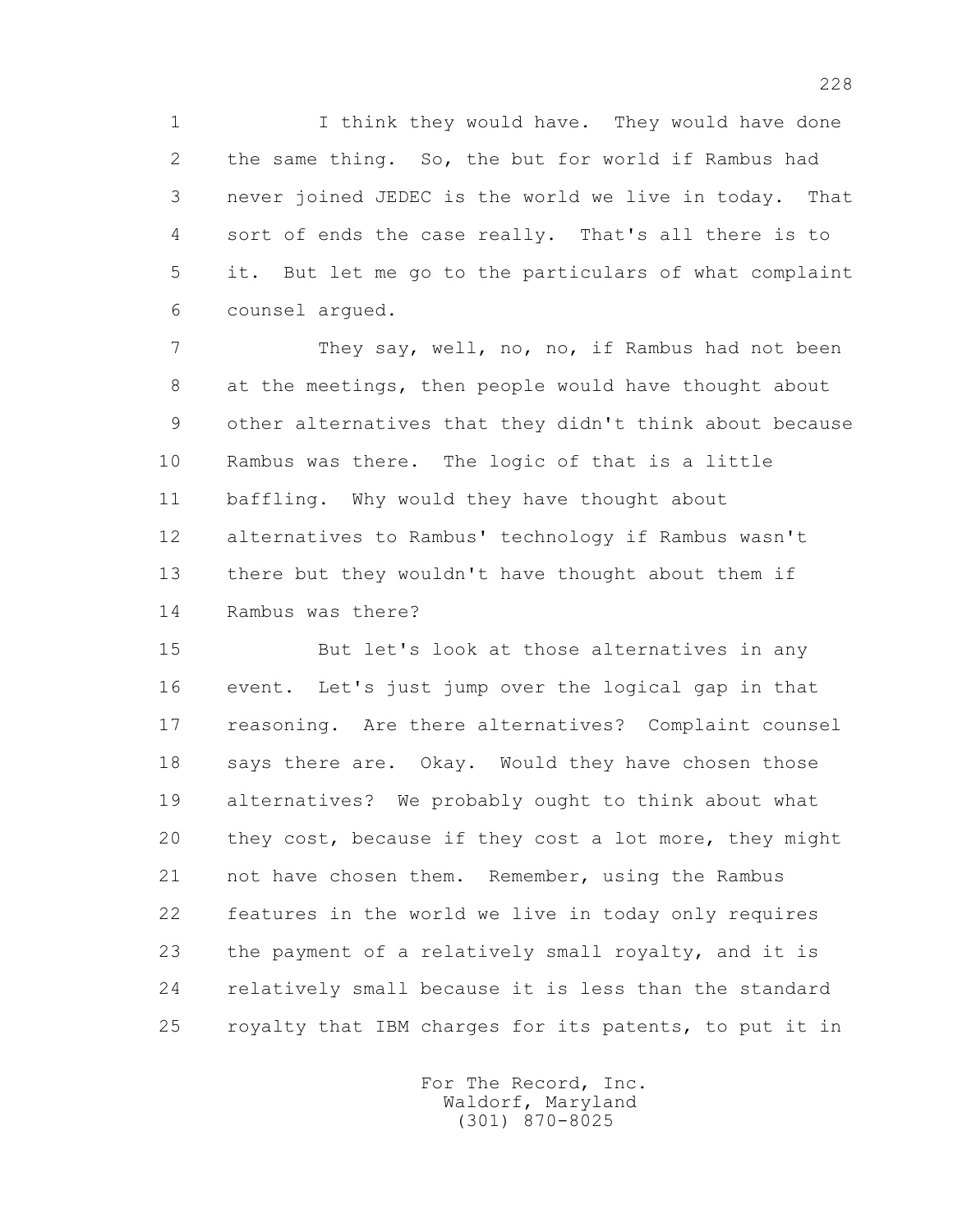1 context.

 2 In addition, if they had looked at these 3 alternatives, they would have asked themselves not only 4 what they cost, but how do they perform? Can they get 5 me there? Are they fast enough? Will they work? And 6 then they, of course, I guess, because this is what 7 we've been told, they would have asked themselves if 8 there are alternatives, do they infringe any patents, 9 Rambus' patents or anybody else's patents? Because 10 apparently JEDEC's practice was to not put anything 11 patented in their standards.

 12 So, those are sort of the questions we ask 13 ourselves about this theoretical but for world, and I 14 do want to show you that these DRAM manufacturers, they 15 were pretty savvy about this, if you could bring up 16 777. This is a memorandum email that was written to 17 Farhad Tabrizi from Jim Sogas, and we are going to look 18 at the bottom part of what he sent, and what he sent 19 was this was intended to be an email that Farhad 20 Tabrizi would send on to other people. So, this was 21 intended for Farhad's signature, and it was proposed to 22 him by Jim Sorgas, and one of the things he wanted 23 Farhad to say is the following:

 24 "There is an alternative that Intel can achieve 25 their desired performance level with an industry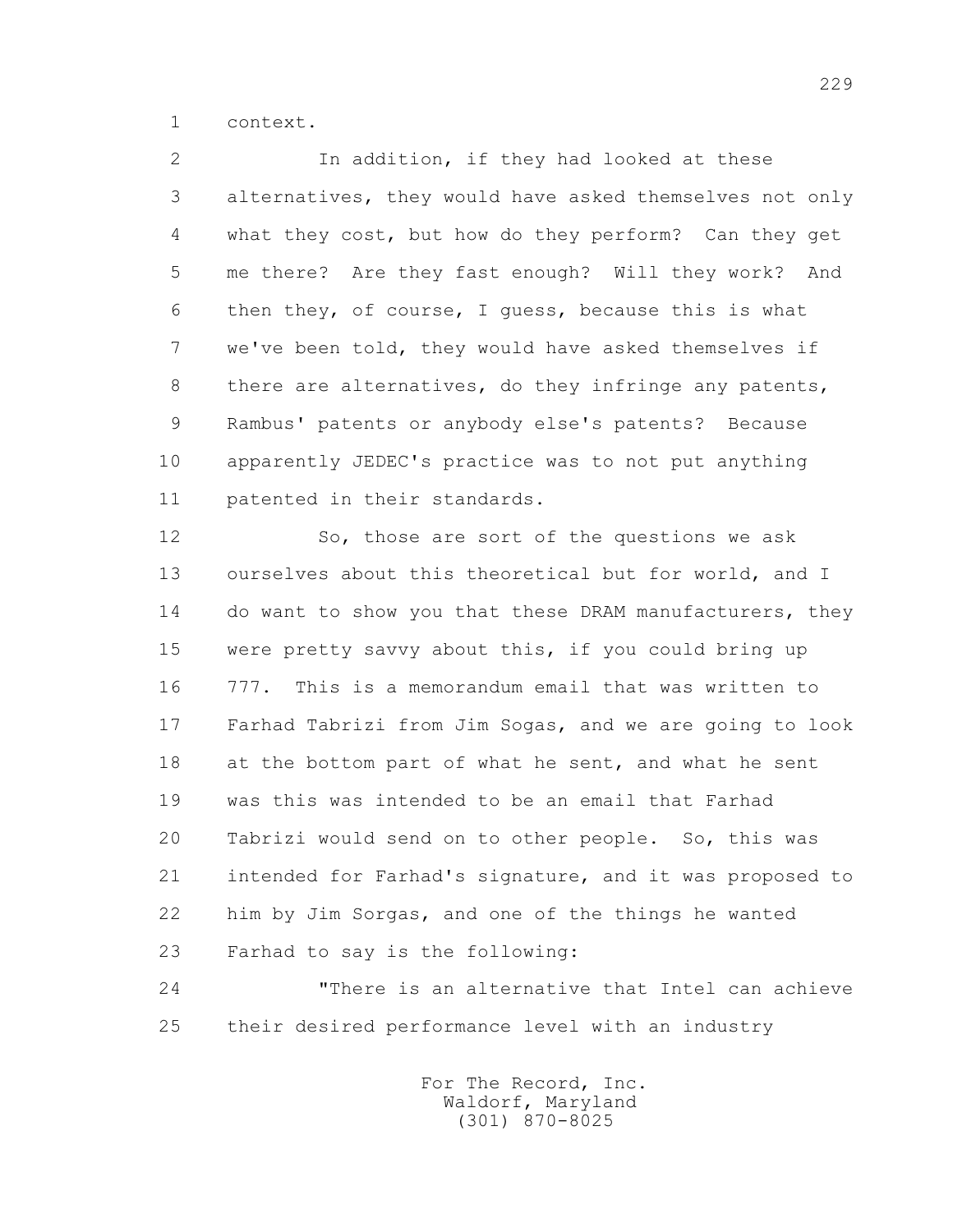1 standard solution, which we call SyncLink. SyncLink is 2 not where --" he wrote were -- "SyncLink is not where 3 Rambus is today, however, with everyone's support we 4 can get there quickly."

 5 So, what did he recognize? Okay, SyncLink, 6 which Richard Crisp told them infringe Rambus patents, 7 SyncLink was the way to go. It will get us there. 8 It's not as good as Rambus. It's the way we can go. 9 Farhad, you have to tell people to do this, because 10 they recognized they weren't there for the level of 11 performance.

 12 Okay, if we take the theory, the theory about 13 what a but for world is all about, and look at the 14 evidence, what do we find out? What would the but for 15 world look like in fact? Well, we know some things. 16 DRAM manufacturers knew about Rambus' IP. I've only 17 shown you the tip of that iceberg.

 18 They believed Rambus would not be able to 19 obtain valid patents. You will see evidence on that. 20 They decided, yeah, we know there's a lot of Rambus IP, 21 we know they have the fundamental inventions, we know 22 they're revolutionary, we know Farmwald and Horowitz 23 have that special skill that none of us had to solve 24 this problem, but we don't think their patents are 25 going to be valid, because we think we have prior art.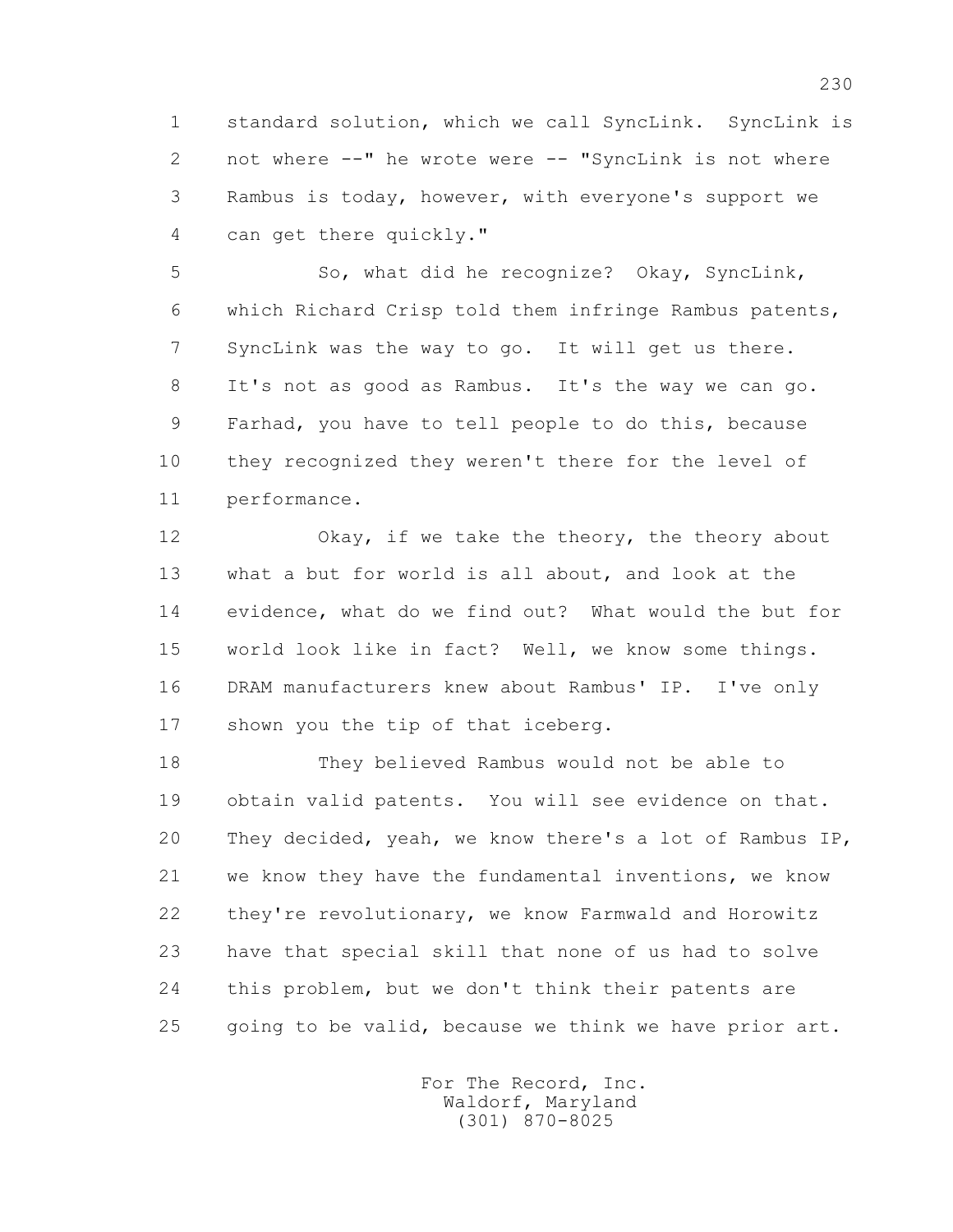1 We have the RamLink or whatever.

 2 They considered possible alternatives to 3 Rambus' features, and they did not use them, because, 4 the evidence will show, they wouldn't give them the 5 performance they needed. And so what did they do? 6 Aware of all these risks, they deliberately chose to 7 use Rambus' features, deliberately chose to take a 8 risk. It was a gamble. And you know, maybe not a bad 9 gamble. I mean, Infineon won the first trial. So, 10 Infineon avoided it. They found a way to avoid it. 11 They took the risk, I am going to use those features, I 12 will go to litigation, I will see if I can beat Rambus. 13 Well, Betty Prince told us exactly that in her 14 report as of July of '94. Yeah, there's a lot of 15 concern about the Rambus patents, but there's not so 16 much concern now because we think there's prior art. 17 But there's more.

 18 Let's bring up, if we can, RX-629. This is an 19 internal Micron memorandum written by Jeff Maheux in 20 November of 1995, and if you bring up the text, what 21 does he say? He says, well, attached are abstracts for 22 the patents that have been granted to Rambus so far. 23 Okay, I guess he didn't have any trouble finding them 24 on the web. None of these guys do. He says, please 25 look them over and send me any feedback you might have.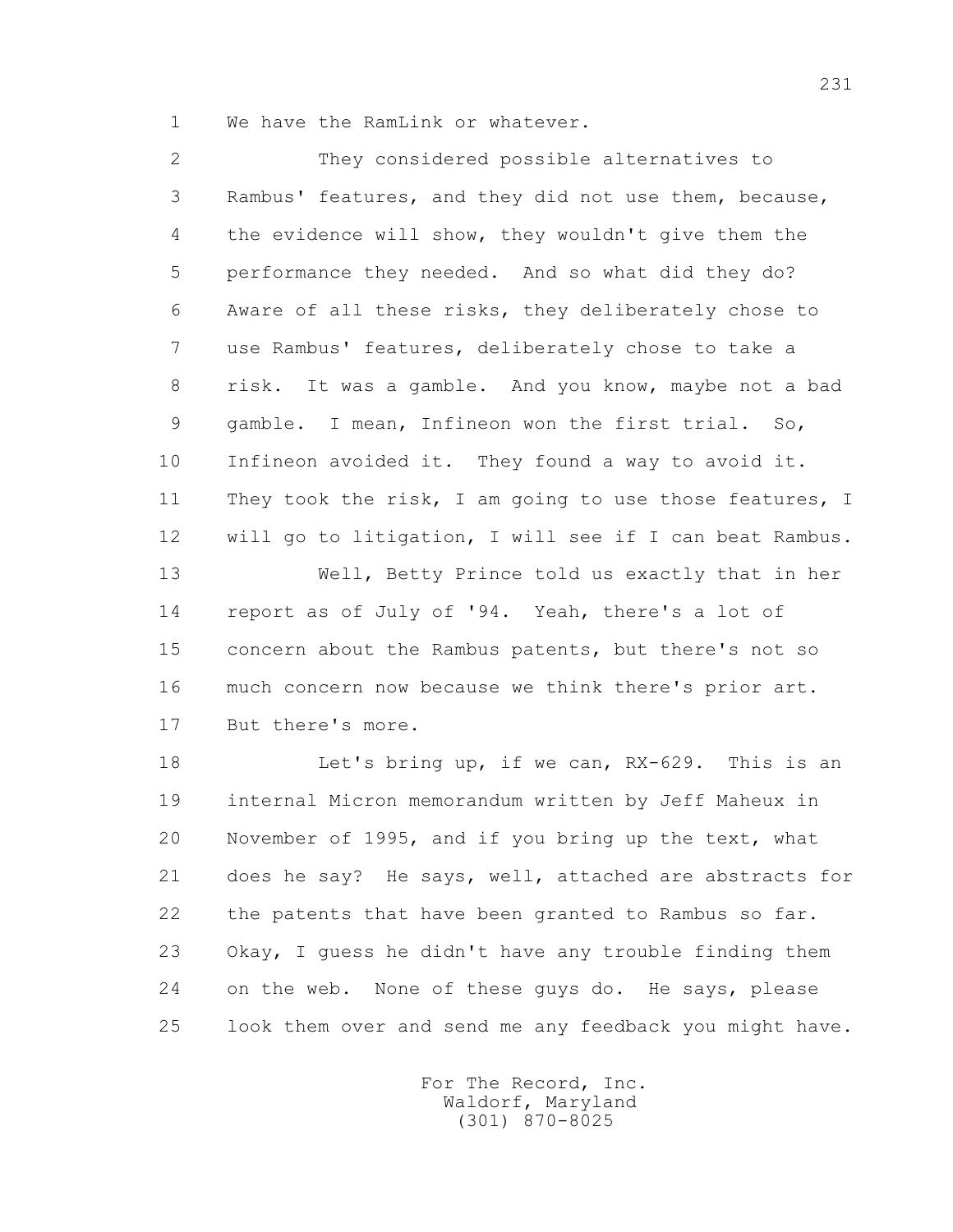1 We can get copies of the full patent for any that are 2 of particular interest.

 3 And then what did he say in 1995? "Please 4 consider both the quality (is there prior art?) and the 5 breadth (do they apply to more than just Rambus?) of 6 the patents. Please feel free to forward this to 7 others for comment."

8 So, November 7, 1995, Micron sends around the 9 abstract of all of Rambus' patents and asks for comment 10 on the breadth and the validity of those patents. What 11 happens next? Let's look at RX-663.

 12 There's a SyncLink meeting, January 11 of 1996, 13 a couple of months later, attended by people from a 14 variety of these DRAM manufacturers, including Micron. 15 If we could go to the next page, and if we bring up 16 that, we will see a discussion. "Rambus has 16 patents 17 already, with more pending. Rambus says their patents 18 may cover our SyncLink approach even though our method 19 came out of early RamLink work. Micron is particularly 20 concerned to avoid the Rambus patents, though all of us 21 share this concern."

 22 So, they looked at the patents, they knew more 23 were pending, they knew that Rambus said the SyncLink 24 approach would infringe on those patents sooner or 25 later, and what did they do? Well, let's keep going.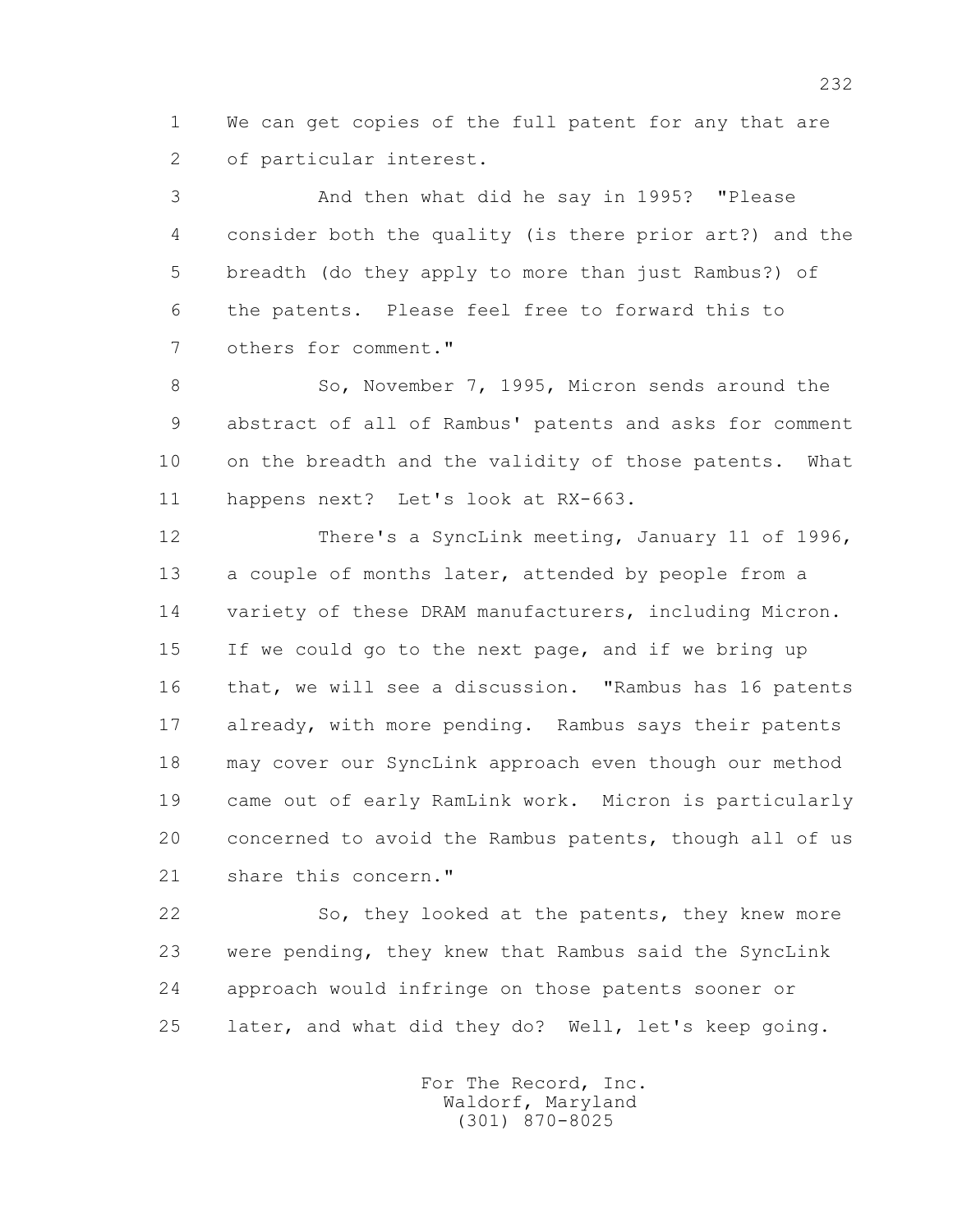1 Let's look at 888. They then took this issue to a 2 JEDEC meeting in 1997, March of 1997, in Fort 3 Lauderdale, Florida. They brought this same issue up 4 again at JEDEC.

 5 NEC is making a presentation, a presentation 6 about DDR, a first showing is made there, and it 7 included a read clock and a write clock. Some on the 8 committee felt that Rambus had a patent on that type of 9 clock design. Others felt that the concept predated 10 Rambus by decades. Okay, so they said, well, Rambus 11 has got a patent on it we think, and somebody else 12 says, no, it won't be valid, we have prior art. We can 13 keep going forward, take the risk. We're going to beat 14 them back, we will invalidate the patents. It's a 15 gamble. Sometimes you win a gamble; sometimes you 16 lose.

 17 Some committee members did not feel that 18 Rambus' patent license fees fit the JEDEC requirement 19 of being reasonable. Okay, some thought the rate was 20 too high. It's lower than IBM's. Rambus has also told 21 JEDEC that they do not intend to comply with JEDEC 22 patent policies. Okay. So, everybody's on notice 23 there. That I think relates to the licensing 24 provisions are reasonable and nondiscriminatory since 25 Rambus was no longer attending meetings.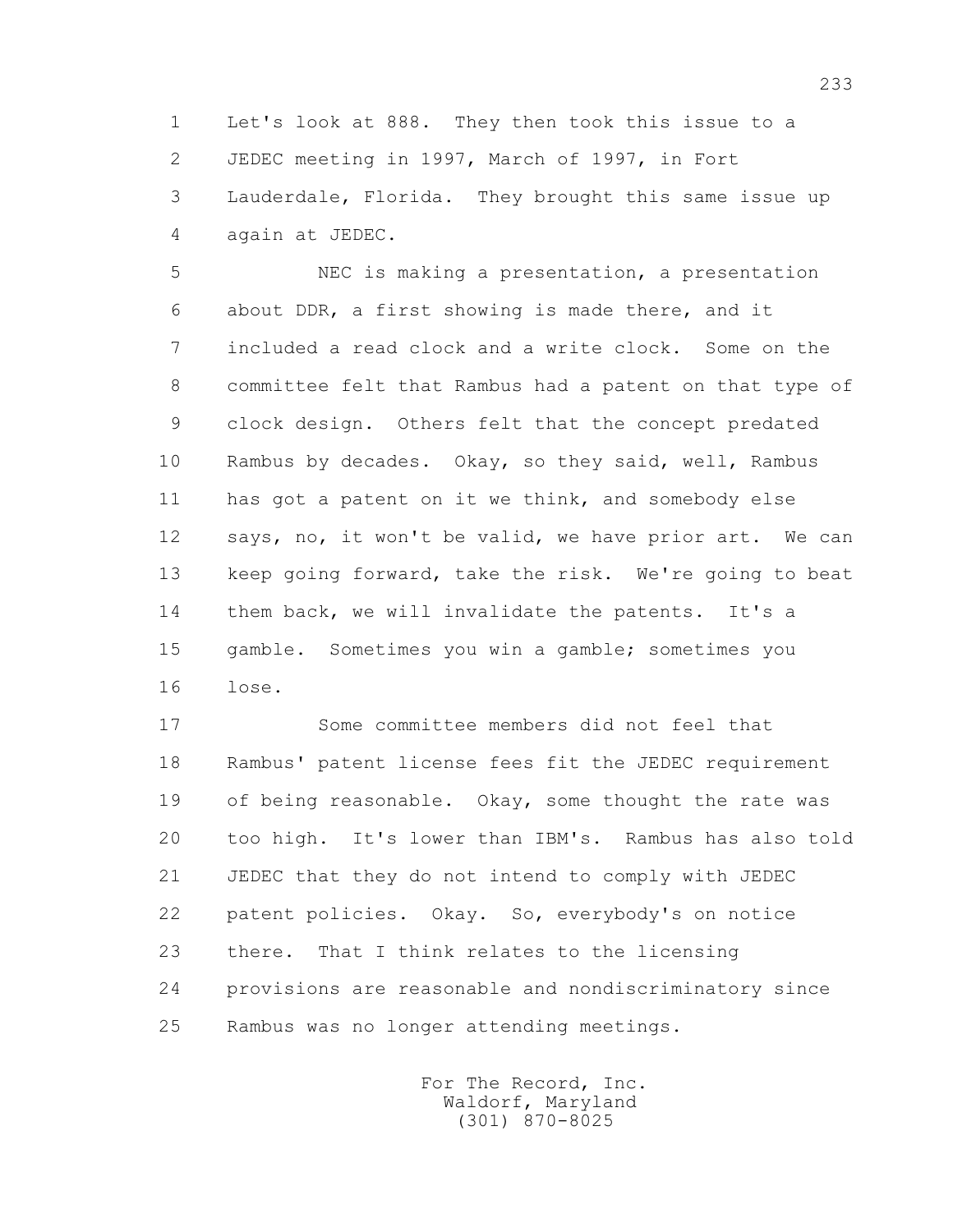1 Let's go back to that document 777 we looked at 2 earlier. I only showed you the part about wanting to 3 get the same performance as Rambus. Now we look at the 4 part that precedes it. This is what Farhad Tabrizi was 5 going to say to everybody when he sent out this email. 6 This is what gives us our first clue as to what was 7 motivating the DRAM manufacturers at the time. He's 8 really worried, because if Intel and Rambus get 9 together, put together this marriage of the Rambus 10 technology and the fast Intel processors, we saw IBM 11 years earlier thinking they could corner the PC market, 12 but what's he worried about?

 13 He's worried -- and it's in the second 14 paragraph that I've highlighted -- that we will become 15 a foundry for all Intel activities, and that if Intel 16 wants to do business with us, we may get a small share 17 of their demand or not. He says Rambus licensing is 18 not just an issue of paying a royalty to Rambus. It's 19 not. It's not just an issue of paying a royalty to 20 Rambus. He was concerned that if Intel implements 21 Rambus, all other applications will move in that same 22 direction, and even if the architecture changes, their 23 signaling, the Rambus signaling, will remain for many 24 generations.

25 So, they're worried. They're not worried about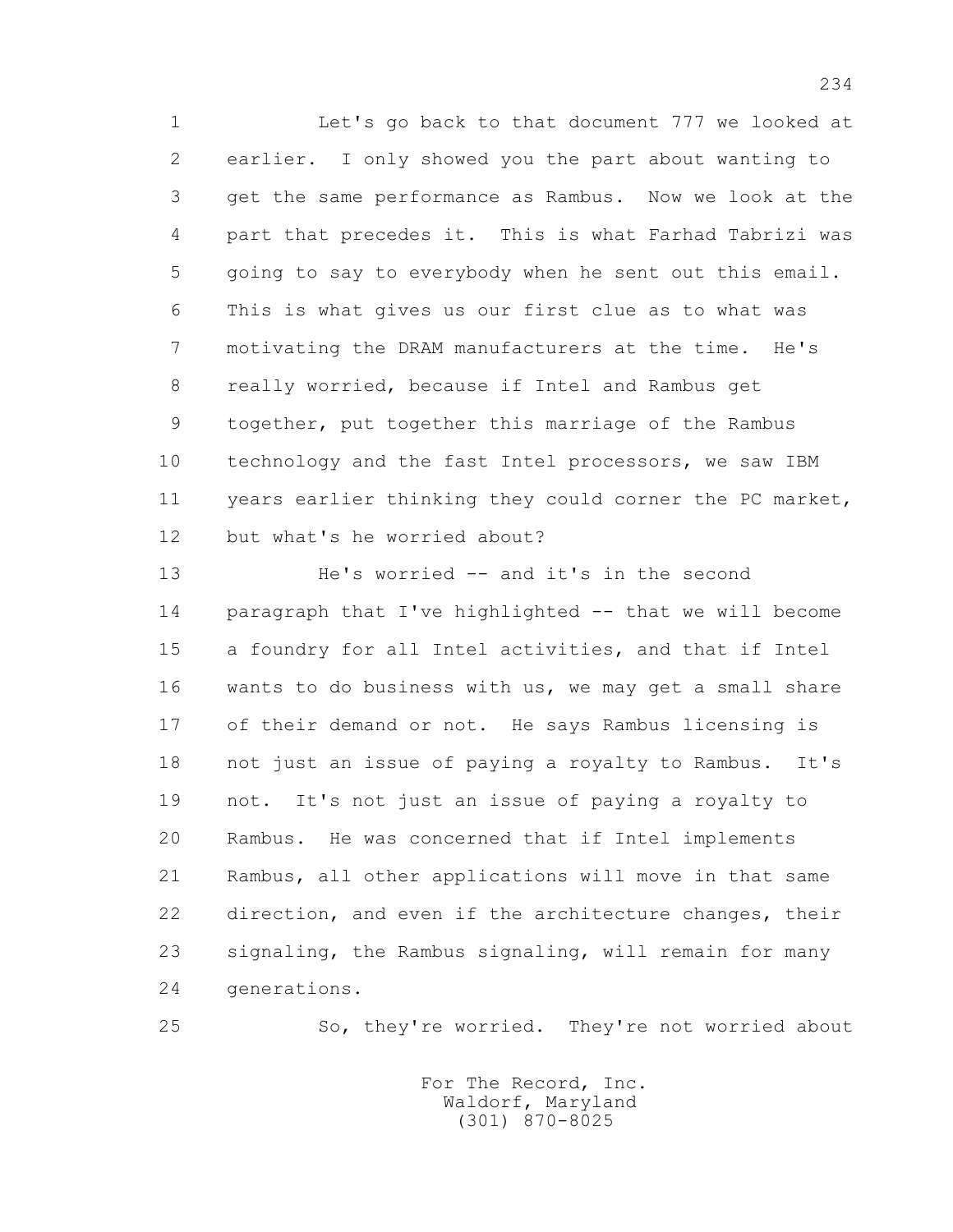1 paying royalties to Rambus. They are worried that they 2 have gotten so far behind in the race for technology, 3 they have gotten so far behind in their ability to 4 deliver faster speeds to the computer manufacturers and 5 faster speeds to the consumers, and they are afraid 6 that they can't keep up without using the Rambus 7 inventions.

8 So, what does he say? He says, "I urge you to 9 educate others and get their agreement to say no to 10 Rambus." Say no to Rambus. And then he goes on to 11 say, "What I showed you earlier, that SyncLink is the 12 way to go. We are going to all get together. We are 13 going to put together this SyncLink proposal. We know 14 it infringes Rambus patents, or at least Rambus tells 15 us it does. We think they're invalid, Rambus tells us 16 they're not. It doesn't matter. We don't want to be a 17 foundry for Intel. We're going full speed ahead, full 18 speed ahead on SyncLink." Full speed ahead using 19 technology that they know Rambus says infringes.

 20 RX-1444. Samsung has announced that they're 21 going to start building an RDRAM product that Intel 22 needs. Samsung has made this announcement. A press 23 article reporting on that announcement is included 24 here. This is a Micron document, and bring me up the 25 second part of that. What does the Micron author write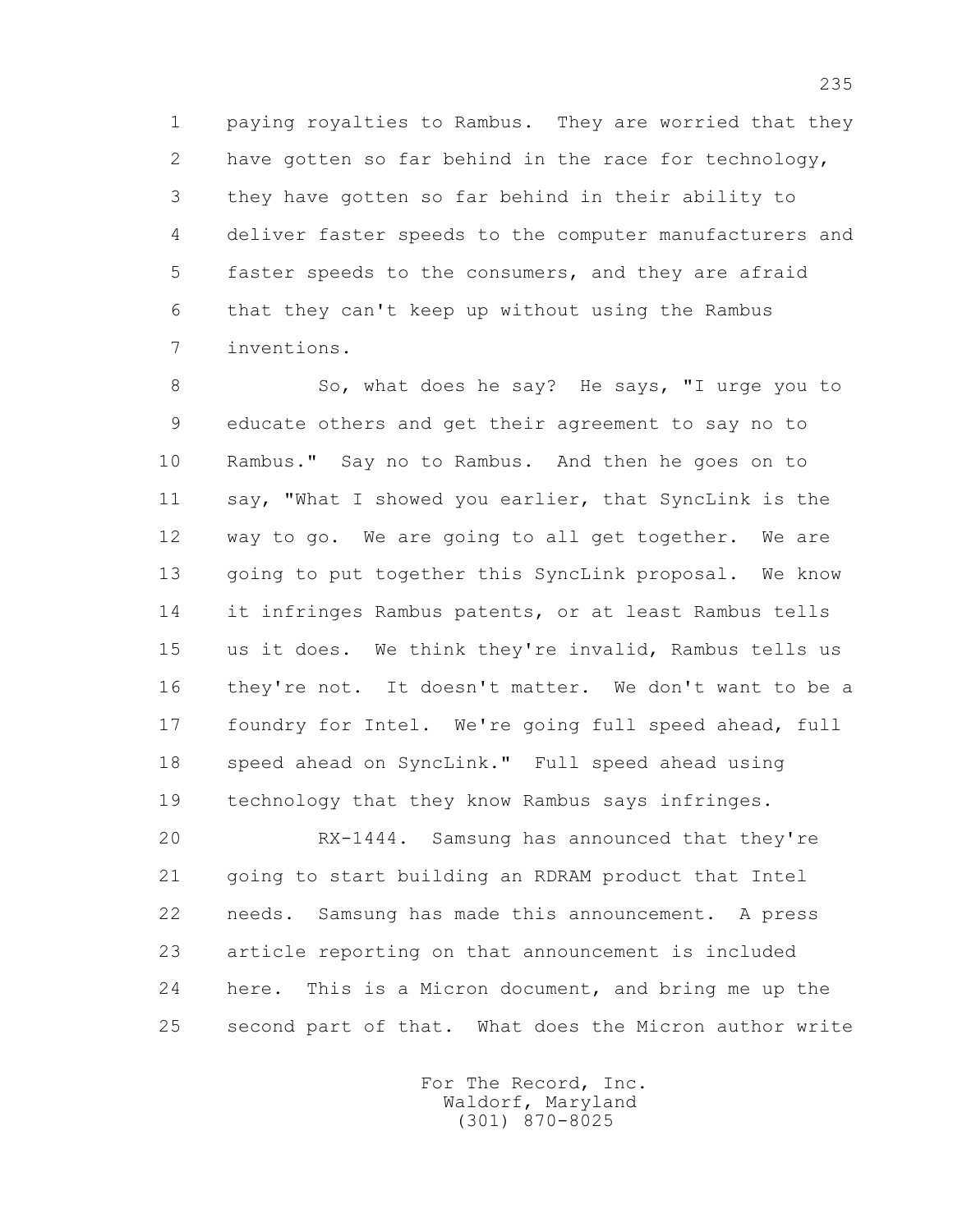1 when they see that article?

 2 "This article shows that Samsung has broken 3 ranks with the other suppliers and sold their soul to 4 the devil." In other words, Samsung has decided we're 5 not going to try to go slow. We're going to get on the 6 fast pace of revolution, and we're going to get a 7 product out there that will go fast, but that, 8 according to Micron, was selling their soul to the 9 devil and breaking ranks with other suppliers.

 10 And then if we go up to the top, what do we 11 see? An officer of Micron writes this email. He says, 12 "I've certainly made the point with the officers," and 13 you'll see in context he's talking about the officers 14 of Samsung, "that Intel is essentially disabling our 15 marketing, applications and design, and other key parts 16 of the company, and ultimately could control the DRAM 17 industry the same as they have others. I don't think 18 everyone considers it as much of a threat as I do. 19 There are a number of options for Intel. Seems to me 20 they'll be forced to do several strategies 21 simultaneously to avoid egg-on-face and the Justice 22 Department. 1, provide an alternative chipset; 2, use 23 Samsung to drive Rambus; and 3, work with the industry 24 on a non-Rambus packetized DRAM."

25 So, what was driving the DRAM manufacturers? I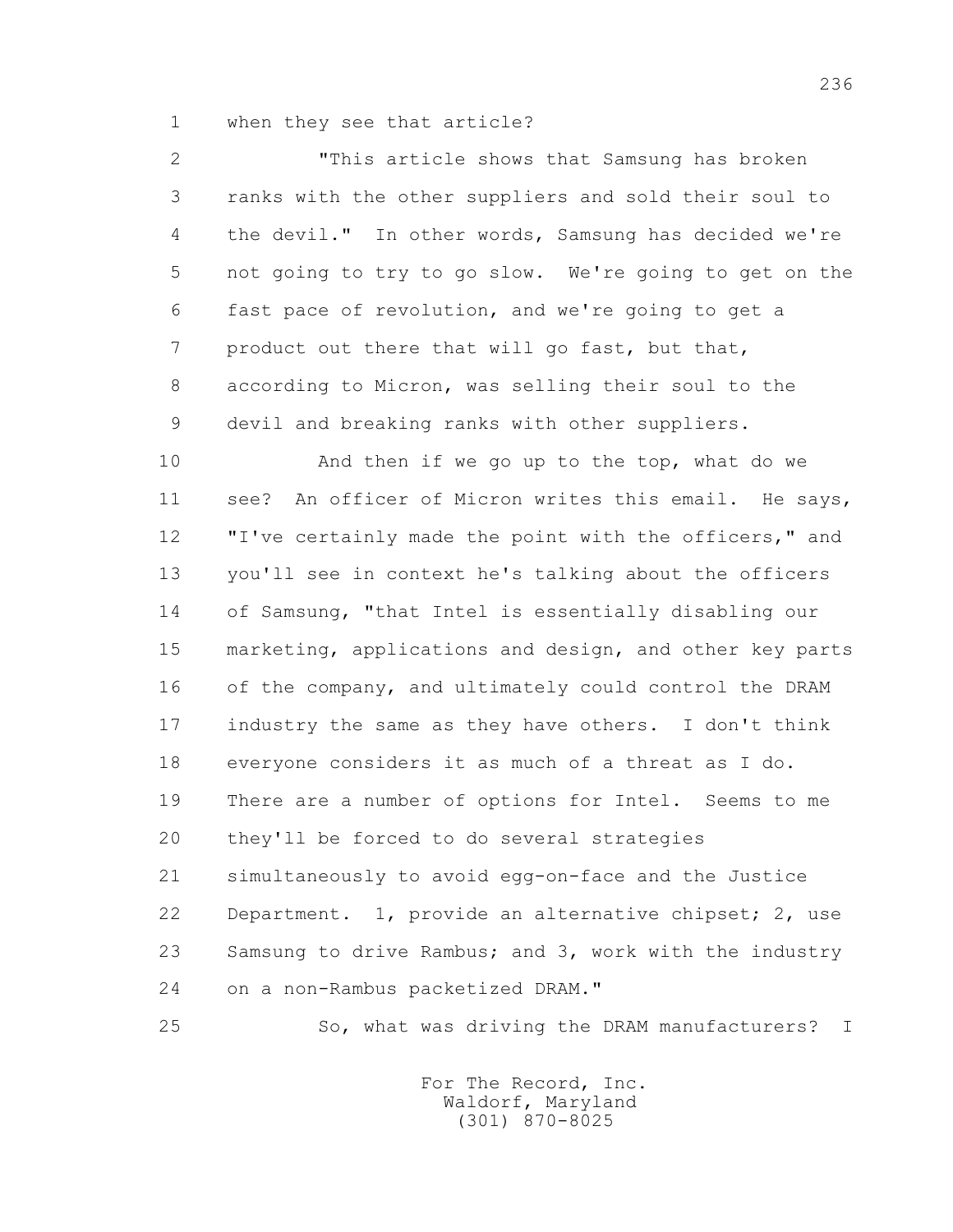1 offer this evidence not to show you that the DRAM 2 manufacturers had engaged in an unlawful joint boycott 3 of Rambus products. I offer this evidence to explain 4 to you why the DRAM manufacturers, with all this notice 5 about Rambus intellectual property, would decide we are 6 going to take the risk of using that intellectual 7 property because if we don't and if the RDRAM product 8 wins out, well, we're going to be a foundry for Intel. 9 Their fear of being a foundry for Intel drove them to 10 take the risk of using Mike Farmwald and Mark 11 Horowitz's inventions piece by piece and bit by bit in 12 the products that they designed at JEDEC, because they 13 realized the continual evolutionary, go slow, hay wagon 14 pace of JEDEC wasn't going to work.

 15 So, where does that take us? It takes us to 16 the end of the evidence and the end of the three 17 issues. Duty? No duty. Breach? No breach. Any duty 18 that was enforceable under the antitrust laws? No. 19 Any exclusionary conduct? Has Rambus kept anybody out 20 of the business? The only extent to which Rambus has 21 kept anybody out of any business is by being the ones 22 to invent the solution to the memory bottleneck. And 23 they got a patent on it, a lot of patents on it, 24 because their invention -- and everyone concedes -- it 25 was revolutionary. So revolutionary that everybody is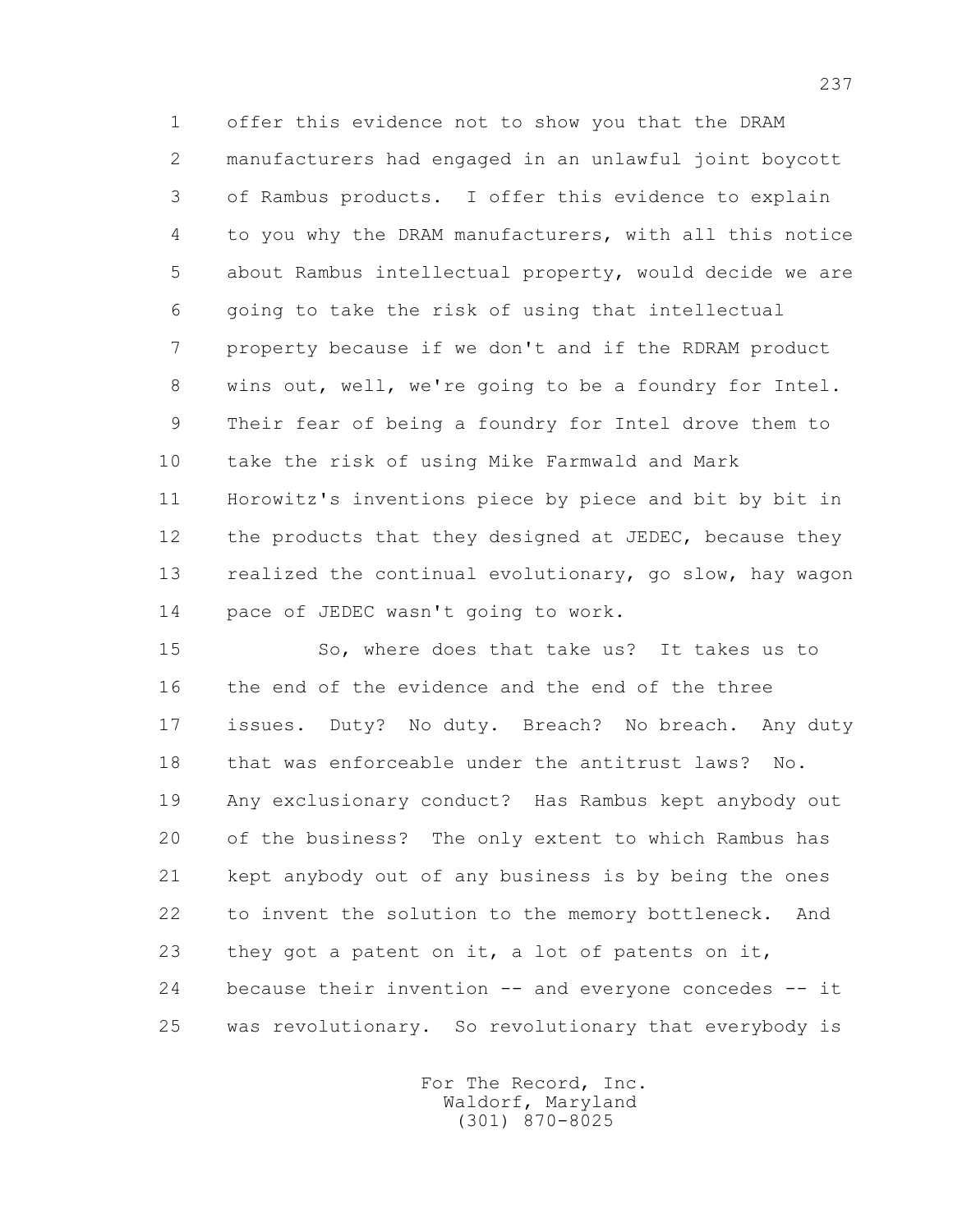1 using it today.

 2 And did they do anything that caused any 3 anti-competitive harm? No. And I want to talk about 4 the anti-competitive harm for a moment. If Rambus had 5 never joined JEDEC, the world would be the same today, 6 except we wouldn't be here. If Rambus had disclosed 7 its IP at JEDEC meetings, we'd be where we are today in 8 terms of people using that technology, because they all 9 knew about the technology, and they used it anyway, and 10 the best example of their willingness to use the 11 technology despite being warned is SyncLink, because 12 Richard Crisp went to the SyncLink meeting, and he 13 said, you infringe our patents. And they said, no, we 14 don't. No, we don't. RamLink was first.

15 So, he went back to the next meeting, it was a 16 JEDEC meeting, and he said, RamLink was not first, we 17 were first. And he wrote them a letter and said, we 18 were first, forget that argument. You are not going to 19 invalidate our patents on RamLink.

 20 So, what we know -- what we know is that the 21 but for world that we live in today is a but for world 22 where the DRAM manufacturers had a choice. Should I 23 sign up with RDRAM, pay royalties, make the fastest 24 possible product, give the consumers what they want and 25 need, or should we try to all hang together and go the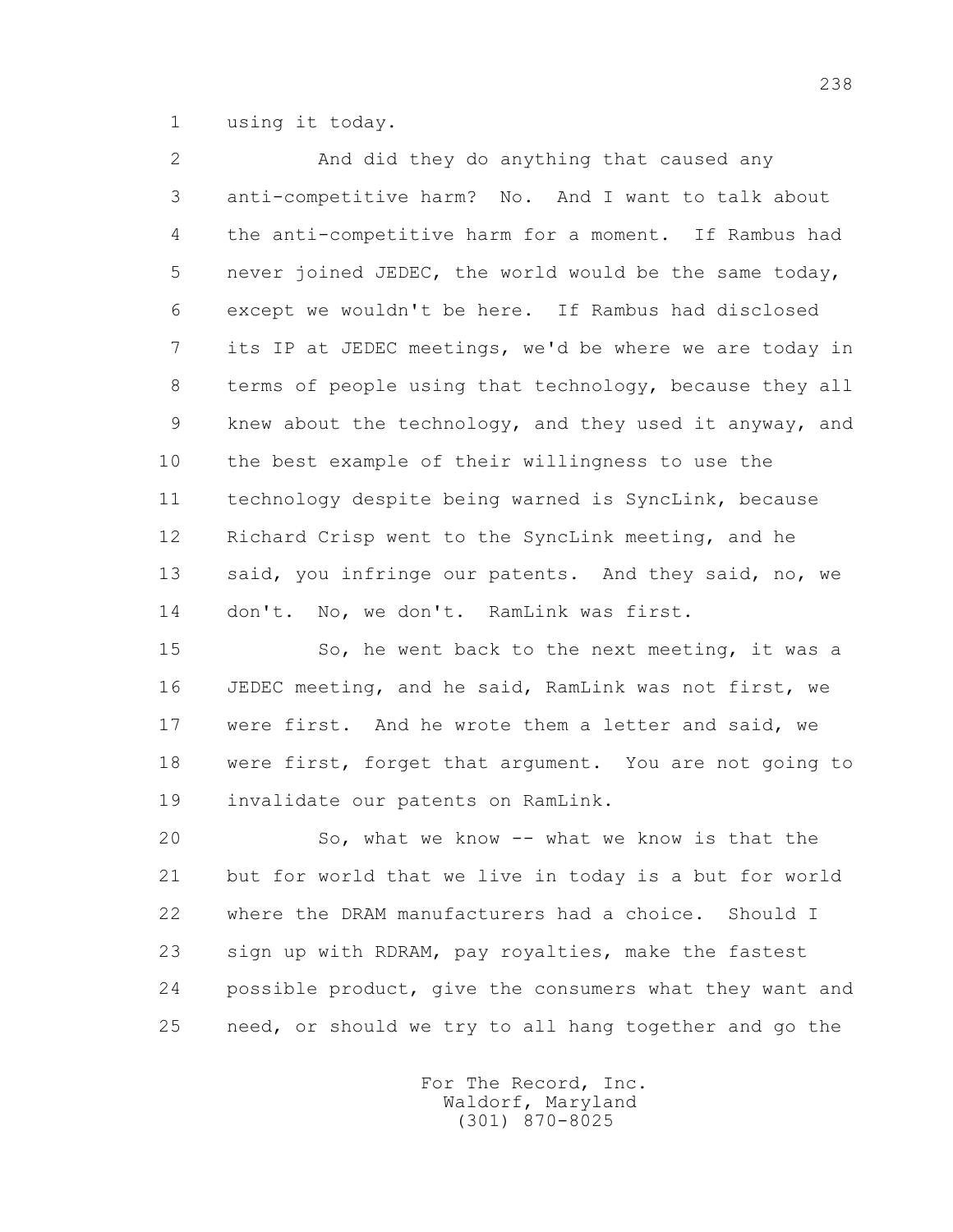1 slow performance route? And there's a risk in taking 2 the slow performance route, because if you go slow and 3 some other manufacturer goes fast, you could get 4 knocked out of the market.

 5 So, when Samsung decided they were going to go 6 fast and start making the RDRAM and break ranks with 7 the rest of the industry, well, the other guys going 8 the slow route got worried, and they said, we've got to 9 speed it up. And so they re-invigorated their whole 10 SyncLink plan.

11 And if we bring up 857, I think this is the 12 right one -- yeah, that's it. Bring up 857. Here's 13 what they did when they became aware of this. Bring up 14 the highlighted part, if you will.

 15 They said, oh, my gosh, we've got to do 16 something about this. They called a SyncLink executive 17 meeting in Yokohama, Japan, and the purpose of the 18 meeting was to re-ignite the consortium in light of the 19 recent Intel announcement to enter into a design 20 partnership with Rambus for the so-called Rambus 21 Direct, and with few exceptions, every DRAM 22 manufacturer was represented there. So, they knew, 23 Intel is such a threat to us -- it's really Intel and 24 not Rambus, because Intel is a dominant force in the 25 market, and it is fair to say that Rambus is not a very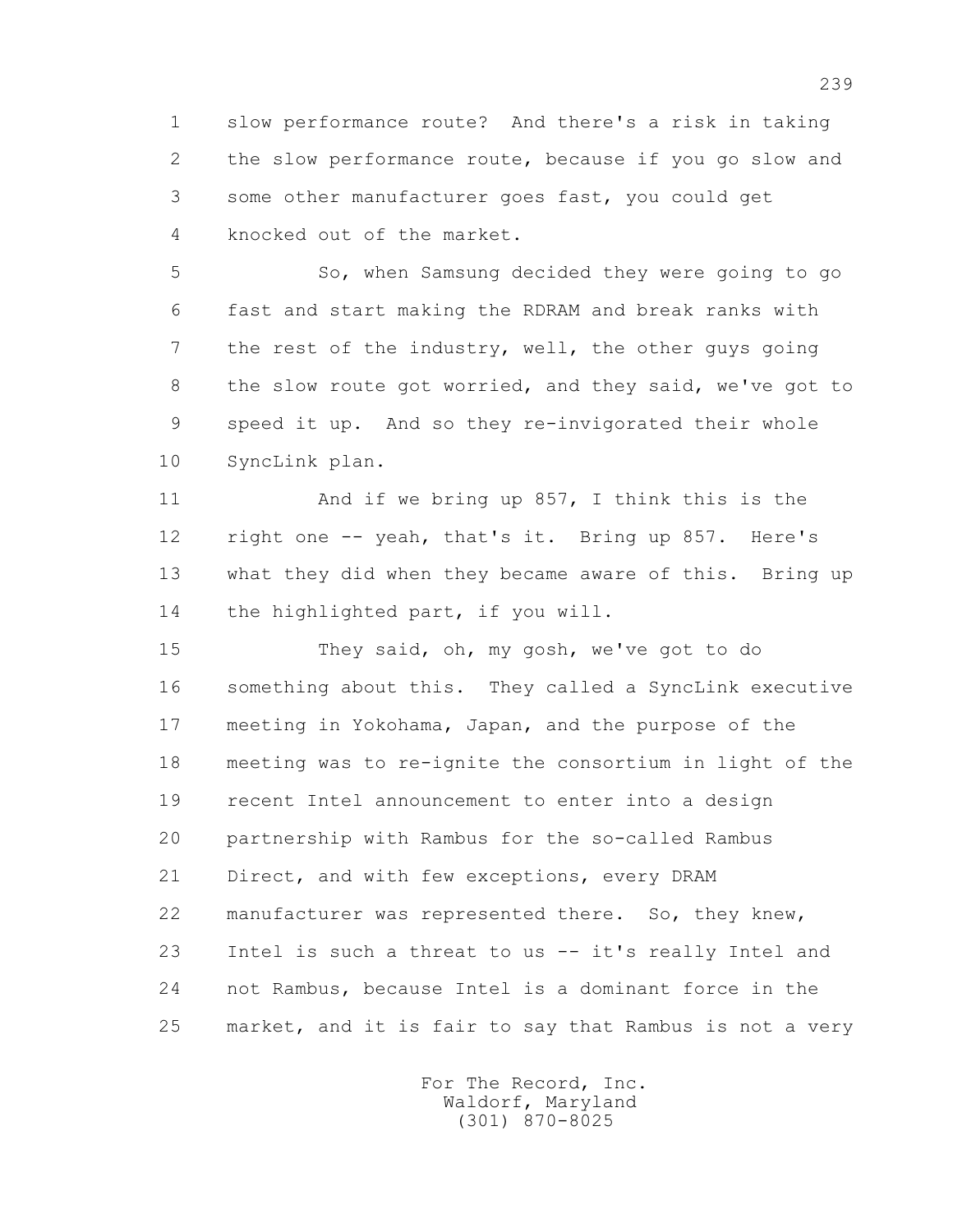1 large company or a very dominant company -- but they 2 knew that if Intel paired with Rambus, their slow 3 products wouldn't make it.

 4 So, they called a meeting and they said, we 5 know we infringe Rambus patents -- we know they told us 6 that -- but we're going forward anyway. We are going 7 to re-ignite the consortium. We are going to ignore 8 the red flags that Mark Kellogg and everybody else 9 talked about, we are going to ignore all that 10 information, and we are going to go forward.

 11 And what does that tell us? That we would be 12 today exactly where we are if Rambus had sent a lengthy 13 letter from its lawyers to everyone at JEDEC saying, by 14 the way, we have some patents, we have some

 15 applications, we expect to get more patents, we think 16 they're going to hold up someday, and we think what you 17 guys are doing may well infringe them, and what would 18 have happened is the DRAM manufacturers would have done 19 in that scenario exactly what they have done now, which 20 is to say, we don't -- we'll take our chances.

 21 We don't think your patents are valid. We'll 22 take our chances. If we have to, we'll litigate with 23 you. We'll litigate until something freezes over. We 24 will litigate, and we will invalidate your patents. We 25 are going to take our chances. We will not become a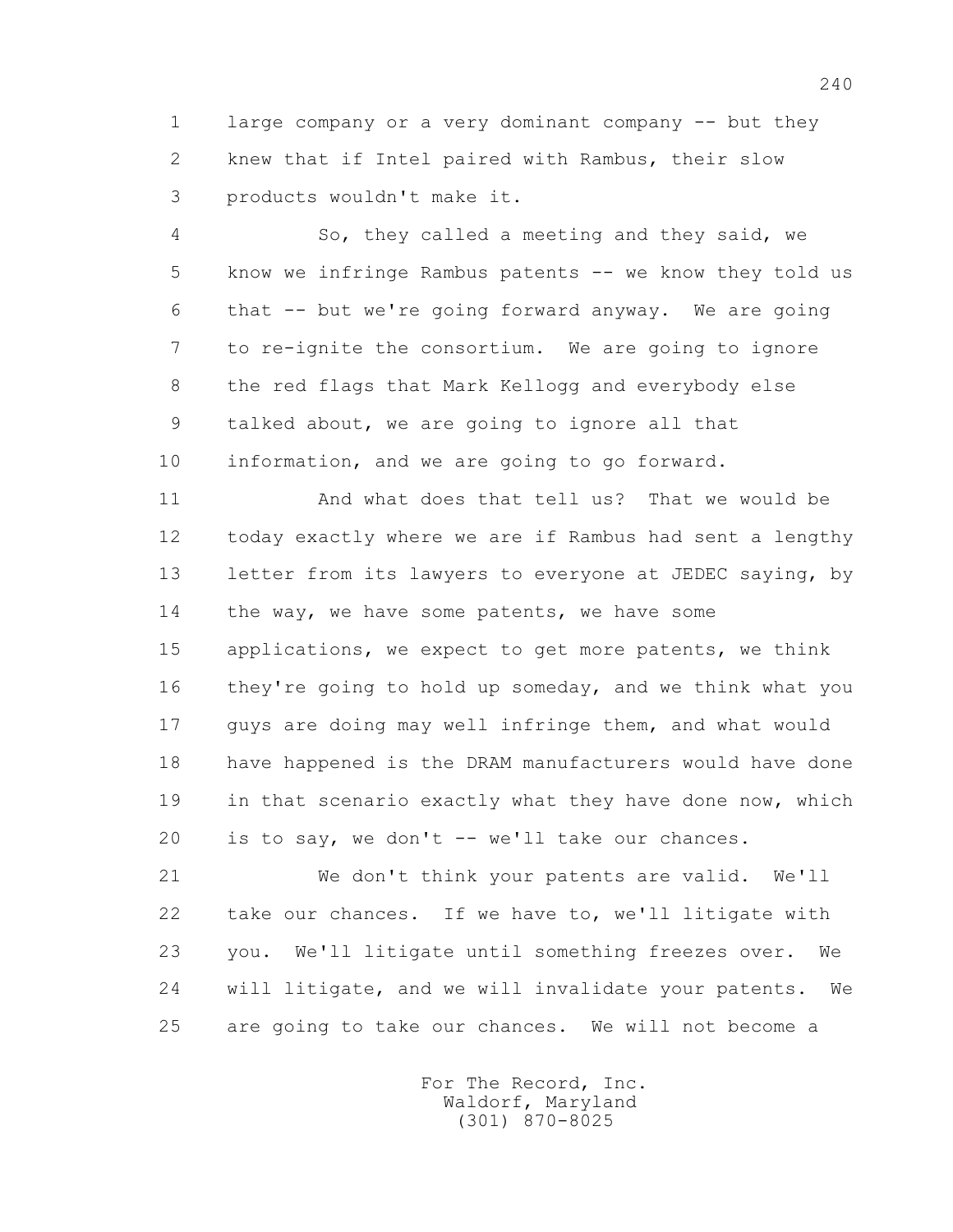1 foundry for Intel. We live today in the same world we 2 would have lived in if Rambus had told the JEDEC 3 members everything that complaint counsel envisions 4 should have been told. 5 Thank you, Your Honor. 6 JUDGE McGUIRE: All right, thank you, Mr. 7 Stone. 8 Could someone take down those posters, and I 9 have a couple other issues I want to address. 10 MR. STONE: Yes. And I do have copies, Your 11 Honor, I have given complaint counsel copies of the 12 boards I have used, if you would like them later. 13 JUDGE McGUIRE: Counsel, let me first of all 14 say I think each side has done an outstanding job today 15 in their opening statements to frame the arguments on 16 the issues that we're going to hear throughout this 17 trial. 18 I want to go back, though, and talk about the 19 order I approved today regarding the agreement of the 20 parties regarding those items of any evidence that 21 you've agreed to have entered into this record. 22 As you recall, back on the 28th when we first 23 opened our prehearing conference, I felt we weren't 24 quite on the same page, and I know I was asked twice to 25 perhaps give some I think clarification as to the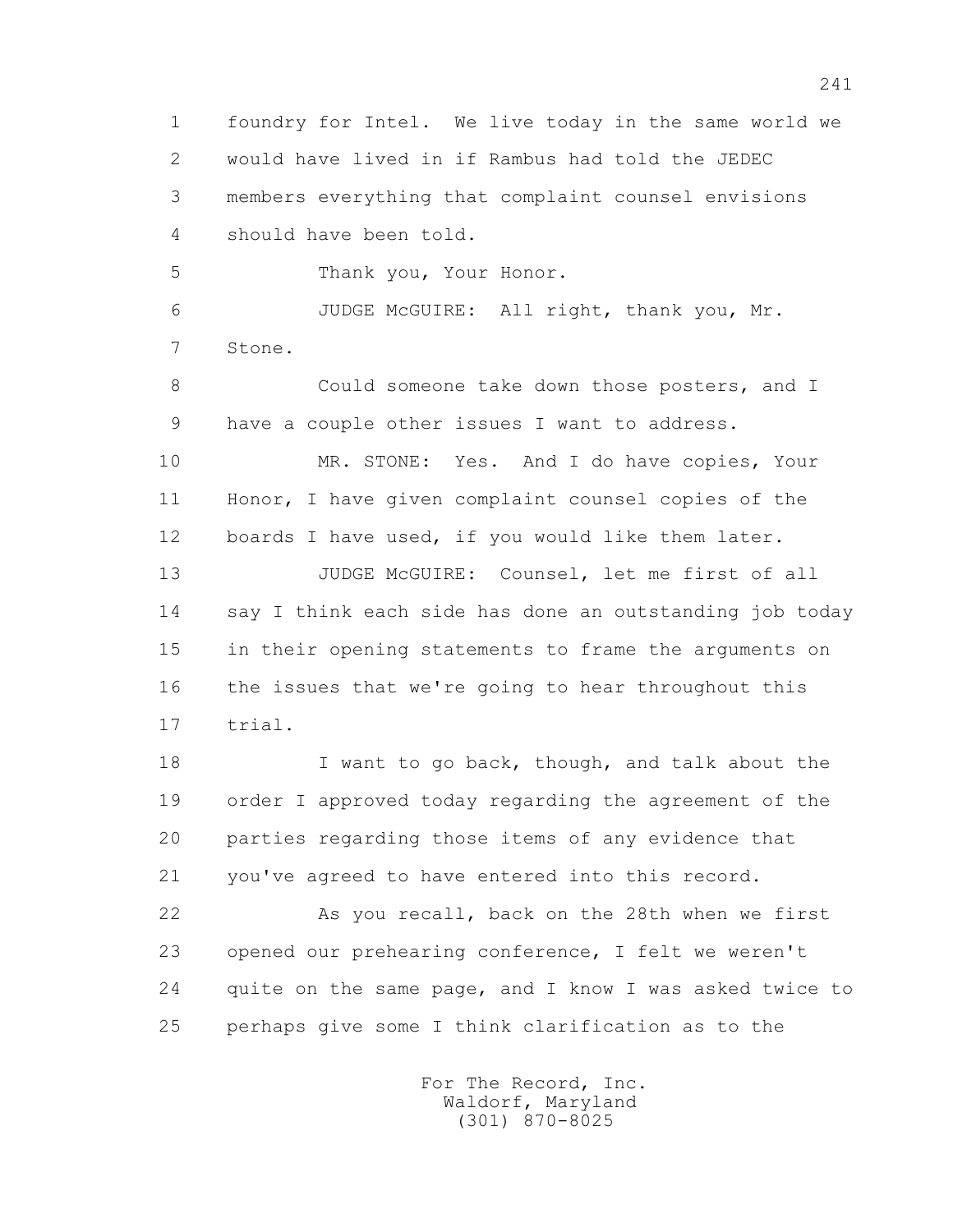1 standard that I was going to employ, and at that time I 2 believe I said that I would agree to anything, to have 3 entered any item that the two sides could come to terms 4 on, and you've done that.

 5 The problem with that is, it sort of also 6 goes -- it's in conflict, then, when I came out Tuesday 7 morning, as you recall, and made an opening statement 8 regarding how I intended to employ that standard 9 regarding that I would not have entered raw hearsay. 10 So, what I have now that I've approved, but now, having 11 had further chance to go back and I think review it, is 12 an agreement between the parties which basically is 13 going to allow into evidence in this case over I think 14 6000 documents. That was not what the Court intended, 15 and perhaps the Court shares part of the blame in not 16 being more clear as to what it hoped to have entered 17 into this record.

18 So, at this point, I want to perhaps get some 19 more input by the two sides, and as you know, when we 20 first convened back in early April and I indicated to 21 the parties at that time that -- because at the 22 conclusion of this hearing, the Court would only have 23 a -- it would not have that much time to issue its 24 opinion in this case, and that the parties would not 25 have all that much time as well to offer their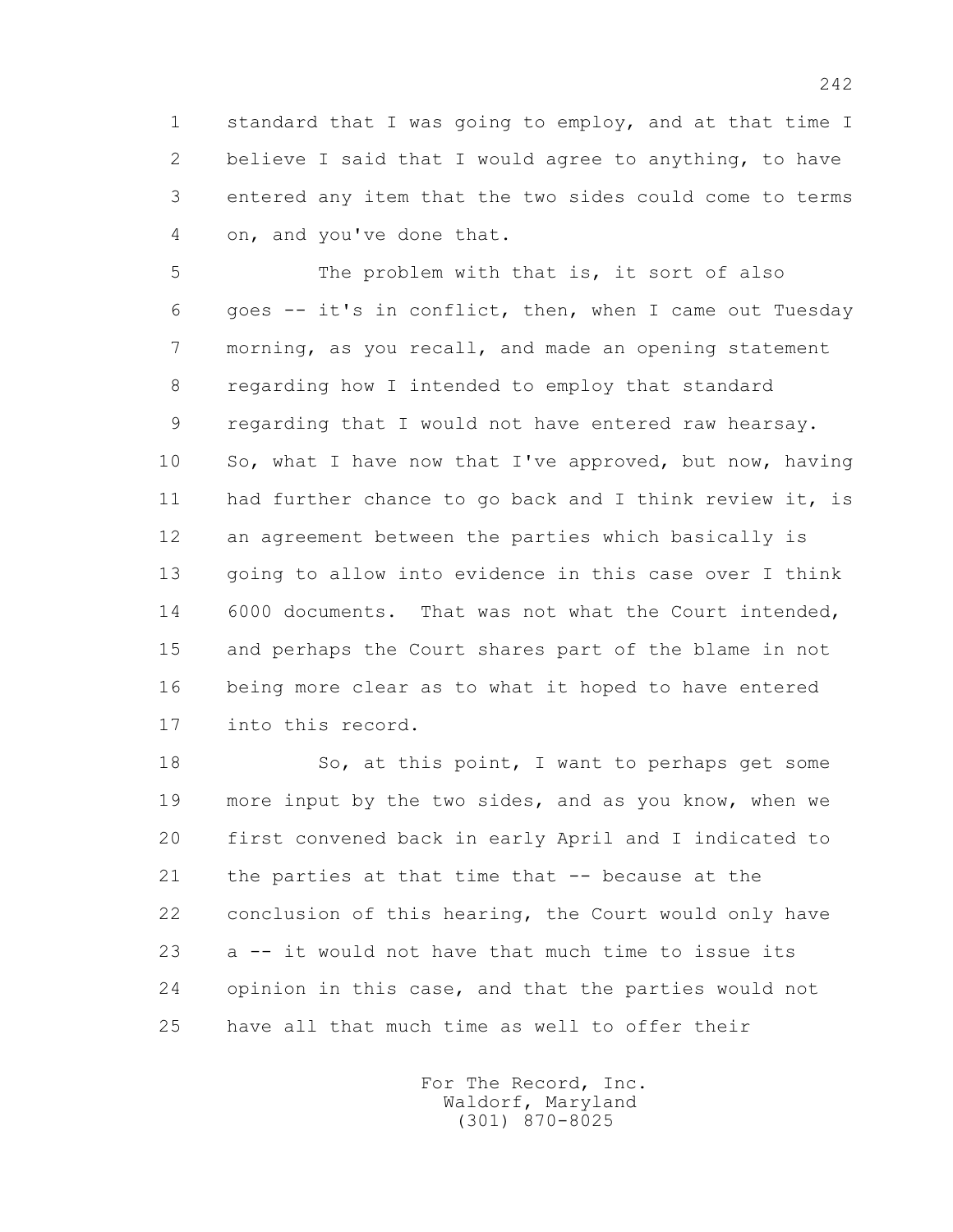1 post-hearing briefs.

 2 So, now, with the idea that the parties have 3 agreed to dump this kind of evidence in this case, I'm 4 concerned that it's going to cause us all problems. 5 So, what I'm going to ask the parties to do is to take 6 some time again, go back and determine that evidence 7 that you intend to employ for purposes of this hearing, 8 and within the same spirit that you entered into this 9 other agreement, I'm going to ask you to go back, and I 10 don't know how much time this is going to take -- and I 11 apologize if this is causing any heartache at this 12 point of the trial -- and see if we can't do a better 13 job of determining what evidence in this case is, in 14 fact, going to be employed, and the evidence that you 15 had indicated that you're otherwise going to have 16 entered but odds are you aren't going to employ. 17 Any comment on that from either side at this 18 point? 19 MR. ROYALL: I can make one comment, Your 20 Honor. 21 JUDGE McGUIRE: All right, Mr. Royall. 22 MR. ROYALL: As you know, we proposed the 23 agreement that led to this stipulation, and of course, 24 complaint counsel -- respondent quickly, with a couple 25 of caveats, agreed, but I know the spirit in which we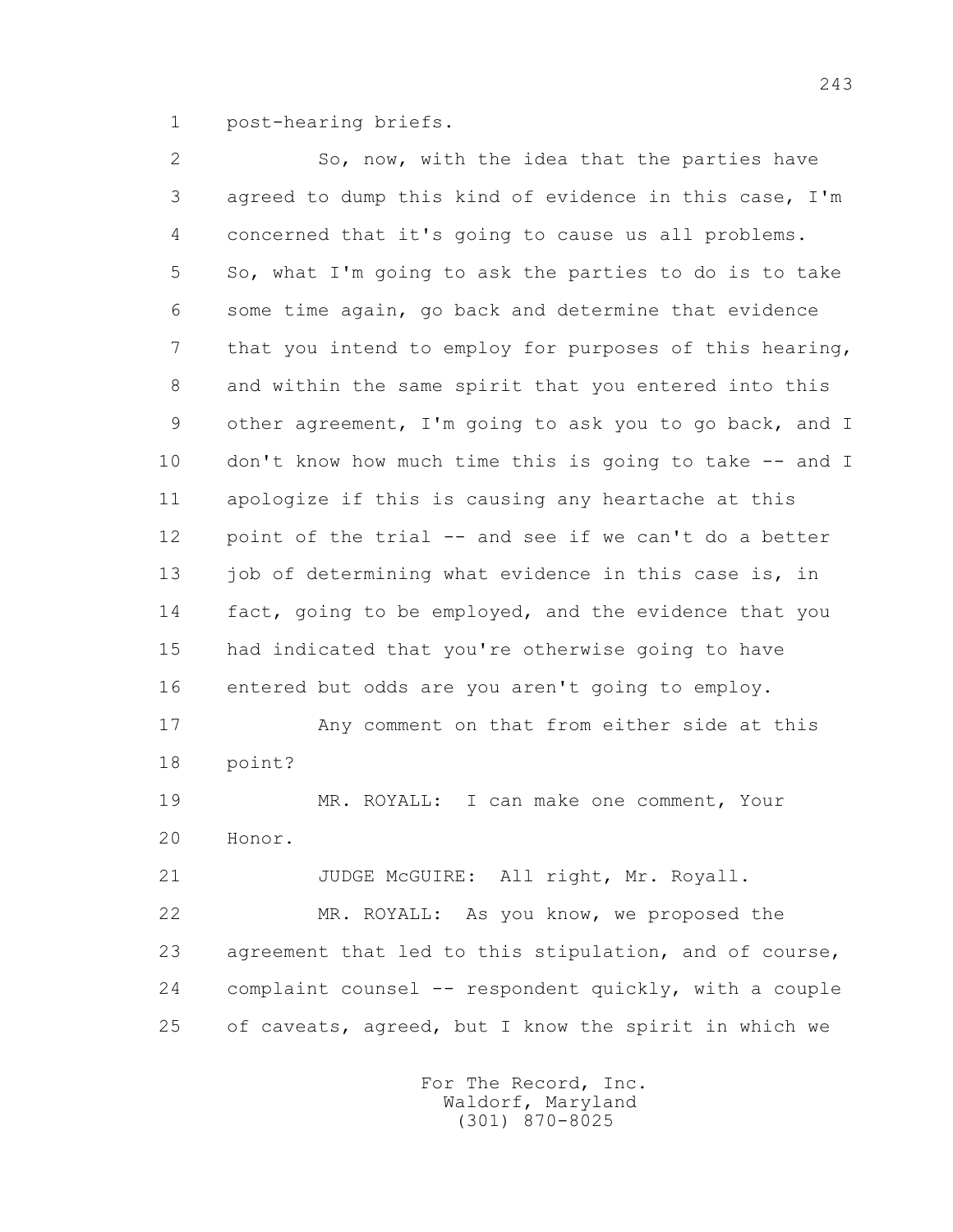1 proposed it or what we had in mind was that you had 2 said that just because you enter something into 3 evidence doesn't mean that it's going to be given any 4 weight.

5 JUDGE McGUIRE: Right.

 6 MR. ROYALL: And so we certainly believe from 7 our standpoint that it is incumbent upon us, if we 8 desire for you to give any evidence that's admitted 9 weight in your decision, that we draw attention through 10 witnesses to the importance of that evidence and that 11 we be prepared then to explain in post-trial briefs 12 what importance that evidence has, and we also fully 13 expected that we would be permitted, notwithstanding 14 stipulations as to the admissibility of evidence on 15 their list, that we would be able to both make 16 objections that would go to the weight of the evidence 17 potentially or the reliability of the evidence, and we 18 could also explain in post-trial briefs if it turns out 19 that some of the evidence that was admitted by virtue 20 of the stipulation wasn't presented through any 21 witness, we don't know anything about it, and at the 22 end of the day, we would likely argue in our post-trial 23 briefs that it should be given little, if any, weight 24 for that reason, because it is incumbent upon us, 25 notwithstanding the admission of the evidence by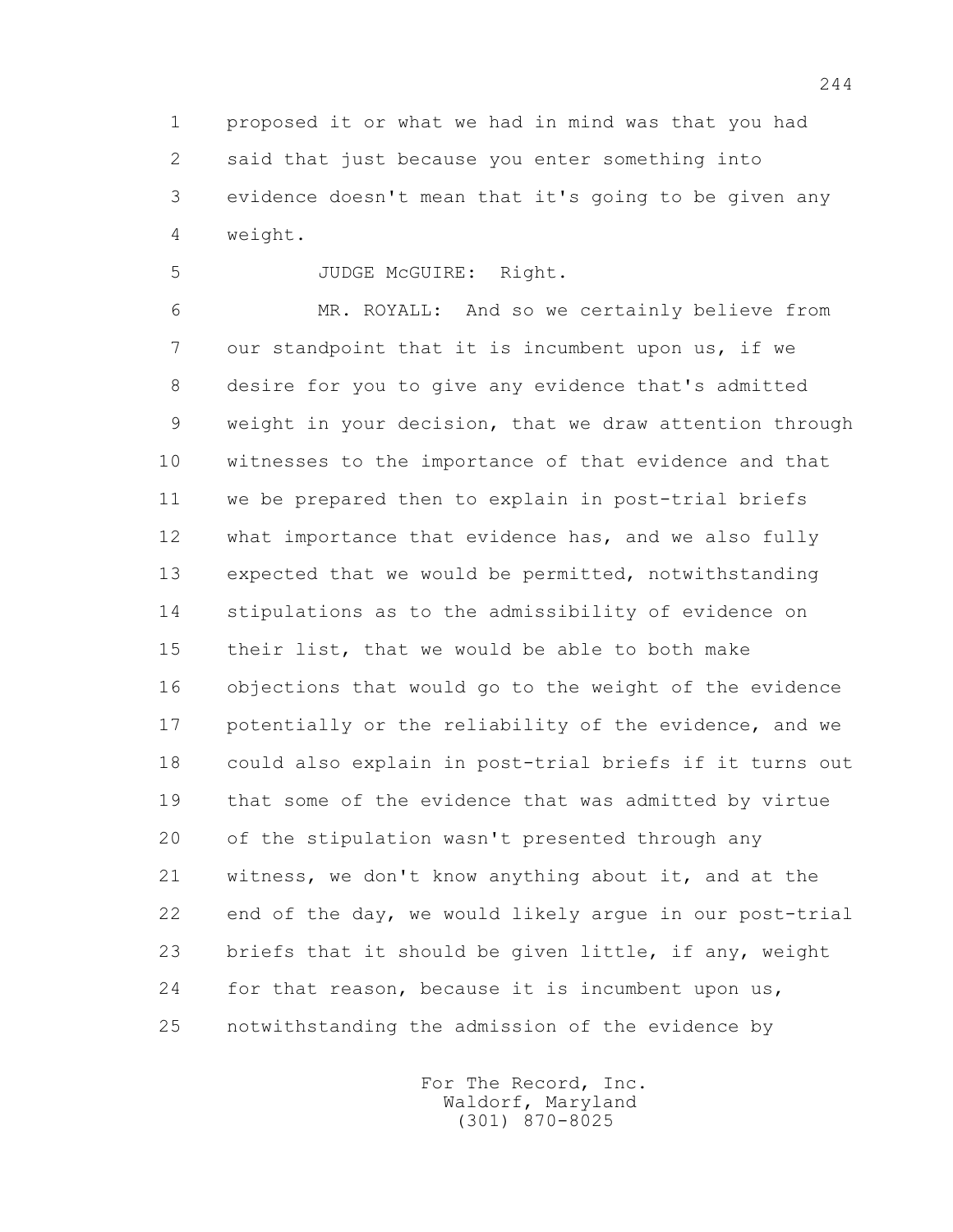1 stipulation, to draw attention to it, explain through a 2 witness why it's important and what it relates to.

 3 So, we -- that was the spirit, I think, that we 4 had in mind when we entered into this, and we take very 5 seriously our responsibility, following up on what you 6 have said, that if we desire for you to give weight to 7 evidence, we can't just draw out a stipulation. We 8 need to bring witnesses in here, explain it, and we 9 need to be prepared to connect the dots.

10 JUDGE McGUIRE: Right, and there is no problem 11 with that. My concern is I would be quite surprised if 12 you intend to explore every item of evidence that you 13 have agreed to offer during the course of this 14 proceeding. If you do, I will be amazed, because I 15 believe you have admitted over I think 4000 items of 16 evidence, and that's items. Each item could be a 17 hundred pages. So, you know, that's the scope of the 18 problem I'm concerned with.

 19 Could I hear from the other side just to see 20 what input you might have on this, Mr. Stone?

 21 MR. STONE: Your Honor, I think we're to a 22 large extent in agreement with complaint counsel, which 23 was I think we all entered into the stipulation because 24 we didn't sense that it was going to be profitable to 25 stand up and make objections to evidence as it came in,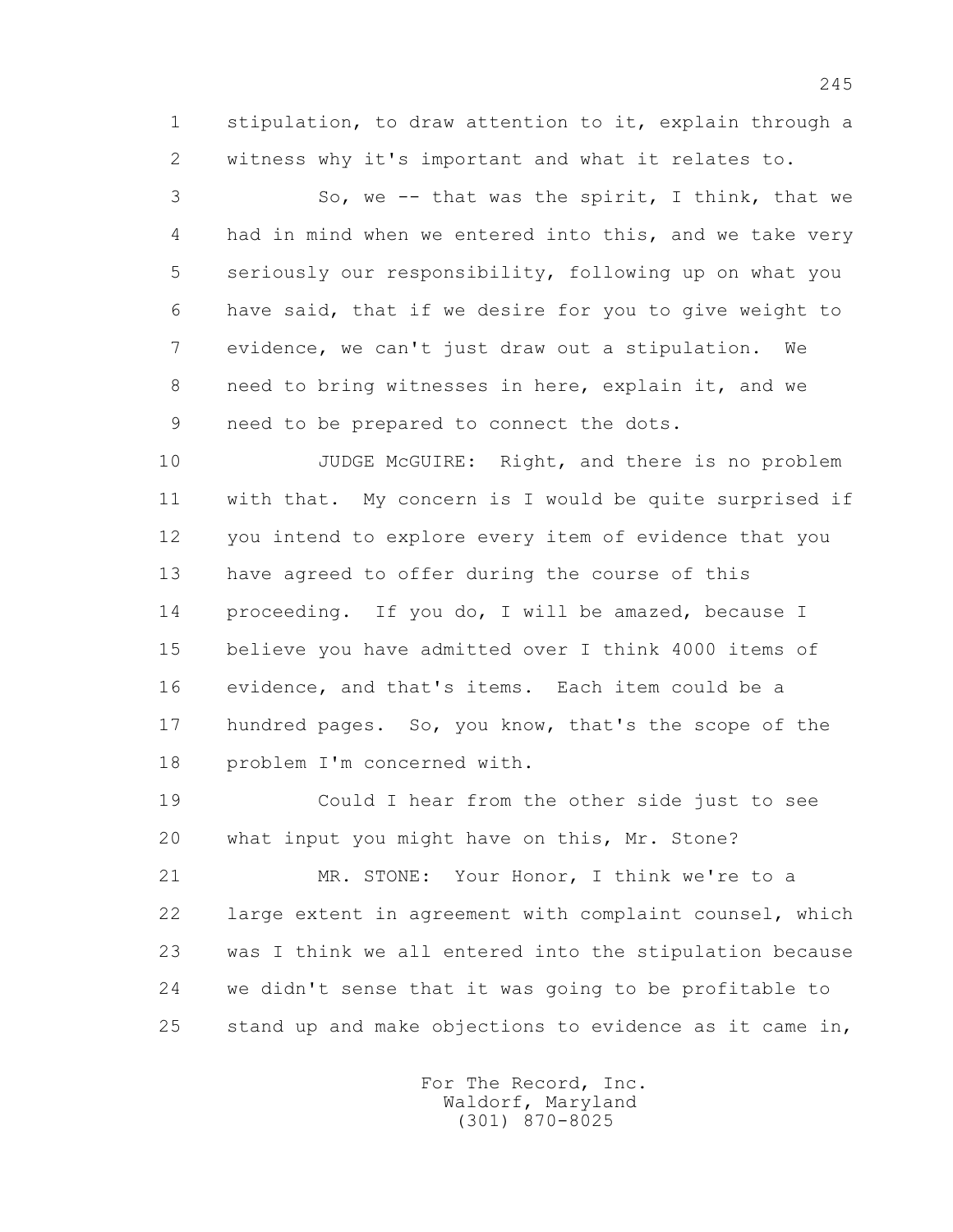1 and we  $--$ 

 2 JUDGE McGUIRE: And you know, that's the 3 Court's fault, and I want to apologize to the parties. 4 I was under the impression on the 28th that was going 5 to be the day that all this would come to a head, and 6 it didn't seem like everyone had that same idea, so 7 that's why when I came out early on Tuesday, then I 8 tried to I think clarify what I had indicated to you on 9 the 28th. And then I get this, and that does not seem 10 to comport with the standard that I had then indicated 11 I would employ on the 29th, on Tuesday. So, I'm just 12 deeply concerned at this point that the -- and I'm 13 happy that you have come to terms on this, but I'm 14 unhappy with how much of this stuff you've agreed to.

15 So, I want to take some steps here, and I want 16 the parties to spend some time again and try to do what 17 you can to further isolate all of this evidence into a 18 more cogent package that then you can agree to, and 19 should in the course of this hearing you have to offer 20 other evidence that you haven't agreed to, then of 21 course, at that point, I'll offer you that opportunity. 22 MR. STONE: The --

 23 JUDGE McGUIRE: But I'm going to ask the 24 parties perhaps -- and if we have to, instead of trying 25 to get an early start tomorrow, maybe we could start at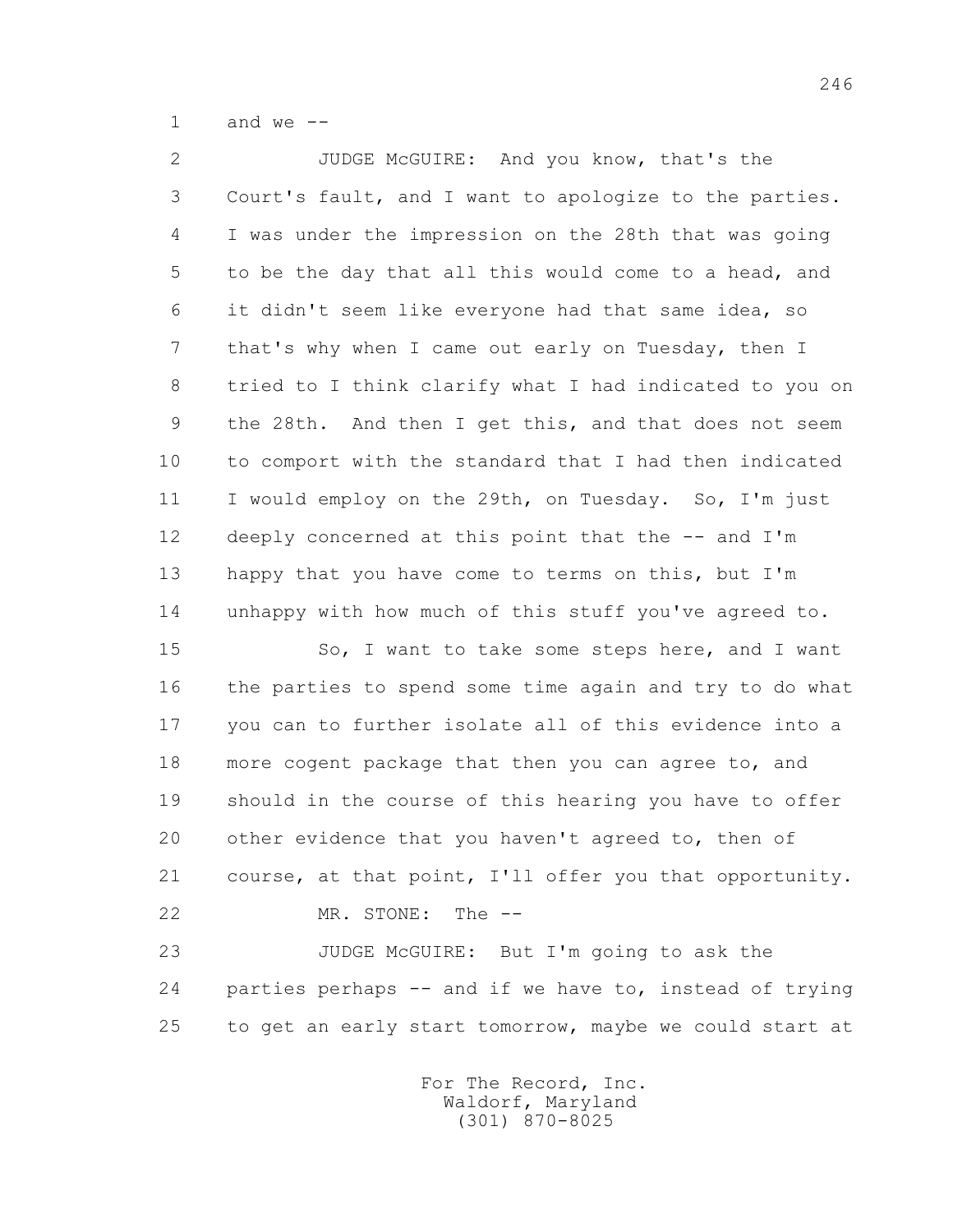1 2:00 p.m. again, I don't know, and -- again, I feel on 2 the eve of the case in chief here that this is causing 3 some problems, but it's a problem that I would have 4 addressed now than after the hearing, when we're all 5 going to be under very tight constraints to issue an 6 opinion and offer your post-hearing briefs.

 7 MR. STONE: Well, I think we should talk with 8 complaint counsel about it, and I think probably before 9 I make any -- I don't want to make any proposals now 10 that I haven't discussed with them in advance, and I'm 11 sure they feel the same. I simply would say that I 12 think we all agree that we are not going to draw 13 attention to all of the evidence that is on both of the 14 exhibit lists. We -- that will not happen.

15 The question is, it's very hard to know now 16 which subset we will draw attention to and which one we 17 won't. So, I certainly agree with Mr. Royall's 18 comments in that regard, and I think in terms of how to 19 deal with that, if you could give us an opportunity to 20 talk about it, I don't know that we need to delay -- 21 it's up to you. I think if you would give us over the 22 weekend to try to work on this problem and maybe just 23 if you want to just -- we understand that we haven't -- 24 let's not stamp all those exhibits admitted or 25 something.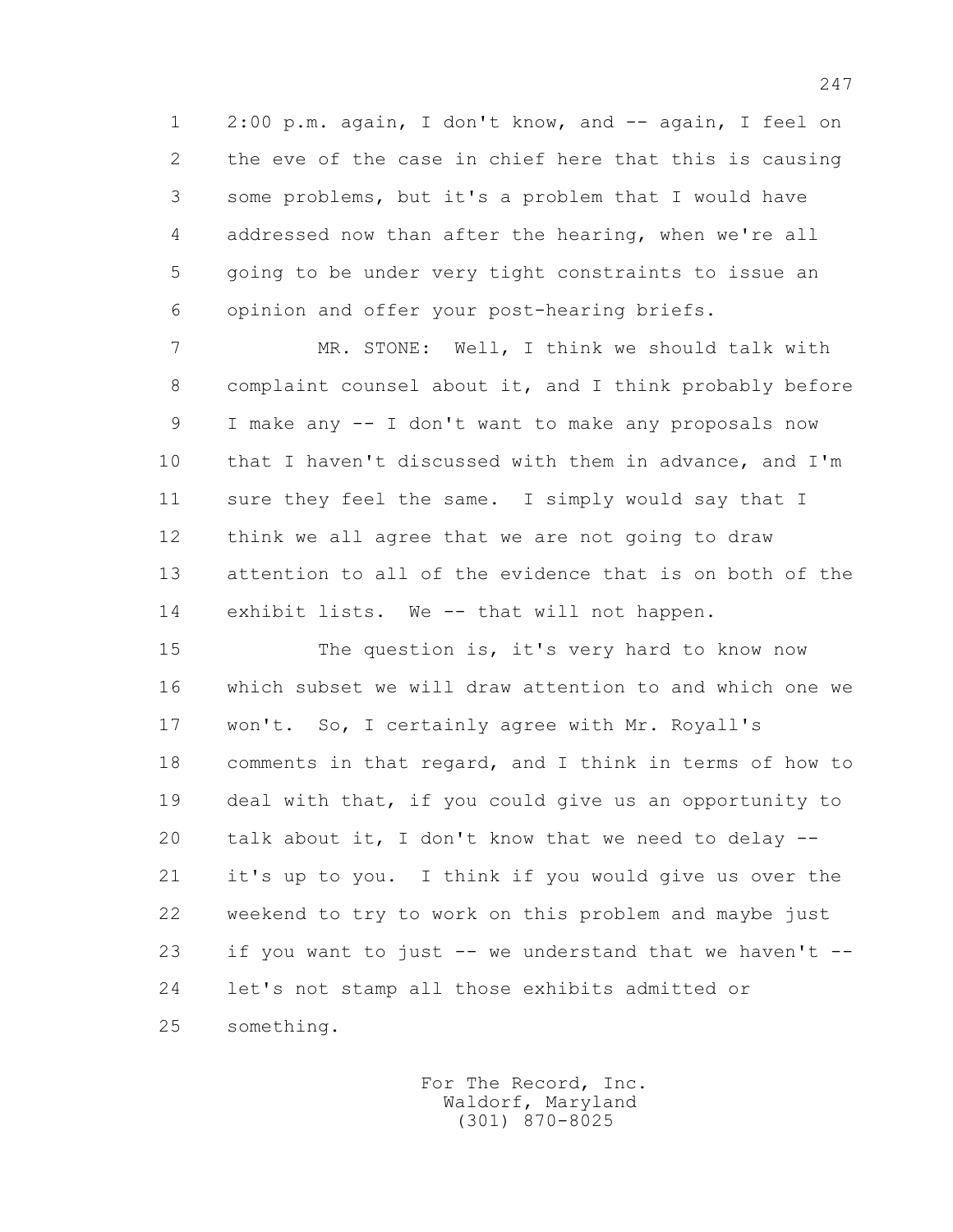1 JUDGE McGUIRE: Yeah, don't stamp them, so 2 that's why I wanted to talk about this before we get 3 too far along in the current endeavor. 4 MR. STONE: Because we might be able to -- I 5 think we're now hearing your concerns -- 6 JUDGE McGUIRE: Yes. 7 MR. STONE: -- and rather than us try to 8 negotiate through you in the courtroom, I'd rather -- 9 JUDGE McGUIRE: Right, and that's why I'd 10 rather talk about this. It is a concern. It's one I 11 want addressed. So, it's not a question of just 12 talking about it. I want to see something actively 13 involved to where -- and I'll be happy to offer 14 counsel, you know, a couple more days. Perhaps we 15 can -- well, you tell me how much time you think you're 16 going to need to go through this, and if you could -- 17 you know, tomorrow is obviously Thursday, and you might 18 not be able to get it done by, say, Friday close of 19 business, and if not, then we will take it up again 20 early next week.

 21 MR. OLIVER: Your Honor, if I could mention one 22 other possible approach, I don't know if this would 23 alleviate your concerns or not. We had prepared a 24 document that we referred to as an annotated exhibit 25 list. It's a document that we did share with the other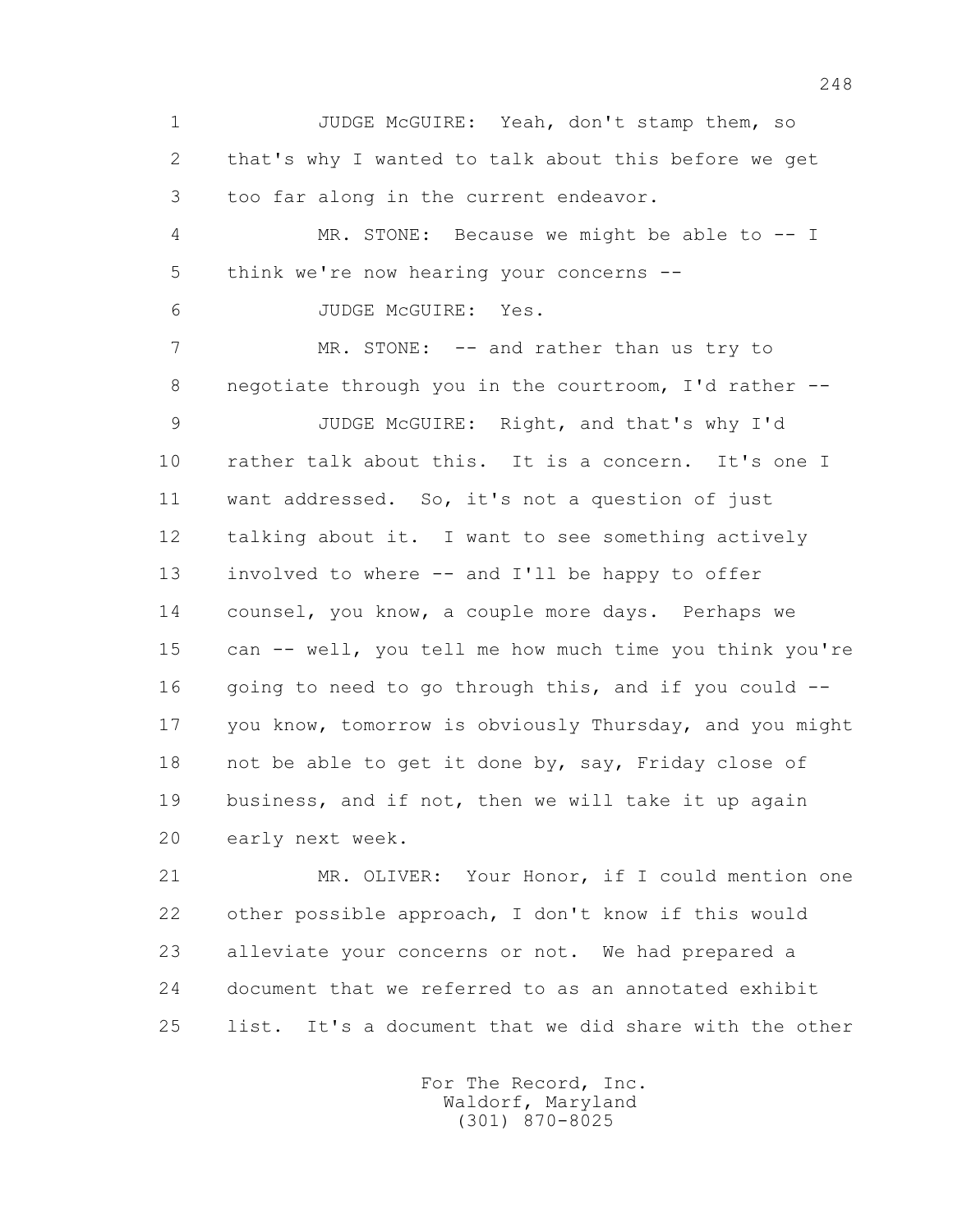1 side. We have not produced it to you. It consists of 2 approximately 500 to 600 of our exhibits, the ones we 3 consider to be most important. We have organized them 4 by topic, and we have attempted to point out how we 5 think each of those documents is relevant to the 6 particular points that we are making.

 7 I was wondering if it would alleviate your 8 concerns if we were to provide you with a copy of that 9 such that you could see which subset within our 10 exhibits you thought we were --

11 JUDGE McGUIRE: Well, that is kind of what I 12 was hoping to accomplish when we first convened on the 13 28th when I talked about let's indicate what categories 14 of the proposed evidence that the parties were going to 15 offer, and that didn't seem to at that time really I 16 suppose get much traction, so I want to see something 17 on this done, and I don't want you to come back, 18 whether it's on Friday or sometime early next week, and 19 still offer me this same agreement, because I'm not 20 going to accept it at this point.

 21 So, I -- and again, the Court understands it 22 was in part to blame for what's happened. As you know, 23 we've had just so many orders we've had to have an 24 ongoing involvement with here up until the eve of 25 trial, and so perhaps we didn't understand each other

> For The Record, Inc. Waldorf, Maryland (301) 870-8025

249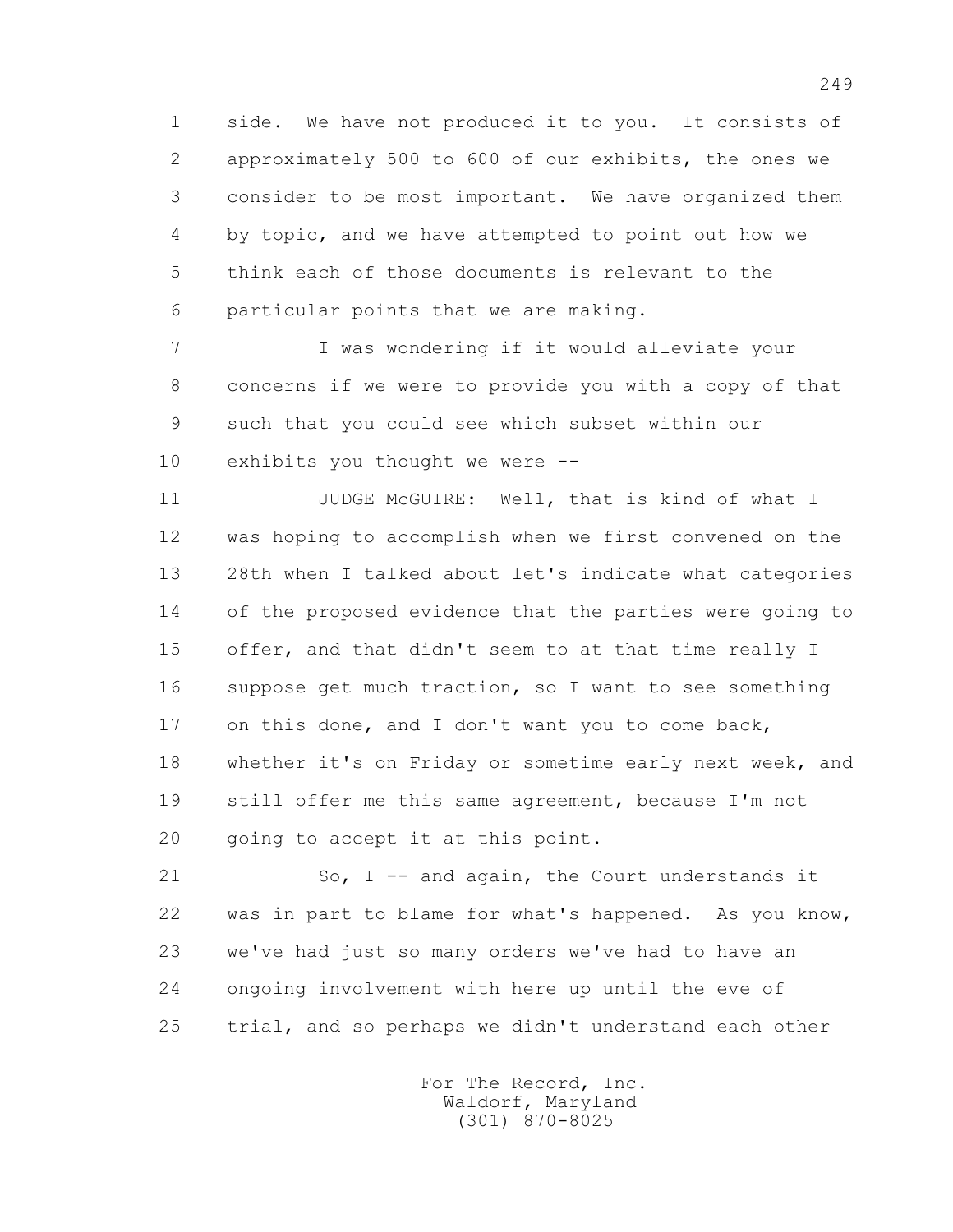1 to the extent that we probably should have had back on 2 the 28th. So, I'm prepared to have the parties confer 3 again, and when you get an opportunity, then we'll come 4 back on the record and then we'll talk about what 5 options we have, okay? 6 MR. STONE: Thank you, Your Honor. 7 JUDGE McGUIRE: With that in mind, I know we 8 had also talked during the prehearing conference on a 9 couple other issues. I'm going to assume that each day 10 we will start trial at 9:30 if we don't otherwise 11 agree. Is that correct? 12 MR. STONE: Yes. 13 JUDGE McGUIRE: So, we don't have to say that 14 tomorrow will be -- okay. 15 Have the parties at least to the extent we're 16 going to start the case in chief by the Government, 17 have you offered the Court -- I don't believe you 18 have -- an order and an outline of who you intend to 19 call in the proper order that you intend to call these 20 individuals? I don't think I have that. 21 MR. OLIVER: No, Your Honor, we have not. To 22 be honest, we still are encountering some scheduling 23 difficulties with respect to schedules of potential 24 witnesses. We're also still trying to work out with 25 respondent how much time we and they will need for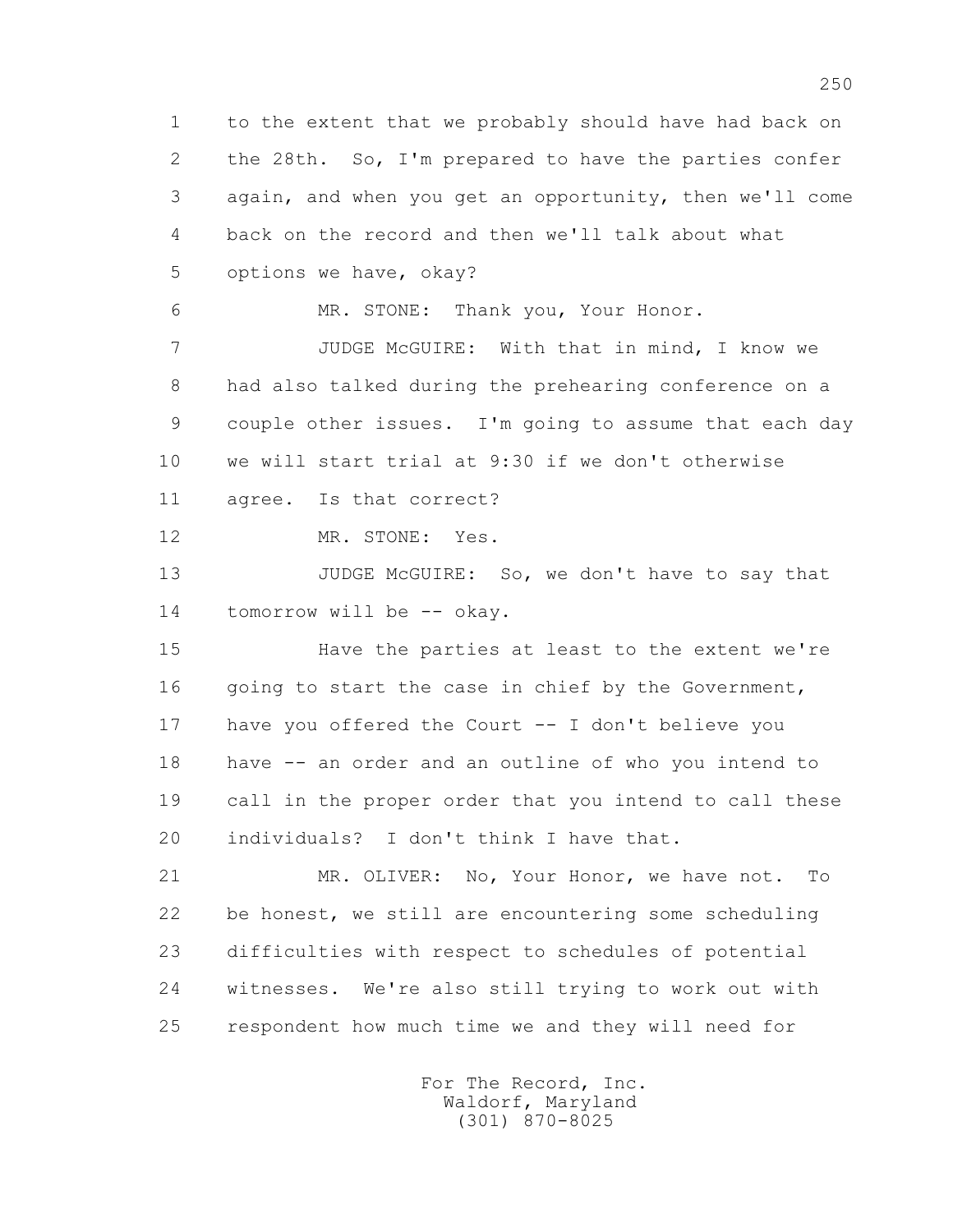1 certain witnesses that will permit us to schedule 2 witnesses.

 3 JUDGE McGUIRE: I just want some notice as 4 to -- from each side when you put on your evidence who 5 you intend to call so at least overnight I can have an 6 opportunity to do whatever homework I need to do in 7 order to understand who's going to be on the stand for 8 that next day, okay?

 9 Are there any other issues that either side 10 wants to talk about now that we're still talking about 11 the prehearing conference agenda?

 12 MR. ROYALL: Well, Your Honor, this is not a 13 procedural issue, and I think you've already perhaps 14 indicated what your wishes are on this, but I just 15 wanted to let you know on the chance that you had any 16 interest in further framing the issues, in hearing any 17 rebuttal to Mr. Stone's presentation, that I did have a 18 few points that I could make. I perfectly understand 19 it's been a very long day, and if you've heard enough 20 for today, that's fine as well, but I did want to let 21 you know I was prepared if you wanted to hear any 22 points in rebuttal.

 23 JUDGE McGUIRE: Do you have any opposition to 24 that?

25 MR. STONE: I don't think that's appropriate.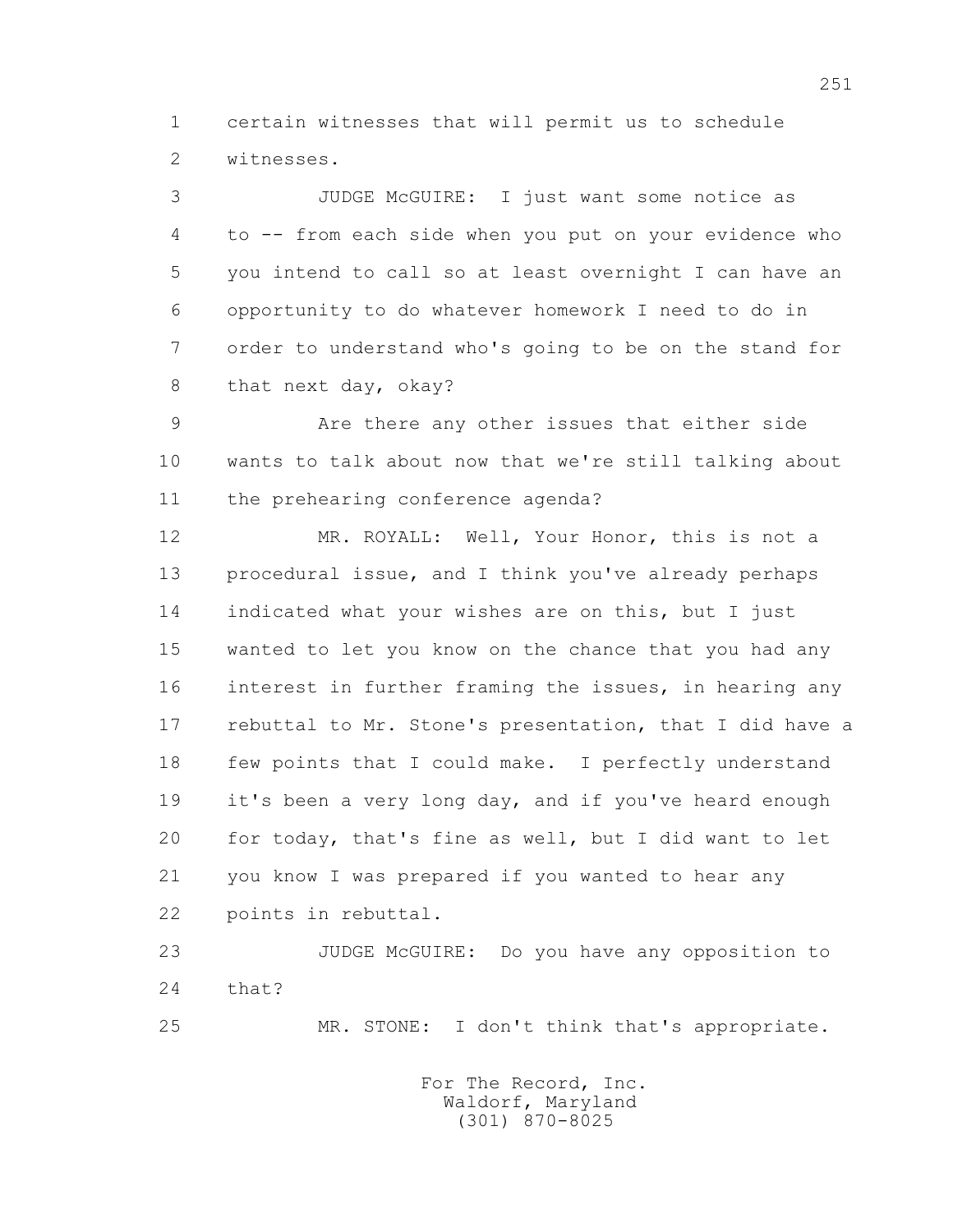1 I don't think it's a standard procedure, and I -- 2 JUDGE McGUIRE: I don't think it is either, 3 Counsel, and you have had a chance, and you did an 4 excellent job, as I said, each of you on your opening 5 statements. You know, I don't think that I'll have to 6 have at this time any further argument. 7 MR. ROYALL: That's fine, Your Honor, and the 8 only reason I raise it, just in terms of the 9 appropriateness, in the earlier oral argument in the 10 case, Judge Timony did hear rebuttal. That's all. 11 JUDGE McGUIRE: Thank you very much. 12 If there is nothing else, this hearing is 13 adjourned and will convene tomorrow morning at 9:30 14 a.m. Thank you very much. 15 (Whereupon, at 5:30 p.m., the hearing was 16 adjourned.) 17 18 19 20 21 22 23 24 25